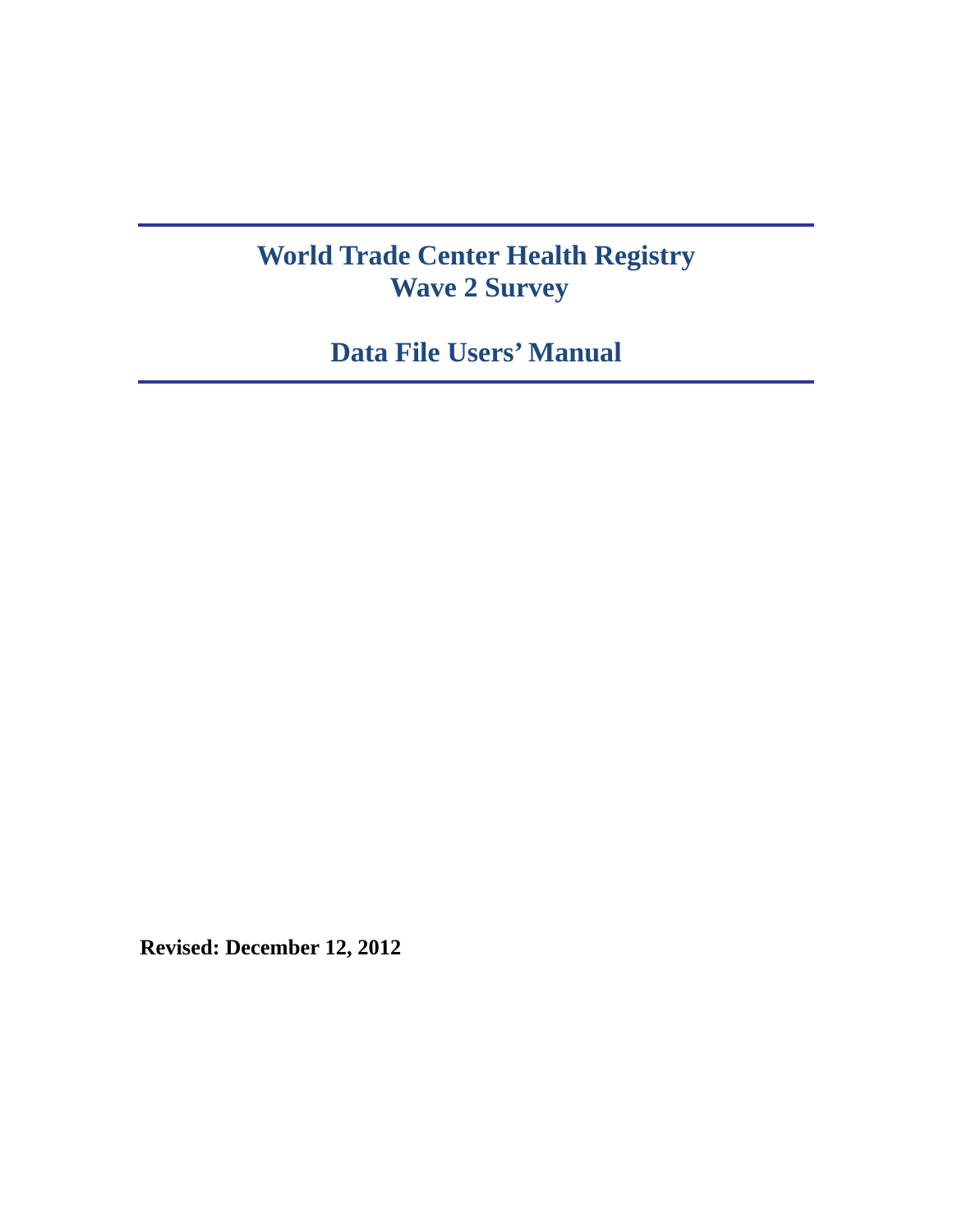# **Table of Contents**

| 1. |     | <b>Overview of the Data File User's Manual</b><br>1                                       |    |  |  |
|----|-----|-------------------------------------------------------------------------------------------|----|--|--|
| 2. |     | <b>Description of Target Populations</b><br>$\mathbf{2}$                                  |    |  |  |
| 3. |     | <b>Instrument Development</b>                                                             | 4  |  |  |
|    | 3.1 | <b>Adult Wave 2 Survey</b>                                                                | 4  |  |  |
|    | 3.2 | Pediatric Wave 2 Survey                                                                   | 4  |  |  |
| 4. |     | <b>Web and Paper Data Collection Methodology</b>                                          | 5  |  |  |
|    | 4.1 | Overview                                                                                  | 5  |  |  |
|    | 4.2 | Newsletters Sent to Verify/Update Contact Information                                     | 5  |  |  |
|    | 4.3 | <b>Questionnaire Development</b>                                                          | 7  |  |  |
|    | 4.4 | <b>Distribution</b>                                                                       | 8  |  |  |
|    |     | 4.4.1 Adult Wave 2 Surveys                                                                | 8  |  |  |
|    |     | 4.4.2 Pediatric Wave 2 Surveys                                                            | 8  |  |  |
|    | 4.5 | Tracing during Web and Paper Components                                                   | 8  |  |  |
|    |     | 4.5.1<br>Phase 1 – Verifying Primary Home Telephone Number                                | 9  |  |  |
|    |     | 4.5.2<br>Phase 2 – Alternate and Secondary Telephone Numbers<br>Attempted                 | 9  |  |  |
|    |     | 4.5.3<br>Phase 3 - Update Enrollee Contact Information                                    | 9  |  |  |
|    |     | 4.5.4<br>Phase 4 – Procedures for Transferring Updated Information to<br><b>NYC DOHMH</b> | 9  |  |  |
| 5. |     | <b>Telephone Data Collection Methodology</b>                                              | 10 |  |  |
|    | 5.1 | Overview                                                                                  | 10 |  |  |
|    | 5.2 | <b>CATI Survey Instrument Development and Programming</b>                                 | 10 |  |  |
|    | 5.3 | <b>Sample Management</b>                                                                  | 11 |  |  |
|    | 5.4 | Tracing during the CATI Component                                                         | 11 |  |  |
|    | 5.5 | Calling Protocol for the CATI Component                                                   | 11 |  |  |
|    | 5.6 | <b>Refusal Conversation</b>                                                               | 13 |  |  |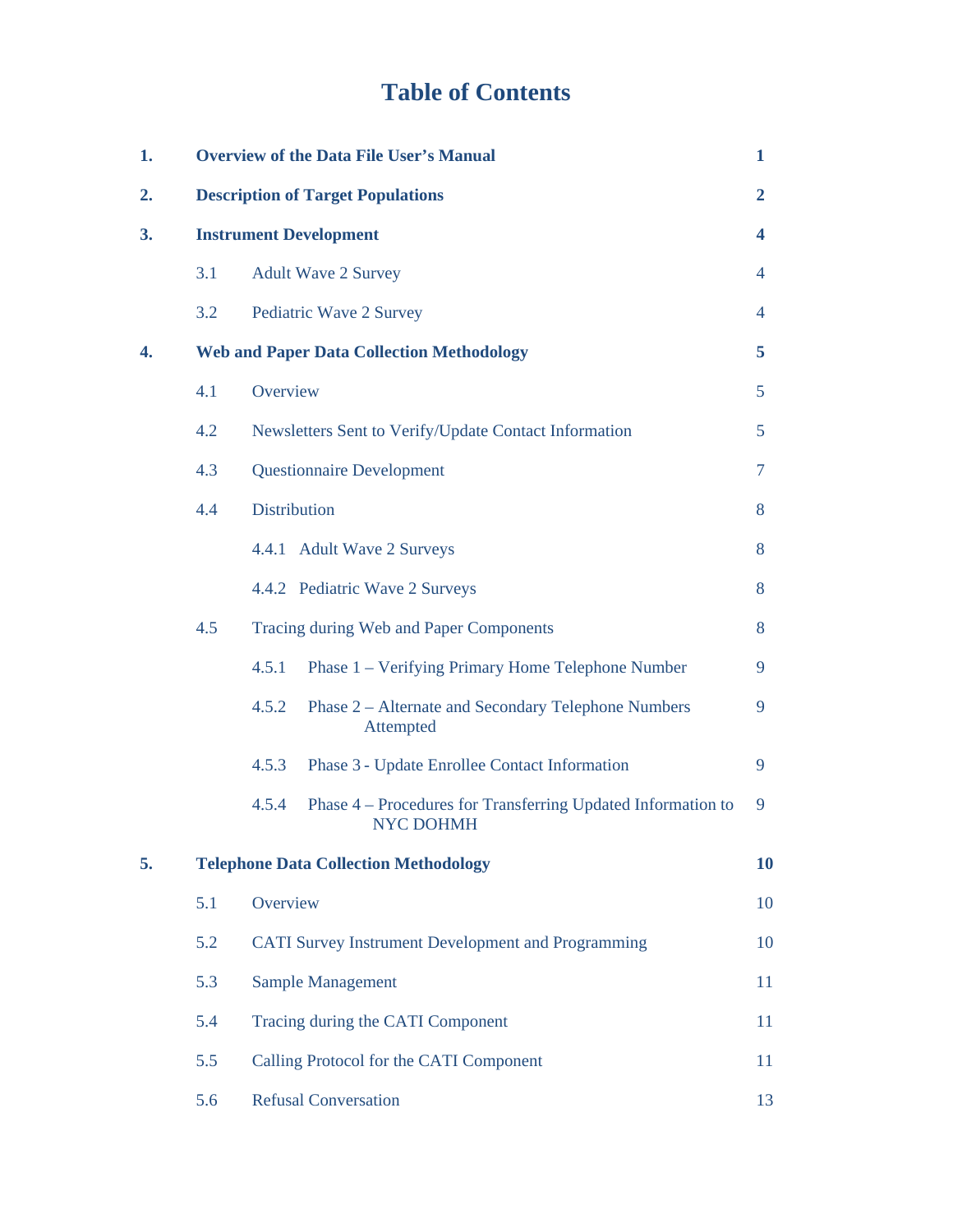|    | 5.7 | <b>Interviewer Training</b>                        | 14 |
|----|-----|----------------------------------------------------|----|
|    | 5.8 | <b>Handling Psychological Distress</b>             | 14 |
|    | 5.9 | <b>Quality Assurance during Fielding</b>           | 15 |
| 6. |     | <b>Data Collection Implementation Timeline</b>     | 16 |
| 7. |     | <b>Outcome Rates</b>                               | 20 |
|    | 7.1 | <b>AAPOR Response Rates</b>                        | 20 |
|    | 7.2 | Response Rates - Wave 2 Adult Survey               | 20 |
|    | 7.3 | <b>Wave 2 Pediatric Survey Outcome Rates</b>       | 22 |
|    | 7.4 | <b>CATI Outcome Rates</b>                          | 23 |
|    |     | <b>Final Dispositions</b><br>7.4.1                 | 23 |
| 8. |     | Data Entry, Data Processing and Data File Contents | 26 |
|    | 8.1 | Web and CATI Surveys                               | 27 |
|    | 8.2 | <b>Paper Surveys</b>                               | 27 |
|    | 8.3 | <b>Data File Contents</b>                          | 28 |
|    |     |                                                    |    |

# **Appendix 1 – Wave 2 Paper Adult Questionnaire in English**

- **Appendix 2 Wave 2 CATI Adult Questionnaire in English**
- **Appendix 3 Wave 2 Adult Survey Codebook**
- **Appendix 4 Wave 2 Adult survey Data Cleaning Decisions**
- **Appendix 5 Table of Final CATI Dispositions**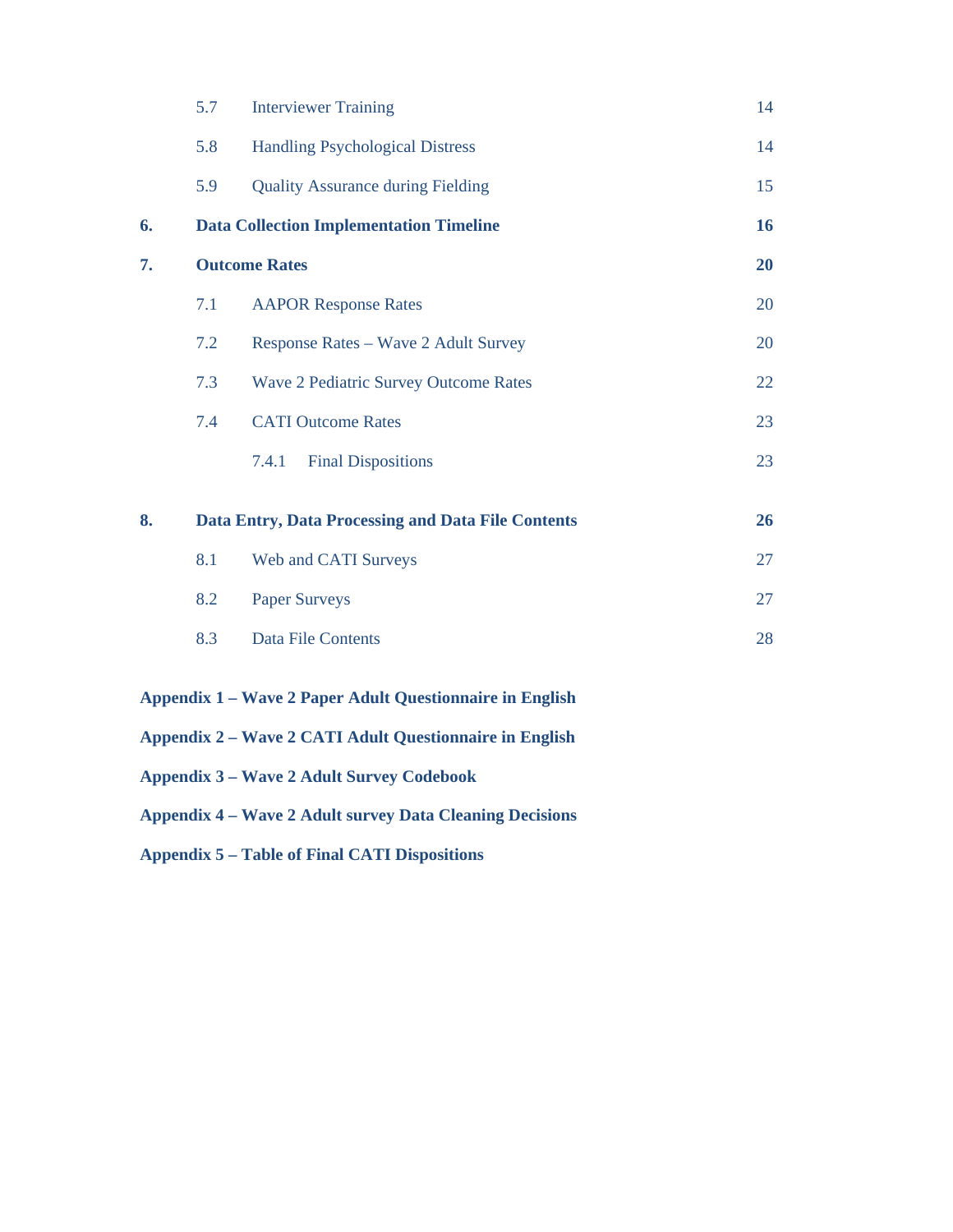# **Tables**

| <b>Table 1: Contact Rate Status for Adult Enrollees Resulting from</b><br><b>Newsletter Distribution (April-June 2006)</b> | 6  |
|----------------------------------------------------------------------------------------------------------------------------|----|
| Table 2: Chronology of Key Events in Data Collection Efforts for the Adult<br>and Pediatric Wave 2 Surveys                 | 16 |
| <b>Table 3: Wave 2 Adult Survey Response Rates</b>                                                                         | 21 |
| Table 4: Proportion of Completed and Partial Wave 2 Adult Surveys Overall and<br><b>Within Survey Mode</b>                 | 24 |
| Table 5: Proportion of Completed and Partial Wave 2 Adult Surveys Contributed 24<br>by Survey Mode                         |    |
| <b>Table 6: Final Status of CATI cases: Wave 2 Adult Survey</b>                                                            | 26 |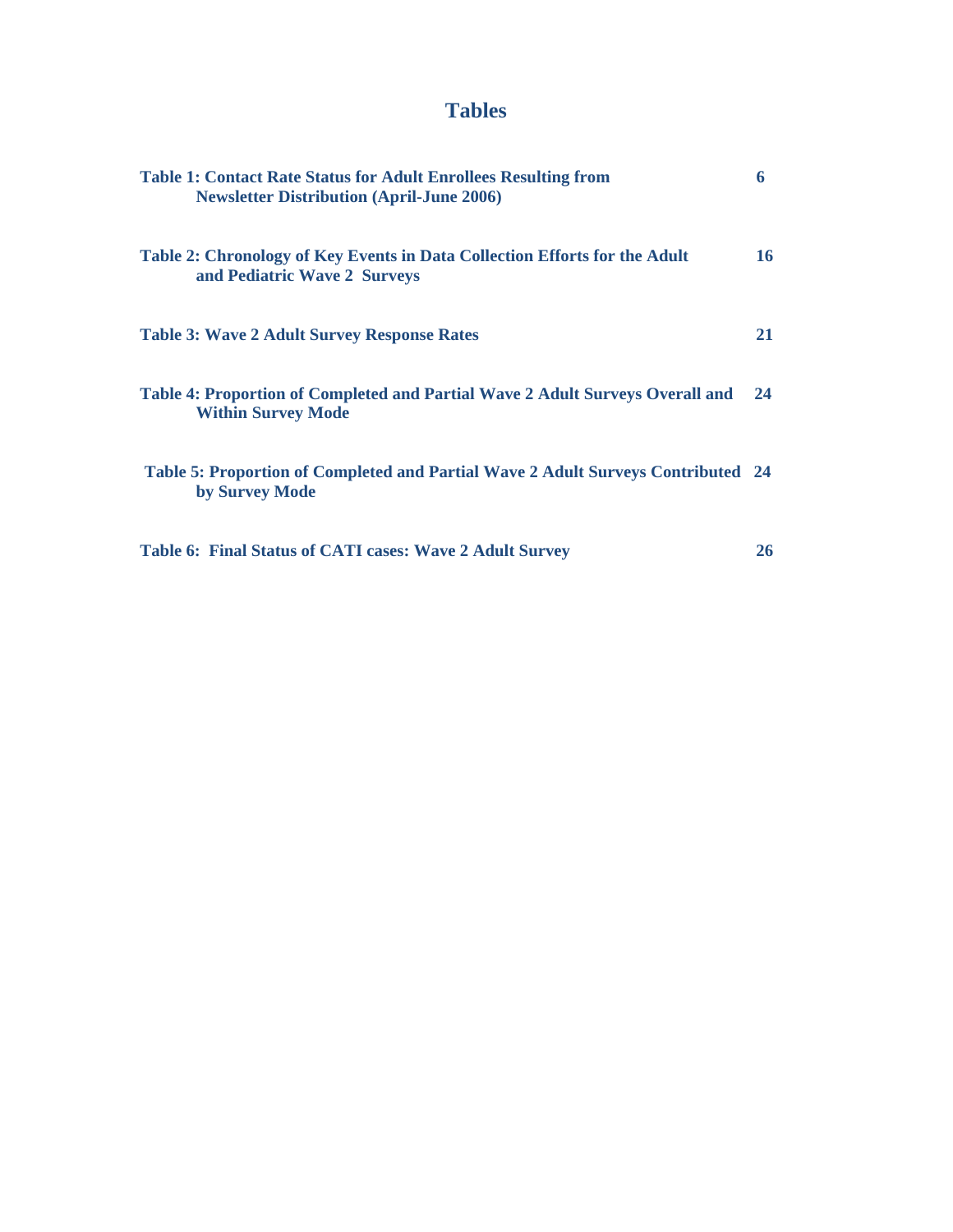# **1 Overview of the Data File User's Manual**

This manual provides documentation to familiarize data users with the design, methodology, data collection, and data processing of the Wave 2 Adult Survey of the World Trade Center Health Registry (WTCHR). The Wave 2 Adult Survey was conducted over the period November 2006 through December 2007 via web, paper, and telephone.<sup>1</sup> Macro International (Macro) was the survey vendor that assisted the New York City Department of Health and Mental Hygiene (NYC DOHMH) in conducting this survey.

The Registry's Initial Survey (the "Wave 1" Survey) was conducted over the period September 2003 to November 2004, and resulted in over 71,000 persons enrolling in the Registry by completing an interview, the majority of which were conducted by telephone.<sup>2</sup> The intent of the Wave 2 Survey was to obtain updated information regarding these enrollees to gain a better understanding of the mental and physical health effects of September  $11<sup>th</sup>$  and  $9/11$ -related exposures, to facilitate future studies that examine specific populations or health conditions, to help identify persons who may be at increased risk for developing health problems, and to improve preparedness for future emergencies.

The Wave 2 Survey incorporated multiple modes of data collection. A coordinated web/paper effort served as the primary survey mode for adult enrollees. A computer-assisted telephone interview (CATI) provided an additional survey mode for adult enrollees during the last three months of data collection. All completed survey data records were flagged with survey response mode.

The first phase of the Wave 2 Adult Survey began in November 2006. This phase of data collection by web and paper resulted in a response rate of  $58\%$ <sup>3</sup>,  $(39,776$  interviews out of 68,959 enrollees) by the first week of September 2007. At that time, the CATI mode component was added to target the adult enrollees who did not respond to the survey by web or paper, after receiving multiple paper and email invitations to do so. The CATI component achieved a response rate of 21% (5,645 completed interviews out of 27,156 adult enrollees). With the addition of the CATI component, the Adult Wave 2 Survey achieved a final response rate of  $68\%$ . $^4$ 

In addition, a separate effort was made to survey pediatric enrollees, the 2,030 minors in the Registry younger than 18 years old as of April 1, 2007. Data was collected from June 2007 through January 2008 in paper-mode only using a system analogous to the adult effort. Parents and guardians were asked to provide information regarding the health and well-being of the minors and a separate set of survey questions were directed to the 1,075 older children (ages 13 through 17) to answer themselves. The Wave 2 Pediatric Survey effort produced a final response rate of 50%, with completed surveys received for 1,022 out of the 2,030 pediatric enrollees.

 $\overline{a}$ 

<sup>&</sup>lt;sup>1</sup> The pediatric survey component was conducted over the period of June 2007 through January 2008.  $2^2$  For details on the design, methodology, data collection, and data processing for the Wave 1 Survey, please refer to the "Data File Users' Manual (April 2006)" available at:

http://www.nyc.gov/html/doh/wtc/html/Registry/newsletters.shtml 3

<sup>&</sup>lt;sup>3</sup> For calculation of Response Rates, refer to Chapter 7.

<sup>&</sup>lt;sup>4</sup> This percentage was obtained by dividing 46,602 respondents with completed surveys by 68,959 adult enrollees (the total number of adult enrollees eligible for the Wave 2 Survey).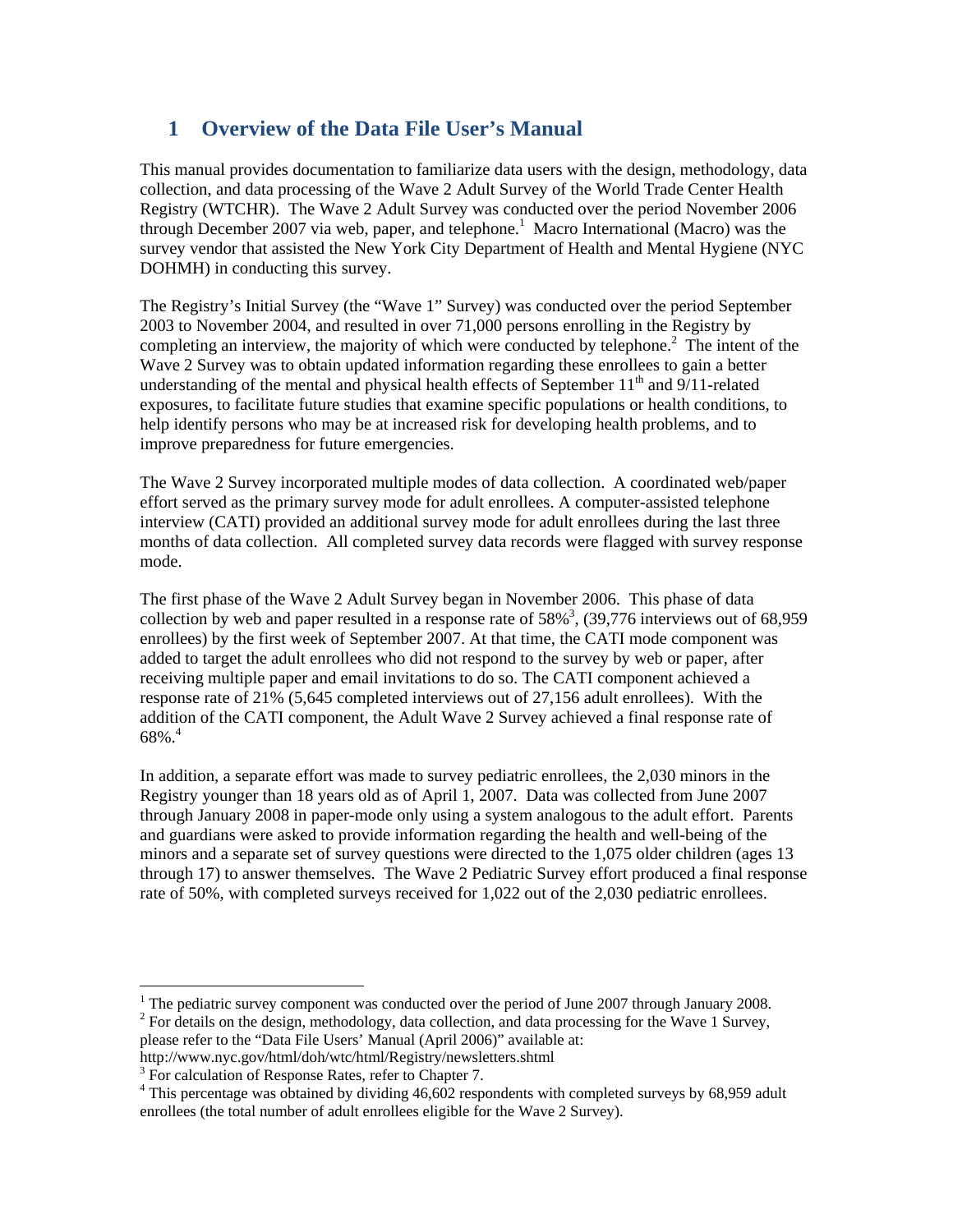With the exception of brief statements about the Wave 2 Pediatric Survey, the information contained in this Data File User's Manual (DFUM) pertains exclusively to the Wave 2 Adult Survey.

A description of the content of each Chapter in the Data File Users' Manual is given below.

**Chapter 2** provides an overview of the target populations in the World Trade Center Health Registry.

**Chapter 3** of this manual provides an overview of the Wave 2 instrument development process.

**Chapter 4** documents preparation and implementation of the web and paper data collection components of this study, including the distribution of newsletters to enrollees to ensure correct contact information, and the design and administration of the web and paper surveys.

**Chapter 5** documents the implementation of the CATI data collection component of this survey, including the instrument development, calling protocol, sample management and interviewer training.

**Chapter 6** describes the data collection implementation timeline across all 3 survey modes.

**Chapter 7** describes outcome rates for web, paper and CATI components, using the 2006 AAPOR guidelines on the final dispositions of case codes and outcome rates for surveys.<sup>5</sup>

**Chapter 8** guides data users through the data entry, data processing and data files produced by the web, paper and CATI efforts.

**Appendix 1** provides a copy of the Wave 2 Adult English paper questionnaire mailed to enrollees. This questionnaire version includes the core Wave 2 Adult Survey plus all three modules: module A for residents; module B for evacuees of damaged/destroyed buildings; and module C for rescue/recovery workers and volunteers.

**Appendix 2** provides a copy of the Wave 2 Adult English CATI questionnaire with all three modules.

**Appendix 3** provides a codebook listing of variables annotated with simple frequency counts for the Wave 2 Adult Survey (completed surveys only).

**Appendix 4** provides a description of data cleaning decisions for the Wave 2 Adult Survey.

**Appendix 5** provides a table of final CATI dispositions along with counts per disposition.

# **2 Description of Target Populations**

 $\overline{a}$ 

The following material summarizes information about the target populations, or Registry "eligibility groups" that originally appeared in the Wave 1 Survey Data File User's Manual.

<sup>&</sup>lt;sup>5</sup> The American Association for Public Opinion Research. 2006. Standard Definitions: Final Dispositions of Case Codes and Outcome Rates for Surveys. 4th edition. Lenexa, Kansas: AAPOR.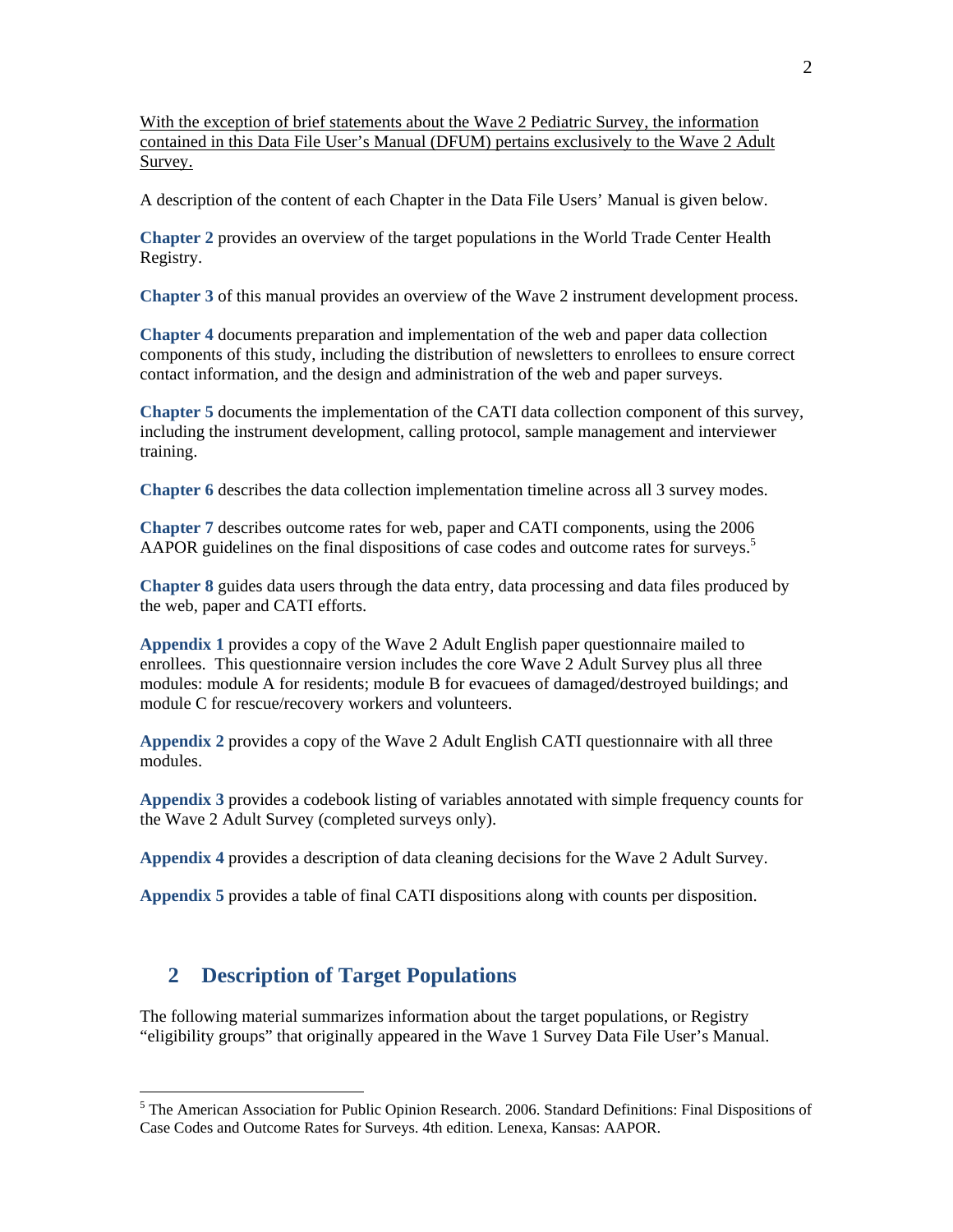Persons were eligible to enroll in the Registry if they belonged to at least one of the following eligibility groups, or targeted populations:

#### **Occupants of non-residential buildings, visitors, or passers-by south of Chambers Street and between the East River and Hudson River on September 11th, 2001:**

Occupants in buildings, and passers-by in and near the WTC on September 11, 2001 had a high risk of injury from burns, falling or exploding debris, glass, and trampling; exposure to a variety of potentially toxic contaminants; and potential for psychological stresses and impairments, in some cases due to loss of family, friends, or colleagues, or traumatic events observed on 9/11.

#### **Persons whose primary residence was south of Canal Street and between the East River and Hudson River on September 11th, 2001:**

Residents, including adults and children, of lower Manhattan on September 11 whose primary residence was close to the disaster site may have had an increased risk of exposure to potentially toxic contaminants if they were at home near the disaster site at on or after September 11, 2001. Enrollees may have experienced psychological stress from displacement from their homes, worry about toxic exposures, traumatic events observed on 9/11, and in some cases, loss of family or friends.

 **Workers and volunteers involved in rescue, recovery, or clean-up at the WTC site; in debris handling at the Staten Island Landfill; and/or in transporting debris on barges at least one shift anytime from September 11, 2001 through December 31, 2001:** 

Workers and volunteers at the WTC disaster site were potentially exposed to toxic contaminants at levels sometimes exceeding regulatory limits and with unknown synergistic effects; faced risks of physical injury from falls, burns and other safety hazards; and experienced psychological trauma from the loss of colleagues or other disturbing events. At the Staten Island Landfill, and on the barges transporting debris, workers may have also experienced exposure to potentially toxic contaminants in the course of their work of sifting or transporting debris from the WTC disaster site. They could also have experienced psychological trauma from handling human remains and the personal effects of those killed in the collapse of the towers, or from observing traumatic events on 9/11.

#### **Students who were enrolled, and staff persons employed, in nursery school/daycare, elementary, middle, or high school south of Canal Street on September 11<sup>th</sup>, 2011:**

Many students and school staff associated with schools (pre- $K-12$ ) south of Canal Street were at risk for exposure to the cloud of dust and debris, were evacuated, or were exposed to the fumes from fires. They could also have experienced psychological trauma from observing traumatic events on 9/11.

Among all enrollees, the primary language is English for approximately 68,000 enrollees, a Chinese dialect for about 1,700 enrollees, and Spanish for approximately 1,300 enrollees. A small number of enrollees  $(n \sim 200)$  speak a language other than these three languages.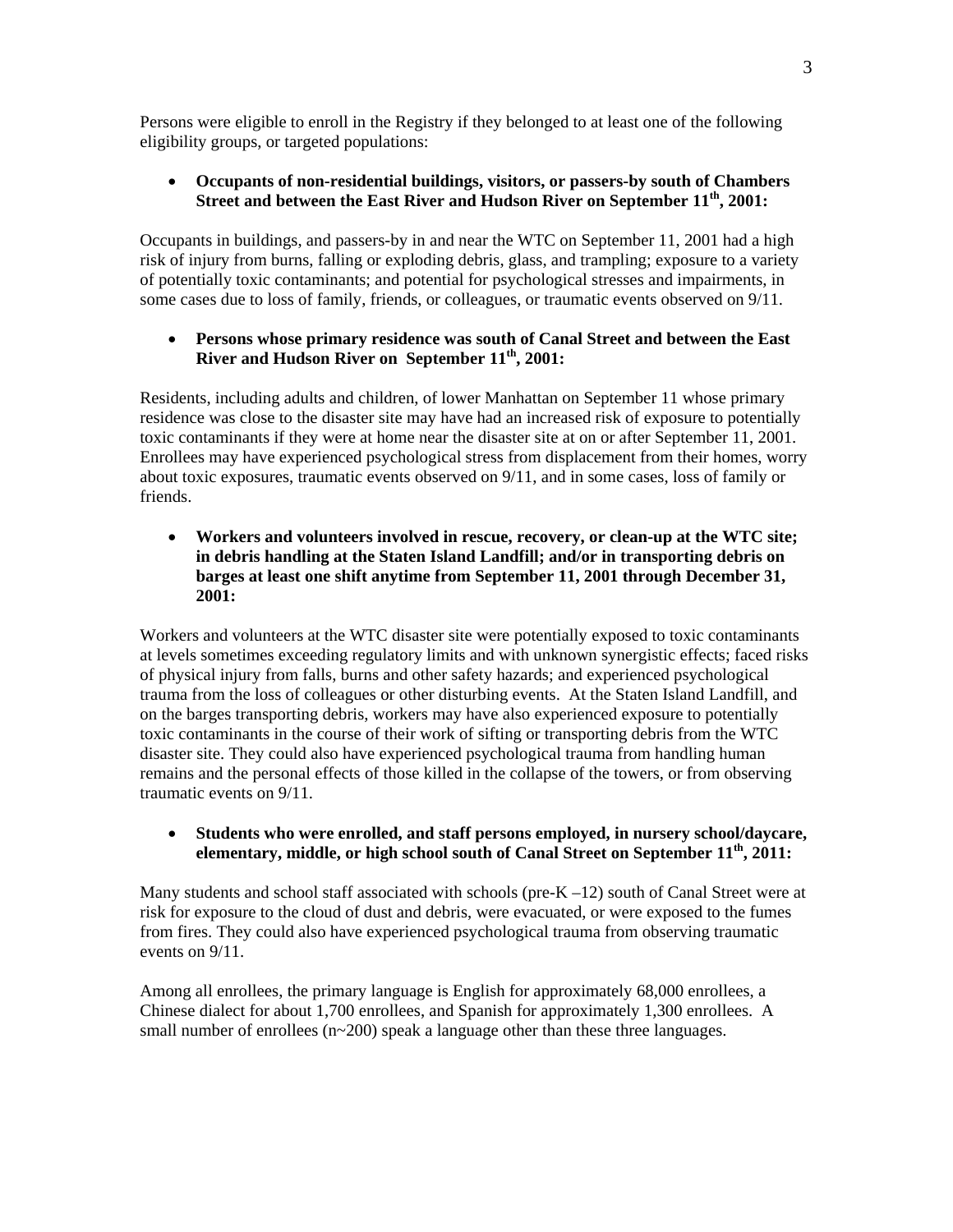# **3 Instrument Development**

Wave 2 Adult Survey questionnaires were designed by the NYC DOHMH and the federal Agency for Toxic Substances and Disease Registry (ATSDR).

# **3.1 Adult Wave 2 Survey**

Macro International conducted cognitive interviewing of the English paper version of the questionnaire on January 10, 11 and 12, 2006 using a sub-sample of enrollees drawn from enrollees who had indicated willingness to assist with supplemental research efforts during prior contact. The sample was stratified according to eligibility group status on September 11th, 2001:

- Residents living south of Canal Street,
- Evacuees of damaged or destroyed buildings south of Canal Street,
- Workers in buildings south of Chambers Street, and
- Rescue, recovery, clean-up workers and volunteers.

Recruitment was handled by the NYC DOHMH staff. Out of 25 appointments set, 12 one-on-one interviews were obtained. Key findings and recommendations included:

- Modifications to the instrument's formatting (e.g. illustrating intended skip patterns more effectively),
- Clarification of certain questions (e.g. specifying time frames, reordering certain questions), and the
- Need to emphasize data confidentiality, a pivotal concern of several participants.

The final questionnaire consisted of a core set of questions for all adult enrollees (the "Core" survey), and three separate modules (Module A for residents; Module B for building evacuees; and Module 3 for rescue/recovery workers and volunteers) (see Appendix 1). Enrollees could belong to more than one eligibility group and hence could receive a survey with more than one module. There were eight versions of the survey: (Core only, Core + Module A, Core + B, Core  $+ C$ , Core  $+ A + B$ , Core  $+ A + C$ , Core  $+ B + C$ , and Core  $+ A + B + C$ ). Final paper questionnaires were between 16 and 24 pages in length with versions in English, Chinese<sup>6</sup>, and Spanish. In all, there were 24 versions of the Adult paper questionnaire – 8 survey versions for each of the three languages. Those enrollees in the "other" eligibility group only received the core Wave 2 adult survey.

# **3.2 Pediatric Wave 2 Survey**

 $\overline{a}$ 

Three questionnaires were developed for the Wave 2 Pediatric Survey: one for parents/guardians of child enrollees (aged 12 years of age and younger), one for parents/guardians of adolescent enrollees (aged 13-17 years), and a separate additional questionnaire for the adolescent enrollees.

Those enrollees  $(n=135)$  who turned 18 years of age after the launch of the Wave 2 Adult Survey in November 2006, but before April 1, 2007, were included in the Wave 2 Adult eligible group of enrollees.

<sup>&</sup>lt;sup>6</sup> Chinese language paper surveys were translated into "simplified" Chinese characters. Chinese language telephone interviews were conducted in the preferred Chinese dialect (e.g., Mandarin, Cantonese, or other).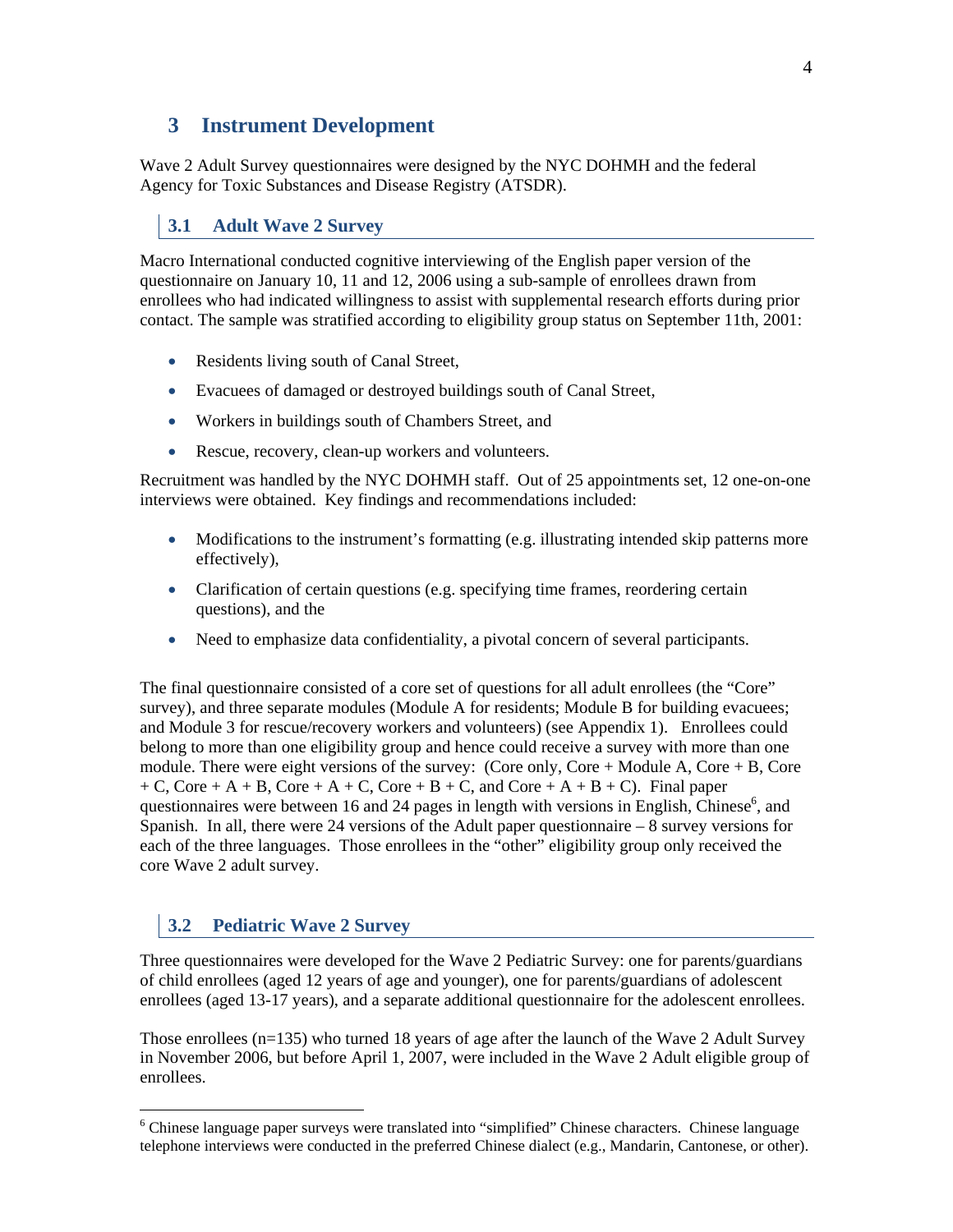A cognitive interview process similar to that developed for the adult enrollees was conducted with parents of minors and their enrollee children on January 16 through 19, 2007. The final product for the youngest enrollees included a survey booklet directed to the parent or guardian of the enrollee. Packets for older children included a survey booklet for the parent or guardian, a survey booklet for the adolescent, and two questionnaire-sized privacy envelopes that could be nested in a business reply envelope to be returned.

# **4 Web and Paper Data Collection Methodology**

### **4.1 Overview**

The following is a summary description of the design and implementation of the web and paper components of the Wave 2 Adult Survey.

- The paper and web surveys were designed to encourage a high level of participation and data accuracy. Both surveys incorporated design features to help allay potential concerns enrollees might have about the survey's importance, authenticity, length and difficulty.
- After several phases of pilot testing, a phased distribution of the web and paper questionnaires by email and mail began in November 2006.
- Steps taken by DOHMH to increase response rates during the distribution of questionnaires by mail and email included press releases, building and door-to-door outreach to specific large residential buildings with a large number of enrollees, and emails sent to local unions and city employees.
- Additionally, during the web and paper data collection effort, a tracing component was added to obtain updated mailing address, email and telephone information for enrollees with missing or invalid contact information.

For additional details, please refer to the appropriate sections in Chapter 4 below.

### **4.2 Newsletters Sent to Verify/Update Contact Information**

As part of the WTCHR's ongoing panel maintenance activities to keep in contact with enrollees, Macro distributed newsletters beginning in April 2006 to all adult enrollees (aged 18 years old or older as of April 15, 2006). The primary purpose of the newsletter mailing was to disseminate information regarding important Registry issues, and to elicit and sustain the enrollees' interest in the WTCHR. The mailing also increased the number of enrollees with up-to-date contact information prior to the distribution of the Wave 2 survey.

English speaking enrollees with an email address provided to the Registry were sent an email with a link to the newsletter on the Registry's web site (www.wtcRegistry.org). A review process was set up to classify returned messages. The three general outcome categories used were:

- Personal response by enrollee,
- Automatic replies designed to reduce SPAM, and
- Automatic replies suggesting invalid email addresses.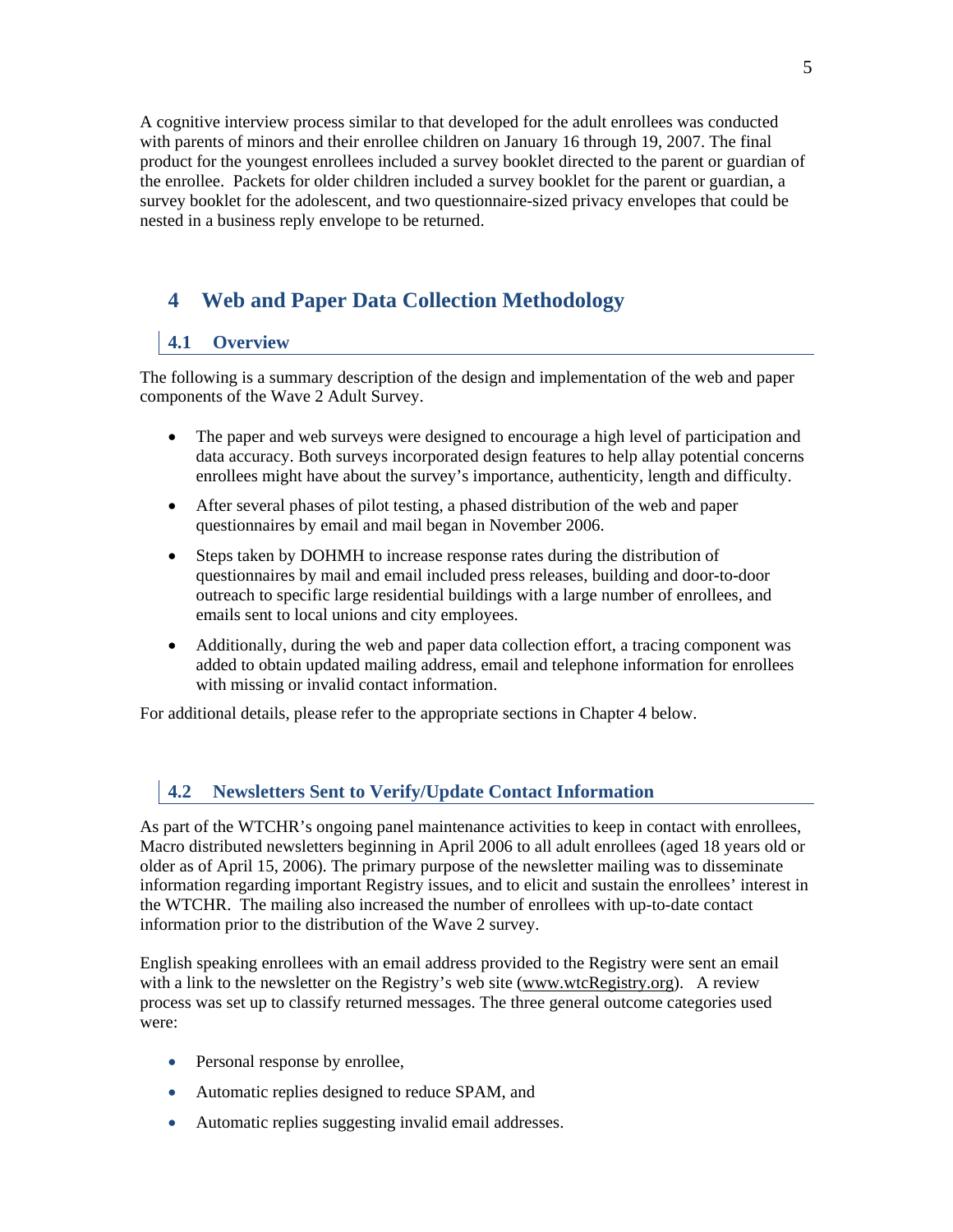Macro employees handling returned emails were trained to forward personal replies to WTCHR staff via Macro senior project staff. Attempts were made to bypass automatic replies designed to reduce SPAM based on ISP requirements (usually by listing the World Trade Center Health Registry name as sender of the emails). About 15% of all email addresses were invalid. All results of email distributions were documented in a process control database.

Paper versions of the newsletter were developed in three languages: English, Chinese (Traditional font), and Spanish. Based on the enrollee's preferred language at the Wave 1 Survey, languagespecific newsletters were mailed to the remaining enrollees. Four page  $8\frac{1}{2}$ 'x11" newsletters were tri-folded and stuffed into #10 envelopes. Envelopes were marked with a return address of the WTCHR at the Macro location. Return service was requested so that forwarding addresses would be obtained. A pre-mailing comparison with the National Change of Address (NCOA) database resulted in about 7,000 address updates. Forwarding address information provided by the U.S. Postal Services provided updated addresses for 929 additional enrollees.

#### **Table 1: Contact Rate Status for Adult Enrollees resulting from Newsletter Distribution (April-June 2006) 1**

| <b>Description of Outcome Status resulting from Newsletter</b><br><b>Distribution</b>                                                                 | <b>Percent</b><br>of<br><b>Enrollees</b><br>with valid<br>contact<br>informa-<br>tion | <b>Count of</b><br>enrollees<br>with valid<br>contact<br>informa-<br>tion |
|-------------------------------------------------------------------------------------------------------------------------------------------------------|---------------------------------------------------------------------------------------|---------------------------------------------------------------------------|
| Enrollees with at least one email address assumed to be valid                                                                                         | 50%                                                                                   | 34,270                                                                    |
| Enrollees with mailing address assumed to be valid through<br>newsletter delivery (excludes undeliverable mail and mail with<br>a forwarding address) | 47%                                                                                   | 32,357                                                                    |
| English & Other Languages                                                                                                                             | 46%                                                                                   | 30,155                                                                    |
| <b>Chinese Language</b>                                                                                                                               | 84%                                                                                   | 1,221                                                                     |
| <b>Spanish Language</b>                                                                                                                               | 76%                                                                                   | 981                                                                       |
| Enrollees with valid contact information (email <sup>2</sup> or USPS<br>mailing address) at the end of newsletter distribution activity               | 97%                                                                                   | 66,627                                                                    |
| English & Other Languages                                                                                                                             | 98%                                                                                   | 64,425                                                                    |
| <b>Chinese Language</b>                                                                                                                               | 84%                                                                                   | 1,221                                                                     |
| <b>Spanish Language</b>                                                                                                                               | 76%                                                                                   | 981                                                                       |
| <b>Counts of Total Enrollees</b>                                                                                                                      | 100%                                                                                  | $68,824$ <sup>1</sup>                                                     |
| English & Other Languages                                                                                                                             | 100%                                                                                  | 66,075                                                                    |
| <b>Chinese Language</b>                                                                                                                               | 100%                                                                                  | 1,451                                                                     |
| <b>Spanish Language</b>                                                                                                                               | 100%                                                                                  | 1,298                                                                     |

<sup>1</sup>The total number of adult enrollees eligible for the Wave 2 Adult Survey is 68,959. The total adult enrollees listed in this table excludes the 135 "new adult" enrollees who turned 18 years of age sometime after the newsletter distribution but prior to the April 2007 eligibility cutoff date for the Wave 2 Adult Survey.

 $2$  English-language emails were sent only to enrollees who spoke "English and other languages" and not to enrollees who indicated a language preference for Spanish or Chinese.

At the end of the newsletter distribution, approximately 97% of the adult enrollees in the Registry were found to have valid mail and/or email contact information (see Table 1).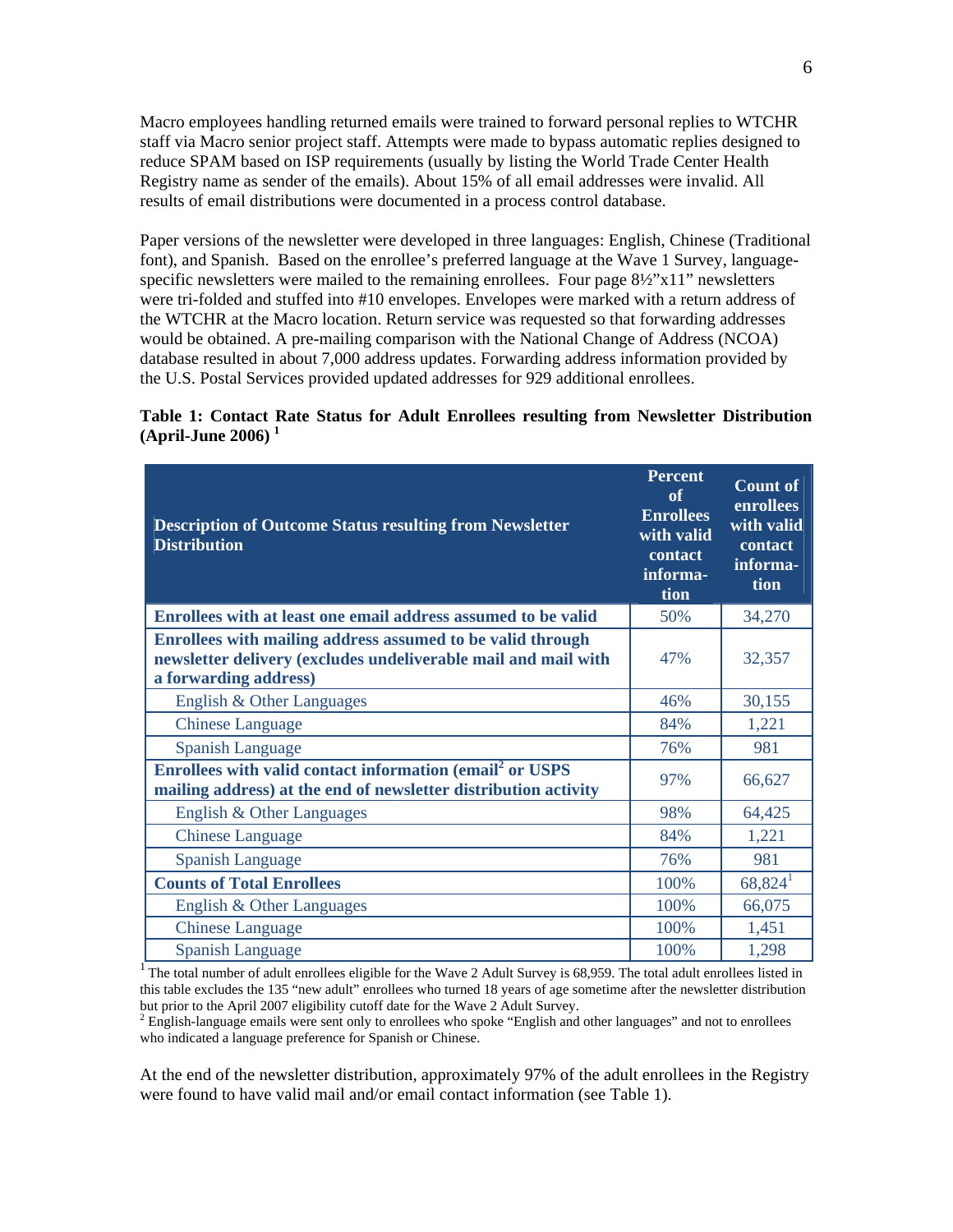## **4.3 Questionnaire Development**

Web and paper versions of the Wave 2 Adult Survey were designed, keeping in mind the need to allay potential concerns enrollees might have about the survey's importance, authenticity, length and difficulty.<sup>7</sup> To pre-empt doubts enrollees may have about the authenticity of the survey, the surveys had the DOHMH and Registry logos. The paper survey was also accompanied by a persuasive cover letter which explained the importance of the survey, contained an assurance of confidentiality, and included the signatures of the NYC DOHMH Commissioner, Principal Investigator of the WTCHR and Director of the WTCHR. Paper survey recipients were notified of their option to complete a web survey instead.

The paper survey was designed in the form of a booklet, in which white space was maximized and the number of pages were minimized in order to create the image of a short survey. Formatting elements, the use of graphics and the provision of clear instructions helped to make the survey easy to fill out.

Web survey recipients received an email with a keyed link directly to the web survey. The English language web survey was continuously available to enrollees throughout the fielding of approximately 60 weeks. Technical assistance was provided to enrollees via email and telephone.

The following features were incorporated into the web survey design to encourage a high level of participation and data accuracy, and comparability to the paper survey:

- Organizing the flow of the web instrument to match the paper survey as much as possible;
- Providing the enrollee with the ability to suspend the survey and restart where the survey was suspended at a later time;
- Organizing multiple questions per viewing page, in order to reduce server access time and to permit efficiency even at slow connection rates;
- Allowing a respondent to vertically scroll through sections of the survey, potentially minimizing possible mode bias by letting enrollees scan questions not yet answered;
- Automating skip patterns;

 $\overline{a}$ 

- Requiring certain responses such as those that confirm enrollee identity
- Invoking validation logic to ensure responses were filled out accurately;
- Incorporating a "completion bar" to inform a respondent how much of the survey remained;
- Utilizing a simple and consistent layout; and
- Employing color, spacing, and graphical elements to emphasize instructions and to reinforce questionnaire flow.

<sup>&</sup>lt;sup>7</sup> Mail and Telephone Surveys; The Total Design Method. Dillman, Don A. 1978. John Wiley & Sons Inc.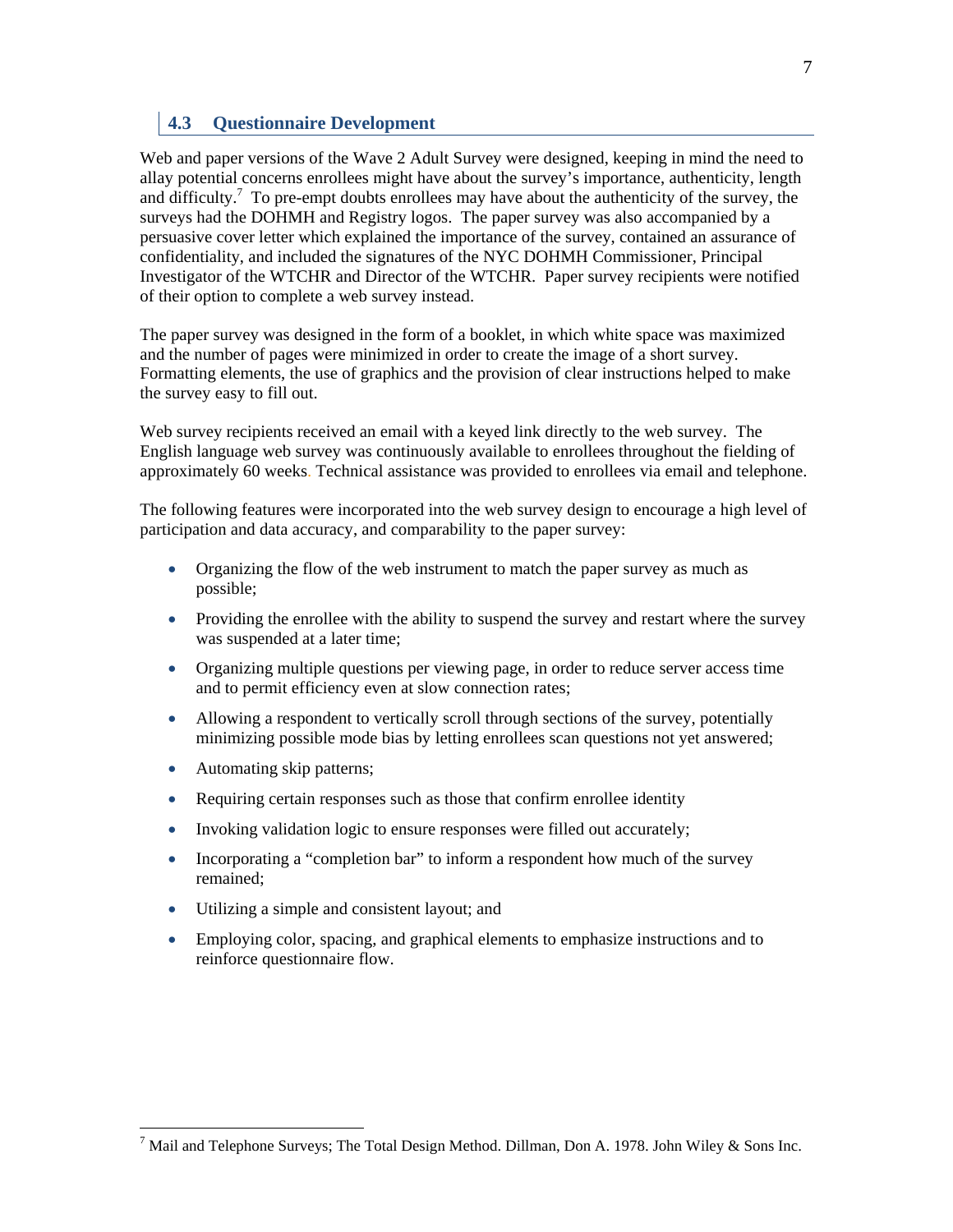## **4.4 Distribution**

#### **4.4.1 Adult Wave 2 Surveys**

Phased distribution of web and paper questionnaires began in November 2006. The following protocol was observed in the distribution of the paper and web surveys:

- An email containing the link to the web survey was sent to English speaking enrollees with an email address. Up to ten email invitations or reminders were made to a respondent at a single email address over the course of the fielding period.
- Initial paper questionnaires, followed by postcard reminder messages, were mailed in November 2006 to all adult enrollees who did not provide an email address to the Registry.
- A second round of paper questionnaires were mailed in January 2007 to all enrollees who had not yet submitted a completed survey. This mailing contained a resource guide.
- A third mailing of questionnaires was sent during June/July 2007 to all enrollees who had not yet submitted a completed survey. This mailing also contained a letter from Mayor Bloomberg that stressed the importance of participation.
- Several smaller-scale mailings of paper surveys were mailed to smaller groups of enrollees, including enrollees with recent address updates and the "new adult" enrollees, enrollees who turned 18 years of age sometime after April 2006 but by April 2007.

As of the first week of September 2007, the paper and web surveys achieved a combined response rate of 58%, (39,776 completes out of 68,959 enrollees). At that time, a CATI component was added to target the adult enrollees who did not respond to the survey by web or paper, after receiving multiple mail and/or email invitations and reminders to do so. The CATI component provided enrollees with a final appeal to complete the survey. Options were provided to allow enrollees to request and receive an additional paper copy of the survey or an email with a link to the web survey.<sup>8</sup> By the first week of September, paper and web survey distributions ceased, with the exception of small distributions of mailed surveys and emails to enrollees who requested to complete the survey in another mode than CATI.

### **4.4.1 Pediatric Wave 2 Surveys**

 $\overline{a}$ 

The pediatric survey was distributed only in paper mode. The initial distribution of Englishlanguage Wave 2 Pediatric questionnaires began on June  $15<sup>th</sup>$ , 2007 to the parent/guardians of enrollees under 18 years of age as of April 2007. Initial mailing of Spanish and Chinese language questionnaires occurred on July 20, 2007. Mailing protocols followed the paper survey mailing protocol used for adults, with multiple postcard reminders and up to two rounds of paper questionnaires mailed to the parents/guardians of enrollees who did not submit a completed pediatric survey.

### **4.5 Tracing During Web and Paper Components**

During the web and paper data collection efforts, attempts were made starting in May 2007 to call enrollees at their primary numbers in order to obtain updated mailing address, email and telephone information for enrollees who did not have potentially correct contact information. Tracing of enrollees occurred in three phases:

 $8$  For a detailed description of the CATI Component of the Wave 2 Adult Survey, please refer to Chapter 5 Telephone Data Collection Methodology.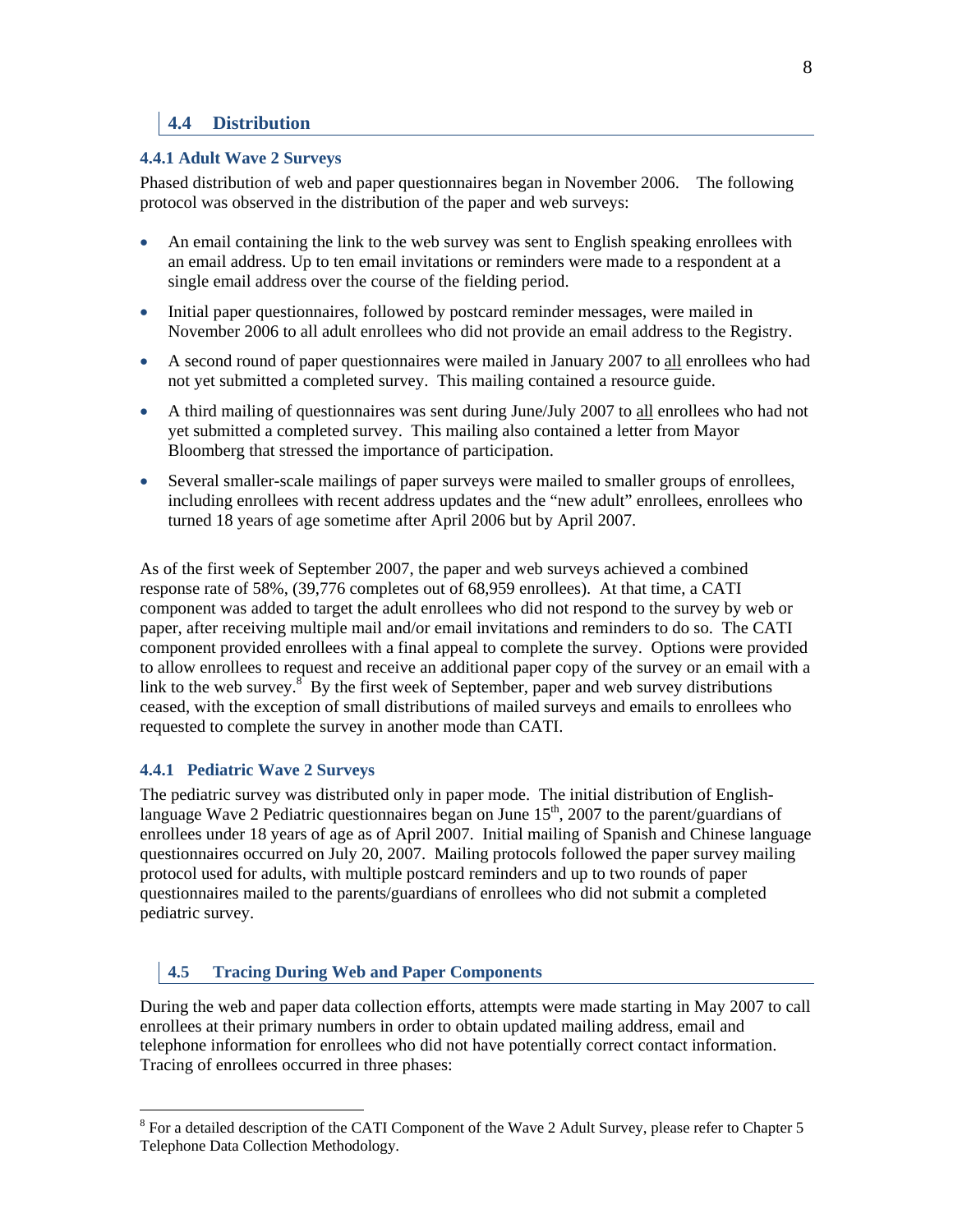- **Phase 1** Attempt to verify the enrollee's primary (home) telephone number.
- **Phase 2** Attempt to identify a new telephone number for an enrollee using secondary contacts (e.g., family and friends) and alternate telephone numbers (e.g., work and cell).
- **Phase 3** Attempt to reach the enrollee and collect updated mailing address, email and telephone information for the Registry records and for inclusion in the Wave 2 Survey.

#### **4.5.1 Phase 1 – Verifying Primary Home Telephone Number**

The purpose of Phase 1 was to verify whether or not the primary telephone number reached the enrollee. If the primary telephone number available for the enrollee failed, the record was moved to Phase 2, in which the enrollee's alternate telephone numbers (e.g., work and cell) and secondary contact (e.g., friends and family) numbers were tried. If the primary home telephone number was verified as belonging to the enrollee, the record was moved to Phase 3. Enrollee records with no primary home telephone number were moved directly to Phase 2.

Initially, five attempts were made to establish whether or not the primary telephone number was valid for an enrollee. At least one attempt was made during the day, at least one during the evening, and at least one on the weekend.

Attempt outcomes generally fell into three categories:

- **Verified**: the telephone number directly led to the enrollee;
- **Unknown**: it was not clear if the enrollee could be reached using the telephone number; and
- **Bad**: the telephone number does not reach the enrollee.

Enrollees whose primary telephone numbers were still marked "unknown" after 3 additional attempts, and those that were marked "bad" were referred to Phase 2 for further tracing efforts.

#### **4.5.2 Phase 2 – Alternate and Secondary Telephone Numbers Attempted**

If a primary telephone number was not available for the enrollee, attempts were made to call the enrollees' alternate contact numbers (e.g., work and cell) as well as the secondary contact numbers. Staff attempted the enrollee's alternate numbers and secondary contact numbers (e.g., phone numbers of family and friends provided by the enrollee during the initial Registry Wave 1interview) in an effort to find the enrollee and verify the enrollee's primary telephone number. At least five attempts were made on each possible telephone number to establish whether or not it is valid for the enrollee, following a protocol analogous to that described above for Phase 1. Once a valid number had been found, the record proceeded to Phase 3.

#### **4.5.3 Phase 3 – Update Enrollee Contact Information**

Once a valid telephone number had been identified for an enrollee, up to five additional attempts were made to contact the enrollee to obtain updated address, email and/or telephone contact information. These attempts were made over a period of at least a week, with at least one attempt each during day, evening, and weekend hours.

#### **4.5.4 Phase 4 - Procedures for Transferring Updated Information to NYC DOHMH**

Once the tracing protocol was complete, whether successfully or unsuccessfully, the updated contact information (if any) along with documentation of the protocol for each enrollee requiring tracing, were downloaded from the CATI system into an electronic file which was sent to WTCHR staff. Updates to the Registry were made at DOHMH after full review. After review,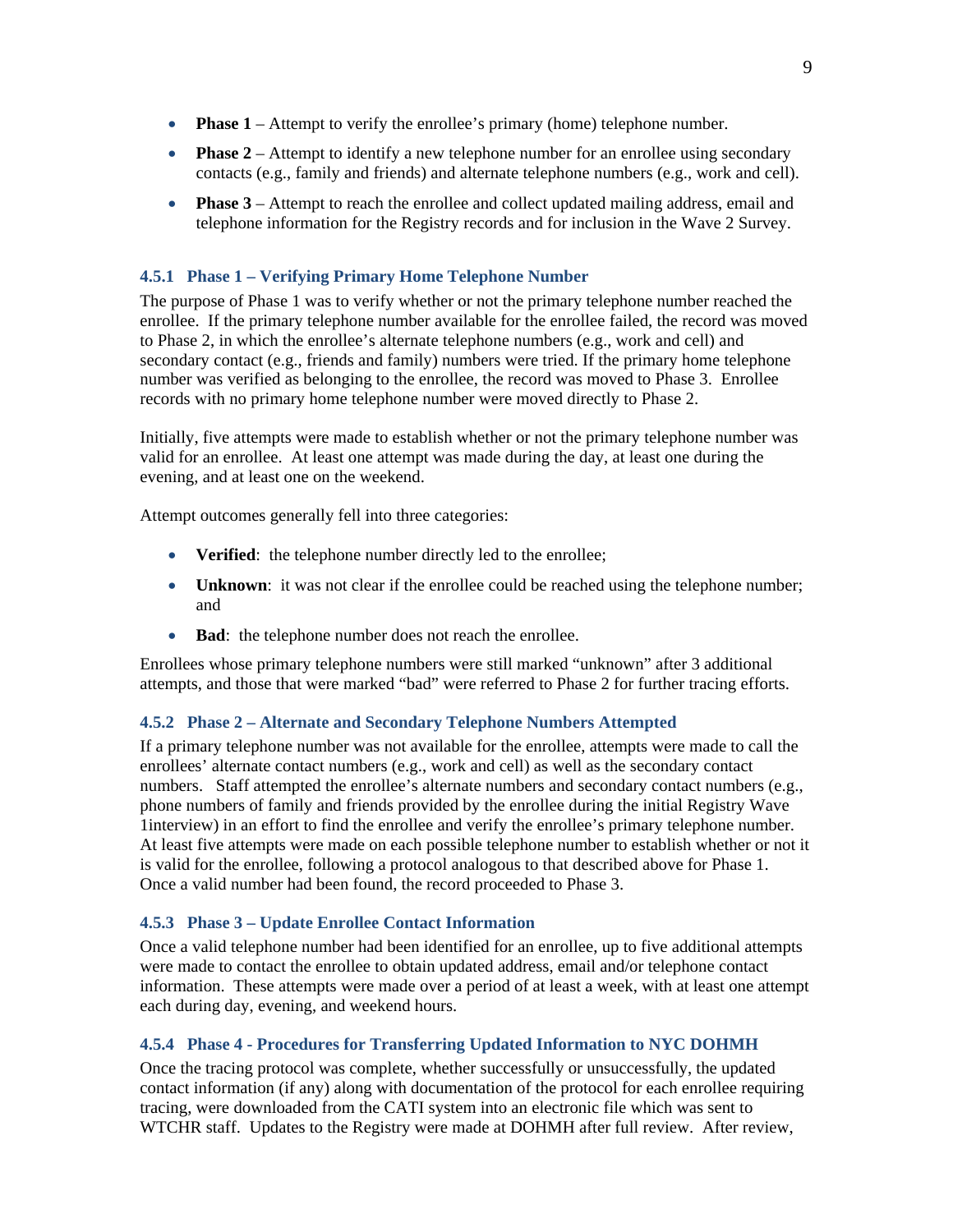WTCHR staff sent to Macro contact information updates permitting additional survey distribution efforts to the enrollee at the updated contact information.

# **5 Telephone Data Collection Methodology**

#### **5.1 Overview**

The first phase of the Adult Follow-up Survey began in November 2006. This phase of data collection by web and paper resulted in a response rate of 58% (39,776 completes out of 68,959 enrollees) by the first week of September 2007.

At that time, a Computer Assisted Telephone Interview (CATI) component was added to target the adult enrollees who had not responded by web or paper. The CATI component of the survey initially targeted approximately 27,000 adult enrollees whose telephone numbers were available and who had not responded to the survey by web or paper after receiving multiple mail and email invitations and reminders

A data collection instrument was programmed to permit the use of a full-feature CATI system. Important modifications included: screening to confirm the respondent as the enrollee; language modifications to accommodate an interviewer guided session; skip patterns to avoid repetition that would increase respondent burden; and adapting specific questions that relied on visual cues in the paper and web versions of the survey. The CATI instrument (see Appendix 2) was also translated into Spanish, Mandarin and Cantonese for enrollees who spoke one of these primary languages. CATI interviews in other languages were available through Language Line.

The calling protocol for the Wave 2 CATI Survey was guided by the protocol that was used for the Behavioral Risk Factor Surveillance System (BRFSS), conducted by the Federal Centers for Disease Control & Prevention and many state health departments. Up to 30 attempts were made to reach an enrollee using all known associated telephone numbers (home, cell, and work numbers). In addition to standard training on the background of the study, confidentiality, and proper application of the instrument, interviewing staff received intensive training on identifying and responding to signs of respondent distress.

Integrated into the CATI survey component were efforts to trace enrollees whose numbers were either wrong or non-working. Secondary contacts provided by the respondents in the Initial Wave 1 survey were contacted in order to obtain updated mailing, email and/or telephone contact information. If the enrollee was available either at a number for a secondary contact or a new number provided by the secondary contact, then the interviewer attempted to conduct the survey with the enrollees.

The sections below provide detailed descriptions of different components of the CATI data collection effort.

### **5.2 CATI Survey Instrument Development and Programming**

The paper questionnaire was appropriately modified to suit the particular needs of telephone interviewing and programmed into the CfMC Survent CATI programming language. Important modifications included: the addition of a screener component to the CATI questionnaire in order to verify the identity of the respondent over the phone; programming skip patterns to ensure that enrollees are not asked questions that do not apply based on their previous answers; and adapting questions from the paper survey that relied on visual cues. Two additional smoking-related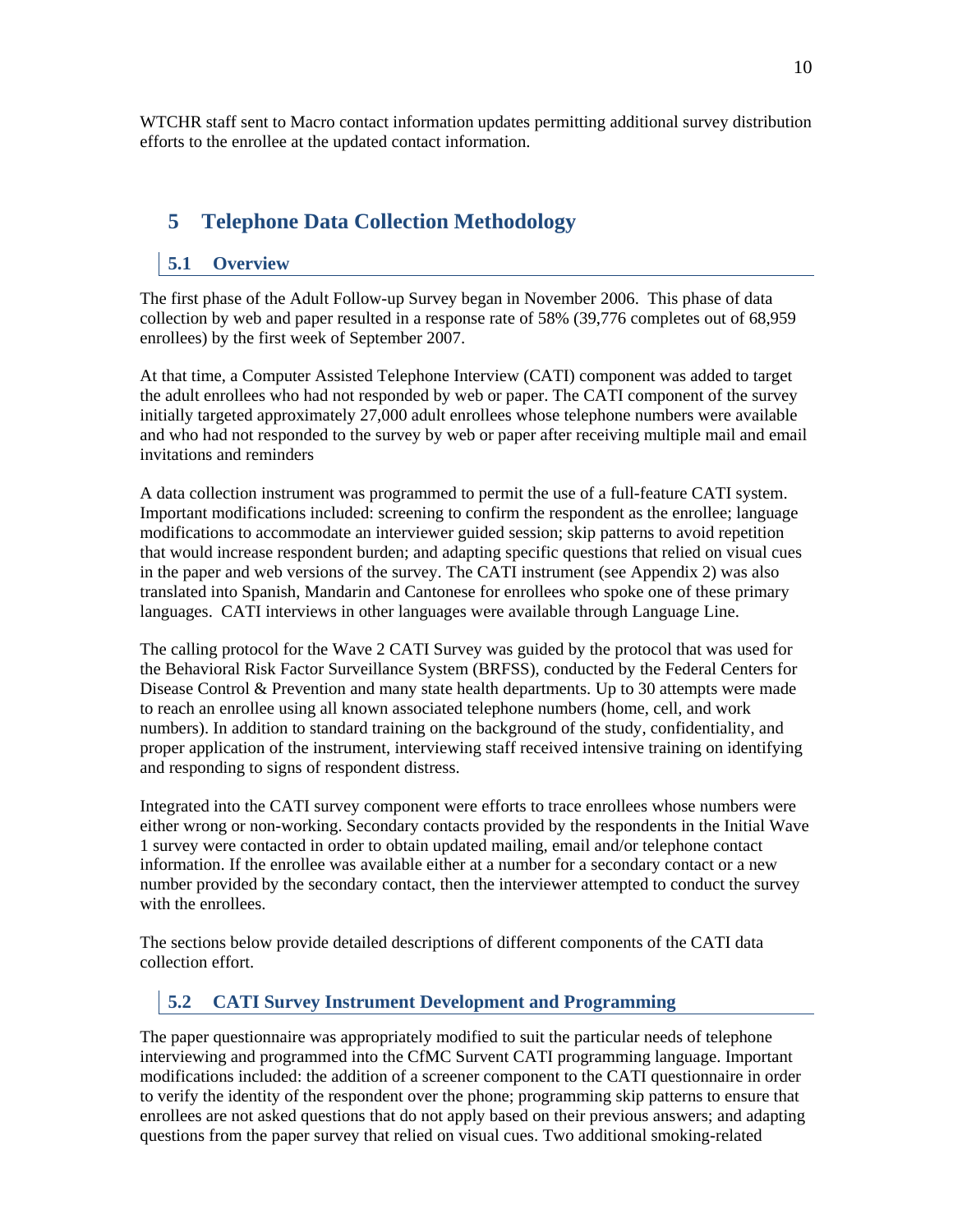questions were added to the CATI questionnaire. Respondents who indicated that they smoked cigarettes on some days were asked how many days per month they smoked, and all respondents who indicated that they smoked were asked about the brand of cigarettes they smoked. Other questions added to the CATI questionnaire included whether an enrollee had previously received a web or paper survey invitation, why the enrollee did not complete the survey via paper or web, and what mode of survey the enrollee preferred for future surveys. The CATI program was extensively tested for accuracy and logic flow by staff at Macro and at DOHMH. Additionally, a random data generator program was run to generate dummy data and uncover inaccuracies in skip patterns.

## **5.3 Sample Management**

A central control database system was developed to keep track of the status of enrollees in multiple modes. This system allowed for checking the enrollee's CATI status against a possible status change following completion of a web or paper survey. The following procedures were put in place for sample management across multiple modes:

- The ~27,000 records from the adult sample non-respondent to the Wave 2 web or paper survey, with at least one home, work or cell phone number, were moved to the CATI mode as of the first week of September 2007. After that date, records were added to the CATI mode on an as-needed basis as new telephone contact information became available via standard Registry contact information updates or tracing efforts.
- Records were moved from CATI to the tracing effort if the telephone number(s) for the record turned out to be non-working or invalid numbers.
- Records were moved from CATI to either paper or web survey mode, if specifically requested by the enrollee during a telephone contact.
- Records moved to CATI mode included appropriate information from the Registry to determine which version of the survey, including modules, the enrollee should complete.
- If an enrollee whose record had been moved to CATI mode completed the survey via paper or web, that record was removed from CATI mode and the actual mode of completion was recorded in the central control database.

## **5.4 Tracing During the CATI Component**

Tracing took place during the CATI data collection effort. Efforts were made to trace enrollees for whom all home, cell and/or work numbers turned out to be non-working or invalid numbers. The aim of the tracing effort during CATI data collection was to obtain the most recent telephone numbers for the enrollee by contacting the enrollees' secondary contacts. If the enrollee was available either at a number for a secondary contact or at a new number provided by the secondary contact, then the interviewer attempted to conduct the CATI survey with the enrollee. See Section 4.5 for additional details regarding Tracing.

## **5.5 Calling Protocol for the CATI Component**

Macro based the CATI calling protocol on that used for the Behavioral Risk Factor Surveillance System (BRFSS), conducted by the federal Centers for Disease Control & Prevention, and state health departments. The BRFSS protocol is widely accepted as a standard protocol for health surveillance conducted via CATI. Modifications to the protocol took into account the nature of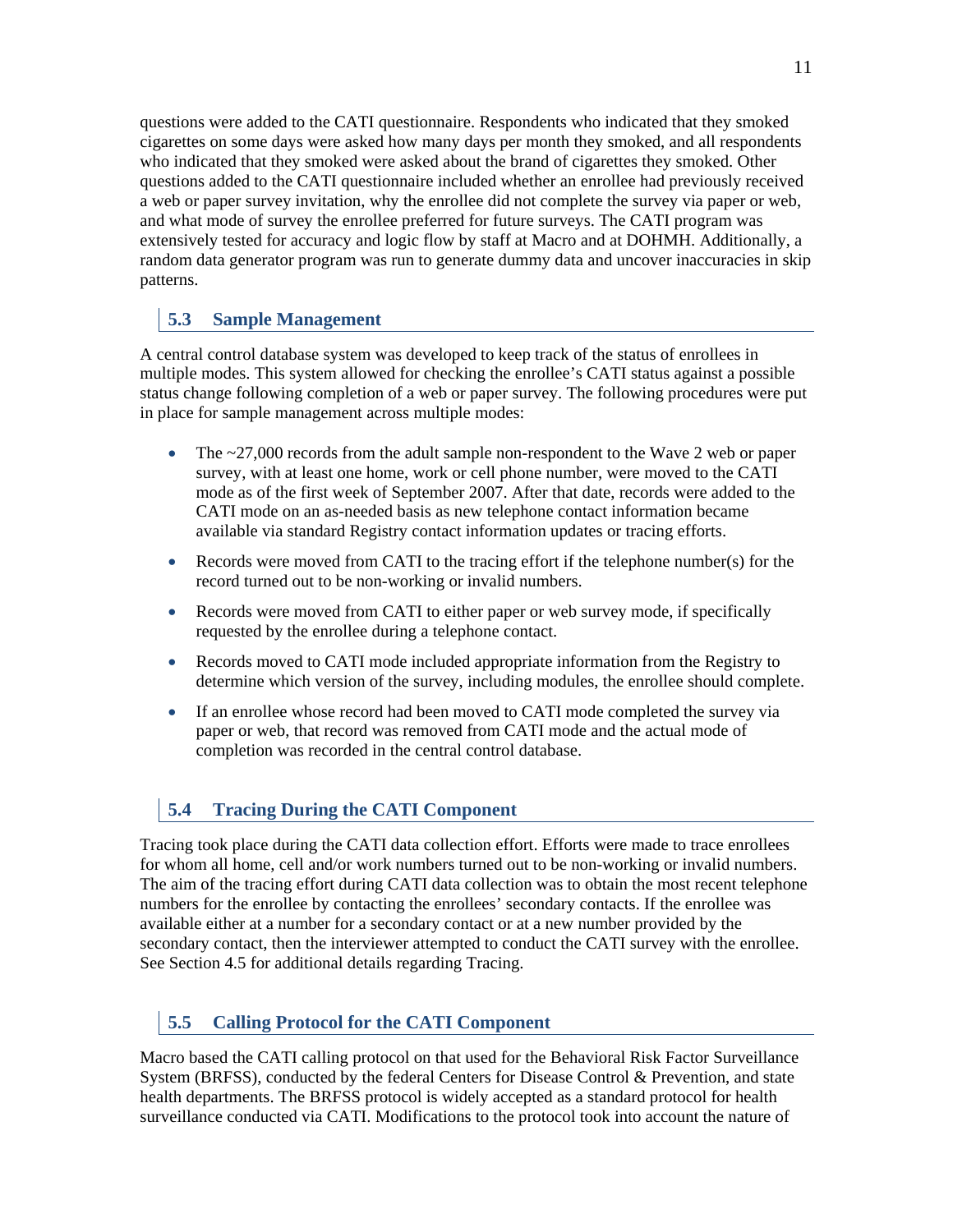the survey sample – a Registry population, as opposed to a Random Digit Dial (RDD) population – and the study design (a multi-mode study with tracing of enrollees).

Key assumptions of the Wave 2 CATI calling protocol include:

- BRFSS protocol calls for making 15 attempts over five different calling periods to contact someone within a household and select a respondent for interview. If a respondent is contacted on the last scheduled attempt but is unable to complete the interview at that time, the respondent is called back. The Registry survey differed in that respondent identities are known up front and they are not randomly selected within a household. In addition, Registry members agreed during the Registry recruitment phase to be re-contacted for further studies. Based on discussions with WTCHR and ATSDR staff, and IRB approval, Macro revisited the calling protocol assumptions to assume much more extensive calling and intense supervision of attempts, as well as a substantial increase in call attempts. Macro made up to 30 attempts to reach someone at all available numbers given for an enrollee. If all available numbers were determined to be invalid and one or more new phone numbers were obtained, the count of the number of attempts was 'reset' to zero, and up to 30 attempts were made to contact and interview the enrollee. Attempts to reach the enrollee ceased when the enrollee completed the interview, refused to participate in the interview, or the total number of attempts reached 30. Because call attempts ceased once a respondent completed or refused an interview, and no valid phone numbers were available for some enrollees, the average number of call attempts per respondent was much fewer than 30 attempts.
- When considering the appropriate number of "maximum attempts" to be made on this study, it was important to note that an enrollee for whom records were moved to the CATI mode had already been sent numerous Wave 2 survey email invitations, reminders and complete paper survey packets via email and/or postal mail, and hence by definition were a "hard to reach" subgroup. During the Wave 1 survey, while up to 40 call attempts were made to reach potential respondents; the average number of call attempts per respondent was far fewer.
- In general, Macro began call attempts to the home telephone number the enrollee provided. Depending on the contact history, the alternate (cell or work) telephone numbers were attempted either:
	- Immediately if there was no home telephone number for the case. OR
	- On the next attempt after learning that the home telephone number was invalid (i.e. non-working, or no longer reaching the enrollee), OR
	- After 10 attempts, if all previous attempts to the home telephone number resulted in a consistent no answer, consistent busy, or consistent fax/modem line, OR
	- After 20 attempts, if no contact was made and the call history suggested that the phone number was valid (i.e., there was a mix of outcomes).
- Once 30 total attempts were made on a combination of home, cell and work numbers for the enrollee, the record was moved to tracing. In tracing, up to 10 attempts were made to reach any secondary contacts the enrollee provided. If the tracing attempts provided a new telephone number for the enrollee, the record would be moved back to the main CATI study and calls would be attempted up to 30 more times with the new number(s).
- Within the BRFSS protocol framework, Macro and the Registry prioritized attempts for several subgroups of enrollees. This occurred in two stages. During the first stage of CATI fielding, all adult enrollees were given equal weight. Response during this stage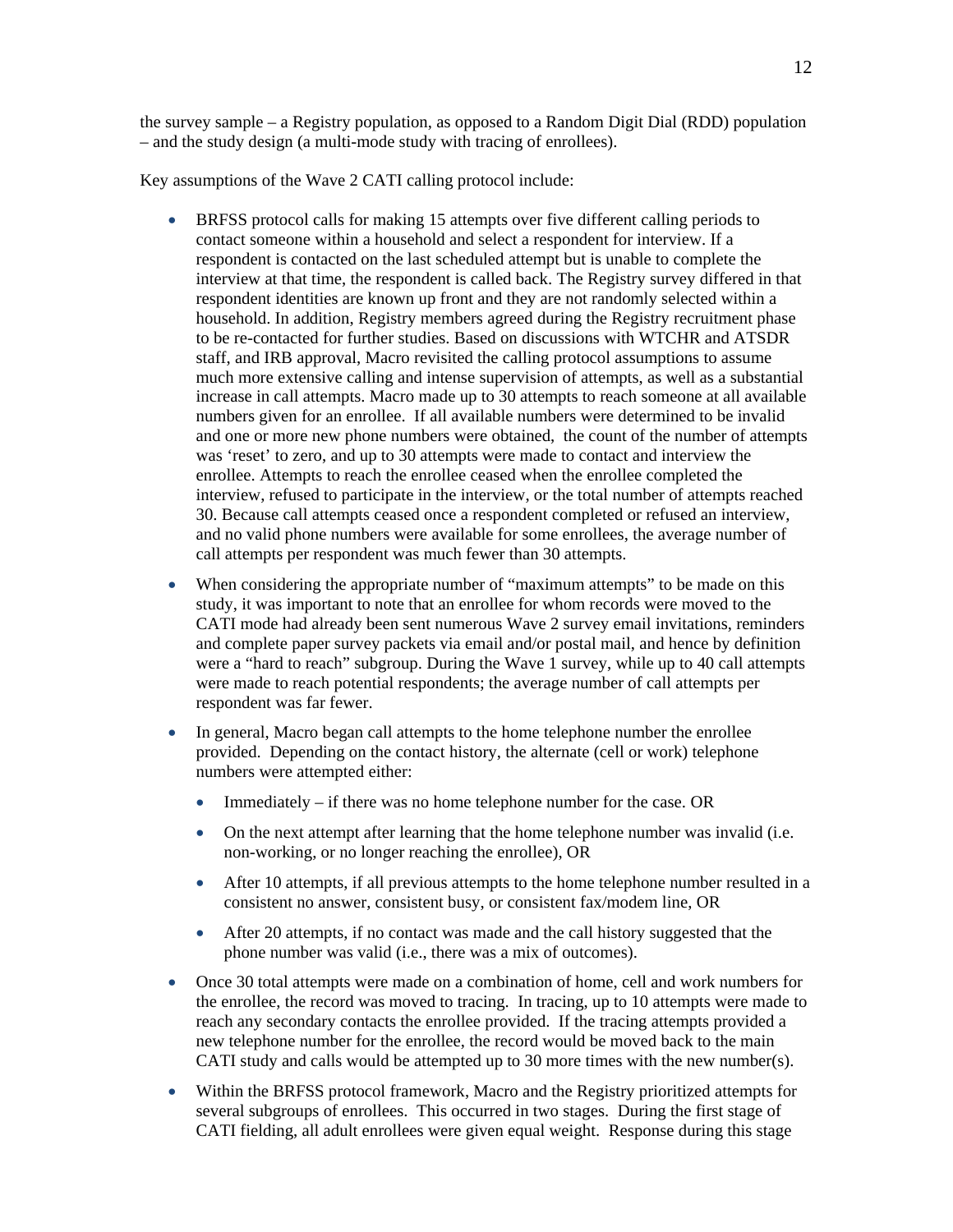was analyzed by subgroup, and the second stage of fielding took the observed response into account. ATSDR and WTCHR staff assigned as priority specific segments of the Registry population (e.g., young adults) which were under-represented in the completed Wave 2 surveys towards the end of the first stage of CATI call attempts.

- The majority of telephone calls were made during the hours of 6 p.m. to 9 p.m. Monday through Friday, 10 a.m. to 5 p.m. Saturday, and noon to 9p.m. on Sunday. Additional hours were allocated to the period of 9 a.m. to 6 p.m. Monday through Friday, and 5 p.m. to 9 p.m. Saturday, as needed to reach enrollees who may have been at home during the day or on Saturday evenings, and to keep scheduled appointments with enrollees during those time periods.
- The CATI system prioritized call attempts according to the current disposition of a record. Appointments made by an enrollee took priority, followed by general appointment times given either by an enrollee or another contact in the household, followed by sample records for which contact with someone in the household had not yet been made.
- The caller ID field for outbound calls on this project displayed a New York City phone number that was answered by Macro call center staff, and the text displayed read as "NYC Health Dept".
- Standard BRFSS call dispositions codes (e.g. "Answering machine", "Ring No Answer", "Interview", "Refusal by Respondent," etc.) were modified where appropriate to account for the unique nature of the Registry sample. "Refusal" dispositions were parsed into a number of sub-categories in an attempt to systematically collect information on why enrollees refused both the CATI as well as the other modes of completing the survey. A disposition list was prepared and discussed with Registry staff prior to finalization of the CATI program.
- In accordance with state and federal restrictions, Macro did not call known cell phones using a predictive dialer unless the enrollee had given explicit permission. Telephone numbers provided as home phone numbers to the Registry were initially assumed to be land lines. If an enrollee indicated that they were on a cell phone, the interviewer would ask the enrollee to provide a landline number and/or another time to call (i.e., when they would not be charged for minutes). Interviewers also offered the toll-free call-in number so that enrollees could call in at their convenience from any telephone. Interviewers only proceeded with the interview on a cell phone if the enrollee wished to do so. Macro did not offer to compensate enrollees for any charges for the call.
- Macro recorded the history of all call attempts for all records that entered the CATI data collection phase, and the call history was stored in the sample management database. The history was available to an interviewer making a subsequent call, to a supervisor reviewing a record and to project management and Registry staff.
- Macro also conducted CATI interviewing in Spanish and Chinese (Mandarin and Cantonese). Macro developed translations of the English CATI instrument and program into Spanish and Chinese.

#### **5.6 Refusal Conversion**

In cases where the potential respondent firmly refused to do the survey, was verbally abusive, requested not to be contacted again (e.g. "put me on your 'do not call' list"), or a contact stated that we would never be allowed to speak with the enrollee, interviewers did not attempt to recontact the number. These cases were considered "hard," or final, refusals.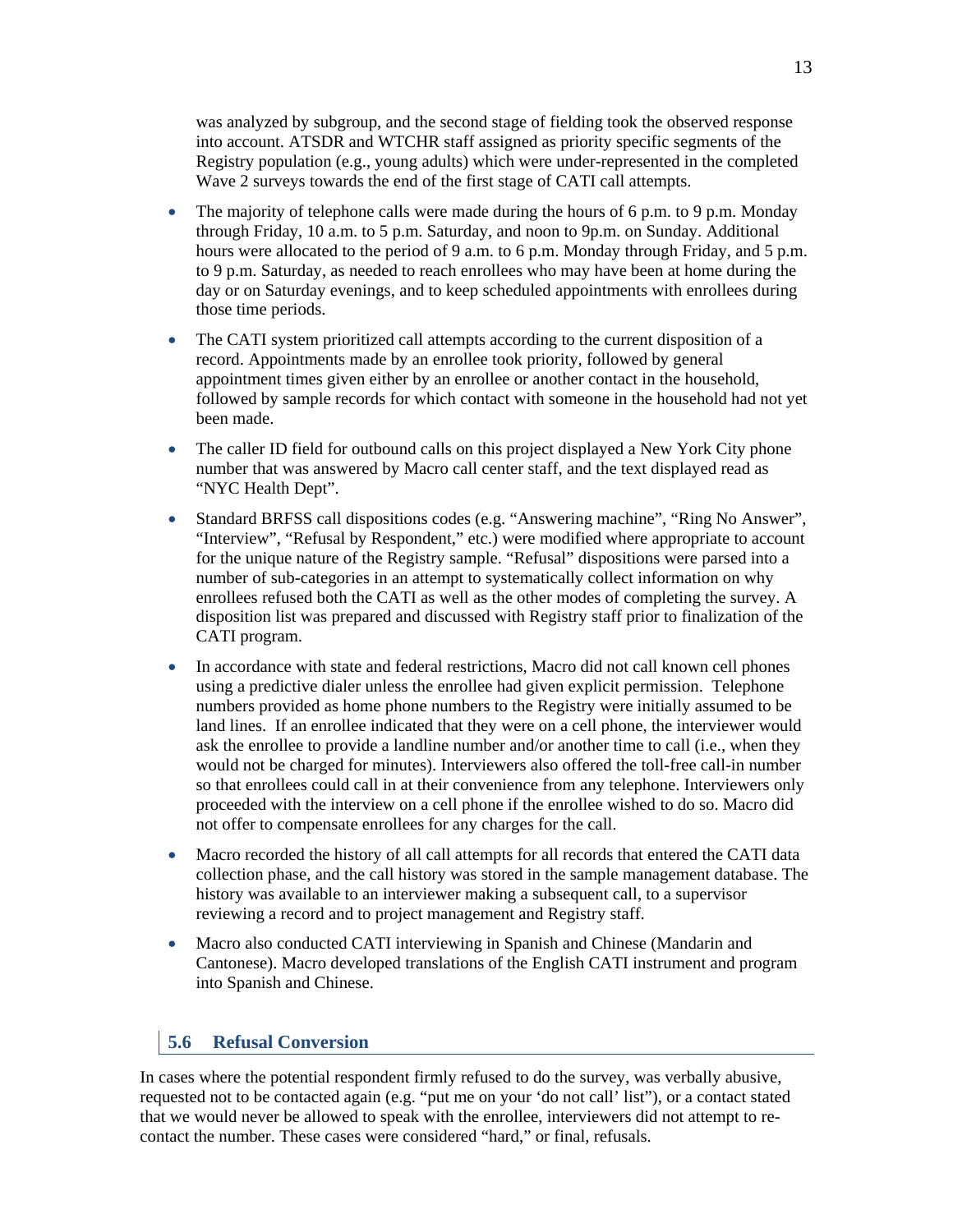In cases where an enrollee seemed resistant to completing the survey but did not seem firmly opposed to doing so (e.g. "I don't have time"), an attempt was made to re-contact the enrollee. These cases were considered "soft refusals" or resistant records. In such cases, the interviewers attempted to convert the refusal by explaining the purpose of the call and attempting to complete the interview. If the enrollee appeared resistant on a second attempt, the record was assigned a final refusal code.

## **5.7 Interviewer Training**

All Macro interviewers received general interviewer training upon hiring. This training program emphasizes: the role of the interviewer in survey research; proper interviewing techniques; gaining cooperation and refusal avoidance; assigning appropriate dispositions for each call attempt; as well as Macro's corporate core values and expectations of employee performance.

Interviewers also received training specific to the Wave 2 Adult Survey. A training manual was developed, in consultation with Registry staff that reviewed the following:

- **Project purpose:** Covered background on the Registry, including recruitment and Wave 1 survey activities and objectives of the Wave 2 Survey.
- **The Registry population:** Covered demographics of enrollees and enrollee eligibility groups, and qualifications for different survey modules.
- **Confidentiality:** Covered the importance of protecting confidentiality with an identified Registry population, and potential scenarios in which confidentiality could be compromised.
- **Sensitivity to respondent distress:** Covered potential sources of enrollee distress during the survey, guidance on how to recognize distress and protocol for responding to different levels of distress, and contact information for the hotline LifeNet.
- **Questionnaire:** Covered overview of survey sections, review of particular items, definitions of health terminology, and review of additional modules for specific Registry subpopulations.
- **Calling protocols:** Covered a comparison of calling protocol to standard practices for health risk surveys.
- **Status of project tasks to date:** Covered review of web and paper survey tasks, as well as tracing activities and other communications with enrollees.

The training sessions were conducted by Macro project staff, with DOHMH participation either in person or by telephone. Trainings included live practice interviews with DOHMH staff.

### **5.8 Handling Psychological Distress**

Due to the nature of the questions and memories of the events of  $9/11$ , it was possible that some enrollees might experience some form of psychological distress when answering the CATI survey. A distress protocol providing interviewers with guidance on how to respond in the event that enrollees exhibited any symptoms of distress was developed by WTCHR staff and approved by the Institutional Review Boards at both DOHMH and Macro. Interviewers were trained in the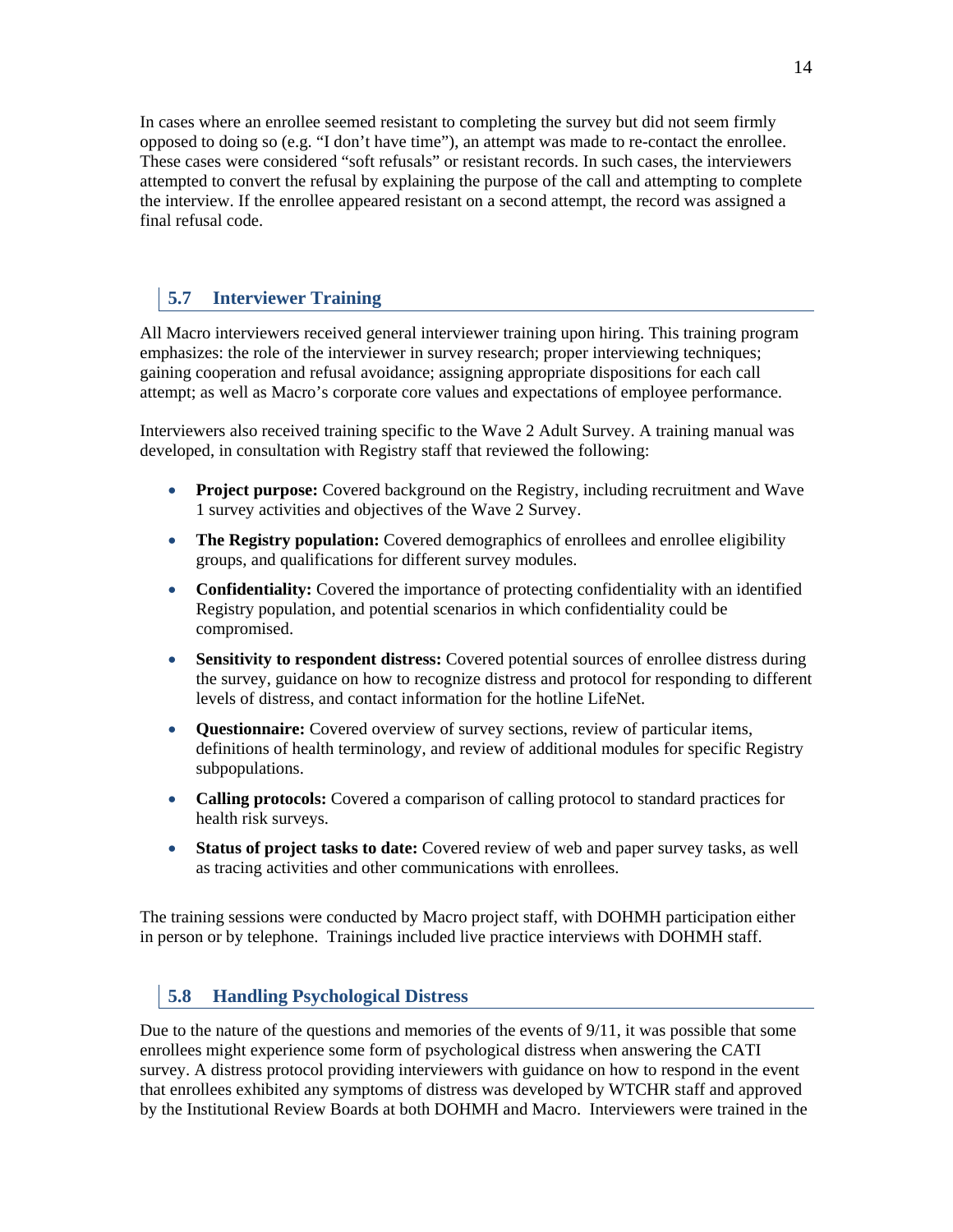distress protocol which provides guidance on identifying symptoms of different levels of distress and protocols to follow in each distress level situation.

In summary:

- **Mild (Level 1)** distress situations are characterized by subtle indications of agitation or emotion. Interviewers responded to this type of distress by offering the respondent a break, followed up by a reminder that they may continue the interview later if they wish. Interviewers also provided the respondent with  $L$ ifeNet $\degree$  contact information or the number to contact DOHMH, if appropriate to address respondent concerns.
- **Moderate (Level 2)** distress situations are characterized by open weeping or other clear signs of agitation or distress. In these situations, supervisors were alerted and worked with interviewers to immediately put the respondent in touch with the LifeNet service via a 3-way call station.
- **Severe (Level 3)** distress situations are characterized by an expressed wish/intent on the part of the person to harm himself or herself or someone else. In this situation, the supervisor and interviewer worked together to contact emergency services, as well as others (such as friends or family) that the respondent wished be contacted for help.

In situations of Level 2 and Level 3 Distress, adverse event forms describing the details of the distress situation were completed by interviewer and supervisory staff.

# **5.9 Quality Assurance during Fielding**

Several quality assurance activities were implemented during CATI fielding to ensure that data were collected according to protocol:

- Throughout fielding, Macro conducted extensive quality assurance monitoring of interviewing staff. At least ten percent of all completed interviews were monitored, as well as other contact attempts. Monitoring was more frequent during the first days of fielding, to both provide feedback to interviewers as they became familiar with the survey, and to identify potential problem areas based on enrollees' reactions.
- Quality Assurance (QA) supervisory staff in the call center used the monitoring process to provide feedback to interviewers regarding proper interviewing techniques as well as proper assignment of disposition codes for call attempts. QA staff followed the course of an attempted contact with a household by monitoring both the interviewer's phone line and computer screen. This technology allowed for unobtrusive monitoring of any workstation in the call center at any time. Additionally, WTCHR and ATSDR staff were able to remotely monitor interviews by calling into a toll-free number at pre-arranged times.
- Standardized reports were available on all CATI project activity, including interviewer results, sample efficiencies, survey length, and detailed information on completed interviews. These reports allowed project management to monitor interviewer performance, efficiently allocate resources, and detect any systematic issues in fielding or in the performance of the CATI program scripts.

 $\overline{a}$  $9$  LIFENET is a confidential, toll-free help line for New York City residents. LIFENET operates 24 hours per day/7 days per week. The hotline's trained mental health professional staff help callers find the most appropriate mental health and substance abuse services for their needs. Source: http://www.nyc.gov/html/doh/html/cis/cis\_lifenet.shtml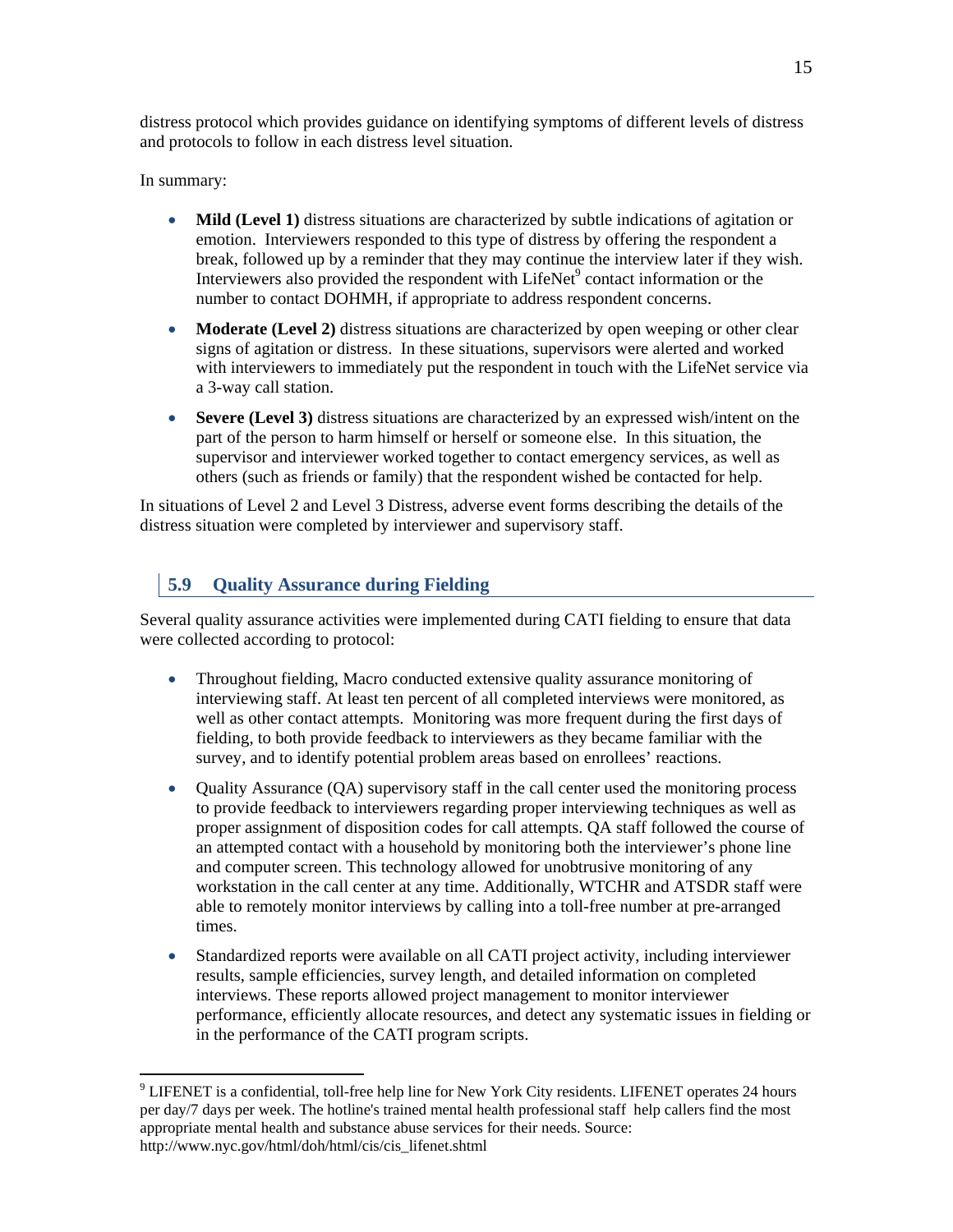Toll-free lines to the CATI call centers were put in place to receive enrollee calls in order to verify the legitimacy and validity of the study, discuss concerns or report inappropriate interviewer behavior.

# **6 Data Collection Implementation timeline**

Table 2 below presents the chronology of key events in data collection efforts by web, paper and CATI. (Note: Assume the event is associated with the Adult Survey unless "Pediatric Surveys" is specified.)

#### **Table 2: Chronology of Key Events in Data Collection Efforts for the Adult and Pediatric Wave 2 Surveys**

|      | <b>Date</b>          | <b>Event</b>                                                                                                                                                                                         |
|------|----------------------|------------------------------------------------------------------------------------------------------------------------------------------------------------------------------------------------------|
|      | April- June          | Newsletters to all adult enrollees, paper and email distribution                                                                                                                                     |
|      | Nov $13 - Now$<br>28 | Email survey invitations sent to 42,682 enrollees in English.                                                                                                                                        |
|      | Nov 13 - Dec<br>07   | First round of paper questionnaire sent to 25,283 Spanish and<br>Chinese speaking enrollees and English speaking enrollees<br>without an email address                                               |
|      | <b>Nov 30</b>        | DOHMH distributed emails to 18,000 enrollees                                                                                                                                                         |
|      | Dec 01 - Dec<br>07   | Additional attempts to email addresses that received a "bounced<br>back" notification. Email addresses belonging to 8,133 enrollees<br>were classified as invalid email after three failed attempts. |
| 2006 | Dec $12 - Dec$<br>14 | Reminder email to 27,458 enrollees who had not yet responded.                                                                                                                                        |
|      | Dec 13               | Postcard reminders sent to 17,952 enrollees who were mailed a<br>paper survey but had not yet responded                                                                                              |
|      | Dec 14               | DOHMH issued a press release to enhance the response rate                                                                                                                                            |
|      | Dec 18               | DOHMH emailed 1,293 enrollees with partially completed web<br>surveys requesting they complete the forms                                                                                             |
|      | Dec $20 - Dec$<br>29 | Corresponding to the previous email distribution, DOHMH issued<br>approximately 12,000 paper letters to enrollees in English,<br>Spanish, and Polish.                                                |
|      | <b>Jan 05</b>        | Reminder postcards sent to 2,439 Spanish and Chinese speaking<br>enrollees who had not yet responded to the survey                                                                                   |
|      | Jan $10 -$ Jan $12$  | Email invitations/reminders were sent to 24,525 enrollees who had<br>not responded to the survey                                                                                                     |
| 2007 | Jan 12               | DOHMH contacted enrollees as a follow-up to the November 30<br>outreach effort.                                                                                                                      |
|      | Jan 18 - Jan 19      | Email invitations were sent to 22,909 enrollees who had not yet<br>responded to the survey                                                                                                           |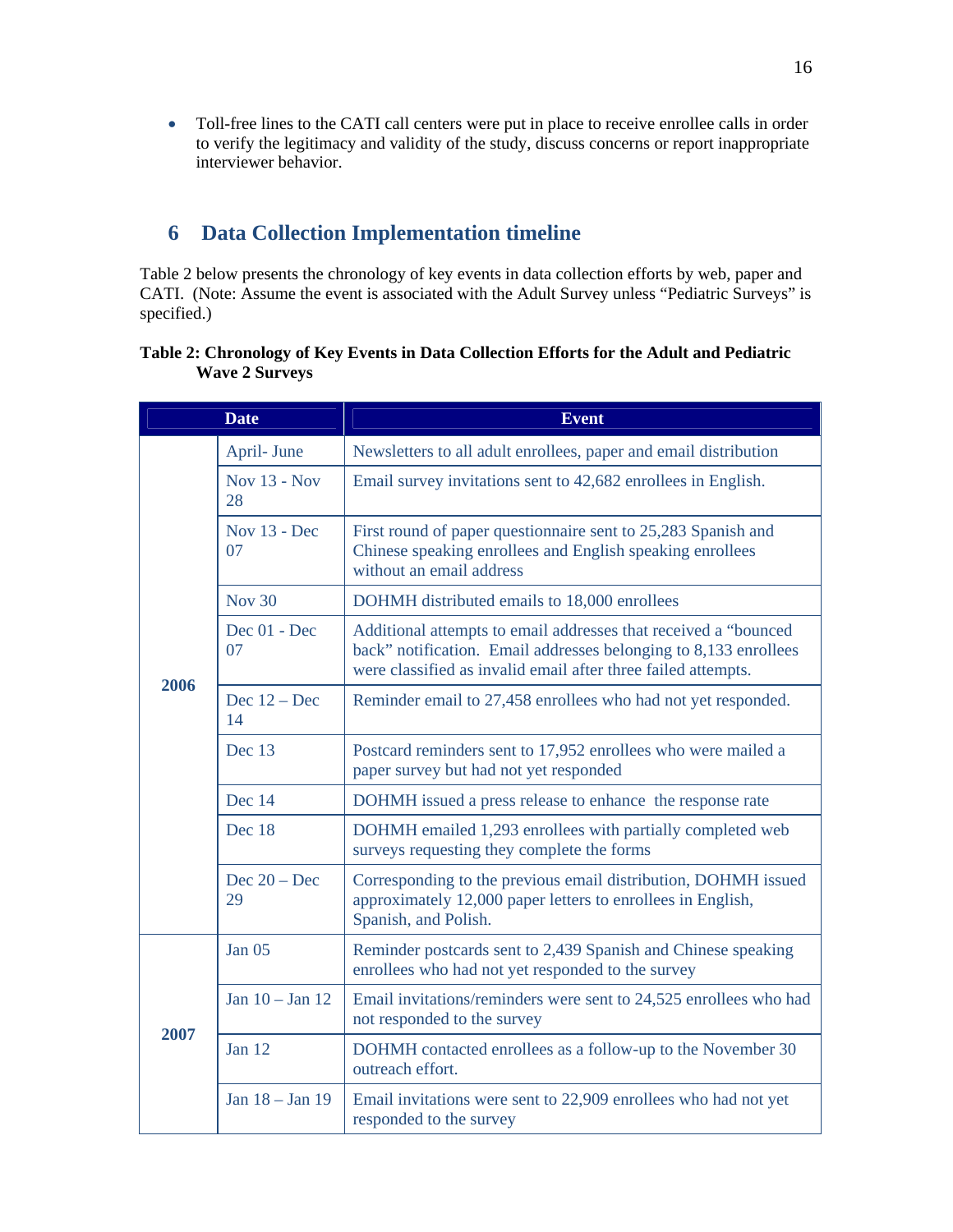| <b>Date</b>           | <b>Event</b>                                                                                                                                                                                                                                                                                                                                                   |
|-----------------------|----------------------------------------------------------------------------------------------------------------------------------------------------------------------------------------------------------------------------------------------------------------------------------------------------------------------------------------------------------------|
| <b>Jan 23</b>         | Additional distribution of email invitations to email addresses<br>where messages had previously bounced back                                                                                                                                                                                                                                                  |
| Jan 29 – Feb 12       | A second round of paper questionnaires sent to 45,403 English and<br>other language enrollees who had not completed a survey<br>regardless of the initial mode of outreach. A resource guide was<br>provided by DOHMH in the survey packet. Chinese and Spanish<br>mailings were suspended until an in-language resource guide was<br>provided (see April 10). |
| $Feb 06 - Feb$<br>07  | 18,756 enrollees with email addresses were sent notification that<br>they would soon receive a paper survey.                                                                                                                                                                                                                                                   |
| Feb 16                | Email reminder messages were sent to 1,697 individuals who had<br>completed only part of the web survey with a reminder to<br>complete the web survey.                                                                                                                                                                                                         |
| Feb 28                | A postcard reminder was sent to 35,993 enrollees as a follow-up to<br>the recent paper questionnaire mailing.                                                                                                                                                                                                                                                  |
| Feb 28                | DOHMH distributed about 47,000 emails to enrollees with a link<br>to the resource guide.                                                                                                                                                                                                                                                                       |
| Mar <sub>05</sub>     | People with partial web-based survey $(1,550)$ were sent letters<br>requesting they complete the survey.                                                                                                                                                                                                                                                       |
| Apr <sub>02</sub>     | Supplemental paper surveys $(4,596)$ and email invitations $(2,751)$<br>were distributed to miscellaneous individuals (e.g. recent contact<br>information updates, requests for paper questionnaire, etc.)                                                                                                                                                     |
| Apr $06 \&$ Apr<br>09 | Reminders emailed to 20,972 enrollees. Residents received<br>slightly customized text addressing their specific sample type.                                                                                                                                                                                                                                   |
| Apr $05 -$ Apr<br>24  | All 68,380 adult and pediatric enrollees with a mailing address<br>were sent annual cards from the DOHMH as a part of routine<br>maintenance procedures. Mailings included change of address<br>forms.                                                                                                                                                         |
| Apr 10                | Distribution of Second Round of approximately 1,100 Chinese and<br>900 Spanish paper surveys with resource guides.                                                                                                                                                                                                                                             |
| Apr 16                | A supplemental paper mailing to 118 individuals with recent<br>address changes.                                                                                                                                                                                                                                                                                |
| Apr 18                | Postcard reminders were sent to those who were provided with<br>questionnaires on Apr 02.                                                                                                                                                                                                                                                                      |
| Apr 19                | Postcard reminders were sent to those who were provided with<br>questionnaires on Apr 10.                                                                                                                                                                                                                                                                      |
| Apr $24 &$ Apr<br>25  | 19,373 non-respondents were emailed.                                                                                                                                                                                                                                                                                                                           |
| May 05                | A supplemental paper mailing to 261 individuals with recent<br>address changes.                                                                                                                                                                                                                                                                                |
| May 11                | Newsletters to all enrollees, paper and email distribution                                                                                                                                                                                                                                                                                                     |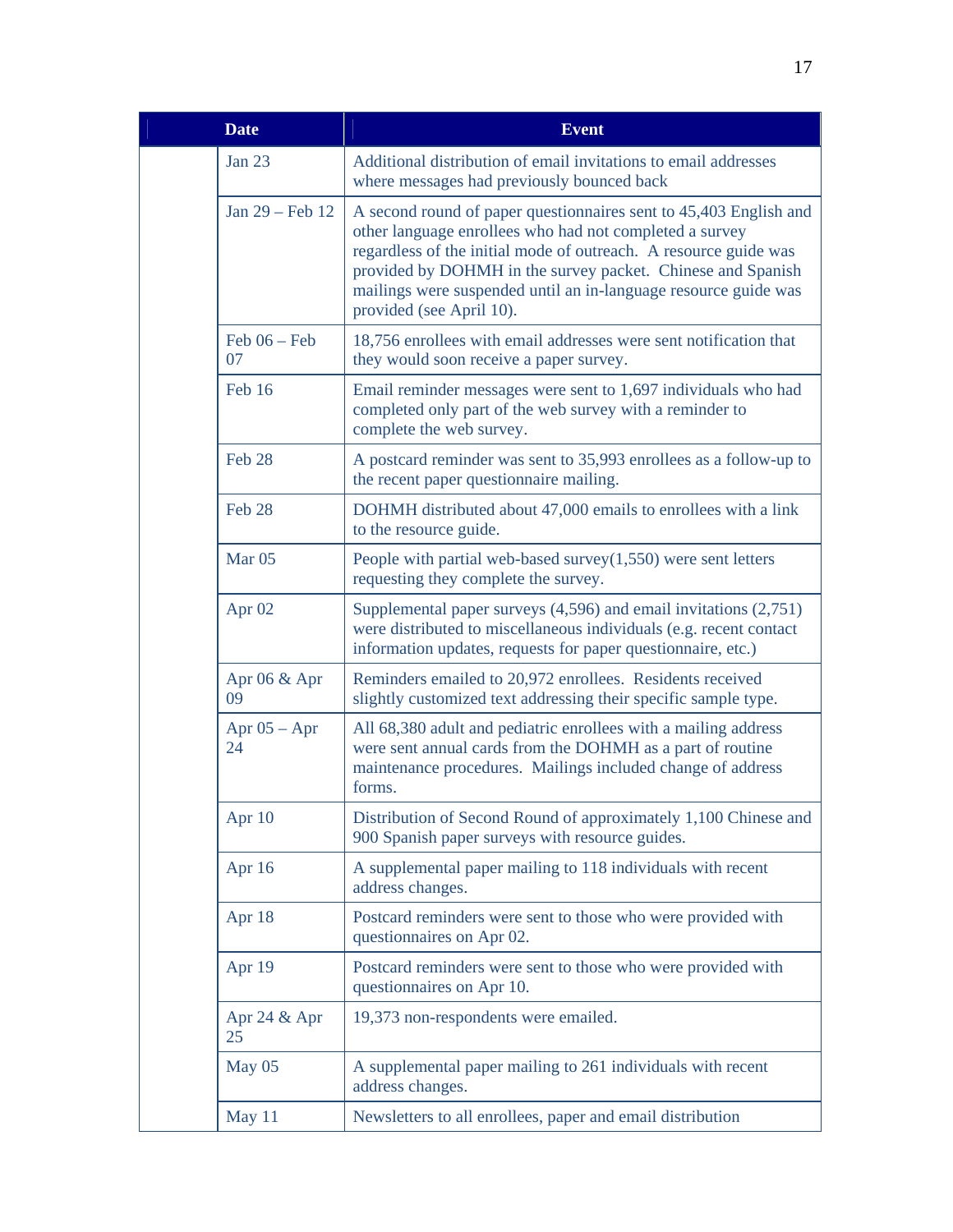| <b>Date</b>          | <b>Event</b>                                                                                                                                                                          |
|----------------------|---------------------------------------------------------------------------------------------------------------------------------------------------------------------------------------|
| May 10 & May<br>11   | 18,968 emails sent to enrollees who had not completed the survey                                                                                                                      |
| May 17               | Postcard reminders were sent to those who were provided with<br>questionnaires on May 05.                                                                                             |
| May & June           | New contact information sought from enrollees without valid mail<br>or email information.                                                                                             |
| Jun thru Jan         | Thank you letters with a summary of rights were sent to those who<br>had completed the survey.                                                                                        |
| <b>Jun 15</b>        | Pediatric survey: 935 adolescent and 821 child English language<br>Round 1 paper surveys distributed                                                                                  |
| Jun 21 & Jun<br>22   | Enrollees with email addresses were sent notification that they<br>should receive a paper survey in the mail soon.                                                                    |
| Jun 19 - Jul 5       | Third round of paper surveys sent to 32,654 enrollees who had not<br>yet responded to the survey.                                                                                     |
| <b>Jun 27</b>        | Pediatric survey: Postcard reminders sent to pediatric sample                                                                                                                         |
| <b>Jun 29</b>        | DOHMH provides slips for city employees' pay stubs reminding<br>them about upcoming deadlines for 9/11 related worker's<br>compensation filings.                                      |
| Jul 03 & Jul 05      | Email invitations were sent to 17,811 enrollees with an email<br>address. An image file of a letter from Mayor Bloomberg was<br>attached.                                             |
| Jul 20 & Jul 25      | Postcard reminders were sent to those who were provided with<br>new questionnaires during late June and early July                                                                    |
| <b>Jul 20</b>        | 191 supplemental paper surveys were distributed to miscellaneous<br>individuals (e.g. recent contact information updates, requests for<br>questionnaire, etc.)                        |
| <b>Jul 20</b>        | Pediatric survey: 116 adolescent and 113 child Chinese language<br>Round 1 paper surveys distributed; 25 adolescent and 9 child<br>Spanish language Round 1 paper surveys distributed |
| Aug 09               | Pediatric survey: Postcard reminders sent to non-English pediatric<br>sample                                                                                                          |
| Aug $15 - Aug$<br>29 | DOHMH provided outreach to individuals residing in the nine<br>buildings of Governor Alfred E. Smith Houses at 21 St. James<br>Place                                                  |
| Aug 23 & Aug<br>30   | DOHMH provided outreach to individuals residing in the four<br>buildings of South Bridge Towers at 90 Beekman Street                                                                  |
| Aug 27               | DOHMH issues a press release regarding an elevated rate of new<br>asthma among WTC rescue and recovery workers                                                                        |
| <b>Aug 29</b>        | DOHMH issues a press release regarding the post-traumatic stress<br>disorder rate among the WTC rescue and recovery workers                                                           |
| Aug 30               | CATI survey begins with a limited roll-out of sample.                                                                                                                                 |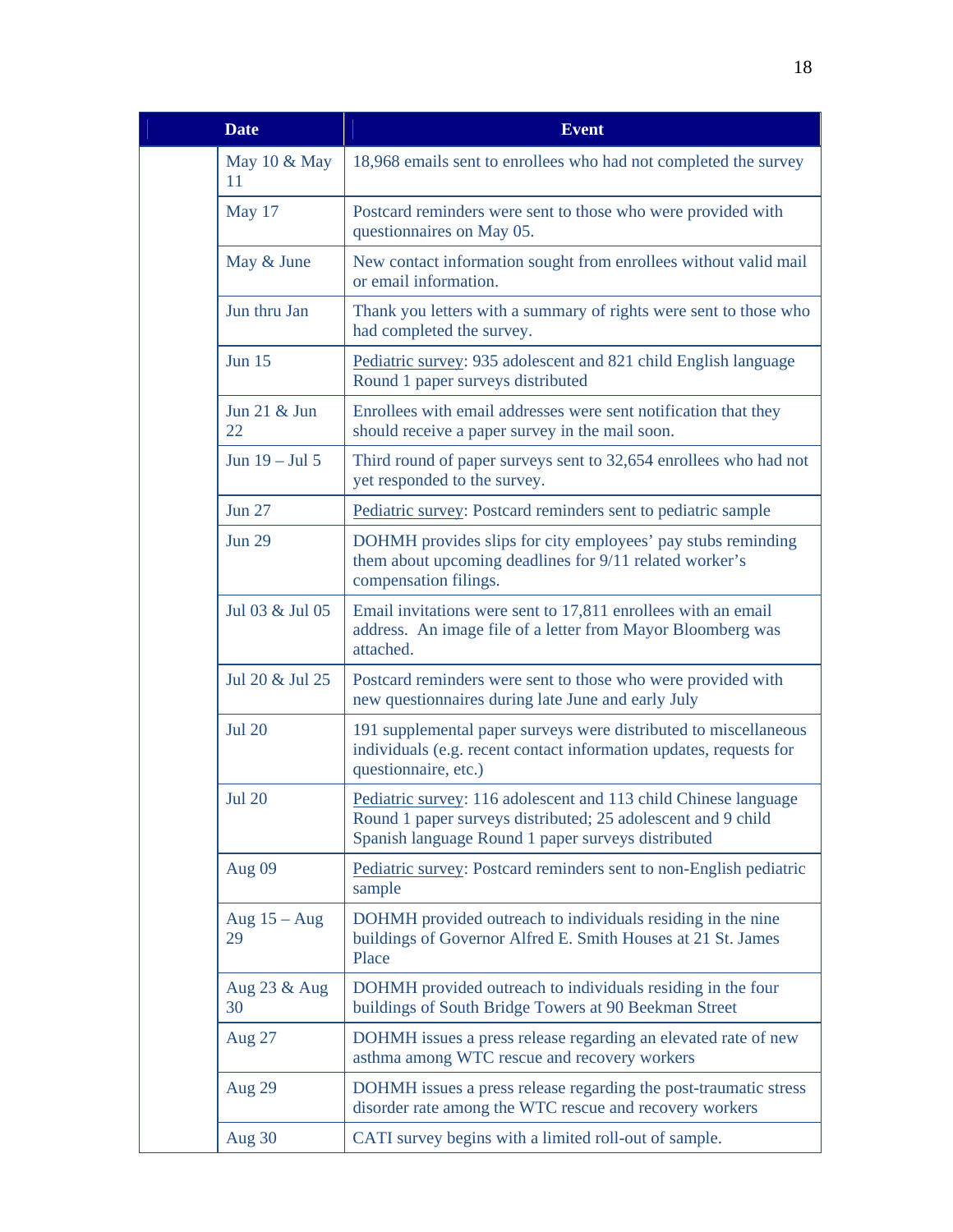|      | <b>Date</b>                   | <b>Event</b>                                                                                                                                                                                            |
|------|-------------------------------|---------------------------------------------------------------------------------------------------------------------------------------------------------------------------------------------------------|
|      | Sep 01- Sep 17                | DOHMH provides outreach to enrollees via multiple publications.                                                                                                                                         |
|      | Sep - Nov                     | Outreach via web banners                                                                                                                                                                                |
|      | Sep 07                        | Open launch of the CATI effort                                                                                                                                                                          |
|      | Sep 28                        | Pediatric survey: Round 2 of additional pediatric questionnaires<br>issued to English speaking sample                                                                                                   |
|      | Nov 07 & Nov<br>08            | Email invitations to the web survey to those 831 individuals who<br>expressed preference in completing the survey via a non-telephone<br>mode                                                           |
|      | <b>Nov 08 &amp; Nov</b><br>09 | All enrollees with a valid email address were sent links to the most<br>recent resource guides (37,404).                                                                                                |
|      | <b>Nov 21</b>                 | DOHMH sent paper versions of the most recent resource guides<br>(33,251)                                                                                                                                |
|      | Nov 14                        | Sample loaded to special Chinese CATI studies                                                                                                                                                           |
|      | <b>Nov 16</b>                 | Sample loaded to special study for 3,968 enrollees with higher<br>than average PTSD scores at Wave 1survey                                                                                              |
|      | Dec 05 & Dec<br>06            | Paper surveys to 1,323 individuals who expressed preference in<br>completing the survey via a non-telephone mode. Packet includes<br>a letter from Mayor Bloomberg.                                     |
|      | Dec 10 & Dec<br>11            | Pediatric Survey: Round 3 of additional pediatric paper<br>questionnaires issued to English language enrollees and Round 2<br>of paper surveys to Spanish and Chinese speaking parents of<br>enrollees. |
|      | Dec 18                        | DOHMH sent letters to approximately 850 Chinese language and<br>725 Spanish language letters to enrollees who had not responded<br>to the survey.                                                       |
|      | Dec 21                        | Emails to those 505 individuals who expressed preference in<br>completing the survey via a non-telephone mode.                                                                                          |
|      | Jan 01                        | Wave 2 Survey data collection activities transferred from Macro<br>International to DOHMH offices.                                                                                                      |
| 2008 | Jan 07                        | DOHMH provided paper surveys to 304 individuals who<br>expressed preference in completing the survey via a non-telephone<br>mode.                                                                       |
|      | Jan 08                        | DOHMH sent annual cards to 66,528 enrollees.                                                                                                                                                            |
|      | Jan 21                        | Full transition of collection activities, including data entry, from<br>Macro to DOHMH.                                                                                                                 |
|      | Feb $15 - Feb$<br>27          | Pediatric Surveys: Round 3 paper pediatric questionnaires issued<br>to Spanish and Chinese speaking sample                                                                                              |

Note: The activities listed in this table refer to Wave 2 Adult Survey activities unless "Pediatric Surveys" is specified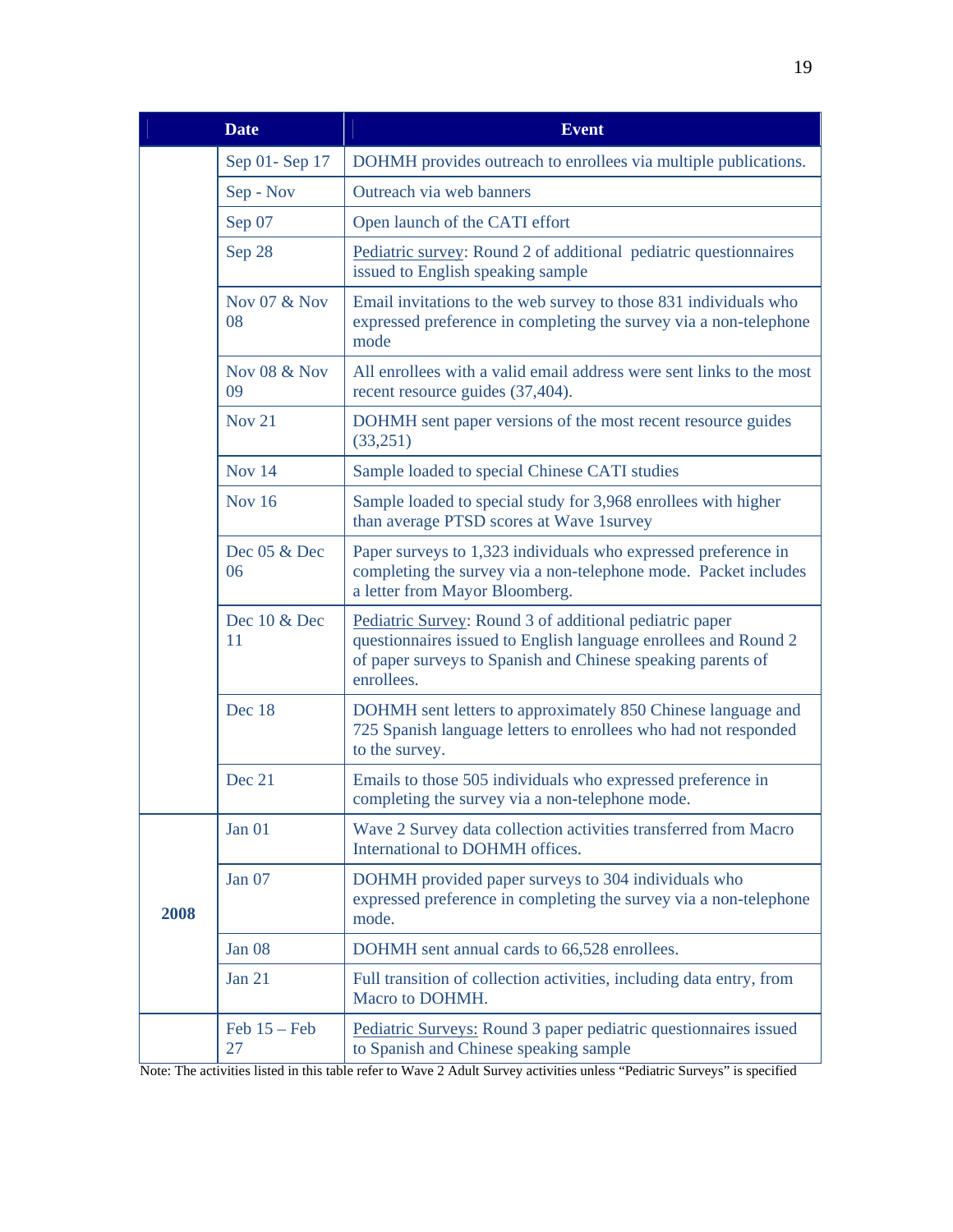# **7 Outcome Rates**

### **7.1 AAPOR Response Rates**

Wave 2 Survey response rates were calculated overall and separately for each survey mode - web, paper and CATI - using the 2006 AAPOR guidelines on the outcome rates for surveys.<sup>10</sup> This document provides comprehensive methods for calculating response rates for surveys of specifically named persons conducted by telephone, by web, and by mail. The AAPOR components that are relevant<sup>11</sup> for the Wave  $2$  survey are:

- $I =$ Complete interview
- $P =$  Partial interview
- $R =$  Refusal and break-off (and incomplete interview)
- $NC = Non-contact$
- $Q =$ Other

 $\overline{a}$ 

Interviews are divided into complete (I), partial (P) and incomplete. A paper survey was regarded as "*Complete"* if a survey was returned by mail regardless of the percentage of questions completed (unless it was an empty survey). However, web surveys and CATI interviews were categorized as "*Complete*" or "P*artial*" based on the percentage of applicable questions completed. If 80% or more of applicable questions were completed, then the web survey or CATI interview was treated as *Complete*. If less than 80% of applicable questions were completed, then the web survey or CATI interview was regarded as *Partial*.

In this Wave 2 Adult Survey Data File User's Manual, we use two of AAPOR's response rate formulas:

- 1) Response Rate 1: =  $I/(I + P) + (R + NC + O)$ .
- 2) Response Rate  $2: = I + P/I + P$  +  $(R + NC + O)$ .

For the Wave 2 Adult Survey, all adult enrollees are considered to be eligible hence the formulas for the overall response rates may be recalculated as follows:

- 1) Response Rate 1:  $=$  Completed interviews/All eligible adult enrollees  $= 46,602/68,959 = 67.58\%$
- 2) Response Rate  $2:$  = Completed + Partial interviews/All eligible adult enrollees  $= 46,602 + 2,667/68,959 = 71.45%$

### **7.2 Response Rates – Wave 2 Adult Survey**

Table 3 below provides the overall response rate and response rates by survey mode, language, survey version and residence of enrollee for the Registry's Wave 2 Adult Survey Registry.

 $10$  The American Association for Public Opinion Research. 2006. Standard Definitions: Final Dispositions of Case Codes and Outcome Rates for Surveys. 4th edition. Lenexa, Kansas: AAPOR.

<sup>&</sup>lt;sup>11</sup> We do not include the following components since eligibility is known for all enrollees at Wave 2: UH = Unknown if household/occupied household; UO = Unknown, other; E = estimated proportion of cases of unknown eligibility that are eligible.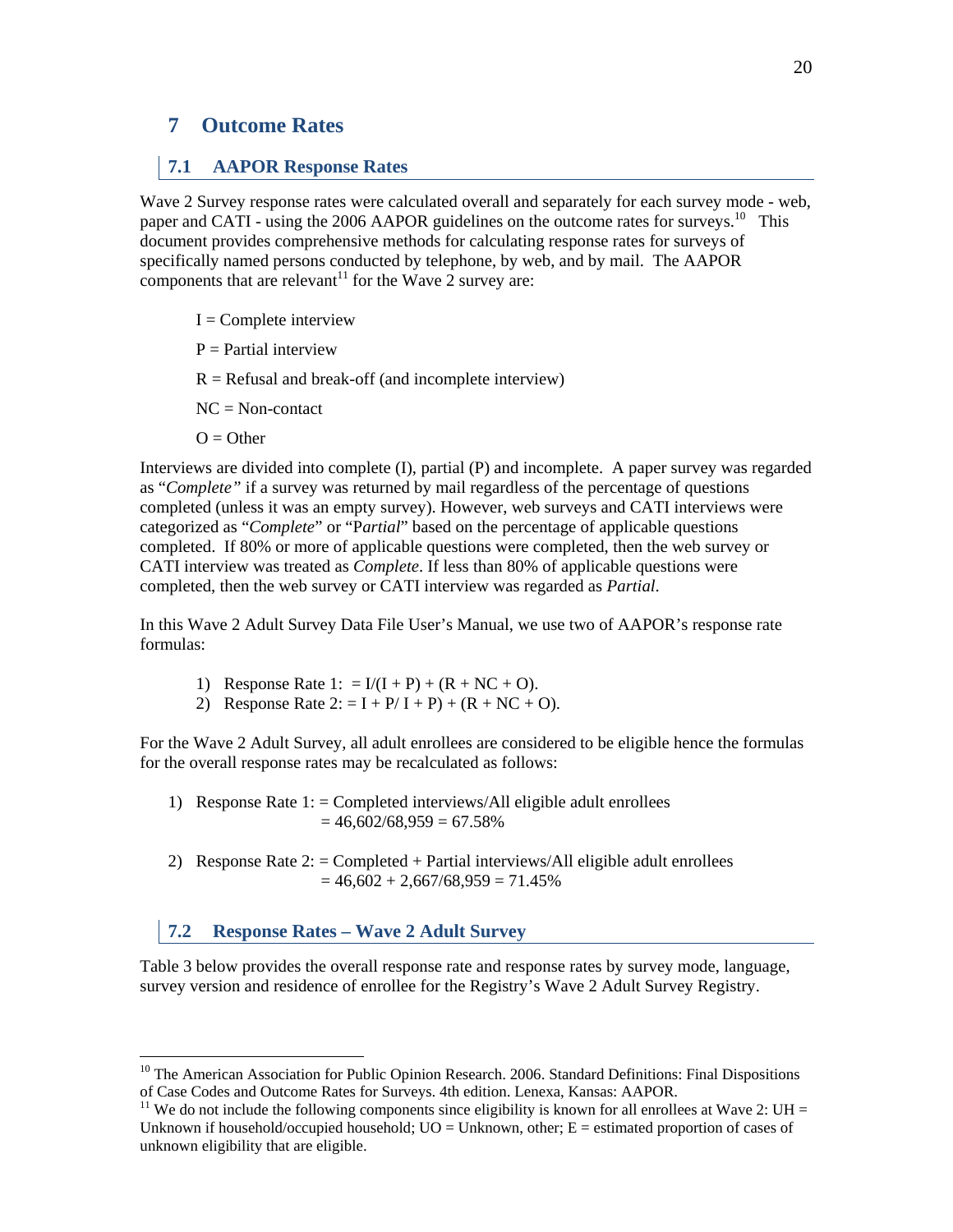| <b>Description of Final</b><br><b>Outcome Status</b>                         | <b>Number of</b><br>enrollees<br>with<br>complete<br>interviews | <b>Number of</b><br>enrollees<br>with<br>partial<br>interviews | <b>Total</b><br>number of<br>adult<br>enrollees<br>eligible for<br>the Wave<br>2 survey | <b>Response Rate</b><br>$(AAPOR 2) =$<br>$(Complete +$<br><b>Partial</b><br>interviews) /<br>All eligible<br>adult enrollees | <b>Response Rate</b><br>$(AAPOR 1) =$<br><b>Complete</b><br>interviews / All<br>eligible adult<br>enrollees |
|------------------------------------------------------------------------------|-----------------------------------------------------------------|----------------------------------------------------------------|-----------------------------------------------------------------------------------------|------------------------------------------------------------------------------------------------------------------------------|-------------------------------------------------------------------------------------------------------------|
| <b>Overall</b>                                                               | 46602                                                           | 2667                                                           | 68959                                                                                   | 71.45%                                                                                                                       | 67.58%                                                                                                      |
| <b>Survey Mode</b>                                                           |                                                                 |                                                                |                                                                                         |                                                                                                                              |                                                                                                             |
| Paper (Mail)                                                                 | 21545                                                           | n/a                                                            | n/a                                                                                     | n/a                                                                                                                          | n/a                                                                                                         |
| CATI (Phone)                                                                 | 5645                                                            | 1322                                                           | n/a                                                                                     | n/a                                                                                                                          | n/a                                                                                                         |
| Web                                                                          | 19412                                                           | 1345                                                           | n/a                                                                                     | n/a                                                                                                                          | n/a                                                                                                         |
| <b>Language of Interview</b>                                                 |                                                                 |                                                                |                                                                                         |                                                                                                                              |                                                                                                             |
| English & Other<br>Languages                                                 | 45312                                                           | 2633                                                           | 66200                                                                                   | 72.42%                                                                                                                       | 68.45%                                                                                                      |
| Spanish                                                                      | 656                                                             | 25                                                             | 1301                                                                                    | 52.34%                                                                                                                       | 50.42%                                                                                                      |
| Chinese                                                                      | 634                                                             | 9                                                              | 1458                                                                                    | 44.10%                                                                                                                       | 43.48%                                                                                                      |
| <b>Survey Version</b> <sup>1</sup>                                           |                                                                 |                                                                |                                                                                         |                                                                                                                              |                                                                                                             |
| Core Survey &<br>Module for Rescue and<br><b>Recovery Workers</b>            | 10901                                                           | 504                                                            | 14723                                                                                   | 77.46%                                                                                                                       | 74.04%                                                                                                      |
| Core Survey &<br><b>Module for Residents</b>                                 | 7285                                                            | 446                                                            | 12375                                                                                   | 62.47%                                                                                                                       | 58.87%                                                                                                      |
| Core Survey &<br>Module for<br>Damaged/Destroyed<br><b>Building evacuees</b> | 5738                                                            | 374                                                            | 8608                                                                                    | 71.00%                                                                                                                       | 66.66%                                                                                                      |
| <b>Core Survey Only</b>                                                      | 22678                                                           | 1343                                                           | 33253                                                                                   | 72.24%                                                                                                                       | 68.20%                                                                                                      |
| <b>Residence at launch of</b><br><b>Wave 2 Survey</b>                        |                                                                 |                                                                |                                                                                         |                                                                                                                              |                                                                                                             |
| New York City                                                                | 24598                                                           | 1534                                                           | 38586                                                                                   | 67.72%                                                                                                                       | 63.75%                                                                                                      |
| <b>New York State</b><br>but not NYC                                         | 8928                                                            | 426                                                            | 11863                                                                                   | 78.85%                                                                                                                       | 75.26%                                                                                                      |
| Connecticut                                                                  | 565                                                             | 28                                                             | 773                                                                                     | 76.71%                                                                                                                       | 73.09%                                                                                                      |
| New Jersey                                                                   | 5641                                                            | 338                                                            | 8020                                                                                    | 74.55%                                                                                                                       | 70.34%                                                                                                      |
| Other states                                                                 | 6595                                                            | 301                                                            | 9075                                                                                    | 75.99%                                                                                                                       | 72.67%                                                                                                      |
| All Others                                                                   | 208                                                             | 8                                                              | 280                                                                                     | 77.14%                                                                                                                       | 74.29%                                                                                                      |
| <b>Missing</b>                                                               | 67                                                              | 32                                                             | 362                                                                                     | 27.35%                                                                                                                       | 18.51%                                                                                                      |

**Table 3: Wave 2 Adult Survey Response Rates**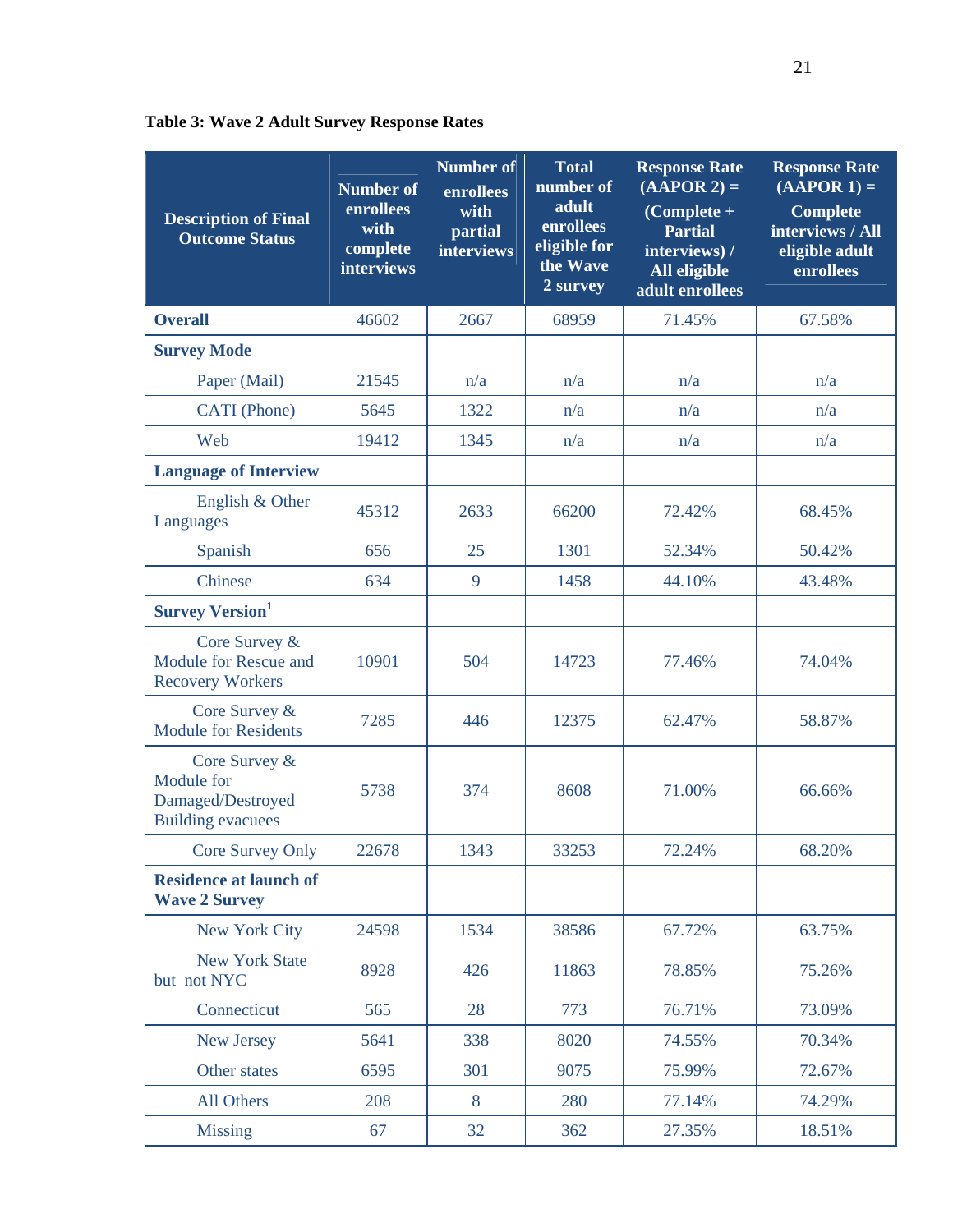**<sup>1</sup>** Enrollees may belong to > 1 eligibility group and hence received more than one module. In these cases, the enrollee is placed and counted into only 1 group based on the following hierarchy: rescue/recovery workers, residents, building evacuees.

The response rates are calculated based on the number of unique survey records. If an enrollee completed multiple surveys then the following rules were applied to select a single survey record for a respondent:

- If a respondent had two or more valid survey completion dates present and the two dates were different, the survey record with the earliest completion date was selected. However, if the respondent's CATI survey was more complete than the respondent's paper or web survey, then the CATI survey was retained (even if it had a later survey completion date).
- If a respondent had two or more valid survey completion dates present and the two dates were the same, one survey record was selected randomly.
- If a respondent had one or more valid survey completion date present and the other survey's date was missing, one survey record was selected randomly.
- If survey completion dates of multiple surveys were missing for a respondent, one survey record was selected randomly.

The total number of Registry enrollees eligible for the Wave 2 Adult Survey (n=68,959) refers to the total number of adult enrollees, including those who had turned 18 years old between April 2006 and April 2007 (n=135), but excluding those who died or withdrew from the Registry prior to April 2007.

Using this methodology, 49,269 partially or fully completed Wave 2 Surveys were obtained from the 68,959 eligible adult enrollees (see Table 4). Of the total completed plus partial surveys, 42% of these survey records were obtained via a web survey, 44% via a paper questionnaire, and 14% via a CATI interview (see Table 5).

# **7.3 Response Rates – Wave 2 Pediatric Survey**

For the mailed paper Pediatric Survey, the overall response rate was 50.3% (1022 out of 2030 enrollees), with nearly identical response rates for completed surveys received for the adolescent (13-17 years of age) enrollees and the younger enrollees.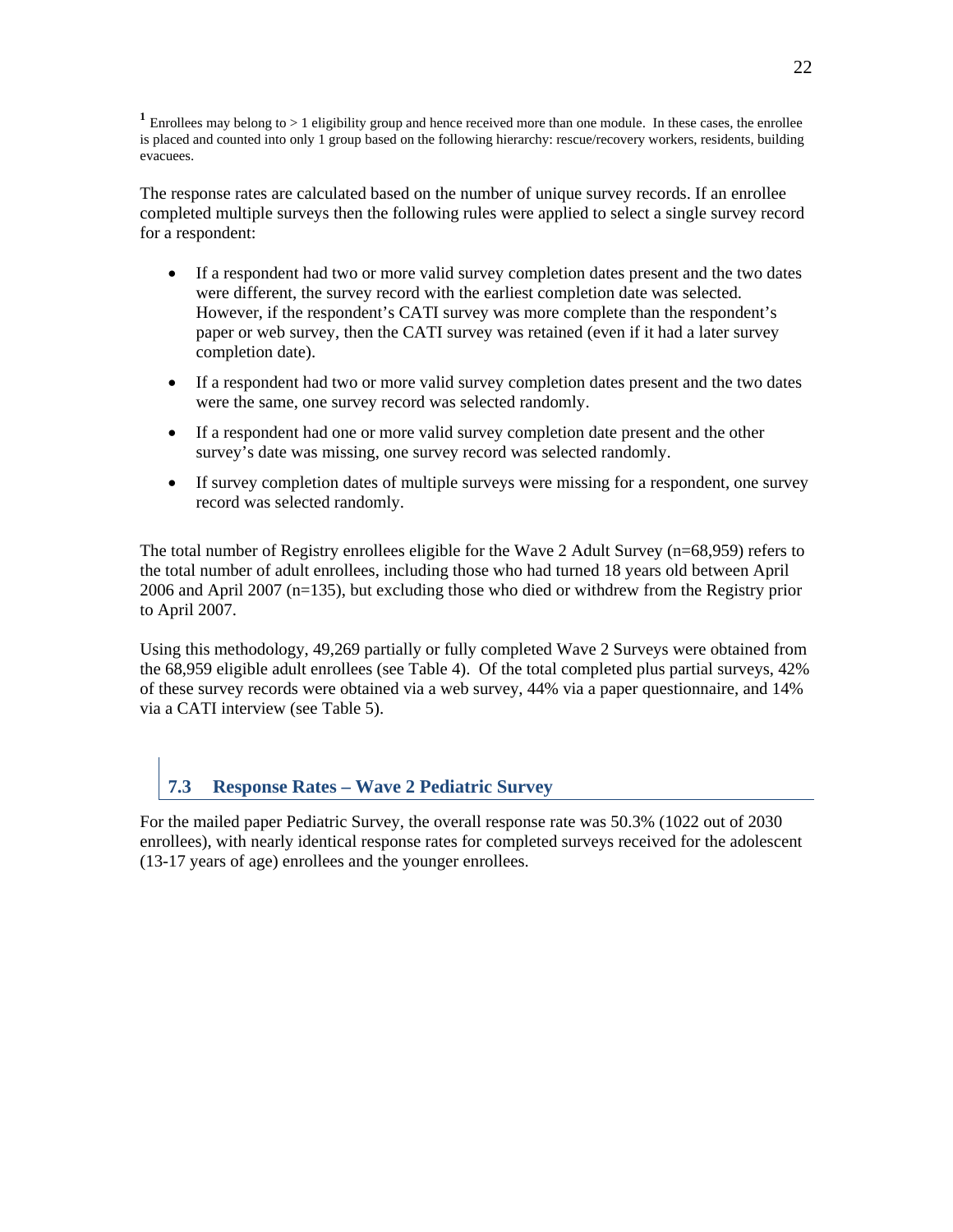| <b>Survey Mode</b> | Number of<br><b>enrollees</b><br>with<br><b>Complete</b><br>surveys or<br><i>interviews</i> | <b>Number of</b><br>enrollees<br>with<br><b>Partial</b><br>surveys or<br><i>interviews</i> | <b>Total</b><br><b>Number of</b><br>Complete $\&$<br><b>Partial</b><br>surveys or<br><i>interviews</i> | <b>Proportion of</b><br>the<br><b>Total</b><br><b>Completed</b><br><b>Surveys/Total</b><br><b>Interviews</b> | <b>Proportion of</b><br>the Total<br>Completed &<br><b>Partial Surveys/</b><br><b>Total Interviews</b> |
|--------------------|---------------------------------------------------------------------------------------------|--------------------------------------------------------------------------------------------|--------------------------------------------------------------------------------------------------------|--------------------------------------------------------------------------------------------------------------|--------------------------------------------------------------------------------------------------------|
| <b>Overall</b>     | 46602                                                                                       | 2667                                                                                       | 49269                                                                                                  | 94.59%                                                                                                       | 5.41%                                                                                                  |
| <b>Survey Mode</b> |                                                                                             |                                                                                            |                                                                                                        |                                                                                                              |                                                                                                        |
| Paper (Mail)       | 21545                                                                                       | n/a                                                                                        | 21545                                                                                                  | 46.23%                                                                                                       | 43.73%                                                                                                 |
| CATI (Phone)       | 5645                                                                                        | 1322                                                                                       | 6967                                                                                                   | 12.11%                                                                                                       | 14.14%                                                                                                 |
| Web                | 19412                                                                                       | 1345                                                                                       | 20757                                                                                                  | 41.65%                                                                                                       | 42.13%                                                                                                 |

**Table 4: Proportion of completed and partial Wave 2 Adult Surveys overall and within Survey Mode**

#### **Table 5: Proportion of completed and partial Wave 2 Adult Surveys contributed by Survey Mode**

| <b>Survey Mode</b>                                                                 | <b>Total</b><br><b>Surveys</b> | Paper (Mail)<br><b>Surveys</b> | <b>CATI</b><br>(Phone)<br><b>Surveys</b> | Web<br><b>Surveys</b> |
|------------------------------------------------------------------------------------|--------------------------------|--------------------------------|------------------------------------------|-----------------------|
| <b>Total Completed &amp; Partial Surveys</b>                                       | 49269                          | 21545                          | 6967                                     | 20757                 |
| <b>Proportion of Total Completed &amp;</b><br><b>Partial Surveys or Interviews</b> | 100\%                          | 43.73%                         | 14.14%                                   | 42.13%                |
| <b>Total Completed Surveys</b>                                                     | 46602                          | 21545                          | 5645                                     | 19412                 |
| <b>Proportion of Total Completed</b><br><b>Surveys or Interviews</b>               | 100\%                          | 46.23%                         | 12.11%                                   | 41.65%                |
| <b>Total Partial Surveys</b>                                                       | 2667                           | n/a                            | 1322                                     | 1345                  |
| <b>Proportion of Total Partial Surveys</b><br>or Interviews                        | 100\%                          | $0\%$                          | 49.57%                                   | 50.43%                |

## **7.4 CATI Outcome Rates**

### **7.4.1 Final Dispositions**

In developing the final disposition codes for all records (e.g., "cases") in the CATI mode of the Wave 2 Adult Survey, the AAPOR 2006 guidelines on the final dispositions of case codes and outcome rates for RDD Telephone Surveys of Households were considered. However, there are several important ways in which the CATI mode of the Wave 2 Adult Survey differs from a RDD telephone survey. First, in a RDD survey, cases can be divided into eligible cases, cases of unknown eligibility and cases that are not eligible. In the CATI Wave 2 Adult Survey, all enrollees were considered to be eligible. Another important difference is that in a RDD telephone survey for households, final disposition codes refer to each telephone number that is attempted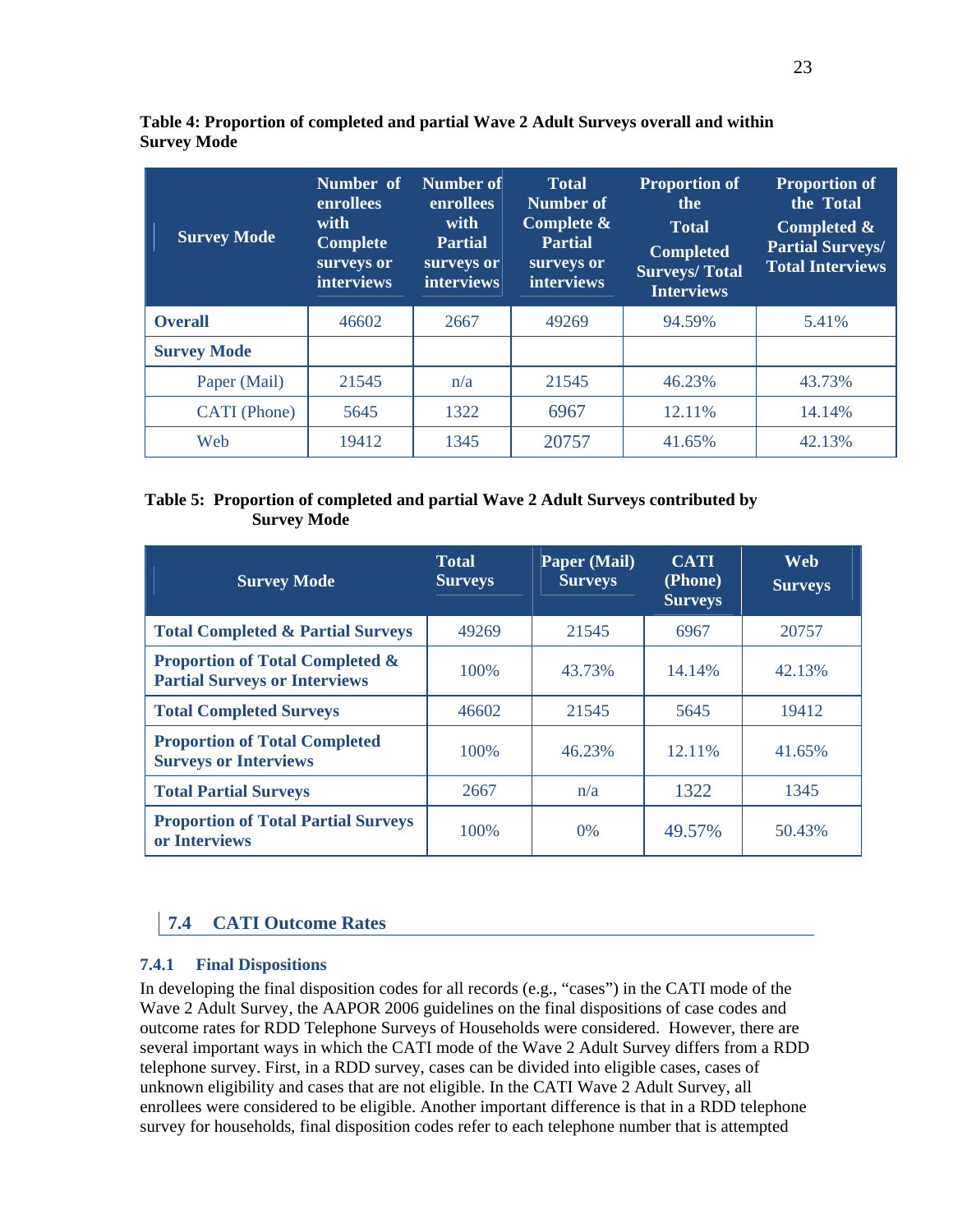and the codes capture the most meaningful outcome of attempt(s) made on a telephone number, and each number contacted in a RDD telephone survey may reach a potential respondent. In the CATI Wave 2 Adult Survey, one final disposition code is assigned to each enrollee to capture the most meaningful outcome of attempts made to contact an enrollee using all the numbers available for that enrollee. Finally, enrollees who were called in the CATI effort may have already completed the survey via web or paper or the CATI calls may have prompted enrollees to complete the questionnaire by web or paper. Also, attempts to reach the enrollees by web or paper may have encouraged enrollees to later complete the questionnaire by telephone. The effects of one mode on the response rate of another mode are not examined in this report.

Keeping these differences in mind, certain modifications were made to the final disposition categories described in the AAPOR guidelines. AAPOR categorizes the final dispositions of all records in a RDD telephone survey of households under four main categories: a) interviews; b) eligible cases that are not interviewed (non-respondents); c) cases of unknown eligibility; and d) cases that are not eligible. For the CATI component of the Wave 2 Adult Survey, all cases were considered to be eligible. Prior to assigning final dispositions, records that were reported as deceased or records that were resolved by web or by paper prior to being resolved in CATI were excluded from the final total of cases assigned to CATI.<sup>12</sup>

As mentioned in Section 7.1, *Complete* CATI interviews were cases in which the respondents had completed 80% or more of applicable questions in the interview, while *Partial* interviews were defined as cases in which less than 80% of the interview questions were completed. These categories of *Partial* and *Complete* include some cases in which enrollees refused to continue the survey at some point after starting the survey. However, since at least one survey response was obtained from the respondent, these cases are classified under the *Complete* or *Partia*l categories, depending on the percentage of the interview completed, and not under the *Refusal* category.

Most CATI cases were called multiple times and thus had a history of attempts, with a disposition recorded for each attempt. When a record had a history of dispositions, the most meaningful or informative disposition was chosen to capture the final status of the record. Cases that had a defined final status included: *Complete* and *Partial* interviews and cases with the following terminal disposition codes - *Refusal, Non-response due to physical or mental impairment, Language barrier, Failure of identification verification process, and Person best able to answer is unknown*. In such cases, no further call attempts were made to those enrollees.

For the remaining cases that did not have a defined final status (e.g., a *Complete* or *Partial* interview, or another terminal disposition code mentioned above), the most meaningful disposition code was selected among the history of temporary disposition codes assigned to the case. The last attempt involving human contact was given priority. Next, among temporary disposition codes, priority was given in the following order: *Callbacks, Answering machine, Busy line, Fax/modem, Hang up, No answer, and All numbers available for an enrollee are nonworking or wrong numbers*. So, for example, if call attempts for a case resulted first in an *Answering machine* code, then a *Busy line code* and last a *No answer code*, the *Answering machine* was considered to be the final disposition code of the record. For a detailed explanation how each disposition is categorized under a final disposition category, please refer to Appendix 5.

 $\overline{a}$ 

 $12$  Of the 27,192 cases loaded into CATI, there were some cases that were either deceased or resolved via web/mail while active in CATI, reducing the number of cases in CATI to 27,156. Some other cases that were resolved via web or mail were included in the total of 27,156 CATI cases, depending on whether the case was still active in CATI or was resolved in CATI. If a case was resolved in CATI before the case was resolved via web or paper, then that case is included in the total of 27,156 CATI cases. If a case was resolved via web or paper while it was still active in CATI, then that case was excluded from the final total of 27,156 CATI cases.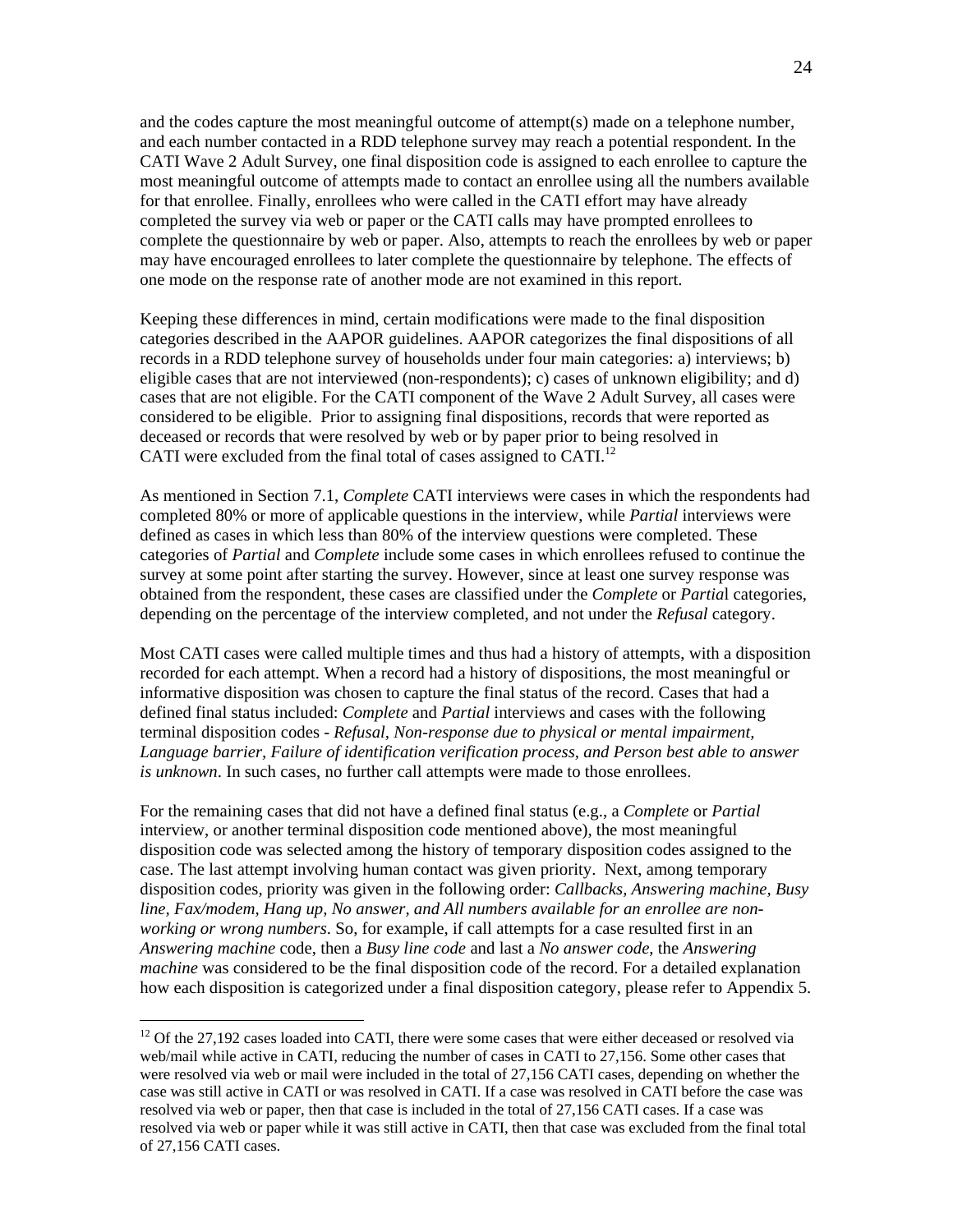The following categorization describes the hierarchy of dispositions used to determine the final status of the record:

- **1) Interviews:** These may be either a *Complete* or a *Partial* interview (as defined in Section 7.1).
- **2) Eligible, non-interview:** AAPOR describes three types of cases for which no interview (complete or partial) is obtained: a) refusals and break-offs; b) non-contacts and c) others. In the context of the WTCHR Adult Follow Up Survey, the following categorization was applied:
	- **a. Refusals:** Refusals and break-offs are described in the AAPOR guidelines as consisting of cases in which some contact has been made with the household, and a responsible household member has declined to do the interview over the phone or an initiated interview results in a terminal break-off. For the Wave 2 CATI Adult Survey, refusals refer to cases in which either the respondent or another individual who picks up the phone at the number attempted either explicitly refuses to participate in the survey or refuses to continue the call with the interviewer.
	- **b. Physical or mental impairment:** AAPOR guidelines describe cases that fall under this category as those who are physically and/or mentally unable to participate in an interview due to permanent or temporary conditions that prevailed whenever attempts were made to conduct an interview. In the Wave 2 CATI Adult Survey, efforts were made to find proxies who could conduct the interview on behalf of the enrollee in such situations. For this survey, cases that fall under this category refer to situations in which interviews could not be conducted with proxies.
	- **c. Language barrier:** This category refers to cases where interviews could not be conducted due to a language barrier. While the Wave 2 CATI Adult Survey did offer interviews in English, Spanish, Mandarin and Cantonese, other languages were not accommodated. Cases in this category represent situations in which interviewers were unable to identify the language being spoken and cases in which the language was identified but was not accommodated in the CATI interviewing.
	- **d. Identification verification failed:** This category refers to cases where interviews could not be conducted because the interviewer could not verify the enrollee's identity. The identification verification may have failed because the enrollee provided a year of birth or last four digits of the SSN that did not match what was on record or the enrollee did not know or refused to provide that information. In these situations, the enrollee was encouraged to contact the Registry to: (1) verify or correct the birth year or SSN information in the Registry records, or (2) to request a paper survey.
	- **e. Person best able to answer questions is unknown:** This category refers to situations in which the interviewer speaks to someone who states that the enrollee or the proxy is not able to answer questions but does not know an alternate proxy or refuses to provide an alternate proxy.
	- **f. Callbacks:** Callbacks are situations where contact has been made with someone at a given number, and the person asked for a callback (either at a specific time or at an unspecified time).
	- **g. Answering Machine:** This category refers to cases where an answering machine was reached. Answering machine messages were left on the first and third attempts, and thereafter on every alternate attempt.
	- **h. Busy Line:** This category refers to cases where the number was busy.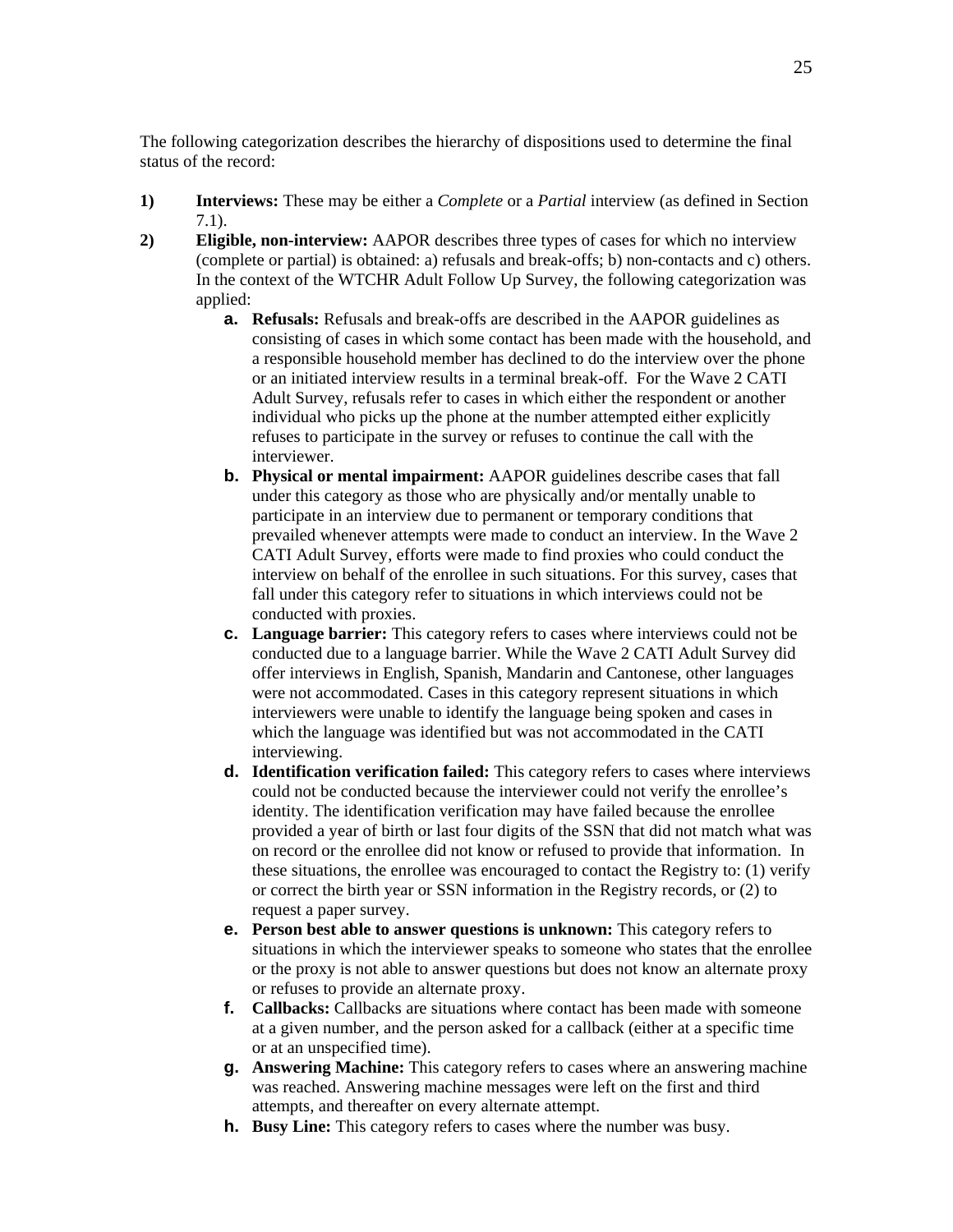- **i. Fax/Modem:** This category refers to cases where the number was a fax/modem number
- **j. Hang Up:** This category refers to cases where a call was suddenly terminated. It is unknown whether the call was dropped due to a technical issue or whether the hang up was a form of refusal.
- **k. No Answer:** This category refers to cases where no one picked up and no answering machine was available.
- **l. All numbers for respondent are non-working or wrong numbers:** This category consists of respondents where all the numbers attempted for the enrollee turned out to be either out-of-service or wrong numbers.

#### **Table 6: Final Status of CATI cases: Wave 2 Adult Survey**

| <b>Final disposition codes</b>                                   | No. of cases          |
|------------------------------------------------------------------|-----------------------|
| 1. Interviews*                                                   | 6,967                 |
| 1.1 Completes                                                    | 5,645                 |
| 1.2 Partials                                                     | 1,322                 |
|                                                                  |                       |
| 2. Eligible, Non-Interview                                       | 20,225                |
| 2.1 Refusals                                                     | 3,350                 |
| 2.2 Physical or Mental Impairment                                | 35                    |
| 2.3 Language Barrier                                             | 354                   |
| 2.4 Identification verification failed                           | 102                   |
| 2.5 Person best able to answer questions is unknown              | 17                    |
| 2.6 Callbacks                                                    | 8,384                 |
| 2.7 Answering Machine                                            | 4,003                 |
| 2.8 Busy Line                                                    | 245                   |
| 2.9 Fax/Modem                                                    | 173                   |
| $2.10$ Hang Up                                                   | 85                    |
| 2.11 No Answer                                                   | 1174                  |
| 2.12 All numbers for respondent are non-working or wrong numbers | 2,238                 |
| 2.13 Deceased                                                    | 21                    |
| 2.14 Other eligible                                              | 44                    |
| <b>TOTAL CASES</b>                                               | $27,192$ <sup>1</sup> |

1  $1$ <sup>1</sup> Of the 27,192 cases loaded into CATI, there were some cases that were either deceased or resolved via web/mail while active in CATI, reducing the number of cases in CATI to 27,156. Some cases that were resolved via web or mail were included in the total of 27,156 CATI cases, depending on whether the case was still active in CATI or was resolved in CATI. If a case was resolved in CATI before the case was resolved via web or paper, then that case is included in the total of 27,156 CATI cases. If a case was resolved via web or paper while it was still active in CATI, then that case was excluded from the final total of 27,156 CATI cases.

## **8 Data Entry, Data Processing and Data File Contents**

The sections below describe the data entry, data processing and data quality measures for each of the different modes – web, paper, and CATI.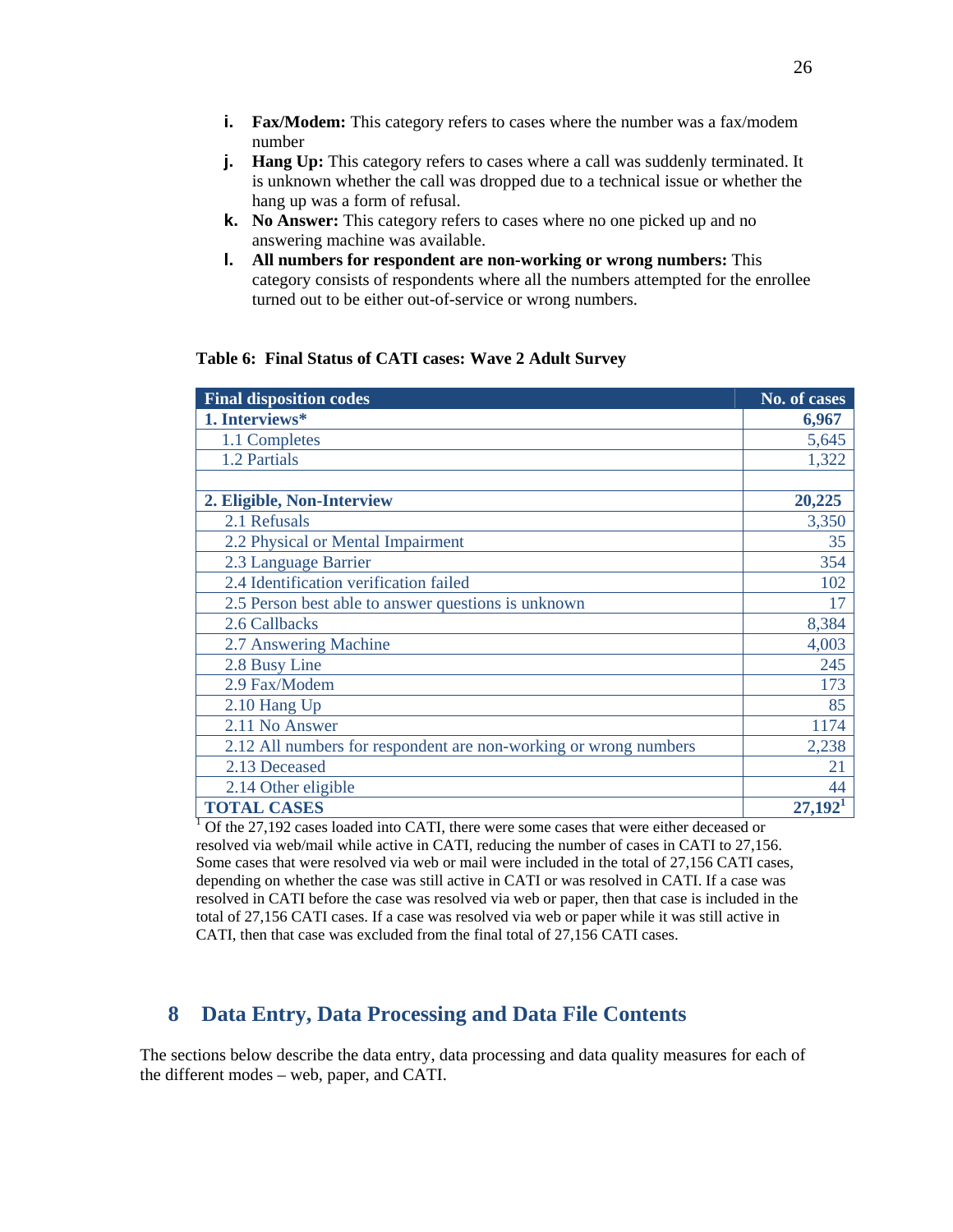## **8.1 Web and CATI Surveys**

For the web survey, responses entered by respondents were written directly to a secure database by the web survey application. The web survey was designed to incorporate skip patterns, checks for consistency and range checks. Similar to the web survey, the CATI survey was also designed to incorporate skip patterns, checks for consistency and range checks, and the responses to the CATI survey were also written directly to a secure database.

## **8.2 Paper Surveys**

Processing of mailed paper surveys had two levels of entry: A check-in process for the mail management system and the actual keying of data for analysis. The management of paper questionnaires utilized an electronic database that was integrated into an underlying process control application. The system was seeded with unique control identifiers of all enrollees who were sent a paper survey, and the system indicated all paper survey activity for each enrollee's record.

The data entry program incorporated quality assurance features such as range checks. All returned paper surveys were data entered twice, with any discrepancies resolved by a supervisor, to improve accuracy of the final paper survey data set. The following steps describe the processes for returned paper surveys:

- 1. Check in-process:
	- a. Received paper survey mail was sorted into five groups:

Group 1) Returned survey received (business reply envelopes);

Group 2) Undeliverable (with new forwarding address);

Group 3) Undeliverable (without forwarding address);

Group 4) Refusal, do not reattempt; and

Group 5) Deceased.

- b. Each individual piece of mail was entered into the mail management database along with a flag to identify which group it belonged to. Mail categorized into Groups 2-5 was returned to WTCHR staff while Group 1 mail was moved to the data entry step.
- 2. Data entry process
	- a. Mail was opened and surveys were removed from the returned envelopes. The surveys were classified into separate subgroups:
		- i. Returned fully or partially complete and ready for data entry; or
		- ii. Blank surveys or surveys that indicated a request from an enrollee for withdrawal from the survey or Registry. These records were returned to WTCHR staff.
	- b. The returned fully or partially completed surveys were sorted by survey version (up to seven versions) within each of the three survey languages (English, Spanish and Chinese). There were 21 different survey languagespecific versions or groups of surveys.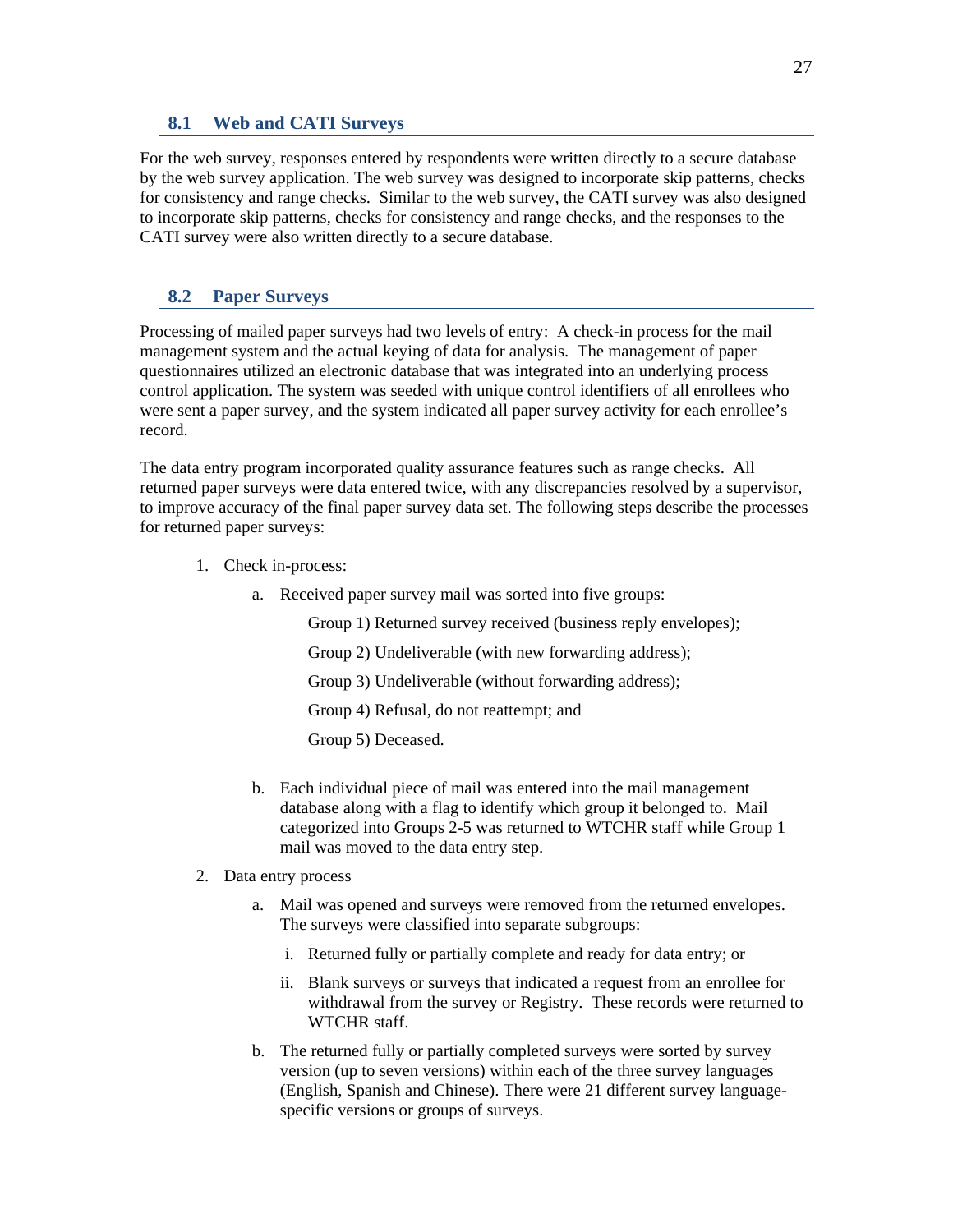- c. Within each language, completed survey questionnaires were sorted by version, batched in groups of up to 40 surveys and stamped with sequential control numbers. The control numbers assisted with tracking specific records during processing and quality assurance reviews. Each batch was recorded and tracked using process control sheets that include the job name, batch number, ID numbers, and a questionnaire count.
- d. Surveys with Spanish or Chinese open-end responses were translated. Translations were written directly onto the paper questionnaire to ensure proper documentation prior to delivery for data entry.
- e. At data entry, batches were checked in by the data entry team. Each survey was hand edited (reviewed) by supervisory level staff. Instructions and clarification for data entry staff were marked on the questionnaire. Supervisor's edit marks were easily distinguished from respondent entries to prevent confusion. Types of editing included:
	- i. Highlighting which response should be data entered if multiple responses were entered by an enrollee for a single response question. (Data entry rule: If the responses were ranked, the highest ranking entry was selected.) In such cases, a flag variable was also entered to note such a selection was made.
	- ii. Clarification of specific hand-entered words (e.g., email addresses) which may not be clear,
	- iii. Editing did not clean any skip patterns discrepancies.
- f. After supervisory review of a batch of surveys, the batch was sent to a data entry staff member who entered survey responses via a data entry program which incorporated quality assurance features (e.g., range checks). All paper surveys were then verified through secondary entry of numeric data by a different data entry person. Any discrepancies that were not obvious to resolve (e.g. keystroke error) were flagged and addressed by supervisory personnel.

## **8.3 Data File Contents**

Two comma delimited data files were provided to DOHMH by Macro. One dataset contained responses from the web and paper surveys. The other dataset contained responses from the CATI survey. A flag variable in the dataset for the web and paper surveys indicated the mode, web or paper, of data collection. Additionally, in both datasets, a flag variable indicated the language of the interview. For the sake of completeness, partial data records and multiple submissions from a enrollee were included in both datasets.

Data was further cleaned and recoded (where applicable) by WTCHR staff. The important rules of cleaning and recoding are attached as Appendix 4.

A codebook for the Wave 2 Adult Survey is attached (Appendix 3). The codebook lists a brief description of survey questions along with the frequencies of responses provided by the 46,602 enrollees who completed a Wave 2 Adult Survey. In addition, the codebook includes key demographic questions (e.g., eligibility group, age on 9/11) and frequencies of responses from the Wave 1 survey for the 46,602 enrollees who completed Wave 2.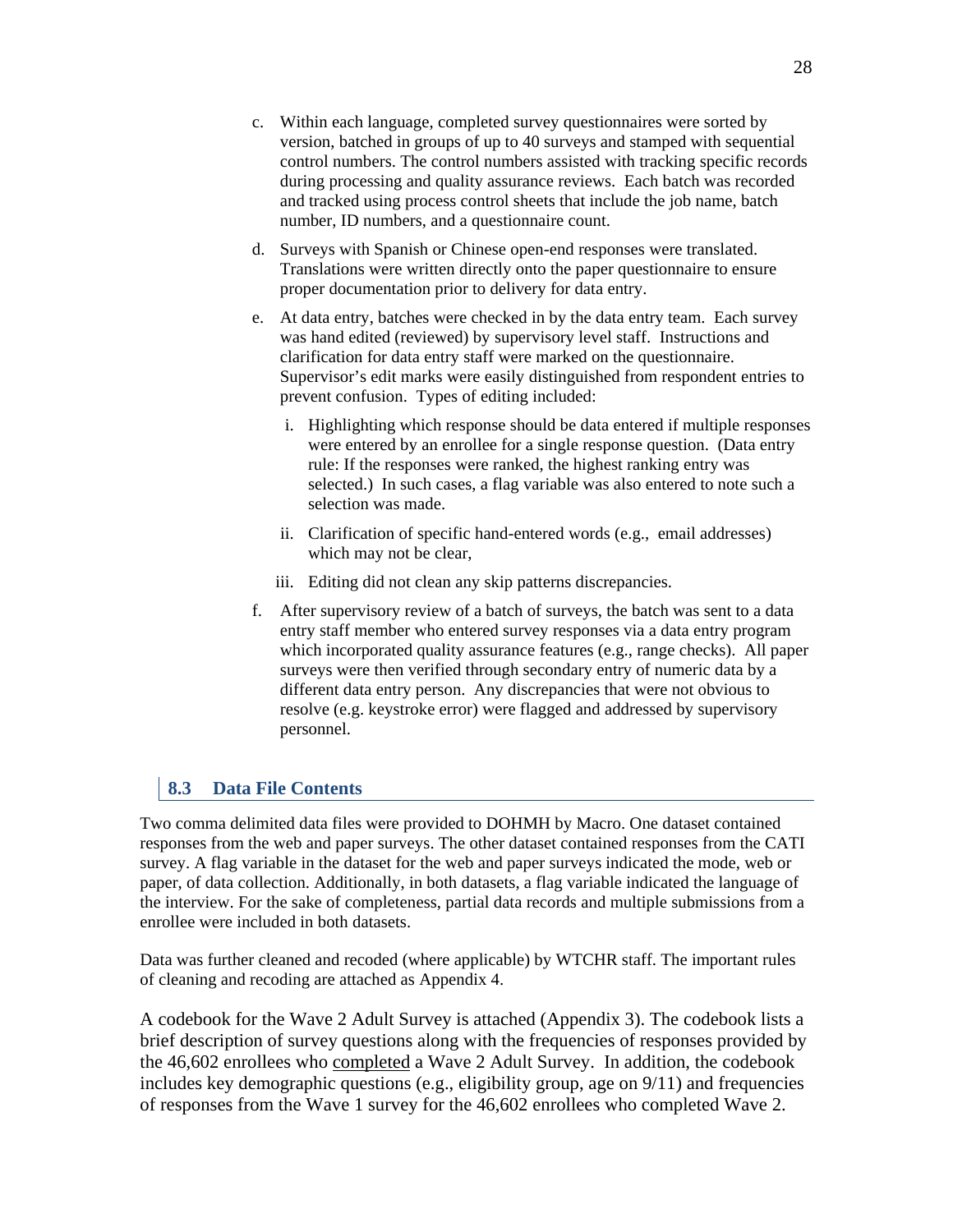**Appendix 1 – Follow-up Mail Adult Questionnaire in English**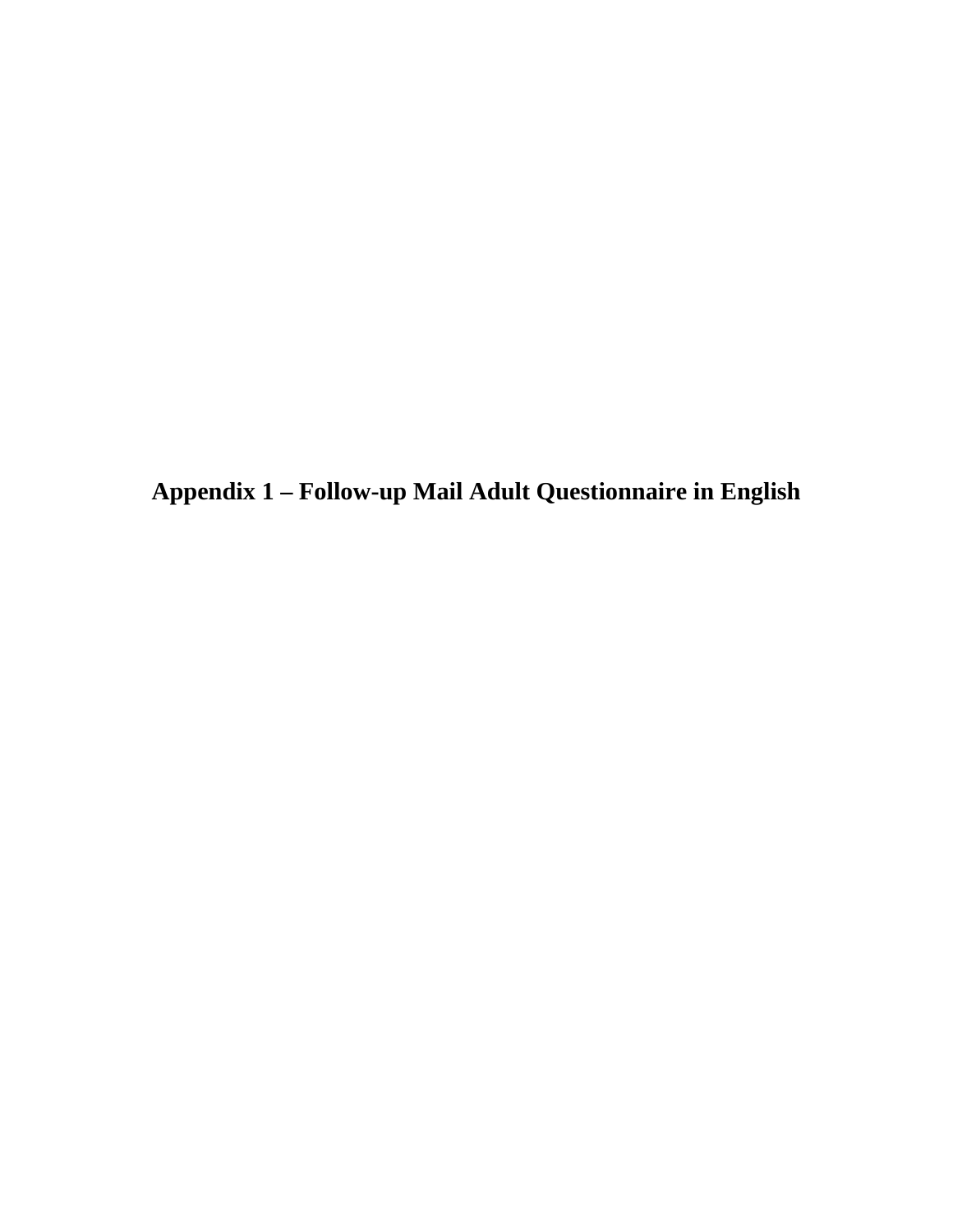

If your personalized ID number does not appear directly below, please contact us at **866-NYC-WTCR (866-692-9827)**

Dear World Trade Center Health Registry Enrollee:

You are one of more than 71,000 people who joined the World Trade Center Health Registry (WTCHR). It is important that we regularly contact you for an update on your physical and mental health. This first follow-up survey is your opportunity to do so. Your answers are very important. They will help us understand the long-term health effects of the 9/11 disaster.

**About the Survey.** The survey will take 15 to 30 minutes to complete. Your participation is voluntary. We will link your answers in this follow-up survey to the survey you completed in 2003 or 2004. All information you provide will be kept strictly confidential. Your answers are legally protected by a Federal Certificate of Confidentiality. You will remain in the Registry even if you choose not to take part in this survey. The New York City Department of Health and Mental Hygiene (NYC DOHMH) may contact you to provide information about health care services based on your survey responses.

A postage-paid envelope is enclosed for you to use to return the survey to us. Please return the survey **within 10 days** if possible. If this letter is addressed to a Registry enrollee who is not able to complete the survey, please see the instructions on the other side of this page.

If you prefer, you may complete the survey on-line at **www.wtcsurvey.org** instead of completing this paper survey and mailing it back. If you complete the survey on-line, you can print out a copy of your answers to keep for your records. Please note that the on-line survey is available only in English. To complete the survey on-line, you will need the identification number that is on the sticker on the top right corner of this page.

If you feel emotional distress while answering questions or afterwards, please call LifeNet (1-800-LIFENET), a free and confidential service which provides mental health information and referrals 24 hours a day, 7 days a week. You may also access the "WTCHR Resource Guide: March 2006" at **www.wtcregistry.org** to obtain information about 9/11-related services and resources.

Thank you for being part of the World Trade Center Health Registry.

Sincerely,

Thomas Diveder

Id M. Lackteel

Thomas Frieden, M.D., M.P.H. **Robert Brackbill, Ph.D., M.P.H.** Mark Farfel, Sc.D. Commissioner, NYC DOHMH Principal Investigator, WTCHR Director, WTCHR

Mah Rfl

The Registry is an important effort of the NYC DOHMH in partnership with the federal Agency for Toxic Substances and Disease Registry (ATSDR). ORC Macro, a research company, is working for the NYC DOHMH to conduct this survey and is required to keep the information strictly confidential.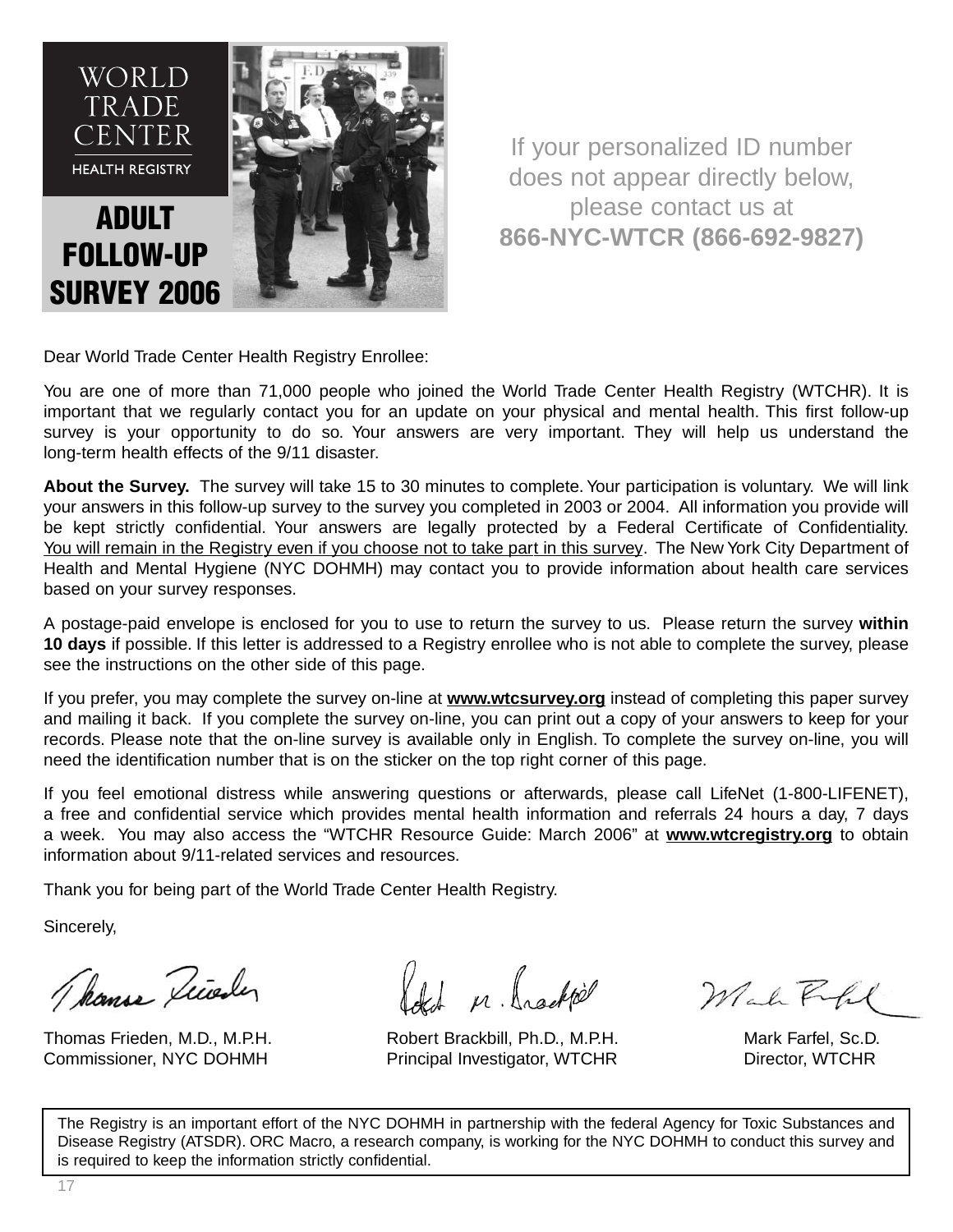## **SURVEY INSTRUCTIONS**

#### **Who should complete this survey?**

This survey was sent to an adult enrolled in the WTC Health Registry. The follow-up survey for child enrollees will be sent to their parents or guardians in August 2006. If the adult enrollee is unable to fill out this survey because of a mental or physical disability, someone else may complete the survey on his or her behalf. If the enrollee lives at another address, please forward the survey to the appropriate address. If this survey has been sent to an enrollee who has died, please accept our condolences. We are very sorry for your loss. Please notify us at 212-442-1585.

#### **How should I complete the survey?**

Mark answers with an X or enter a number where appropriate. Report all health issues, not just those that may be related to 9/11. Please pay careful attention to the wording of questions. For example, some questions ask about your health in the "last 12 months", or "last 4 weeks" or "last 30 days".

#### **What do I do if more than one adult in my household is enrolled in the WTC Health Registry?**

Each adult enrollee should complete a separate survey. Be careful not to mix up the surveys. The adult enrollees in your household may not all receive their follow-up surveys at the same time because the surveys are being sent out in batches.

#### **What if I get upset while answering questions?**

Many people still get upset when thinking about 9/11. If you want to talk about these feelings, you can call LifeNet (800-LIFENET) which is a confidential and free mental health referral and crisis hotline. It is available 24 hours a day, 7 days a week.

#### **What do I do when I am done?**

Place the completed survey in the postage-paid return envelope that came in the packet and mail to: **WTC Health Registry - 116 John Street, Room 800 - New York, NY 10038**

**Thank you for completing this survey. If you have any questions about your rights as a WTCHR enrollee, please contact the NYC DOHMH Institutional Review Board Chair, Dr. Olivette Burton, at 212-788-4483. If you have any questions about the Registry or the survey, please contact Registry staff at 212-442-1585, 1-866-NYC-WTCR (866-692-9827), or wtchr@health.nyc.gov .**



# the mental health association of new york city, inc.

**LifeNet**

If you or a family member has a mental health emergency or crisis, call

# **1-800-LifeNet (1-800-543-3638)**

# **1-212-982-5284 (TTY)**

**1-866-NYC-WTCR 1-866-692-9827**

Your answers are confidential.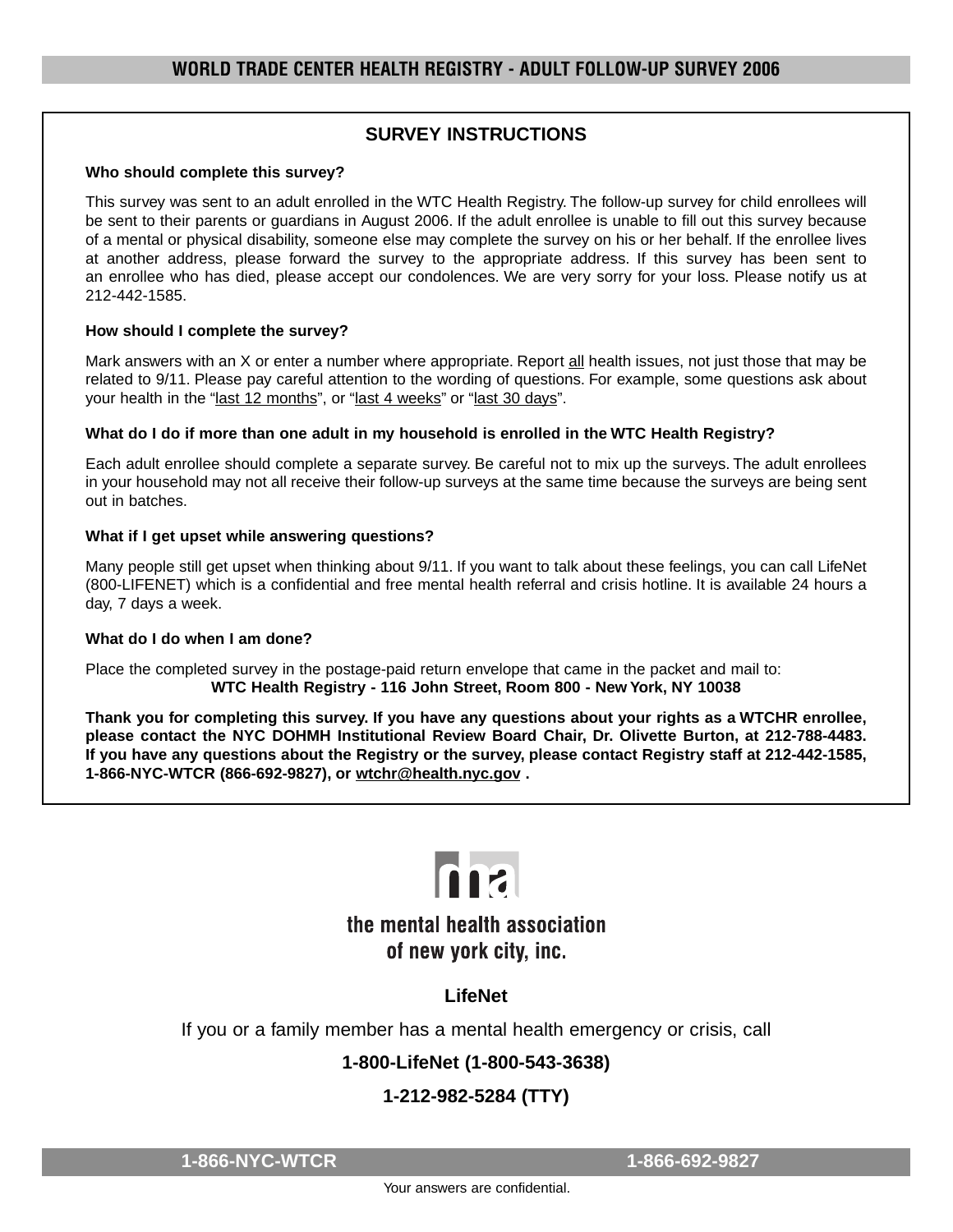# **WORLD TRADE CENTER HEALTH REGISTRY - ADULT FOLLOW-UP SURVEY 2006**

| Please read the survey instructions on the opposite page.<br>Mark answer with an X or enter a number.                                                                                    |                                                                                                                               | 5 <sup>5</sup> | What is your date of birth?                                                                                                      |
|------------------------------------------------------------------------------------------------------------------------------------------------------------------------------------------|-------------------------------------------------------------------------------------------------------------------------------|----------------|----------------------------------------------------------------------------------------------------------------------------------|
|                                                                                                                                                                                          | Today's date:                                                                                                                 |                | (Month / Day / Year)                                                                                                             |
|                                                                                                                                                                                          | (Month / Day / Year)                                                                                                          |                | a. What is your current age?<br>$\Box$ $\Box$ years                                                                              |
| $\mathbf 1$                                                                                                                                                                              | For whom are you completing this survey?                                                                                      |                |                                                                                                                                  |
|                                                                                                                                                                                          | Myself $\rightarrow$ SKIP to Question 3                                                                                       | $6\phantom{1}$ | Would you say that in general your health is:<br>(Pick only one answer)                                                          |
|                                                                                                                                                                                          | My spouse or partner                                                                                                          |                | Excellent                                                                                                                        |
|                                                                                                                                                                                          | My mother or father                                                                                                           |                | Very good                                                                                                                        |
|                                                                                                                                                                                          | My adult child                                                                                                                |                | Good                                                                                                                             |
|                                                                                                                                                                                          | My brother or sister                                                                                                          |                | Fair                                                                                                                             |
|                                                                                                                                                                                          | Other, please specify: ___                                                                                                    |                | Poor                                                                                                                             |
| 2 <sup>1</sup>                                                                                                                                                                           | If you are completing this survey for someone<br>else, what prevented this person from<br>completing the survey on their own? | 7 <sup>1</sup> | For questions 7a through 7c, please provide<br>answers based on the last 30 days.                                                |
|                                                                                                                                                                                          | (Check the primary reason)                                                                                                    |                | a. Thinking about your physical health, which                                                                                    |
|                                                                                                                                                                                          | The person was a child (under 18 years of age)                                                                                |                | includes physical illness and injury, for how many<br>days during the last 30 days was your physical                             |
|                                                                                                                                                                                          | A physical disability                                                                                                         |                | health not good?                                                                                                                 |
|                                                                                                                                                                                          | A mental disability                                                                                                           |                | OR None $\Box$<br>Enter number of days $\Box\Box$                                                                                |
|                                                                                                                                                                                          | The person is deceased*                                                                                                       |                | b. Thinking about your mental health, which includes                                                                             |
|                                                                                                                                                                                          | A language barrier (Note the primary language                                                                                 |                | stress, depression, and problems with emotions,<br>for how many days during the last 30 days was<br>your mental health not good? |
|                                                                                                                                                                                          | $\Box$<br>The survey was too difficult for the person<br>to read                                                              |                | Enter number of days $\Box\Box$<br>None $\Box$<br><b>OR</b>                                                                      |
| The remaining questions refer to the person enrolled in the<br>World Trade Center Health Registry. In all questions "you"<br>and "your" refers to the enrollee (even when another person |                                                                                                                               |                | c. For how many days did poor physical or mental<br>health keep you from doing your usual activities<br>during the last 30 days? |
| is answering questions for the enrollee).                                                                                                                                                |                                                                                                                               |                | None $\Box$<br>Enter number of days $\Box$<br><b>OR</b>                                                                          |
| 3<br>Name:                                                                                                                                                                               |                                                                                                                               |                |                                                                                                                                  |
|                                                                                                                                                                                          |                                                                                                                               |                |                                                                                                                                  |
|                                                                                                                                                                                          |                                                                                                                               |                |                                                                                                                                  |
| What is your gender?<br>4                                                                                                                                                                |                                                                                                                               |                |                                                                                                                                  |
|                                                                                                                                                                                          | Male                                                                                                                          |                |                                                                                                                                  |
|                                                                                                                                                                                          | Female                                                                                                                        |                |                                                                                                                                  |
| * If the survey has been sent to an enrollee who has died,<br>please call us at (212) 442-1585. Please do not complete<br>the survey. We are very sorry for your loss.                   |                                                                                                                               |                |                                                                                                                                  |

**1-866-NYC-WTCR 1-866-692-9827** 1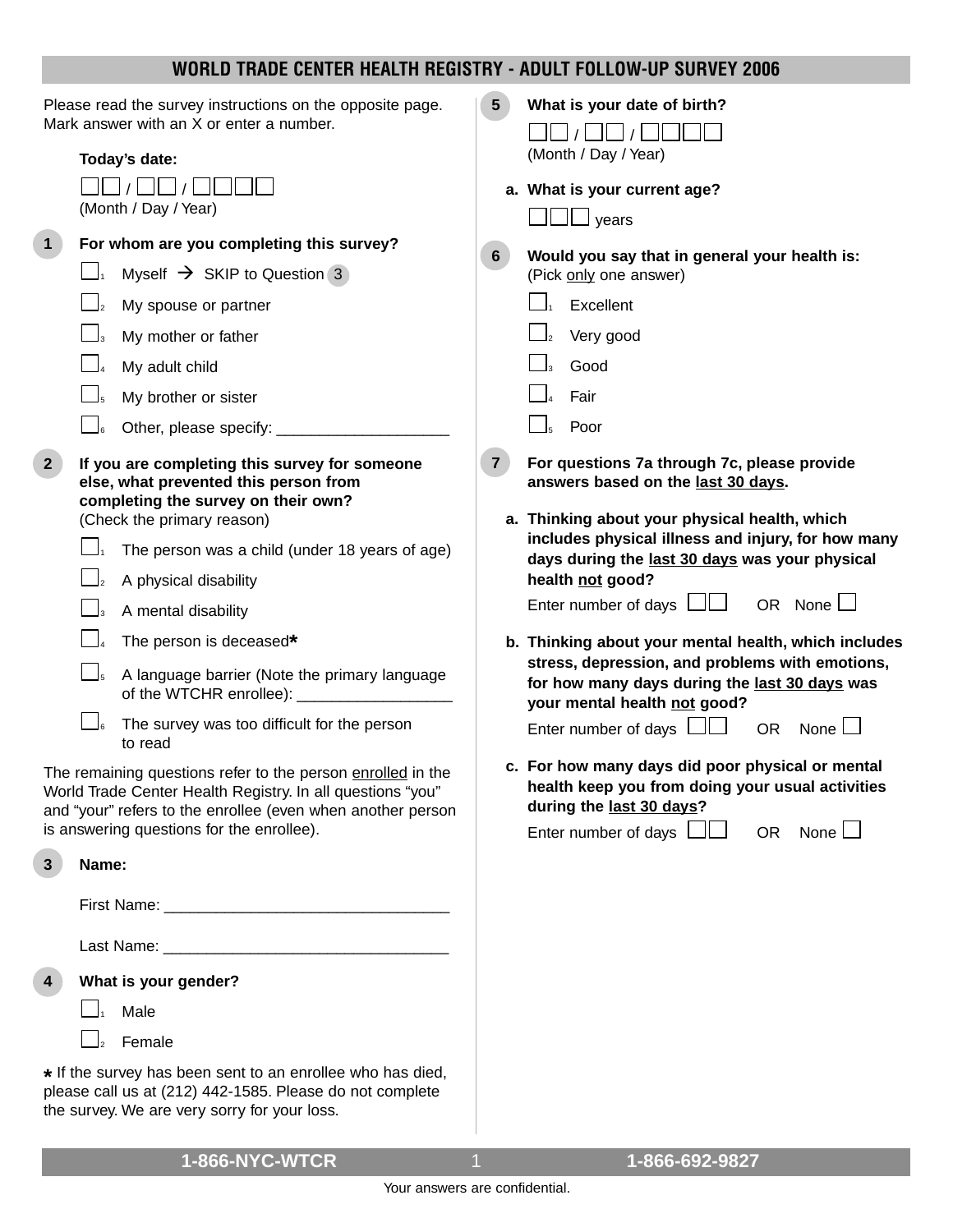| 8  | On September 11, 2001, before the attack, did you<br>have any disabilities or medical conditions that<br>were diagnosed by a physician? | 11 | Have you ever sought care of a doctor or other<br>health professional for any of the following<br>symptoms: |
|----|-----------------------------------------------------------------------------------------------------------------------------------------|----|-------------------------------------------------------------------------------------------------------------|
|    | Yes<br>$\mathbf{I}_1$                                                                                                                   |    | a. Frequent severe headaches?                                                                               |
|    | No $\rightarrow$ SKIP to Question 9                                                                                                     |    | $\Box$<br>Yes                                                                                               |
|    | a. On September 11, 2001, before the attack, did any<br>disabilities or medical conditions affect your                                  |    | <b>No</b>                                                                                                   |
|    | (Check all that apply)                                                                                                                  |    | b. Hearing problem or loss?                                                                                 |
|    | Mobility (e.g. walking)                                                                                                                 |    | Yes                                                                                                         |
|    | Hearing                                                                                                                                 |    | <b>No</b>                                                                                                   |
|    | Vision                                                                                                                                  |    | c. Heartburn, indigestion or reflux?                                                                        |
|    | Heart                                                                                                                                   |    | Yes                                                                                                         |
|    | <b>Breathing</b>                                                                                                                        |    | $\vert \_2$<br><b>No</b>                                                                                    |
|    | $\Box$<br><b>Mental Health</b>                                                                                                          |    | d. Sinus problems, nose irritation, or postnasal                                                            |
|    | $\Box$ 7                                                                                                                                |    | irritation (which occurred when you did not have                                                            |
|    | None of the above                                                                                                                       |    | a cold or the flu)?                                                                                         |
| 9  | Do you currently have a disability or a medical                                                                                         |    | Yes                                                                                                         |
|    | condition that was diagnosed by a physician?                                                                                            |    | No                                                                                                          |
|    | Yes                                                                                                                                     |    | e. Skin rash or irritation?                                                                                 |
|    | No $\rightarrow$ SKIP to Question 10                                                                                                    |    | Yes                                                                                                         |
|    | a. Do you think any of your current disabilities or                                                                                     |    | <b>No</b>                                                                                                   |
|    | medical conditions affect your (Check all that                                                                                          |    | f. Shortness of breath?                                                                                     |
|    | apply)                                                                                                                                  |    | Yes                                                                                                         |
|    | Mobility (e.g. walking)                                                                                                                 |    | <b>No</b>                                                                                                   |
|    | Hearing                                                                                                                                 |    | g. Throat irritation?                                                                                       |
|    | Vision                                                                                                                                  |    | Yes                                                                                                         |
|    | Heart                                                                                                                                   |    | No                                                                                                          |
|    | <b>Breathing</b>                                                                                                                        |    |                                                                                                             |
|    | <b>Mental Health</b>                                                                                                                    |    | h. Hoarseness or loss of voice?                                                                             |
|    |                                                                                                                                         |    | Yes                                                                                                         |
|    | None of the above                                                                                                                       |    | <b>No</b>                                                                                                   |
|    | b. Do you think any of these current disabilities or                                                                                    |    | i. Wheezing?                                                                                                |
|    | medical conditions are a direct result of the events<br>of September 11, 2001?                                                          |    | Yes                                                                                                         |
|    | Yes                                                                                                                                     |    | <b>No</b>                                                                                                   |
|    | <b>No</b>                                                                                                                               |    |                                                                                                             |
|    |                                                                                                                                         |    |                                                                                                             |
| 10 | In the last 30 days, have you used an inhaler<br>prescribed by a doctor for any breathing problem?                                      |    |                                                                                                             |
|    | Yes                                                                                                                                     |    |                                                                                                             |
|    | No                                                                                                                                      |    |                                                                                                             |
|    |                                                                                                                                         |    |                                                                                                             |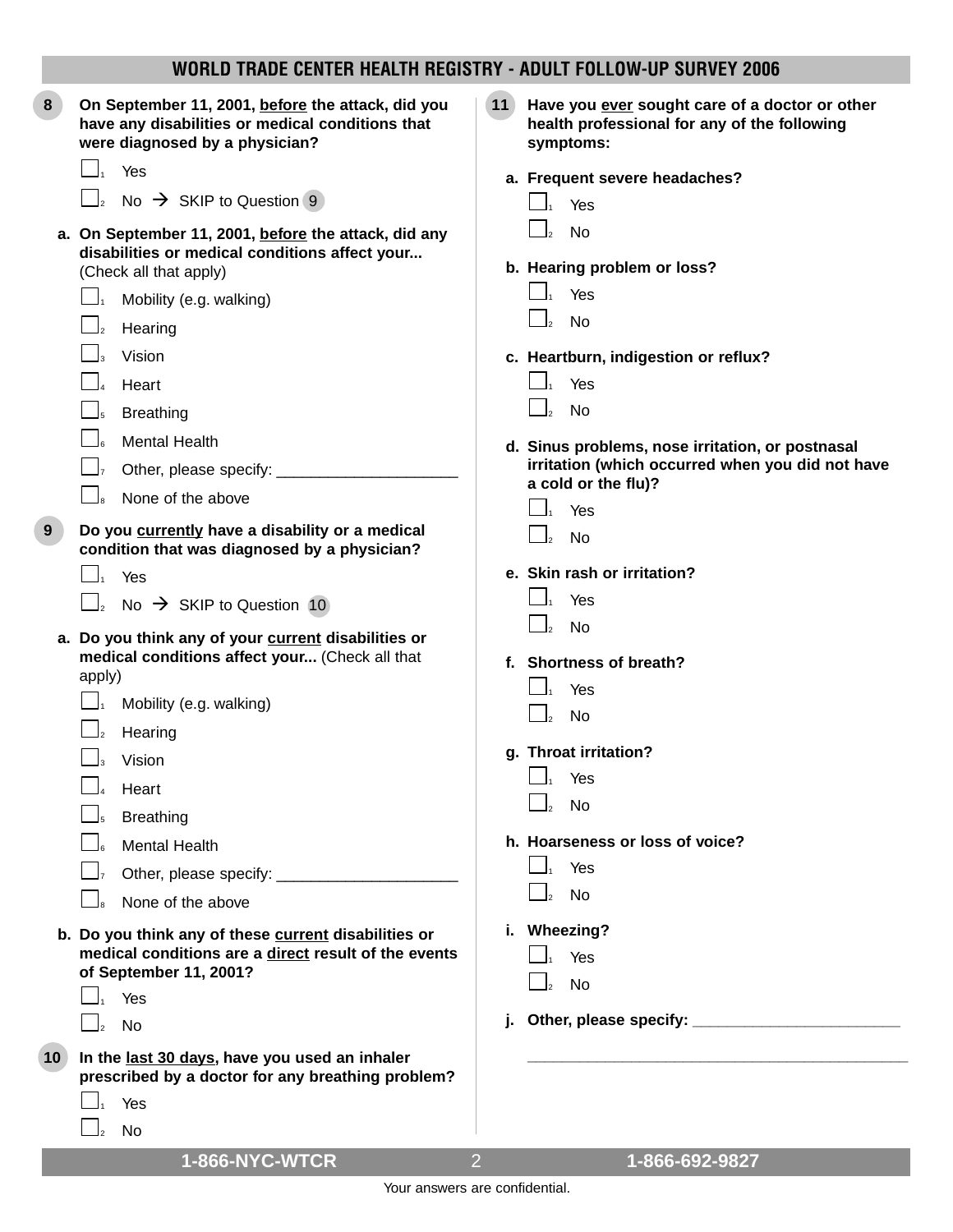| Please answer the next set of questions even if you did<br>not visit a doctor for these symptoms. If Yes, how often<br>have you had this symptom in the last 30 days? | The next set of questions is about persistent<br>13 <sub>1</sub><br>cough.                                  |
|-----------------------------------------------------------------------------------------------------------------------------------------------------------------------|-------------------------------------------------------------------------------------------------------------|
| 12 <sup>7</sup><br>Have you experienced any of these symptoms in<br>the last 30 days?                                                                                 | a. Have you ever sought the care of a doctor or other<br>health professional for a persistent cough?<br>Yes |
| a. Frequent severe headaches?                                                                                                                                         | <b>No</b>                                                                                                   |
| Estimate number of days I<br>Yes $\rightarrow$<br><b>No</b><br>$\bigcup_2$                                                                                            | b. Have you experienced a persistent cough in the<br>last 12 months?                                        |
| b. Hearing problem or loss?<br>Estimate number of days<br>Yes $\rightarrow$                                                                                           | Yes<br><b>No</b>                                                                                            |
| <b>No</b><br>$\vert$ <sub>2</sub>                                                                                                                                     | c. Have you experienced a persistent cough in the<br>last 30 days?                                          |
| c. Heartburn, indigestion or reflux?                                                                                                                                  | Yes                                                                                                         |
| Estimate number of days $\Box\Box$<br>Yes $\rightarrow$                                                                                                               | No $\rightarrow$ SKIP to Question 14                                                                        |
| <b>No</b><br>d. Sinus problems, nose irritation, or postnasal                                                                                                         | d. How often have you had a persistent cough in the<br>last 30 days?                                        |
| irritation (which occurred when you did not have<br>a cold or the flu)?                                                                                               | Estimate number of days: $\Box$                                                                             |
| Yes $\rightarrow$ Estimate number of days $\lfloor$<br><b>No</b>                                                                                                      | e. Does your persistent cough occur only when<br>clearing your throat?                                      |
| e. Skin rash or irritation?                                                                                                                                           | Yes                                                                                                         |
| Estimate number of days<br>Yes $\rightarrow$                                                                                                                          | <b>No</b>                                                                                                   |
| <b>No</b>                                                                                                                                                             | f. Do you usually cough as much as 4 to 6 times a<br>day, 4 or more days out of the week?                   |
| f. Shortness of breath?<br>Estimate number of days $\Box\Box$<br>Yes $\rightarrow$                                                                                    | Yes<br><b>No</b>                                                                                            |
| <b>No</b>                                                                                                                                                             |                                                                                                             |
|                                                                                                                                                                       | g. Do you usually cough at all when getting up or<br>first thing in the morning?                            |
| g. Throat irritation?                                                                                                                                                 | Yes                                                                                                         |
| Estimate number of days  <br>Yes $\rightarrow$                                                                                                                        | <b>No</b><br>$\mathsf{I}_2$                                                                                 |
| No                                                                                                                                                                    |                                                                                                             |
| h. Hoarseness or loss of voice?                                                                                                                                       | h. Do you usually cough at all during the rest of the<br>day or at night?                                   |
| Estimate number of days<br>Yes $\rightarrow$                                                                                                                          | Yes                                                                                                         |
| No                                                                                                                                                                    | <b>No</b>                                                                                                   |
| i. Wheezing?<br>Estimate number of days<br>Yes $\rightarrow$                                                                                                          | i. Do you usually cough like this on most days for 3<br>consecutive months or more during the year?         |
| <b>No</b>                                                                                                                                                             | Yes                                                                                                         |
| Other, please specify: _________                                                                                                                                      | <b>No</b>                                                                                                   |
| Estimate number of days  <br>Yes $\rightarrow$                                                                                                                        | For how many years have you had this cough?                                                                 |
| No                                                                                                                                                                    | Estimate number of years: $\Box\Box$                                                                        |
| 1-866-NYC-WTCR                                                                                                                                                        | 1-866-692-9827<br>3                                                                                         |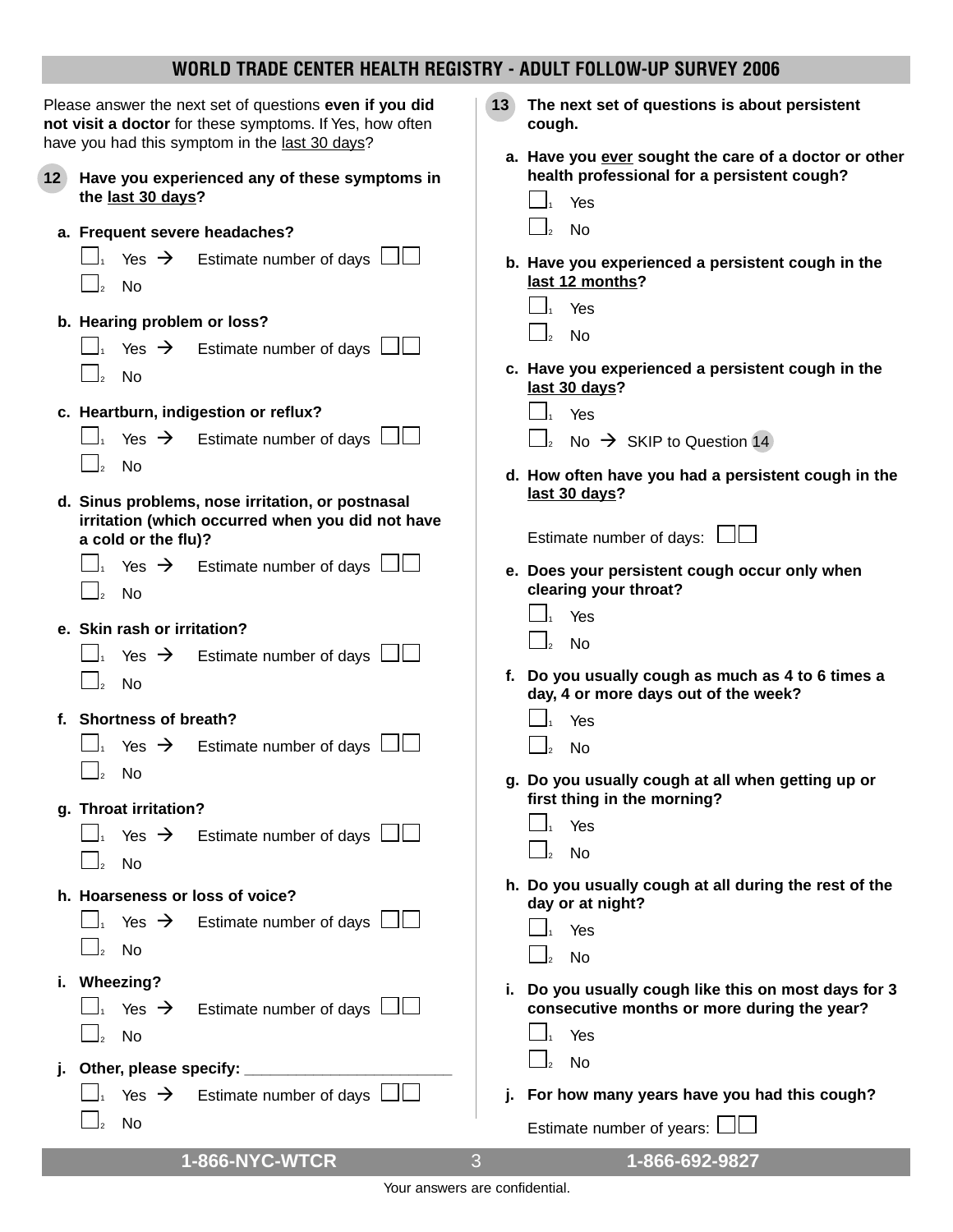For each of the following health conditions, indicate Yes or No. If Yes, follow the arrows to additional questions in each row.

**14 Have you ever been told by a doctor or other health professional that you had any of these conditions:** (Check Yes only if you were diagnosed by a doctor or other health professional)

|                                                 | What year were you first told by a<br>Were you |                |                             |               |                                     |                                  |
|-------------------------------------------------|------------------------------------------------|----------------|-----------------------------|---------------|-------------------------------------|----------------------------------|
|                                                 |                                                |                |                             |               | doctor or other health professional | told before                      |
|                                                 |                                                |                |                             |               | that you had this condition?        | 9/11/01?                         |
| a. Hypertension or high blood pressure          |                                                |                | Yes                         | $\rightarrow$ | Year first told: $\Box$             | $\mathrel{\sqcup}_1$ Yes         |
|                                                 | $\frac{1}{2}$                                  |                | No                          |               |                                     | $\mathsf{l}_2$ No                |
| b. Angina, also called angina pectoris          |                                                |                | Yes                         | $\rightarrow$ | Year first told:                    | Yes                              |
|                                                 |                                                |                | <b>No</b>                   |               |                                     | No                               |
|                                                 |                                                |                |                             |               |                                     | $\overline{a}$                   |
| c. Heart attack or myocardial infarction        |                                                |                | Yes                         | $\rightarrow$ | Year first told:                    | Yes                              |
|                                                 |                                                |                | $\mathsf{l}_2$ No           |               |                                     | 2 No                             |
| d. Other heart disease                          |                                                |                | Yes                         | $\rightarrow$ | Year first told:                    | Yes                              |
|                                                 |                                                |                | No                          |               |                                     | 2 NQ                             |
| e. Stroke                                       |                                                |                | Yes                         | $\rightarrow$ | Year first told:                    | Yes                              |
|                                                 |                                                |                | No                          |               |                                     | $\vert_2$ No                     |
| f. Diabetes or sugar diabetes                   |                                                |                | Yes                         | $\rightarrow$ | Year first told:                    | Yes                              |
|                                                 |                                                |                |                             |               |                                     |                                  |
|                                                 |                                                |                | No                          |               |                                     | No                               |
| g. Cancer or malignancy, please specify type:   |                                                |                | Yes                         | $\rightarrow$ | Year first told:                    | Yes                              |
|                                                 |                                                |                | <b>No</b>                   |               |                                     | No                               |
| h. Depression                                   |                                                |                | Yes                         | $\rightarrow$ | Year first told:                    | Yes                              |
|                                                 |                                                | $\mathsf{I}_2$ | No                          |               |                                     | l2 No                            |
| i. Post-traumatic stress disorder or PTSD       |                                                |                | Yes                         | $\rightarrow$ | Year first told:                    | Yes                              |
|                                                 |                                                |                | No                          |               |                                     | No<br>$\overline{a}$             |
| Anxiety disorder, other than PTSD               |                                                |                | Yes                         | $\rightarrow$ | Year first told:                    | Yes                              |
|                                                 |                                                |                | $\mathsf{l}_2$ No           |               |                                     | 2 No                             |
|                                                 |                                                |                |                             |               | Year first told:                    | Yes                              |
| k. Hay fever or allergic rhinitis               |                                                |                | Yes                         | $\rightarrow$ |                                     |                                  |
|                                                 |                                                |                | No                          |               |                                     | $2$ No                           |
| I. Chronic bronchitis                           |                                                |                | Yes                         | $\rightarrow$ | Year first told:                    | Yes                              |
|                                                 |                                                | $\overline{2}$ | No                          |               |                                     | 2 No                             |
| m. Emphysema                                    |                                                |                | Yes                         | $\rightarrow$ | Year first told:                    | Yes                              |
|                                                 |                                                | $\overline{2}$ | No                          |               |                                     | 2 No                             |
| n. Reactive airway disease, also called RADS    |                                                |                | Yes                         | $\rightarrow$ | Year first told: L                  | Yes                              |
|                                                 |                                                |                | $\mathsf{l}_2$ No           |               |                                     | $2$ No                           |
| o. Sarcoidosis                                  |                                                |                | Yes                         | $\rightarrow$ | Year first told:                    | Yes                              |
|                                                 |                                                |                |                             |               |                                     |                                  |
|                                                 |                                                |                | $\mathrel{\sqcup}_2$ No     |               |                                     | $\mathrel{\sqcup}_2$ No          |
| p. Other lung disease (e.g. pulmonary fibrosis, |                                                |                |                             |               |                                     |                                  |
| granulomatous lung disease)                     |                                                |                | $\Box_1$ Yes                | $\rightarrow$ | Year first told:                    | $\mathbf{\mathcal{\perp}}_1$ Yes |
|                                                 |                                                |                | $\bigsqcup_{\mathsf{2}}$ No |               |                                     | $\mathrel{\sqcup}_2$ No          |
| q. Other disease (not lung related)             |                                                |                |                             |               |                                     |                                  |
| please specify: Network and the specify:        |                                                |                | $\Box_1$ Yes                | $\rightarrow$ | Year first told:                    | $\mathrel{\sqcup}_1$ Yes         |
|                                                 |                                                |                | $\bigsqcup_{2}$ No          |               |                                     | $\mathrel{\sqcup}_2$ No          |
|                                                 |                                                |                |                             |               |                                     |                                  |
| 1-866-NYC-WTCR                                  | $\overline{4}$                                 |                |                             |               | 1-866-692-9827                      |                                  |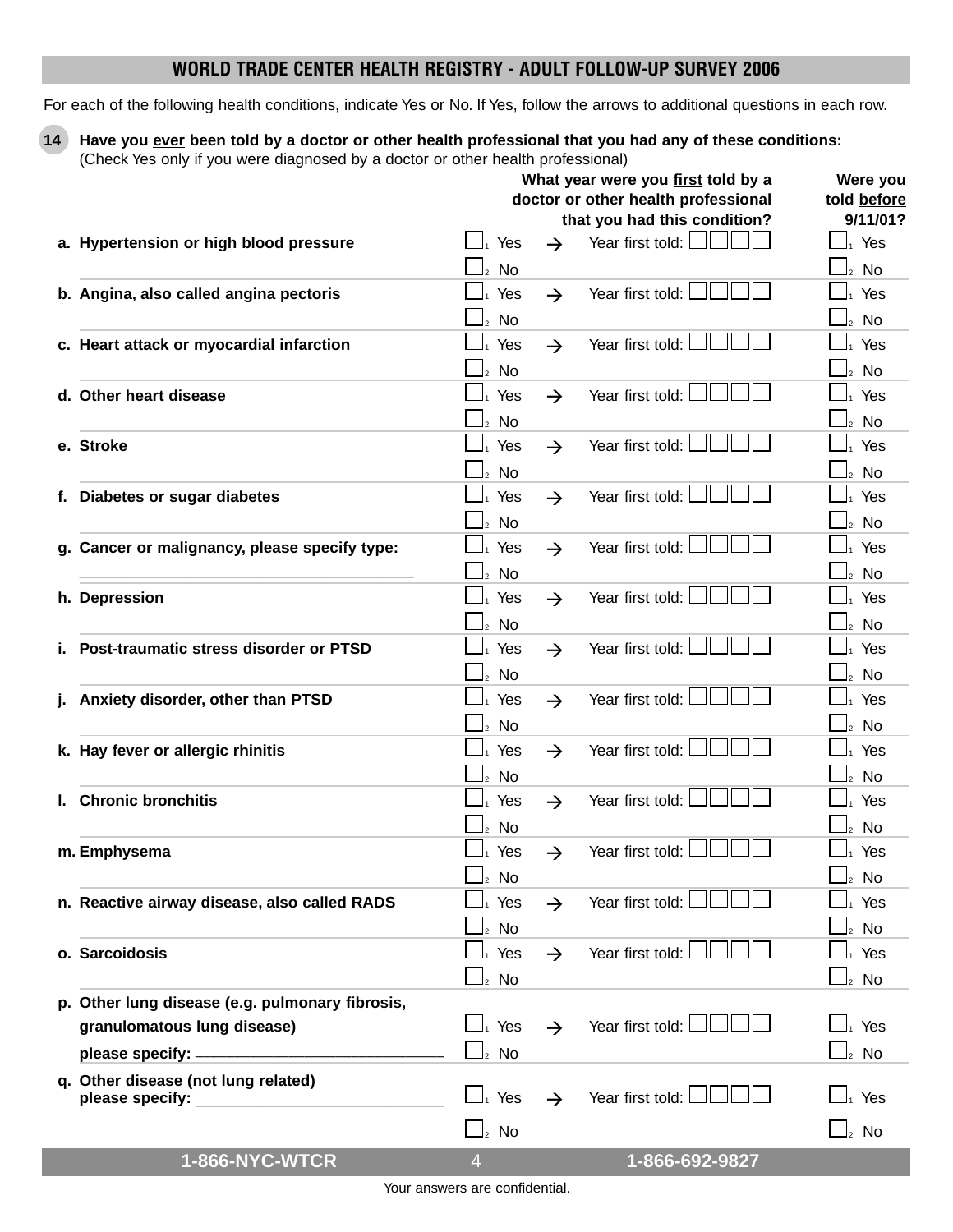| 15 | Have you ever been told by a doctor or other<br>health professional that you had asthma?<br>Yes                                                                                                                                                                                                                                                                                                                                                                                                                                                                                                                               | 17 <sup>2</sup><br>Was there a time when you needed health care, but<br>did not get it during the last 12 months?<br>Yes                                                                                                                                                                                                                                                                                                                                                                                                                                                 |
|----|-------------------------------------------------------------------------------------------------------------------------------------------------------------------------------------------------------------------------------------------------------------------------------------------------------------------------------------------------------------------------------------------------------------------------------------------------------------------------------------------------------------------------------------------------------------------------------------------------------------------------------|--------------------------------------------------------------------------------------------------------------------------------------------------------------------------------------------------------------------------------------------------------------------------------------------------------------------------------------------------------------------------------------------------------------------------------------------------------------------------------------------------------------------------------------------------------------------------|
|    | No $\rightarrow$ SKIP to Question 16                                                                                                                                                                                                                                                                                                                                                                                                                                                                                                                                                                                          | No $\rightarrow$ SKIP to Question 18                                                                                                                                                                                                                                                                                                                                                                                                                                                                                                                                     |
|    | a. What year were you first told by a doctor or other<br>health professional that you had asthma?                                                                                                                                                                                                                                                                                                                                                                                                                                                                                                                             | a. What type of health care did you need, but did not<br>get during the last 12 months? (Check all that apply)                                                                                                                                                                                                                                                                                                                                                                                                                                                           |
| 16 | Year first told:<br>b. Was this before September 11, 2001?<br>Yes<br><b>No</b><br>c. During the last 12 months, have you had an<br>episode of asthma or an asthma attack?<br>Yes<br><b>No</b><br>d. During the last 12 months, how many times did<br>you visit an emergency room or urgent care center<br>because of asthma?<br>None $\Box$<br>Number of visits $\Box$ $\Box$ $\Box$<br><b>OR</b><br>e. In the last 12 months, have you used an inhaler<br>prescribed by a doctor for asthma?<br>Yes<br><b>No</b><br>About how long has it been since you last visited a<br>doctor for a routine check-up? A routine check-up | Routine check-up<br>A specialist (e.g. dermatologist or surgeon)<br>Inpatient care (e.g. hospitalization)<br>Diagnostic services (e.g. radiology)<br>Outpatient care (e.g. seeing a doctor for the flu)<br>Prescription medicines<br>Mental health care or counseling<br>Dental care<br>Eye exam or glasses<br>Other, please specify:<br>$\Box$ <sub>10</sub><br>b. What prevented you from getting the health care<br>that you needed in the last 12 months?<br>(Check all that apply)<br>Lacked money<br>Lacked insurance<br>Lacked transportation<br>Lacked childcare |
|    | is a general physical exam, not an exam for a<br>specific injury, illness, or condition.<br>Within the past year (last 12 months)                                                                                                                                                                                                                                                                                                                                                                                                                                                                                             | Did not know where to go for care<br>Was unable to find a provider who could<br>diagnose or treat my condition                                                                                                                                                                                                                                                                                                                                                                                                                                                           |
|    | Over a year but less than 2 years ago                                                                                                                                                                                                                                                                                                                                                                                                                                                                                                                                                                                         | Other, please specify: ___________                                                                                                                                                                                                                                                                                                                                                                                                                                                                                                                                       |
|    | Over 2 years ago but less than 5 years ago<br>5 or more years ago<br>Never in my life                                                                                                                                                                                                                                                                                                                                                                                                                                                                                                                                         | c. Regarding health care that you did not receive<br>in the last 12 months, were you seeking health<br>care for a problem that may be related to<br>September 11, 2001?<br>Yes<br>No<br>I don't know                                                                                                                                                                                                                                                                                                                                                                     |
|    |                                                                                                                                                                                                                                                                                                                                                                                                                                                                                                                                                                                                                               |                                                                                                                                                                                                                                                                                                                                                                                                                                                                                                                                                                          |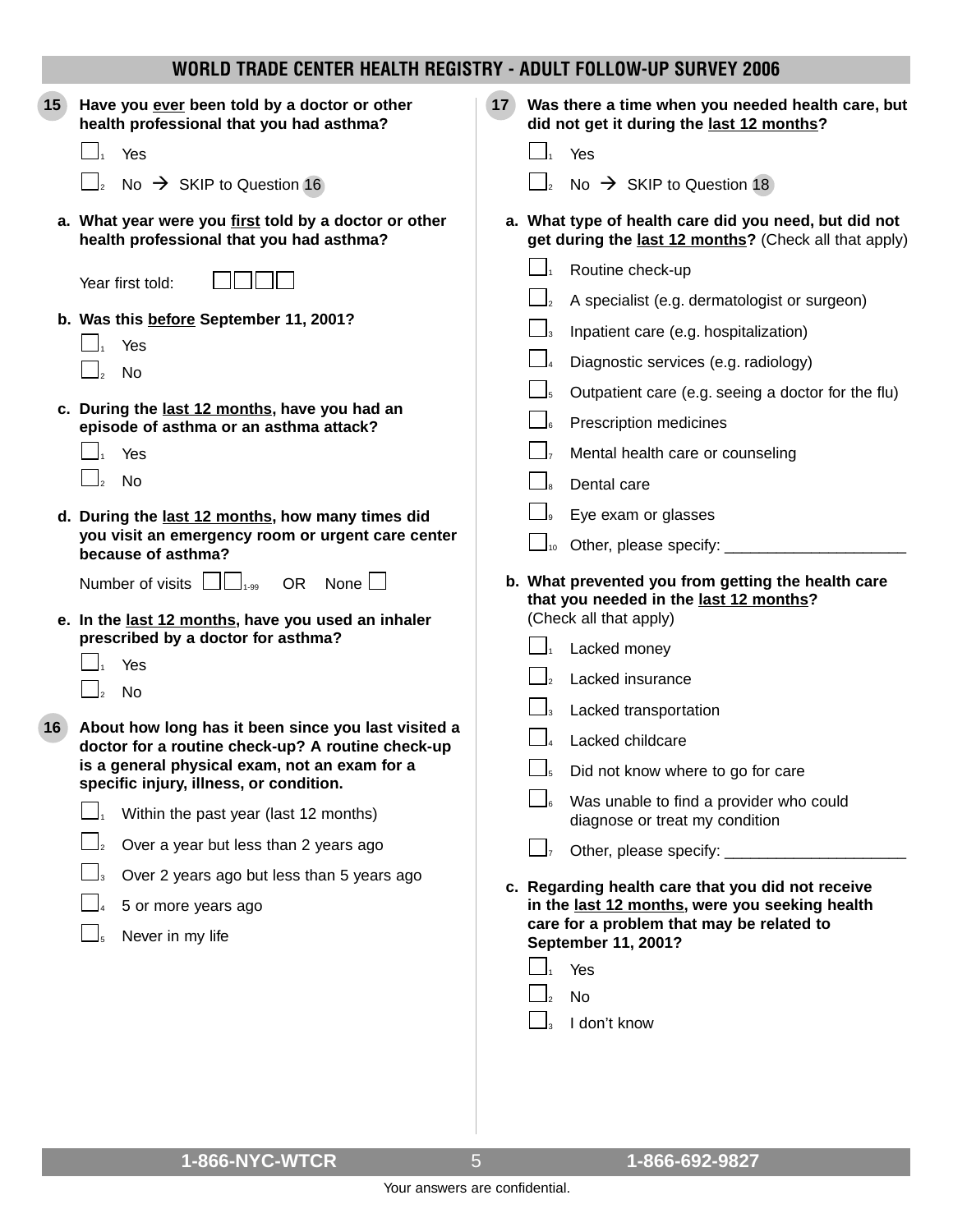| WORLD TRADE CENTER HEALTH REGISTRY - ADULT FOLLOW-UP SURVEY 2006                                                                                                                            |                                                                                                                                                                                                                                                                                                                                                                                                                                                                                |  |  |
|---------------------------------------------------------------------------------------------------------------------------------------------------------------------------------------------|--------------------------------------------------------------------------------------------------------------------------------------------------------------------------------------------------------------------------------------------------------------------------------------------------------------------------------------------------------------------------------------------------------------------------------------------------------------------------------|--|--|
| In the last 30 days, about how often did you feel:<br>18<br>a. So sad that nothing could cheer you up?<br>All the time<br>Most of the time<br>Some of the time<br>A little of the time      | 19<br>During the last 12 months, have you seen or talked<br>to a professional for a mental or emotional<br>problem? (e.g. a doctor, psychiatrist, psychologist,<br>counselor, nurse, social worker, other health<br>professional or clergy member)<br>Yes<br><b>No</b><br>20 <sub>2</sub><br>During the last 12 months, have you taken any                                                                                                                                     |  |  |
| None of the time<br>b. Nervous?<br>All the time<br>Most of the time<br>Some of the time<br>A little of the time<br>None of the time                                                         | medication that was prescribed to you to treat a<br>mental or emotional condition?<br>Yes<br><b>No</b><br>The next set of questions asks about tobacco and alcohol<br>use. Please answer as best you can. Your answers are<br>confidential.                                                                                                                                                                                                                                    |  |  |
| c. Restless or fidgety?<br>All the time<br>Most of the time<br>Some of the time<br>A little of the time<br>None of the time                                                                 | 21<br>Do you now smoke cigarettes every day,<br>some days, or not at all?<br>$\Box_1$ Every day<br>$\bigsqcup_{2}$ Some days<br>$\bigsqcup_\text{\tiny 3}$ Not at all<br>a. About how many cigarettes on average do you<br>smoke per day?                                                                                                                                                                                                                                      |  |  |
| d. Hopeless?<br>All the time<br>Most of the time<br>Some of the time<br>A little of the time<br>None of the time<br>e. That everything was an effort?<br>All the time<br>Most of the time   | Number of cigarettes: $L_{\text{max}}$<br>OR None $\Box$<br>A drink of alcohol is 1 can or bottle of beer, 1 glass<br>22<br>of wine, 1 can or bottle of wine cooler, 1 cocktail,<br>or 1 shot of liquor.<br>a. During the last 30 days, how many days per week<br>or per month did you have at least one drink of<br>any alcoholic beverage?<br>Days per<br>Days in last<br>week:<br>30 days:<br>$\Box$ <sub>1-7</sub><br><b>OR</b><br>$\Box$ 1-30<br><b>OR</b><br>None $\Box$ |  |  |
| Some of the time<br>A little of the time<br>None of the time<br><b>Worthless?</b><br>f.<br>All the time<br>Most of the time<br>Some of the time<br>A little of the time<br>None of the time | b. On the days when you drank, about how many<br>drinks did you drink on average?<br>Number of drinks:<br>None<br><b>OR</b><br>$1 - 30$<br>c. Considering all types of alcoholic beverages, how<br>many times during the last 30 days did you have 5<br>or more drinks on one occasion?<br>Number of times:<br>None l<br><b>OR</b><br>$1 - 30$                                                                                                                                 |  |  |
| 1-866-NYC-WTCR                                                                                                                                                                              | 1-866-692-9827<br>6                                                                                                                                                                                                                                                                                                                                                                                                                                                            |  |  |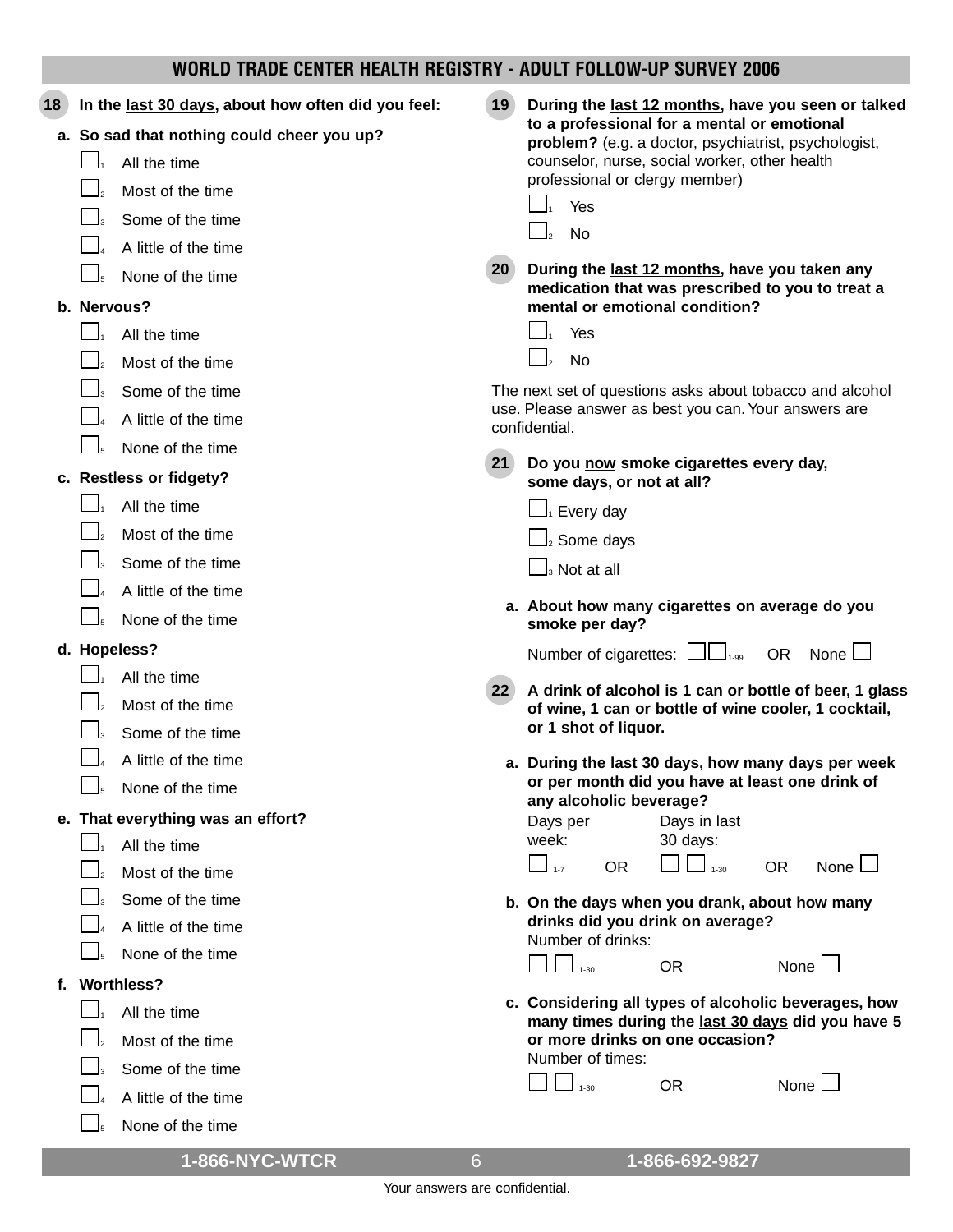Below is a list of problems or complaints that people sometimes have in response to stressful experiences like the events of September 11, 2001.

**23 How much have you been bothered by the following problems in the last 30 days:**

|                                                                                                                                          | Extremely Quite a bit Moderately        |                            | A little bit | Not at all          |
|------------------------------------------------------------------------------------------------------------------------------------------|-----------------------------------------|----------------------------|--------------|---------------------|
| a. Repeated, disturbing memories, thoughts, or<br>images of the events of 9/11?                                                          |                                         |                            |              |                     |
| b. Repeated, disturbing dreams<br>of the events of 9/11?                                                                                 | $\Box$                                  | $\Box$ <sub>3</sub>        | $\vert$      | $\Box$ <sub>5</sub> |
| c. Suddenly acting or feeling as if the events<br>of 9/11 were happening again<br>(as if you were reliving it)?                          | $\Box$ <sub>2</sub>                     |                            |              | $\Box$ <sub>5</sub> |
| d. Feeling very upset when something<br>reminded you of the events of 9/11?                                                              | $\Box$                                  |                            |              | $\Box$              |
| e. Having physical reactions (e.g. heart pounding,<br>trouble breathing, sweating) when something<br>reminded you of the events of 9/11? | $\Box$                                  |                            |              |                     |
| f. Avoiding thinking about or talking about<br>the events of 9/11 or avoiding having<br>feelings related to it?                          | $\Box$ <sub>2</sub>                     | $\overline{\phantom{a}}^3$ |              | $\Box$              |
| g. Avoiding activities or situations because<br>they remind you of the events of 9/11?                                                   | $\Box$ <sub>2</sub>                     | $\overline{\phantom{a}}$   |              |                     |
| h. Trouble remembering important parts<br>of the events of 9/11?                                                                         | $\vert \vert_2$                         |                            |              |                     |
| i. Loss of interest in activities that<br>you used to enjoy?                                                                             | $\Box$                                  |                            |              | $\Box$              |
| j. Feeling distant or cut off from other people?                                                                                         | $\overline{\Box}$                       |                            |              | $\Box$ <sub>5</sub> |
| k. Feeling emotionally numb or being unable<br>to have loving feelings for those close to you?                                           | $\vert$ <sub>2</sub>                    |                            |              |                     |
| I. Feeling as if your future will somehow<br>be cut short?                                                                               | $\Box$                                  |                            |              |                     |
| m. Trouble falling or staying asleep?                                                                                                    | $\mathsf{I}_2$                          |                            |              |                     |
| n. Feeling irritable or having angry outbursts?                                                                                          | $\Box$ <sub>2</sub>                     |                            |              |                     |
| o. Having difficulty concentrating?                                                                                                      |                                         |                            |              |                     |
| p. Being "superalert" or watchful or on guard?                                                                                           | $\Box$                                  |                            |              |                     |
| q. Feeling jumpy or easily startled?                                                                                                     | $\begin{bmatrix} 1 \\ -2 \end{bmatrix}$ |                            |              |                     |

Sometimes people exposed to a traumatic event experience symptoms of distress. Some people may continue to suffer emotionally and have impaired functioning even after a significant amount of time has passed. If you or someone you know or love is still experiencing such difficulties, we encourage you to contact a mental health professional or call 800-LIFENET, a toll-free number that you can call 24 hours a day, 7 days a week to get free, confidential mental health information and referrals.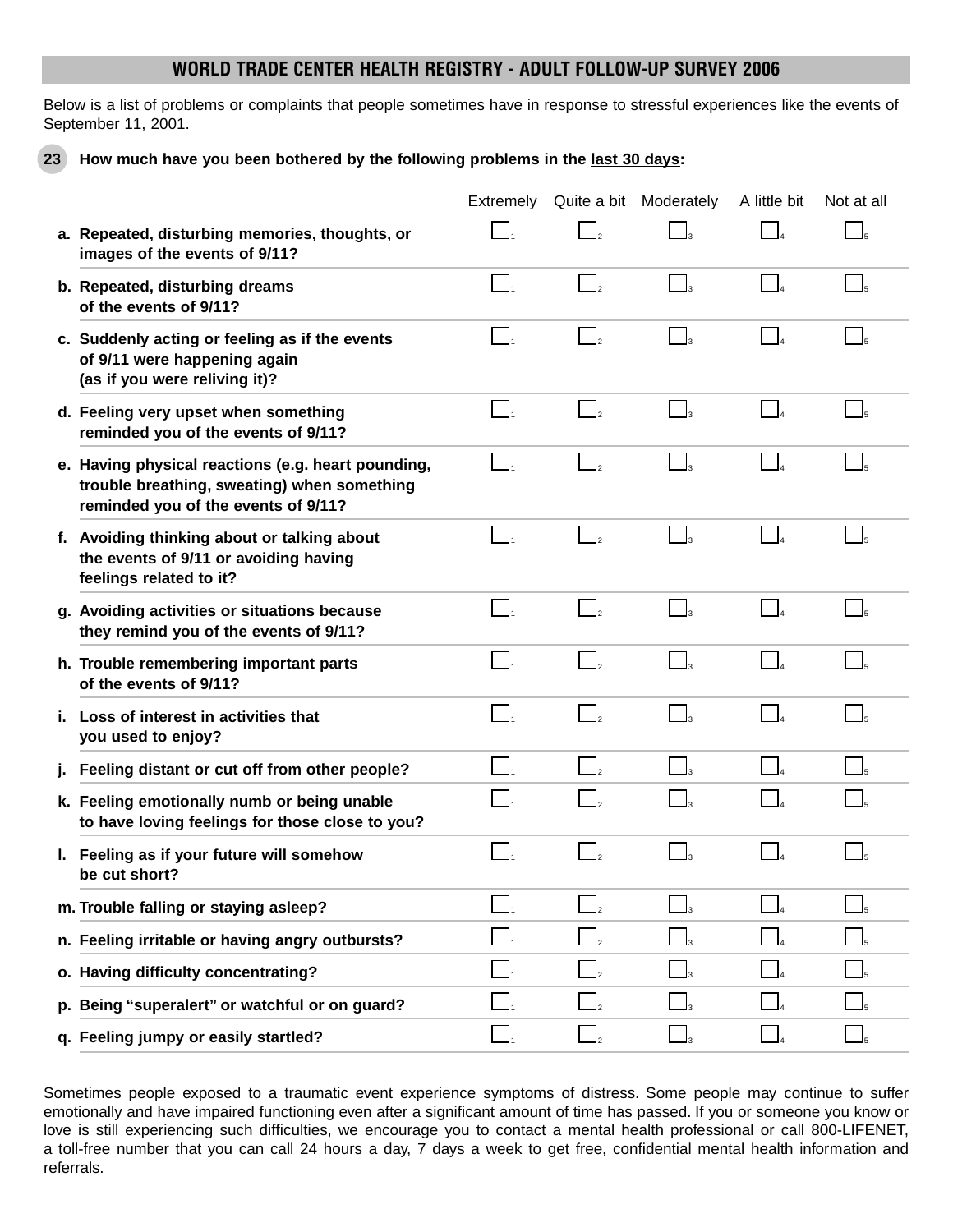| The next series of questions asks about the dust and debris<br>cloud on September 11, 2001. These questions refer to the<br>cloud in Lower Manhattan that resulted from the collapse of<br>the WTC Towers. We asked similar questions during the<br>initial WTCHR interview, but we want to obtain additional<br>information about your dust and debris cloud experience.                                                                                                            | Did you experience any of the following situations<br>26<br>between September 11, 2001 and December 31,<br>2001? (Check all that apply)<br>a. I smelled smoke or odors from the fires on most<br>days at                                                                                                                                                                                                                                                                                                                                                          |
|--------------------------------------------------------------------------------------------------------------------------------------------------------------------------------------------------------------------------------------------------------------------------------------------------------------------------------------------------------------------------------------------------------------------------------------------------------------------------------------|-------------------------------------------------------------------------------------------------------------------------------------------------------------------------------------------------------------------------------------------------------------------------------------------------------------------------------------------------------------------------------------------------------------------------------------------------------------------------------------------------------------------------------------------------------------------|
| 24<br>On September 11, 2001, were you in the dust and<br>debris cloud that resulted from the collapse of the<br><b>WTC Towers?</b><br>Yes<br>No $\rightarrow$ SKIP to Question 26<br>a. On September 11, 2001, when were you first<br>caught in the dust and debris cloud?<br>After the first tower began to collapse but before<br>the collapse of the second tower.                                                                                                                | My residence<br>My work<br>My school<br>On the street<br>Not applicable<br>b. Debris or waste from 9/11 was transported<br>nearby<br>My residence<br>My work                                                                                                                                                                                                                                                                                                                                                                                                      |
| $\Box$ <sub>2</sub><br>Less than 1 hour after the collapse of the<br>second tower.<br>$\Box$ <sub>3</sub><br>More than 1 hour after the collapse of the<br>second tower.                                                                                                                                                                                                                                                                                                             | My school<br>On the street                                                                                                                                                                                                                                                                                                                                                                                                                                                                                                                                        |
| When you were in the dust and debris cloud on<br>25 <sub>2</sub><br>September 11, 2001, which of the following did you<br>experience?<br>a. I could not see more than a couple of feet in front<br>of me.<br>Yes<br><b>No</b><br>b. I had trouble walking or finding my way because<br>the dust was so thick.<br>Yes<br><b>No</b><br>c. I had to find shelter like under a car or in a<br>doorway.<br>Yes<br><b>No</b><br>d. I was covered from head to toe with dust and<br>debris. | Not applicable<br>27<br>What was the condition inside your primary<br>workplace upon your return after the WTC<br>disaster? (Check all that apply)<br>No damage to my workplace<br>Fine coating of dust on surfaces<br>Heavy coating of dust on surfaces (so thick<br>you couldn't see what was underneath)<br>Broken window(s)<br>Damage to workplace or furnishings<br>Debris from the disaster was present<br>Not applicable, I did not have a primary<br>workplace<br>$\Box$ 8<br>Not applicable, I did not return to my primary<br>workplace<br>I don't know |
| Yes<br><b>No</b><br>e. I could not hear anything.<br>Yes<br>No                                                                                                                                                                                                                                                                                                                                                                                                                       |                                                                                                                                                                                                                                                                                                                                                                                                                                                                                                                                                                   |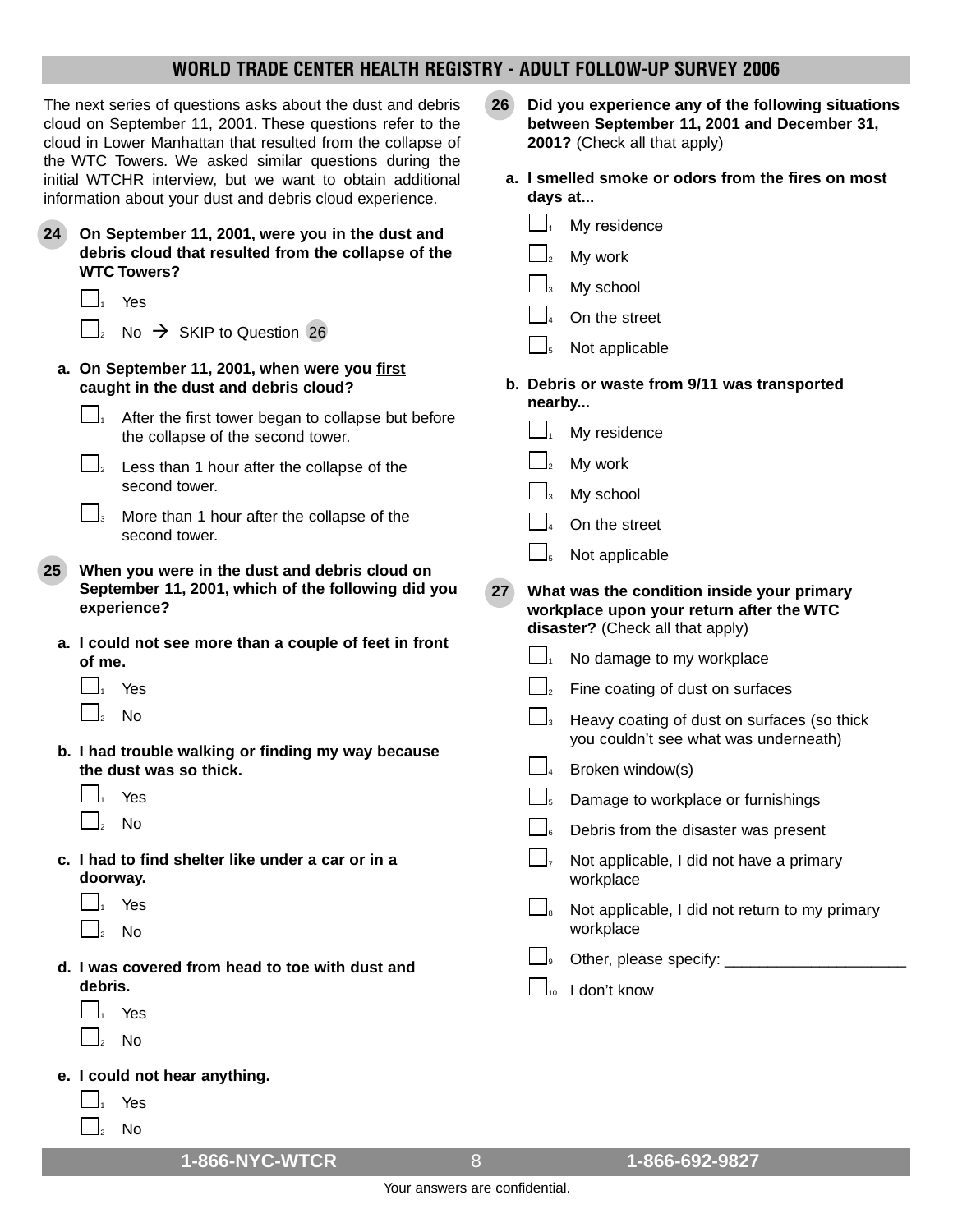| The next series of questions asks about loss as a result of<br>September 11, 2001. We sincerely extend our sympathy to<br>all who suffered any loss during or following the WTC<br>disaster. These questions are asked because it is important<br>to understand the emotional impact of the disaster on<br>enrollees.                                    | This next section is about social support. There are no right<br>or wrong answers. Please answer as best you can, based<br>on your current situation.<br>31<br>About how many close friends do you have now?<br>Close friends are people you feel at ease with and<br>can talk with about what is on your mind (You may                                                                          |  |  |  |
|----------------------------------------------------------------------------------------------------------------------------------------------------------------------------------------------------------------------------------------------------------------------------------------------------------------------------------------------------------|--------------------------------------------------------------------------------------------------------------------------------------------------------------------------------------------------------------------------------------------------------------------------------------------------------------------------------------------------------------------------------------------------|--|--|--|
| 28<br>Did you think that you might be injured or killed<br>during the WTC disaster on September 11, 2001?<br>Yes<br><b>No</b><br>Since September 11, 2001, have you lost your job?<br>29 <sup>°</sup><br>Yes<br>No $\rightarrow$ SKIP to Question 30<br>a. Was this a result of the events of September 11,<br>2001?<br>Yes<br><b>No</b><br>I don't know | include relatives)<br>Number of close friends $\Box$<br>OR.<br>None l<br>32<br>Over the last 12 months, about how often did you<br>get together with friends or relatives, like going<br>out together or visiting each other's homes?<br>Every day<br>Several days a week<br>About once a week<br>2 or 3 times a month<br>About once a month<br>5 to 10 times a year<br>Less than 5 times a year |  |  |  |
| 30 <sup>°</sup><br>Did anyone you know die on September 11, 2001<br>as a result of the WTC disaster?<br>Yes<br>No $\rightarrow$ SKIP to Question 31<br>We sincerely extend our sympathy to you for your<br>tragic loss on September 11, 2001.                                                                                                            |                                                                                                                                                                                                                                                                                                                                                                                                  |  |  |  |
| a. Would you please tell us who lost their lives?<br>(Check all that apply)<br>Your spouse<br>Your partner<br>Your child(ren)<br>Your parent(s)<br>Your brother(s) or sister(s)<br>One of your best friends<br>Your co-worker<br>Another family member. What was his/her<br>A friend or acquaintance                                                     |                                                                                                                                                                                                                                                                                                                                                                                                  |  |  |  |

# **1-866-NYC-WTCR** 9 **1-866-692-9827**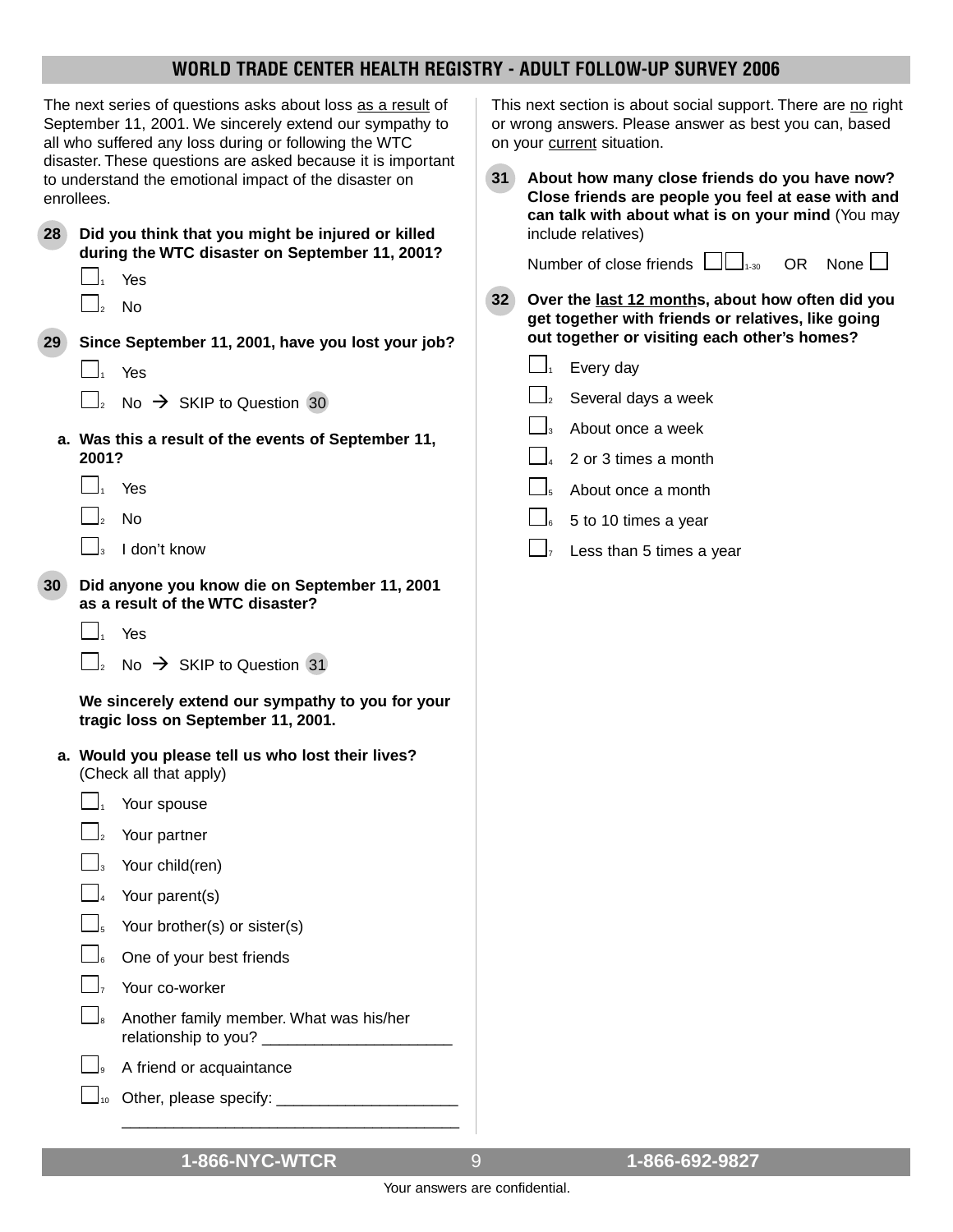| 33 | During the last 30 days about how often have<br>you                     |    | e. Attended a religious service?                                                   |
|----|-------------------------------------------------------------------------|----|------------------------------------------------------------------------------------|
|    | a. Had friends over to your home?                                       |    | Every day<br>Several days a week                                                   |
|    | (Do not count relatives)                                                |    | About once a week                                                                  |
|    | Every day                                                               |    | 2 or 3 times a month                                                               |
|    | Several days a week                                                     |    | Once in the past month                                                             |
|    | About once a week                                                       |    | Not at all in the past month                                                       |
|    | 2 or 3 times a month                                                    | 34 |                                                                                    |
|    | Once in the past month                                                  |    | About how many volunteer groups or<br>organizations do you belong to? (e.g. church |
|    | Not at all in the past month                                            |    | groups, clubs, parent groups that you belong to<br>because you want to)            |
|    | b. Visited with friends at their homes?<br>(Do not count relatives)     |    | Number of groups LILI<br><b>OR</b><br>None $\Box$                                  |
|    | Every day                                                               | 35 | How active are you in the affairs of these groups<br>or clubs that you belong to?  |
|    | Several days a week                                                     |    | Very active, attend most meetings                                                  |
|    | About once a week                                                       |    | Fairly active, attend fairly often                                                 |
|    | 2 or 3 times a month                                                    |    | $\Box_3$<br>Not active, belong but hardly go                                       |
|    | Once in the past month                                                  |    | Do not belong to any groups or clubs                                               |
|    | Not at all in the past month                                            | 36 |                                                                                    |
|    | c. Been on the telephone with close friends or                          |    | How many children less than 18 years of age<br>currently live in your household?   |
|    | relatives?                                                              |    | Number of children $\Box\Box$<br><b>OR</b><br>None $\Box$                          |
|    | Every day                                                               | 37 | What is your current marital status?                                               |
|    | Several days a week                                                     |    | Married                                                                            |
|    | About once a week                                                       |    | Not married, but living with a partner                                             |
|    | 2 or 3 times a month                                                    |    | Widowed<br>$\Box_3$                                                                |
|    | Once in the past month                                                  |    | Divorced                                                                           |
|    | Not at all in the past month                                            |    | Separated (not living together)                                                    |
|    | d. Written a letter to a friend or relative (sent by mail<br>or email)? |    | Never married                                                                      |
|    | Every day                                                               | 38 | What was your marital status on September 11,<br>2001?                             |
|    | Several days a week                                                     |    | Married                                                                            |
|    | About once a week                                                       |    | Not married, but living with a partner                                             |
|    | 2 or 3 times a month                                                    |    | Widowed                                                                            |
|    | Once in the past month                                                  |    | Divorced                                                                           |
|    | Not at all in the past month                                            |    | Separated (not living together)                                                    |
|    |                                                                         |    | Never married                                                                      |
|    |                                                                         |    |                                                                                    |

**1-866-NYC-WTCR** 10 **1-866-692-9827**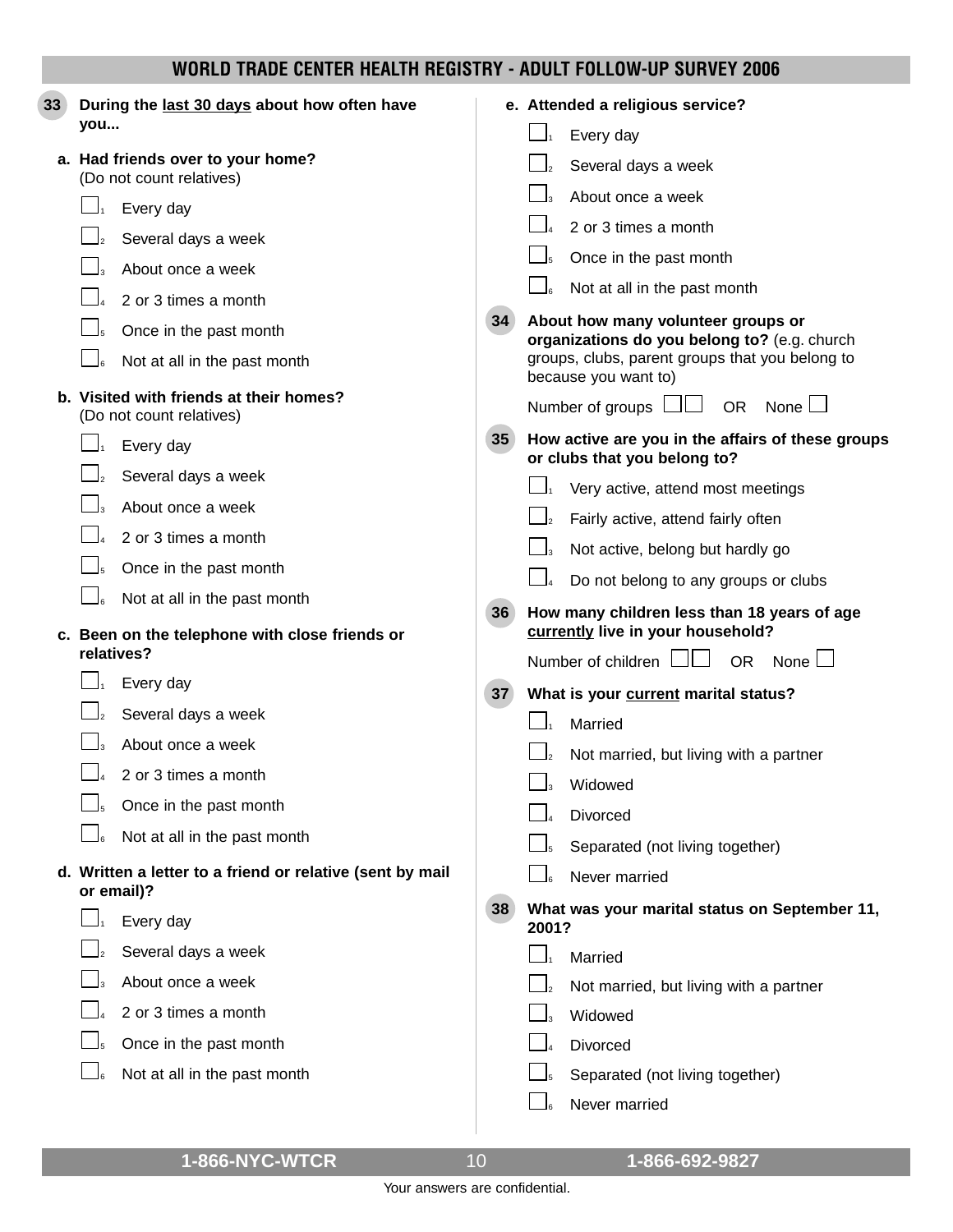| 39 | Are you currently: (Check all that apply)                                                                                           |    | a. Which union were you a member of? (Please check<br>your primary union only)                                                                                                                                                                                                                  |
|----|-------------------------------------------------------------------------------------------------------------------------------------|----|-------------------------------------------------------------------------------------------------------------------------------------------------------------------------------------------------------------------------------------------------------------------------------------------------|
|    | $\Box_1$<br>Employed for full-time wages                                                                                            |    | American Federation of Government Employees                                                                                                                                                                                                                                                     |
|    | Employed for part-time wages                                                                                                        |    | <b>Communications Workers of America</b>                                                                                                                                                                                                                                                        |
|    | Unable to work because of disability                                                                                                |    | <b>Correction Officers' Benevolent Association</b>                                                                                                                                                                                                                                              |
|    | Self-employed                                                                                                                       |    | Detective's Endowment Association                                                                                                                                                                                                                                                               |
|    | Out of work for more than 1 year                                                                                                    |    | District Council 37 (AFSCME)                                                                                                                                                                                                                                                                    |
|    | Out of work for less than 1 year                                                                                                    |    | International Union of Operating Engineers                                                                                                                                                                                                                                                      |
|    | A homemaker                                                                                                                         |    | Patrolmen's Benevolent Association                                                                                                                                                                                                                                                              |
|    | A student                                                                                                                           |    | Sanitation Officer's Association                                                                                                                                                                                                                                                                |
|    | Retired                                                                                                                             |    | Sergeant's Benevolent Association                                                                                                                                                                                                                                                               |
|    | On maternity or parental leave<br>10 <sup>10</sup>                                                                                  |    | $\Box_{10}$ Uniformed Firefighters Association (UFA)                                                                                                                                                                                                                                            |
|    |                                                                                                                                     |    | Uniformed Fire Officers Association (UFOA)                                                                                                                                                                                                                                                      |
| 40 | What kind of work are you doing at your main job<br>or business? (e.g. construction, mail clerk, computer                           |    | Uniformed Sanitationmen's Association                                                                                                                                                                                                                                                           |
|    | specialist)                                                                                                                         |    | $\Box$ <sub>13</sub> United Federation of Teachers                                                                                                                                                                                                                                              |
|    | Occupation: <u>www.community.com</u>                                                                                                |    | └┘ <sub>14</sub> Other, please specify: ______________________                                                                                                                                                                                                                                  |
|    | Not applicable                                                                                                                      |    | $\Box$ <sub>15</sub> Not applicable                                                                                                                                                                                                                                                             |
| 41 | What are your most important activities on this job<br>or business? (e.g. sell cars, keep account books,<br>operate printing press) | 45 | Have you received services from any of the<br>following 9/11-related medical monitoring or<br>treatment programs? (Check all that apply)                                                                                                                                                        |
|    |                                                                                                                                     |    | Bellevue Hospital WTC Health Impacts<br><b>Treatment Program</b>                                                                                                                                                                                                                                |
|    | $\Box$ <sub>2</sub><br>Not applicable                                                                                               |    | Charles B. Wang Community Health Center                                                                                                                                                                                                                                                         |
| 42 | For how many years have you done this kind of<br>work?                                                                              |    | FDNY WTC Medical Monitoring and<br><b>Treatment Programs</b>                                                                                                                                                                                                                                    |
|    | Number of years $\Box$<br>Less than 1 year                                                                                          |    | The WTC Federal Responder Medical Screening<br>Program                                                                                                                                                                                                                                          |
|    | Not applicable                                                                                                                      |    | The WTC Health Effects Treatment Program<br>at Mount Sinai                                                                                                                                                                                                                                      |
| 43 | Does your current position require you to work at<br>multiple locations?                                                            |    | The WTC Medical Monitoring Program<br>(coordinated by Mount Sinai)*                                                                                                                                                                                                                             |
|    | Yes                                                                                                                                 |    | Other, please specify: ______                                                                                                                                                                                                                                                                   |
|    | No                                                                                                                                  |    | I did not receive services from 9/11-related                                                                                                                                                                                                                                                    |
|    | Not applicable                                                                                                                      |    | medical monitoring or treatment programs                                                                                                                                                                                                                                                        |
|    | On September 11, 2001, were you a member of a<br>union?<br>Yes<br><b>No</b>                                                         | *  | This program has a network of providers, including<br>the following: Bellevue Hospital, Mt. Sinai, Nassau<br>University, Queens College Ground Zero Health<br>Watch, St. John's Riverside Hospital, SUNY-Stony<br>Brook, UMDNJ-Robert Wood Johnson University<br>Hospital, and other providers. |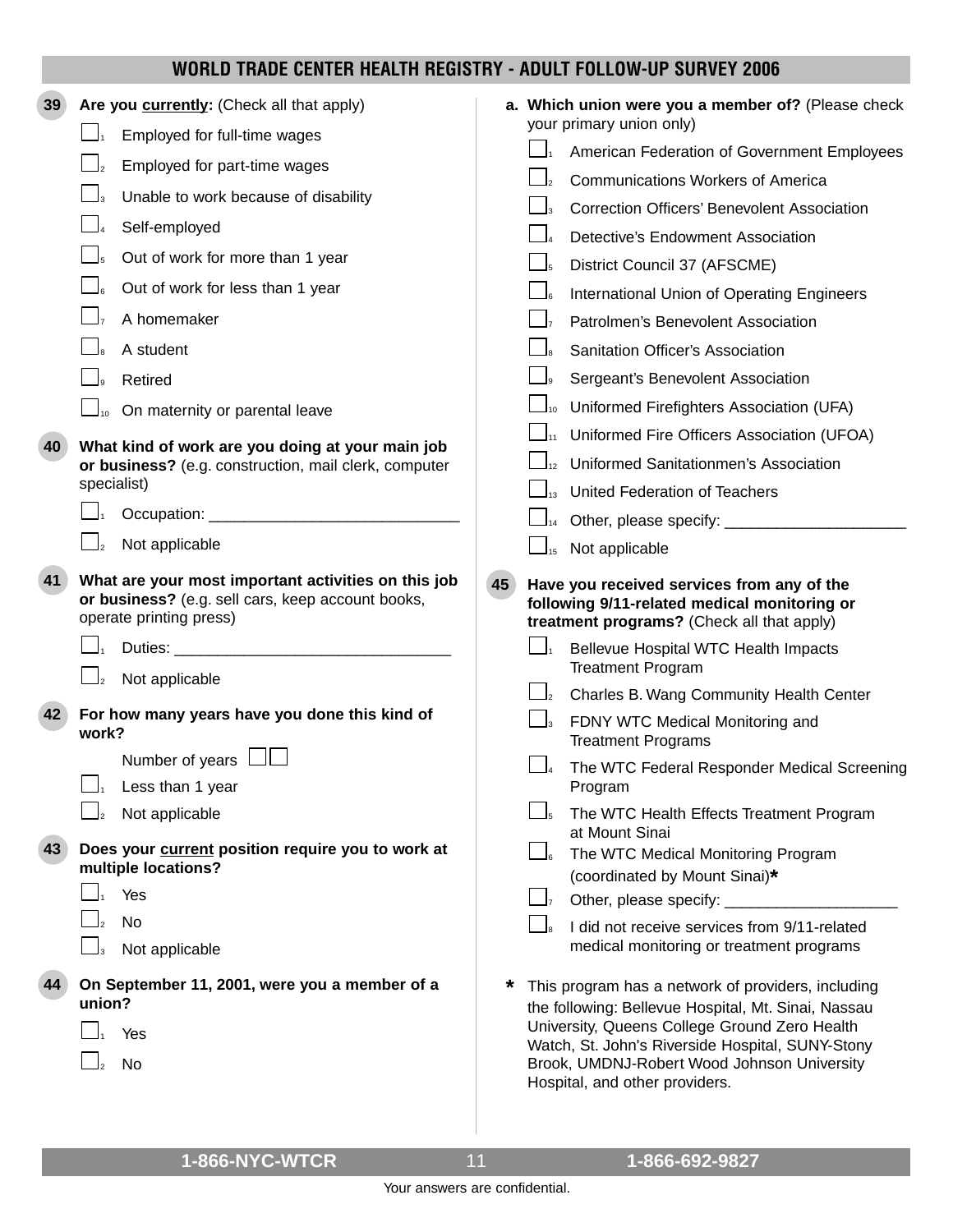| During the initial interview, you indicated that on September                                                                                                                                                                                                                                                                                                                                                                                                                                                                                                                                                                                   | A3                                                                                                                                                                                                                                                                                                                                                                                                                                                                                                                                                                       |
|-------------------------------------------------------------------------------------------------------------------------------------------------------------------------------------------------------------------------------------------------------------------------------------------------------------------------------------------------------------------------------------------------------------------------------------------------------------------------------------------------------------------------------------------------------------------------------------------------------------------------------------------------|--------------------------------------------------------------------------------------------------------------------------------------------------------------------------------------------------------------------------------------------------------------------------------------------------------------------------------------------------------------------------------------------------------------------------------------------------------------------------------------------------------------------------------------------------------------------------|
| 11, 2001 you were living in Lower Manhattan. We would                                                                                                                                                                                                                                                                                                                                                                                                                                                                                                                                                                                           | Which of the following were done by you                                                                                                                                                                                                                                                                                                                                                                                                                                                                                                                                  |
| like to get a better understanding of your experience as                                                                                                                                                                                                                                                                                                                                                                                                                                                                                                                                                                                        | personally to clean your home following                                                                                                                                                                                                                                                                                                                                                                                                                                                                                                                                  |
| a resident in Lower Manhattan and the methods used to                                                                                                                                                                                                                                                                                                                                                                                                                                                                                                                                                                                           | September 11, 2001? (Check all that apply)                                                                                                                                                                                                                                                                                                                                                                                                                                                                                                                               |
| clean the dust and debris from homes of residents in the                                                                                                                                                                                                                                                                                                                                                                                                                                                                                                                                                                                        | I did not personally clean my home                                                                                                                                                                                                                                                                                                                                                                                                                                                                                                                                       |
| area surrounding the WTC. Please answer the following                                                                                                                                                                                                                                                                                                                                                                                                                                                                                                                                                                                           | I cleaned the ventilation ducts                                                                                                                                                                                                                                                                                                                                                                                                                                                                                                                                          |
| questions as accurately as you can recall.                                                                                                                                                                                                                                                                                                                                                                                                                                                                                                                                                                                                      | I cleaned with a damp cloth or wet mop or                                                                                                                                                                                                                                                                                                                                                                                                                                                                                                                                |
| During the period of September 11 to September<br>A <sub>1</sub><br>18, 2001 did you leave your home for at least<br>24 hours because of the WTC attack?<br>Yes $\rightarrow$ SKIP to question A2<br><b>No</b>                                                                                                                                                                                                                                                                                                                                                                                                                                  | damp sponge<br>I used a vacuum with a High-Efficiency<br>Particulate Air (HEPA)* filter<br>I used a vacuum without a High-Efficiency<br>Particulate Air (HEPA)* filter                                                                                                                                                                                                                                                                                                                                                                                                   |
| a. If you did not leave your home for at least 24 hours                                                                                                                                                                                                                                                                                                                                                                                                                                                                                                                                                                                         | I dusted or swept without water                                                                                                                                                                                                                                                                                                                                                                                                                                                                                                                                          |
| between September 11 and September 18,                                                                                                                                                                                                                                                                                                                                                                                                                                                                                                                                                                                                          | Did someone other than yourself clean your home                                                                                                                                                                                                                                                                                                                                                                                                                                                                                                                          |
| what were some of the reasons?                                                                                                                                                                                                                                                                                                                                                                                                                                                                                                                                                                                                                  | A <sub>4</sub>                                                                                                                                                                                                                                                                                                                                                                                                                                                                                                                                                           |
| (Check all that apply)                                                                                                                                                                                                                                                                                                                                                                                                                                                                                                                                                                                                                          | following September 11, 2001? (Check all that apply)                                                                                                                                                                                                                                                                                                                                                                                                                                                                                                                     |
| It wasn't necessary                                                                                                                                                                                                                                                                                                                                                                                                                                                                                                                                                                                                                             | <b>No</b>                                                                                                                                                                                                                                                                                                                                                                                                                                                                                                                                                                |
| I wanted to stay with my home                                                                                                                                                                                                                                                                                                                                                                                                                                                                                                                                                                                                                   | Yes, a licensed asbestos abatement contractor                                                                                                                                                                                                                                                                                                                                                                                                                                                                                                                            |
| I wanted to stay and help with the recovery                                                                                                                                                                                                                                                                                                                                                                                                                                                                                                                                                                                                     | Yes, a janitorial or cleaning service                                                                                                                                                                                                                                                                                                                                                                                                                                                                                                                                    |
| I couldn't afford to leave                                                                                                                                                                                                                                                                                                                                                                                                                                                                                                                                                                                                                      | Yes, a professional from the EPA clean-up                                                                                                                                                                                                                                                                                                                                                                                                                                                                                                                                |
| I had nowhere else to go                                                                                                                                                                                                                                                                                                                                                                                                                                                                                                                                                                                                                        | program                                                                                                                                                                                                                                                                                                                                                                                                                                                                                                                                                                  |
| I was afraid to leave                                                                                                                                                                                                                                                                                                                                                                                                                                                                                                                                                                                                                           | Yes, someone else from another government                                                                                                                                                                                                                                                                                                                                                                                                                                                                                                                                |
| I couldn't because of a disability                                                                                                                                                                                                                                                                                                                                                                                                                                                                                                                                                                                                              | agency                                                                                                                                                                                                                                                                                                                                                                                                                                                                                                                                                                   |
| I couldn't because of a pet                                                                                                                                                                                                                                                                                                                                                                                                                                                                                                                                                                                                                     | Yes, a worker hired off the street                                                                                                                                                                                                                                                                                                                                                                                                                                                                                                                                       |
| I couldn't leave a loved one                                                                                                                                                                                                                                                                                                                                                                                                                                                                                                                                                                                                                    | Yes, someone else, but I do not know their                                                                                                                                                                                                                                                                                                                                                                                                                                                                                                                               |
| Other, please specify:<br>$\Box$ <sub>10</sub><br>What was the condition inside your home after the<br>A2<br>WTC disaster (before any clean up)? (Check all that<br>apply to at least one room)<br>No damage was done to my home<br>Fine coating of dust on surfaces<br>Heavy coating of dust on surfaces<br>(so thick you couldn't see what was underneath)<br>Broken window(s)<br>Damage to home or furnishings<br>Debris from the disaster was present<br>Other, please specify: _<br>* A HEPA filter is a specially constructed filter membrane<br>that allows a high volume of air flow and stops small<br>particles from passing through. | qualifications<br>A5<br>Which of the following were done by someone else<br>other than yourself to clean your home following<br>September 11, 2001? (Check all that apply)<br>No one else cleaned my home<br>Someone else cleaned the ventilation ducts<br>Someone else cleaned with a damp cloth or<br>wet mop or damp sponge<br>Someone else used a vacuum with a<br>High-Efficiency Particulate Air (HEPA)* filter<br>Someone else used a vacuum without a<br>High-Efficiency Particulate Air (HEPA)* filter<br>Someone dusted or swept without water<br>I don't know |

**1-866-NYC-WTCR 1-866-692-9827** 12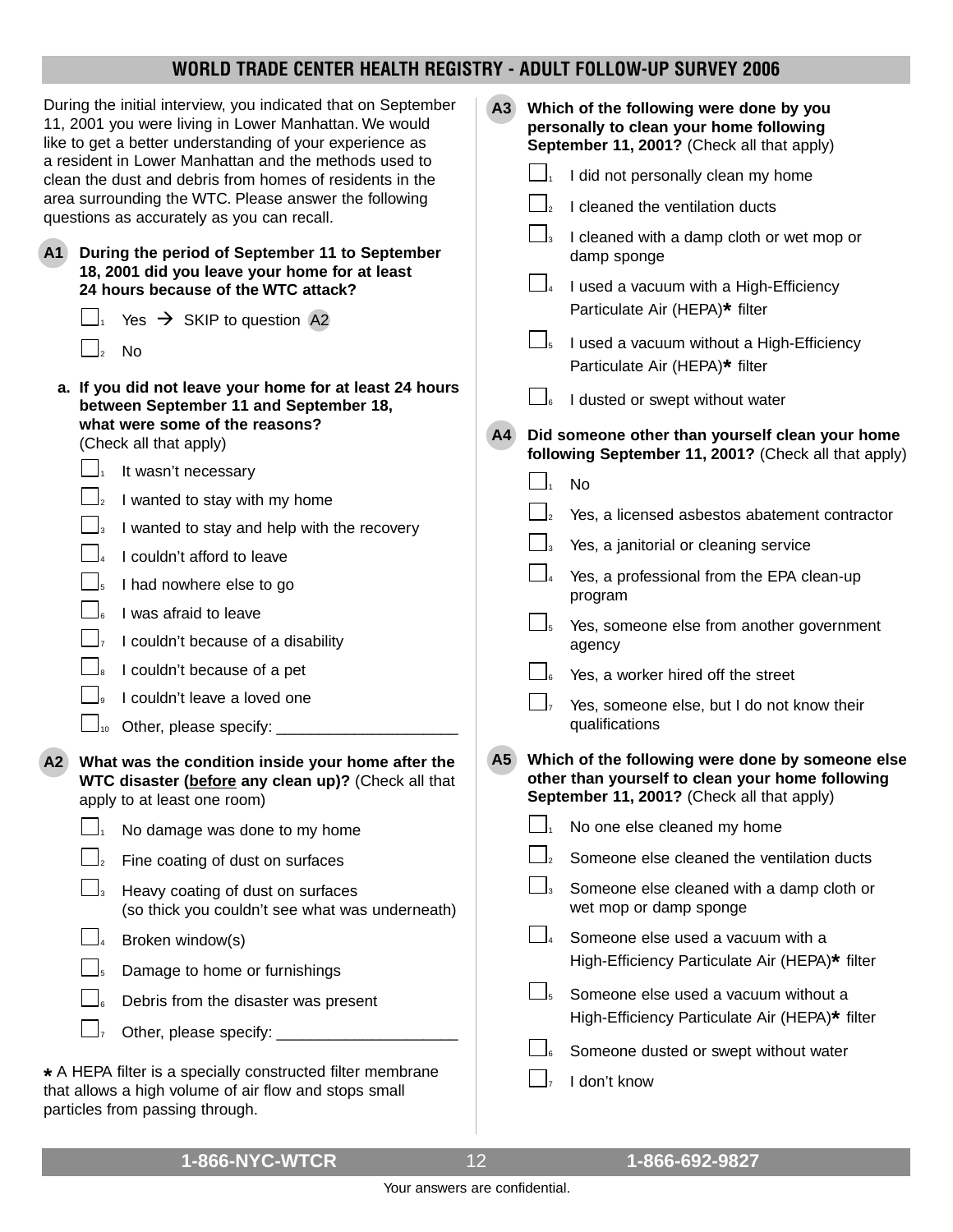| A6 | Were any of the following replaced in your home<br>because of September 11, 2001? (Check all that<br>apply to at least one room)<br>I did not have anything replaced<br>Carpet or rugs                                                                                                                                                                                                                                                                                                          |                                                  | During the initial interview, you indicated you evacuated<br>from a building in Lower Manhattan on September 11,<br>2001. The building you evacuated from was on a list of<br>buildings destroyed or damaged in the attacks. We would<br>like to get a better understanding of your experience.<br>Please answer the following questions the best you can.                                                                                                                                                                                                                                                                                                                                                                                                                                                                                                                                                                                                                                                                                                                                                                                       |
|----|-------------------------------------------------------------------------------------------------------------------------------------------------------------------------------------------------------------------------------------------------------------------------------------------------------------------------------------------------------------------------------------------------------------------------------------------------------------------------------------------------|--------------------------------------------------|--------------------------------------------------------------------------------------------------------------------------------------------------------------------------------------------------------------------------------------------------------------------------------------------------------------------------------------------------------------------------------------------------------------------------------------------------------------------------------------------------------------------------------------------------------------------------------------------------------------------------------------------------------------------------------------------------------------------------------------------------------------------------------------------------------------------------------------------------------------------------------------------------------------------------------------------------------------------------------------------------------------------------------------------------------------------------------------------------------------------------------------------------|
| A7 | Furniture (replaced or re-upholstered)<br>Drapes, blinds or curtains<br>Air conditioners<br>The EPA clean-up program was a voluntary<br>program during 2002 to 2003 for homes south of<br>Canal Street in Manhattan. People had the option<br>of signing up for cleaning and testing or for testing<br>only. Was your home part of the EPA's clean-up<br>program?<br>Yes<br><b>No</b><br>I don't know<br>a. What did the EPA do to your home in 2002-2003?<br>Cleaned and tested<br>Tested only | <b>B1</b><br><b>B2</b><br><b>B3</b><br><b>B4</b> | How did you evacuate the building?<br>(Check all that apply)<br>Elevator<br><b>Stairs</b><br>Escalator<br>Other, please specify:<br>Overall, about how much time did it take between<br>when you decided to evacuate and when you got<br>out of the building? Do not include the time it took<br>you to get out the area.<br>Approximately: Hours $\Box\Box_{1\text{-}10}$ AND Minutes $\Box\Box_{1\text{-}59}$<br>While you were evacuating the building, did you<br>encounter any of the following problems?<br>(Check all that apply)<br>Fire or intense heat<br>Poor lighting<br>Lack of communication with officials<br>Smoke<br>Extreme crowding<br>Panicky crowds or panicky people around me<br>Water in the stairwell or lobby<br>Locked or blocked doors in exit stairwells<br>Non-functioning elevator<br>I was overwhelmed by feelings of fear or panic<br>I encountered many flights of stairs<br>(was exhausted)<br>$\Box_{12}$ I was pushed or tripped or fell down<br>On September 11, 2001, did you have a disability<br>or a health condition that limited your ability to<br>walk down a large number of stairs?<br>Yes<br>No |
|    |                                                                                                                                                                                                                                                                                                                                                                                                                                                                                                 |                                                  |                                                                                                                                                                                                                                                                                                                                                                                                                                                                                                                                                                                                                                                                                                                                                                                                                                                                                                                                                                                                                                                                                                                                                  |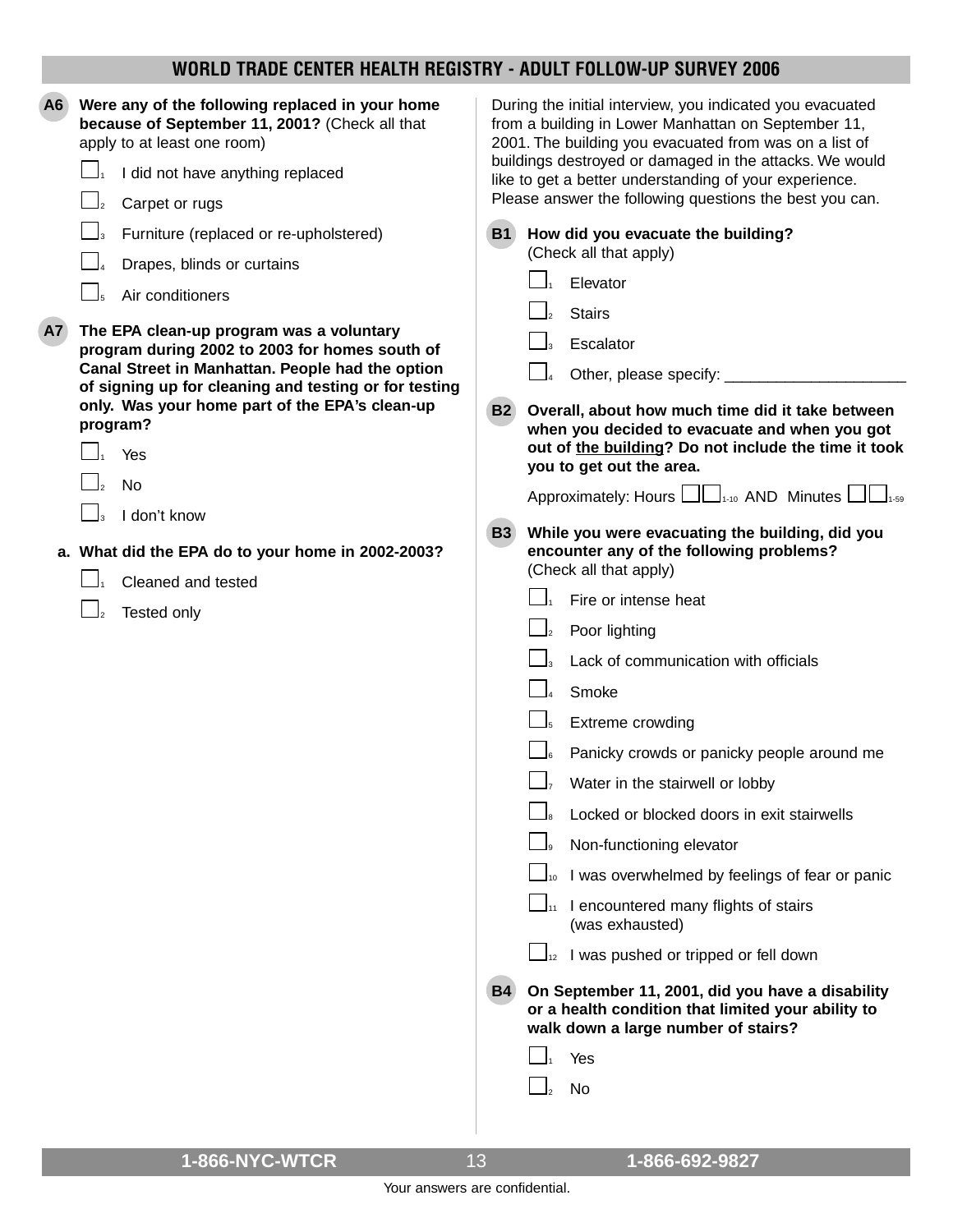During your initial interview, you informed us that you were involved in the WTC rescue, recovery, and cleanup as a worker or volunteer. We would like to learn more about your experience with personal protective equipment, such as availability and training, during that time.

|  | Directions: As you answer these questions, please refer to the pictures of respirators and masks shown on the opposite page. |  |  |  |  |  |
|--|------------------------------------------------------------------------------------------------------------------------------|--|--|--|--|--|
|  |                                                                                                                              |  |  |  |  |  |
|  |                                                                                                                              |  |  |  |  |  |
|  |                                                                                                                              |  |  |  |  |  |

| C1 Before September 11, 2001, such as at your usual job or volunteer work, did you receive training in the use of |
|-------------------------------------------------------------------------------------------------------------------|
| respirators or masks? (You may check more than one)                                                               |

- $\Box$ <sub>1</sub> Yes, respirator(s) such as Types 1 or 2 shown on the opposite page
	- Yes, mask(s) such as Types 3 or 4 shown on the opposite page
	- No.
- **C2 During your WTC-related work, did you ever receive training in the use of respirators or masks?**  (You may check more than one)
	- $\Box$ <sub>1</sub> Yes, respirator(s) such as Types 1 or 2 shown on the opposite page
		- Yes, mask(s) such as Types 3 or 4 shown on the opposite page
		- No.
- **C3** The next set of questions are about types of masks you used during WTC-related work. Please refer to the pictures of respirators and masks shown on the opposite page.

|                                                                                                                      | Type1 | Type2 | Type3 | Type4 | Other | None | <b>Not</b><br>appli-<br>cable |
|----------------------------------------------------------------------------------------------------------------------|-------|-------|-------|-------|-------|------|-------------------------------|
| a. On September 11, 2001, which type of mask or<br>respirator did you wear the most? (Check one)                     |       |       |       |       |       |      |                               |
| b. From September 12 to December 31, 2001,<br>which type of mask or respirator did you wear<br>the most? (Check one) |       |       |       |       |       |      |                               |
| c. From January 1, 2002 onward, which type<br>of mask or respirator did you wear<br>the most? (Check one)            |       |       |       |       |       |      |                               |

**C4 During your WTC-related work, on the days you wore a Type 1 or Type 2 respirator....**

|                                                                            | All<br>of the<br>time | Most<br>of the<br>time | Some<br>of the<br>time | None<br>of the<br>time | Don't<br>know | <b>Not</b><br>appli-<br>cable |
|----------------------------------------------------------------------------|-----------------------|------------------------|------------------------|------------------------|---------------|-------------------------------|
| a. How often did it fit you well (form a seal to your face)?               |                       |                        |                        |                        |               |                               |
| b. How often was it cleaned before you wore it?                            |                       |                        |                        |                        |               |                               |
| c. How often were the cartridges (filters) replaced<br>before you wore it? |                       |                        |                        |                        |               |                               |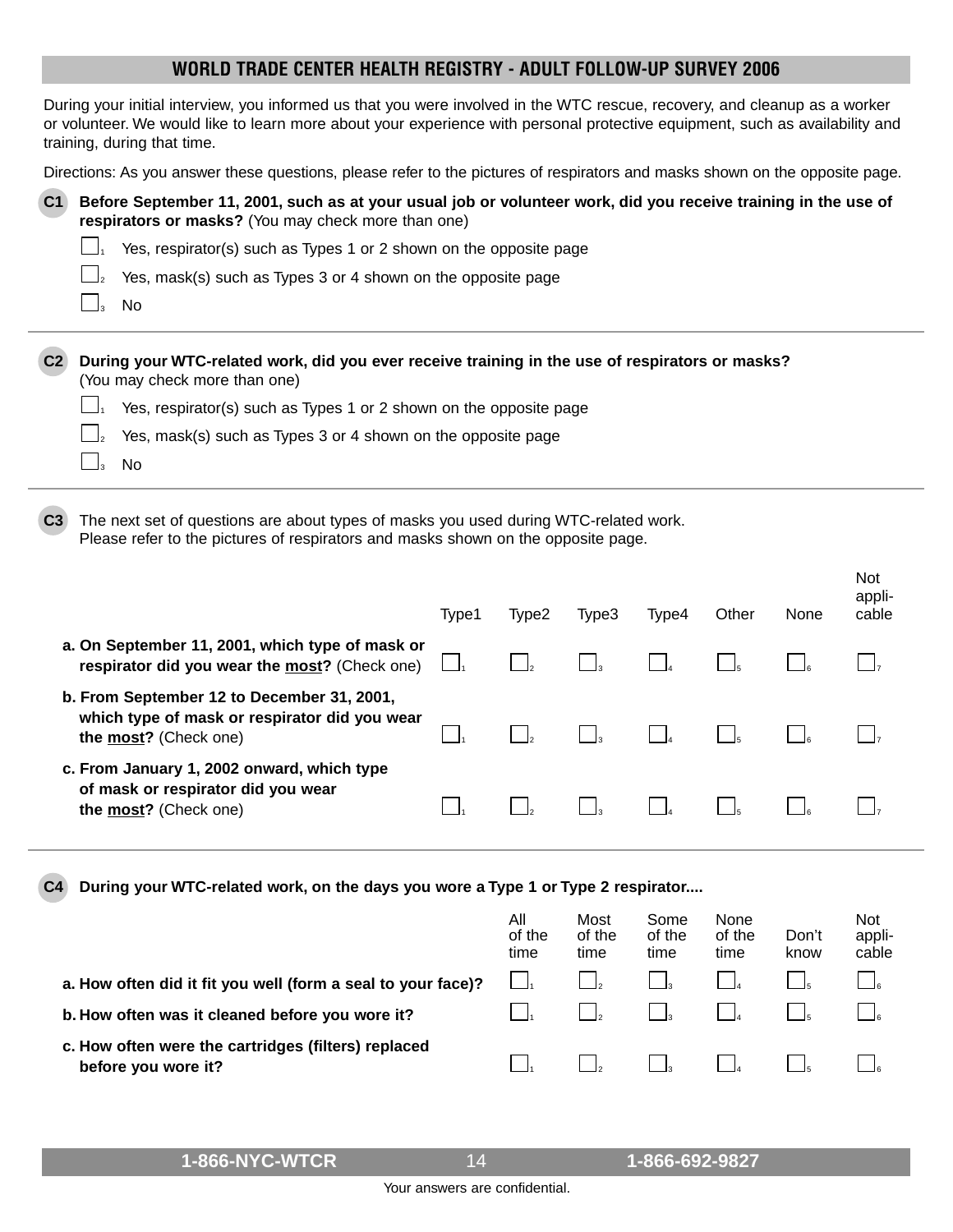#### **C5 During your WTC-related work, did you have a fit-test\* for at least one of the Type 1 or Type 2 respirator(s) you used on or after September 11, 2001?**

|--|--|

- <sup>2</sup> No
- $\Box$ <sub>3</sub> Not applicable, I did not wear a Type 1 or Type 2 respirator.

**\*** Fit Test: There are several types of fit-tests which require you to do short exercises such as talking or moving your head side-to-side while wearing the respirator. One type involves comparing dust levels inside and outside the respirator after the exercises. Another type involves spraying a test solution (such as banana oil or saccharine) under a hood while you wear the respirator to see if you can smell or taste the test solution.

#### **Type 1: Full-Face Respirator Type 2: Half-Face Respirator Examples of Respirators and Masks**

# Shield covers whole face Replaceable filter / Chemical cartridges: or clean-air supply (SCBA) or powered air purification (PAPR) Shield covers nose and mouth Replaceable filter / chemical cartridges **Type 3: Disposable Masks with N95 to P100 Rating Type 4: Other Disposable Masks (nuisance dust masks, surgical masks)** Nose clip Most have two straps  $\rightarrow$ MUST HAVE N95 to P100 Rating Valve (left) and Non-Valve (right) Some have nose clip May only have 1 strap Does NOT have N95 to P100 Rating

**1-866-NYC-WTCR 1-866-692-9827** 15 Your answers are confidential.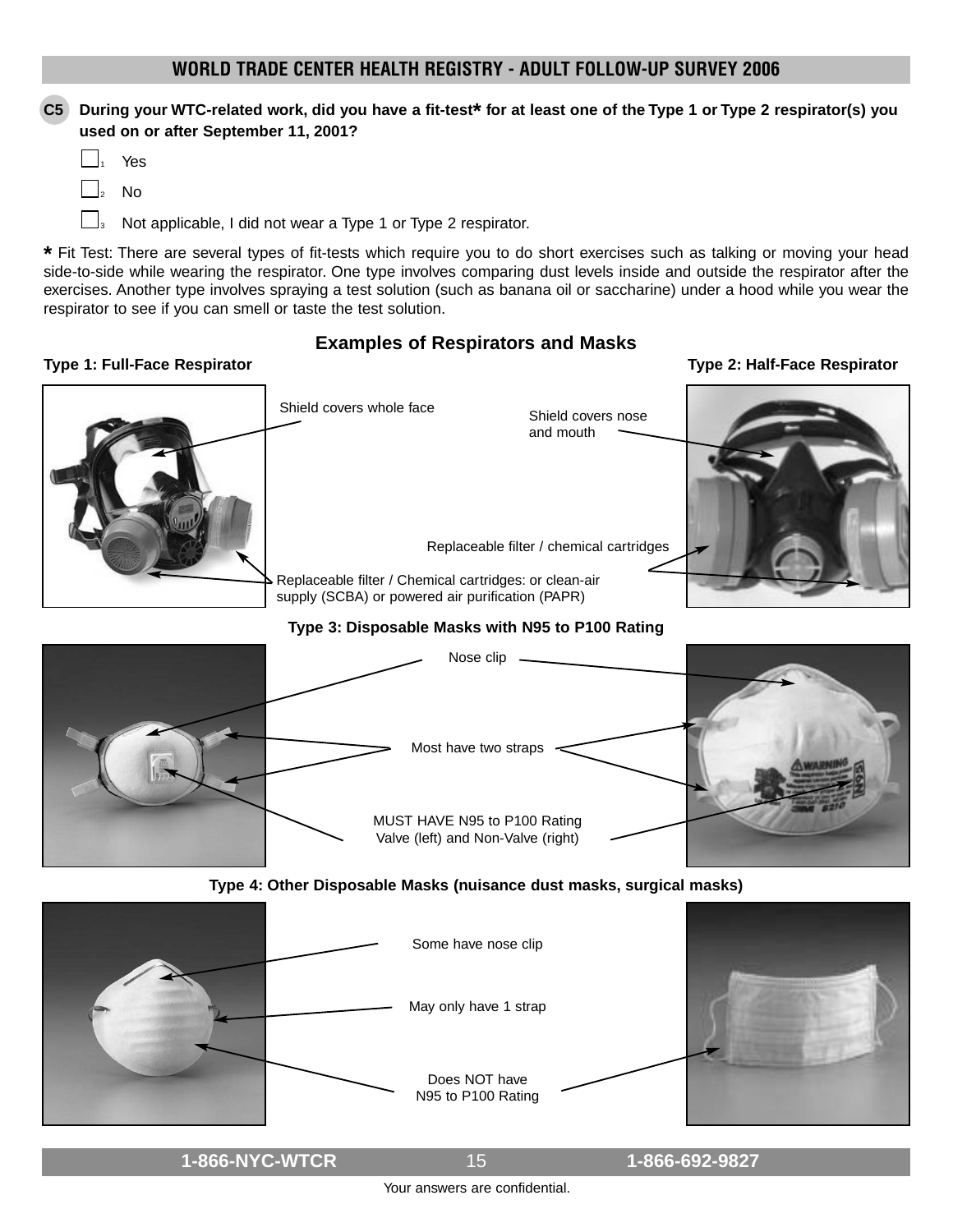**You are nearing the end of this survey.**

**D1 The following information is needed from you to properly keep track of who is enrolled in the Registry. What are the last 4 digits of your social security number? This information will remain strictly confidential and will only be used to match your responses to those in the baseline interview and to other health registries.**

| Enter last 4 digits: $\Box$ $\Box$ $\Box$ |  |
|-------------------------------------------|--|
|-------------------------------------------|--|

**D2 What is your current email address?** \_\_\_\_\_\_\_\_\_\_\_\_\_\_\_\_\_\_\_\_\_\_\_\_\_\_\_\_\_\_\_\_\_\_\_\_\_\_\_\_\_\_\_\_\_\_\_\_\_\_\_\_\_\_\_\_

**We are requesting this information so that we can better stay in touch with you.**

**D3 Please let us know below if you have any additional health concerns since September 11, 2001:**

**D4 We would like to hear about your experiences as an enrollee in the WTC Health Registry. Do you have any comments or suggestions about the Registry, or are there any important questions you felt the survey did not cover?**

\_\_\_\_\_\_\_\_\_\_\_\_\_\_\_\_\_\_\_\_\_\_\_\_\_\_\_\_\_\_\_\_\_\_\_\_\_\_\_\_\_\_\_\_\_\_\_\_\_\_\_\_\_\_\_\_\_\_\_\_\_\_\_\_\_\_\_\_\_\_\_\_\_\_\_\_\_\_\_\_\_\_\_\_\_\_\_\_\_ \_\_\_\_\_\_\_\_\_\_\_\_\_\_\_\_\_\_\_\_\_\_\_\_\_\_\_\_\_\_\_\_\_\_\_\_\_\_\_\_\_\_\_\_\_\_\_\_\_\_\_\_\_\_\_\_\_\_\_\_\_\_\_\_\_\_\_\_\_\_\_\_\_\_\_\_\_\_\_\_\_\_\_\_\_\_\_\_\_ \_\_\_\_\_\_\_\_\_\_\_\_\_\_\_\_\_\_\_\_\_\_\_\_\_\_\_\_\_\_\_\_\_\_\_\_\_\_\_\_\_\_\_\_\_\_\_\_\_\_\_\_\_\_\_\_\_\_\_\_\_\_\_\_\_\_\_\_\_\_\_\_\_\_\_\_\_\_\_\_\_\_\_\_\_\_\_\_\_ \_\_\_\_\_\_\_\_\_\_\_\_\_\_\_\_\_\_\_\_\_\_\_\_\_\_\_\_\_\_\_\_\_\_\_\_\_\_\_\_\_\_\_\_\_\_\_\_\_\_\_\_\_\_\_\_\_\_\_\_\_\_\_\_\_\_\_\_\_\_\_\_\_\_\_\_\_\_\_\_\_\_\_\_\_\_\_\_\_ \_\_\_\_\_\_\_\_\_\_\_\_\_\_\_\_\_\_\_\_\_\_\_\_\_\_\_\_\_\_\_\_\_\_\_\_\_\_\_\_\_\_\_\_\_\_\_\_\_\_\_\_\_\_\_\_\_\_\_\_\_\_\_\_\_\_\_\_\_\_\_\_\_\_\_\_\_\_\_\_\_\_\_\_\_\_\_\_\_

\_\_\_\_\_\_\_\_\_\_\_\_\_\_\_\_\_\_\_\_\_\_\_\_\_\_\_\_\_\_\_\_\_\_\_\_\_\_\_\_\_\_\_\_\_\_\_\_\_\_\_\_\_\_\_\_\_\_\_\_\_\_\_\_\_\_\_\_\_\_\_\_\_\_\_\_\_\_\_\_\_\_\_\_\_\_\_\_\_ \_\_\_\_\_\_\_\_\_\_\_\_\_\_\_\_\_\_\_\_\_\_\_\_\_\_\_\_\_\_\_\_\_\_\_\_\_\_\_\_\_\_\_\_\_\_\_\_\_\_\_\_\_\_\_\_\_\_\_\_\_\_\_\_\_\_\_\_\_\_\_\_\_\_\_\_\_\_\_\_\_\_\_\_\_\_\_\_\_ \_\_\_\_\_\_\_\_\_\_\_\_\_\_\_\_\_\_\_\_\_\_\_\_\_\_\_\_\_\_\_\_\_\_\_\_\_\_\_\_\_\_\_\_\_\_\_\_\_\_\_\_\_\_\_\_\_\_\_\_\_\_\_\_\_\_\_\_\_\_\_\_\_\_\_\_\_\_\_\_\_\_\_\_\_\_\_\_\_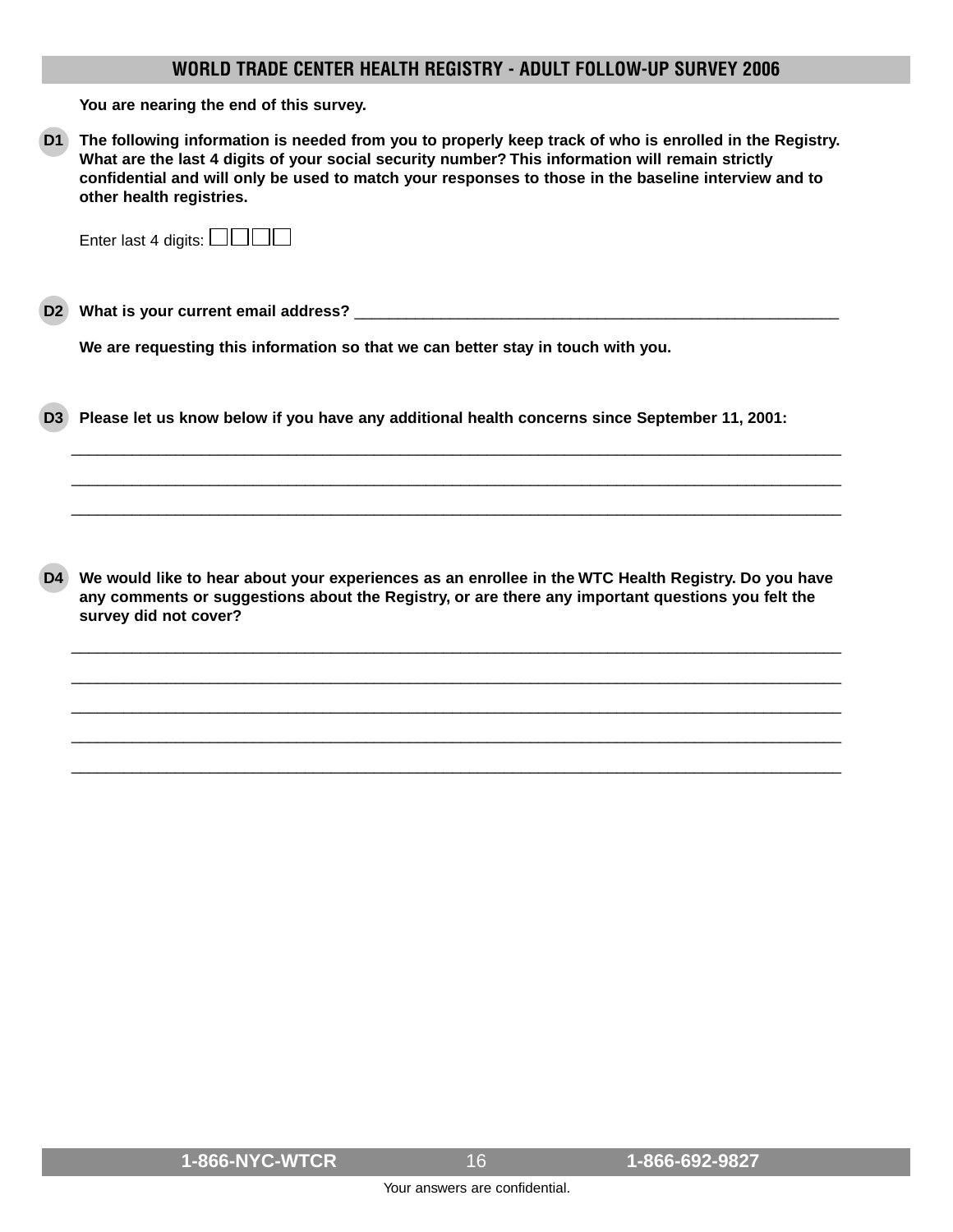### **THANK YOU**

Thank you for participating in the first WTC Health Registry follow-up survey. The WTCHR is an important public health endeavor for the New York City metropolitan area and the nation. Your contribution will help researchers understand the scope of health effects related to this tragedy. We greatly appreciate your cooperation, the time that you took to complete the survey, and the information you provided.

## **REMINDER:**

The latest updated version of the Registry's "Resource Guide: March 2006" is online as well as other updated WTCHR reports and publications. Please visit **www.wtcregistry.org** to obtain copies.

Please return your completed survey in the envelope provided to:

**WTC Health Registry 116 John St. Rm 800 New York, NY 10038**



If you are interested in receiving regular health updates and information via email from the NYC Department of Health and Mental Hygiene, visit **www.nyc.gov/html/doh** .

On the home page, click on the box **"Sign up for Health Emails"** (located in the top right corner). This will open the "Email Update" page. Under "Step 1: Select Categories," check those health topics for which you wish to receive updates (e.g. diabetes, smoking & tobacco, depression). Select "WTC Health Registry" to receive updates about the Registry.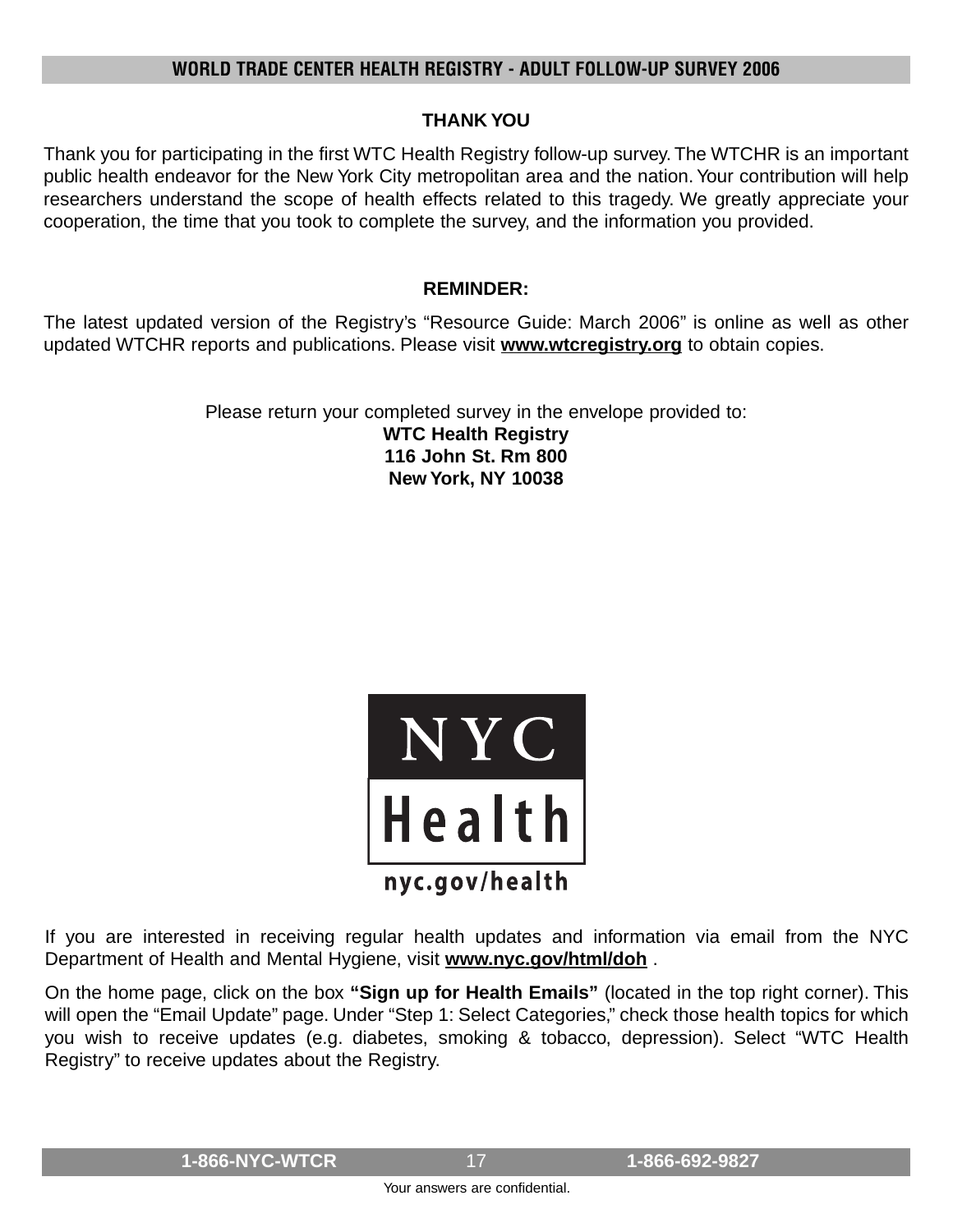# **Ten Steps to Improve Your Health are:**



- 1. Have a Regular Doctor or Other Health Care Provider
- 2. Be Tobacco Free
- 3. Keep Your Heart Healthy
- 4. Know Your HIV Status
- 5. Get Help for Depression
- 6. Live Free of Dependence on Alcohol and Drugs
- 7. Get Checked for Cancer
- 8. Get the Immunizations You Need
- 9. Make Your Home Safe and Healthy
- 10. Have a Healthy Baby

For more information, go online at: **www.nyc.gov/html/doh**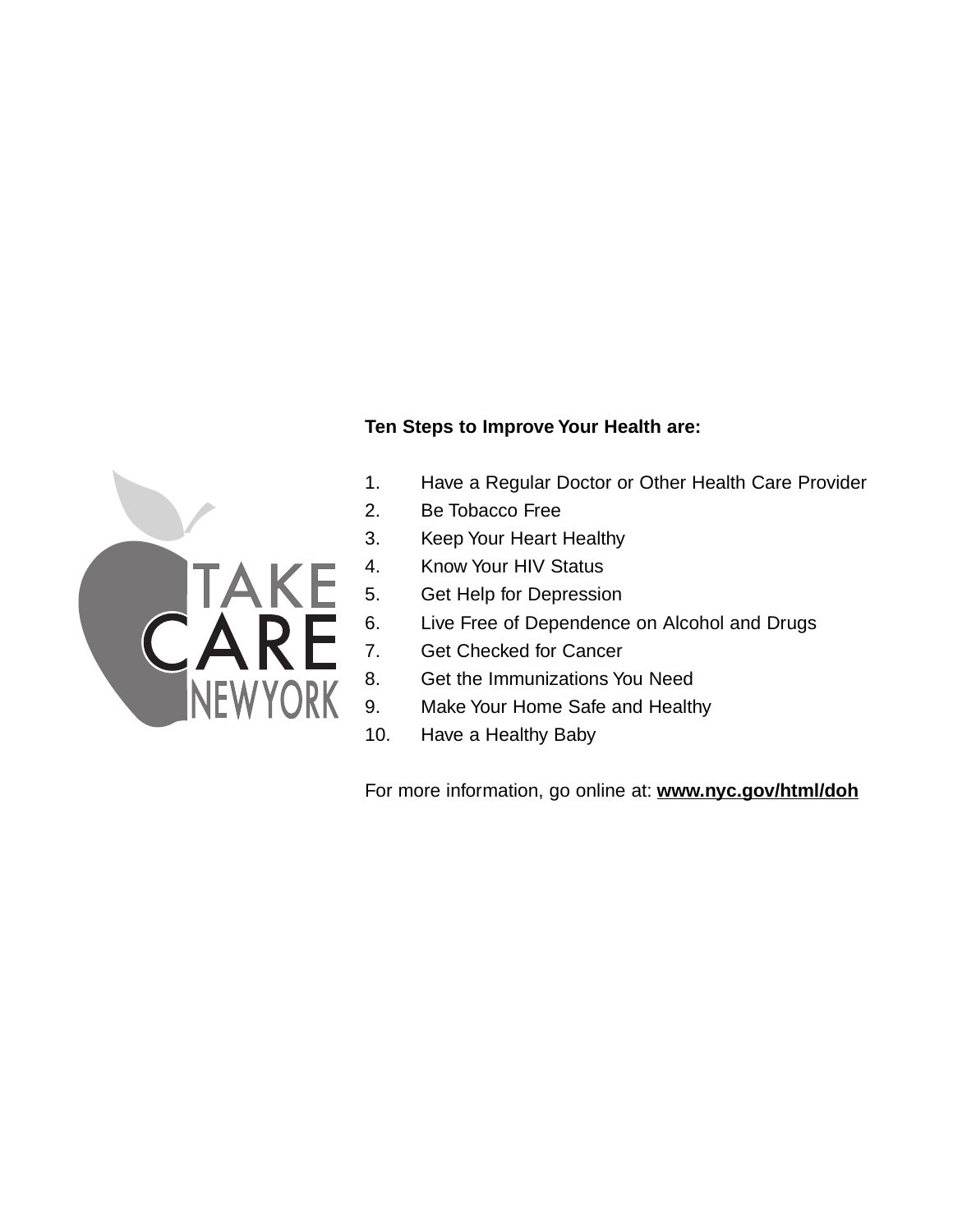**Appendix 2 – Follow-up CATI Adult Questionnaire in English**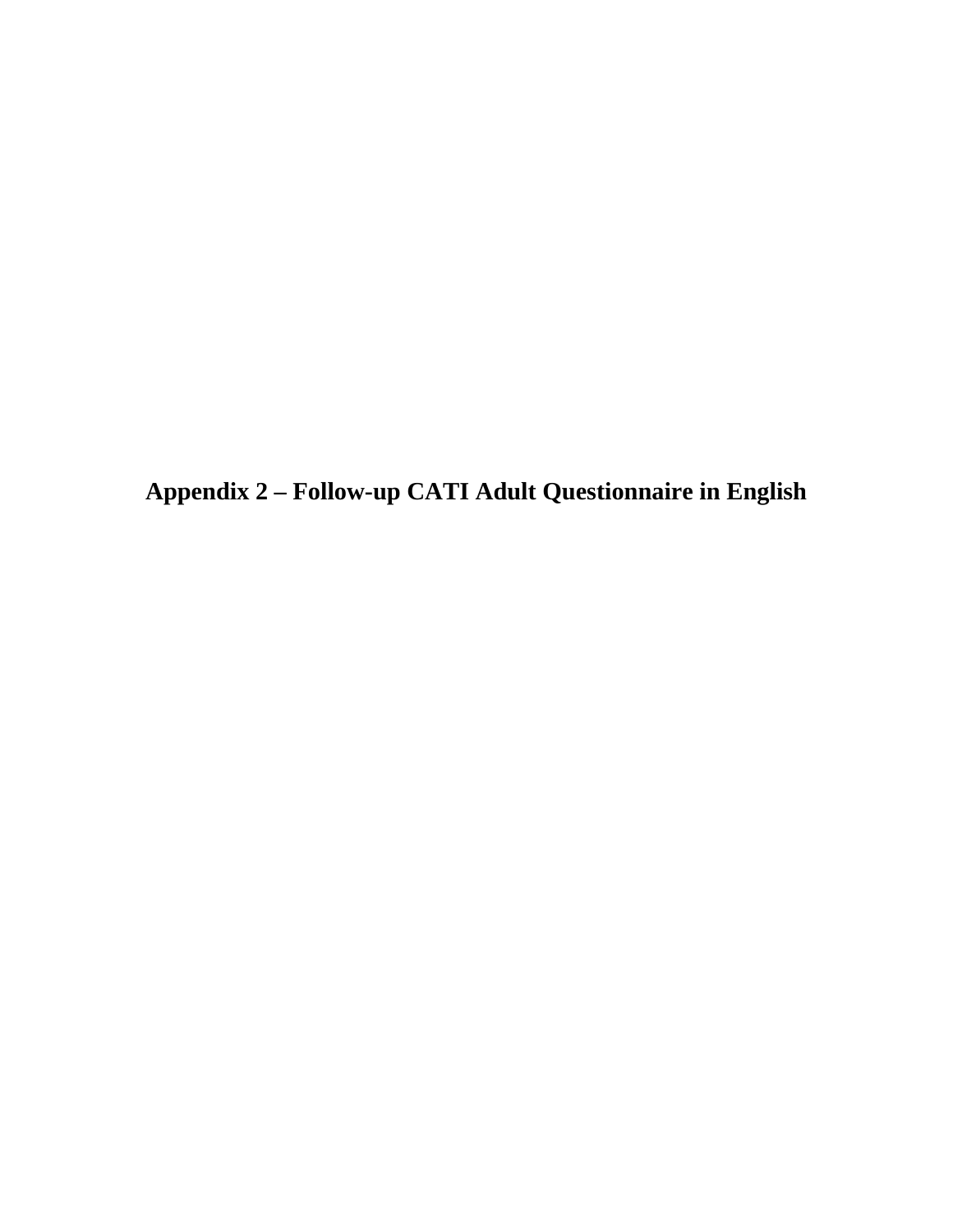#### **World Trade Center Health Registry Follow-Up Survey CATI Script - Draft Dated 8/22/07**

#### **SCRIPT FOR INCOMING CALL (NOT IN CATI PROGRAM):**

INCOMING CALLS ROUTE TO SIX INTERVIEWING STATIONS STAFFED BY SUPERVISORS, QA OR SENIOR INTERVIEWERS TRAINED TO HANDLE INBOUND CALLS. IF THE SIX STATIONS ARE BUSY, THE CALL WILL RING AT SUPERVISOR STATIONS IN PLATTSBURGH AND BURLINGTON CALL CENTERS, AND THEN GO TO A DEDICATED VOICEMAIL BOX.

THE FOLLOWING SCRIPT/PROCEDURE WILL BE FOLLOWED BY INTERVIEWERS AND SUPERVISORS ANSWERING THE TELEPHONES TO IDENTIFY THE RECORD, AND APPROPRIATELY DIRECT CALLERS TO DOHMH OR INTO THE APPROPRIATE CATI SCREENER PATH.

Hello, thank you for calling the New York City Department of Health and Mental Hygiene's Health Survey Line. My name is \_\_\_\_\_\_\_\_\_\_\_\_\_. May I have your name and phone number?

[LOG (PAPER) NAME AND PHONE NUMBER OF CALLER]

Thank you. How may I help you?

#### [IF CALLING TO REPORT A DECEASED REGISTRANT:]

Thank you very much for calling to let us know. Please accept our condolences for your loss. It would be helpful for us in updating the World Trade Center Health Registry records to ask for a little more information.

[IF CALLING TO REPORT A WRONG NUMBER, INCORRECT RESPONDENT, OR SIMILAR:]

Thank you very much for calling to let us know. I'd like to take a moment with you to update our records.

Do you have the nine-digit ID number that would have been left on a message or with the person we spoke with?

[IF MASTERID (CATI ID) IS AVAILABLE, RETRIEVE RECORD BY MASTERID.]

[IF THEY DO NOT HAVE CATI ID:] Could you tell me the phone number we reached?

[RETRIEVE RECORD BY TELEPHONE NUMBER, VERIFY NAME:] And the name of the person we were trying to reach? DO NOT READ OUT POSSIBLE NAMES, WAIT FOR RESPONDENT TO GIVE YOU A NAME.

[IF NO MATCH OR UNCLEAR WHICH RECORD IS CORRECT, ASK FOR DATE OF BIRTH:]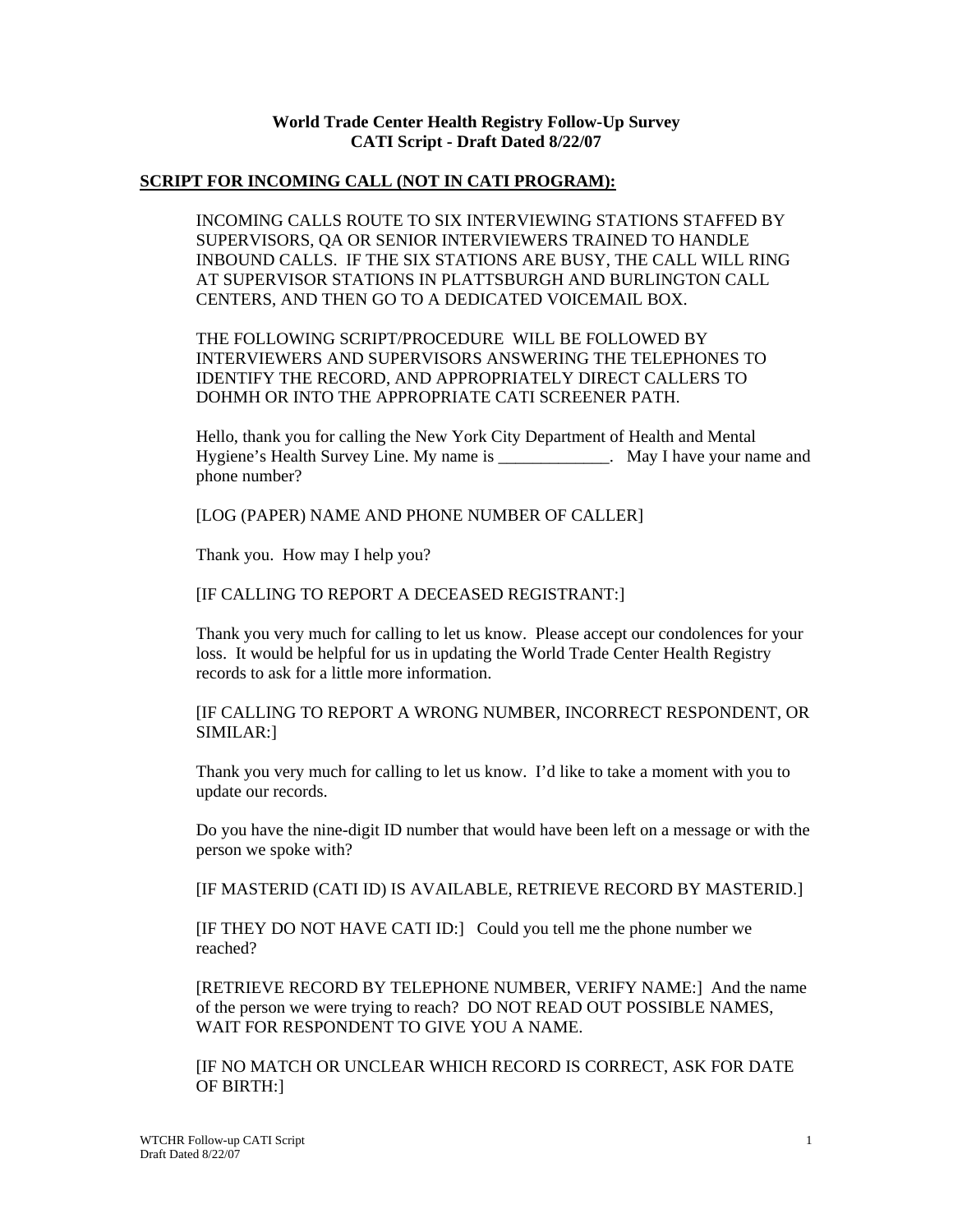May I have your date of birth, please? [OR IF NECESSARY: Do you have the date of birth of the person we were trying to reach? I may be able to find the record using that information.]

[RETRIEVE RECORD BY DATE OF BIRTH, VERIFY NAME:]

And may I confirm the name of the person we were calling? DO NOT READ OUT POSSIBLE NAMES, WAIT FOR RESPONDENT TO GIVE YOU A NAME.

[IF THE RECORD CANNOT BE IDENTIFIED OR IF THE RECORD MATCHES TO MORE THAN ONE RECORD: I'm very sorry, but I'm having trouble finding the correct record. May I have someone call you back? Could you please tell me the number we should use and who we should ask for? If you would like to contact the New York City Department of Health and Mental Hygiene directly, you may call toll-free 866-692- 9827.

IF CALLING ABOUT A DECEASED REGISTRANT, ADD: Thank you very much for calling and again, please accept our sympathy for your loss.

#### *If questioned about the nature of study, or why someone is being called. Use to encourage participants to provide identifying information so that the record can be identified and retrieved.*

We are conducting an important health study for the New York City Department of Health and Mental Hygiene. I will need to retrieve your record and confirm we are speaking to the correct person before I can give out more information.

[IF NECESSARY: To protect the privacy of study participants, it's important that I confirm I am speaking to the correct person before I give any more information. If you would like to contact the New York City Department of Health and Mental Hygiene directly, I can give you that toll-free number: 866-692-9827.]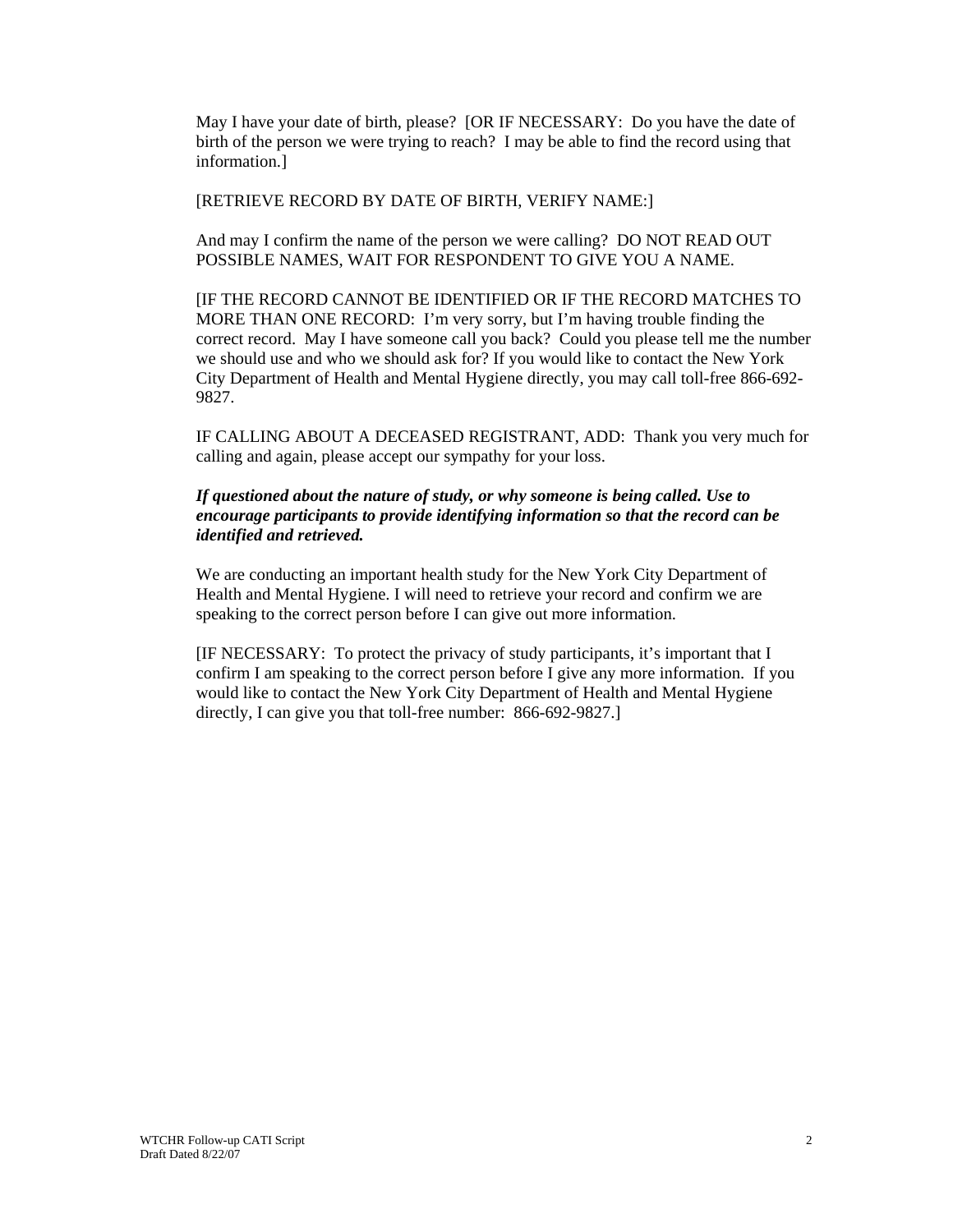#### **CATI SCRIPT**

Retrieval Screen (record look-up)

#### /OFFER INTERVIEWERS OPTION OF RETRIEVING RECORD MANUALLY BY MASTERID (CATI ID), MACROID, TELEPHONE NUMBER, OR DATE OF BIRTH. IF DUPLICATE PHONE NUMBER OR DATE OF BIRTH, PLEASE LIST ALL OPTIONS WITH THE CATI ID AND REGISTRANT NAME FOR EACH./

Call Source

INTERVIEWER: IS THIS AN INBOUND OR OUTBOUND CALL?

- 1 INBOUND
- 2 OUTBOUND

Main Introduction

INTRO1

[IF PROXY FLAG = 1 AND PROXY NAME IS BLANK, GO TO NOPROXY1]

#### INTRO1B

/IF INBOUND/

Thank you for calling the New York City Department of Health and Mental Hygiene's Health Survey Line. My name is  $_{\text{first and last name}}$ . May I confirm that I am speaking with {REGISTRANT/PROXY}?

#### /IF OUTBOUND/

Hello my name is \_\_\_\_\_ (first and last name) and I'm calling on behalf of the New York City Department of Health and Mental Hygiene.

May I please speak with {REGISTRANT/PROXY}?

- 01 SPEAKING (GO TO PID1 REG OR ID1 PROX)
- 02 CELL PHONE (GO TO CELL1)
- 03 WORK PHONE (GO TO WORK1)
- 04 HANGUP (Disp 164)
- 05 NOT AVAILABLE NOW (GO TO INTRO2)
- 06 WRONG NUMBER (GO TO INTRO3)
- 07 GIVE MORE INFORMATION (GO TO MINFO)
- 08 NO ANSWER (Disp 101)
- 09 BUSY (Disp 102)
- 10 ANSWERING MACHINE (Answering Machine Protocol Disp 110/111/112 depending on which attempt)
- 11 FAX/MODEM (Disp 118)
- 12 DISCONNECTED (Disp 119)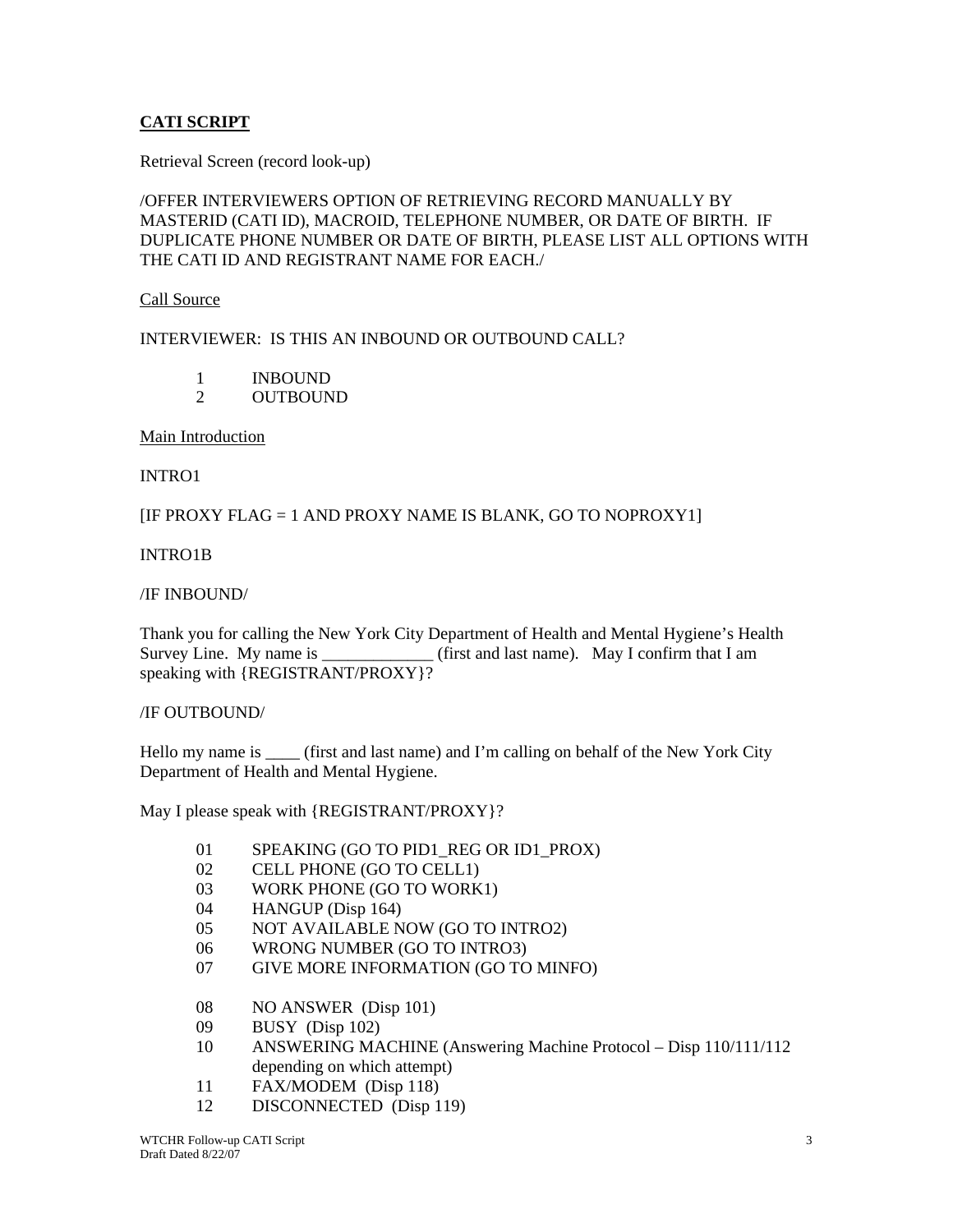- 13 LANGUAGE BARRIER-message field to note primary language of enrollee, or language spoken at number so it can be called back and screened. (Disp 114)
- 14 REGISTRANT DECEASED (GOTO DEC1)
- 15 RESPONDENT UNABLE TO COMPLETE (GO TO CR1)
- 16 NONSELECTED RESPONDENT REFUSAL (GO TO REF1A)
- 17 SELECTED RESPONDENT REFUSAL (GO TO REF2A)
- 18 CHANGE RESPONDENT (GO TO CR1)
- 19 DO NOT CALL BACK SOME OTHER REASON (Disp 160)
- 20 REGISTRANT AVAILABLE ONLY BY MAIL OR EMAIL (GO TO

TERM2N)

INTRO2

Is this the correct number to reach {REGISTRANT/PROXY}?

1 YES (CONTINUE TO INTRO2A) 2 NO (GO TO INTRO3) 3 GIVE MORE INFORMATION (GO TO MINFO)

8 DON'T KNOW (Disp 105) 9 REFUSED (GO TO REF1A)

INTRO2A

May I leave a phone number with you for  ${[REGISTRANT/PROXY]}$  to call me back?

IF YES – Our telephone number is 1-800-992-5721. {REGISTRANT/PROXY} will need to refer to the following number {CATI ID number}

IF NO – Thank you for your time, we'll try again later.

- 1 Schedule callback (Disposition 104)
- 2 Unscheduled callback (Disposition 105)
- 9 REFUSED (GO TO REF3A)

#### INTRO3

Do you know what the best number to reach [REGISTRANT/PROXY] would be?

#### 1 YES (RECORD INFO – NEWNUM. DISP 104 SCHEDULED CALLBACK) 2 NO (Disp 032)

#### MORE INFORMATION REQUEST

#### MINFO [IF NAMED RESPONDENT]

We're calling to ask {REGISTRANT/PROXY} to participate in an important long-term health study for the New York City Department of Health and Mental Hygiene.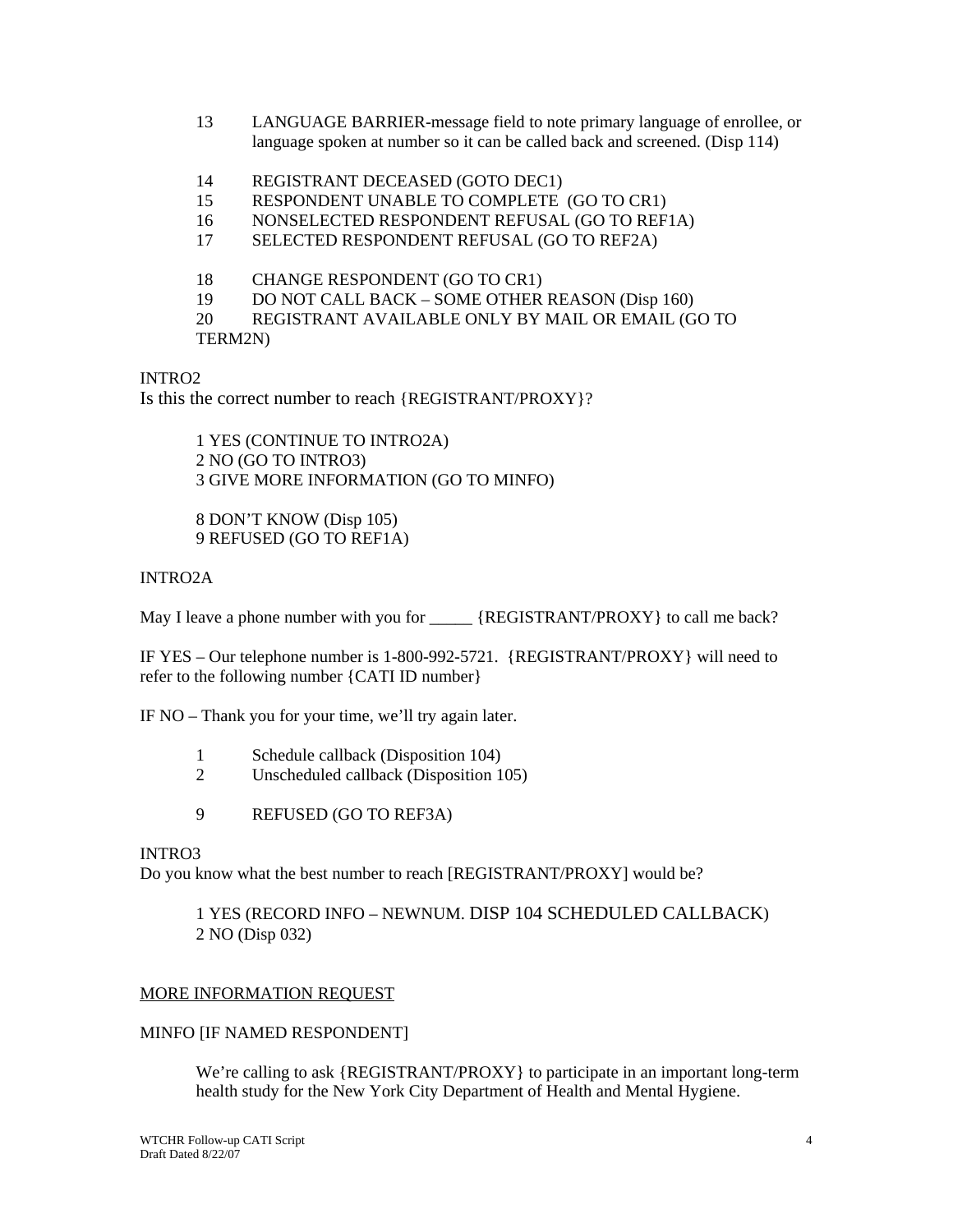[IF NECESSARY: This is a study on the health impact of the World Trade Center disaster. It is very important that we ask questions about the health of those who may have been exposed to the disaster.]

Unfortunately, for privacy reasons, I can't provide additional information to anyone other than {REGISTRANT/PROXY}.

[IF NECESSARY: I can leave contact information for the New York City Department of Health and Mental Hygiene for {REGISTRANT/PROXY} to call. The toll-free telephone number is 866-692-9827.]

Back to PREVIOUS QUESTION (INTRO1B) "May I please speak with {REGISTRANT/PROXY}?"

#### MINFO2 [IF NO PROXY NAME]

We're calling about an important long-term health study for the New York City Department of Health and Mental Hygiene.

[IF NECESSARY: This is a study on the health impact of the World Trade Center disaster. It is very important that we ask questions about the health of those who may have been exposed to the disaster.]

Unfortunately, for privacy reasons, I can only provide additional information to {REGISTRANT} or someone who is authorized to answer questions for {REGISTRANT}.

 [IF NECESSARY: We would like to speak with the adult who can best answer questions about {REGISTRANT}'s health. I can also provide contact information for the New York City Department of Health and Mental Hygiene for someone to call. The tollfree telephone number is 866-692-9827.]

Back to PREVIOUS QUESTION (NOPROXY1) "May I speak with the adult who would best be able to answer questions about {REGISTRANT}'s health?

#### Cell Phone Protocol

CELL1.

[IF NECESSARY: I'm very sorry to call you on your cell phone, We had this listed as a home number in our records.] I'm calling about an important New York City Department of Health and Mental Hygiene long-term health study, and it may take a little time. I can call you back at another number now or at another time. Or, is it all right to continue now?

- 1 Continue (GO TO PID1 REG OR ID1 PROX OR NOPROXY2)
- 2 Call back on another number (GO TO NEWNUM TO CHANGE NUMBER AND 104 SCHEDULED CALLBACK)
- 3 Call back another time (SCHEDULE CALLBACK DISP 104)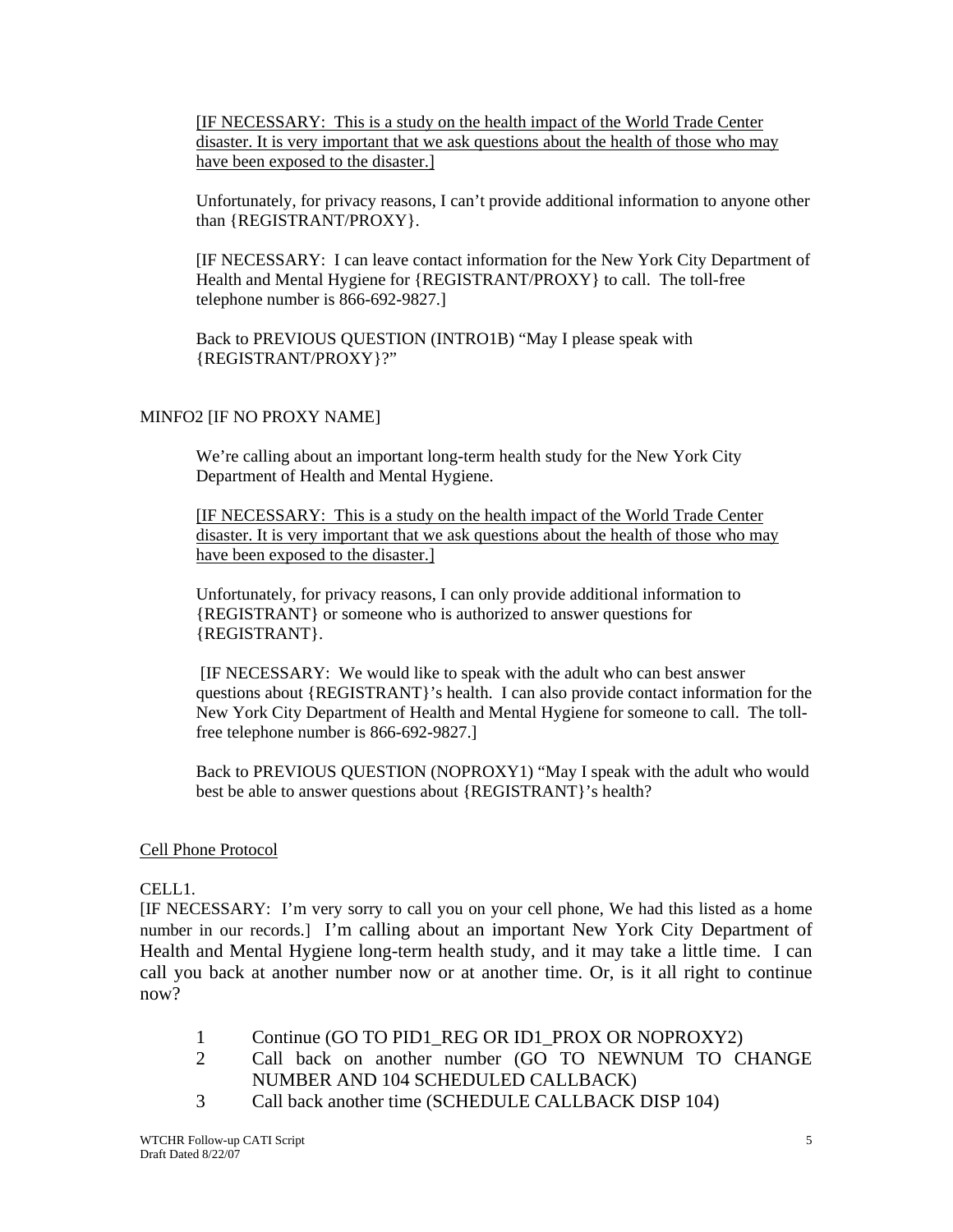- 4 Unscheduled callback (Disp 105)
- 5 Do not call back (Disp 036 Do Not Call Cell Phone)
- 9 DK/REFUSED/HANGUP (Disp 036 Do Not Call Cell Phone)

/PROGRAMMER, IF CELL1 = 2, OFFER CALLBACK OPTION WITH IT/

#### Work Phone Protocol

#### WORK1.

[IF NECESSARY: I'm very sorry to call your work phone. We had this listed as a home number in our records.] I'm calling about an important New York City Department of Health and Mental Hygiene long-term health study, and it may take a little time. I can call you back at another number now or at another time. Or, is it all right to continue now?

- 1 Continue (GO TO PID1\_REG OR ID1\_PROX OR NOPROXY2)
- 2 Call back on another number (GO TO NEWNUM TO CHANGE NUMBER AND 104 SCHEDULED CALLBACK)
- 3 Call back another time (SCHEDULE CALLBACK-DISP 104)
- 4 Unscheduled callback (Disp 105)
- 5 Do not call back (Disp 038 Do Not Call Work Phone)
- 9 DK/REFUSED/HANGUP (Disp 038 Do Not Call Work Phone)

#### /PROGRAMMER, IF WORK1 = 2, OFFER CALLBACK OPTION WITH IT/

#### Answering Machine Protocol

/PROGRAMMER: First Message to be left on first answering machine attempt. Second Message to be left on every other attempt subsequently. No special callback time required after either message – should be a regular unscheduled callback./

Single Disposition for Answering Machine

DISP 110 (No Message)

DISP 111 (First Message)

/IF REGISTRANT OR NAMED PROXY/Hello, this message is for {REGISTRANT/PROXY}. I'm calling for the New York City Department of Health and Mental Hygiene about an important long-term health study that {REGISTRANT} joined./

/IF NO PROXY NAME/ Hello, I'm calling for the New York City Department of Health and Mental Hygiene about an important, long-term follow-up study that {REGISTRANT} joined./

/ALL/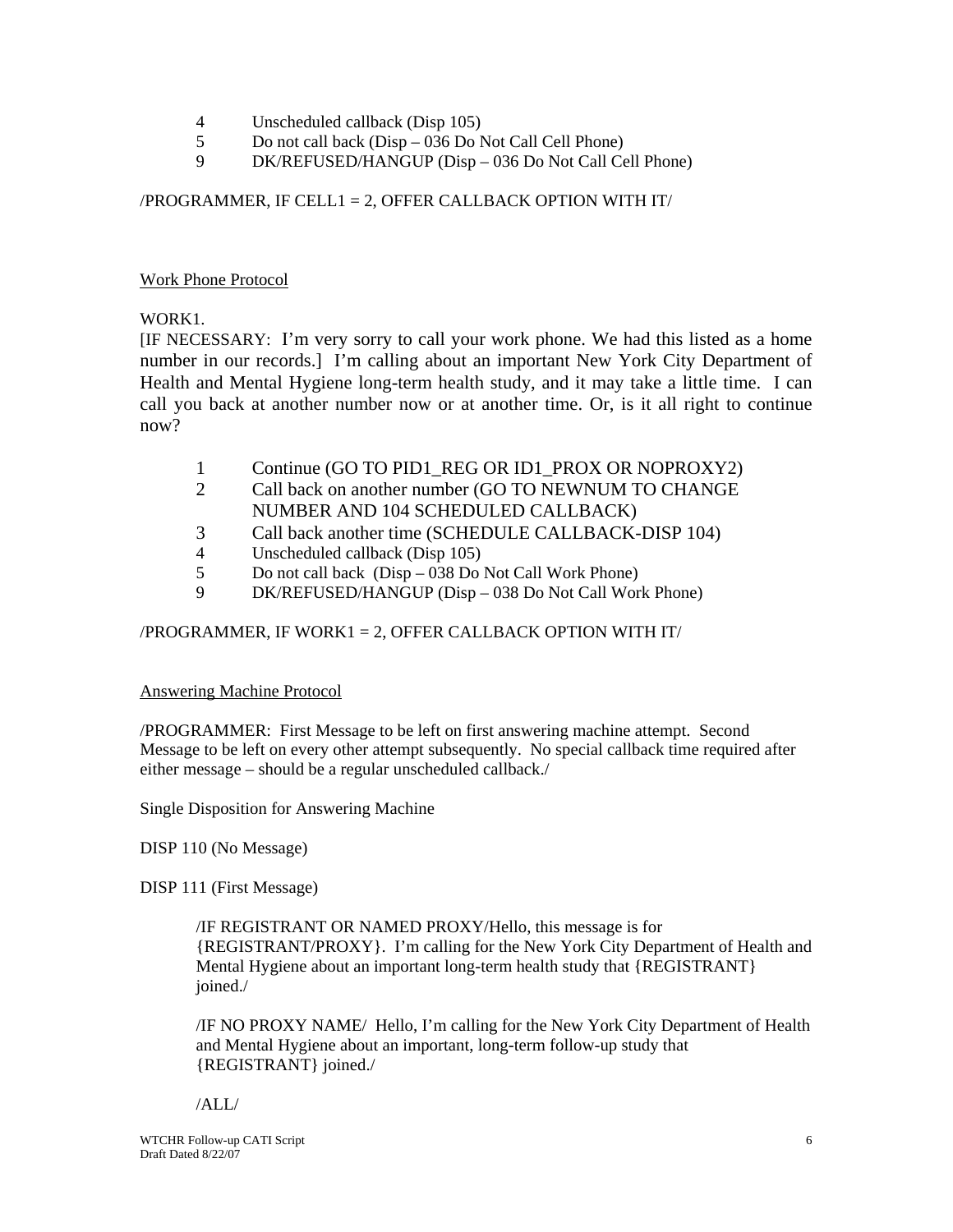I am sorry I did not reach you, and will try again. Please call our office at your earliest convenience at the toll-free number 1-800-992-5721, and give this number, {CATI ID number} when you call. Thank you.

#### DISP 112 (Second Message)

/IF REGISTRANT OR NAMED PROXY/ Hello, this message is for {REGISTRANT/PROXY}. My name is \_\_\_\_ (first and last name) and I'm calling for the New York City Department of Health and Mental Hygiene. Someone from our office tried to reach you recently to discuss {REGISTRANT}'s participation in an important long-term health study.

/IF NO PROXY NAME/ Hello, my name is \_\_\_\_\_\_\_ (first and last name) and I'm calling for the New York City Department of Health and Mental Hygiene. Someone from our office tried to reach you recently to discuss {REGISTRANT}'s participation in an important long-term health study.

#### /ALL/

Please call our office at the toll-free number 1-800 992-5721at your earliest convenience and give this number {CATI ID number} when you call. Thank you.

#### Deceased

- DEC1: Please accept our condolences. For the World Trade Center Health Registry records, would you please tell me when and where {REGISTRANT} passed away?
	- 1 CONTINUE
	- 9 REFUSED (SKIP TO DEC4)

PREDEC2: First, when did {REGISTRANT} pass away? [Record day, month and year; if exact date is unknown, ask for month and year only]

| ENTER DATE:                                                               | (MM/DD/YYYY) //2001 <range year.="">2008//</range> |  |
|---------------------------------------------------------------------------|----------------------------------------------------|--|
| OR, ENTER MONTH AND YEAR: (MM/YYYY) //2001 <range year.="">2008//</range> |                                                    |  |

| DON'T KNOW | 88/88/8888                |
|------------|---------------------------|
| REFUSED    | 99/99/9999 (SKIP TO DEC3) |

DEC3. In what city and state did {he/she} pass away?

- 1 ENTER CITY AND STATE
- 8 DON'T KNOW (SKIP TO DEC4)
- 9 REFUSED (SKIP TO DEC4)

| DEC <sub>3</sub> A |                                           |
|--------------------|-------------------------------------------|
| ENTER CITY:        | <b>TEXT RESPONSE</b>                      |
| DEC <sub>3</sub> B |                                           |
| ENTER STATE        | /51 STATE LOOKUP – NEW YORK AT TOP – WITH |
|                    | OTHER-SPECIFY OPTION/                     |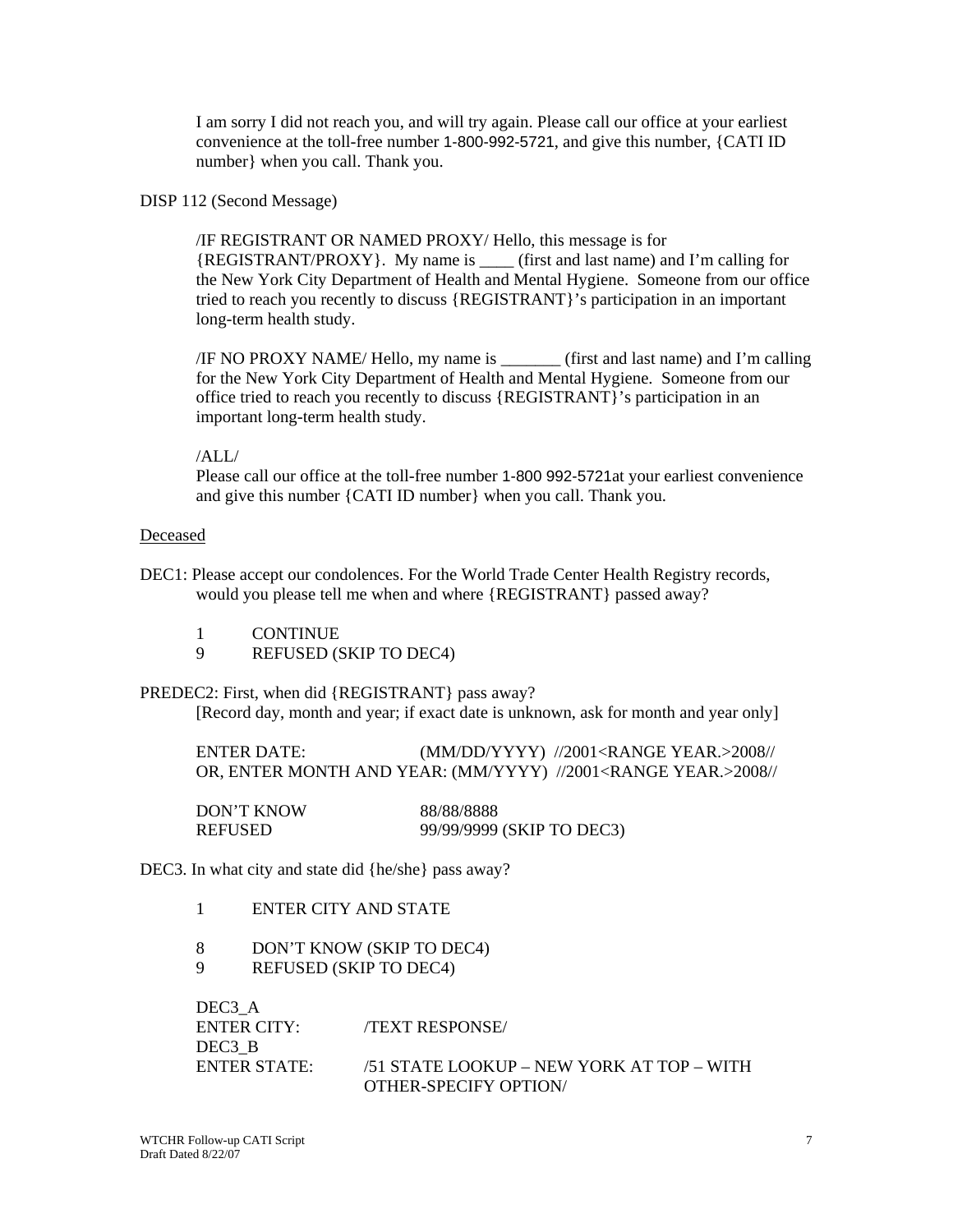#### [INTERVIEWER: ENTER INTERNATIONAL LOCATIONS UNDER OTHER.]

DEC4: Thank you very much for your time. Please accept our condolences for your loss. (Disp 30)

Blank Proxy Name

NOPROXY1 [IF INBOUND CALL]

Thank you for calling the New York City Department of Health and Mental Hygiene. My name is \_\_\_\_\_\_\_\_\_\_\_\_\_ (first and last name).

[IF OUTBOUND CALL]

Hello my name is \_\_\_\_ (first and last name) and I'm calling for the New York City Department of Health and Mental Hygiene.

[ALL]

The Department is conducting an important, long-term health study that {REGISTRANT} joined. Our records show that in 2003 or 2004, someone completed a study interview for {REGISTRANT} May I speak with the adult who would best be able to answer questions about {REGISTRANT}'s health?

- 01 SPEAKING REGISTRANT (GO TO PID1\_REG)
- 02 SPEAKING NOT REGISTRANT (CONTINUE TO NOPROXY2)
- 03 CELL PHONE (GO TO CELL1)
- 04 WORK PHONE (GO TO WORK1)
- 05 HANGUP (Disp 164)
- 06 NEVER HEARD OF REGISTRANT (032 Wrong number )
- 07 DO NOT KNOW BEST PERSON (System scheduled Call back Disp 105)
- 08 BEST PERSON NOT AVAILABLE NOW (GO TO NOPROXY3)
- 09 GIVE MORE INFORMATION (GO TO MINFO2)
- 10 NO ANSWER (Disp 101)
- 11 BUSY (Disp 102)
- 12 ANSWERING MACHINE (DISP 110/111/112 Answering Machine Protocol)
- 13 FAX/MODEM (Disp 118 FAX/MODEM)
- 14 DISCONNECTED (Disp 119 DISCONNECTED)
- 15 LANGUAGE BARRIER-message field to note primary language of enrollee, or language spoken at number so it can be called back and screened. (Disp 114)
- 16 REGISTRANT DECEASED (GOTO DECEASED PROTOCOL)

17 REFUSAL (Disp 161 – Initial refusal NON SELECTED RESPONDENT

- REFUSAL text box)
- 18 BEST PERSON IS REGISTRANT NOT AVAILABLE (GO TO INTRO2)

#### NOPROXY2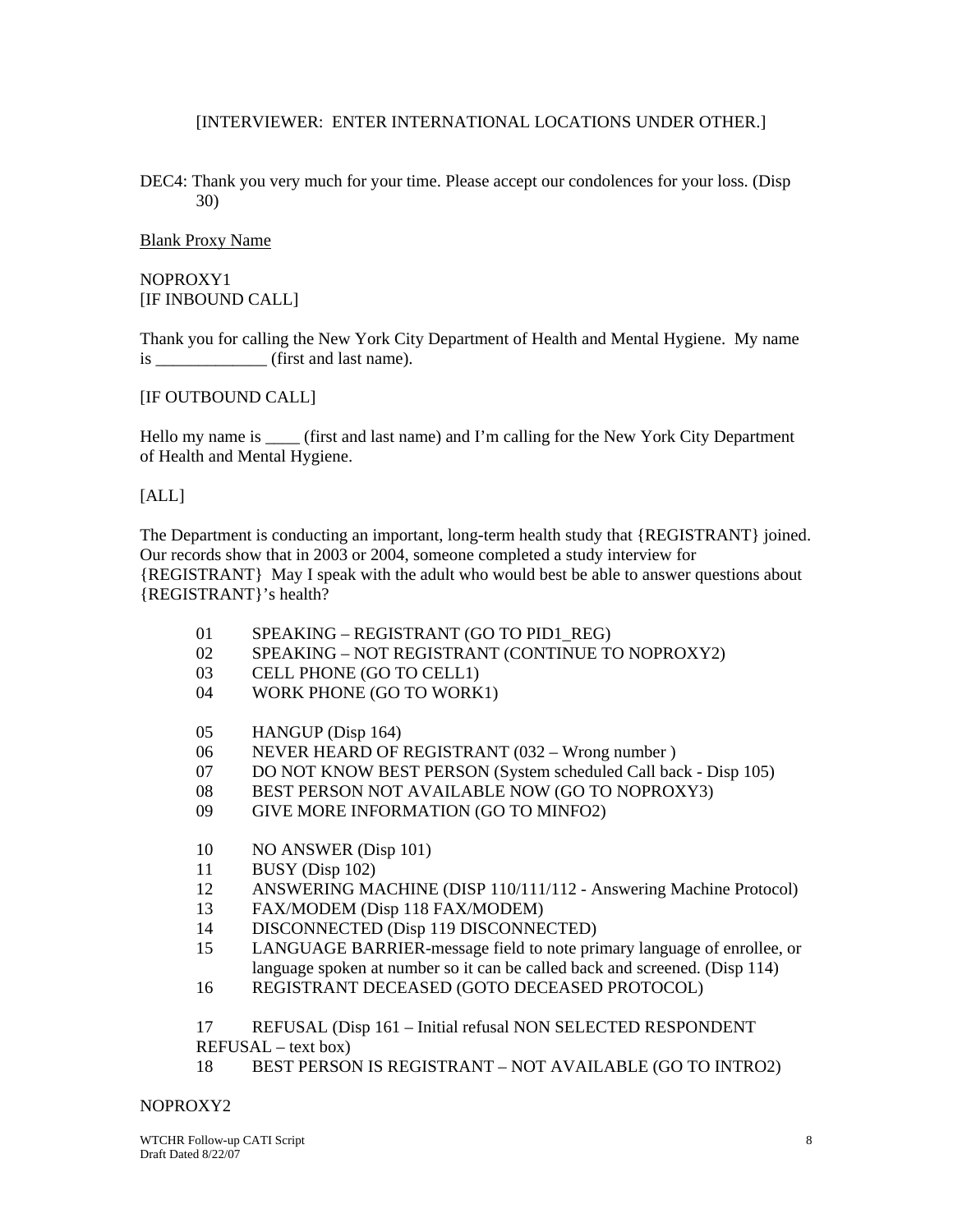Thank you. I'd like to ask a few questions that will allow us to update our records appropriately.

To confirm, who is the best person to answer questions about {REGISTRANT}'s health?

- 1 BEST PERSON IS SPEAKING NON-REGISTRANT
- 2 BEST PERSON IS SOMEONE ELSE
- 3 BEST PERSON IS REGISTRANT –BUT NOT HERE (GO TO INTRO2)
- 4 BEST PERSON IS SPEAKING REGISTRANT (GO TO PID1\_REG)
- 9 DON'T KNOW/REFUSED

NOPROXY3

[IF NOPROXY2 = 1]: And what is your name please?

[IF NOPROXY2 = 2 OR NOPROXY1 = 08]: And what is that person's name please?

[ENTER RESPONSE]

[INTERVIEWER: CONFIRM SPELLING OF NAME]

NOPROXY5 Please tell me why {REGISTRANT} is not able to complete the survey? [DO NOT READ OUT]

- 1 PHYSICAL DISABILITY
- 2 MENTAL DISABILITY
- 3 LANGUAGE BARRIER
- 4 HEARING PROBLEM
- 5 INCARCERATED
- 6 SERVING IN MILITARY OVERSEAS
- 7 OTHER (Specify)
- 8 DON'T KNOW
- 9 REFUSED

[FOR NOPROXY6, USE "YOU" LANGUAGE IF NOPROXY2 = 1, AND {RESPONSE FROM NOPROXY3} LANGUAGE IF NOPROXY2 = 2 OR IF NOPROXY1=08]

[NOTE: LOGIC ABOVE ENSURES THAT THE RESPONSE FROM NOPROXY3 IS ONLY USED WHEN WE ARE NOT TALKING TO THE "BEST PERSON", THAT IS ONLY WHEN THE SECOND VARIATION OF NOPROXY3 WAS ASKED.]

NOPROXY6 How would you describe your/{RESPONSE FROM NOPROXY3}'s relationship to {REGISTRANT)?

- 1 {RESPONSE FROM NOPROXY3} IS {REGISTRANT}'S SPOUSE / YOUR **SPOUSE**
- 2 {RESPONSE FROM NOPROXY3} IS {REGISTRANT}'S MOTHER/FATHER/GUARDIAN / YOUR MOTHER/FATHER/GUARDIAN
- 3 {RESPONSE FROM NOPROXY3} IS {REGISTRANT}'S SON OR DAUGHTER / YOUR SON OR DAUGHTER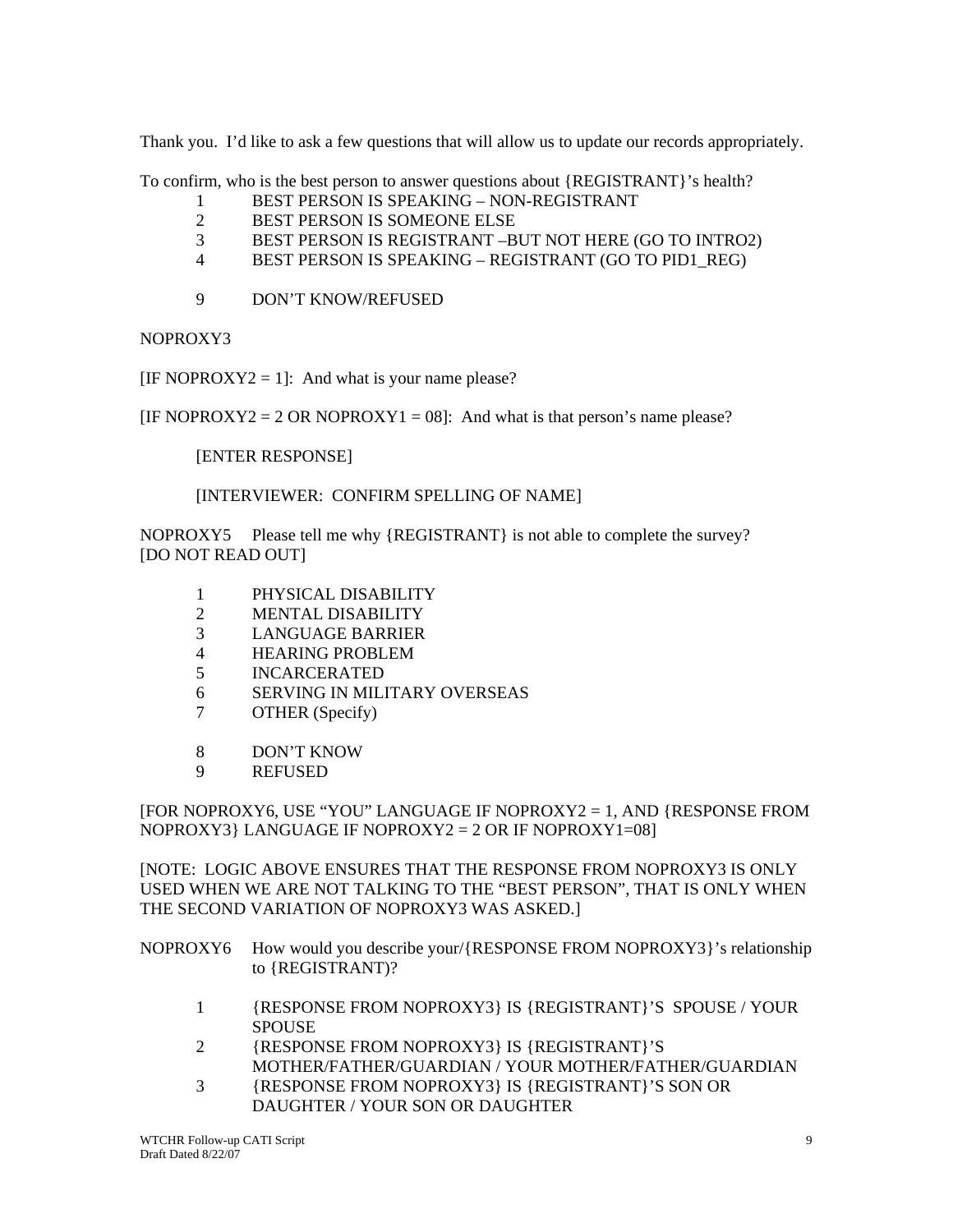- 4 BROTHER/SISTER
- 5 SOME OTHER RELATIVE [SPECIFY]
- 6 NON-RELATIVE [SPECIFY]
- 8 DON'T KNOW
- 9 REFUSED

Needs to match response options on CR7.

- NOPROXY7 As I mentioned, our records indicate that someone completed an interview for {REGISTRANT} in 2003 or 2004 for the New York City Department of Health's study of the health impacts of the 9/11 disaster.. Were you/was {ANSWER FROM NOPROXY3} the person who completed that interview on {REGISTRANT}'s behalf?
	- 1 YES
	- 2 NO
	- 8 DON'T KNOW
	- 9 REFUSED

 $\angle$ IF NOPROXY2 = 1 & NOPROXY5 = 1 OR 2 OR 5, GO TO PID2\_PRX. IF NOPROXY2 = 2 OR IF NOPROXY1 =  $08 \&$  NOPROXY5 = 1 OR 2 OR 5, GO TO NOPROX10. IF NOPROXY5 = 3, GO TO PNPROXY8. IF NOPROXY5 =  $4$  OR 6 GO TO NOPROXY9. IF NOPROXY5 = 7, 8 OR 9, GO TO NOPROX10.

PNPROXY8 What language does {REGISTRANT} speak? We can arrange to do the interview with {REGISTRANT} directly in {his/her} preferred language.

 \_\_\_\_\_\_\_\_\_\_\_\_\_\_\_\_\_\_\_ [ENTER LANGUAGE] 8 DON'T KNOW 9 REFUSED

/ALL GO TO CR11

- NOPROXY9 The survey can also be completed online or on paper through the mail. Would {REGISTRANT} be able to complete the survey in one of those ways?
	- 1 YES (GO TO TERM2N)
	- 2 NO (IF NOPROXY2 = 1, GO TO PID2 PRX. IF NOPROXY2 = 2 OR IF NOPROXY1=08, GO TO NOPROX10)
	- 8 DON'T KNOW (CONTINUE TO TERM2N)
	- 9 REFUSED (CONTINUE TO TERM2N)
- NOPROX10 Thank you. I'll need to update the Registry records with this information, and then we will call to complete an interview. Would you please confirm what number we should call and who we should ask for?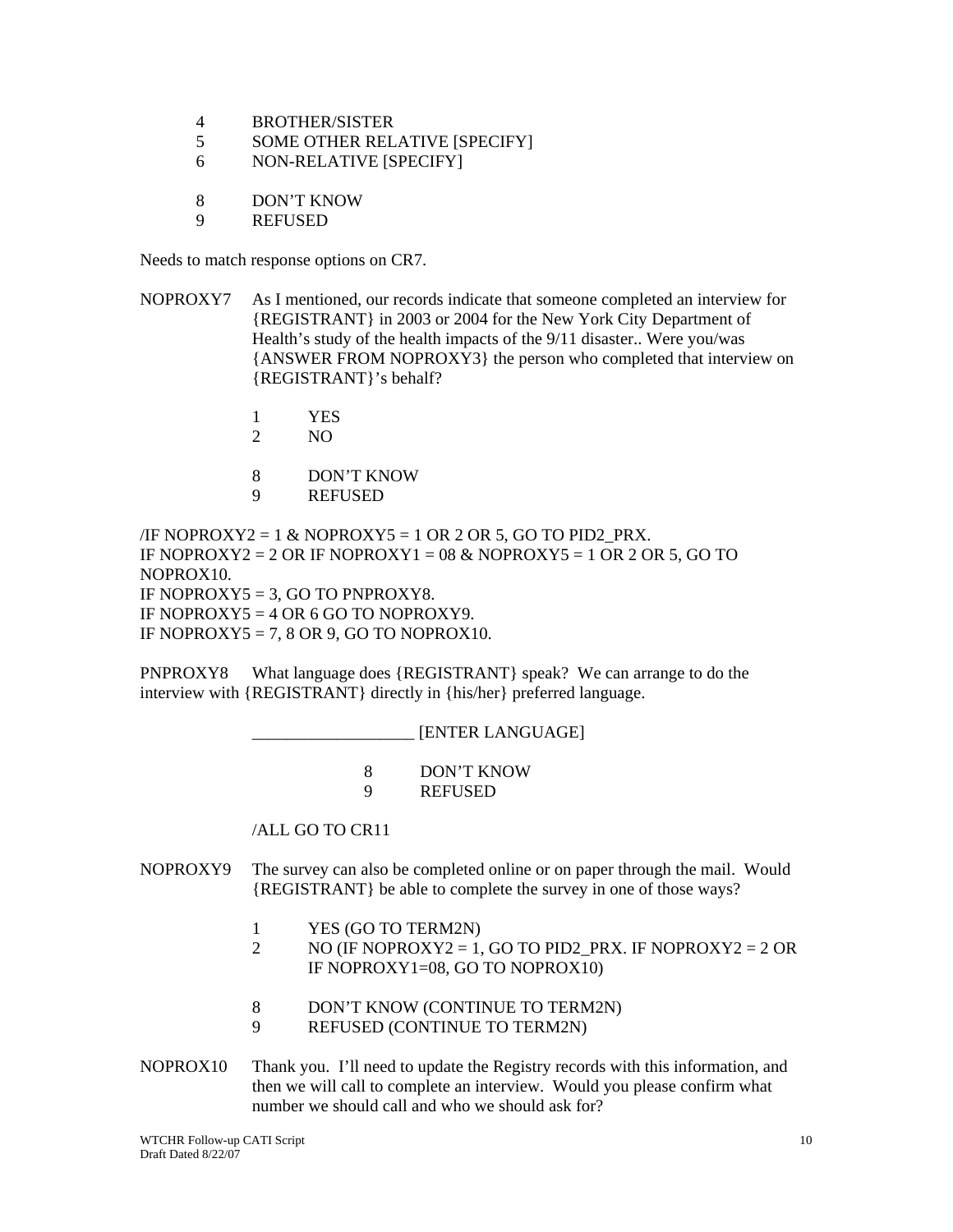#### [ENTER NAME]

### [ENTER NUMBER]

Thank you for your time and your help. /TERM – Disp 66/

#### Change Respondent

- CR1 I'd like to ask a few questions to make sure we correct our records appropriately.
- CR2 First, could you tell me who would be the adult best able to answer questions about {REGISTRANT}'s health?
	- 1 REGISTRANT
	- 2 SOMEONE ELSE [ENTER RESPONSE]

[INTERVIEWER: CONFIRM SPELLING OF NAME]

- 8 DON'T KNOW (GO TO CR\_END)<br>9 REFUSED (GO TO CR\_END)
- 9 REFUSED (GO TO CR\_END)

 $/ASK$  IF  $CR2 = 1$ , ELSE GO TO  $CR4/$ CR3 Are you {REGISTRANT}?

- 1 YES (GO TO PID1\_REG)
- 2 NO (GO TO CR11)
- 9 REFUSED (GO TO CR\_END)
- CR4 Are you {RESPONSE FROM CR2}?
	- 1 YES (GO TO CR6)
	- 2 NO (GO TO CR6)
	- 9 DON'T KNOW/REFUSED (GO TO CR\_END)

CR6 Could you tell me, please, why {REGISTRANT} will not be able to complete the survey? [DO NOT READ OUT]

- 1 PHYSICAL DISABILITY<br>2 MENTAL DISABILITY
- **MENTAL DISABILITY**
- 3 LANGUAGE BARRIER
- 4 HEARING PROBLEM
- 5 INCARCERATED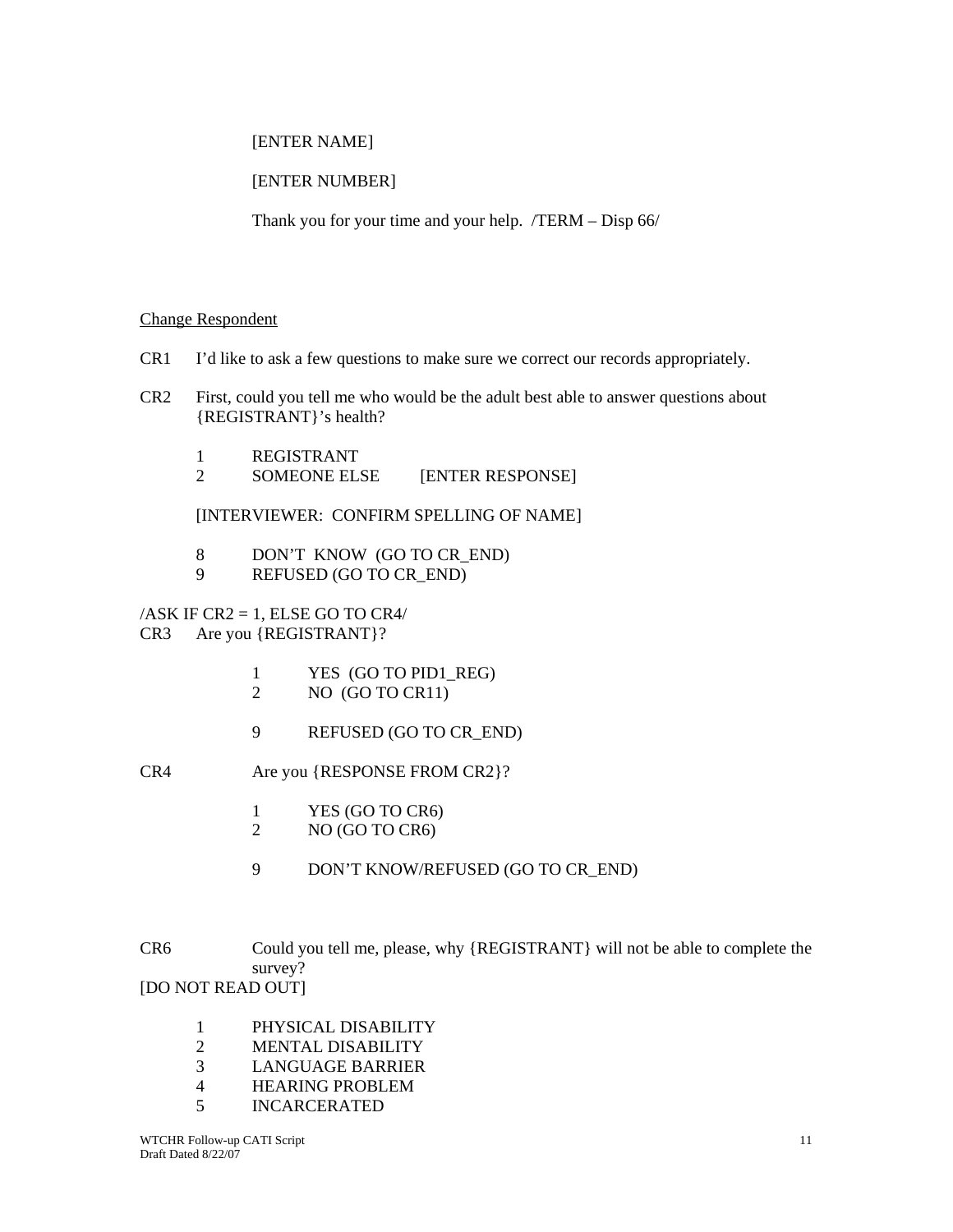- 6 SERVING IN MILITARY OVERSEAS
- 7 OTHER (Specify)
- 8 DON'T KNOW
- 9 REFUSED

[FOR CR7, USE "YOU" LANGUAGE IF CR4 = 1, AND {RESPONSE FROM CR2} LANGUAGE IF  $CR4 = 2$ ]

- CR7 How would you describe your/{RESPONSE FROM CR2}'s relationship to {REGISTRANT}?
	- 1 {RESPONSE FROM CR2} IS {REGISTRANT}'S SPOUSE / YOUR SPOUSE
	- 2 {RESPONSE FROM CR2} IS {REGISTRANT}'S
	- MOTHER/FATHER/GUARDIAN / YOUR MOTHER/FATHER/GUARDIAN
	- 3 {RESPONSE FROM CR2} IS {REGISTRANT}'S SON OR DAUGHTER / YOUR SON OR DAUGHTER
	- 4 BROTHER/SISTER
	- 5 SOME OTHER RELATIVE [SPECIFY]
	- 6 NON-RELATIVE [SPECIFY]
	- 8 DON'T KNOW
	- 9 REFUSED

 $\overline{A}$  /IF CR6 = 1 OR 2 OR 5 & CR4=1, GO TO PID2 PRX. IF CR6 = 1 OR 2 OR 5 & CR4=2, GO TO CR11 IF CR6 = 3, ASK CR8. IF CR6 = 4 OR 6, ASK CR9. IF CR6 = 7, 8 OR 9, GO TO CR10.

CR8 What language does {REGISTRANT} speak? We can arrange to do the interview with {REGISTRANT} directly in {his/her} preferred language.

> \_\_\_\_\_\_\_\_\_\_\_\_\_\_\_\_\_\_\_ [ENTER LANGUAGE] 8 DON'T KNOW 9 REFUSED

/ALL GO TO CR11/

CR9 The survey can also be completed online or on paper through the mail. Would {REGISTRANT} be able to complete the survey in one of those ways?

- 1 YES (GO TO TERM2N)
- 2 NO (IF CR4 = 1, GO TO PID2\_PRX. IF CR4=2, GO TO CR11)
- 8 DON'T KNOW (GO TO TERM2N)
- 9 REFUSED (GO TO TERM2N)

CR10 Thank you. I'll need to update the Registry records with this information, and then we will call to complete an interview. Would you please confirm what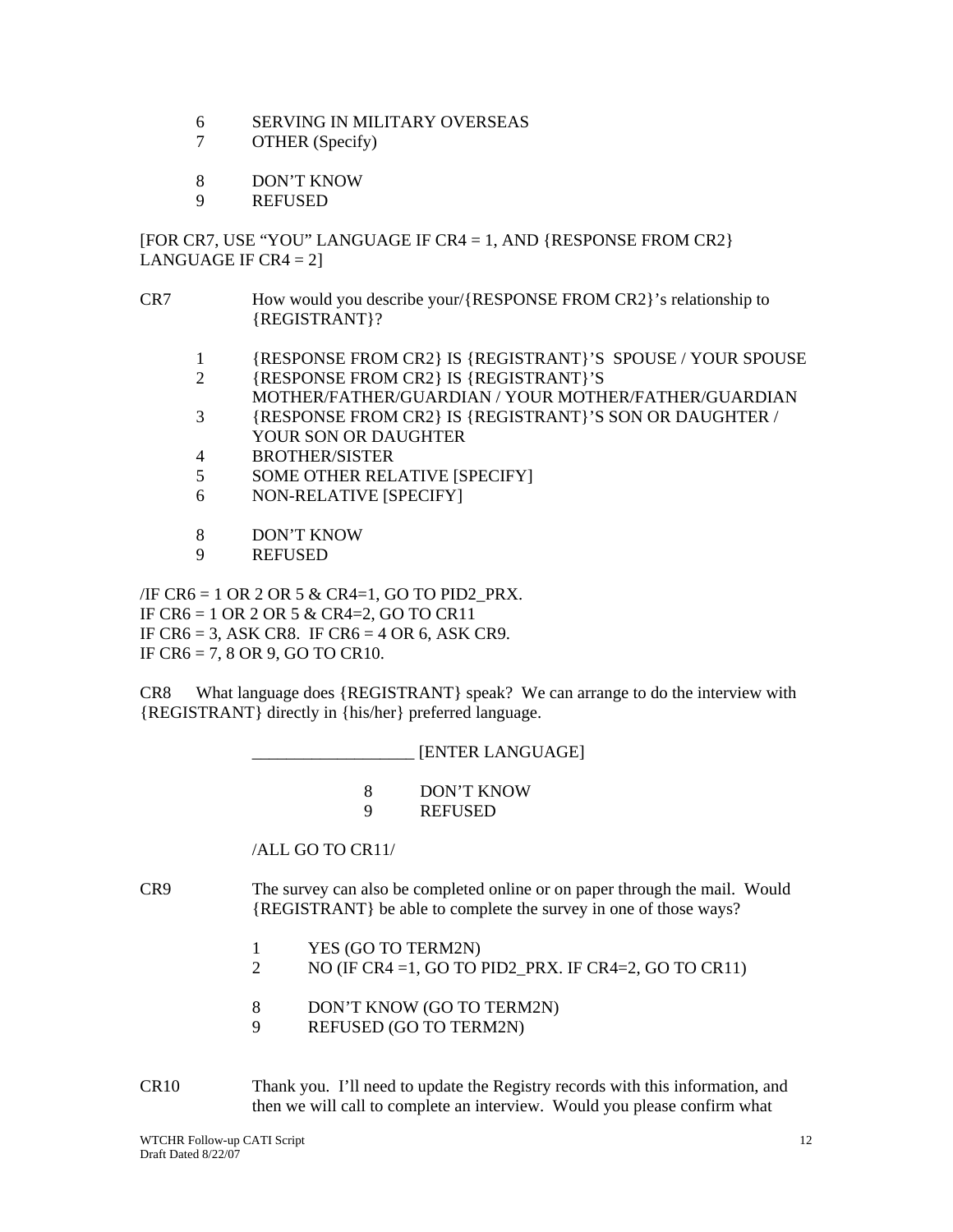number we should call and who we should ask for?

[ENTER NAME]

[ENTER NUMBER]

Thank you for your time and your help. /TERM – Disp 66/

CR11 Is this the correct number to reach {REGISTRANT/RESPONSE FROM CR2}?

- 1 YES (GO TO CR\_END)
- 2 NO (CONTINUE TO CR12)
- 9 REFUSED (GO TO CR\_END)

CR12 Do you know the best phone number to reach{REGISTRANT/RESPONSE FROM CR2}?

- 1 ENTER INFORMATION, THEN CR\_END
- 9 NO/DK/REFUSED (GO TO CR\_END)

CR\_END

Thank you for your time and help. (Disp 66 – Change respondent)

#### **VERIFYING ID OF REGISTRANT**

/IF PROXY, ASK ID1\_PROX, PID2\_PRX, ID3-ID4\_PROX. IF REGISTRANT, ASK PID1\_REG, ID2-ID4\_REG./

- ID1\_PROX Our records indicate that you completed an interview for {REGISTRANT} in 2003 or 2004 for the New York City Department of Health's study of the health impacts of the 9/11 disaster. Is this correct?
	- 1 YES (GO TO PID2\_PRX)
	- 2 YES, BUT REGISTRANT IS NOW ABLE TO ANSWER QUESTIONS (GO TO CR11)
	- 3 YES, BUT NO LONGER WILLING/ABLE TO ANSWER QUESTIONS (GO TO NOPROXY2)
	- 4 YES, BUT REGISTRANT IS NOW DECEASED (GO TO DEC1)
	- 5 NO (GO TO NOPROXY2)
	- 8 DON'T KNOW (GO TO PID2\_PRX)
	- 9 REFUSED TO CONFIRM (GO TO PID2\_PRX )

PID2\_PRX In order to protect confidential information, I need to confirm that I have the correct record before we can continue. Please tell me the year {REGISTRANT} was born?

\_\_\_\_\_\_\_\_\_\_\_\_\_\_\_ENTER 4-DIGIT YEAR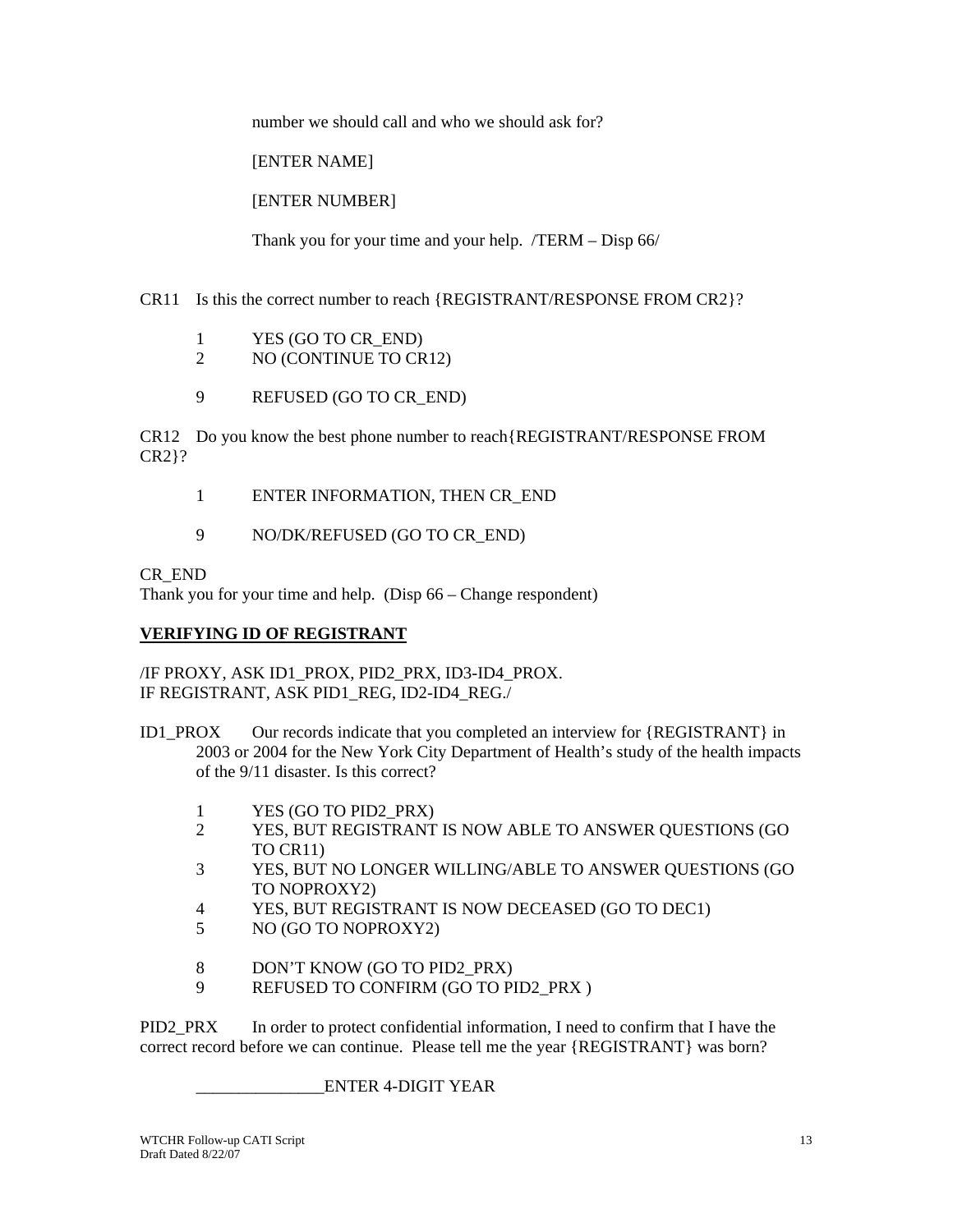#### 9998 DON'T KNOW (CONTINUE TO ID3\_PROX) 9999 REFUSED (GO TO REF5A)

/COMPARE PID2\_PRX TO DOB YEAR IN SAMPLE. IF MATCH, GO TO IC1\_PROX. IF 9999 OR NO MATCH, CONTINUE TO ID3\_PROX/

ID3\_PROX Could you tell me the month and day of {REGISTRANT}'s birthday?

#### $\frac{1}{2}$  ENTER MM/DD

99/99 DON'T KNOW/REFUSED

/COMPARE ID3\_PROX TO DOB DAY & MONTH IN SAMPLE. IF MATCH, GO TO IC1\_PROX. IF 9999 OR NO MATCH, CONTINUE TO ID4\_PROX/

ID4\_PROX I'm sorry, I seem to be having trouble accessing the record. I apologize for the inconvenience. We will need to look into the problem and call you back.

Can I confirm your first and last name so we can call you back?

And may I have the telephone number you would like us to use?

 \_\_\_\_\_\_\_\_\_\_ ENTER NAME TELEPHONE NUMBER

[IF NECESSARY: If you would like to speak to someone at the New York City Department of Health and Mental Hygiene, you may call toll-free 866-692-9827.] Thank you for your time.

RECEIVES DISPOSITION 040 TERM\_ID4\_PROX

PID1 REG In order to protect confidential information, I need to confirm that I am speaking with the correct person before we can continue. Could you please tell me the year you were born?

\_\_\_\_\_\_\_\_\_\_\_ ENTER 4-DIGIT YEAR

9998 DON'T KNOW (GO TO ID3\_REG)<br>9999 REFUSED (REF6A) REFUSED (REF6A)

/COMPARE PID1\_REG TO DOB YEAR IN SAMPLE. IF MATCH, GO TO IC1\_REG. IF 9999, SKIP TO ID 3\_REG. IF NO MATCH, ASK ID2\_REG/

ID2\_REG I'm sorry, could you repeat your birth year for me? I want to make sure I entered it correctly.

\_\_\_\_\_\_\_\_\_\_\_ ENTER 4-DIGIT YEAR

9999 DON'T KNOW/REFUSED

/IF MATCH, GO TO IC1\_REG. IF 9999 OR NO MATCH, CONTINUE/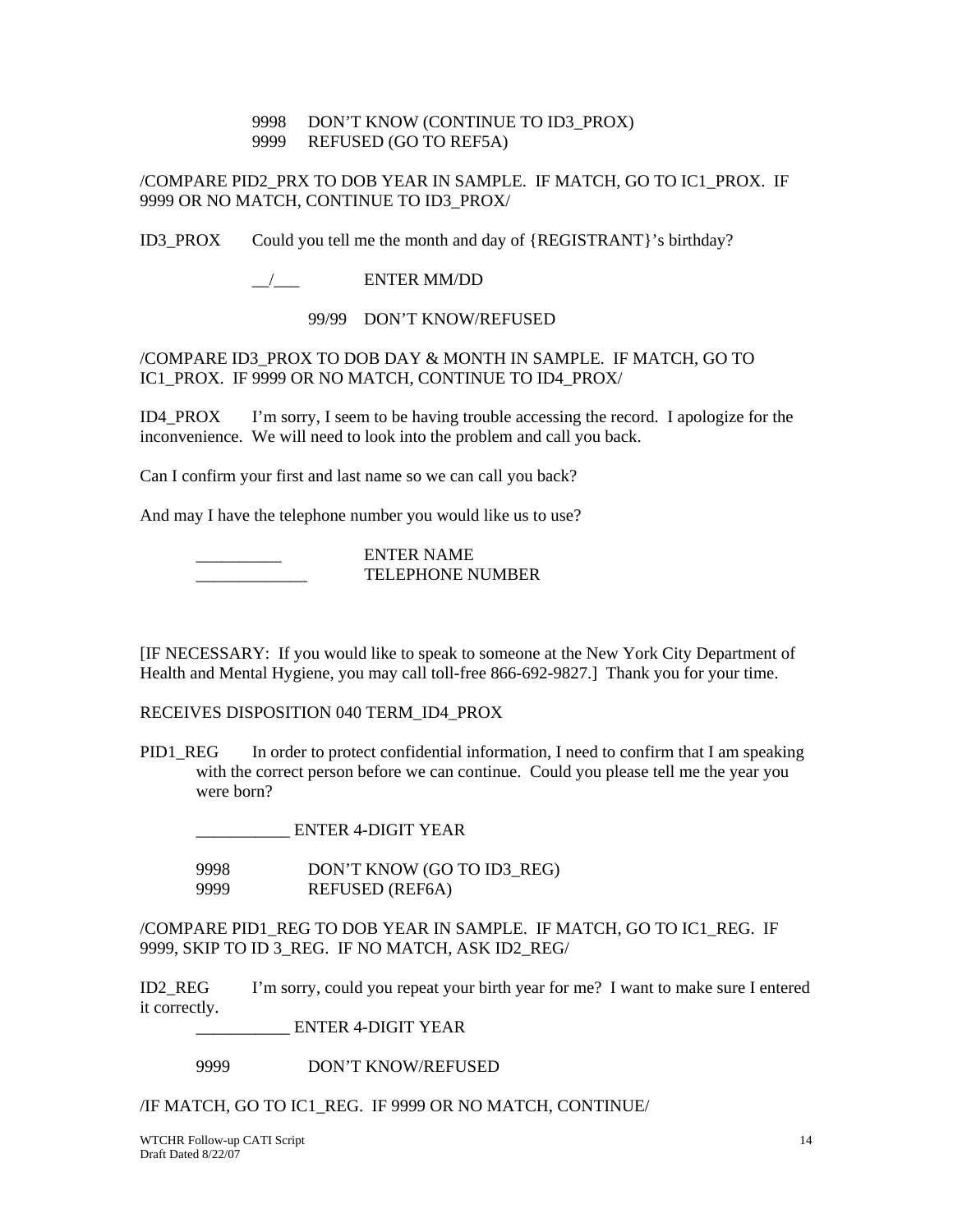ID3 REG Could you provide me with the last four digits of your social security number?

\_\_\_\_ ENTER LAST-4 OF SSN

9999 DON'T KNOW/REFUSED

/IF MATCH, GO TO IC1\_REG. IF 9999 OR NO MATCH, CONTINUE/

ID4\_REG I'm sorry, I seem to be having trouble accessing your record. I apologize for the inconvenience. We will need to look into the problem and call you back.

Can I confirm your first and last name so we can call you back?

And may I have the telephone number you would like us to use? [DISPLAY CURRENT PHONE NUMBER]

- 01 USE PRIMARY NUMBER (DISPLAYED)
- 02 ENTER DIFFERENT NUMBER

If you would like to speak to someone at the New York City Department of Health and Mental Hygiene, you may call toll-free 866-692-9827. Thank you very much for your time.

RECEIVES DISPOSITION 043 TERM\_ID4\_REG

Informed Consent

/IF REGISTRANT, ASK IC1\_REG. IF PROXY, GO TO IC1\_PROX/

IC1\_REG.

#### /IF OUTBOUND CALL/

Thank you. You are one of the 71,000 people who joined the World Trade Center Health Registry in 2003 or 2004. I am calling today for an update on your health because it has been a couple of years since we last spoke to you.

/IF INBOUND CALL/ Thank you. You are one of the 71,000 people who joined the World Trade Center Health Registry in 2003 or 2004.

#### /ALL REGISTRANTS/

This is the first follow-up survey, and it's very important to get an update on your health. Your survey answers will help us to better understand the long-term health effects of the 9/11 [READ AS NINE ELEVEN] disaster.

[IF RESPONDENTS ASK WHY WE ARE DOING THIS SURVEY:

The World Trade Center Health Registry is one of the most important tools we have to address the health impacts of 9/11 and your continued participation in this effort is vital. The answers that you and more than 71,000 other enrollees gave to the initial WTC Health Registry survey in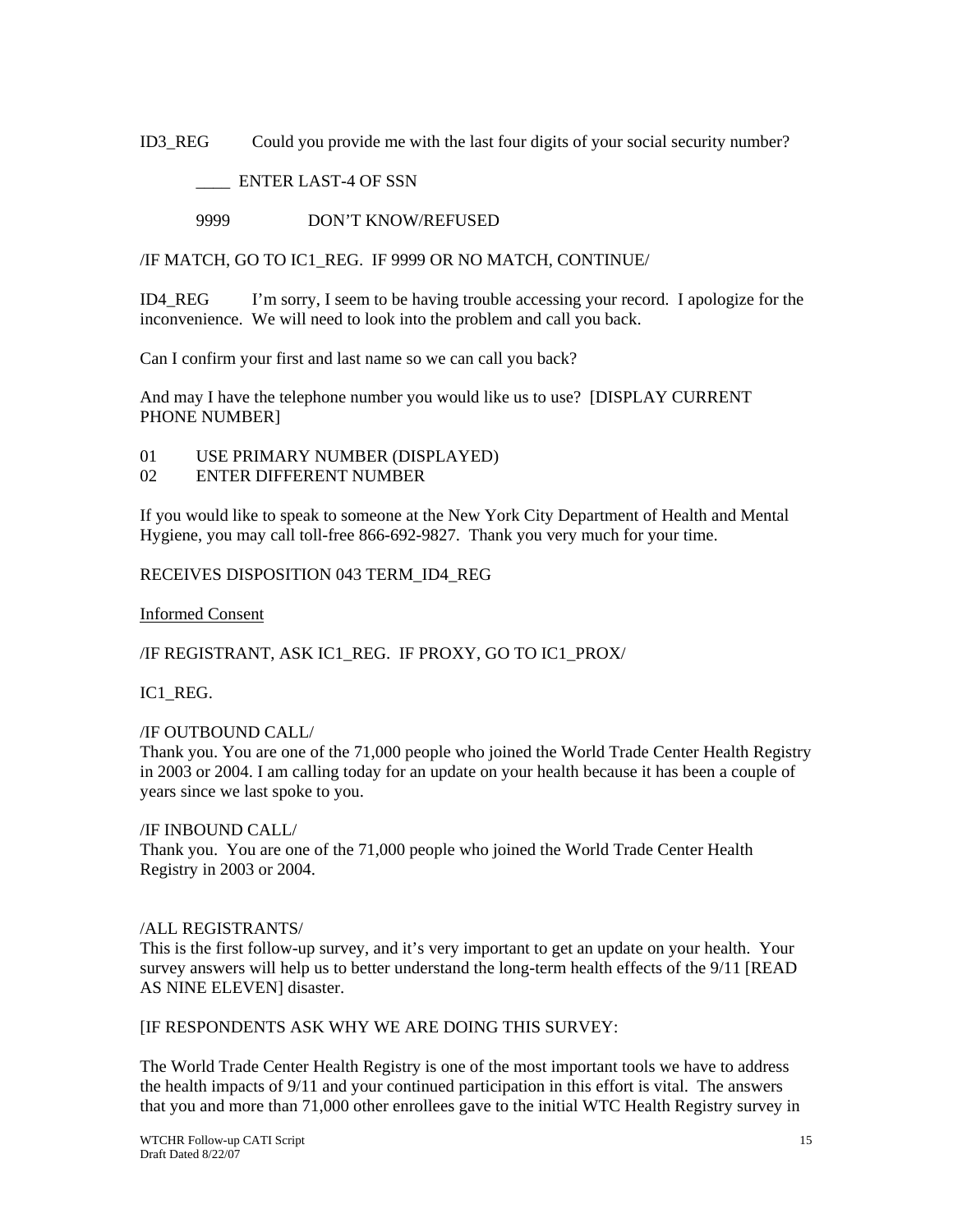2003-2004 provided us with invaluable information about the health effects of 9/11, but there are still many unanswered questions.

While completing the follow-up survey does not provide you with direct benefits (e.g. financial or health), it would enable you to contribute to a better understanding of the long-term health effects related to 9/11. Your answers and those of other enrollees will help plan for future health care needs. They may also help save lives and reduce injuries in future disasters.]

#### 1 CONTINUE

9 REFUSED (GO TO REF2)

IC2\_REG: Before we begin, I need to mention a few points about the survey. It will take about 30 minutes to complete. Your participation is voluntary. Your answers will be kept strictly confidential and are protected by a Federal Certificate of Confidentiality. We will link your survey answers to the survey you completed in 2003 or 2004. You will remain in the Registry even if you choose not to take part in this survey. The Department of Health may contact you to provide information about health care services based on your survey responses.

[IF NECESSARY: The New York City Department of Health has hired the company I work for, Macro International, to conduct these surveys. Macro is also required to keep your information strictly confidential.]

#### [IF RESPONDENTS ASK WHY WE ARE DOING THIS SURVEY:

The World Trade Center Health Registry is one of the most important tools we have to address the health impacts of 9/11 and your continued participation in this effort is vital. The answers that you and more than 71,000 other enrollees gave to the initial WTC Health Registry survey in 2003-2004 provided us with invaluable information about the health effects of 9/11, but there are still many unanswered questions.

While completing the follow-up survey does not provide you with direct benefits (e.g. financial or health), it would enable you to contribute to a better understanding of the long-term health effects related to 9/11. Your answers and those of other enrollees will help plan for future health care needs. They may also help save lives and reduce injuries in future disasters.]

- 1 CONTINUE
- 9 REFUSED (GO TO REF2)

IC3 REG: You may refuse to answer any of the questions. You can stop or take a break at any time. You may complete this interview over more than one phone call. If you feel emotional distress while answering questions or afterwards, you can call LIFENET, a free and confidential service which provides mental health information and referrals 24 hours a day, seven days a week. The number is 1-800-LIFENET (800-543-3638). I can give you this information again at any time.

[IF RESPONDENTS ASK WHY WE ARE DOING THIS SURVEY:

The World Trade Center Health Registry is one of the most important tools we have to address the health impacts of 9/11 and your continued participation in this effort is vital. The answers that you and more than 71,000 other enrollees gave to the initial WTC Health Registry survey in 2003-2004 provided us with invaluable information about the health effects of 9/11, but there are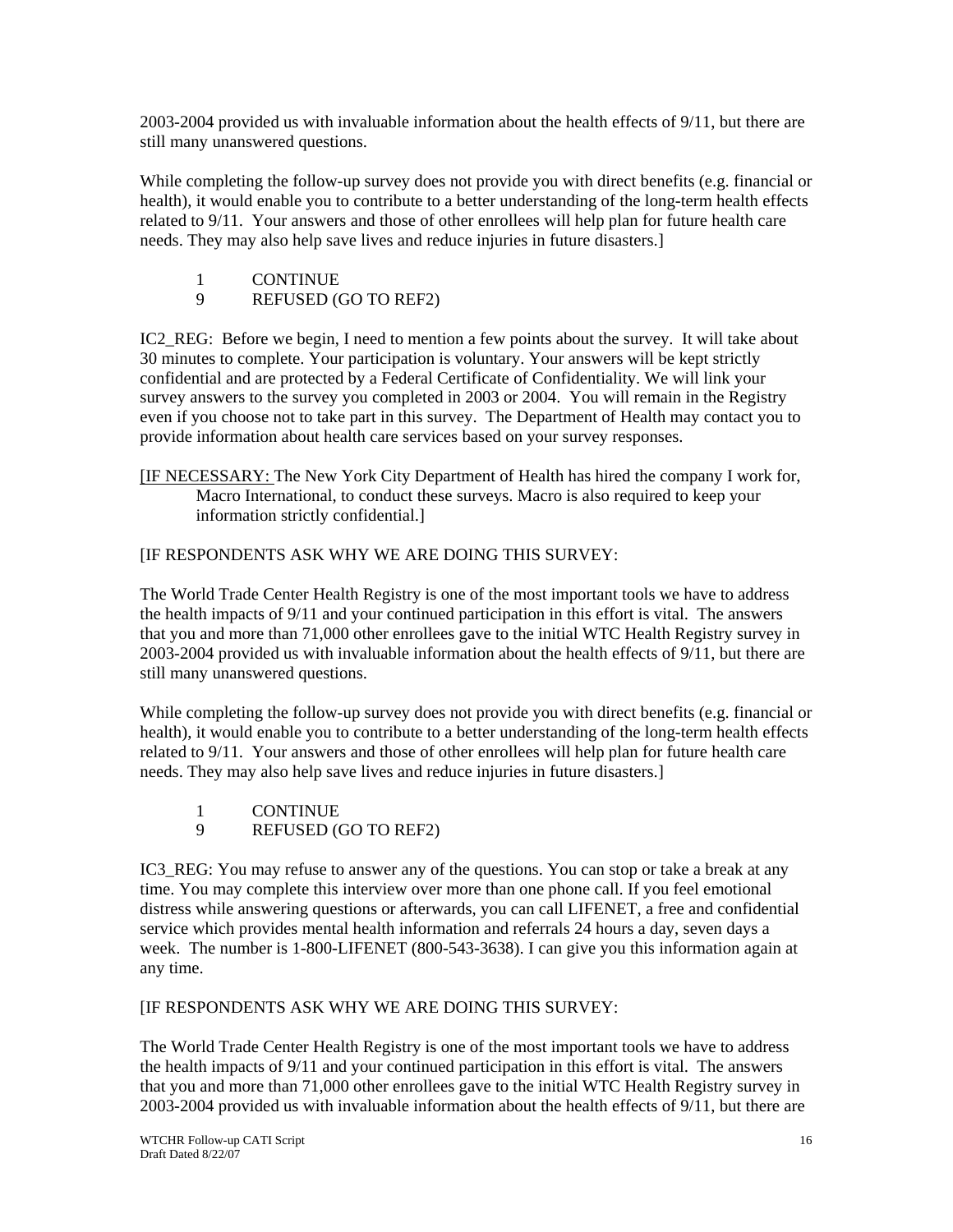still many unanswered questions.

While completing the follow-up survey does not provide you with direct benefits (e.g. financial or health), it would enable you to contribute to a better understanding of the long-term health effects related to 9/11. Your answers and those of other enrollees will help plan for future health care needs. They may also help save lives and reduce injuries in future disasters.]

- 1 CONTINUE
- 9 REFUSED (GO TO REF2)

IC4 REG: Before we get started, do you have any questions about the study or about your rights as a person in this research study?

[IF RESPONDENTS ASK WHY WE ARE DOING THIS SURVEY:

The World Trade Center Health Registry is one of the most important tools we have to address the health impacts of 9/11 and your continued participation in this effort is vital. The answers that you and more than 71,000 other enrollees gave to the initial WTC Health Registry survey in 2003-2004 provided us with invaluable information about the health effects of 9/11, but there are still many unanswered questions.

While completing the follow-up survey does not provide you with direct benefits (e.g. financial or health), it would enable you to contribute to a better understanding of the long-term health effects related to 9/11. Your answers and those of other enrollees will help plan for future health care needs. They may also help save lives and reduce injuries in future disasters.]

[ IF NECESSARY: If you have questions about your rights as a study participant, please call Dr. Olivette Burton at the New York City Department of Health and Mental Hygiene at 212-788-4483. If you have questions about the World Trade Center Health Registry, please contact Registry staff, toll-free, at 1-866-NYC-WTCR, which is 1-866-692-9827.]

I would also like to inform you that this call may be monitored for quality assurance.

1 CONTINUE (GO TO S3) 9 REFUSED (GO TO REF2)

/ALL PROXIES/

#### IC1\_PROX.

#### /IF OUTBOUND/

Thank you. {REGISTRANT} is one of the 71,000 people who joined the World Trade Center Health Registry in 2003 or 2004. I am calling today for an update on {REGISTRANT}'s health because it has been a couple of years since we last obtained an update.

#### /IF INBOUND/

Thank you. {REGISTRANT} is one of the 71,000 people who joined the World Trade Center Health Registry in 2003 or 2004.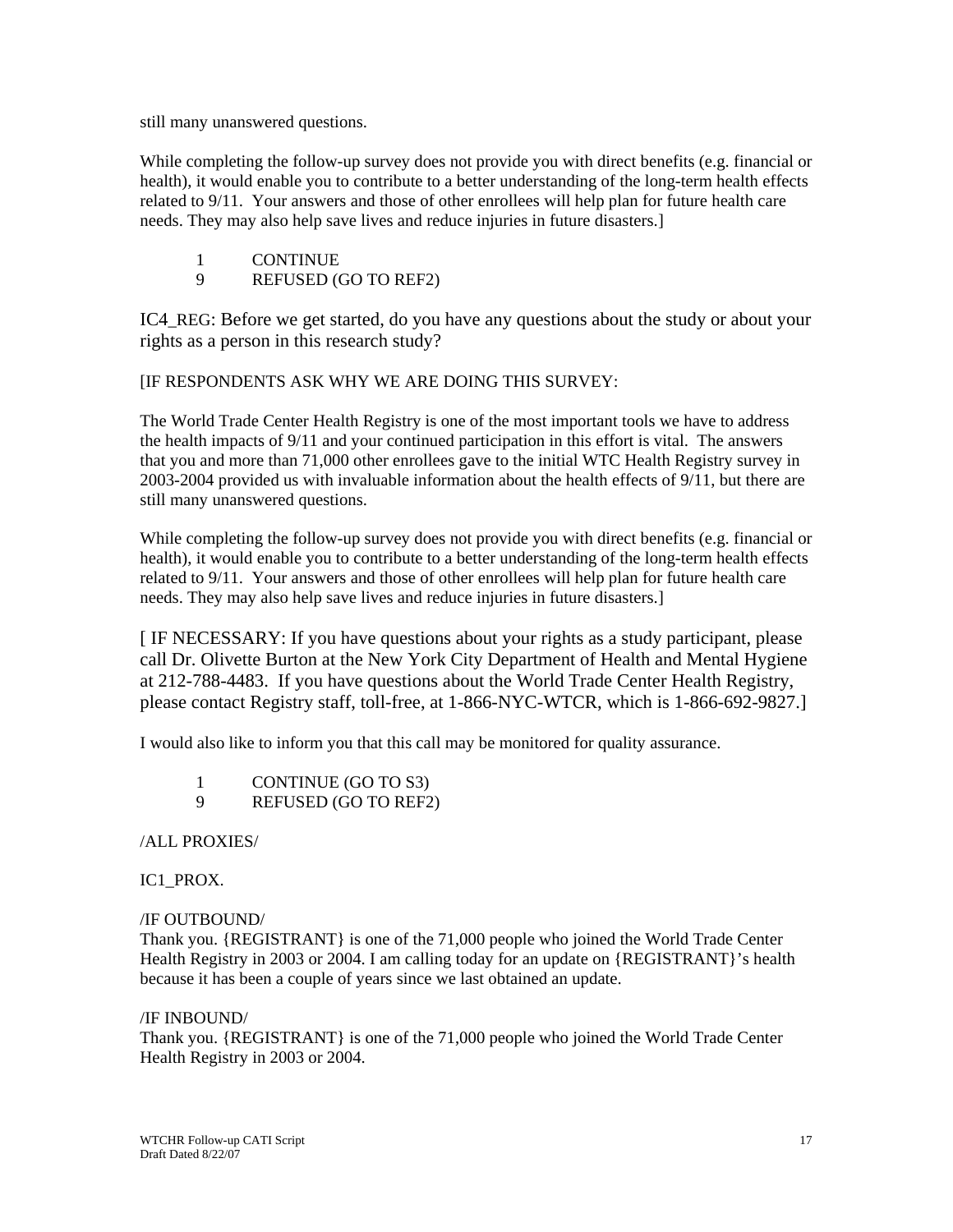#### /ALL/

This is the first follow-up survey, and it's very important to get an update on {REGISTRANT}'s health. Your survey answers will help us to better understand the long-term health effects of the 9/11 [READ AS NINE ELEVEN] disaster.

#### [IF RESPONDENTS ASK WHY WE ARE DOING THIS SURVEY:

The World Trade Center Health Registry is one of the most important tools we have to address the health impacts of 9/11 and your continued participation in this effort is vital. The answers that you and more than 71,000 enrollees gave to the initial WTC Health Registry survey in 2003- 2004 provided us with invaluable information about the health effects of 9/11, but there are still many unanswered questions.

While completing the follow-up survey does not provide you with direct benefits (e.g. financial or health), it would enable you to contribute to a better understanding of the long-term health effects related to 9/11. Your answers and those of the enrollees will help plan for future health care needs. They may also help save lives and reduce injuries in future disasters.]

- 1 CONTINUE
- 9 REFUSED (GO TO REF5)

IC2\_PROX: Before we begin, I need to mention a few points about the survey. It will take about 30 minutes to complete. Your participation is voluntary. Your answers will be kept strictly confidential and are protected by a Federal Certificate of Confidentiality. We will link your survey answers to [REGISTRANT}'s survey that was completed in 2003 or 2004. {REGISTRANT} will remain in the Registry even if you choose not to take part in this survey. The Department of Health may contact you to provide information about health care services available for [REGISTRANT} based on your survey responses.

[IF NECESSARY: The New York City Department of Health has hired the company I work for, Macro International, to conduct these surveys. Macro is also required to keep your information strictly confidential.]

#### [IF RESPONDENTS ASK WHY WE ARE DOING THIS SURVEY:

The World Trade Center Health Registry is one of the most important tools we have to address the health impacts of 9/11 and your continued participation in this effort is vital. The answers that you and more than 71,000 enrollees gave to the initial WTC Health Registry survey in 2003- 2004 provided us with invaluable information about the health effects of 9/11, but there are still many unanswered questions.

While completing the follow-up survey does not provide you with direct benefits (e.g. financial or health), it would enable you to contribute to a better understanding of the long-term health effects related to 9/11. Your answers and those of the enrollees will help plan for future health care needs. They may also help save lives and reduce injuries in future disasters.]

- 1 CONTINUE
- 9 REFUSED (GO TO REF5)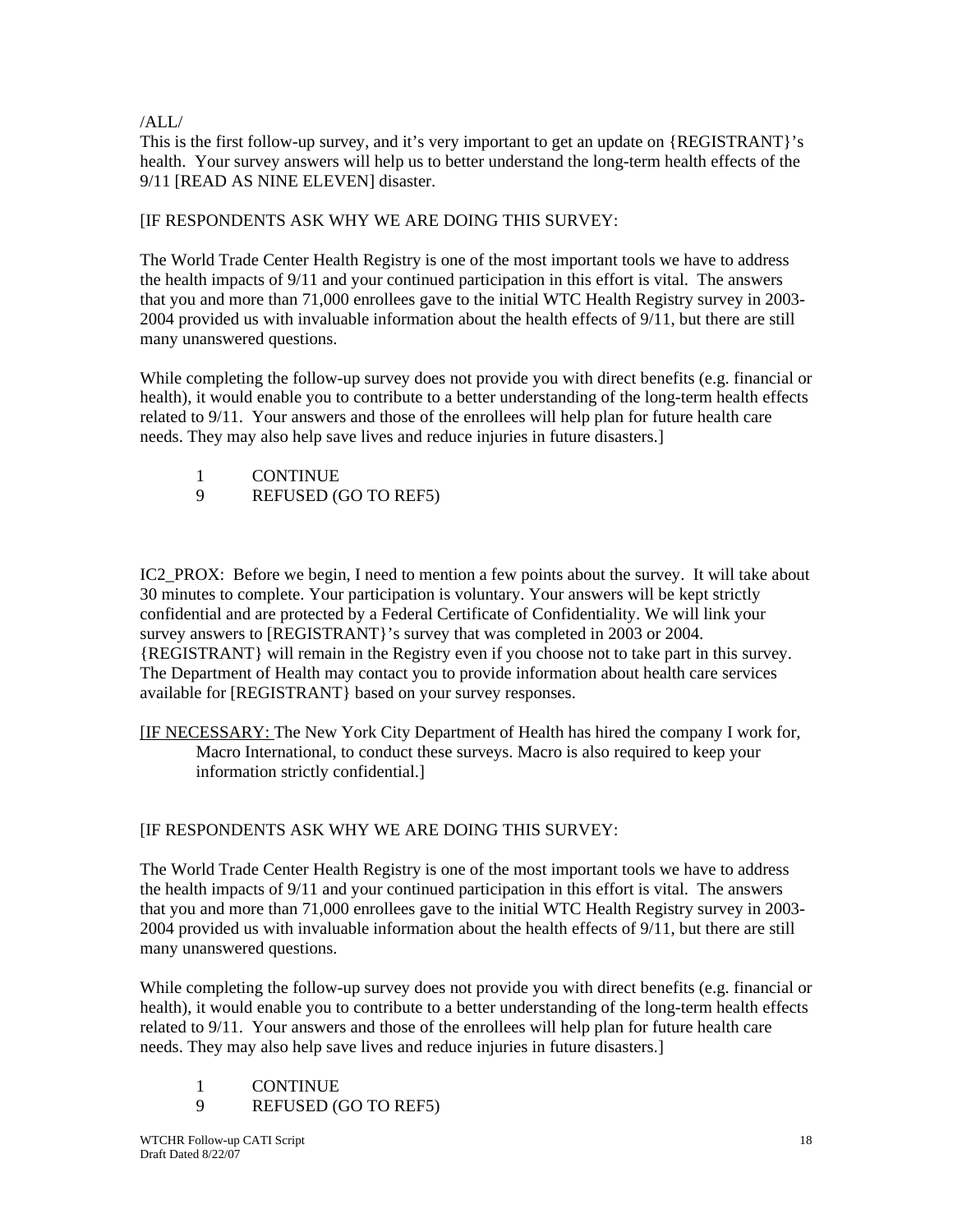IC3 PROX: You may refuse to answer any of the questions. You can stop or take a break at any time. You may complete this interview over more than one phone call. If you feel emotional distress while answering questions or afterwards, or if {REGISTRANT] feels emotional distress, you can call LIFENET, a free and confidential service which provides mental health information and referrals 24 hours a day, seven days a week. The number is 1-800-LIFENET (800-543- 3638). I can give you this information again at any time.

# [IF RESPONDENTS ASK WHY WE ARE DOING THIS SURVEY:

The World Trade Center Health Registry is one of the most important tools we have to address the health impacts of 9/11 and your continued participation in this effort is vital. The answers that you and more than 71,000 enrollees gave to the initial WTC Health Registry survey in 2003- 2004 provided us with invaluable information about the health effects of 9/11, but there are still many unanswered questions.

While completing the follow-up survey does not provide you with direct benefits (e.g. financial or health), it would enable you to contribute to a better understanding of the long-term health effects related to 9/11. Your answers and those of the enrollees will help plan for future health care needs. They may also help save lives and reduce injuries in future disasters.]

- 1 CONTINUE
- 9 REFUSED (GO TO REF5)

IC4\_PROX: Before we get started, do you have any questions about the study or about your rights or {REGISTRANT'S} rights as a person in this research study?

[ IF NECESSARY: If you have questions about your rights as a study participant, please call Dr. Olivette Burton at the New York City Department of Health and Mental Hygiene at 212-788-4483. If you have questions about the World Trade Center Health Registry, please contact Registry staff, toll-free, at 1-866-NYC-WTCR, which is 1-866-692-9827.]

I would also like to inform you that this call may be monitored for quality assurance.

# [IF RESPONDENTS ASK WHY WE ARE DOING THIS SURVEY:

The World Trade Center Health Registry is one of the most important tools we have to address the health impacts of 9/11 and your continued participation in this effort is vital. The answers that you and more than 71,000 enrollees gave to the initial WTC Health Registry survey in 2003- 2004 provided us with invaluable information about the health effects of 9/11, but there are still many unanswered questions.

While completing the follow-up survey does not provide you with direct benefits (e.g. financial or health), it would enable you to contribute to a better understanding of the long-term health effects related to 9/11. Your answers and those of the enrollees will help plan for future health care needs. They may also help save lives and reduce injuries in future disasters.]

- 1 CONTINUE (GO TO INSTRUCTION BEFORE S1)
- 9 REFUSED (GO TO REF5)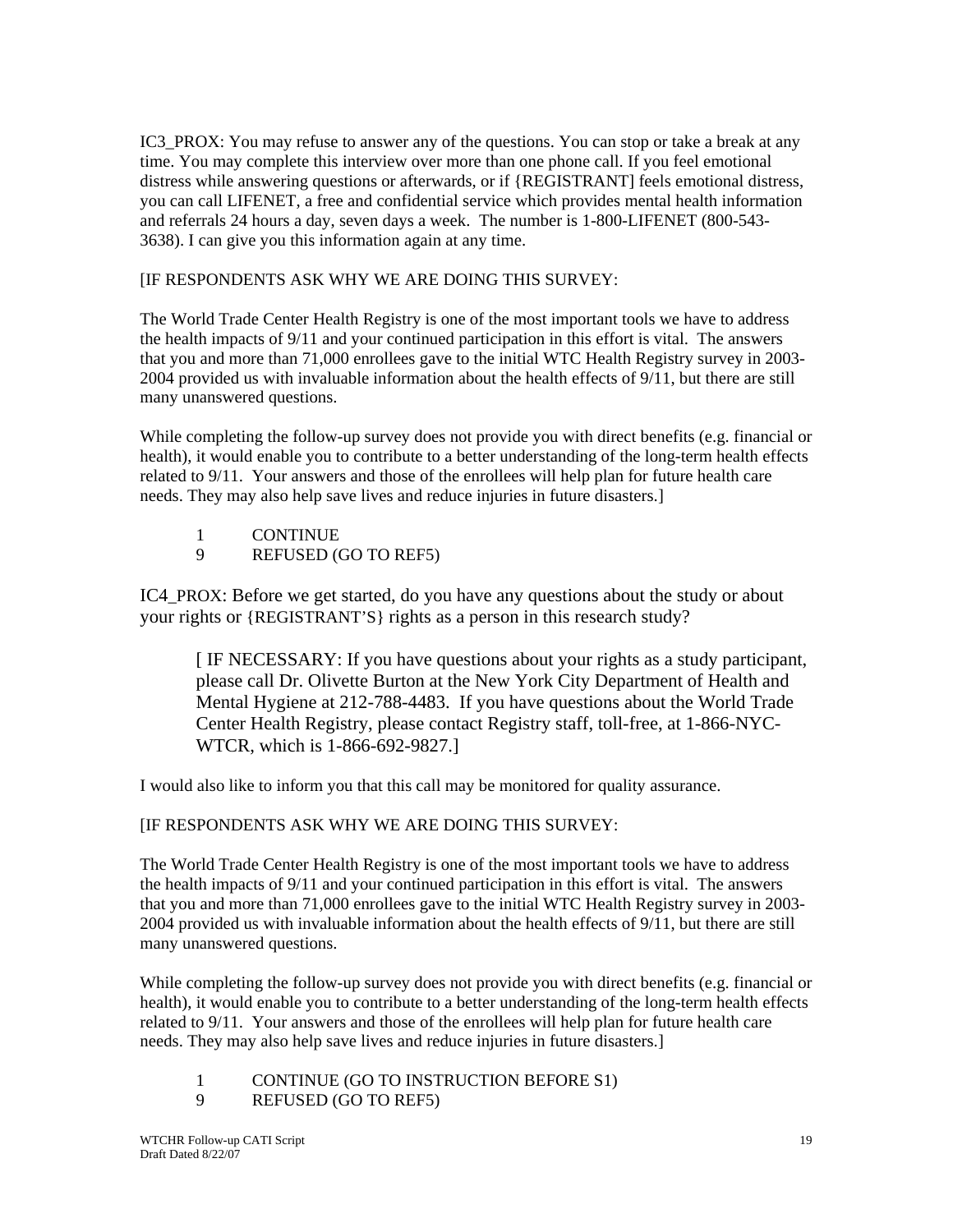# REFUSAL STATEMENTS

# *FIRST REFUSALS*

# REF1A

This is about a long-term health study conducted by the New York City Department of Health and Mental Hygiene, and it's important that we know how to contact {REGISTRANT/PROXY}. The study is voluntary but we want to make sure everyone has a chance to participate. Is this the correct number to reach {REGISTRANT/PROXY}?

- 1 YES SPEAKING/COMING TO PHONE (GO TO PID1\_REG/ID1\_PROX)
- 2 YES NOT AVAILABLE NOW (GO TO INTRO2A)
- 3 NO (GO TO INTRO3)
- 8 DON'T KNOW (GO TO REF3A DISP 105)
- 9 REFUSED (GO TO REF3A DISP 161)

# REF2A

The New York City Department of Health and Mental Hygiene is conducting this important, long-term health study. Participation is voluntary, but before you decide, I'd like to just confirm that I'm speaking to the right person. Once we do that, I can give you more information that may help you make a decision.

- 1 CONTINUE (GO TO PID1\_REG/ID1\_PROX)
- 9 REFUSED (GO TO REF4A)

#### REF3A

Thank you for your time. (Disp  $161$ - Initial refusal-NSR – text box)

# If REF1A = 8 OR 9, THEN DISPOSITION 105 SCHEDULED CALLBACK.

# REF4A

Thank you for your time. (Disp 160- Initial refusal- $SR - text$  box)

# REF5A

It's very important that we protect the privacy of those in the study. The questions I want to ask next will include information that I can only give to people who joined the study. For this reason, I need you to confirm {REGISTRANT}'s year of birth, just to make sure I have the right person.

| CONTINUE (GO TO PID2_PRX) |  |  |  |
|---------------------------|--|--|--|
|---------------------------|--|--|--|

9 REFUSAL (DISP 002 FINAL REFUSAL)

# REF6A

It's very important that we protect the privacy of those in the study. The questions I want to ask next will include information that I can only give to people who joined the study. For that reason, I need you to confirm the year you were born, just to make sure I have the right person.

- 1 CONTINUE (GO TO PID1\_REG)
- 9 REFUSAL (DISP 002 FINAL REFUSAL)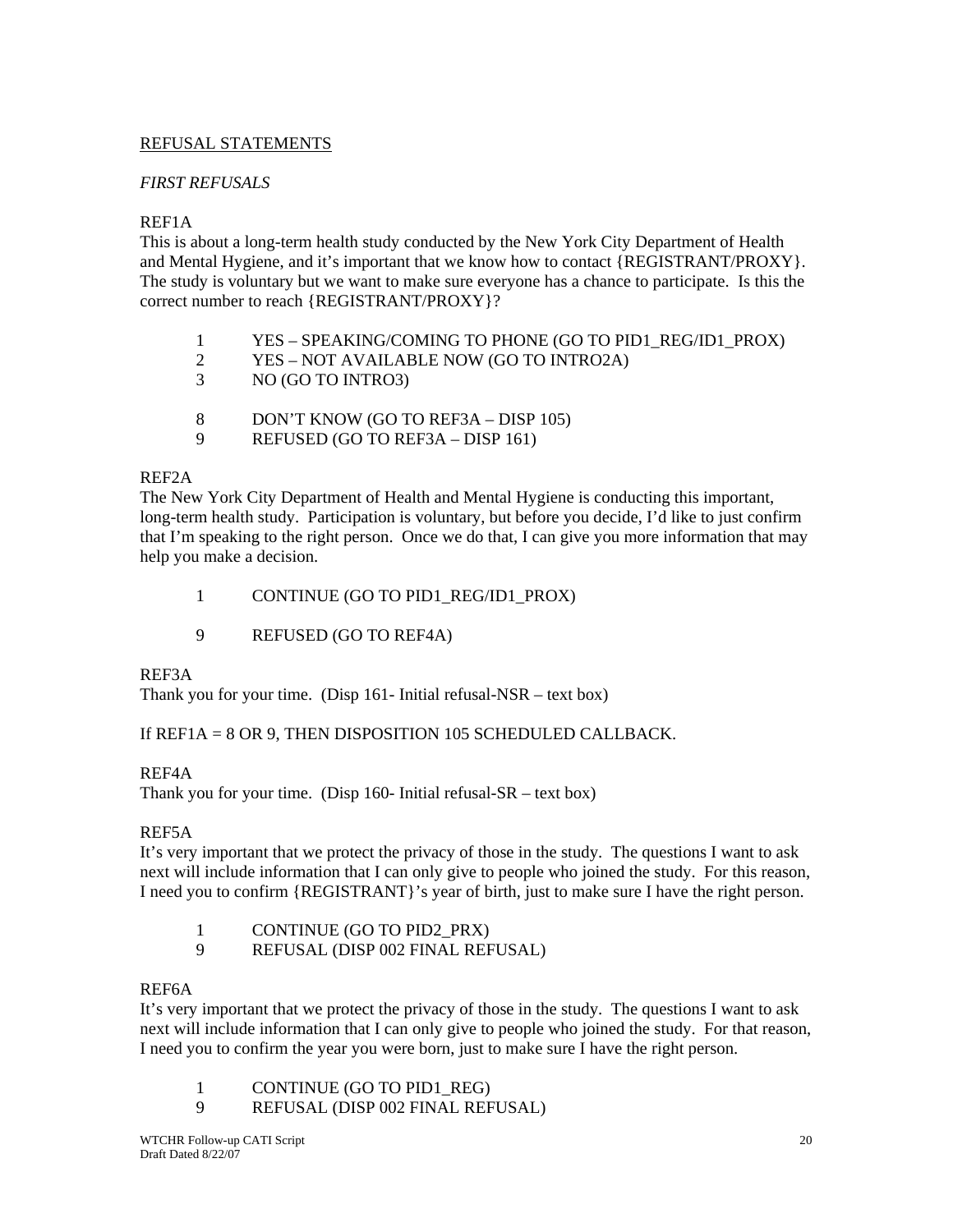# *SECOND REFUSALS/OR REFUSALS DURING INFORMED CONSENT*

# REF1

This is in reference to a long-term health study, and it's important that we know how to contact {REGISTRANT/PROXY} in the future. The study is voluntary, but we want to make sure everyone has a chance to participate. Is this the correct number to reach {REGISTRANT/PROXY}?

- 1 YES SPEAKING/COMING TO PHONE (GO TO PID1\_REG/ID1\_PROX)
- 2 YES NOT AVAILABLE NOW (GO TO INTRO2A)
- 2 NO (GO TO INTRO3)
- 8 DON'T KNOW (GO TO REF3)
- 9 REFUSED (GO TO REF3)

# REF2

# /ONLY IF REGISTRANT, ELSE USE REF5/

 Would you be willing to answer just 2 to 3 questions about your decision? It would be helpful for the success of this long-term Department of Health study.

- 1 YES (GO TO SR1\_R)
- 2 NO/REFUSED (GO TO REF4)

# REF3

Thank you for your time. (Disp 2- Final refusal-NSR – text box)

# REF4

Thank you for your time. (Disp 135- Final refusal-SR – text box)

# REF5

Thank you very much for taking the time to talk with me today. It's important that you know that even if you choose not to participate in the survey now, and we will not call you back if you decide not to do so, you may change your mind later if you wish and you/[registrant] will still be enrolled in the World Trade Center Health Registry and can participate in future follow-up surveys. We also want to make sure that you have all the information you need to decide about participation now or in the future. If there is anything you would like to ask me, I would be happy to answer your questions as well as I can. You may also contact the Department of Health and Mental Hygiene directly at 866-692-9827.

[INTERVIEWER: IF QUESTIONS, ADDRESS THEM OR REFER TO DOHMH. IF THE RESPONDENT DOES NOT INDICATE A DESIRE TO CONTINUE OR DISCUSS FURTHER, THEN END WITH: Thank you again for your time. Have a very good day.]

|                 | DO SURVEY BY PHONE NOW (GO TO PREVIOUS INFORMED CONSENT            |
|-----------------|--------------------------------------------------------------------|
| <b>SCREEN</b> ) |                                                                    |
|                 | DO SURVEY BY PHONE LATER (Disp 104 – callback)                     |
| 3               | DO SURVEY BUT NOT ON PHONE (TERM2 – collects updated mail/email)   |
| $\overline{4}$  | DO NOT WANT TO DO SURVEY AT ALL (Disp 35 - Final refusal SR - text |
|                 | box)                                                               |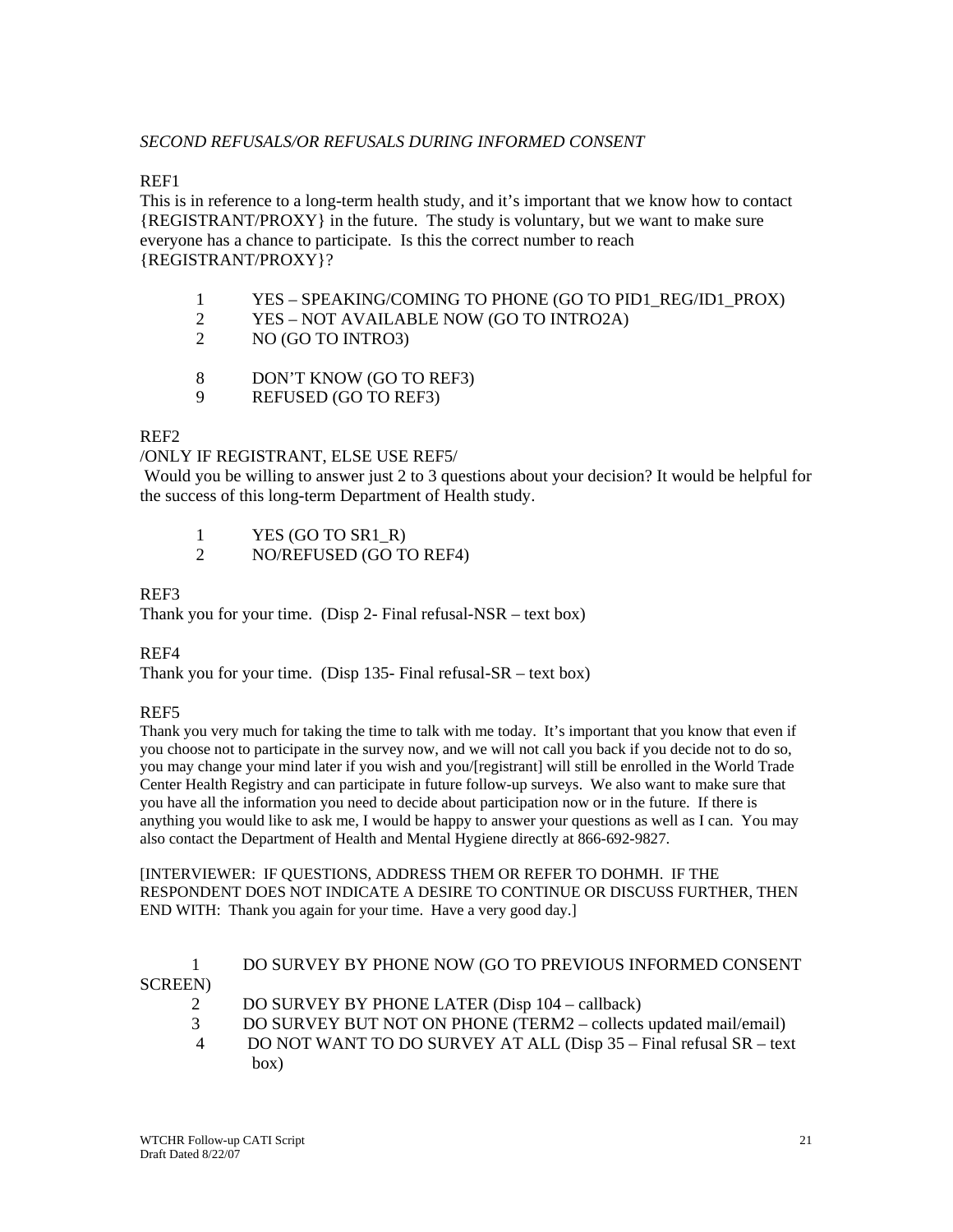8 DON'T KNOW/NOT SURE (Disp 104 – w/ text box – used for situations where respondent wishes to contact DOHMH before doing interview)

### Other Termination Scenarios

### TERM1

Thank you. Someone will call back to arrange an interview.

### TERM2N

Thank you. I'd like to confirm {REGISTRANT}'s correct name, address and the e-mail we should be using.

First, the full name.

#### ENTER NAME:

And the mailing address?

 ENTER STREET ENTER APARTMENT NUMBER ENTER CITY ENTER STATE ENTER ZIP ENTER COUNTRY

And the e-mail address?

ENTER E-MAIL

Thank you again. Goodbye. (DISP 066)

Survey Response Questions - Refusals

Thank you. The reason we have been trying to reach you is because you are/ $\{/REGISTRANT\}$  is one of the 71,000 people who joined the World Trade Center Health Registry in 2003 or 2004. We are calling you about the Registry's first follow-up survey.

SR1\_R First, did you receive an e-mail with a link to the online follow-up survey or a paper copy of the survey through the mail?

[IF NECESSARY: THE EMAILS AND PAPER SURVEYS WERE SENT OUT BETWEEN NOVEMBER 2006 AND JULY 2007]

- 01 YES, RECEIVED EMAIL
- 02 YES, RECEIVED MAIL
- 03 YES, RECEIVED BOTH EMAIL AND MAIL
- 04 NO, DID NOT RECEIVE EITHER EMAIL OR MAIL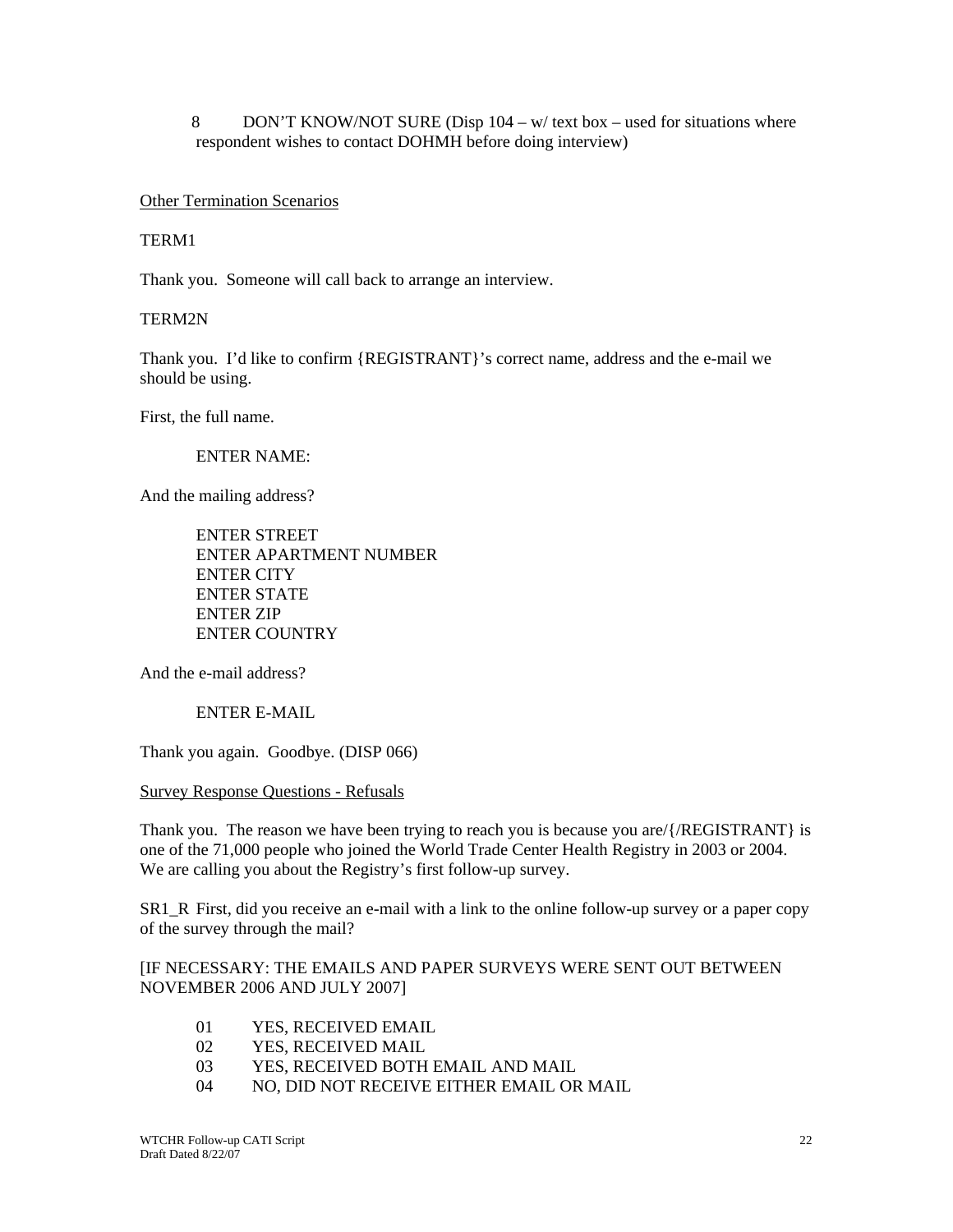# 98 DON'T KNOW

# 99 REFUSED

# $[ASK IF SR1 R = 01, 02, 03]$

SR1A\_R. Please tell me the reasons why you did not complete the paper or online follow-up survey.

(DO NOT READ RESPONSES. SELECT ALL THAT APPLY)

- 01 SURVEY TOO LONG
- 02 TOO BUSY TO RESPOND TO SURVEY
- 03 DO NOT WANT TO TALK ABOUT 9/11; UPSET BY TOPIC; WISH TO MOVE ON OR HAVE MOVED ON
- 04 NO HEALTH PROBLEMS TO REPORT (FEEL SURVEY IS ONLY FOR THOSE WITH CURRENT HEALTH PROBLEMS OR CHANGE IN HEALTH TO REPORT).
- 05 DO NOT LIKE FILLING OUT SURVEYS
- 06 NOT COMFORTABLE WITH WEB/ONLINE SURVEY ISSUES AROUND TECHNOLOGY, SECURITY
- 07 COMPREHENSION ISSUES LANGUAGE, READING LEVEL, FEAR OF ANSWERING QUESTIONS INCORRECTLY
- 08 CONFUSION ABOUT SURVEY: DO NOT RECALL BEING A WORLD TRADE CENTER HEALTH REGISTRY ENROLLEE AND WONDER WHY THEY ARE RECEIVING SURVEY; THINK THAT SURVEY IS FOR ANOTHER WTC RELATED STUDY AND DO NOT ASSOCIATE WITH WORLD TRADE CENTER HEALTH REGISTRY
- 09 NEGATIVE FEELINGS ABOUT WTC HEALTH REGISTRY; HAVE HEARD BAD THINGS ABOUT REGISTRY, OR HAVE NEGATIVE OPINION OR BELIEFS
- 10 OTHER: (SPECIFY)
- 98 DON'T KNOW
- 99 REFUSED
- SR2\_R. For future follow-up surveys, would you prefer a paper survey, an on-line survey, or a survey over the phone?

# [INTERVIEWER: SELECT ALL THAT APPLY]

- 01 TELEPHONE
- 02 ONLINE/EMAIL
- 03 MAIL/PAPER
- 04 NO PREFERENCE
- 05 OTHER (SPECIFY)
- 06 NONE DO NOT WANT TO DO ANY SURVEYS AT ALL (DISPOSITION 035 DO NOT CALL BACK)
- 98 DON'T KNOW
- 99 REFUSED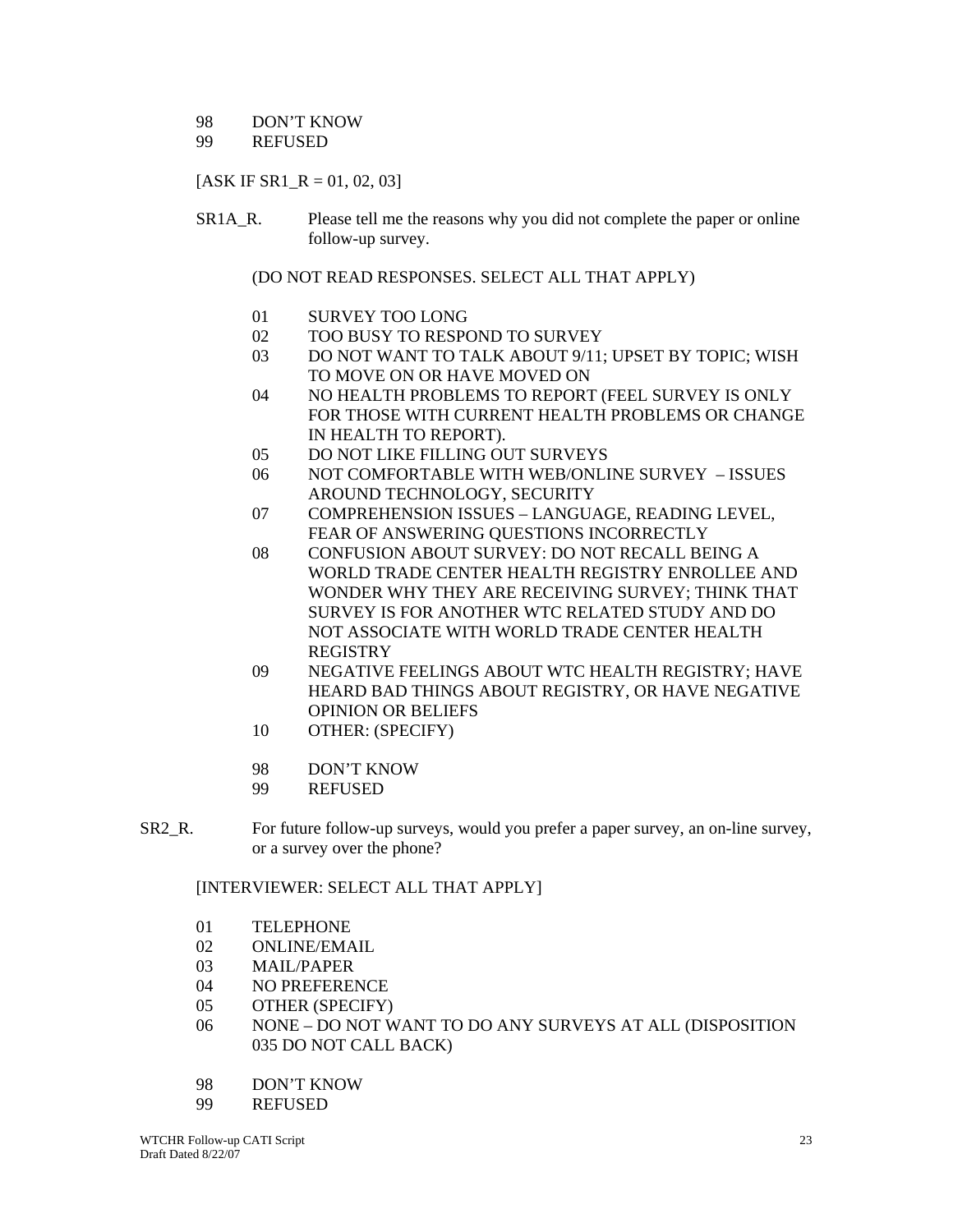SR3 R. Would you like to do the Registry follow-up health interview on the phone now? If it is not a good time, we can set up a time to do the interview later.]

[IF NECESSARY: You can also complete a survey online or by mail.]

- 1 YES DO SURVEY BY PHONE NOW (GO TO IC2\_REG)
- 2 YES DO SURVEY BY PHONE LATER (Disp 104)
- 3 YES DO SURVEY BUT NOT ON PHONE (TERM2N)
- 4 NO DO NOT WANT TO DO SURVEY AT ALL (Disp 135 Final refusal SR – text box)
- 8 DON'T KNOW/NOT SURE (Disp 105 text box)

Proxy Information [ASK ONLY IF PROXY.]

*(If interviewer discovers at this point that registrant is deceased, interviewer will go back to "Deceased" script).* 

/ASK 1 AND 2 ONLY IF ORIGINAL NAMED PROXY, FOR INSTANCE, NO RESPONSES TO NOPROXY OR CHANGE RESPONDENT QUESTIONS/

S1 What is your relationship to {REGISTRANT}?

 [INTERVIEWER: READ RESPONSES ONLY IF NECESSARY. STOP WHEN RESPONDENT PROVIDES A RESPONSE.]

- 2 SPOUSE
- 3 YOUR MOTHER/FATHER/GUARDIAN
- 4 YOUR DAUGHTER/SON
- 5 SISTER/BROTHER
- 6 OTHER (SPECIFY) \_\_\_\_\_\_\_\_\_\_\_\_\_\_\_\_\_
- 8 DON'T KNOW
- 9 REFUSED
- S2 I just need to confirm the reason [REGISTRANT] is not capable of completing the interview right now.

[INTERVIEWER: DO NOT READ RESPONSES.]

- 1 SUBJECT IS A MINOR (UNDER 18) (DISPOSITION 042 SUBJECT IS MINOR )
- 2 PHYSICAL DISABILITY
- 3 MENTAL DISABILITY
- 4 DECEASED [GO TO DEC1]
- 5 INCARCERATED
- 6 SERVING IN THE MILITARY OVERSEAS
- 7 OTHER (SPECIFY) \_\_\_\_\_\_\_\_\_\_\_\_\_\_\_\_\_\_\_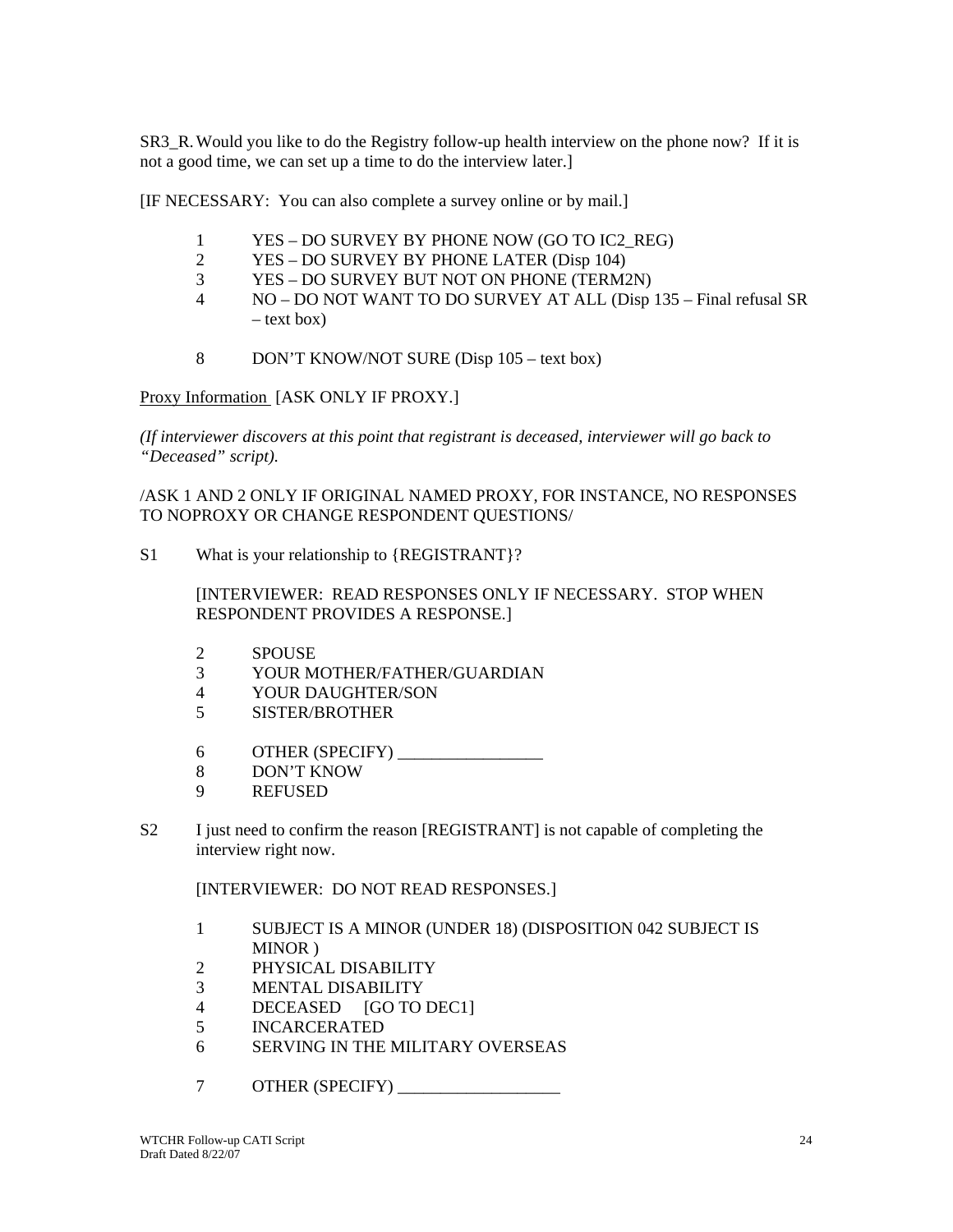8 DON'T KNOW<br>9 REFUSED

**REFUSED** 

# Identification Questions

S3 I would like to confirm your/[REGISTRANT]'s full name. I have the name recorded as:

# SPELL OUT NAME

Is that correct?

- 1 YES 2 NO 8 DON'T KNOW<br>9 REFUSED **REFUSED**  *IF S3 = NO,*
- S3\_O What is the correct spelling of the name?

# /IF SPEAKING TO REGISTRANT/

- S4 I'm required to ask, are you male or female?
	- 1 MALE
	- 2 FEMALE

# /IF PROXY/

- 4A And to confirm, what is [REGISTRANTS]'s gender?
	- 1 MALE
	- 2 FEMALE
- S5 What is your/[his/her] date of birth?

# ENTER DOB: [MM/DD/YYYY]

 98/98/9998 DON'T KNOW 99/99/9999 REFUSED

5A What is your/[his/her] current age?

ENTER AGE [RANGE 17 – 120]

998 DON'T KNOW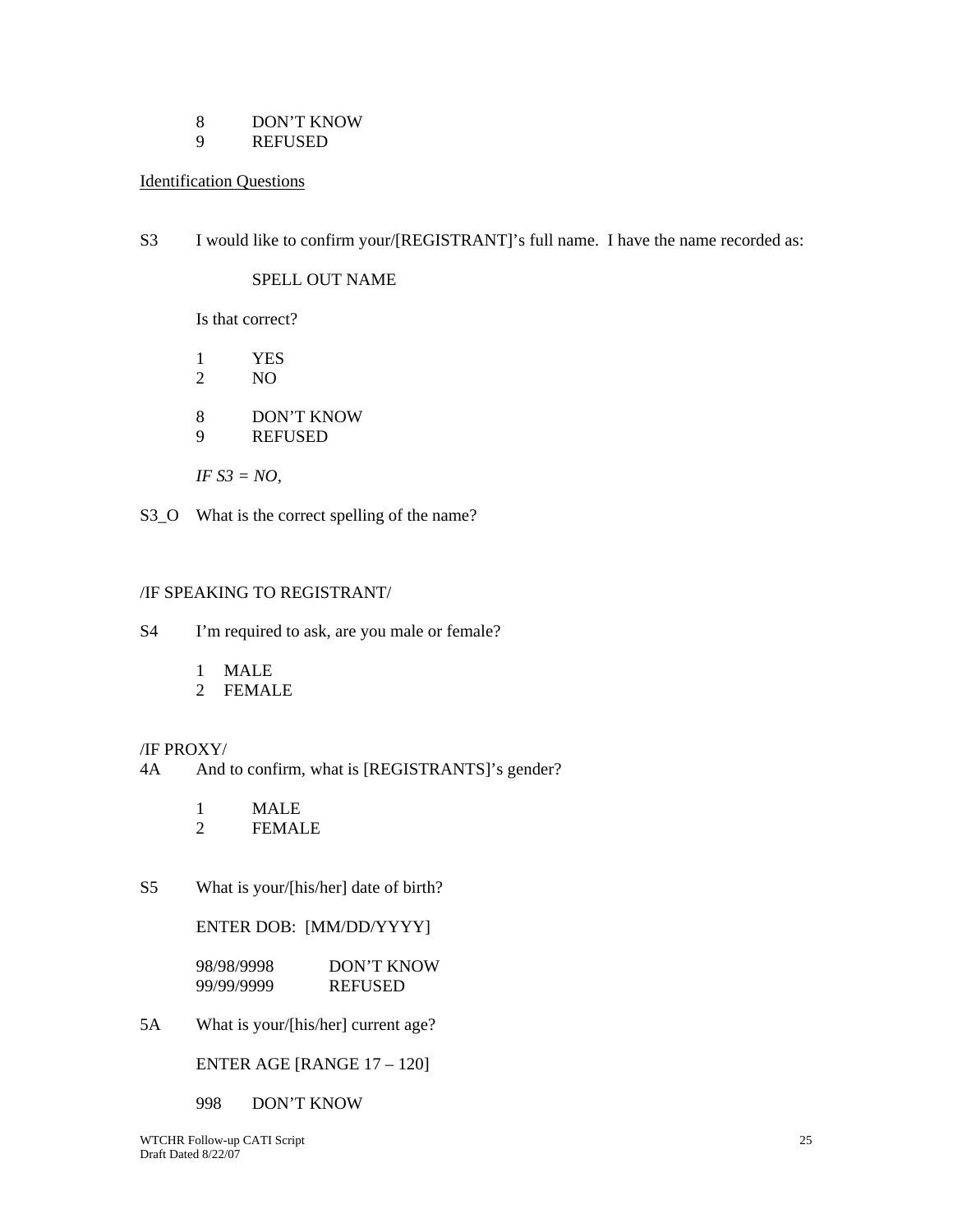# 999 REFUSED

# [IF AGE OUT OF RANGE (i.e., a minor) SUSPEND HERE – PROGRAMMER GIVE SPECIAL DISPOSITION CODE]

# [IF AGE DOES NOT MATCH YEAR OF BIRTH, REQUEST THAT INTERIVEWER VERIFY BEFORE CONTINUING].

# **Health Status**

- 6 Would you say that in general your health is—  **Please read:** 
	- 1 Excellent
	- 2 Very good
	- 3 Good
	- 4 Fair

**Or** 

- 5 Poor
- 8 DON'T KNOW
- 9 REFUSED
- 7A Now thinking about your physical health, which includes physical illness and injury, for how many days during the last 30 days was your physical health not good?

ENTER NUMBER OF DAYS //RANGE=0-30//

98 DON'T KNOW<br>99 REFUSED

- **REFUSED**
- 7B Now thinking about your mental health, which includes stress, depression, and problems with emotions, for how many days during the last 30 days was your mental health not good?

ENTER NUMBER OF DAYS //RANGE=0-30//

- 98 DON'T KNOW
- 99 REFUSED

/IF 7A=0 AND 7B=0, SKIP TO Q8/

7C For how many days did poor physical or mental health keep you from doing your usual activities during the last 30 days?

ENTER NUMBER OF DAYS //RANGE=0-30//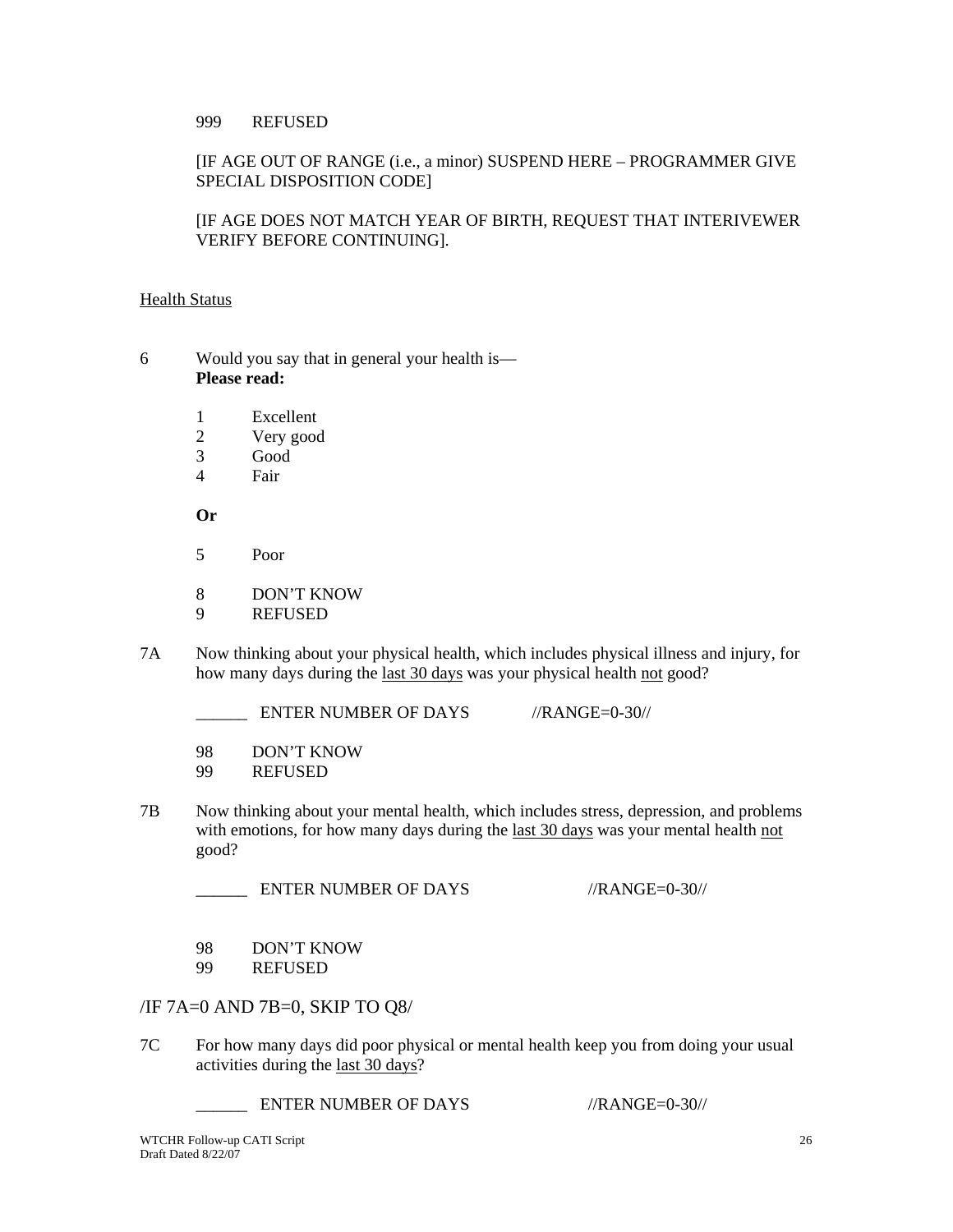#### 98 DON'T KNOW 99 REFUSED

### Before/After September 11, 2001

*Let's talk more specifically about your health….* 

- 8 On September 11, 2001, before the attack, did you have any disabilities or medical conditions that were diagnosed by a physician?
	- 1 YES
	- 2 NO
	- 8 DON'T KNOW
	- 9 REFUSED

 $[IF 8 = 1, ASK, ELSE SKIP TO Q9]$ 

- 8A On September 11, 2001, before the attack, did any disabilities or medical conditions affect your…
- 1-YES 2-NO 8-DK 9-REF

/QUESTION STEM OPTIONAL [IN BRACKETS] FOR 8A3 – 8A7/

- 8A1 Mobility? (If needed, "for example, walking")
- 8A2 Hearing?
- 8A3 Vision?
- 8A4 Heart?
- 8A5 Breathing?
- 8A6 Mental health?
- 8A7 Some other disability or condition? (specify)
- 9 Do you currently have a disability or a medical condition that was diagnosed by a physician?
	- 1 YES
	- 2 NO
	- 8 DON'T KNOW
	- 9 REFUSED

 $[IF 9 = 1, ASK, ELSE SKIP TO Q10]$ 

9A Do you think any of your current disabilities or medical conditions affect your... 1-YES 2-NO 8-DK 9-REF

/QUESTION STEM OPTIONAL [IN BRACKETS] FOR 9A3 – 9A7/

9A1 Mobility? (If needed, "for example, walking")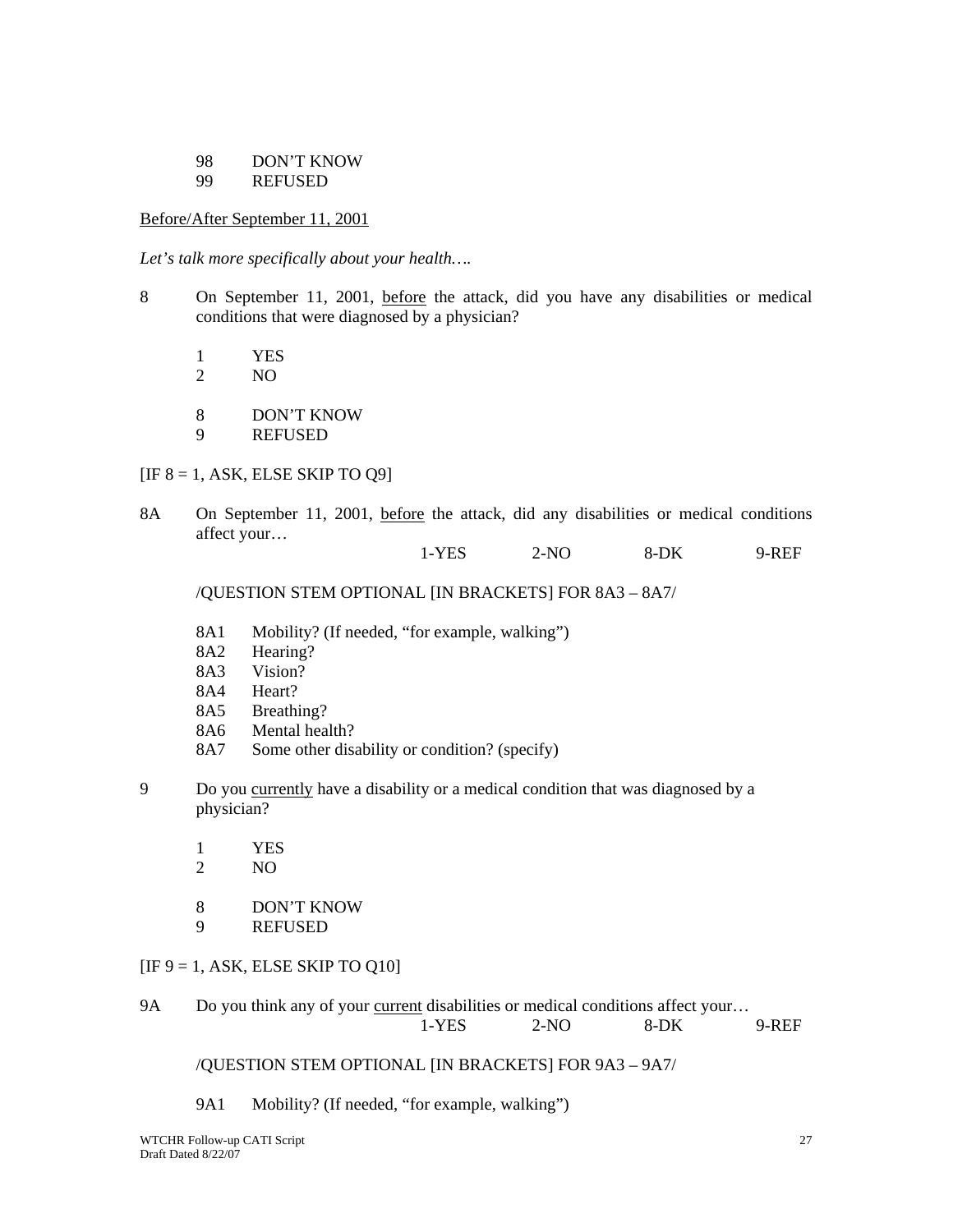- 9A2 Hearing? 9A3 Vision? 9A4 Heart? 9A5 Breathing? 9A6 Mental health? 9A7 Some other disability or condition? (specify)
- 9B Do you think any of these current disabilities or medical conditions are a direct result of the events of September 11, 2001?
	- 1 YES
	- 2 NO
	- 8 DON'T KNOW
	- 9 REFUSED

# Physical Symptoms

- 10 In the <u>last 30 days</u>, have you used an inhaler prescribed by a doctor for any breathing problem?
	- 1 YES<br>2 NO
	- NO<sub>1</sub>
	- 8 DON'T KNOW
	- 9 REFUSED
- 11 Have you ever sought care of a doctor or other health professional for...

1-YES 2-NO 8-DK 9-REF

/QUESTION STEM OPTIONAL [IN BRACKETS] FOR 11C – 11J/

- 11A Frequent severe headaches?
- 11B Hearing problem or loss?
- 11C Heartburn, indigestion or reflux (REE-fluks)?
- 11D Sinus (SIGH-niss) problems, nose irritation, or postnasal (POST-NAZE-ul) irritation which occurred when you did not have a cold or the flu?
- 11E Skin rash or irritation?
- 11F Shortness of breath?
- 11G Throat irritation?
- 11H Hoarseness or loss of voice?
- 11I Wheezing?
- 11J Another symptom? (specify)
- 12 *Now I am going to ask you about symptoms you may have experienced in the last 30 days, whether or not you visited a doctor for these symptoms.*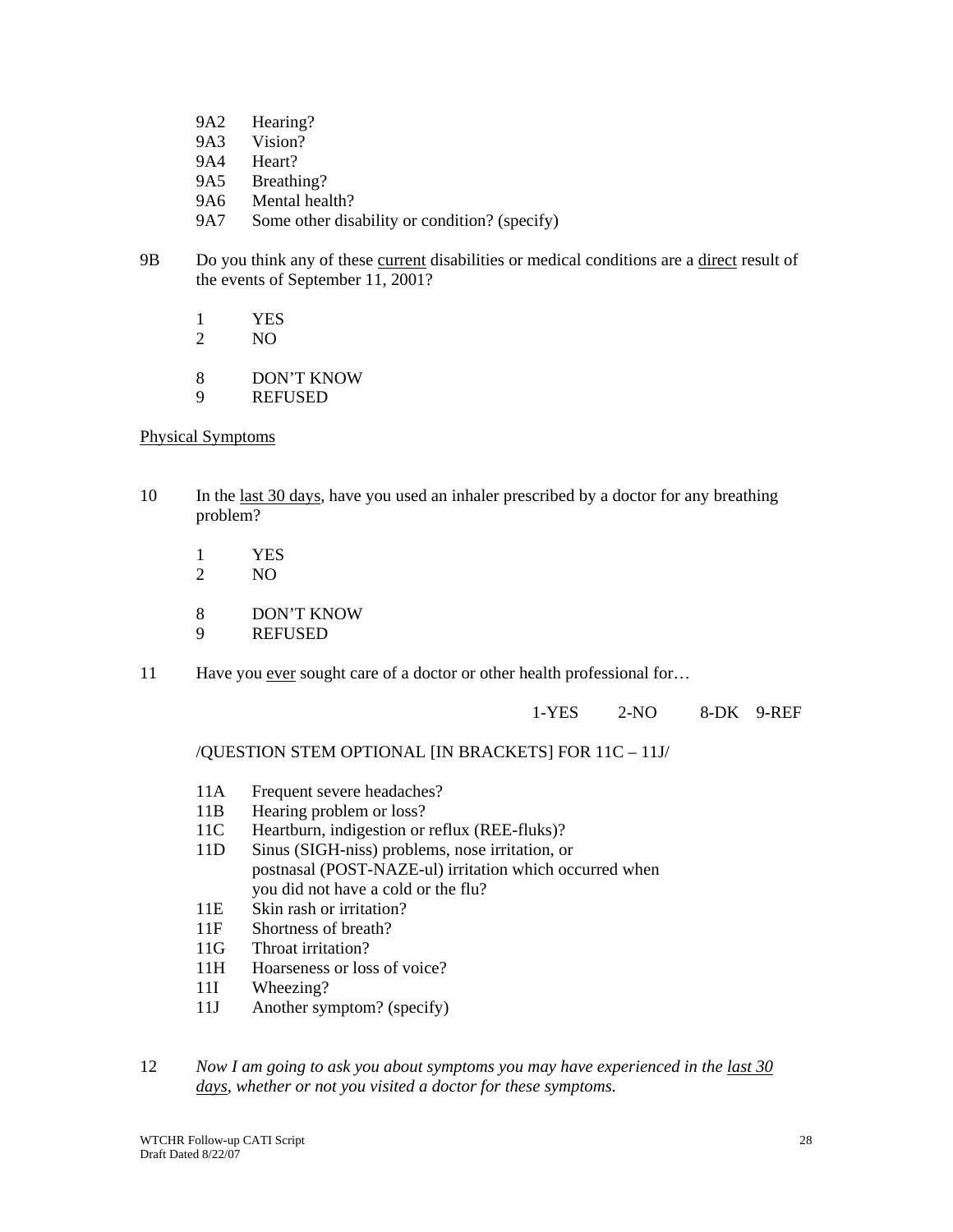In the last 30 days, have you experienced….

### /QUESTION STEM OPTIONAL [IN BRACKETS] FOR 12C – 12J./

- 12A Frequent severe headaches?
	- 1 YES
	- 2 NO
	- 8 DON'T KNOW
	- 9 REFUSED
	- [IF YES, ASK:]
	- 12A1 For about how many days out of the last 30 days did you experience this?

[IF NECESSARY: Your best guess is fine.]

\_\_\_\_\_\_\_\_ ENTER NUMBER OF DAYS //RANGE=1-30//

- 98 DON'T KNOW
- 99 REFUSED
- 12B Hearing problem or loss?
	- 1 YES 2 NO
	- 8 DON'T KNOW
	- 9 REFUSED
	- [IF YES, ASK:]

12B1 For about how many days [out of the last 30 days] did you experience

this?

[IF NECESSARY: Your best guess is fine.]

| <b>ENTER NUMBER OF DAYS</b> | $\frac{\text{N} - 30}{\text{N}}$ |
|-----------------------------|----------------------------------|
|                             |                                  |

- 98 DON'T KNOW
- 99 REFUSED

### 12C Heartburn, indigestion or reflux?

- 1 YES
- 2 NO
- 8 DON'T KNOW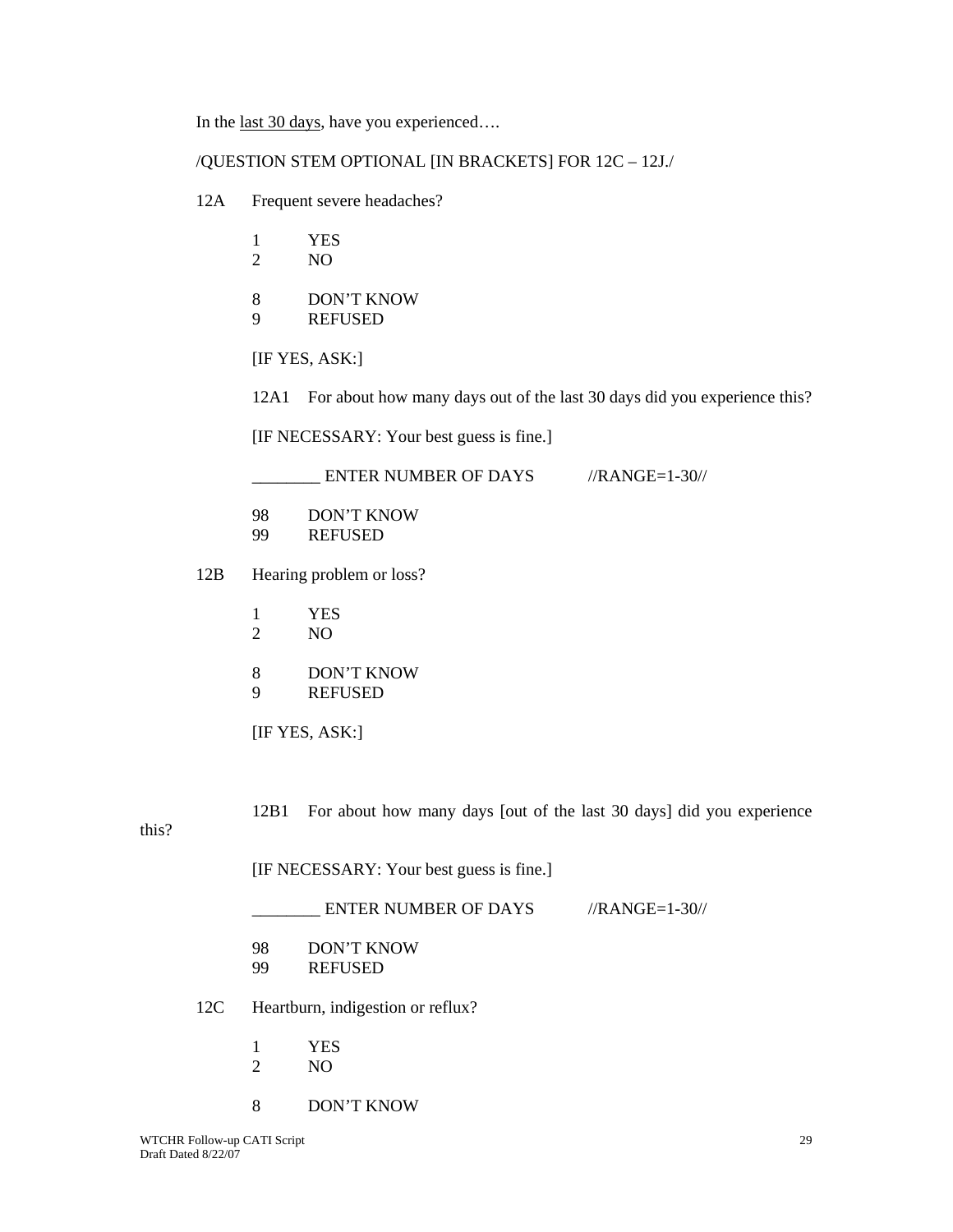9 REFUSED

[IF YES, ASK:]

 12C1 For about how many days [out of the last 30 days] did you experience this?

[IF NECESSARY: Your best guess is fine.]

| <b>ENTER NUMBER OF DAYS</b> | $\frac{\text{N} - 30}{\text{N}}$ |
|-----------------------------|----------------------------------|
|                             |                                  |

- 98 DON'T KNOW
- 99 REFUSED
- 12D Sinus problems, nose irritation, or postnasal irritation which occurred when you did not have a cold or the flu?
	- 1 YES
	- 2 NO
	- 8 DON'T KNOW 9 REFUSED

[IF YES, ASK:]

12D1 For about how many days [out of the last 30 days] did you experience

this?

[IF NECESSARY: Your best guess is fine.]

\_\_\_\_\_\_\_\_ ENTER NUMBER OF DAYS //RANGE=1-30//

98 DON'T KNOW

99 REFUSED

12E Skin rash or irritation?

- 1 YES
- 2 NO

8 DON'T KNOW

9 REFUSED

[IF YES, ASK:]

12E1 For about how many days [out of the last 30 days] did you experience

this?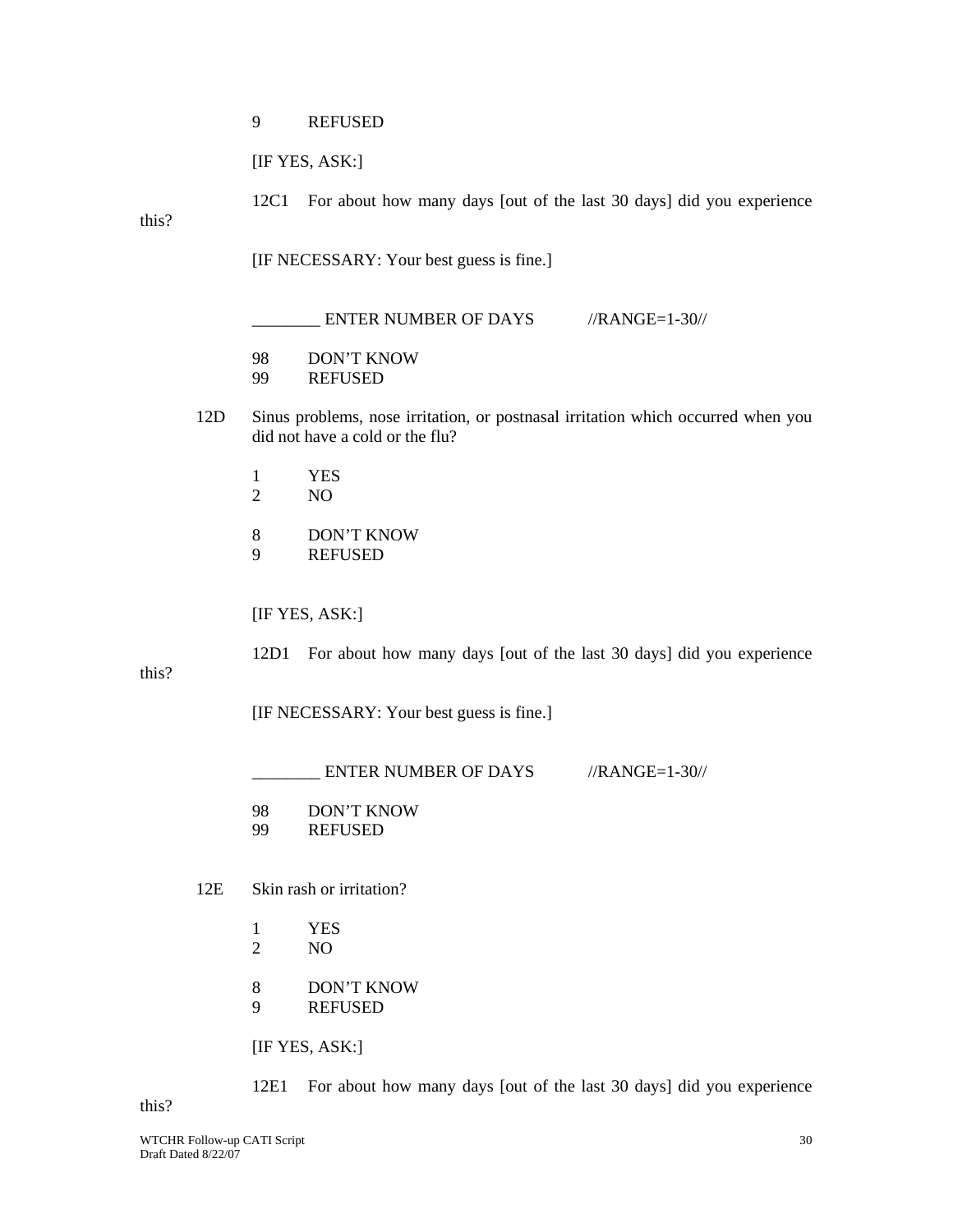[IF NECESSARY: Your best guess is fine.]

|       |     |                    | ENTER NUMBER OF DAYS //RANGE=1-30//                                  |                                  |  |  |  |
|-------|-----|--------------------|----------------------------------------------------------------------|----------------------------------|--|--|--|
|       |     | 98                 | <b>DON'T KNOW</b>                                                    |                                  |  |  |  |
|       |     | 99                 | <b>REFUSED</b>                                                       |                                  |  |  |  |
|       | 12F |                    | Shortness of breath?                                                 |                                  |  |  |  |
|       |     | 1                  | <b>YES</b>                                                           |                                  |  |  |  |
|       |     | $\overline{2}$     | NO                                                                   |                                  |  |  |  |
|       |     | 8                  | <b>DON'T KNOW</b>                                                    |                                  |  |  |  |
|       |     | 9                  | <b>REFUSED</b>                                                       |                                  |  |  |  |
|       |     |                    | [IF YES, ASK:]                                                       |                                  |  |  |  |
| this? |     | 12F1               | For about how many days [out of the last 30 days] did you experience |                                  |  |  |  |
|       |     |                    | [IF NECESSARY: Your best guess is fine.]                             |                                  |  |  |  |
|       |     |                    | ENTER NUMBER OF DAYS                                                 | $\frac{\text{N} - 30}{\text{N}}$ |  |  |  |
|       |     | 98<br>99           | <b>DON'T KNOW</b><br><b>REFUSED</b>                                  |                                  |  |  |  |
|       | 12G | Throat irritation? |                                                                      |                                  |  |  |  |
|       |     | $\mathbf{1}$       | <b>YES</b>                                                           |                                  |  |  |  |
|       |     | $\overline{2}$     | N <sub>O</sub>                                                       |                                  |  |  |  |
|       |     | 8                  | <b>DON'T KNOW</b>                                                    |                                  |  |  |  |
|       |     | 9                  | <b>REFUSED</b>                                                       |                                  |  |  |  |
|       |     |                    | [IF YES, ASK:]                                                       |                                  |  |  |  |
| this? |     | 12G1               | For about how many days [out of the last 30 days] did you experience |                                  |  |  |  |
|       |     |                    | [IF NECESSARY: Your best guess is fine.]                             |                                  |  |  |  |
|       |     |                    | <b>ENTER NUMBER OF DAYS</b>                                          | $//RANGE=1-30//$                 |  |  |  |

 98 DON'T KNOW 99 REFUSED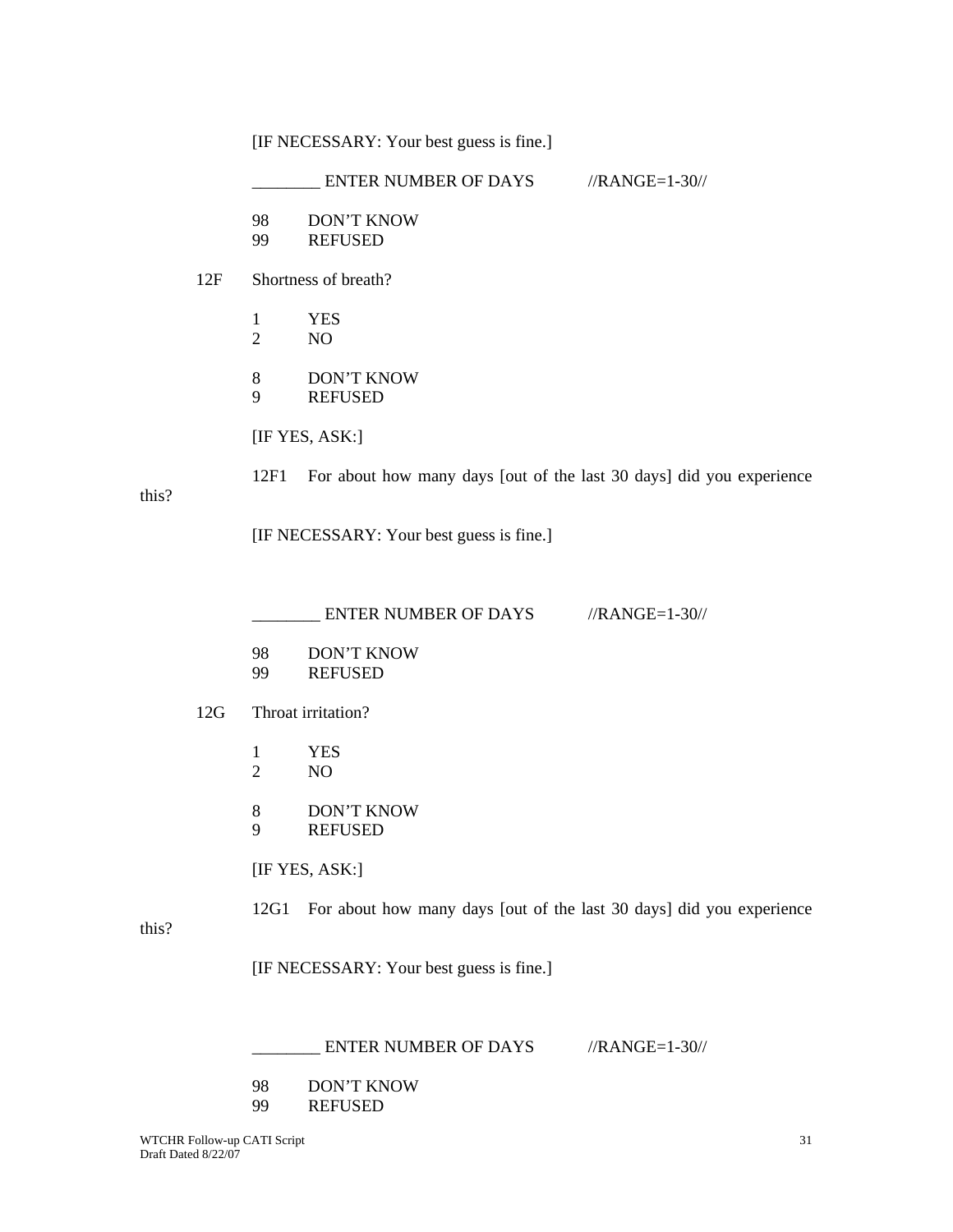12H Hoarseness or loss of voice?

- 1 YES 2 NO
- 
- 8 DON'T KNOW<br>9 REFUSED
- **REFUSED**

[IF YES, ASK:]

this?

this?

12H1 For about how many days [out of the last 30 days] did you experience

[IF NECESSARY: Your best guess is fine.]

|       |     |                     | ENTER NUMBER OF DAYS<br>$\frac{\text{N} - 30}{\text{N}}$             |  |  |
|-------|-----|---------------------|----------------------------------------------------------------------|--|--|
|       |     | 98<br>99            | <b>DON'T KNOW</b><br><b>REFUSED</b>                                  |  |  |
|       | 12I | Wheezing?           |                                                                      |  |  |
|       |     | 1<br>$\overline{2}$ | <b>YES</b><br>N <sub>O</sub>                                         |  |  |
|       |     | 8<br>9              | <b>DON'T KNOW</b><br><b>REFUSED</b>                                  |  |  |
|       |     |                     | [IF YES, ASK:]                                                       |  |  |
|       |     | 12I1                | For about how many days [out of the last 30 days] did you experience |  |  |
| this? |     |                     | [IF NECESSARY: Your best guess is fine.]                             |  |  |
|       |     |                     | ENTER NUMBER OF DAYS //RANGE=1-30//                                  |  |  |
|       |     | 98                  | <b>DON'T KNOW</b>                                                    |  |  |

- 99 REFUSED
- 12J Another symptom? (specify)
	- 1 YES<br>2 NO
	- NO
	- 8 DON'T KNOW
	- 9 REFUSED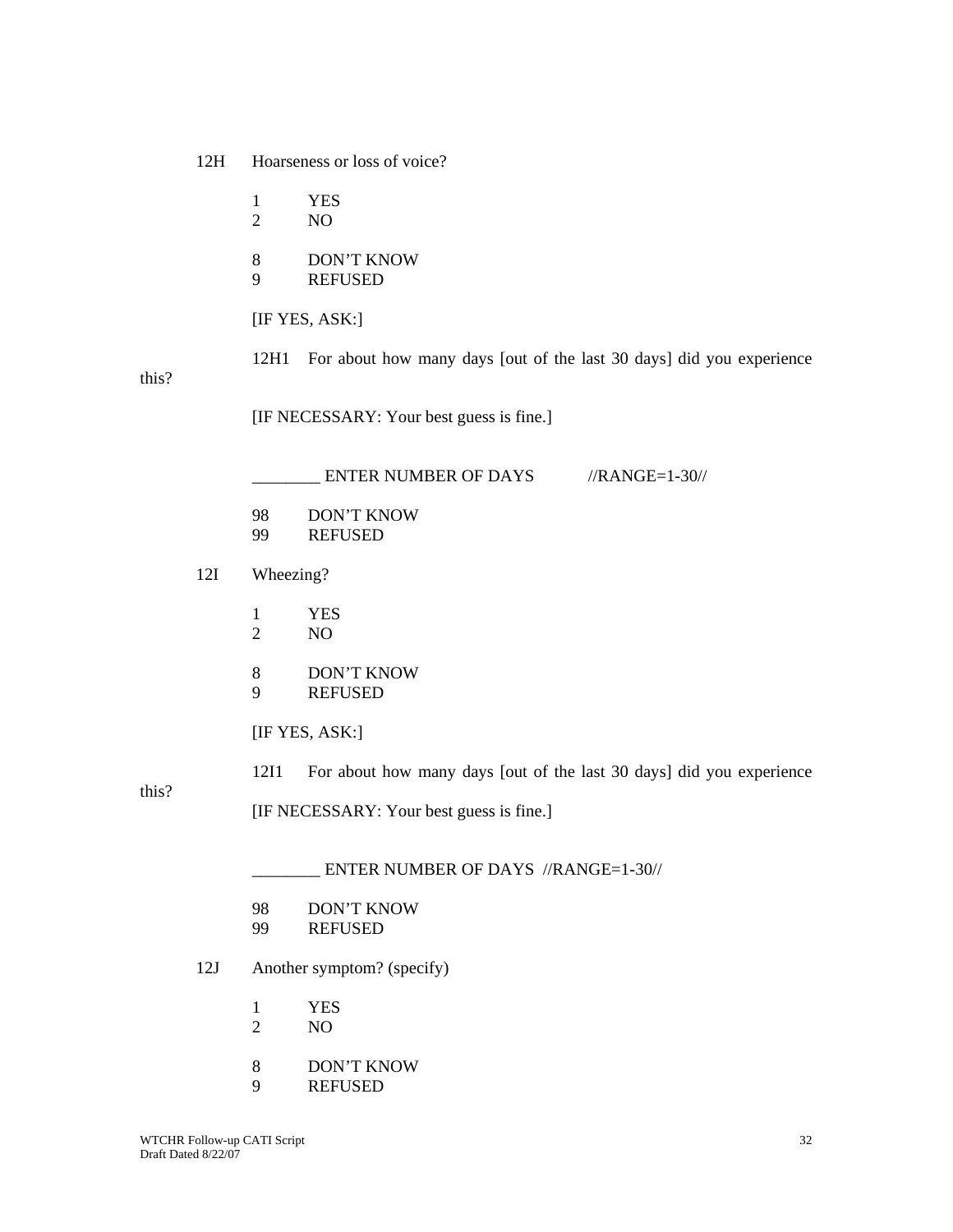12J1 For about how many days [out of the last 30 days] did you experience

this?

[IF NECESSARY: Your best guess is fine.]

- 98 DON'T KNOW
- 99 REFUSED
- 13 *The next set of questions is about persistent cough.*
	- 13A Have you ever sought the care of a doctor or other health professional for a persistent cough?
		- 1 YES
		- 2 NO
		- 8 DON'T KNOW<br>9 REFUSED
		- **REFUSED**
	- 13B Have you experienced a persistent cough in the last 12 months?
		- 1 YES
		- 2 NO
		- 8 DON'T KNOW
		- 9 REFUSED

[IF 13B = 1, ASK 13C, ELSE SKIP TO Q14]

13C Have you experienced a persistent cough in the last 30 days?

- 1 YES
- 2 NO
- 8 DON'T KNOW
- 9 REFUSED

[IF 13C = 1, ASK 13D, ELSE SKIP TO Q14]

13D How often have you had a persistent cough in the last 30 days? Estimate the number of days.

[IF NECESSARY: Your best guess is fine.]

ENTER NUMBER OF DAYS //RANGE=1-30//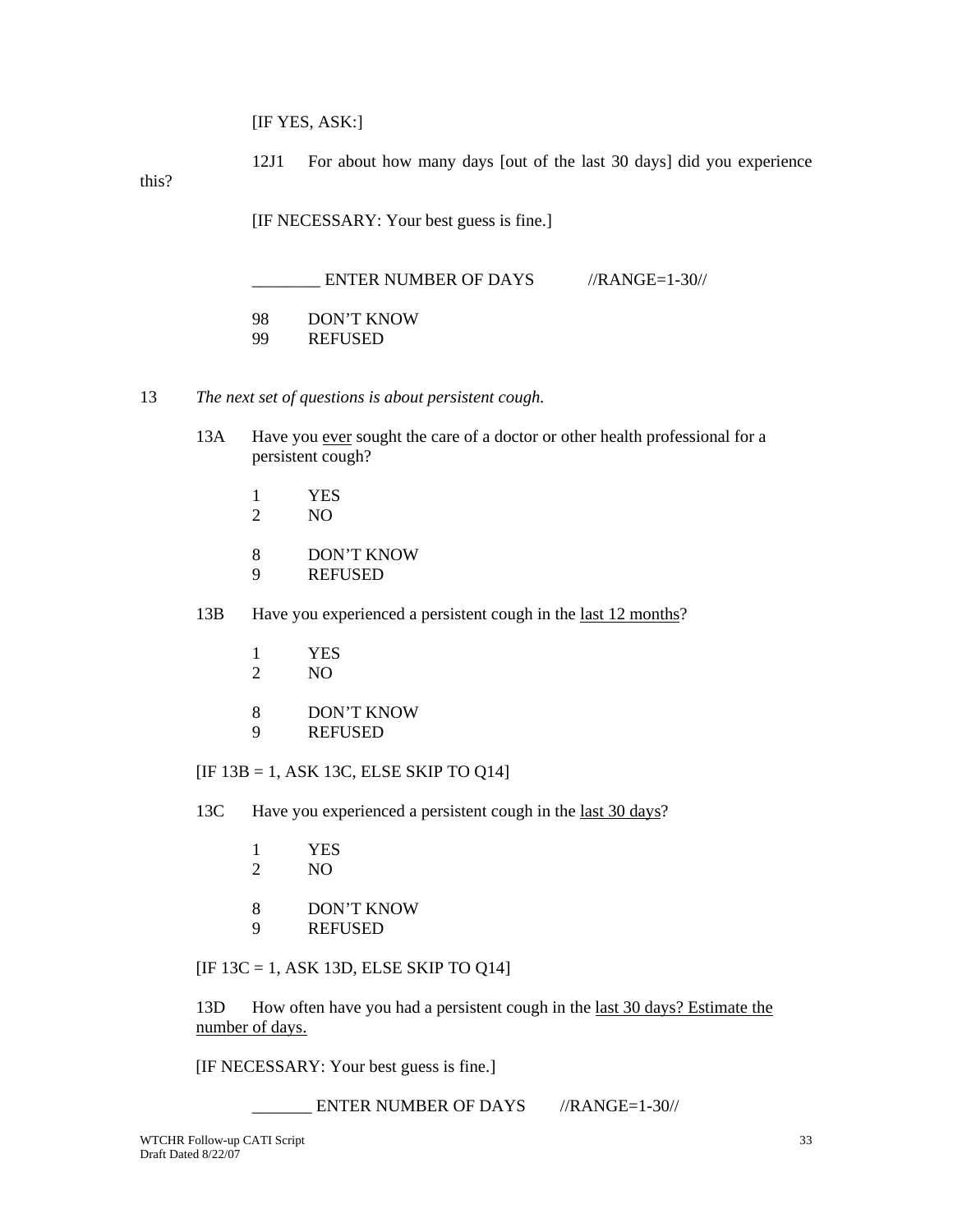- 98 DON'T KNOW
- 99 REFUSED
- 13E Does your persistent cough occur only when clearing your throat?
	- 1 YES
	- 2 NO
	- 8 DON'T KNOW<br>9 REFUSED
	- **REFUSED**
- 13F Do you usually cough as much as 4 to 6 times a day, 4 or more days out of the week?
	- $\frac{1}{2}$  YES
	- NO<sub>1</sub>
	- 8 DON'T KNOW
	- 9 REFUSED
- 13G Do you usually cough at all when getting up or first thing in the morning?
	- 1 YES<br>2 NO
	- NO<sub>1</sub>
	- 8 DON'T KNOW
	- 9 REFUSED
- 13H Do you usually cough at all during the rest of the day or at night?
	- 1 YES<br>2 NO
	- NO
	- 8 DON'T KNOW
	- 9 REFUSED
- 13I Do you usually cough like this on most days for 3 consecutive months or more during the year?
	- 1 YES
	- 2 NO
	- 8 DON'T KNOW
	- 9 REFUSED
- 13J For how many years have you had this cough?

[IF NECESSARY: Your best guess is fine.]

ENTER NUMBER OF YEARS [Range: 1-99]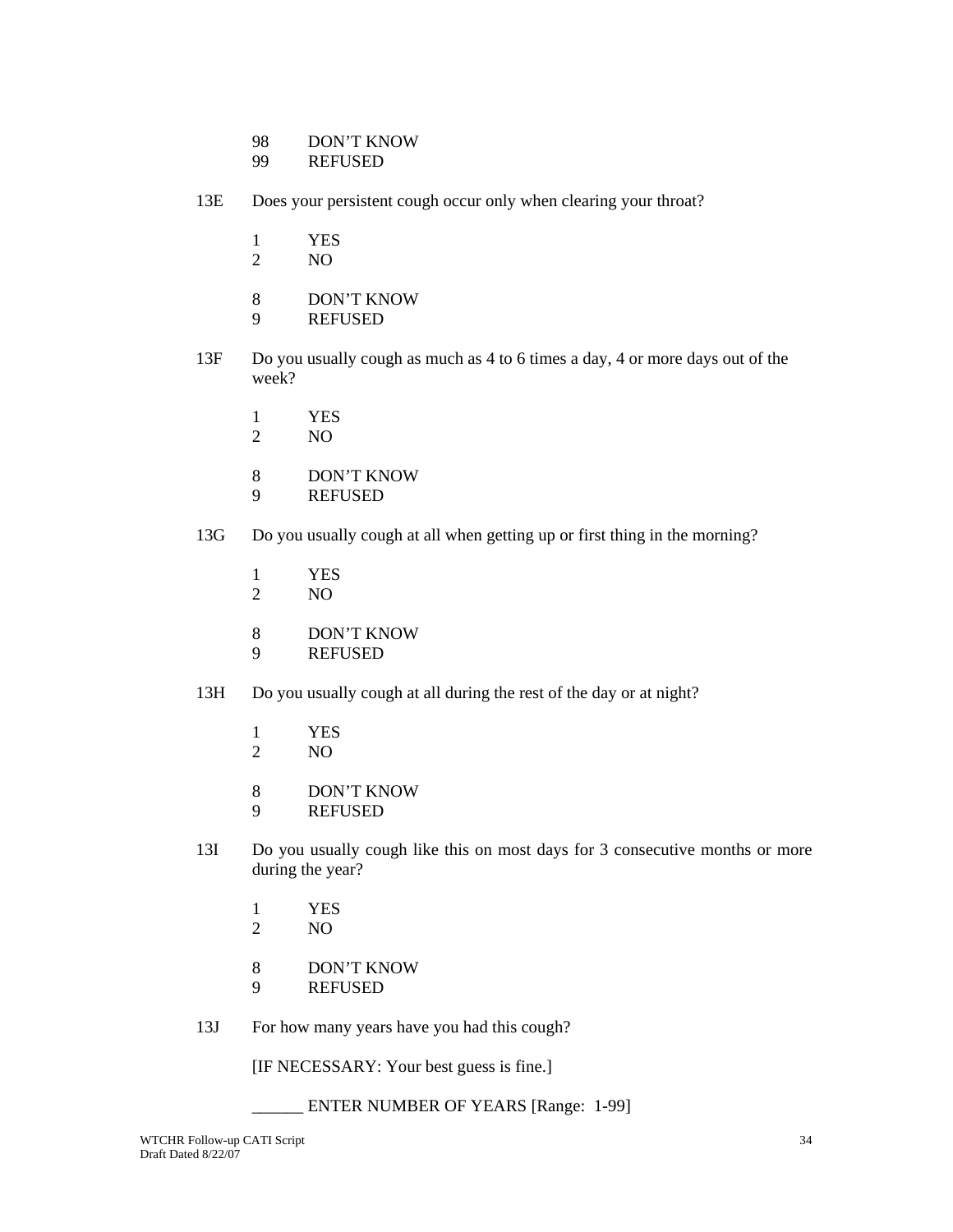#### 98 DON'T KNOW 99 REFUSED

/IF 13J >AGE SOFT EDIT/

 13JCHECK Earlier you said you were [AGE] years old, but I thought you just said you had had the cough for [J13] number of years. Is that correct?

- 1 CORRECT 13J<br>2 LEAVE AS IS
- LEAVE AS IS
- 14 *The next questions ask about health conditions diagnosed by a doctor or other health professional.*

 /PROGRAMMER: Question stem remains up for 14A through 14Q/ Have you **ever** been told by a doctor or other health professional that you had ...

/QUESTION STEM OPTIONAL [IN BRACKETS] FOR 14C – 14Q/

- 14A Hypertension (high-per-TEN-shun) or high blood pressure
	- 1 YES<br>2 NO
	- NO<sub>1</sub>
	- 8 DON'T KNOW
	- 9 REFUSED

IF YES, ASK:

14A1 In what year did a doctor or other health professional first tell you that you had hypertension, also called high blood pressure?

\_\_\_\_\_\_\_\_\_ ENTER YEAR

 9998 DON'T KNOW 9999 REFUSED

- [IF 14A1=2001 OR 'DON'T KNOW']
- 14A2 Did a doctor or other health professional first tell you that [you/he/she] had hypertension, also called high blood pressure, before 9/11 or after 9/11?
	- 1 BEFORE 9/11
	- 2 AFTER 9/11
	- 8 DON'T KNOW
	- 9 REFUSED

14B Angina, also called angina pectoris (ann-GINE-uh PECK-ter-iss)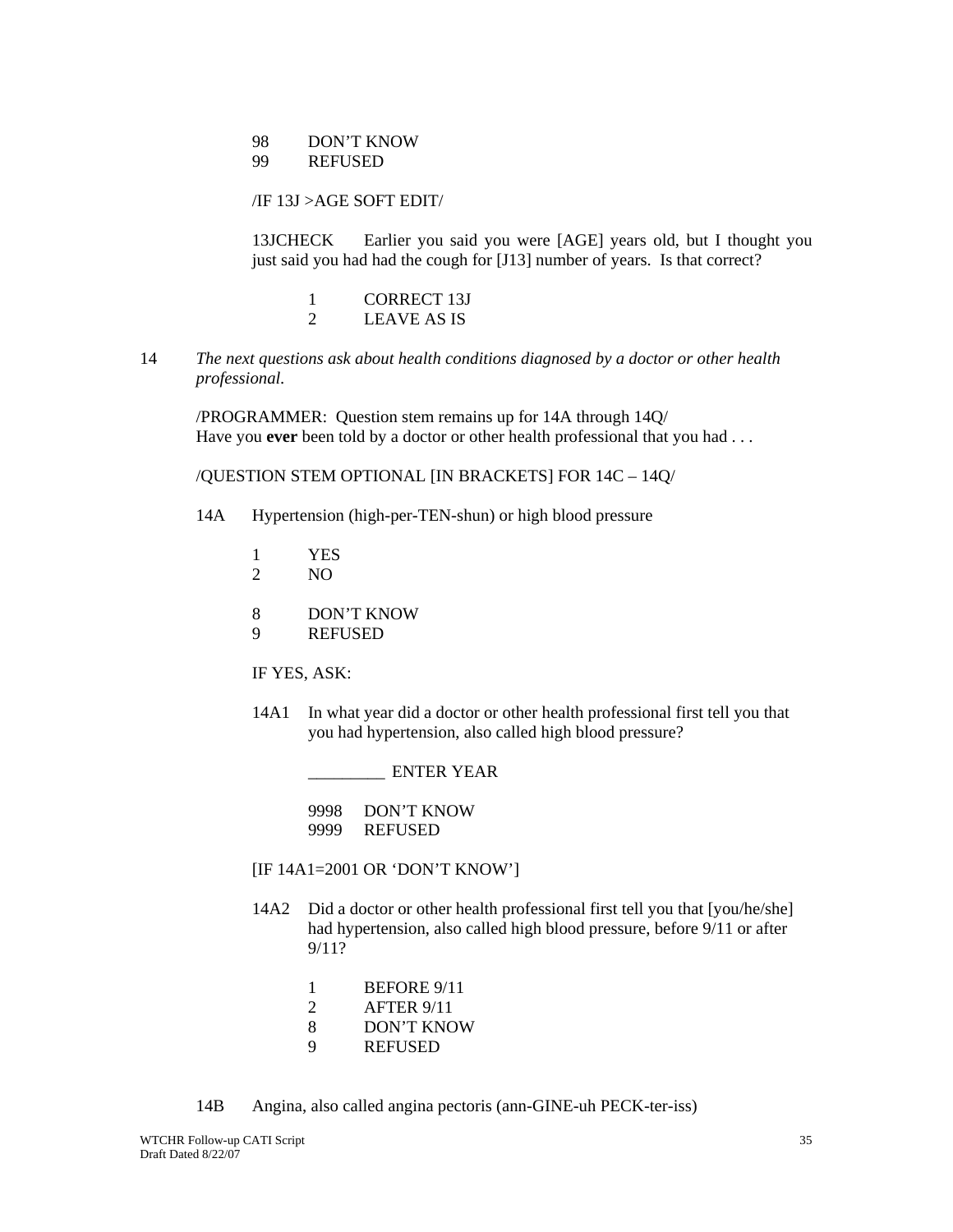- 1 YES
- 2 NO
- 8 DON'T KNOW
- 9 REFUSED

14B1 In what year did a doctor or other health professional first tell you that you had angina, also called angina pectoris?

\_\_\_\_\_\_\_\_\_ ENTER YEAR

 9998 DON'T KNOW 9999 REFUSED

- [IF 14B1=2001 OR 'DON'T KNOW']
- 14B2 Did a doctor or other health professional first tell you that [you/he/she] had angina, also called angina pectoris, before 9/11 or after 9/11?
	- 1 BEFORE 9/11
	- 2 AFTER 9/11
	- 8 DON'T KNOW
	- 9 REFUSED
- 14C A heart attack or myocardial infarction (my-oh-CARD-ee-ul in-FARK-shun)
	- 1 YES
	- 2 NO
	- 8 DON'T KNOW
	- 9 REFUSED

IF YES, ASK:

14C1 In what year did a doctor or other health professional first tell you that you had a heart attack, also called myocardial infarction?

\_\_\_\_\_\_\_\_\_ ENTER YEAR

 9998 DON'T KNOW 9999 REFUSED

- [IF 14C1=2001 OR 'DON'T KNOW']
- 14C2 Did a doctor or other health professional first tell you that [you/he/she] had a heart attack, also called myocardial infarction, before 9/11 or after 9/11?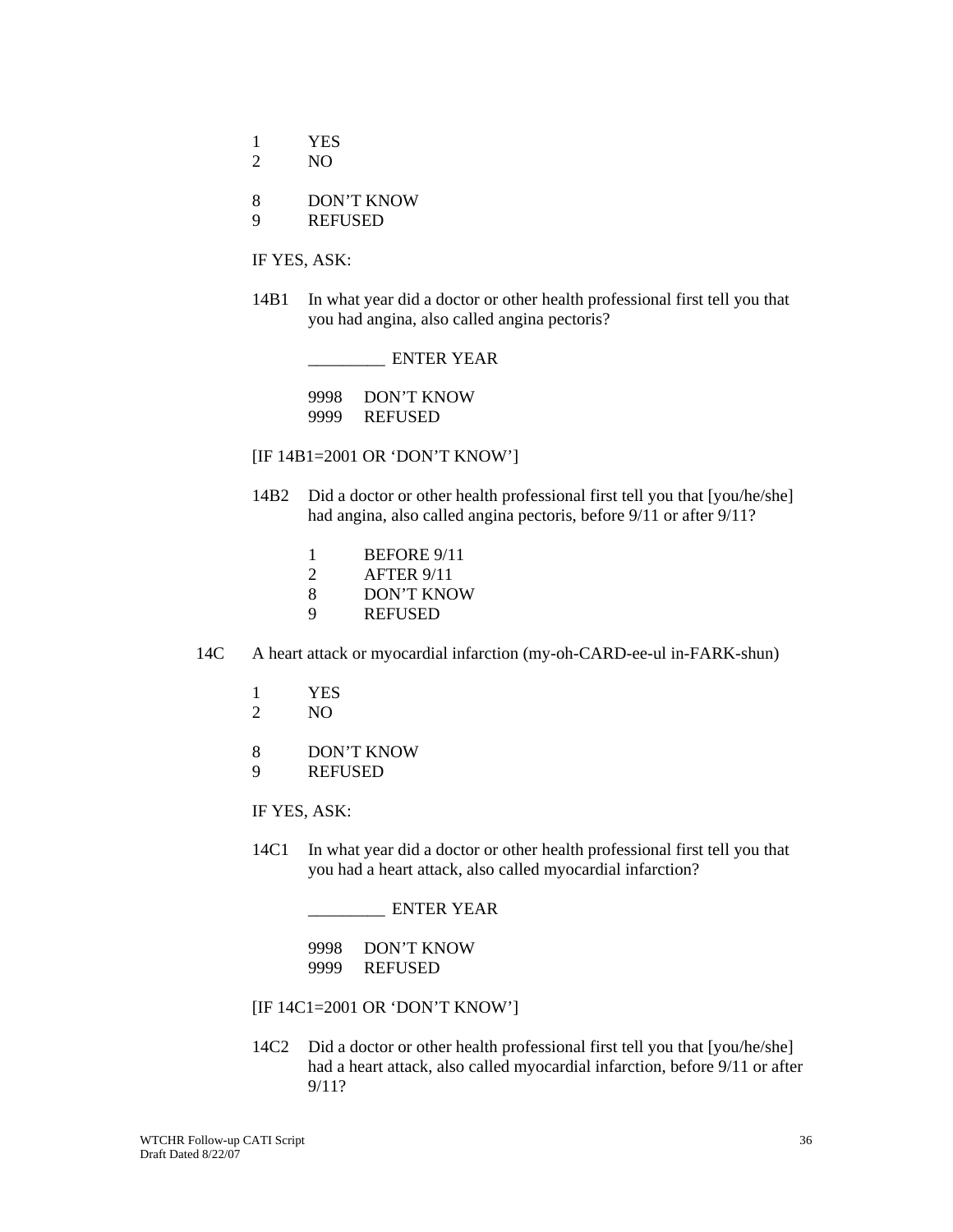- 1 BEFORE 9/11
- 2 AFTER 9/11
- 8 DON'T KNOW
- 9 REFUSED
- 14D Other heart disease
	- 1 YES
	- 2 NO
	- 8 DON'T KNOW
	- 9 REFUSED

14D1 In what year did a doctor or other health professional first tell you that you had any other kind of heart condition or heart disease?

\_\_\_\_\_\_\_\_\_ ENTER YEAR

 9998 DON'T KNOW 9999 REFUSED

[IF 14D1=2001 OR 'DON'T KNOW']

 14D2 Did a doctor or other health professional first tell you that [you/he/she] had any other kind of heart condition or heart disease before 9/11 or after 9/11?

- 1 BEFORE 9/11
- 2 AFTER 9/11
- 8 DON'T KNOW
- 9 REFUSED
- 14E Stroke
	- 1 YES
	- 2 NO
	- 8 DON'T KNOW
	- 9 REFUSED

IF YES, ASK:

14E1 In what year did a doctor or other health professional first tell you that you had a stroke?

\_\_\_\_\_\_\_\_\_ ENTER YEAR

 9998 DON'T KNOW 9999 REFUSED

[IF 14E1=2001 OR 'DON'T KNOW']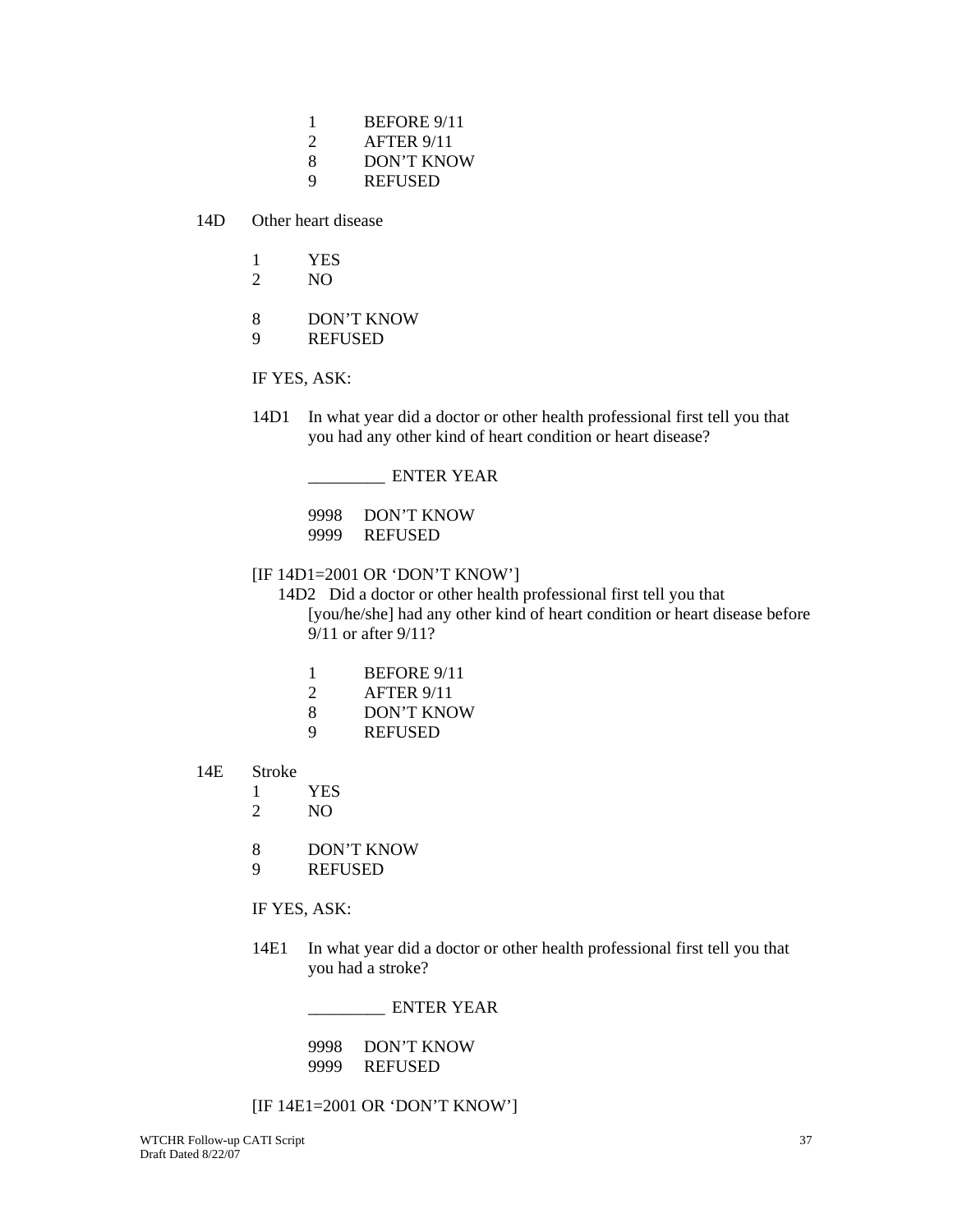- 14E2 Did a doctor or other health professional first tell you that [you/he/she] a stroke before 9/11 or after 9/11?
	- 1 BEFORE 9/11
	- 2 AFTER 9/11
	- 8 DON'T KNOW
	- 9 REFUSED
- 14F Diabetes (die-uh-BEE-tees) or sugar diabetes
	- 1 YES
	- 2 NO
	- 8 DON'T KNOW
	- 9 REFUSED

14F1 In what year did a doctor or other health professional first tell you that you had diabetes or sugar diabetes?

\_\_\_\_\_\_\_\_\_ ENTER YEAR

 9998 DON'T KNOW 9999 REFUSED

#### [IF 14F1=2001 OR 'DON'T KNOW']

 14F2 Did a doctor or other health professional first tell you that [you/he/she] diabetes or sugar diabetes before 9/11 or after 9/11?

- 1 BEFORE 9/11
- 2 AFTER 9/11
- 8 DON'T KNOW
- 9 REFUSED
- 14G Cancer or malignancy (mul-IG-nen-see)
	- 1 YES
	- 2 NO
	- 8 DON'T KNOW
	- 9 REFUSED

# IF YES, ASK:

14G1 In what year did a doctor or other health professional first tell you that you had cancer or a malignancy of any kind?

\_\_\_\_\_\_\_\_\_ ENTER YEAR

9998 DON'T KNOW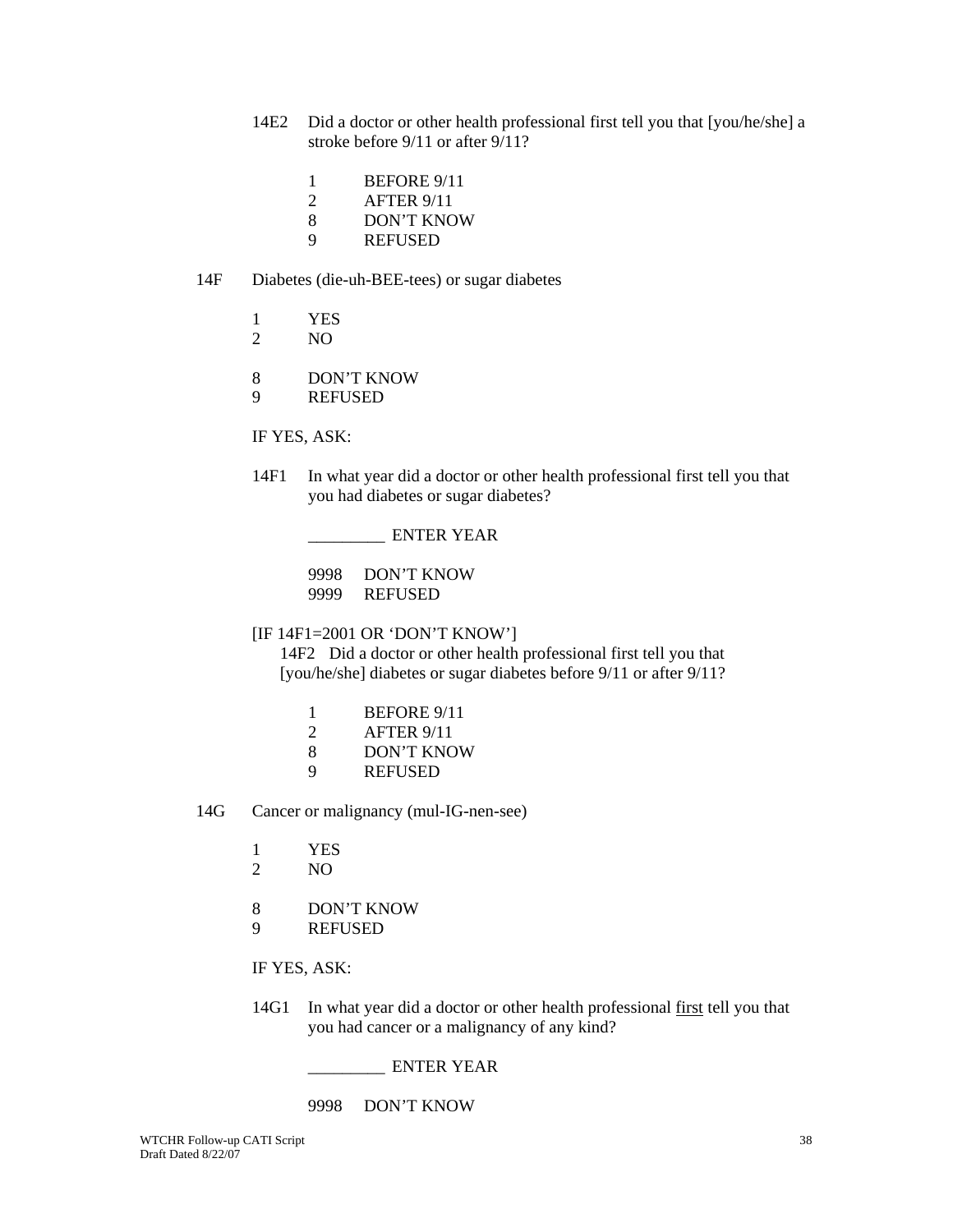#### 9999 REFUSED

#### [IF 14G1=2001 OR 'DON'T KNOW']

- 14G2 Did a doctor or other health professional first tell you that [you/he/she] cancer or a malignancy of any kind before 9/11 or after 9/11?
	- 1 BEFORE 9/11
	- 2 AFTER 9/11
	- 8 DON'T KNOW
	- 9 REFUSED
- 14G3 What kind of cancer was it?
	- 01 BLADDER
	- 02 BLOOD
	- 03 BONE
	- 04 BRAIN
	- 05 BREAST
	- 06 CERVIX (SERV-iks)
	- 07 COLON
	- 08 ESOPHAGUS (ee-SAHF-uh-guss)
	- 09 GALLBLADDER
	- 10 KIDNEY
	- 11 LARYNX-WINDPIPE (LAIR-inks)
	- 12 LEUKEMIA
	- 13 LIVER
	- 14 LUNG
	- 15 LYMPHOMA/Hodgkins (lim-FOH-mah)
	- 16 MELANOMA (mell-uh-NOH-mah)
	- 17 MOUTH/TONGUE/LIP
	- 18 OVARY
	- 19 PANCREAS (PANG-kree-iss)
	- 20 PROSTATE (PRAH-state)
	- 21 RECTUM
	- 22 SKIN (NON-MELANOMA)
	- 23 SKIN (DON'T KNOW WHAT KIND)
	- 24 SOFT TISSUE
	- 25 STOMACH
	- 26 TESTIS (TEST-iss)
	- 27 THROAT PHARYNX (FAIR-inks)
	- 28 THYROID (THIGH-royd)
	- 29 UTERUS (UTE-er-us)
	- 96 OTHER (specify)
	- 98 DON'T KNOW
	- 99 REFUSED

 $\overline{A}$  /IF 14G3 = 15 ASK/

14G3\_1 Was it Hodgkins or non-Hodgkins lymphoma?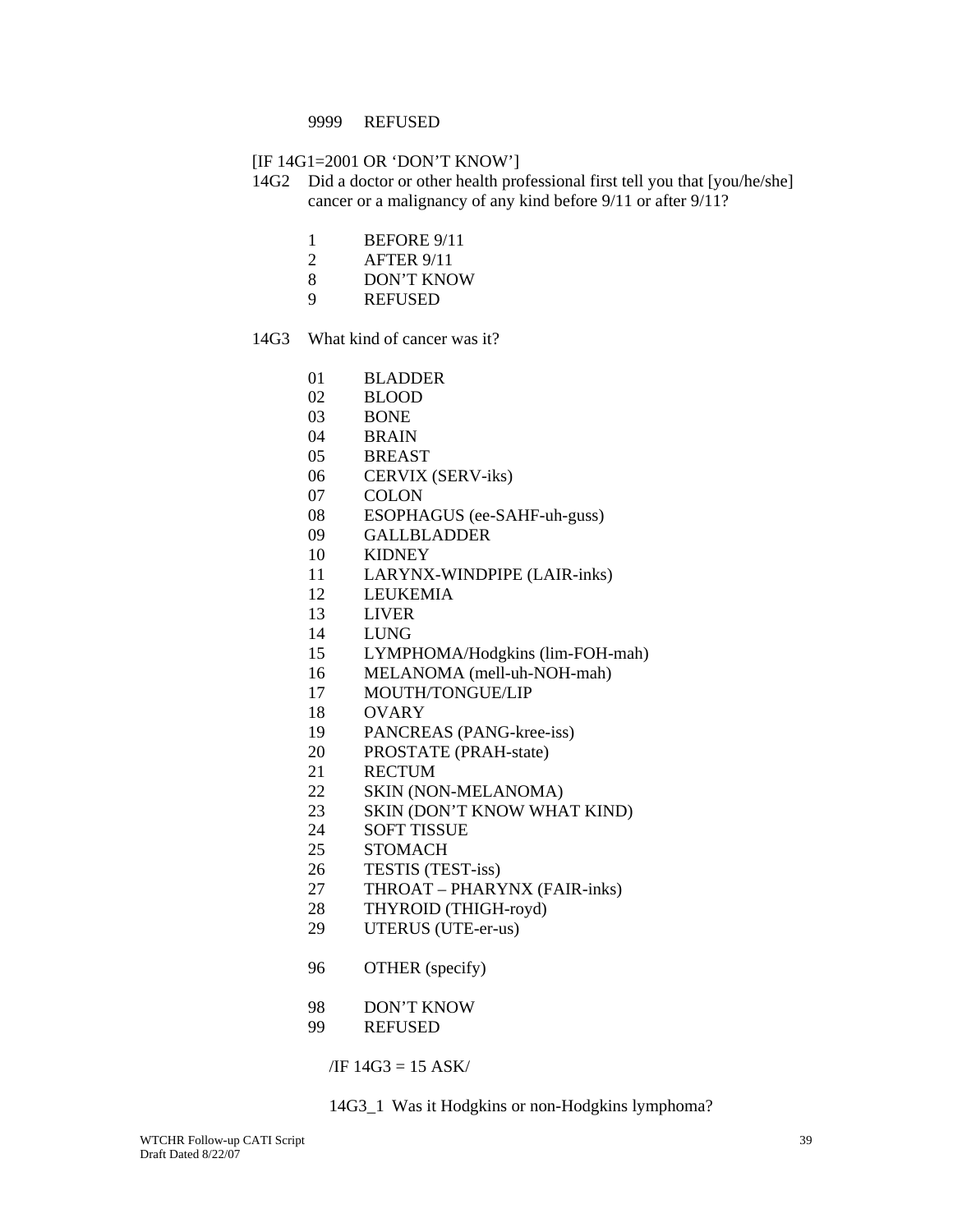- 1 HODGKINS
- 2 NON-HODGKINS LYMPHOMA
- 8 DON'T KNOW
- 9 REFUSED

#### 14H Depression

- 1 YES
- 2 NO
- 8 DON'T KNOW
- 9 REFUSED

IF YES, ASK:

14H1 In what year did a doctor or other health professional first tell you that you had depression?

\_\_\_\_\_\_\_\_\_ ENTER YEAR

9998 DON'T KNOW<br>9999 REFUSED **REFUSED** 

#### [IF 14H1=2001 OR 'DON'T KNOW']

- 14H2 Did a doctor or other health professional first tell you that [you/he/she] depression before 9/11 or after 9/11?
	- 1 BEFORE 9/11
	- 2 AFTER 9/11
	- 8 DON'T KNOW
	- 9 REFUSED
- 14I Post-traumatic stress disorder or PTSD
	- 1 YES
	- 2 NO
	- 8 DON'T KNOW
	- 9 REFUSED

# IF YES, ASK:

14I1 In what year did a doctor or other health professional first tell you that you had post-traumatic stress disorder or PTSD? ENTER YEAR

| 9998 DON'T KNOW |
|-----------------|
| 9999 REFUSED    |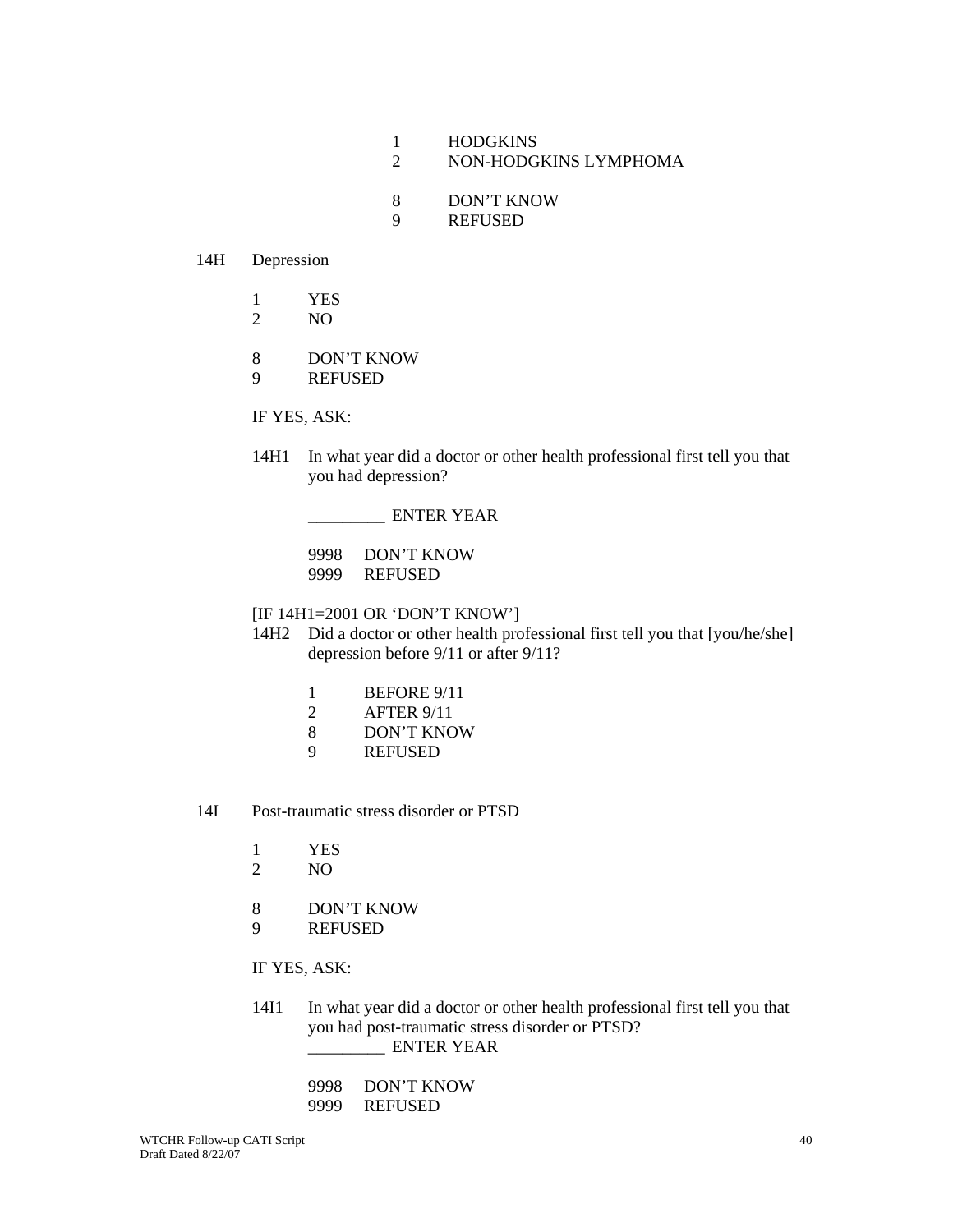### [IF 14I1=2001 OR 'DON'T KNOW']

- 14I2 Did a doctor or other health professional first tell you that [you/he/she] had post-traumatic stress disorder or PTSD, before 9/11 or after 9/11?
	- 1 BEFORE 9/11
	- 2 AFTER 9/11
	- 8 DON'T KNOW
	- 9 REFUSED
- 14J Anxiety disorder, other than PTSD
	- 1 YES
	- 2 NO
	- 8 DON'T KNOW
	- 9 REFUSED

IF YES, ASK:

14J1 In what year did a doctor or other health professional first tell you that you had an anxiety disorder, other than PTSD?

\_\_\_\_\_\_\_\_\_ ENTER YEAR

 9998 DON'T KNOW 9999 REFUSED

- [IF 14J1=2001 OR 'DON'T KNOW']
- 14J2 Did a doctor or other health professional first tell you that [you/he/she] had an anxiety disorder, other than PTSD, before 9/11 or after 9/11?
	- 1 BEFORE 9/11
	- 2 AFTER 9/11
	- 8 DON'T KNOW
	- 9 REFUSED
- 14K Hay fever or allergic rhinitis (rye-NYE-tiss)
	- 1 YES
	- 2 NO
	- 8 DON'T KNOW
	- 9 REFUSED

# IF YES, ASK:

14K1 In what year did a doctor or other health professional first tell you that you had hay fever or allergic rhinitis?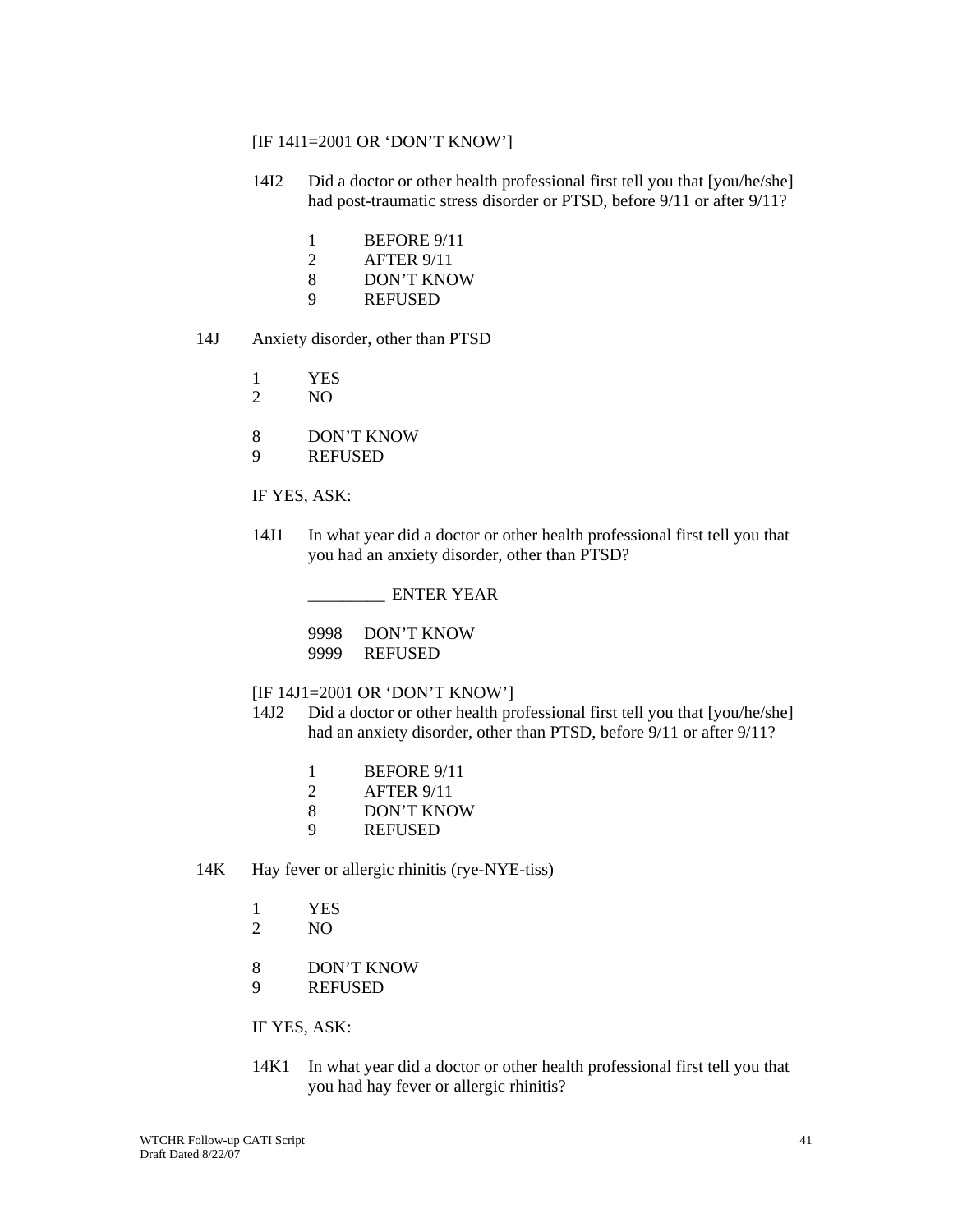\_\_\_\_\_\_\_\_\_ ENTER YEAR

 9998 DON'T KNOW 9999 REFUSED

[IF 14K1=2001 OR 'DON'T KNOW']

- 14K2 Did a doctor or other health professional first tell you that [you/he/she] had hay fever or allergic rhinitis before 9/11 or after 9/11?
	- 1 BEFORE 9/11<br>2 AFTER 9/11
	- 2 AFTER 9/11
	- 8 DON'T KNOW
	- 9 REFUSED
- 14L Chronic bronchitis (brahn-KITE-iss)
	- 1 YES
	- 2 NO
	- 8 DON'T KNOW
	- 9 REFUSED
	- IF YES, ASK:
	- 14L1 In what year did a doctor or other health professional first tell you that you had chronic bronchitis?

\_\_\_\_\_\_\_\_\_ ENTER YEAR

 9998 DON'T KNOW 9999 REFUSED

- [IF 14L1=2001 OR 'DON'T KNOW']
- 14L2 Did a doctor or other health professional first tell you that [you/he/she] had chronic bronchitis before 9/11 or after 9/11?
	- 1 BEFORE 9/11
	- 2 AFTER 9/11
	- 8 DON'T KNOW
	- 9 REFUSED
- 14M Emphysema (em-fizz-EEM-ah)
	- 1 YES
	- 2 NO
	- 8 DON'T KNOW
	- 9 REFUSED

IF YES, ASK: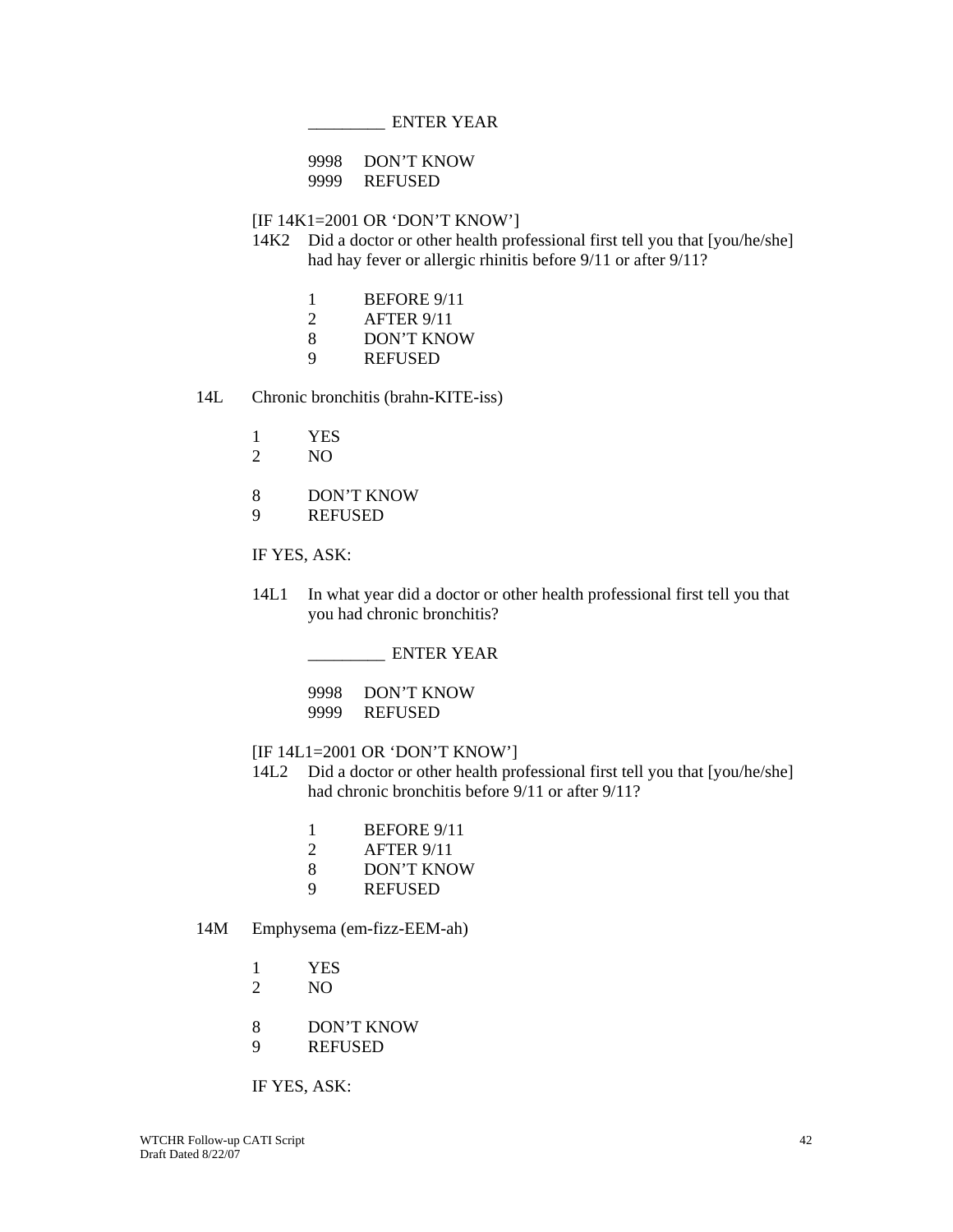14M1 In what year did a doctor or other health professional first tell you that you had emphysema?

\_\_\_\_\_\_\_\_\_ ENTER YEAR

 9998 DON'T KNOW 9999 REFUSED

[IF 14M1=2001 OR 'DON'T KNOW']

- 14M2 Did a doctor or other health professional first tell you that [you/he/she] had emphysema before 9/11 or after 9/11?
	- 1 BEFORE 9/11
	- 2 AFTER 9/11
	- 8 DON'T KNOW
	- 9 REFUSED
- 14N Reactive airway disease, also called RADS (pron: "rads")
	- 1 YES
	- 2 NO
	- 8 DON'T KNOW
	- 9 REFUSED

IF YES, ASK:

- 14N1 In what year did a doctor or other health professional first tell you that you had reactive airway disease, also called RADS?
	- \_\_\_\_\_\_\_\_\_ ENTER YEAR

 9998 DON'T KNOW 9999 REFUSED

- [IF 14N1=2001 OR 'DON'T KNOW']
- 14N2 Did a doctor or other health professional first tell you that [you/he/she] had reactive airway disease, also called RADS, before 9/11 or after 9/11?
	- 1 BEFORE 9/11
	- 2 AFTER 9/11
	- 8 DON'T KNOW
	- 9 REFUSED
- 14O Sarcoidosis (sar-coy-DOH-siss)
	- 1 YES<br>2 NO
	- NO
	- 8 DON'T KNOW
	- 9 REFUSED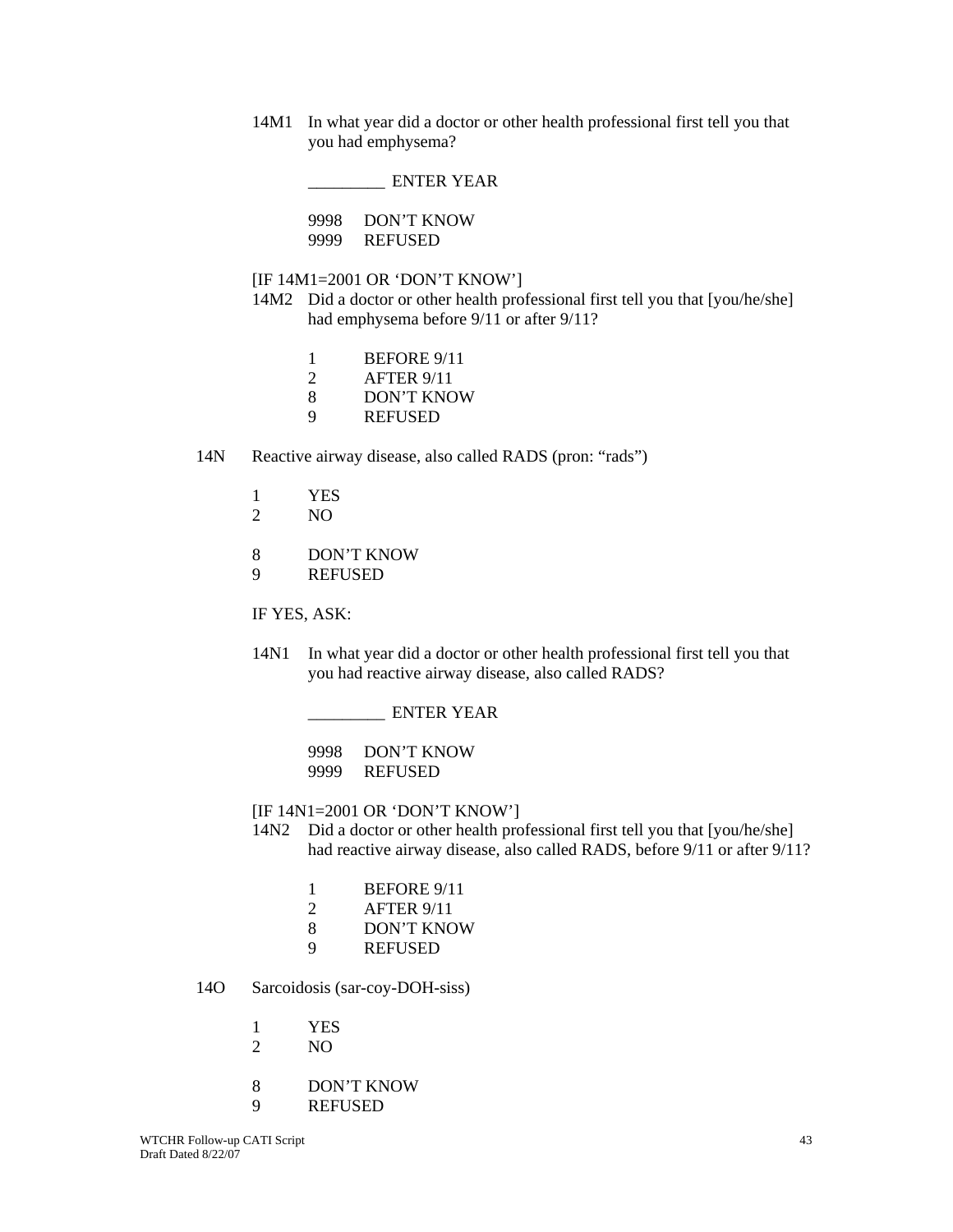14O1 In what year did a doctor or other health professional first tell you that you had sarcoidosis (sar-coy-DOH-siss)?

 \_\_\_\_\_\_\_\_\_ ENTER YEAR 9998 DON'T KNOW 9999 REFUSED

- [IF 14O1=2001 OR 'DON'T KNOW']
- 14O2 Did a doctor or other health professional first tell you that [you/he/she] had sarcoidosis (sar-coy-DOH-siss) before 9/11 or after 9/11?
	- 1 BEFORE 9/11
	- 2 AFTER 9/11
	- 8 DON'T KNOW
	- 9 REFUSED
- 14P Any other lung disease, for instance pulmonary fibrosis, or granulomatous (granyou-LOH-muh-tuss) lung disease
	- 1 YES
	- 2 NO
	- 8 DON'T KNOW
	- 9 REFUSED

IF YES, ASK:

14P1 In what year did a doctor or other health professional first tell you that you had any other lung disease?

\_\_\_\_\_\_\_\_\_ ENTER YEAR

 9998 DON'T KNOW 9999 REFUSED

[IF 14P1=2001 OR 'DON'T KNOW']

- 14P2 Did a doctor or other health professional first tell you that [you/he/she] had any other lung disease before 9/11 or after 9/11?
	- 1 BEFORE 9/11
	- 2 AFTER 9/11
	- 8 DON'T KNOW
	- 9 REFUSED
- 14P3 What other lung disease was it?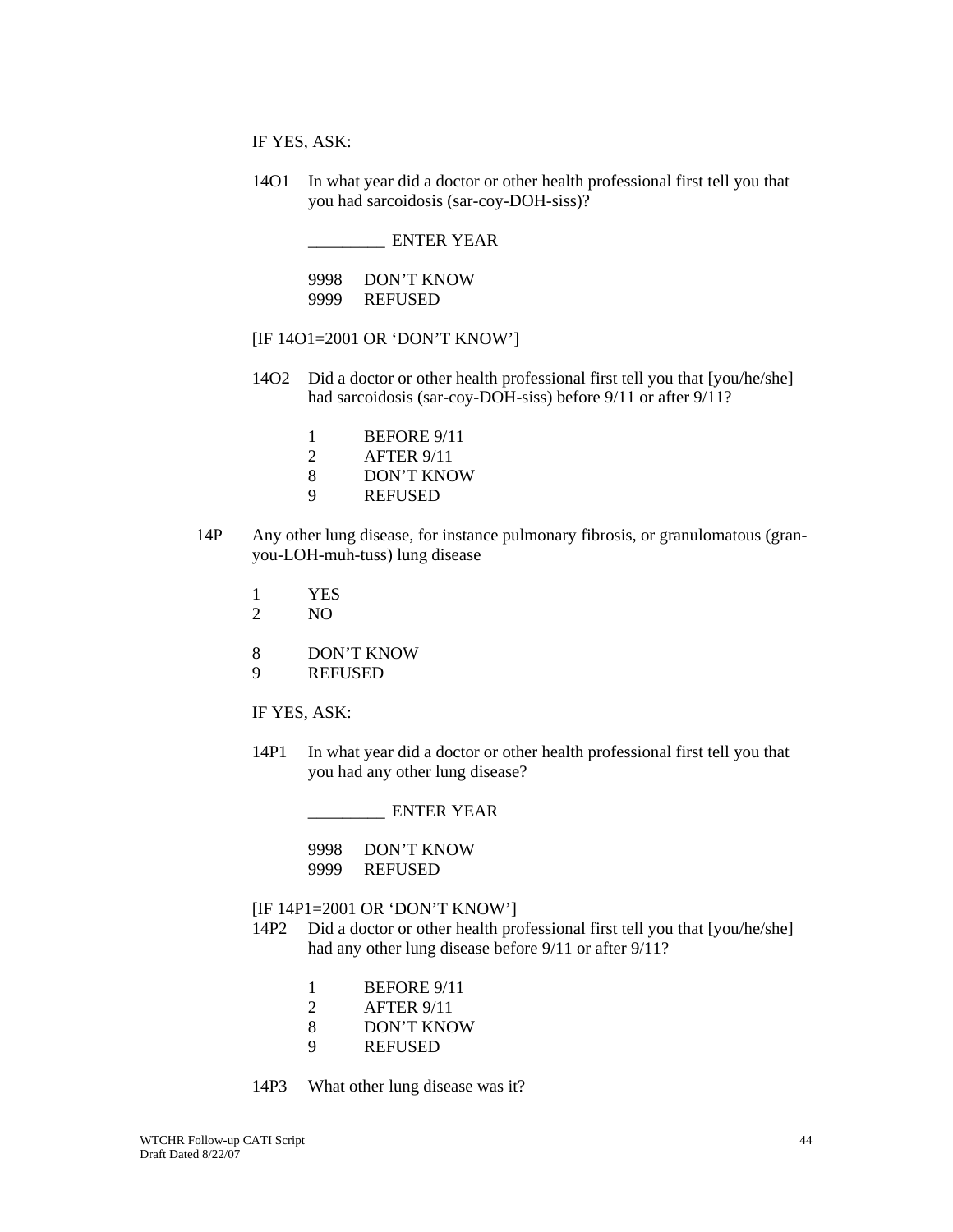Specify: \_\_\_\_\_\_\_\_\_\_\_\_\_\_\_\_\_\_\_\_\_\_\_\_\_\_\_\_

 8 DON'T KNOW 9 REFUSED

14Q Some other disease that is not lung related?

 1 YES 2 NO

 8 DON'T KNOW 9 REFUSED

IF YES, ASK:

14Q1 What other disease was it?

Specify:\_\_\_\_\_\_\_\_\_\_\_\_\_\_\_\_\_\_\_\_

| DON'T KNOW     |
|----------------|
| <b>REFUSED</b> |

14Q2 In what year did a doctor or other health professional first tell you that you had some other disease, not lung related?

\_\_\_\_\_\_\_\_\_ ENTER YEAR

 9998 DON'T KNOW 9999 REFUSED

#### [IF 14Q2=2001 OR 'DON'T KNOW']

- 14Q3 Did a doctor or other health professional first tell you that [you/he/she] had some other disease, not lung related, before 9/11 or after 9/11?
	- 1 BEFORE 9/11
	- 2 AFTER 9/11
	- 8 DON'T KNOW
	- 9 REFUSED
- 15 Have you ever been told by a doctor or other health professional that you had asthma (AZZ-ma)?
	- 1 YES 2 NO
	-
	- 8 DON'T KNOW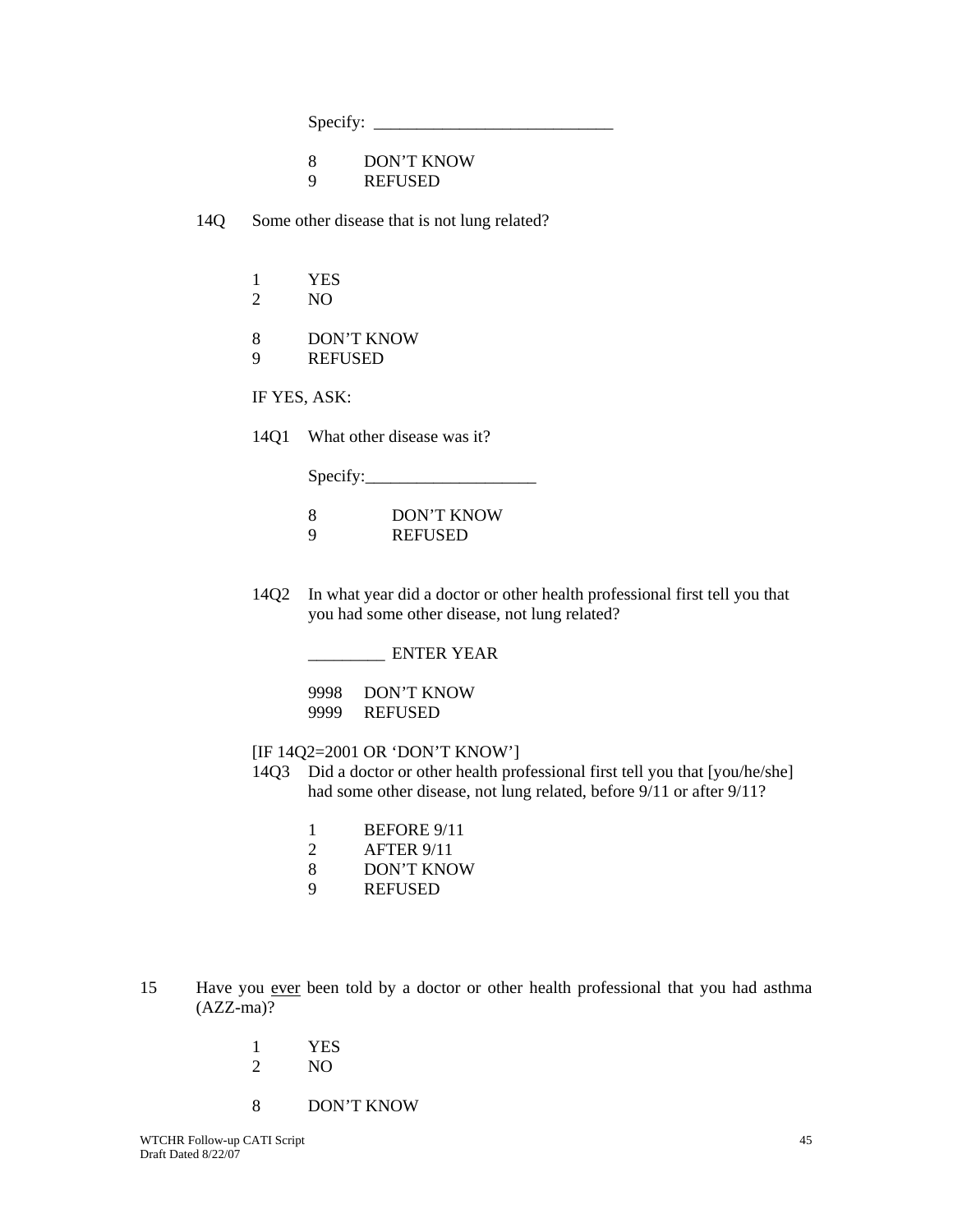#### 9 REFUSED

[IF 15= 01 ASK, ELSE SKI P TO 16]

 15A What year were you first told by a doctor or other health professional that you had asthma?

### \_\_\_\_\_\_\_\_\_ ENTER YEAR

### 9998 DON'T KNOW 9999 REFUSED

[IF 15A=2001 OR 'DON'T KNOW']

15B Was this before September 11, 2001?

- 1 YES
- 2 NO
- 8 DON'T KNOW
- 9 REFUSED

 15C During the last 12 months, have you had an episode of asthma or an asthma attack?

- 1 YES
- 2 NO
- 8 DON'T KNOW
- 9 REFUSED

15D During the <u>last 12 months</u>, how many times did you visit an emergency room or urgent care center because of asthma?

\_\_\_\_\_\_ ENTER NUMBER OF VISITS

- 98 DON'T KNOW
- 99 REFUSED

 15E In the last 12 months, have you used an inhaler prescribed by a doctor for asthma?

- 1 YES
- 2 NO
- 8 DON'T KNOW
- 9 REFUSED

Now I am going to ask you some questions about your healthcare….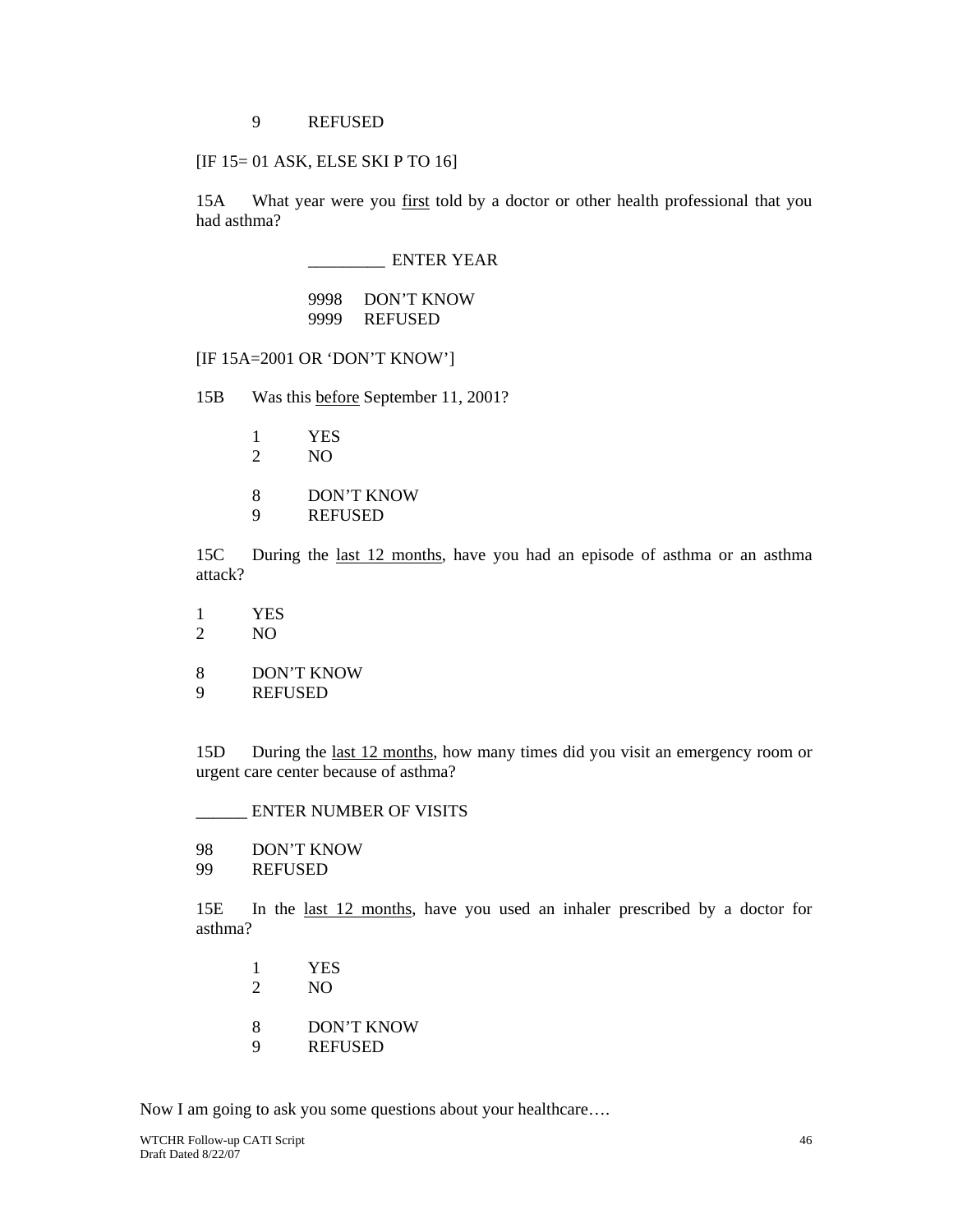16 About how long has it been since you last visited a doctor for a routine checkup? A routine checkup is a general physical exam, not an exam for a specific injury, illness, or condition.

[INTERVIEWER: READ RESPONSES ONLY IF NECESSARY. STOP WHEN RESPONDENT PROVIDES A RESPONSE.]

- 1 WITHIN PAST YEAR (WITHIN THE LAST 12 MONTHS)
- 2 OVER A YEAR BUT LESS THAN 2 YEARS AGO
- 3 OVER 2 YEARS AGO BUT LESS THAN 5 YEARS AGO
- 4 5 OR MORE YEARS AGO
- 5 NEVER IN MY LIFE
- 8 DON'T KNOW
- 9 REFUSED
- 17 Was there a time when you needed health care, but did not get it during the last 12 months?
	- 1 YES<br>2 NO
	- NO
	- 8 DON'T KNOW
	- 9 REFUSED

#### $[IF 17 = 01, ASK, ELSE SKIP TO 18]$

 17A I am going to read you a list of types of healthcare you may have needed but did not get during the last 12 months. Please tell me all that apply to you.

01-YES 02-NO 98-DK 99-REF

- 01 Routine check-up
- 02 A specialist (for instance a dermatologist or a surgeon)
- 03 Inpatient care (for instance hospitalization)
- 04 Diagnostic services (for instance radiology)
- 05 Outpatient care (for instance seeing a doctor for the flu)
- 06 Prescription medicines
- 07 Mental health care or counseling
- 08 Dental care
- 09 Eye exam or glasses
- 10 Something else (SPECIFY)
- 17B Now, I am going to read you a list of reasons why you may have been prevented from getting the health care that you needed in the last 12 months. Please tell me all that apply to you.

01-YES 02-NO 98-DK 99-REF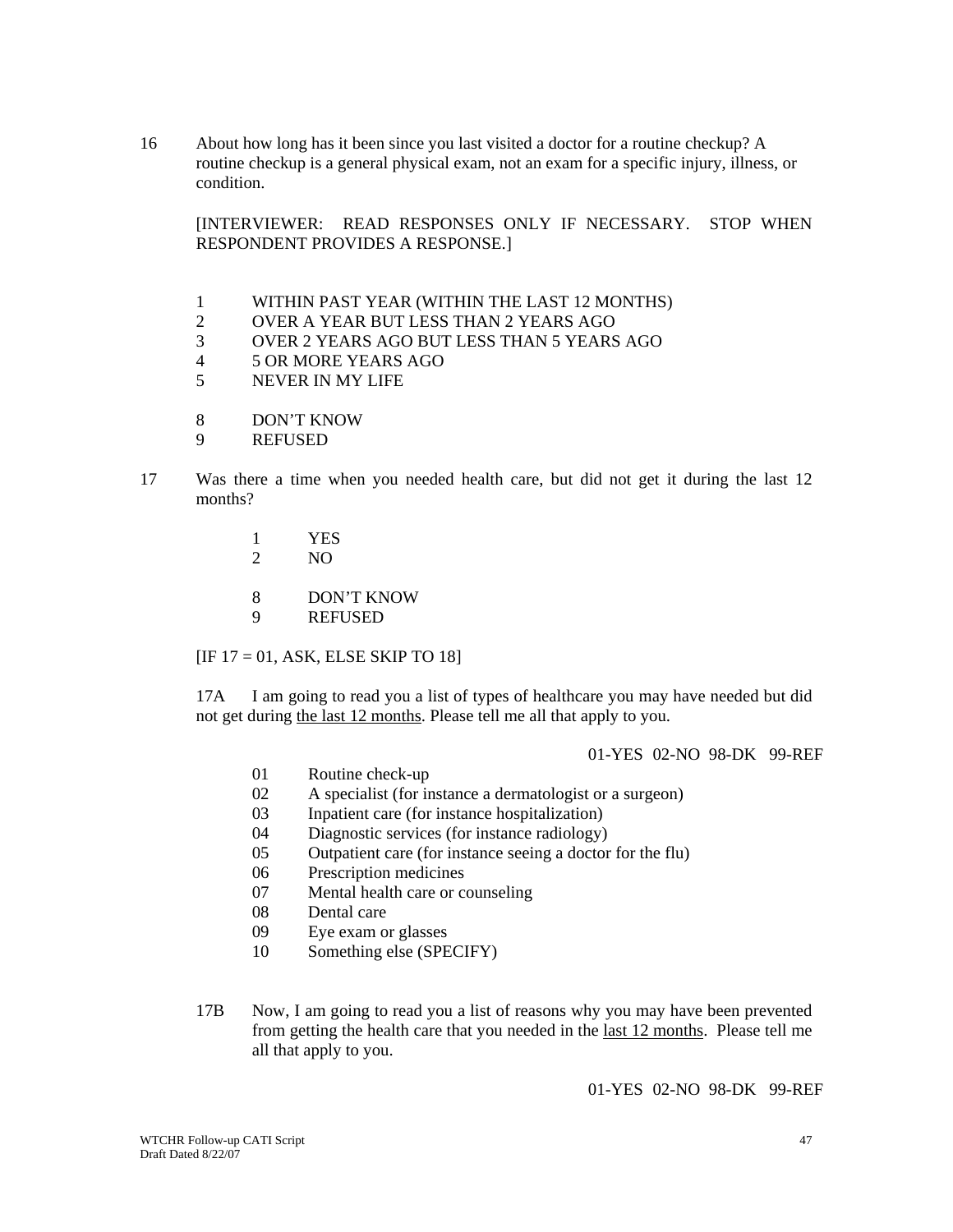- 1 Lacked money
- 2 Lacked insurance
- 3 Lacked transportation
- 4 Lacked childcare
- 5 Did not know where to go for care
- 6 Was unable to find a provider who could diagnose or treat my condition
- 7 Some other reason (SPECIFY)
- 17C Regarding health care that you did not receive in the last 12 months, were you seeking health care for a problem that may be related to September 11, 2001?
	- 1 YES
	- 2 NO
	- 8 DON'T KNOW
	- 9 REFUSED

### Emotional Health

- 18 Now, I am going to ask you some questions about how you have been feeling during the **last 30 days**...
- 18A In the <u>last 30 days</u>, about how often did you feel ...

So **sad** that nothing could cheer you up?

- 1 All of the time
- 2 Most of the time
- 3 Some of the time
- 4 A little of the time
- 5 None of the time
- 8 DON'T KNOW
- 9 REFUSED
- 18B In the <u>last 30 days</u>, about how often did you feel

#### **Nervous**?

- 1 All of the time
- 2 Most of the time
- 3 Some of the time
- 4 A little of the time
- 5 None of the time
- 8 DON'T KNOW
- 9 REFUSED
- 18C [In the past 30 days, how often did you feel]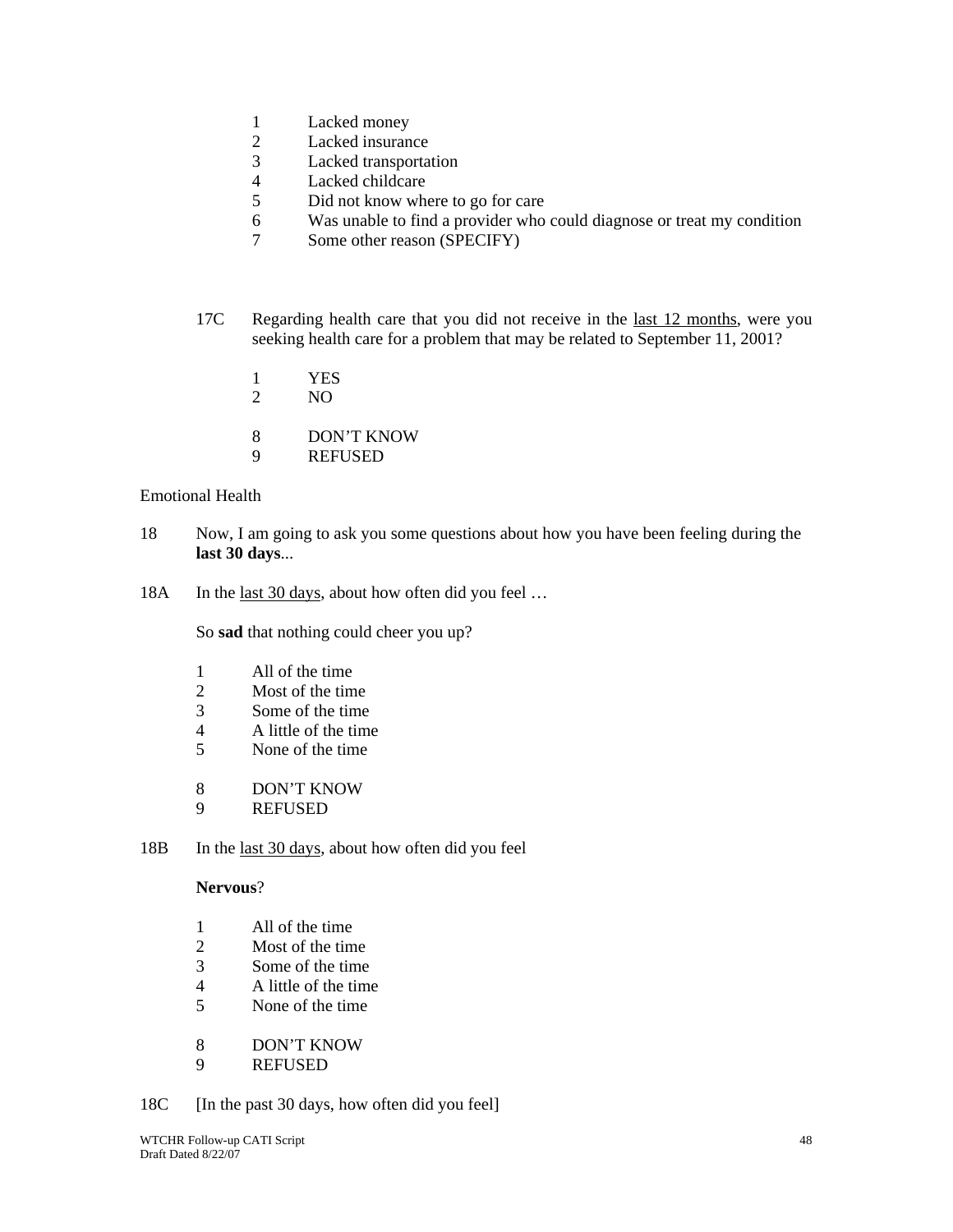### **Restless or fidgety**?

- 1 All of the time
- 2 Most of the time
- 3 Some of the time
- 4 A little of the time
- 5 None of the time
- 8 DON'T KNOW<br>9 REFUSED
- **REFUSED**
- 18D [In the past 30 days, how often did you feel:]

# **Hopeless**?

- 1 All of the time<br>2 Most of the time
- 2 Most of the time<br>3 Some of the time
- 3 Some of the time
- 4 A little of the time
- 5 None of the time
- 8 DON'T KNOW<br>9 REFUSED
- **REFUSED**
- 18E [In the past 30 days, how often did you feel:]

# **That everything was an effort**?

- 1 All of the time
- 2 Most of the time
- 3 Some of the time
- 4 A little of the time<br>5 None of the time
- None of the time
- 8 DON'T KNOW
- 9 REFUSED
- 18F [In the past 30 days, how often did you feel:]

# **Worthless**?

- 1 All of the time
- 2 Most of the time
- 3 Some of the time
- 4 A little of the time<br>5 None of the time
- 5 None of the time
- 8 DON'T KNOW
- 9 REFUSED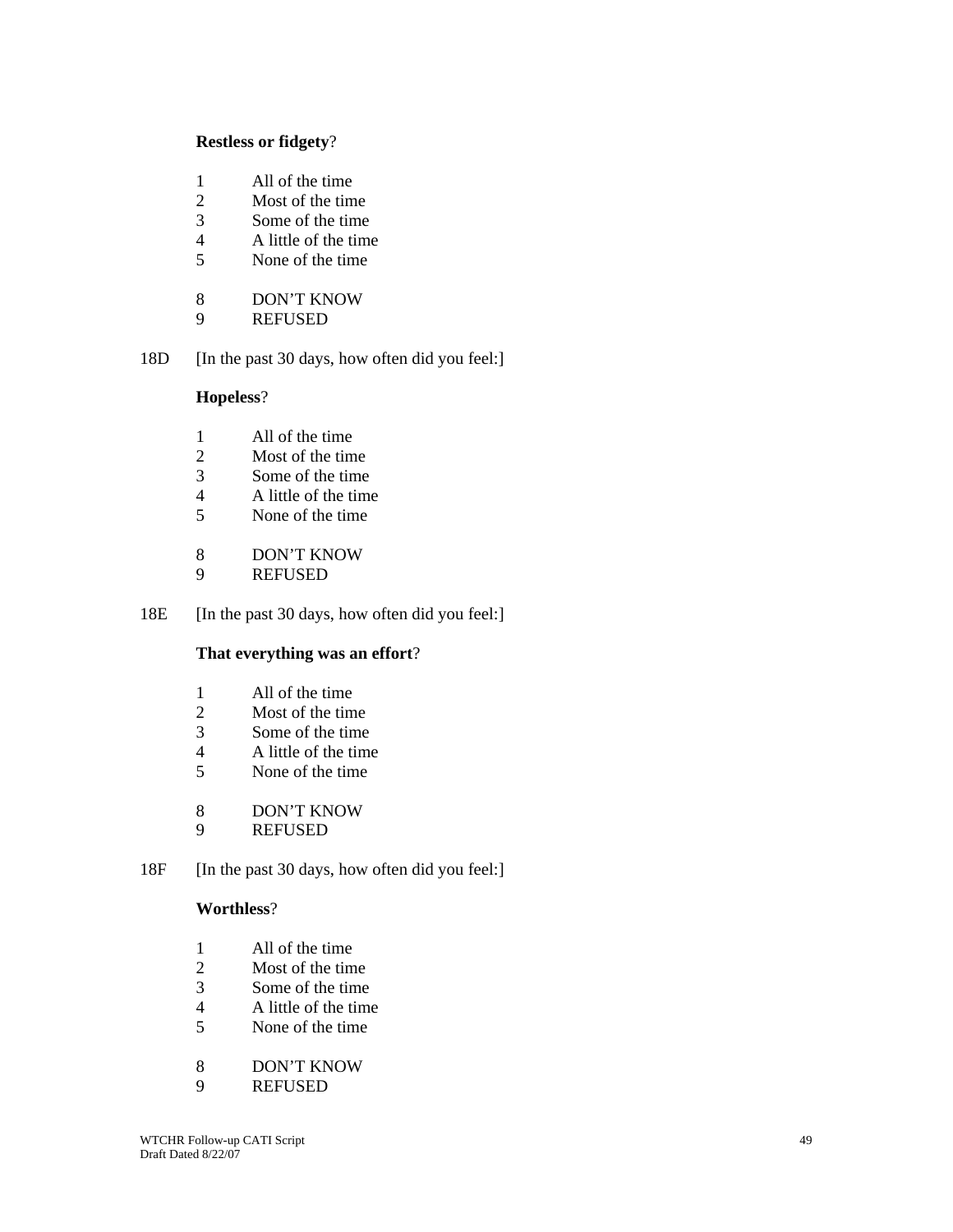19 During the last 12 months, have you seen or talked to a professional for a mental or emotional problem?

> [IF NECESSARY: For instance, a doctor, psychiatrist, psychologist, counselor, nurse, social worker, other health professional or clergy member]

- 1 YES
- 2 NO
- 8 DON'T KNOW
- 9 REFUSED
- 20 During the last 12 months, have you taken any medication that was prescribed to you to treat a mental or emotional condition?
	- 1 YES
	- 2 NO
	- 8 DON'T KNOW
	- 9 REFUSED

Tobacco and Alcohol

The next set of questions asks about tobacco and alcohol use. Please answer as best as you can. Your answers are confidential.

21. Do you now smoke cigarettes every day, some days, or not at all?

|                             | EVERY DAY        |             |
|-----------------------------|------------------|-------------|
| $\mathcal{D}_{\mathcal{L}}$ | <b>SOME DAYS</b> |             |
| 3                           | NOT AT ALL       | (GO TO 22A) |
| 8                           | DON'T KNOW       | (GO TO 22A) |
| 9                           | <b>REFUSED</b>   | (GO TO 22A) |

21A. About how many cigarettes on average do you smoke per day?

NUMBER: \_\_\_\_\_\_ [RANGE: 0 – 97]

 $[97 = 97 \text{ OR MORE}]$ 

- 98 DON'T KNOW
- 99 REFUSED

IF Q21 = 2 SOME DAYS, ASK Q21B. ELSE, SKIP TO Q21C.

21B. On average, about how many days per month [do you/does SUBJECT] smoke? DAYS PER MONTH: \_\_\_\_\_\_ [RANGE: 0 – 31] DON'T KNOW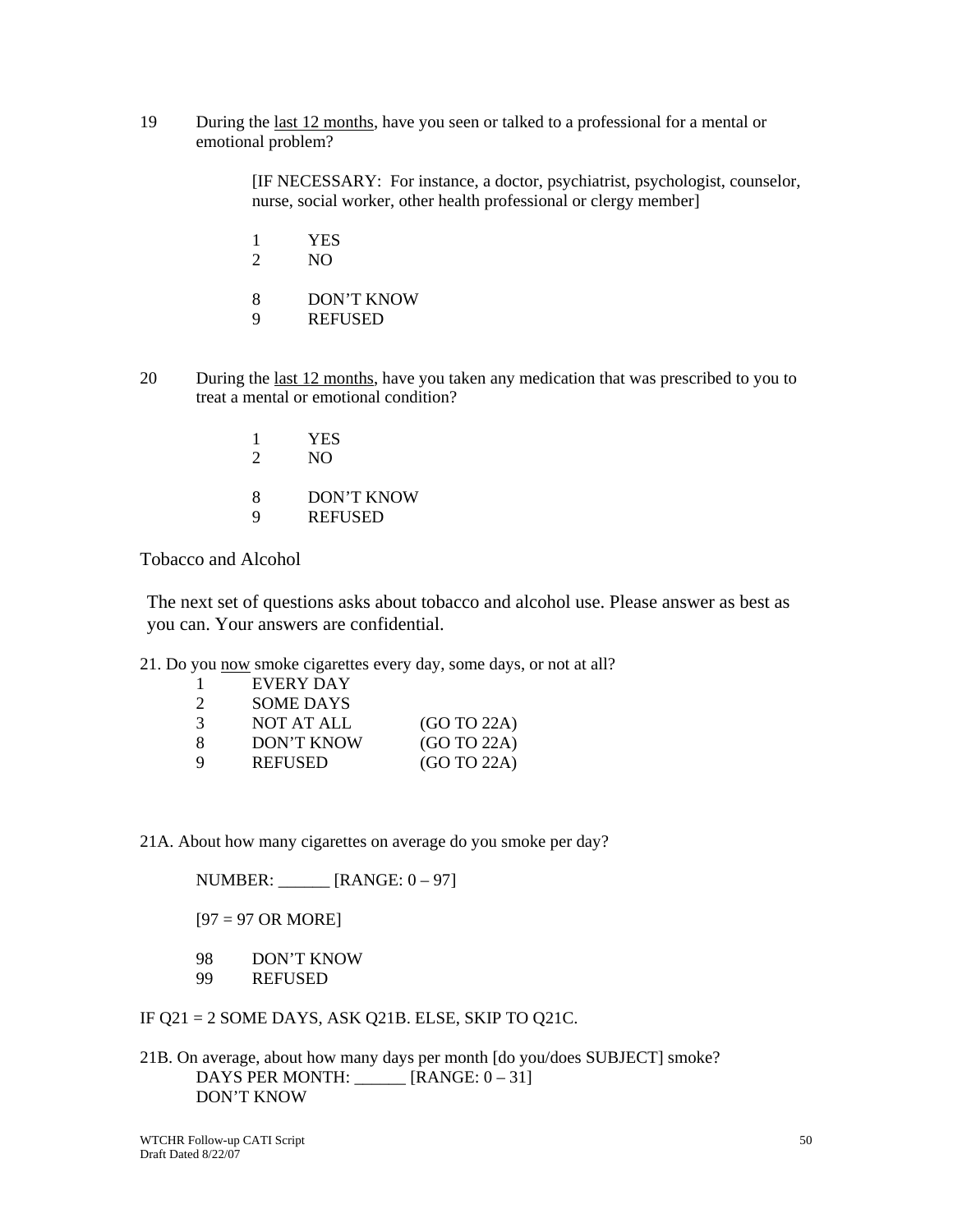#### REFUSED

21C. During the last 30 days, what brand of cigarettes did you smoke most often? The brand is the name that is on the pack.

[INTEVIEWER: DO NOT READ RESPONSES.]

| 01 | <b>AMERICAN SPIRIT</b>     |
|----|----------------------------|
| 02 | <b>ANY OR CHEAPEST</b>     |
| 03 | <b>BASIC</b>               |
| 04 | <b>BENSON &amp; HEDGES</b> |
| 05 | <b>CAMEL</b>               |
| 06 | <b>CAPRI</b>               |
| 07 | <b>CARLTON</b>             |
| 08 | <b>DORAL</b>               |
| 09 | <b>GENERIC</b>             |
| 10 | <b>GPC</b>                 |
| 11 | <b>KENT</b>                |
| 12 | <b>KOOL</b>                |
| 13 | <b>LIGGETT SELECT</b>      |
| 14 | <b>LOOSIE (UNKNOWN)</b>    |
| 15 | <b>MARLBORO</b>            |
| 16 | <b>MERIT</b>               |
| 17 | <b>MISTY</b>               |
| 18 | <b>MONARCH</b>             |
| 19 | <b>NEWPORT</b>             |
| 20 | <b>OLD GOLD</b>            |
| 21 | <b>PALL MALL</b>           |
| 22 | <b>PARLIAMENT</b>          |
| 23 | <b>ROLL YOUR OWN</b>       |
| 24 | <b>SALEM</b>               |
| 25 | <b>USA GOLD</b>            |
| 26 | <b>VICEROY</b>             |
| 27 | <b>VIRGINIA SLIMS</b>      |
| 28 | <b>WINSTON</b>             |
| 29 | <b>OTHER BRAND</b>         |
| 30 | <b>ROLL OWN</b>            |
| 31 | <b>UNKNOWN BRAND</b>       |
| 32 | OTHER, PLEASE SPECIFY:     |
|    |                            |

22A A drink of alcohol is 1 can or bottle of beer, 1 glass of wine, 1 can or bottle of wine cooler, 1 cocktail, or 1 shot of liquor. During the last 30 days, how many days per week or per month did you have at least one drink of any alcoholic beverage?

| <b>ENTER DAYS PER WEEK</b> |  |
|----------------------------|--|
|                            |  |

- 02 ENTER DAYS PER MONTH
	- 00 NO DRINKS IN PAST 30 DAYS **[Go to next PTSD section]**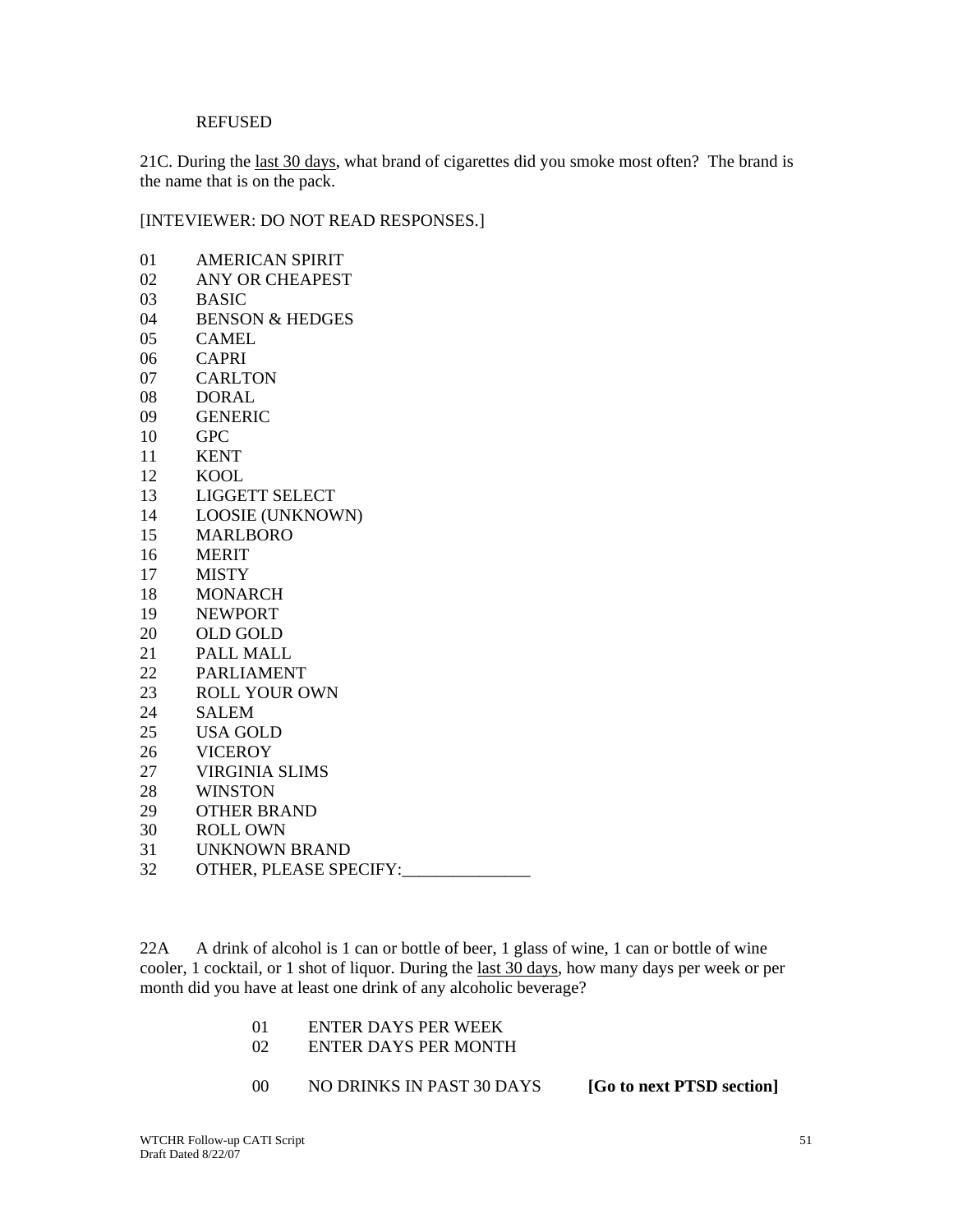| 98 | DON'T KNOW     |
|----|----------------|
| 99 | <b>REFUSED</b> |

#### [Go to next PTSD section] [Go to next PTSD section]

22B During the last 30 days, on the days when you drank, about how many drinks did you drink on the average?

[IF NECESSARY: A drink of alcohol is 1 can or bottle of beer, 1 glass of wine, 1 can or bottle of wine cooler, 1 cocktail, or 1 shot of liquor.]

\_\_\_\_\_\_ ENTER NUMBER OF DRINKS

00 NONE

- 98 DON'T KNOW
- 99 REFUSED
- 22C Considering all types of alcoholic beverages, how many times during the last 30 days did you have **5** or more drinks on one occasion?

[IF NECESSARY: A drink of alcohol is 1 can or bottle of beer, 1 glass of wine, 1 can or bottle of wine cooler, 1 cocktail, or 1 shot of liquor.]

- \_\_\_\_\_\_\_ ENTER NUMBER OF TIMES
- 00 NONE
- 98 DON'T KNOW
- 99 REFUSED

#### PTSD Symptoms

- 23 I'm going to read you a list of problems and complaints that people sometimes have in response to stressful experiences like the events of September 11, 2001. Please tell me how much you have been bothered by each problem in the last 30 days.
	- 23A In the last 30 days, how much have you been bothered by repeated, disturbing memories, thoughts, or images of the events of 9/11?

[INTERVIEWER: READ RESPONSES]

- 1 Extremely
- 2 Quite a bit
- 3 Moderately
- 4 A little bit
- 5 Not at all
- 8 DON'T KNOW
- 9 REFUSED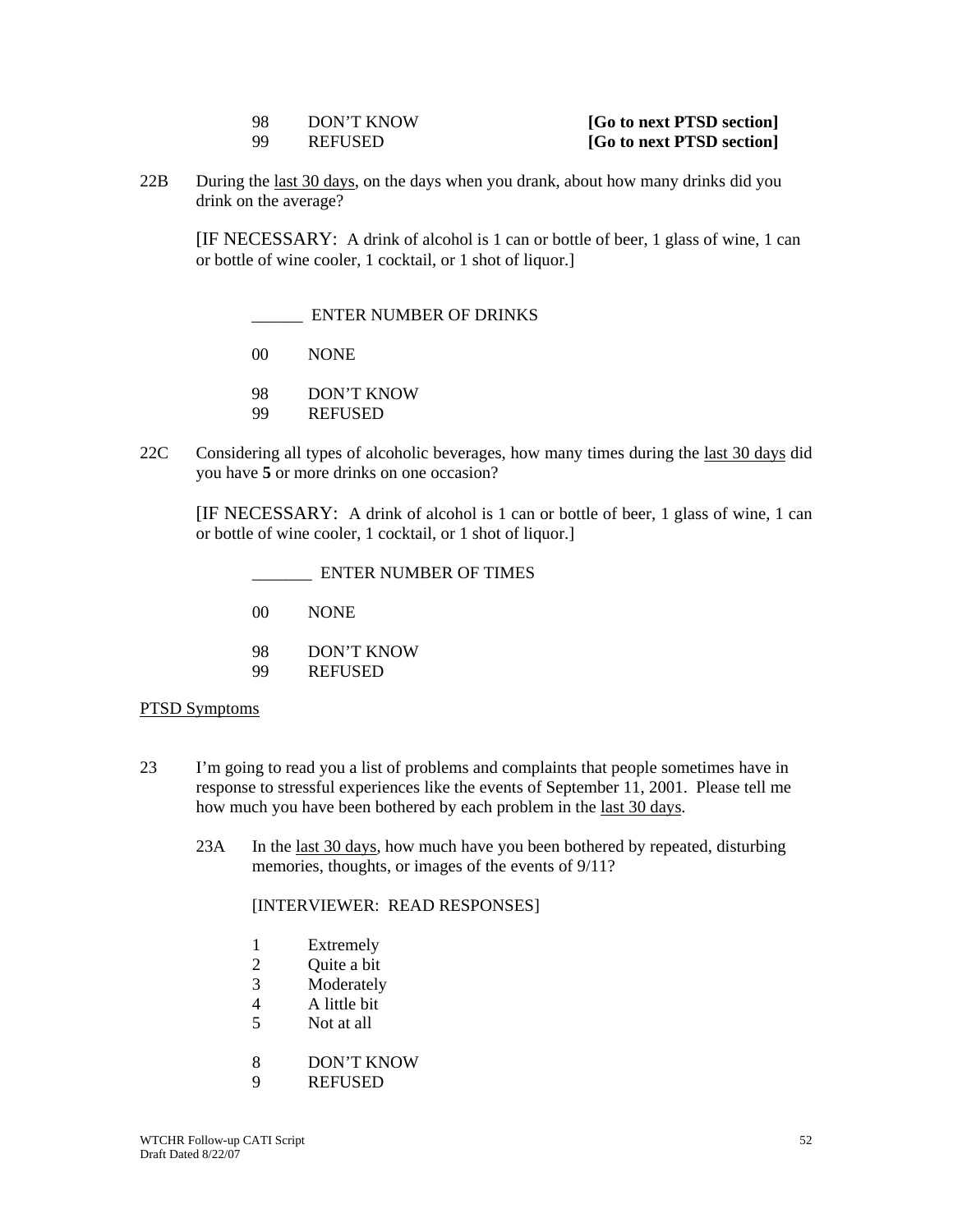23B In the last 30 days, how much have you been bothered by repeated, disturbing dreams of the events of 9/11?

### [INTERVIEWER: READ RESPONSES]

- 1 Extremely
- 2 Quite a bit
- 3 Moderately
- 4 A little bit
- 5 Not at all
- 8 DON'T KNOW
- 9 REFUSED
- 23C [In the last 30 days, how much have you been bothered by] suddenly acting or feeling as if the events of 9/11 were happening again (as if you were reliving it)?

#### [INTERVIEWER: READ RESPONSES ONLY IF NECESSARY.]

- 1 Extremely
- 2 Quite a bit
- 3 Moderately
- 4 A little bit<br>5 Not at all
- Not at all
- 8 DON'T KNOW
- 9 REFUSED
- 23D [In the last 30 days, how much have you been bothered by] feeling very upset when something reminded you of the events of 9/11?

# [INTERVIEWER: READ RESPONSES ONLY IF NECESSARY.]

- 1 Extremely
- 2 Ouite a bit
- 3 Moderately
- 4 A little bit<br>5 Not at all
- Not at all
- 8 DON'T KNOW
- 9 REFUSED
- $23E$  [In the <u>last 30 days</u>, how much have you been bothered by] having physical reactions (for instance, heart pounding, trouble breathing, sweating) when something reminded you of the events of 9/11?

#### [INTERVIEWER: READ RESPONSES ONLY IF NECESSARY.]

- 1 Extremely
- 2 Ouite a bit
- 3 Moderately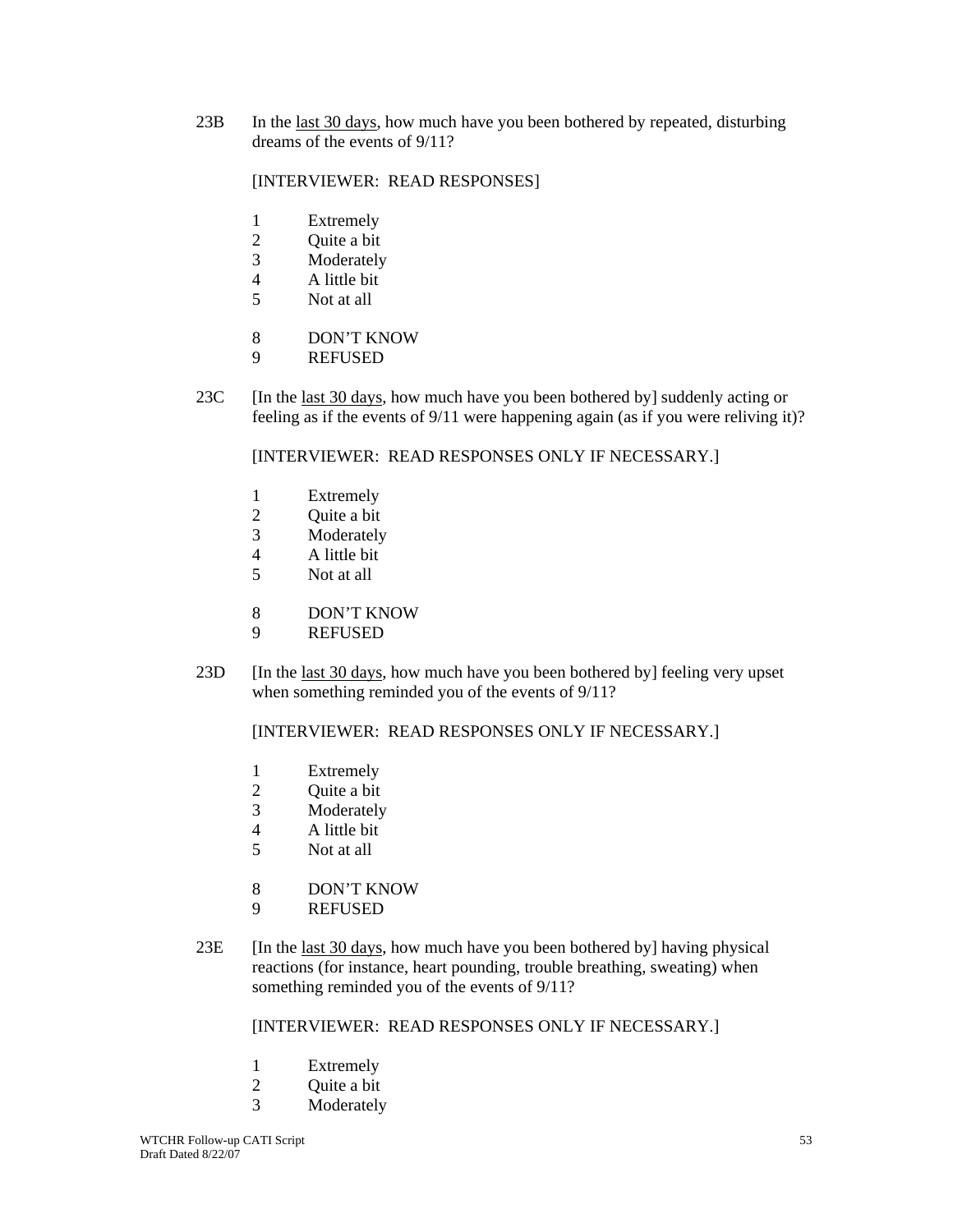- 4 A little bit
- 5 Not at all
- 8 DON'T KNOW
- 9 REFUSED
- 23F In the last 30 days, how much have you been bothered by avoiding thinking about or talking about the events of 9/11 or avoiding having feelings related to it?

[INTERVIEWER: READ RESPONSES.]

- 1 Extremely
- 2 Quite a bit
- 3 Moderately
- 4 A little bit
- 5 Not at all
- 8 DON'T KNOW
- 9 REFUSED
- 23G [In the last 30 days, how much have you been bothered by] avoiding activities or situations because they remind you of the events of 9/11?

[INTERVIEWER: READ RESPONSES ONLY IF NECESSARY.]

- 1 Extremely
- 2 Quite a bit
- 3 Moderately
- 4 A little bit
- 5 Not at all
- 8 DON'T KNOW
- 9 REFUSED
- 23H [In the last 30 days, how much have you been bothered by] trouble remembering important parts of the events of 9/11?

[INTERVIEWER: READ RESPONSES ONLY IF NECESSARY.]

- 1 Extremely
- 2 Quite a bit
- 3 Moderately
- 4 A little bit<br>5 Not at all
- Not at all
- 8 DON'T KNOW
- 9 REFUSED
- 23I [In the last 30 days, how much have you been bothered by] loss of interest in activities that you used to enjoy?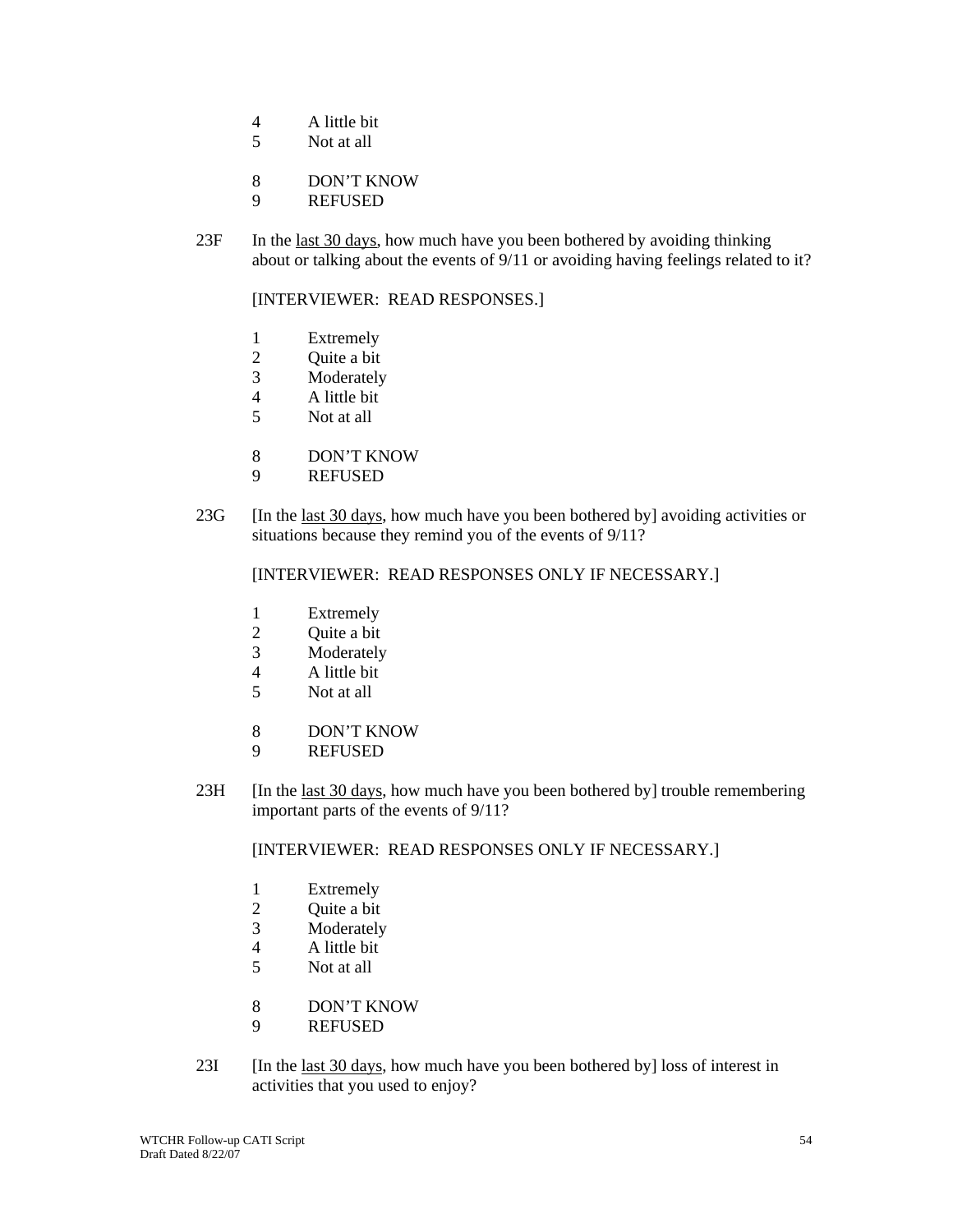## [INTERVIEWER: READ RESPONSES ONLY IF NECESSARY.]

- 1 Extremely<br>2 Ouite a bit
- Quite a bit
- 3 Moderately
- 4 A little bit
- 5 Not at all
- 8 DON'T KNOW
- 9 REFUSED
- 23J [In the last 30 days, how much have you been bothered by] feeling distant or cut off from other people?

[INTERVIEWER: READ RESPONSES ONLY IF NECESSARY.]

- 1 Extremely
- 2 Quite a bit
- 3 Moderately
- 4 A little bit
- 5 Not at all
- 8 DON'T KNOW<br>9 REFUSED
- **REFUSED**
- 23K In the <u>last 30 days</u>, how much have you been bothered by feeling emotionally numb or being unable to have loving feelings for those close to you?

[INTERVIEWER: READ RESPONSES.]

- 1 Extremely
- 2 Quite a bit
- 3 Moderately
- 4 A little bit
- 5 Not at all
- 8 DON'T KNOW
- 9 REFUSED
- 23L [In the <u>last 30 days</u>, how much have you been bothered by] feeling as if your future somehow will be cut short?

#### [INTERVIEWER: READ RESPONSES ONLY IF NECESSARY.]

- 1 Extremely
- 2 Quite a bit
- 3 Moderately
- 4 A little bit
- 5 Not at all
- 8 DON'T KNOW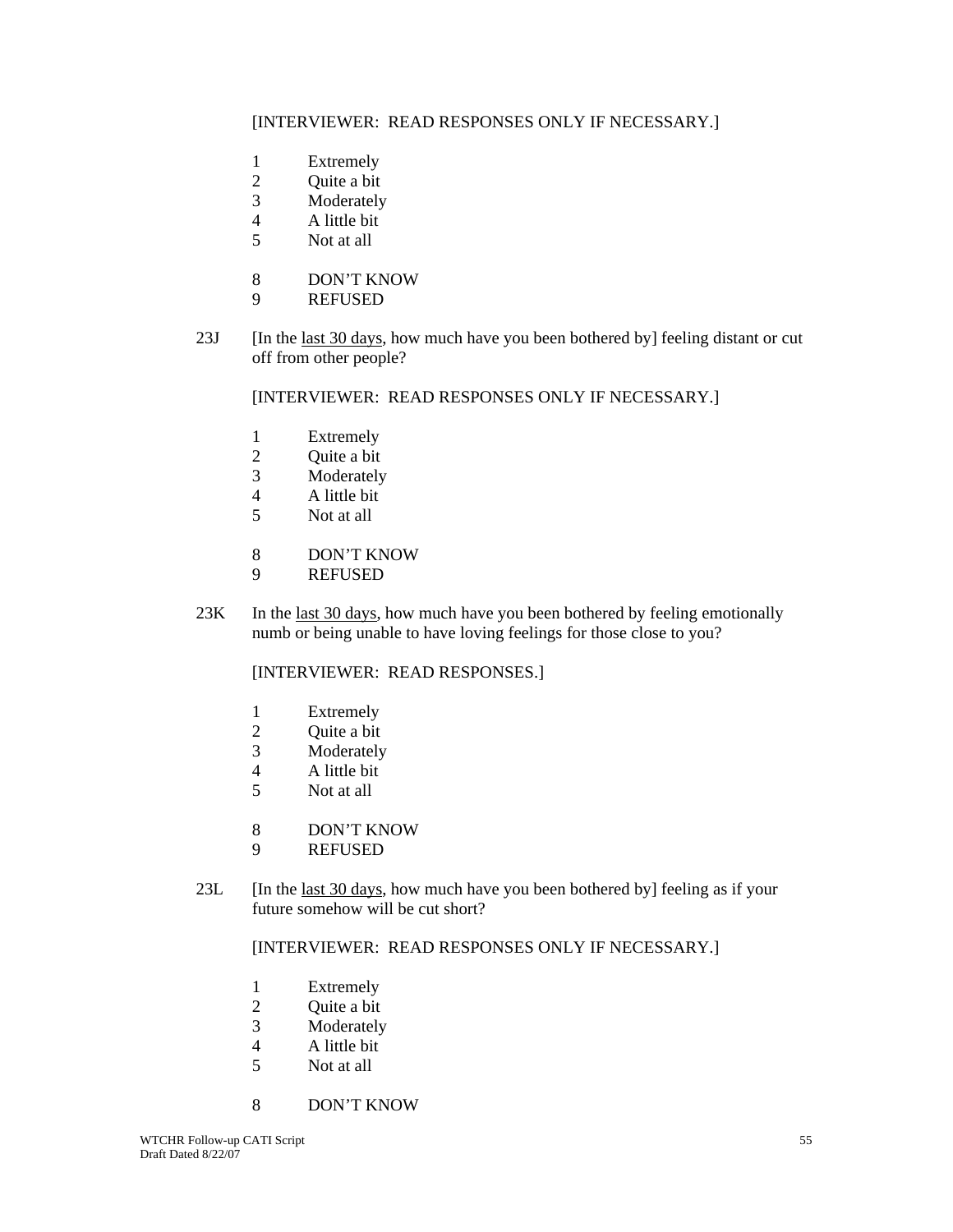## 9 REFUSED

23M [In the <u>last 30 days</u>, how much have you been bothered by] trouble falling or staying asleep?

[INTERVIEWER: READ RESPONSES ONLY IF NECESSARY.]

- 1 Extremely
- 2 Quite a bit
- 3 Moderately
- 4 A little bit
- 5 Not at all
- 8 DON'T KNOW
- 9 REFUSED
- 23N [In the <u>last 30 days</u>, how much have you been bothered by] feeling irritable or having angry outbursts?

[INTERVIEWER: READ RESPONSES ONLY IF NECESSARY.]

- 1 Extremely
- 2 Quite a bit<br>3 Moderately
- **Moderately**
- 4 A little bit
- 5 Not at all
- 8 DON'T KNOW
- 9 REFUSED
- 23O In the <u>last 30 days</u>, how much have you been bothered by having difficulty concentrating?

## [INTERVIEWER: READ RESPONSES.]

- 1 Extremely
- 2 Ouite a bit
- 3 Moderately
- 4 A little bit
- 5 Not at all
- 8 DON'T KNOW
- 9 REFUSED
- 23P [In the last 30 days, how much have you been bothered by] being "superalert" or watchful or on guard?

## [INTERVIEWER: READ RESPONSES ONLY IF NECESSARY.]

- 1 Extremely
- 2 Ouite a bit
- 3 Moderately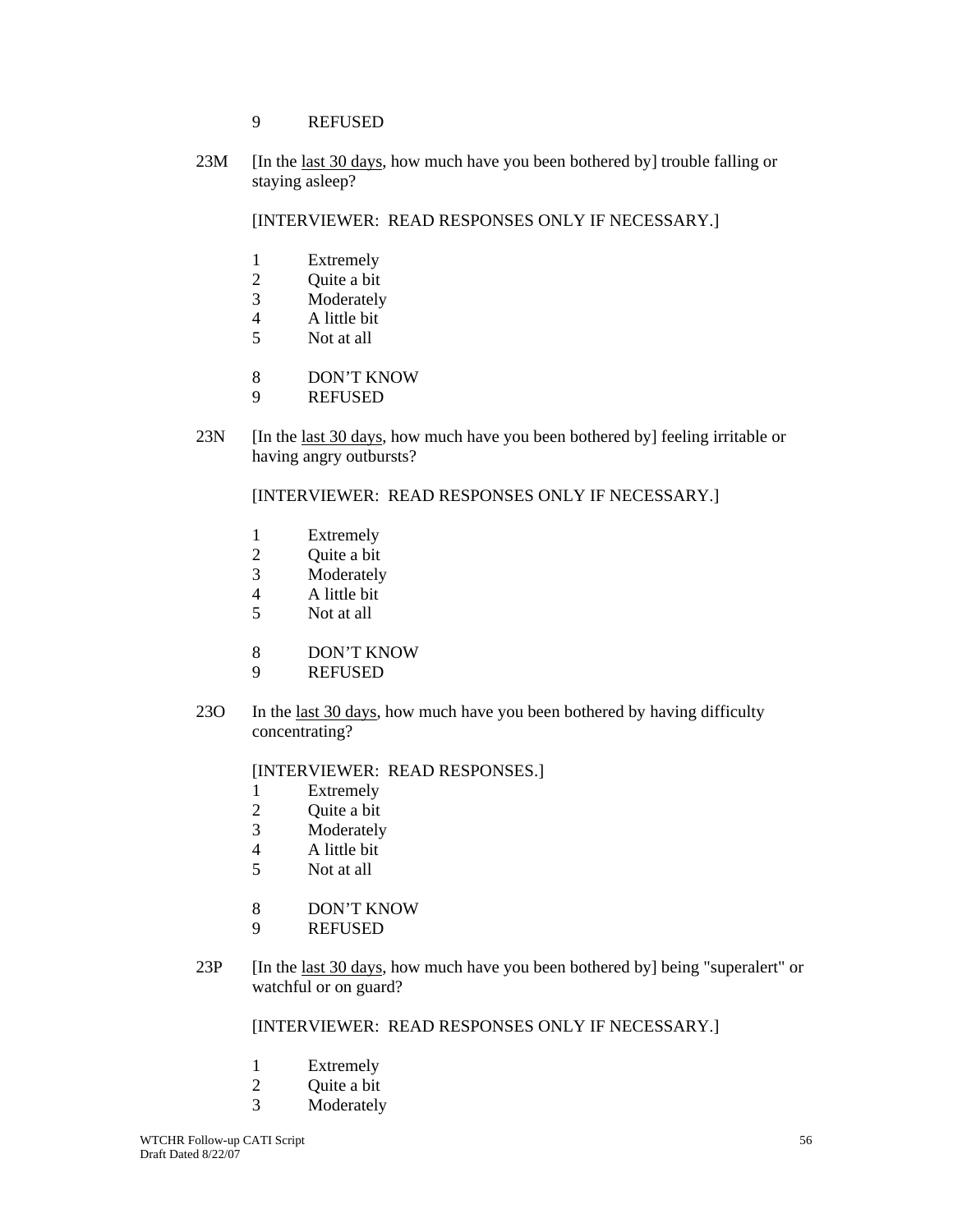- 4 A little bit
- 5 Not at all
- 8 DON'T KNOW
- 9 REFUSED
- 23Q [In the last 30 days, how much have you been bothered by] feeling jumpy or easily startled?

[INTERVIEWER: READ RESPONSES ONLY IF NECESSARY.]

- 1 Extremely
- 2 Quite a bit
- 3 Moderately
- 4 A little bit
- 5 Not at all
- 8 DON'T KNOW
- 9 REFUSED

#### /ALL RESPONDENTS/

Sometimes people exposed to a traumatic event experience symptoms of distress. Some people may continue to suffer emotionally and have impaired functioning even after a significant amount of time has passed. If you or someone you know or love is still experiencing such difficulties, we encourage you to contact a mental health professional or call 1-800-LIFENET (800-543-3638). LifeNet is a toll-free number that you can call 24 hours a day, 7 days a week to get free, confidential mental health information and referrals.

We have a few more sections to go. I'd like to just check in with you now to see how you are doing with this survey before we continue.

#### ENTER TO CONTINUE

#### Dust and Debris Cloud Experience

24 The next series of questions are about the dust and debris (duh-BREE) cloud on September 11, 2001. These questions refer to the cloud in Lower Manhattan that resulted from the collapse of the World Trade Center Towers. We asked similar questions during the initial World Trade Center Health Registry interview, but we want to obtain additional information about your dust and debris cloud experience.

 On September 11, 2001, were you in the dust and debris cloud that resulted from the collapse of the World Trade Center Towers?

- 1 YES<br>2 NO
- $NO$
- 8 DON'T KNOW
- 9 REFUSED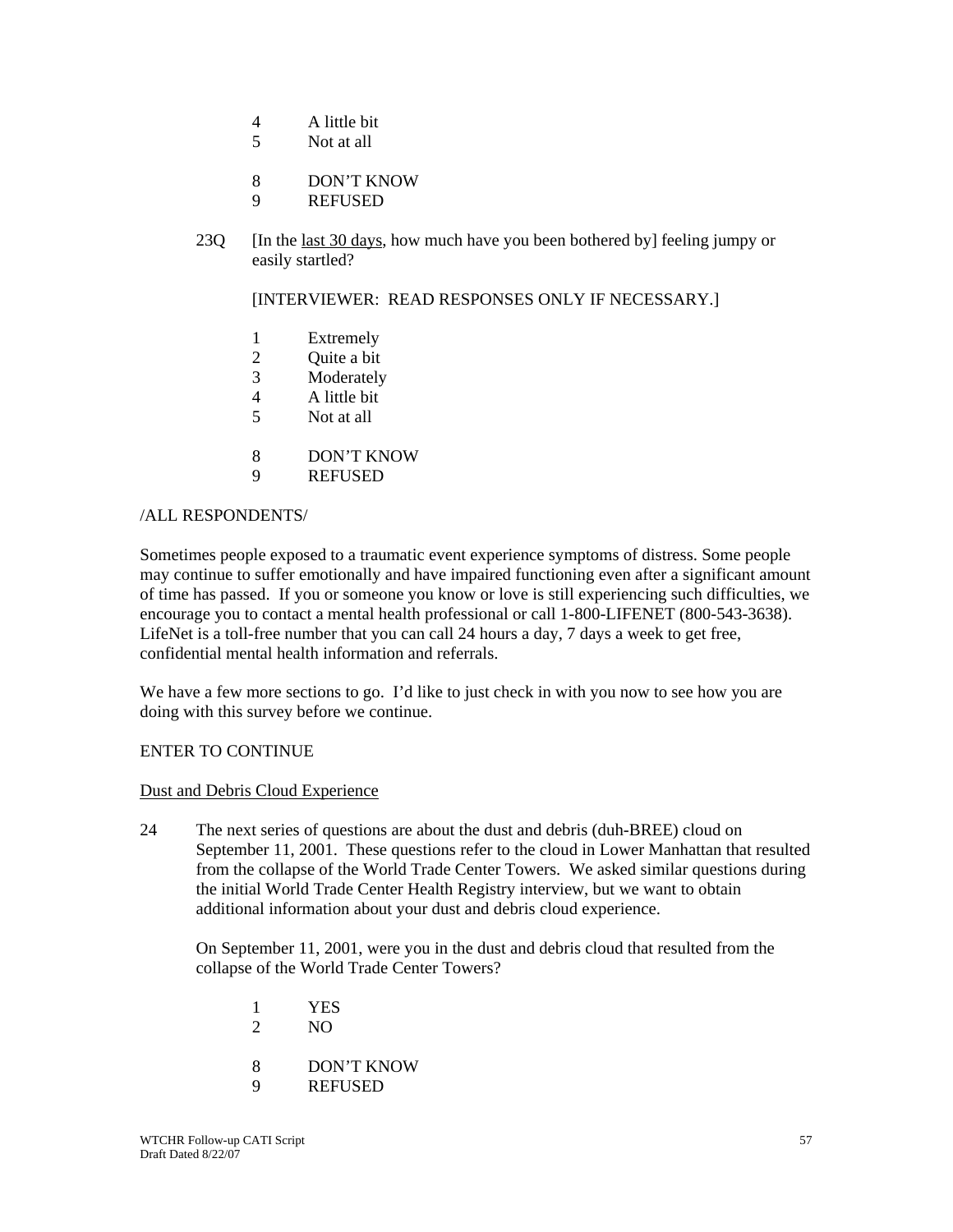#### [IF YES, ASK 24A AND 25. ELSE, SKIP TO 26]

- 24A On September 11, 2001, when were you first caught in the dust and debris cloud? Was it:
	- 1 After the first tower began to collapse, but before the collapse of the second tower
	- 2 Less than 1 hour after the collapse of the second tower, or
	- 3 More than 1 hour after the collapse of the second tower.
	- 8 DON'T KNOW
	- 9 REFUSED
- 25 I am going to describe several experiences you may have had in the dust and debris cloud on September 11, 2001. For each one, please tell me yes or no if you experienced this.
	- 25A I could not see more than a couple of feet in front of me.
		- 1 YES
		- 2 NO
		- 8 DON'T KNOW<br>9 REFUSED
		- **REFUSED**
	- 25B I had trouble walking or finding my way because the dust was so thick.
		- 1 YES
		- 2 NO
		- 8 DON'T KNOW
		- 9 REFUSED
	- 25C I had to find shelter, like under a car or in a doorway.
		- 1 YES
		- 2 NO
		- 8 DON'T KNOW
		- 9 REFUSED
	- 25D I was covered from head to toe with dust and debris.
		- 1 YES
		- 2 NO
		- 8 DON'T KNOW
		- 9 REFUSED
	- 25E I could not hear anything.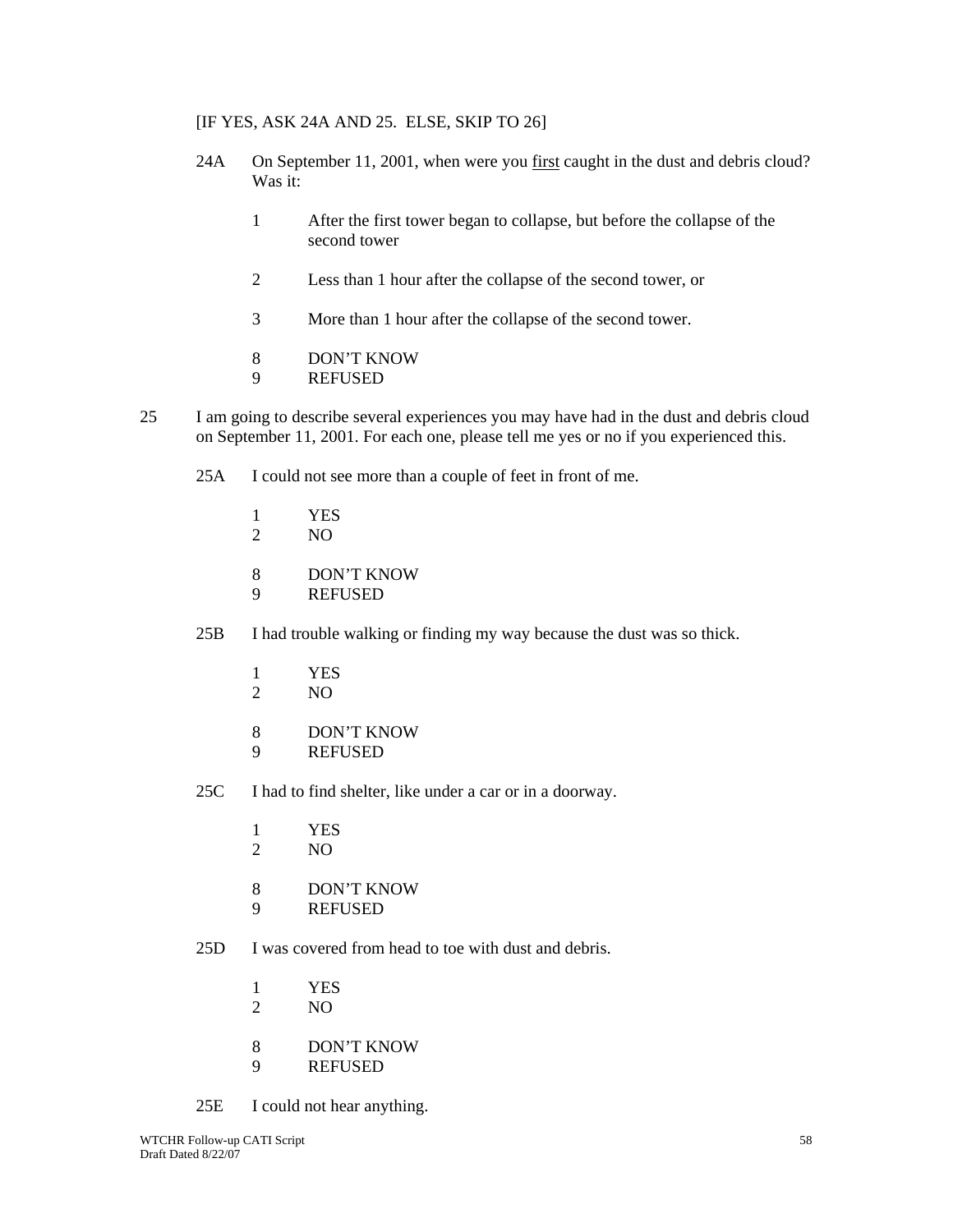- 1 YES
- 2 NO
- 8 DON'T KNOW
- 9 REFUSED
- 26 Now I'm going to describe several experiences you may have had between September 11, 2001 and December 31, 2001? For each one, please tell me if you experienced this.
	- 26A I smelled smoke or odors from the fires on most days at...

### READ LIST, ENTER ALL THAT APPLY

- 1 My residence
- 2 My work
- 3 My school
- 4 On the street
- 5 NOT APPLICABLE/NONE OF THE ABOVE
- 8 DON'T KNOW
- 9 REFUSED
- 26B Debris or waste from  $9/11$  was transported nearby...

## READ LIST, ENTER ALL THAT APPLY

- 1 My residence
- 2 My work
- 3 My school
- 4 On the street
- 5 NOT APPLICABLE/NONE OF THE ABOVE
- 8 DON'T KNOW
- 9 REFUSED
- PRE27A Next I'd like to ask about your workplace experiences. First, did you have a primary workplace on September 11, 2001?
	- 1 YES
	- 2 NO (SKIP TO Q28)
	- 8 DON'T KNOW (SKIP TO Q28)
	- 9 REFUSED (SKIP TO Q28)
	- PRE27B Did you return to your primary workplace after the World Trade Center disaster?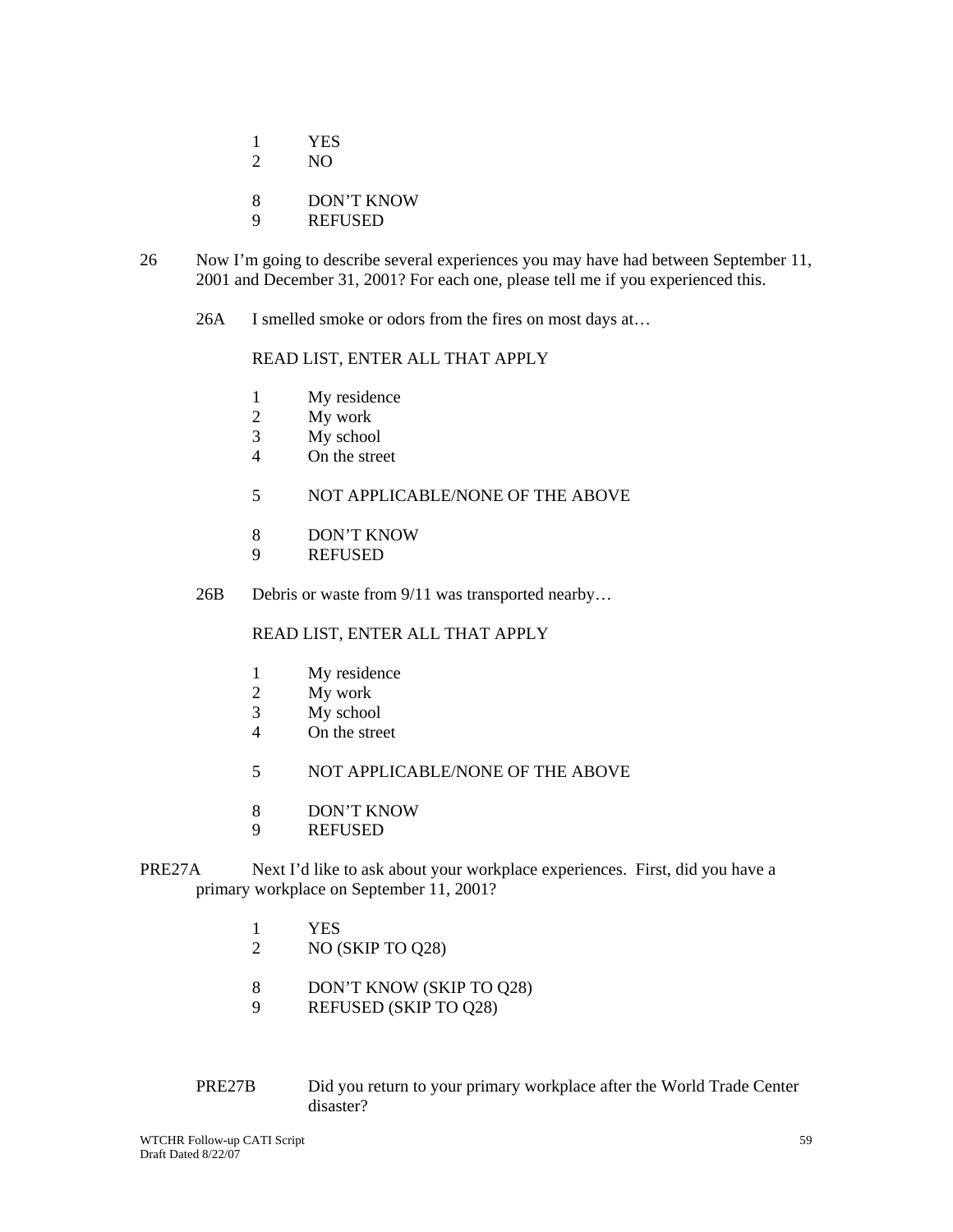- 1 YES
- 2 NO (SKIP TO Q28)
- 8 DON'T KNOW (SKIP TO Q28)
- 9 REFUSED (SKIP TO Q28
- 27 Now I'm going to describe several conditions inside your primary workplace you may have seen upon your return after the WTC disaster. For each one please tell me yes or no if the condition applied to your workplace.

01-YES 02-NO 98-DK 99-REF

- 2 There was a fine coating of dust on surfaces.
- 3 There was a heavy coating of dust on surfaces, so thick you couldn't see what was underneath.
- 6 Debris from the disaster was present.
- 4 There were broken windows.
- 5 There was damage to workplace or furnishings.

[IF NECESSARY: By "damage", I mean broken or ruined furniture or furnishings, or structural damage to the building or rooms.]

9 There was some other condition (specify)

#### Loss

The next few questions ask about loss as a result of September 11, 2001. We sincerely extend our sympathy to all who suffered any loss during or following the World Trade Center disaster. We are asking these questions because it is important to understand the emotional impact of the disaster on enrollees.

- 28 Did you think that you might be injured or killed during the WTC disaster on September 11, 2001?
	- 1 YES 2 NO
	-
	- 8 DON'T KNOW
	- 9 REFUSED

## 29 Since September 11, 2001, have you lost your job?

- 1 YES<br>2 NO
- $N<sub>O</sub>$
- 8 DON'T KNOW
- 9 REFUSED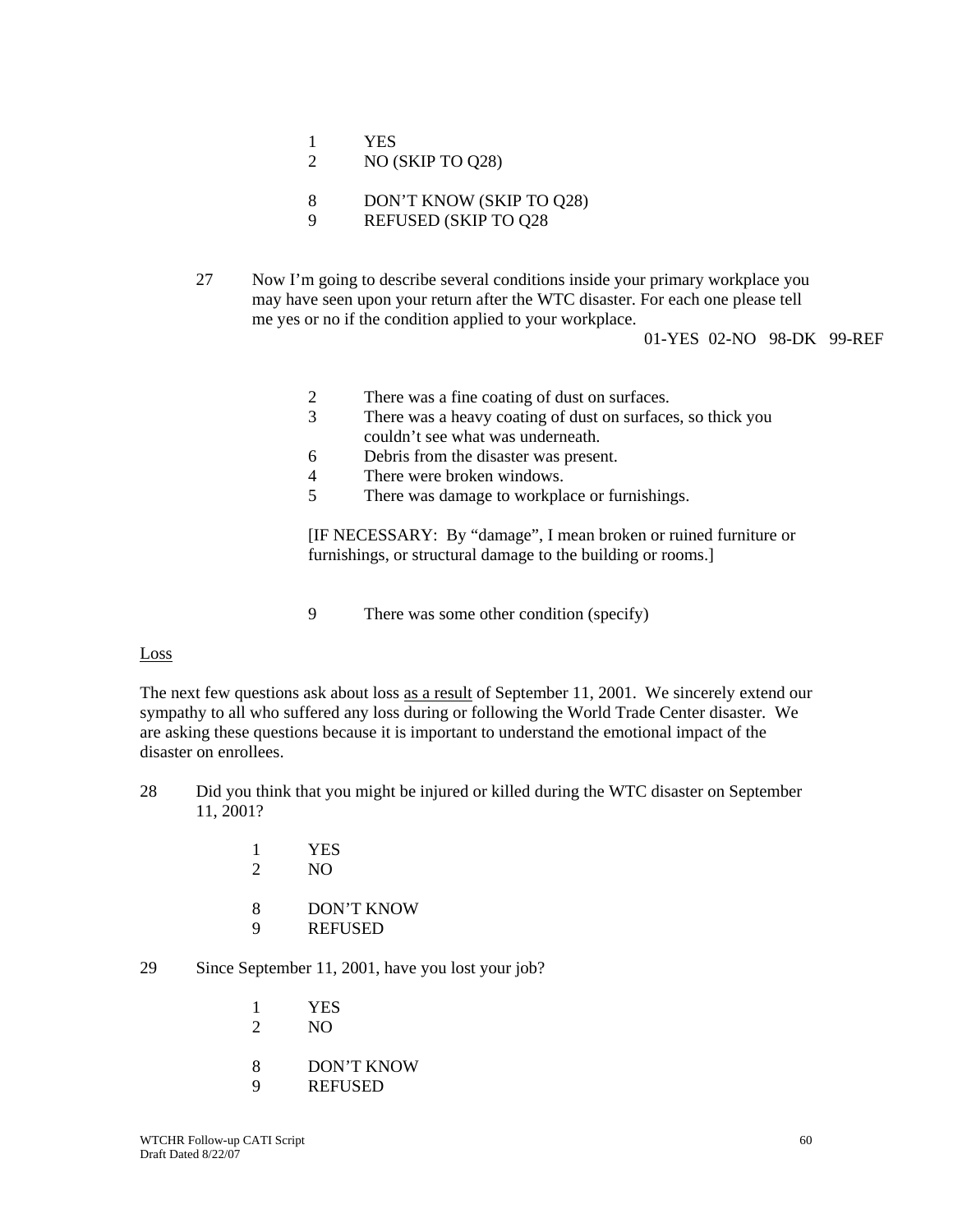[IF YES, ASK]

- 29A Was this as a result of the events of September 11, 2001?
	- 1 YES
	- 2 NO
	- 8 DON'T KNOW
	- 9 REFUSED
- 30 Did anyone you know die on September 11, 2001 as a result of the WTC disaster?
	- 1 YES
	- 2 NO
	- 8 DON'T KNOW
	- 9 REFUSED

## [IF YES, ASK]

30A We sincerely extend our sympathy to you for your tragic loss on September 11, 2001. Would you please tell me your relationship to the person or people you know who died?

[DO NOT READ LIST, CHECK ALL THAT APPLY]

- 01 SPOUSE
- 02 PARTNER
- 03 CHILD OR CHILDREN
- 04 PARENT(S)
- 05 BROTHER(S) OR SISTER(S)
- 06 ONE OF YOUR BEST FRIENDS/ A VERY CLOSE FRIEND
- 07 CO-WORKER(s)
- 08 ANOTHER FAMILY MEMBER (SPECIFY)
- 09 FRIEND/ACQUAINTANCE
- 10 SOMEONE ELSE (SPECIFY)
- 98 DON'T KNOW
- 99 REFUSED

#### Social Support

The next questions are about social support. There are no right or wrong answers to any of these questions. Please answer as best you can, based on your current situation.

31 About how many close friends do you have now? Close friends are people you feel at ease with and can talk with about what is on your mind. (You may include relatives.)

ENTER NUMBER OF PEOPLE //RANGE=0-30//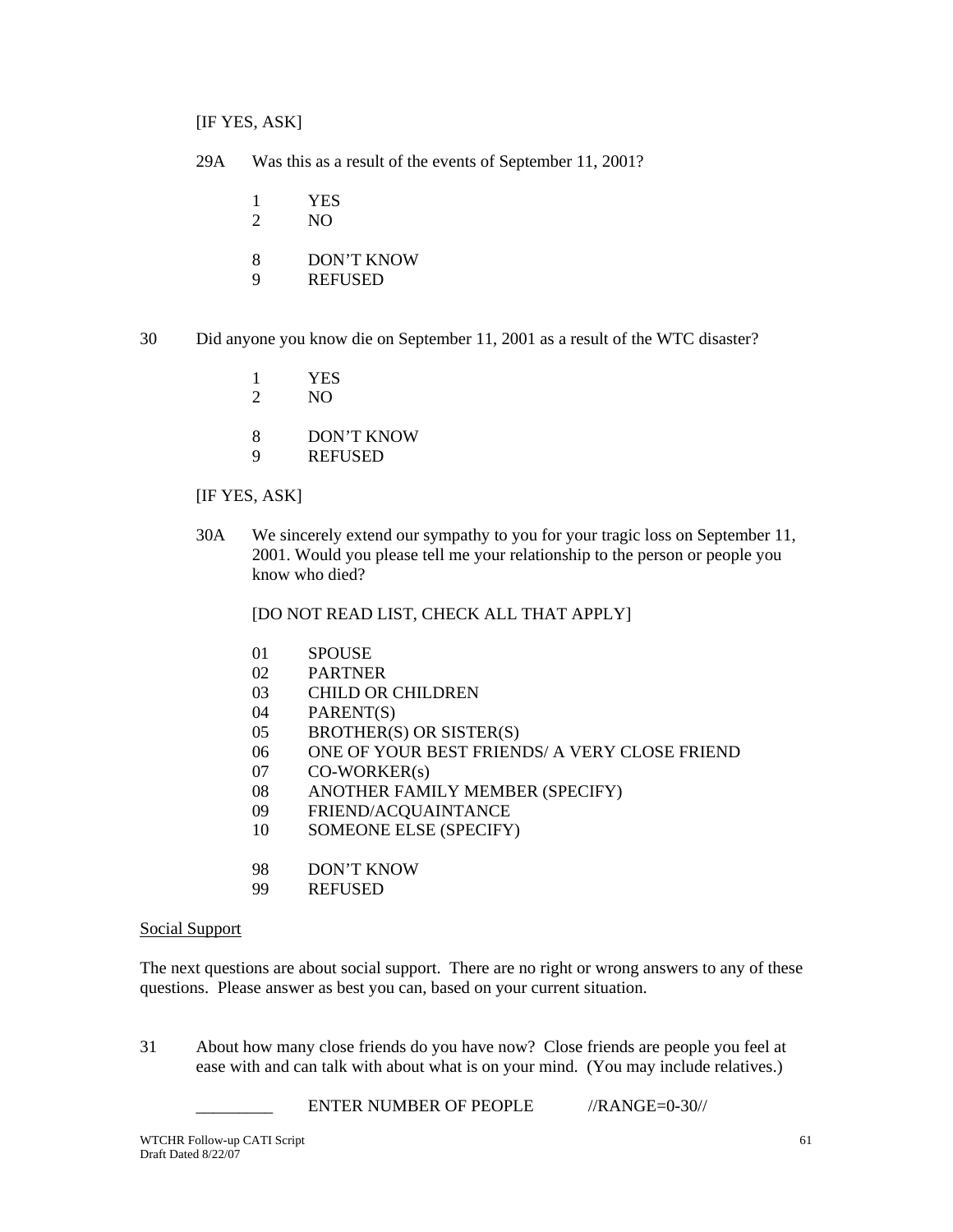98 DON'T KNOW

99 REFUSED

- 32 Over the <u>last 12 months</u>, about how often did you get together with friends or relatives, like going out together or visiting each other's homes? Would you say…
	- 1 Every day<br>2 Several da
	- Several days a week
	- 3 About once a week
	- 4 2 or 3 times a month
	- 5 About once a month
	- 6 5 to 10 times a year
	- 7 Or less than 5 times a year
	- 8 DON'T KNOW<br>9 REFUSED
	- **REFUSED**
- 33 During the <u>last thirty days</u>, about how often have you...

/QUESTION STEM OPTIONAL [IN BRACKETS] FOR 33C – 33E/

33A Had friends over to your home? Please, do not count relatives. Would you say…

## [INTERVIEWER: READ RESPONSES.]

- 1 Every day
- 2 Several days a week
- 3 About once a week
- 4 2 or 3 times a month
- 5 Once in the past month
- 6 Not at all in the past month
- 8 DON'T KNOW
- 9 REFUSED

33B Visited with friends at their homes? Please, again do not count relatives.

## [INTERVIEWER: READ RESPONSES.]

- 1 Every day
- 2 Several days a week
- 3 About once a week
- 4 2 or 3 times a month
- 5 Once in the past month
- 6 Not at all in the past month
- 8 DON'T KNOW
- 9 REFUSED
- 33C Been on the telephone with close friends or relatives?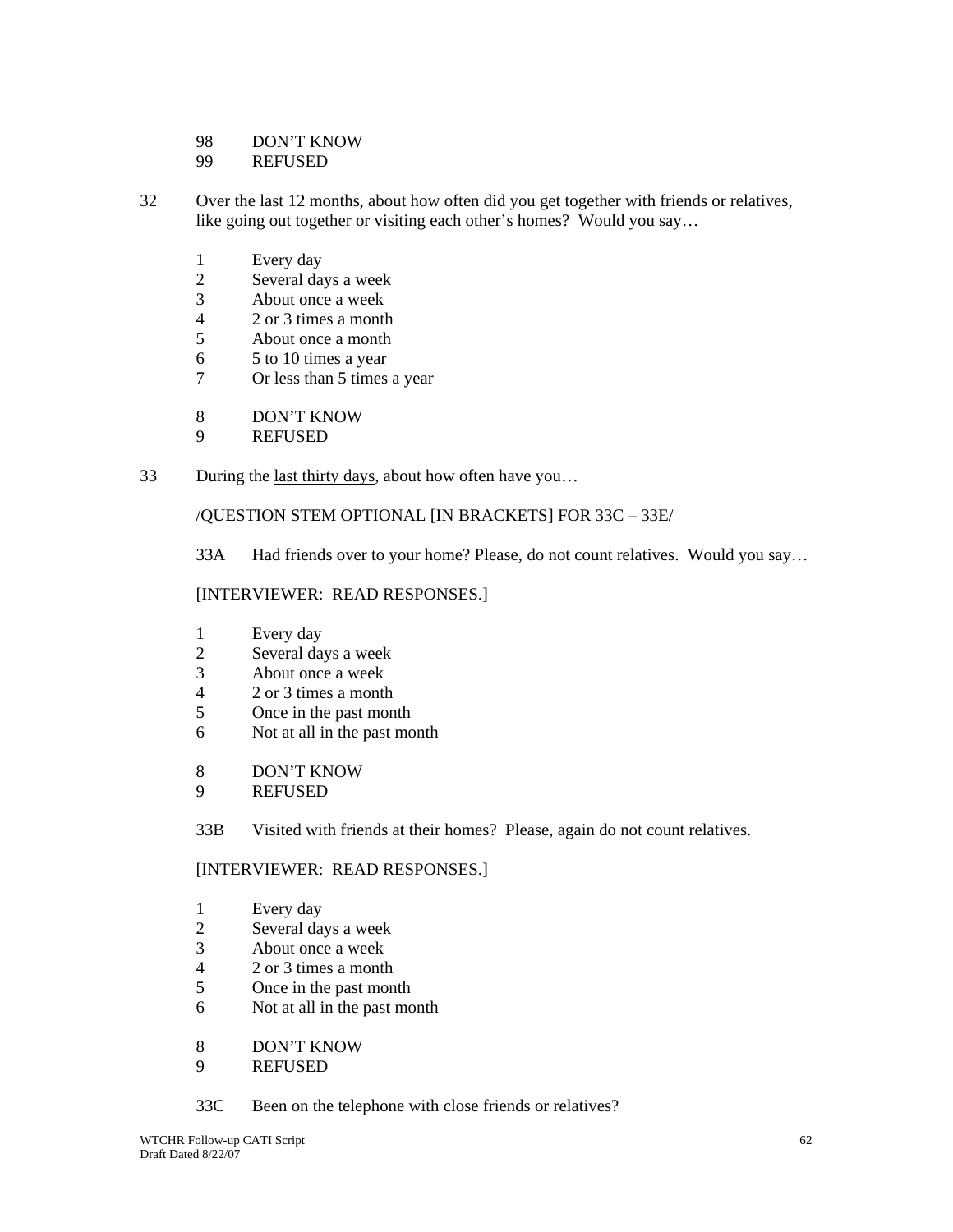## [INTERVIEWER: READ RESPONSES.]

- 1 Every day
- 2 Several days a week
- 3 About once a week
- 4 2 or 3 times a month
- 5 Once in the past month
- 6 Not at all in the past month
- 8 DON'T KNOW
- 9 REFUSED

33D Written a letter to a friend or relative, sent by mail or email?

## [INTERVIEWER: READ RESPONSES.]

- 1 Every day
- 2 Several days a week
- 3 About once a week
- 4 2 or 3 times a month
- 5 Once in the past month
- 6 Not at all in the past month
- 8 DON'T KNOW
- 9 REFUSED
- 33E Attended a religious service?

## [INTERVIEWER: READ RESPONSES.]

- 1 Every day
- 2 Several days a week<br>3 About once a week
- About once a week
- 4 2 or 3 times a month
- 5 Once in the past month
- 6 Not at all in the past month
- 8 DON'T KNOW
- 9 REFUSED
- 34 About how many volunteer groups or organizations do you belong to? For example, church groups, clubs, or parent groups you belong to because you want to.

\_\_\_\_\_\_ ENTER NUMBER OF GROUPS [RANGE: 0-97]

- 00 NONE
- 98 DON'T KNOW
- 99 REFUSED

## [IF 34 DOES NOT EQUAL 00, 98 OR 99, ASK, ELSE SKIP TO 36]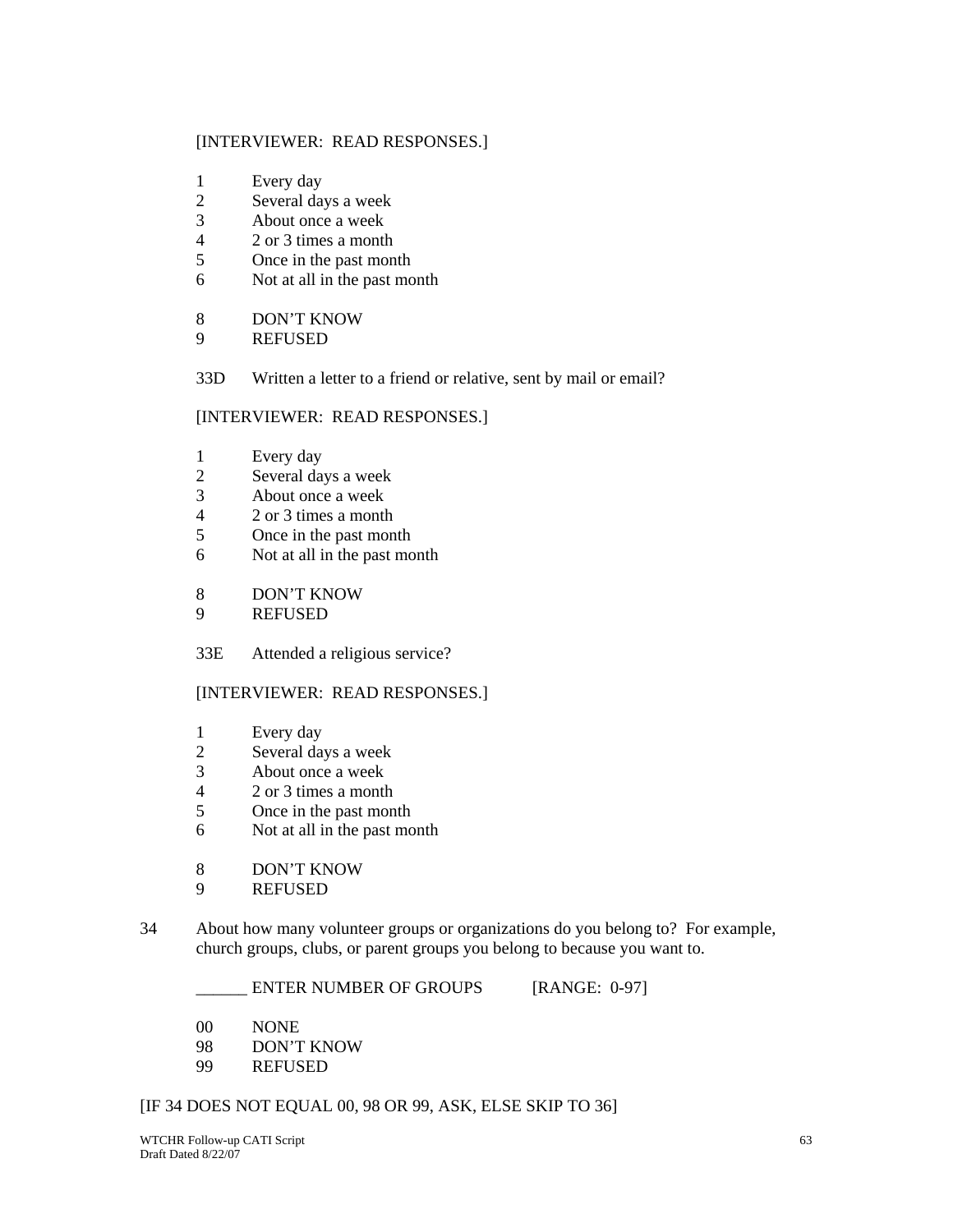- 35 How active are you in the affairs of these groups or clubs that you belong to? Would you say…
	- 1 Very active, attend most meetings
	- 2 Fairly active, attend fairly often
	- 3 Not active, belong but hardly go
	- 8 DON'T KNOW
	- 9 REFUSED

## **Demographics**

For these next/last ['*next' if modules to follow, 'last' if core only*] questions, I will be asking for some information about you and your household.

36 How many children less than 18 years of age currently live in your household?

## \_\_\_\_\_\_ ENTER NUMBER OF CHILDREN

- 98 DON'T KNOW
- 99 REFUSED
- 37 What is your current marital status? Are you…

## [INTERVIEWER: READ RESPONSES.]

- 1 Married
- 2 Not married, but living with a partner
- 3 Widowed
- 4 Divorced
- 5 Separated or not living with your spouse
- 6 Or have you never been married?
- 8 DON'T KNOW
- 9 REFUSED

## $[IF 37 = 06, SKIP TO 39]$

38 What was your marital status on September 11, 2001?

## [INTERVIEWER: READ ONLY IF NECESSARY. STOP WHEN RESPONDENT PROVIDES A RESPONSE.]

- 1 Married
- 2 Not married, but living with a partner<br>3 Widowed
- 3 Widowed
- **Divorced**
- 5 Separated or not living with your spouse
- 6 Or had you never been married?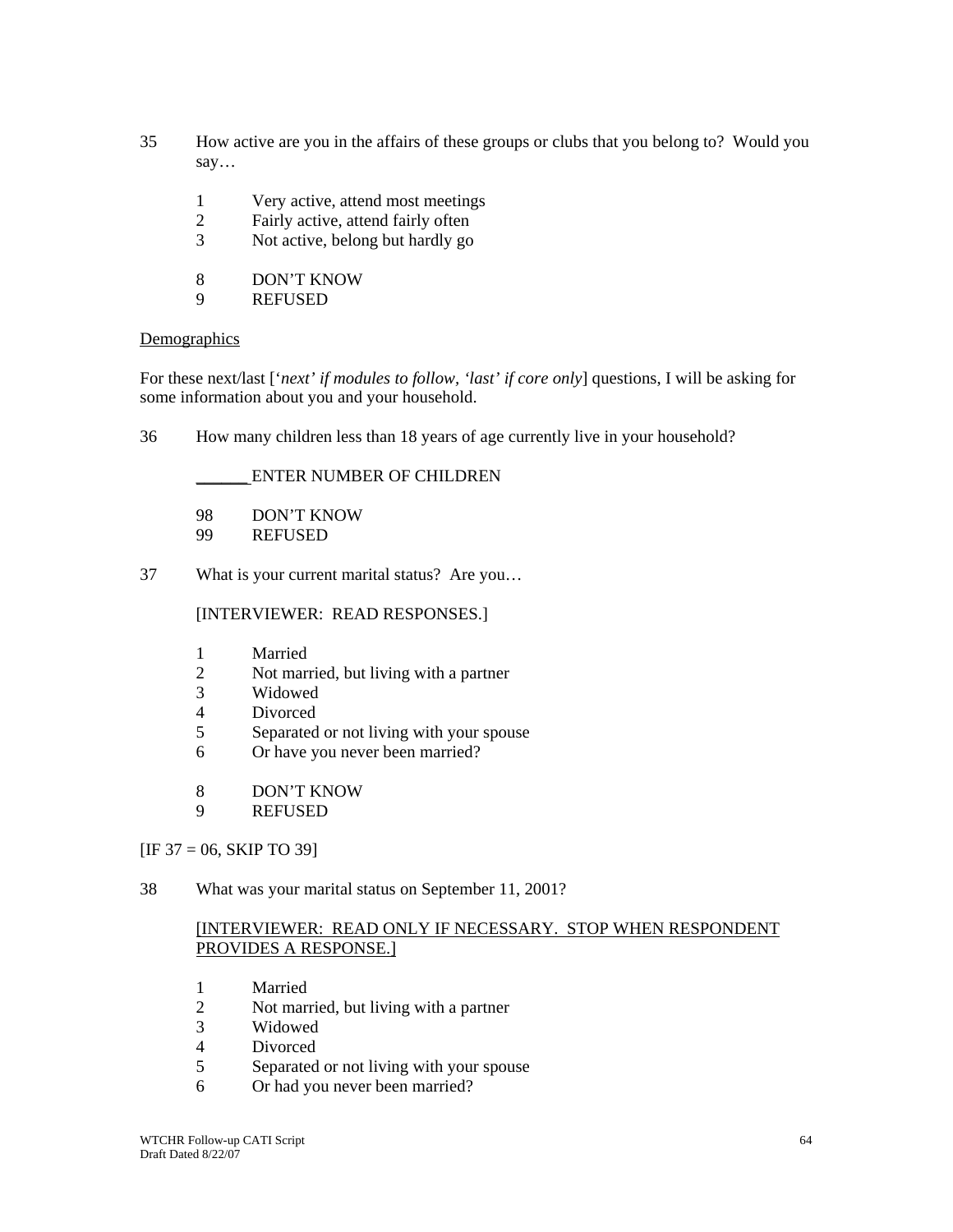## 8 DON'T KNOW

- 9 REFUSED
- 39 The next question is about your employment status. I'm going to read you a list of options. Please tell me which option applies to you. You may choose more than one option. Are you currently…

## [INTERVIEWER: READ RESPONSES.]

- 01 Employed for full-time wages
- 02 Employed for part-time wages
- 03 Unable to work because of disability
- 04 Self-employed
- 05 Out of work for more than one year
- 06 Out of work for less than one year
- 07 A homemaker
- 08 A student
- 09 Retired
- 10 On maternity or paternity leave
- 98 DON'T KNOW
- 99 REFUSED

## $[IF 39 = 01, 02 \text{ OR } 04 \text{ ASK}, ELSE SKIP TO 44]$

40 What kind of work are you doing at your main job or business?

[IF NECESSARY: Some examples might be 'construction', 'mail clerk', or 'computer specialist']

#### 1\_\_\_\_\_\_\_\_\_\_\_\_\_\_\_\_\_\_\_\_\_\_\_\_\_\_\_\_\_\_\_\_\_\_\_\_\_\_\_\_\_\_\_\_\_\_\_\_\_\_ ENTER OCCUPATION

- 2 NOT APPLICABLE
- 8 DON'T KNOW
- 9 REFUSED
- 41 What are your most important activities on this job or business?

[IF NECESSARY: Some examples might be 'selling cars', 'keeping account books', 'operating printing press']

#### 1\_\_\_\_\_\_\_\_\_\_\_\_\_\_\_\_\_\_\_\_\_\_\_\_\_\_\_\_\_\_\_\_\_\_\_\_\_\_\_\_\_\_\_\_\_\_\_\_\_\_\_ ENTER ACTIVITIES

- 2 NOT APPLICABLE
- 8 DON'T KNOW
- 9 REFUSED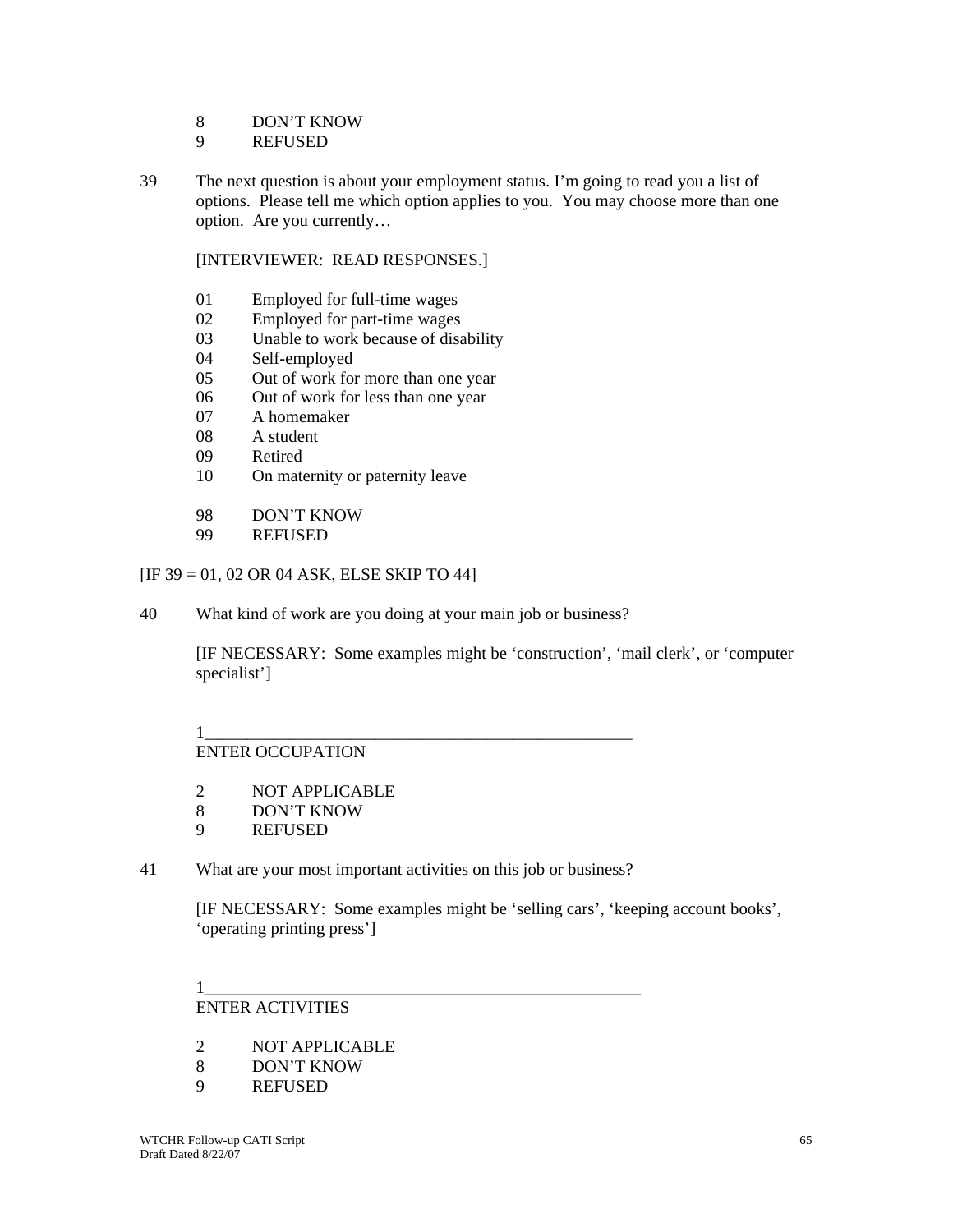42 For how many years have you done this kind of work?

1 ENTER NUMBER OF YEARS

OR

- 2\_\_\_\_\_\_\_\_\_ ENTER NUMBER OF MONTHS
- 03 NOT APPLICABLE
- 98 DON'T KNOW
- 99 REFUSED
- 43 Does your current position require you to work at multiple locations?
	- 1 YES
	- 2 NO
	- 3 NOT APPLICABLE
	- 8 DON'T KNOW
	- 9 REFUSED
- 44 On September 11, 2001, were you a member of a union?
	- 1 YES
	- 2 NO
	- 8 DON'T KNOW
	- 9 REFUSED

 $[IF 44 = 01 ASK.]$ 

44A Which union were you a member of?

 [IF NECESSARY: Please tell me only the **primary** union you were a member of.]

[INTERVIEWER: IF GIVEN AN ACRONYM OR LOCAL NUMBER NOT ON THE LIST, PLEASE ASK RESPONDENT TO GIVE THE FULL NAME OF THE UNION]

/PROGRAMMER: THIS QUESTION SHOULD ALLOW ONLY A SINGLE RESPONSE/

- 01 AMERICAN FEDERATION OF GOVERNMENT EMPLOYEES
- 02 COMMUNICATIONS WORKERS OF AMERICA
- 03 CORRECTION OFFICERS' BENEVOLENT (ben-EH-vole-ent) ASSOCIATION
- 04 DETECTIVE'S ENDOWMENT ASSOCIATION
- 05 DISTRICT COUNCIL 37 (AFSCME: pron AFF-SKMEE)
- 06 INTERNATIONAL UNION OF OPERATING ENGINEERS
- 07 PATROLMEN'S BENEVOLENT ASSOCIATION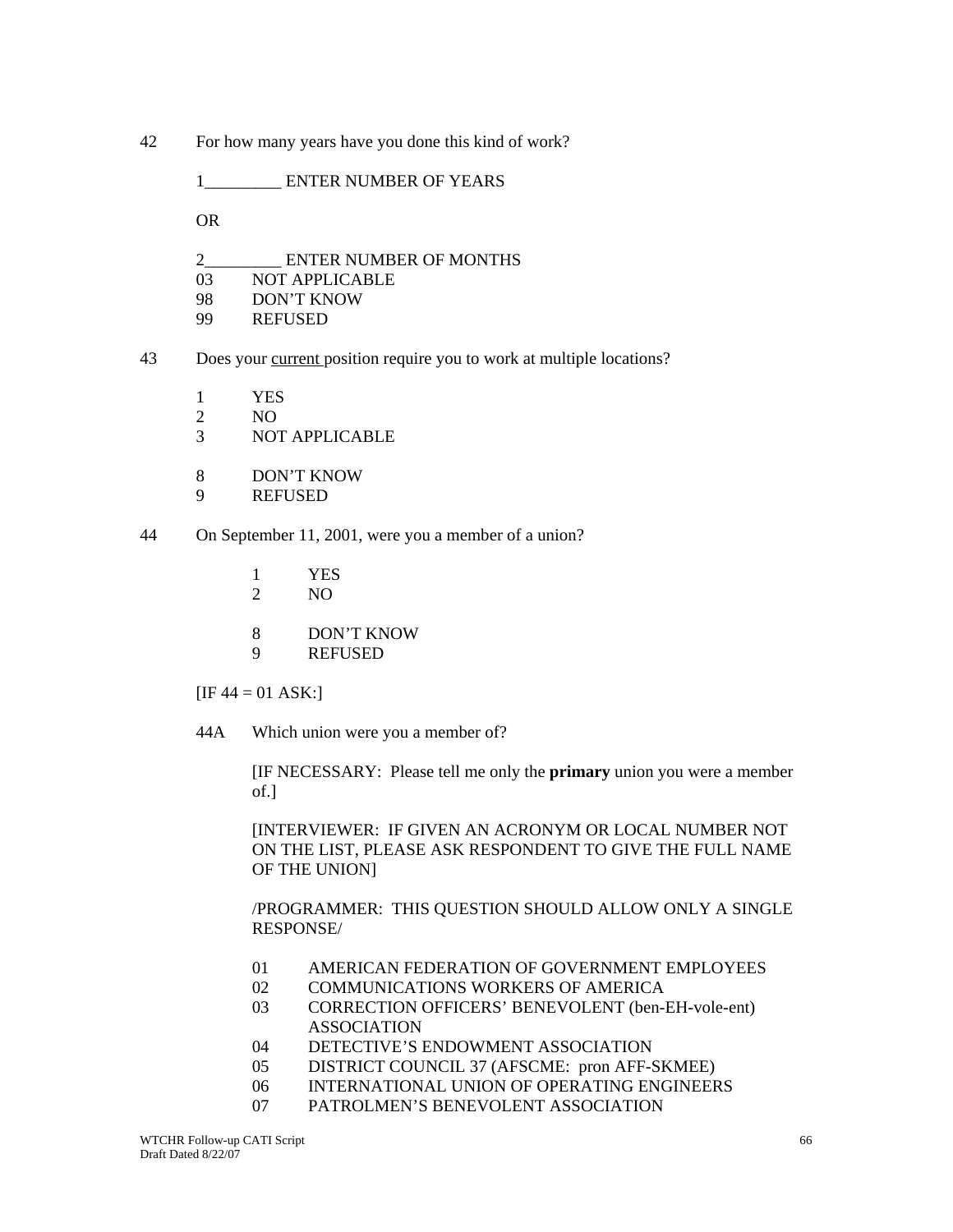- 08 SANITATION OFFICER'S ASSOCIATION
- 09 SERGEANT'S BENEVOLENT (ben-EH-vole-ent) ASSOCIATION
- 10 UNIFORMED FIREFIGHTERS ASSOCIATION (UFA)
- 11 UNIFORMED FIRE OFFICERS ASSOCIATION (UFOA)
- 12 UNIFORMED SANITATIONMEN'S ASSOCIATION
- 13 UNITED FEDERATION OF TEACHERS (UFT)
- 14 OTHER (SPECIFY\_\_\_\_\_\_\_\_\_\_\_\_\_\_\_\_\_)
- 15 NOT APPLICABLE
- 98 DON'T KNOW
- 99 REFUSED
- 45 Have you received services from any of the following 9/11-related medical monitoring or treatment programs?

 $1=YES$   $2=NO$   $8=DK$   $9=REF$ 

- 45A Bellevue (BELL-view) Hospital WTC Health Impacts Treatment Program
- 45B Charles B. Wang Community Health Center
- 45C FDNY WTC Medical Monitoring and Treatment Programs
- 45D The WTC Federal Responder Medical Screening Program
- 45E The WTC Health Effects Treatment Program at Mount Sinai (SIGN-eye)
- 45F The WTC Medical Monitoring Program coordinated by Mount Sinai (SIGN-eye)

 [IF NECESSARY: This program has a number of providers, including Bellevue Hospital, Mt. Sinai, Nassau (NASS-aw) University, Queens College Ground Zero Health Watch, St. John's Riverside Hospital, SUNY (SOO-nee)-Stony Brook, UMDNJ-Robert Wood Johnson University Hospital, and others.]

45G Some other medical monitoring or treatment program (SPECIFY: \_\_\_\_\_\_\_\_\_\_\_\_\_\_\_\_\_\_\_\_)

## Module 1

During the initial interview, you indicated that on September 11, 2001 you were living in Lower Manhattan. We would like to get a better understanding of your experience as a resident in Lower Manhattan and the methods used to clean the dust and debris from homes of residents in the area surrounding the World Trade Center. Please answer the following questions as accurately as you can recall.

- 1 CONTINUE<br>2 WAS NOT A
- 2 WAS NOT A RESIDENT IN LOWER MANHATTAN ON 9/11 SKIP TO NEXT SECTION
- A1 During the period of September 11, 2001 to September 18, 2001, did you leave your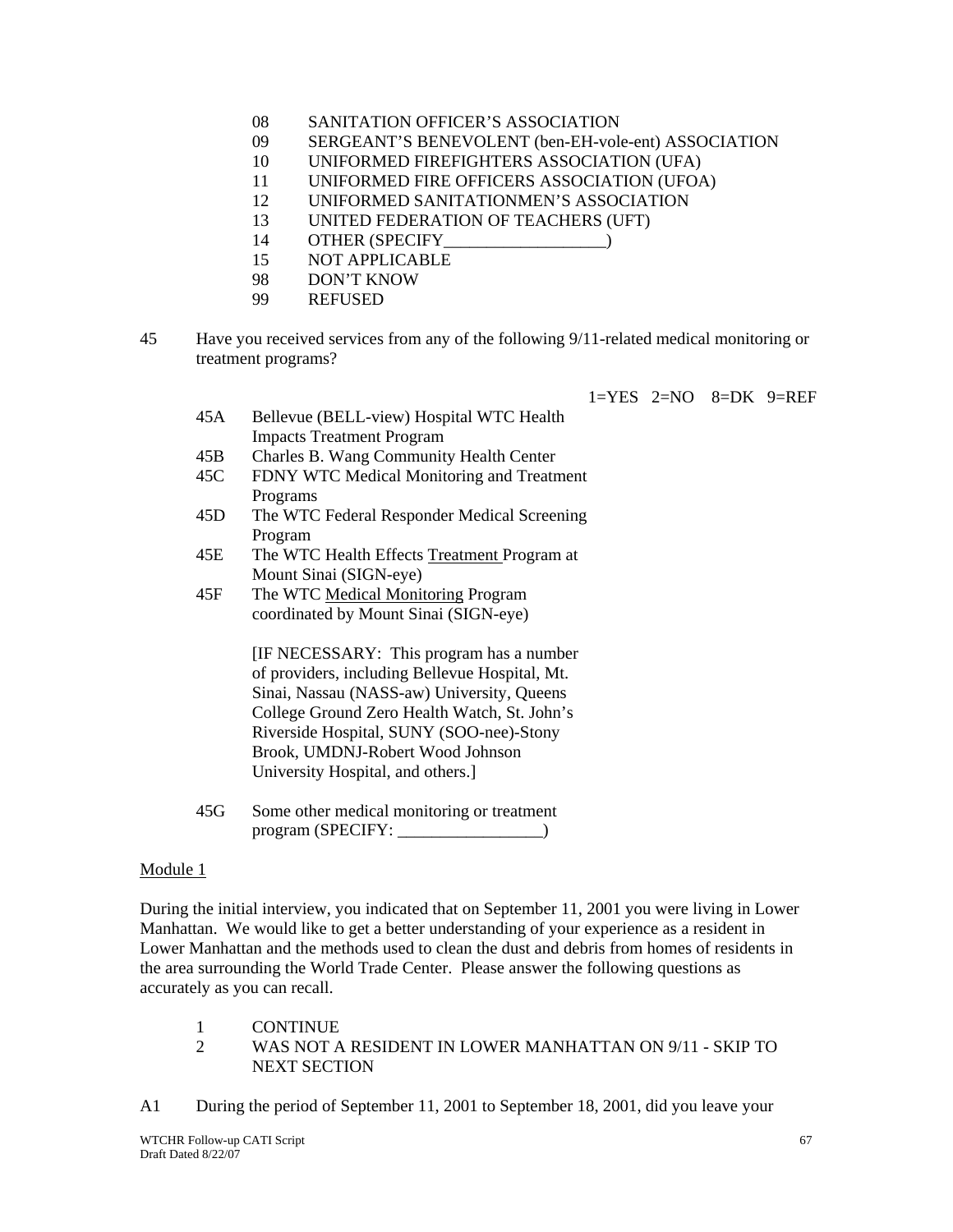home for at least 24 hours because of the World Trade Center attack?

|        | YES<br>NO.                   |
|--------|------------------------------|
| 8<br>Q | DON'T KNOW<br><b>REFUSED</b> |

 $[IF A1 = 02, ASK, ELSE SKIP TO A2]$ 

A1A There are a lot of reasons why people did not leave their homes. I am going to read you a list, please tell me which ones applied to you.

I did not leave my home for 24 hours or more between September 11 and September 18, 2001 because…

 $1=YES$   $2=NO$   $8=DK$   $9=REF$ 

| $A1A_1$ | It wasn't necessary                         |
|---------|---------------------------------------------|
| $A1A_2$ | I wanted to stay with my home               |
| $A1A_3$ | I wanted to stay and help with the recovery |
| $A1A_4$ | I couldn't afford to leave                  |
| $A1A_5$ | I had nowhere else to go                    |
| $A1A_6$ | I was afraid to leave                       |
| $A1A_7$ | I couldn't because of a disability          |
| $A1A_8$ | I couldn't because of a pet                 |
| $A1A_9$ | I couldn't because of a loved one           |
|         |                                             |
|         | Some other reason (SPECIFY)                 |

A2 Now I'm going to describe several conditions inside your primary home after the World Trade Center disaster, but before any clean-up. For each one, please tell me yes if it applied to at least one room in your home.

#### 1-YES 2-NO 8-DK 9-REF

- A2<sup>2</sup> There was a fine coating of dust on surfaces.
- A2\_3 There was a heavy coating of dust on surfaces, so thick you couldn't see what was underneath.
- A2 6 There were broken windows.
- A2\_4 There was damage to your home or furnishings.
- A2\_5 Debris from the disaster was present.

[IF NECESSARY: By "damage", I mean broken or ruined furniture or furnishings, or structural damage to the building or rooms.]

A2\_9 There was some other condition (specify)

A3 Did you personally do any cleaning of your home following September 11, 2001?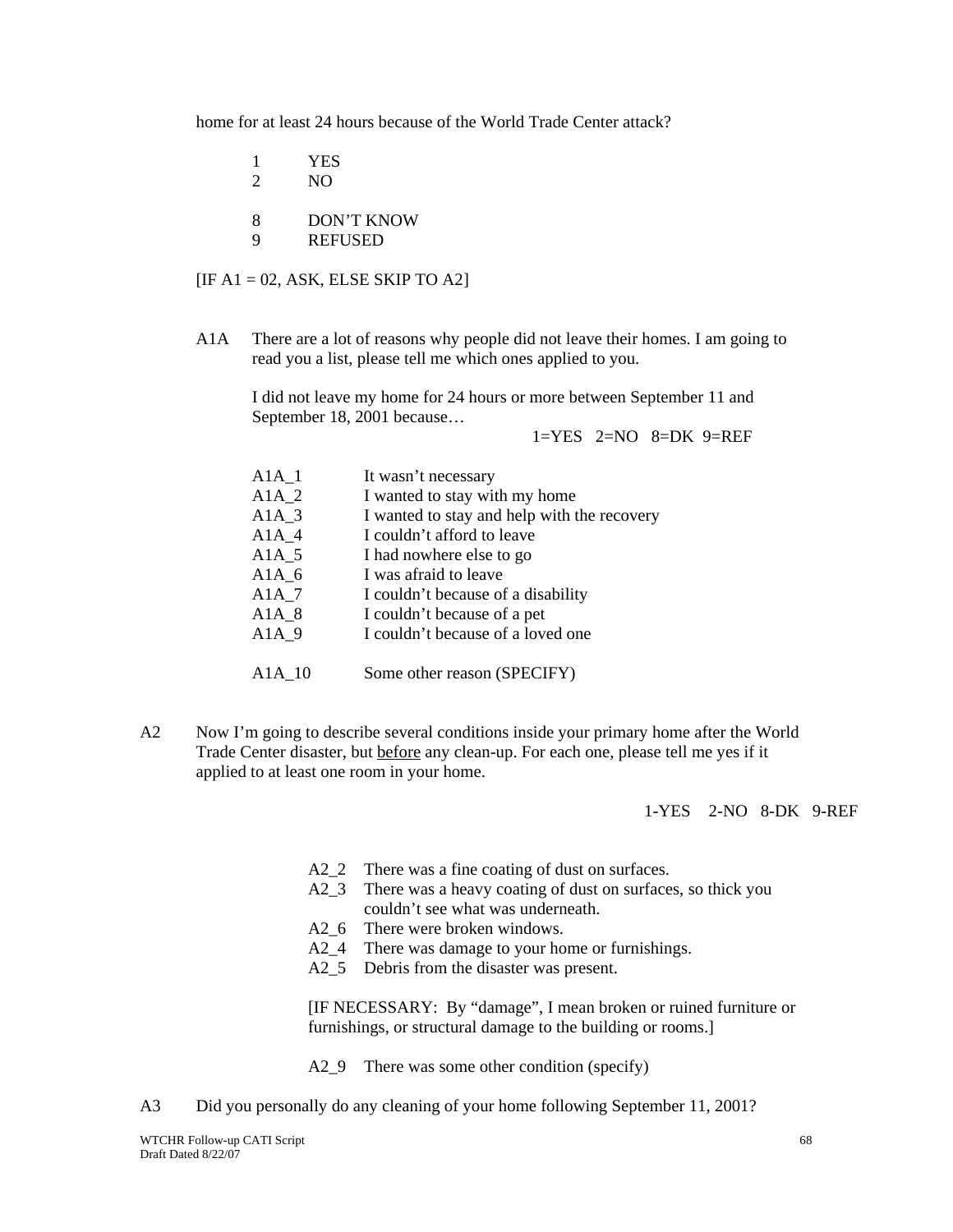- 1 YES
- 2 NO
- 8 DON'T KNOW
- 9 REFUSED

#### $[IF A3 = 01, ASK, ELSE SKIP TO A4]$

A3A Which of the following were done by you personally to clean your home following September 11, 2001?

(Insert *Interviewer help screen with the definition of a HEPA filter: A HEPA filter is a specially constructed filter membrane that allows a high volume of air flow and stops small particles from passing through.)* 

 $1=YES$   $2=NO$   $8=DK$   $9=REF$ 

- A3A1 I cleaned the ventilation ducts.
- A3A2 I cleaned with a damp cloth or wet mop or damp sponge.
- A3A3 I used a vacuum with a High-Efficiency Particulate Air, or HEPA (HEH-pah), filter.
- A3A4 I used a vacuum without a High-Efficiency Particulate Air, or HEPA, filter.
- A3A5 I dusted or swept without water.
- A4 Did someone other than yourself clean your home following September 11, 2001?
	- 1 YES
	- 2 NO
	- 8 DON'T KNOW
	- 9 REFUSED

[ASK IF  $A4 = 01$ , ELSE SKIP TO A6]

A4A Who, other than yourself cleaned your home?

 $1=YES$   $2=NO$   $8=DK$   $9=REF$ 

- A4A1 A licensed asbestos abatement contractor.
- A4A2 A janitorial or cleaning service.
- A4A3 A professional from the EPA clean-up program.
- A4A4 Someone else from another government agency.
- A4A5 A worker hired off the street.
- A4A6 Someone else whose qualifications you do not know.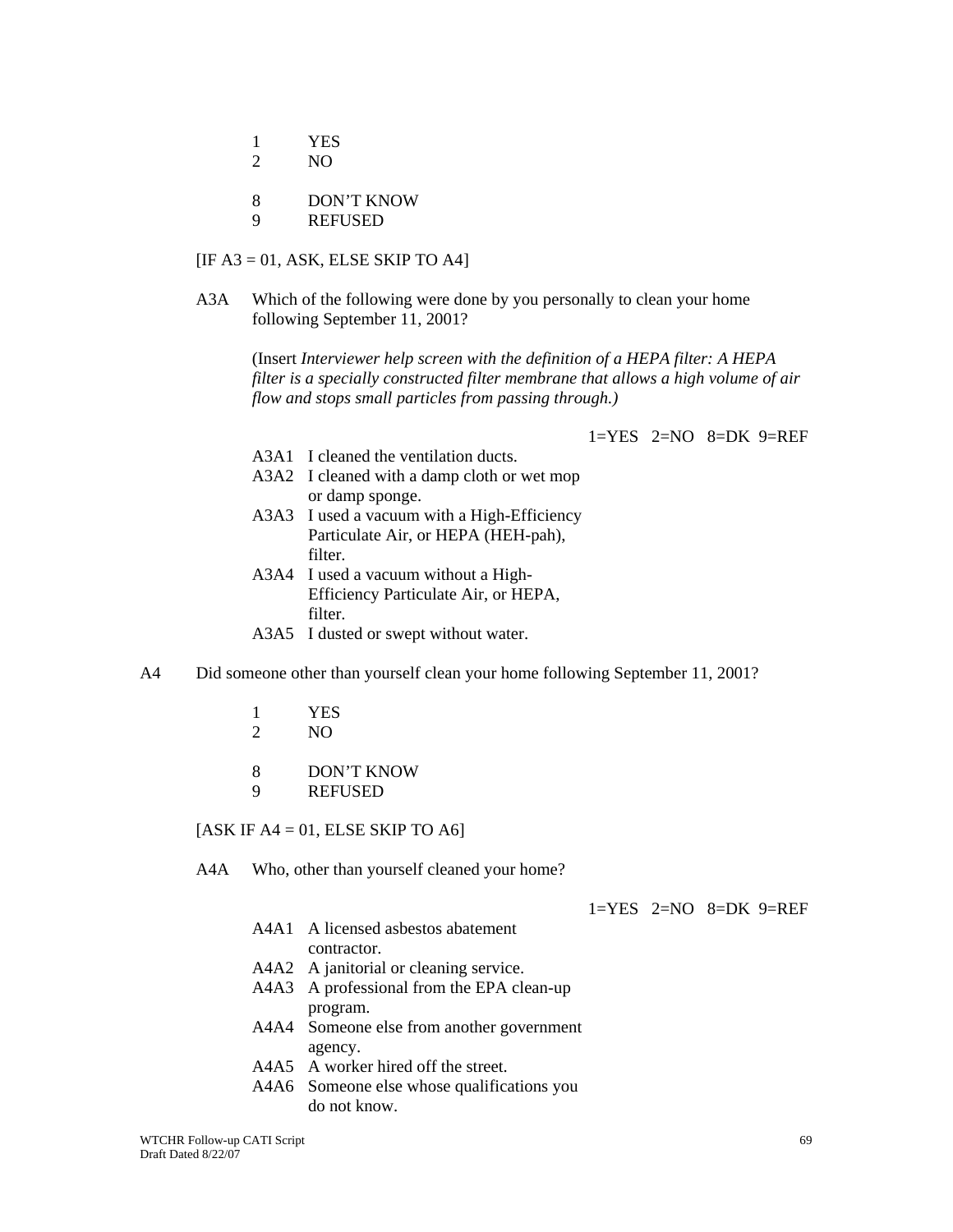A5 Which of the following were done by someone else other than yourself to clean your home following September 11, 2001?

(*Interviewer help screen with definition of HEP FILTER again)* 

1=YES 2=NO 8=DK 9=REF

- A5A1 Someone else cleaned the ventilation ducts.
- A5A2 Someone else cleaned with a damp cloth or wet mop or damp sponge.
- A5A3 Someone else used a vacuum with a High-Efficiency Particulate Air, or HEPA, filter.
- A5A4 Someone else used a vacuum without a High-Efficiency Particulate Air, or HEPA, filter.
- A5A5 Someone dusted or swept without water.
- A6 Were any of the following replaced in your home because of September 11, 2001?

[IF NECESSARY: Select all that apply to at least one room.

[INTERVIEWER READ RESPONSES.]

- 1 Carpet or rugs<br>2 Furniture, eithe
- Furniture, either replaced or reupholstered
- 3 Drapes, blinds or curtains
- 4 Air conditioners
- 5 Nothing was replaced /THIS OPTION MUST BE UNIQUE/
- 6 SOMETHING NOT ON THIS LIST WAS REPLACED (SPECIFY)
- 8 DON'T KNOW
- 9 REFUSED
- A7 The EPA clean-up program was a voluntary program during 2002 to 2003 for homes south of Canal Street in Manhattan. People had the option of signing up for cleaning and testing or for testing only. Was your home part of the EPA's clean-up program?
	- 1 YES
	- 2 NO
	- 8 DON'T KNOW
	- 9 REFUSED
	- [IF A7=01, ASK, ELSE GO TO NEXT SECTION]
	- A7A What did the EPA do to your home in 2002 or 2003? Did they…
		- 1 Both clean and test?
		- 2 Or test only?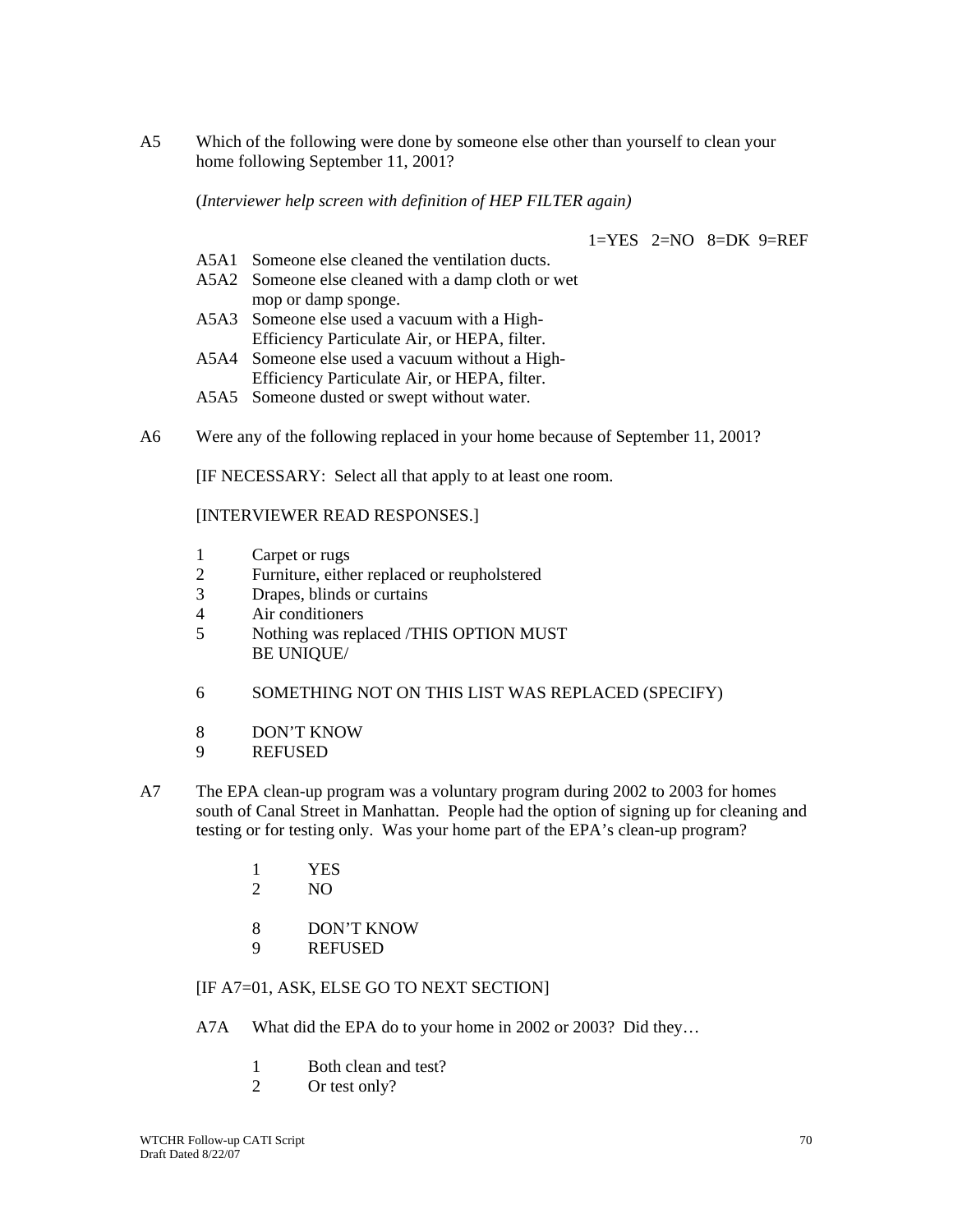8 DON'T KNOW 9 REFUSED

#### Module 2

During the initial interview, you indicated you evacuated from a building in Lower Manhattan on September 11, 2001. The building you evacuated from was on a list of buildings destroyed or damaged in the attacks. We would like to get a better understanding of your experience. Please answer the following questions as best you can.

2 DID NOT EVACUATE – SKIP TO NEXT SECTION

B1 How did you evacuate the building? Did you use...

 $1=YES$   $2=NO$   $8=DK$   $9=REF$ 

B<sub>1</sub> 1 An elevator

B1\_2 Stairs

B1 3 An escalator

B1 4 Or something else? (Specify)

B2 Overall, about how much time did it take between when you decided to evacuate and when you got out of the building? Please, do not include the time it took you to get out of the area.

\_\_\_\_\_\_\_\_\_\_\_ ENTER NUMBER OF HOURS

AND/OR

ENTER NUMBER OF MINUTES

98 DON'T KNOW

99 REFUSED

B3 I'm going to read you a list of conditions you may have experienced during your evacuation. For each one, please tell me whether it applied to you. While you were evacuating the building, did you encounter any of the following problems?

 $1=YES$   $2=NO$   $8=DK$   $9=REF$ 

- B3A Fire or intense heat?
- B3B Poor lighting?
- B3C Lack of communication with officials?
- B3D Smoke?
- B3E Extreme crowding?
- B3F Panicky crowds or panicky people around me?
- B3G Water in the stairwell or lobby?
- B3H Locked or blocked doors in exit stairwells?

B3I Non-functioning elevator?

B3J You were overwhelmed by feelings of fear or panic.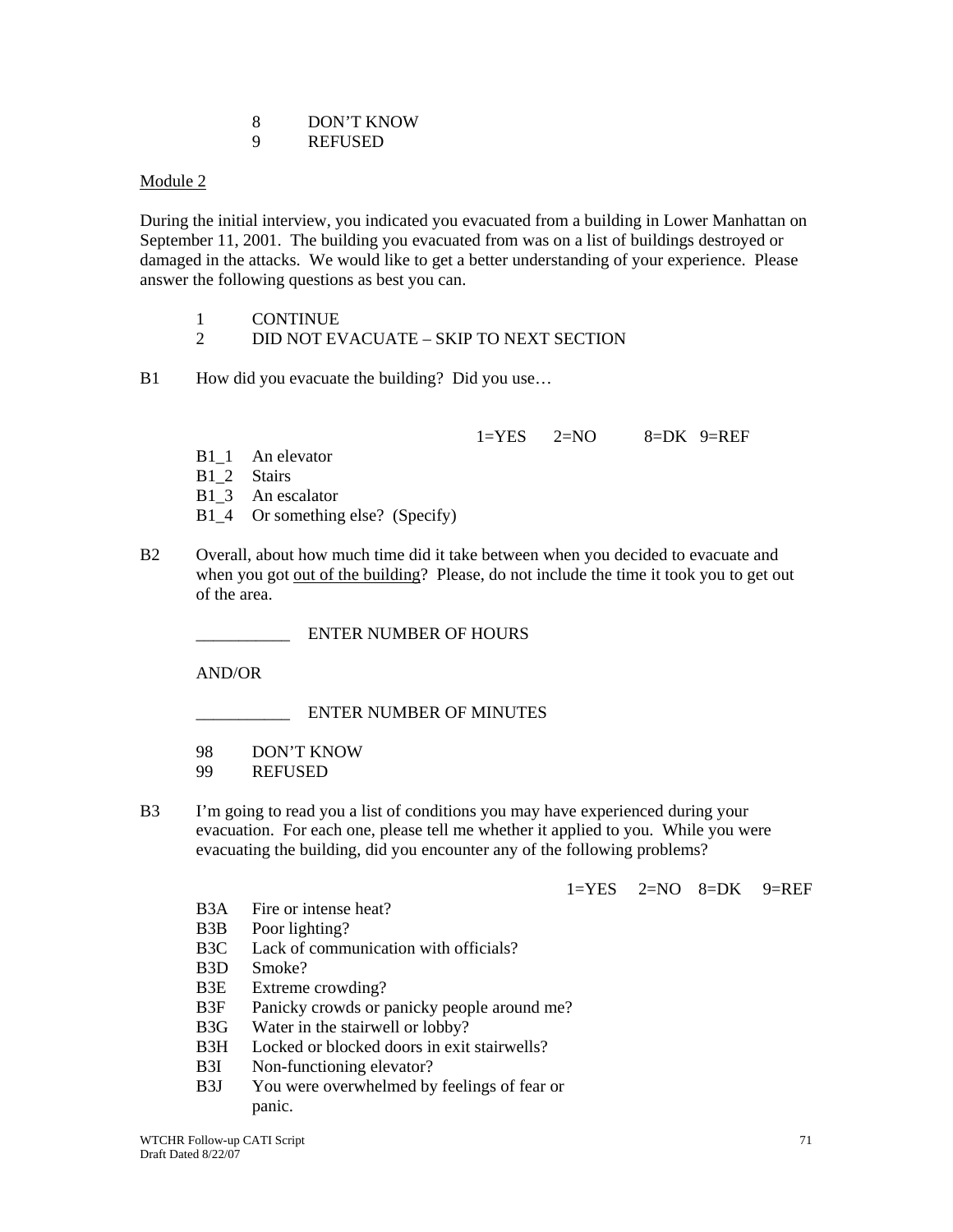- B3K You encountered many flights of stairs and became exhausted.
- B3L You were pushed or tripped or fell down.
- B4 On September 11, 2001, did you have a disability or a health condition that limited your ability to walk down a large number of stairs?
	- 1 YES 2 NO 8 DON'T KNOW 9 REFUSED

## Module 3

During the initial interview, you informed us that you were involved in the WTC rescue, recovery, or cleanup as a worker or volunteer. We would like to learn more about your experience with personal protective equipment, such as availability and training during that time.

1 CONTINUE

2 WAS NOT INVOLVED IN RESCUE, RECOVERY OR CLEANUP – SKIP TO NEXT SECTION

The next questions ask about your experience using respirators and masks, and it is important that we try to make it clear what the differences are between the two.

A "Half-Face Respirator" is a reusable device that covers your nose and mouth, and has filter cartridges that screw or snap into the face piece. A "Full Face Respirator" also has a clear shield that covers your whole face. Some full face respirators may have supplied air tanks instead of **filters** 

- C1 R Before September 11, 2001, such as at your usual job or volunteer work, did you receive training in the use of half face or full face respirators?
	- 1 YES
	- 2 NO
	- 8 DON'T KNOW
	- 9 REFUSED

[IF NECESSARY: A "Half-Face Respirator" is a reusable device that covers your nose and mouth, and has filter cartridges that screw or snap into the face piece. A "Full Face Respirator" also has a clear shield that covers your whole face. Some full face respirators may have supplied air tanks instead of filters.]

C2\_R During your World Trade Center related work, did you ever receive training in the use of half face or full-face respirators?

|    | YES |
|----|-----|
| ') | NO  |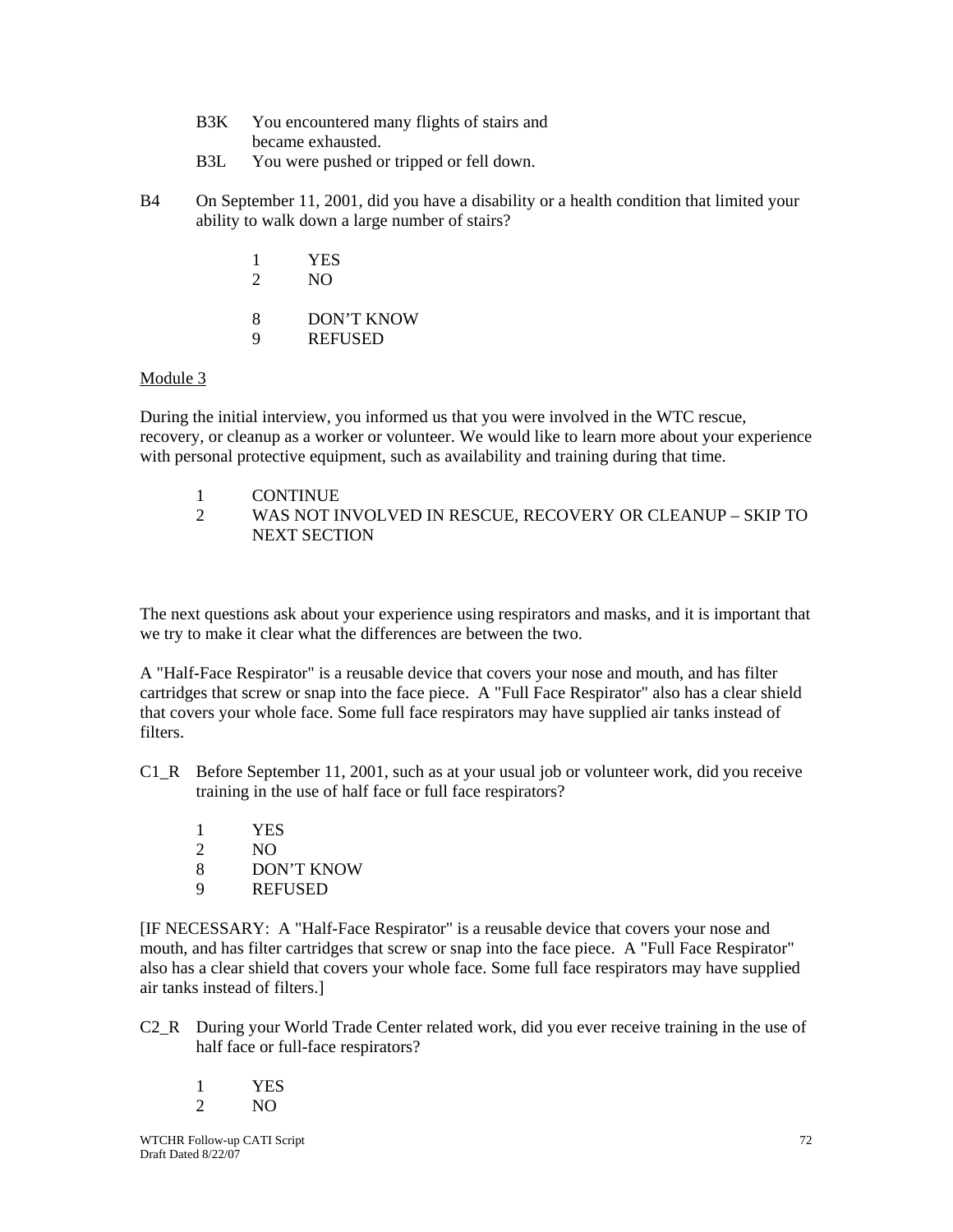8 DON'T KNOW

9 REFUSED

[IF NECESSARY: A "Half-Face Respirator" is a reusable device that covers your nose and mouth, and has filter cartridges that screw or snap into the face piece. A "Full Face Respirator" also has a clear shield that covers your whole face. Some full face respirators may have supplied air tanks instead of filters.]

The next set of questions is about disposable masks.

C1\_M By 'disposable mask', I mean a paper mask that covers your mouth and nose, which has one or two elastic straps to fit around your ears and head. Some disposable paper masks may have a metal clip that you can press to fit around your nose. ADDITIONAL CLARIFICATION, IF NEEDED: A surgical mask is a disposable mask. Some disposable paper masks may have a small, plastic filter valve. Disposable masks may or may not have an "N95" or "P100" rating.

 Before September 11, 2001, such as at your usual job or volunteer work, did you receive training in the use of disposable masks?

- 1 YES
- 2 NO
- 8 DON'T KNOW
- 9 REFUSED
- C2\_M During your World Trade Center related work, did you ever receive training in the use of disposable masks?
	- 1 YES
	- 2 NO
	- 8 DON'T KNOW
	- 9 REFUSED

[IF NECESSARY: By 'disposable mask', I mean a paper mask that covers your mouth and nose, which has one or two elastic straps to fit around your ears and head. Some disposable paper masks may have a metal clip that you can press to fit around your nose. ADDITIONAL CLARIFICATION, IF NEEDED: A surgical mask is a disposable mask. Some disposable paper masks may have a small, plastic filter valve. Disposable masks may or may not have an "N95" or "P100" rating.]

C3 The next set of questions is about types of respirators and masks you used during World Trade Center related work. Please recall the definitions I read earlier of respirators and disposable masks.

[IF NECESSARY: A "Half-Face Respirator" is a reusable device that covers your nose and mouth, and has filter cartridges that screw or snap into the face piece. A "Full Face Respirator" also has a clear shield that covers your whole face. Some full face respirators may have supplied air tanks instead of filters.]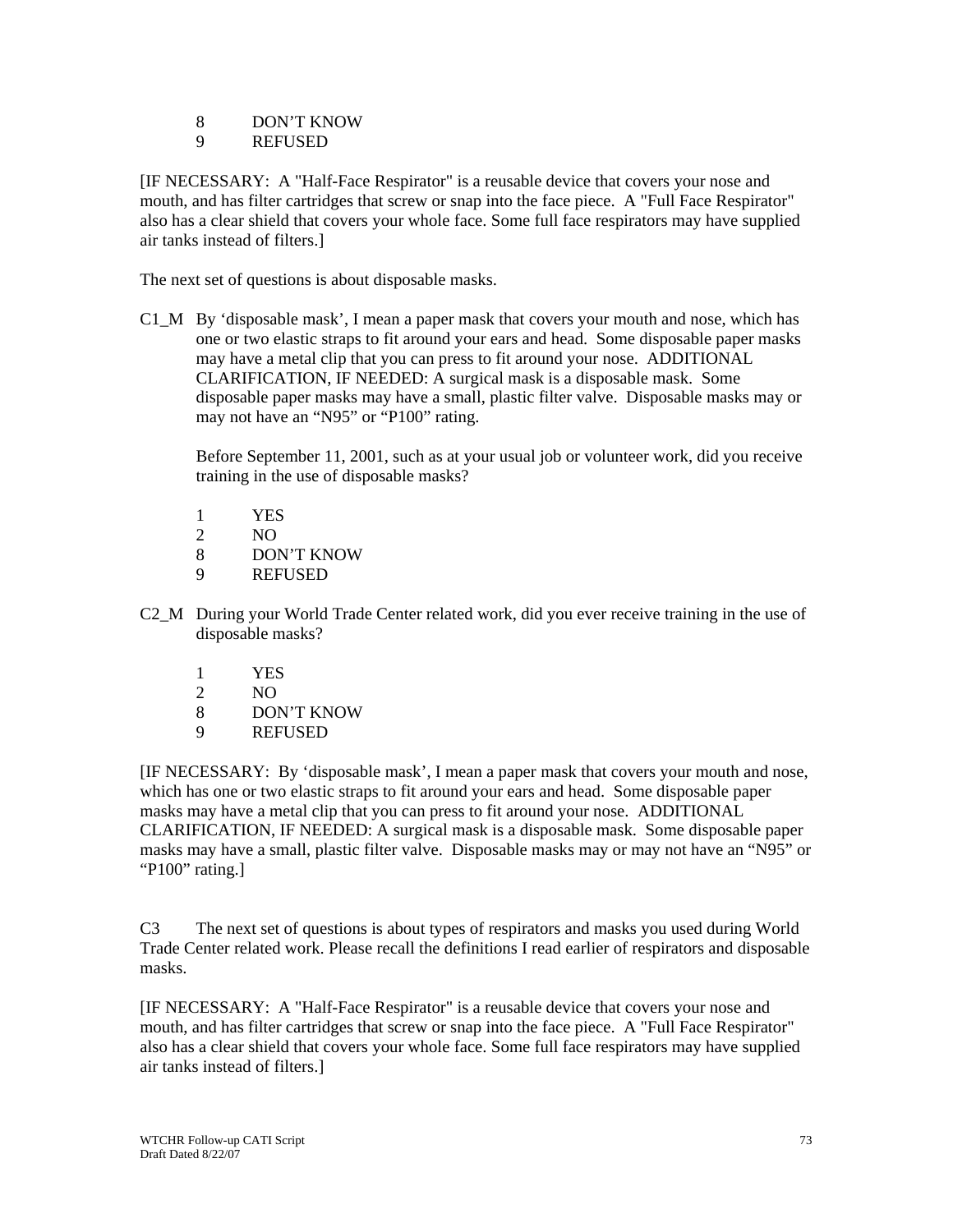[IF NECESSARY: By 'disposable mask', I mean a paper mask that covers your mouth and nose, which has one or two elastic straps to fit around your ears and head. Some disposable paper masks may have a metal clip that you can press to fit around your nose. ADDITIONAL CLARIFICATION, IF NEEDED: A surgical mask is a disposable mask. Some disposable paper masks may have a small, plastic filter valve. Disposable masks may or may not have an "N95" or "P100" rating.]

C3\_A On September 11, 2001, which did you wear the most?

## [INTERVIEWER: READ RESPONSES.]

- 1 Respirator
- 2 Disposable mask
- 3 Other
- 4 None
- 5 I was not involved in WTC work on September 11, 2001.
- 8 DK
- 9 REF

 $\overline{A}$  C3 A=1, ASK/

C3\_A1 Was that a FULL-FACE RESPIRATOR, or a HALF-FACE RESPIRATOR?

- 1 FULL-FACE RESPIRATOR
- 2 HALF-FACE RESPIRATOR
- 8 DON'T KNOW
- 9 REFUSED

[IF NECESSARY: A "Half-Face Respirator" is a reusable device that covers your nose and mouth, and has filter cartridges that screw or snap into the face piece. A "Full Face Respirator" also has a clear shield that covers your whole face. Some full face respirators may have supplied air tanks instead of filters.]

[IF NECESSARY: On September 11, 2001, did you wear a full-face respirator or a half-face respirator the most?]

 $\overline{A}$   $\overline{C}$   $\overline{A}$   $\overline{C}$   $\overline{A}$   $\overline{C}$   $\overline{A}$   $\overline{S}$   $\overline{A}$   $\overline{S}$   $\overline{C}$   $\overline{A}$ 

- C3\_A2 Did the disposable mask you wore the MOST have an "N95" or "P100" rating printed on the front, or any plastic valve?
	- 1 RATING PRINTED ON FRONT, OR MENTIONS PLASTIC VALVE ON THE FRONT
	- 2 NO RATING PRINTED ON THE FRONT
	- 8 DON'T KNOW
	- 9 REFUSED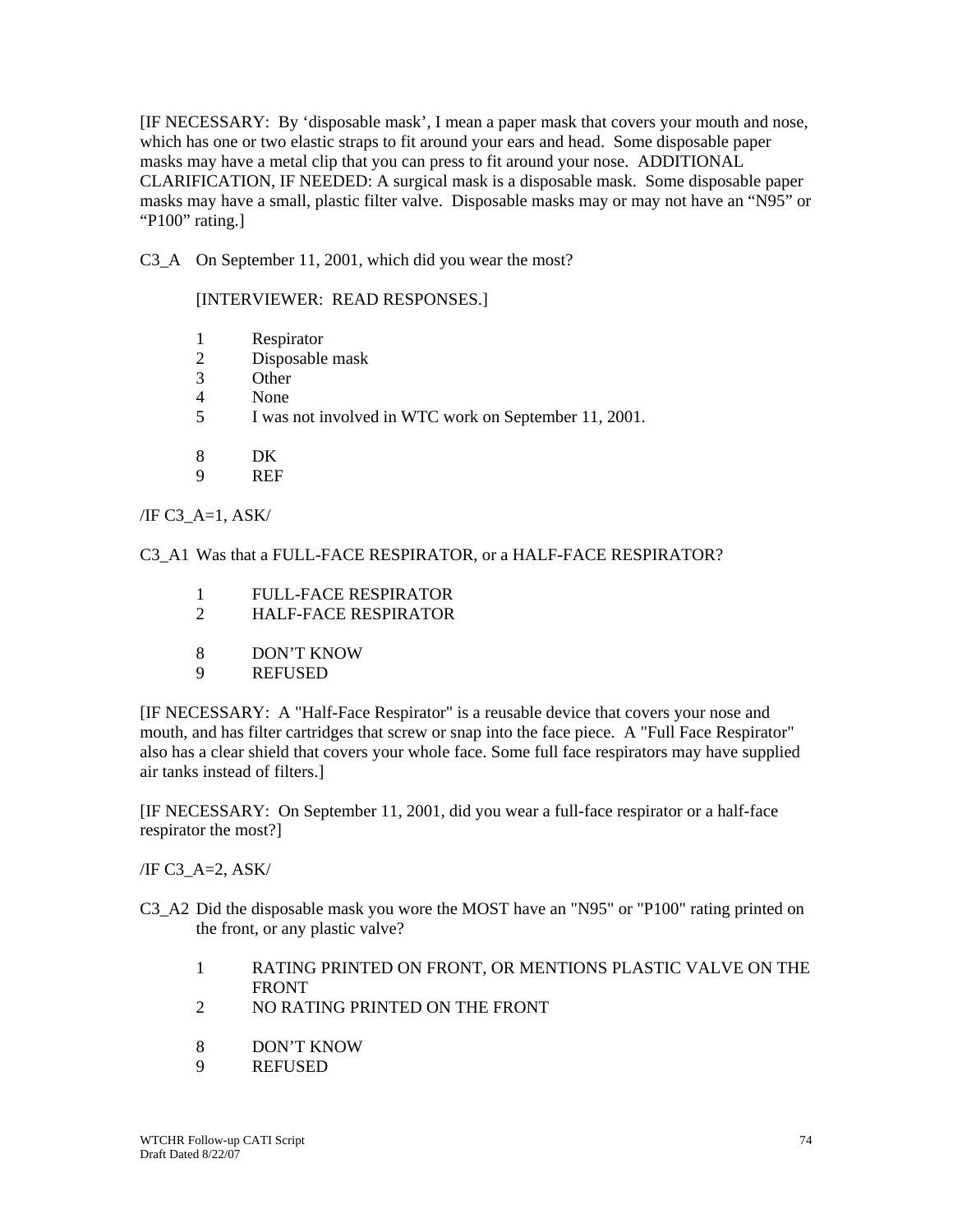C3\_B From September 12 to December 31, 2001, which did you wear the MOST? (Read all choices)?

## [INTERVIEWER: READ RESPONSES.]

- 1 Respirator
- 2 Disposable mask
- 3 Other
- 4 None
- 5 I was not involved in WTC work from September 12, 2001 to December 31, 2001.
- 8 DK
- 9 REF

## $\overline{A}$  /IF C3 B=1, ASK/

C3 B1 Was that a FULL-FACE RESPIRATOR, or a HALF-FACE RESPIRATOR?

- 1 FULL-FACE RESPIRATOR
- 2 HALF-FACE RESPIRATOR
- 8 DON'T KNOW<br>9 REFUSED
- **REFUSED**

[IF NECESSARY: A "Half-Face Respirator" is a reusable device that covers your nose and mouth, and has filter cartridges that screw or snap into the face piece. A "Full Face Respirator" also has a clear shield that covers your whole face. Some full face respirators may have supplied air tanks instead of filters.]

[IF NECESSARY: From September 12 to December 31, 2001, did you wear a full-face respirator or a half-face respirator the most?]

 $/IF C3$  B=2, ASK/

- C3\_B2 Did the disposable mask you wore the MOST have an "N95" or "P100" rating printed on the front, or any plastic valve?
	- 1 RATING PRINTED ON FRONT, OR MENTIONS PLASTIC VALVE ON THE **FRONT**
	- 2 NO RATING PRINTED ON THE FRONT
	- 8 DON'T KNOW
	- 9 REFUSED
- C3\_C From January 1, 2002 onward, which did you wear the MOST (Read all Choices)?

## [INTERVIEWER: READ RESPONSES.]

- 1 Respirator
- 2 Disposable mask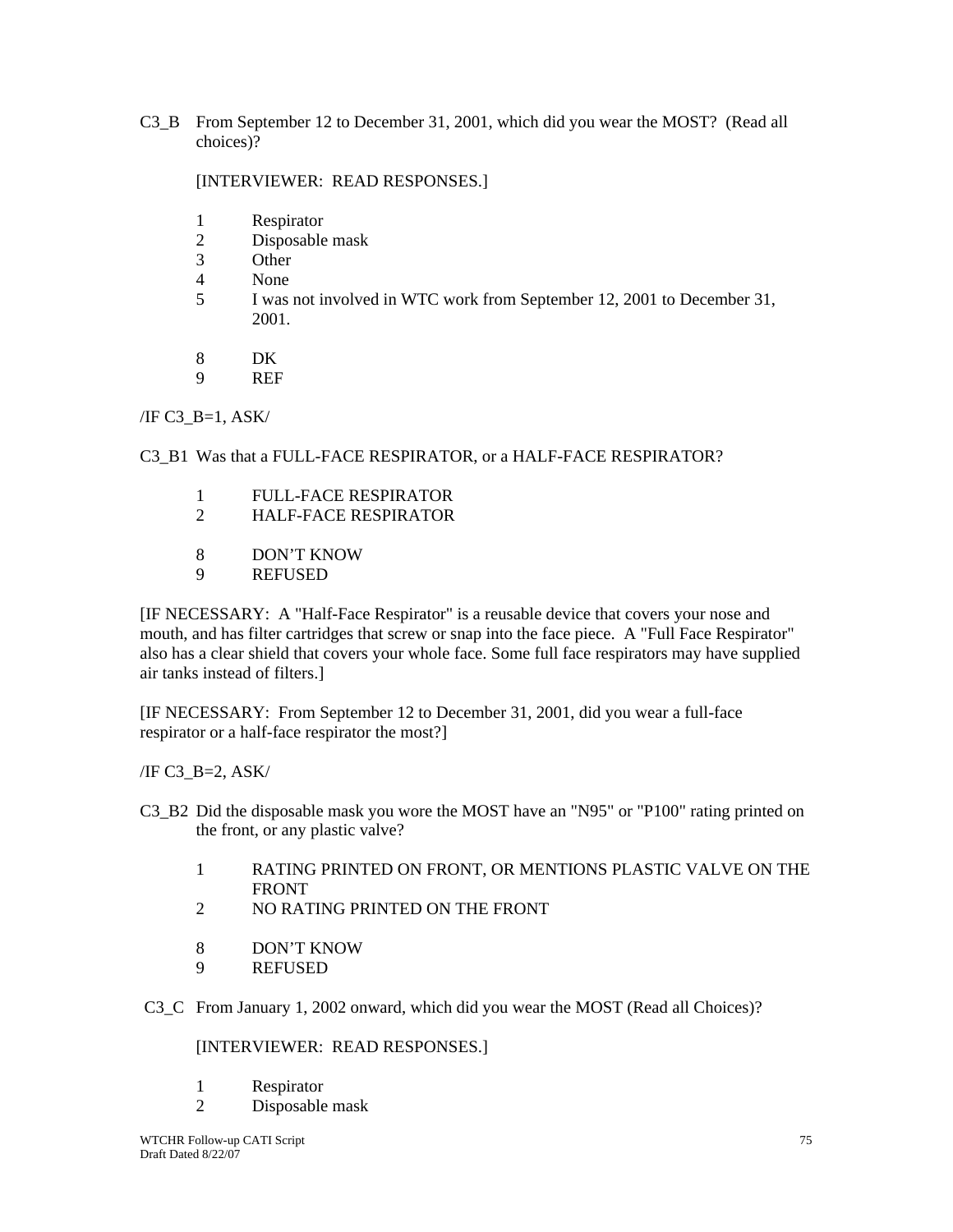- 3 Other
- 4 None
- 5 I was not involved in WTC work from January 1, 2002 onward.
- 8 DK
- 9 REF

 $\overline{A}$  /IF C3\_C=1, ASK/

## C3\_C1 Was that a FULL-FACE RESPIRATOR, or a HALF-FACE RESPIRATOR?

- 1 FULL-FACE RESPIRATOR
- 2 HALF-FACE RESPIRATOR
- 8 DON'T KNOW
- 9 REFUSED

[IF NECESSARY: A "Half-Face Respirator" is a reusable device that covers your nose and mouth, and has filter cartridges that screw or snap into the face piece. A "Full Face Respirator" also has a clear shield that covers your whole face. Some full face respirators may have supplied air tanks instead of filters.]

[IF NECESSARY: From January 1, 2002 onward, did you wear a full-face respirator or a halfface respirator the most?]

/IF C3\_C=2, ASK/

- C3 C2 Did the disposable mask you wore the MOST have an "N95" or "P100" rating printed on the front, or any plastic valve?
	- 1 RATING PRINTED ON FRONT, OR MENTIONS PLASTIC VALVE ON THE FRONT
	- 2 NO RATING PRINTED ON THE FRONT
	- 8 DON'T KNOW
	- 9 REFUSED

 $/ASK$  C4 AND C5 IF C3\_A = 1, C3\_B = 1, OR C3\_C = 1/

- C4 During your World Trade Center related work, on the days you wore any type of half face or full face RESPIRATOR…
- C4\_A How often did it fit you well, that is, form a seal to your face? Would you say…
	- 1 All of the time
	- 2 Most of the time
	- 3 Some of the time, or
	- 4 None of the time
	- 8 DON'T KNOW
	- 9 REFUSED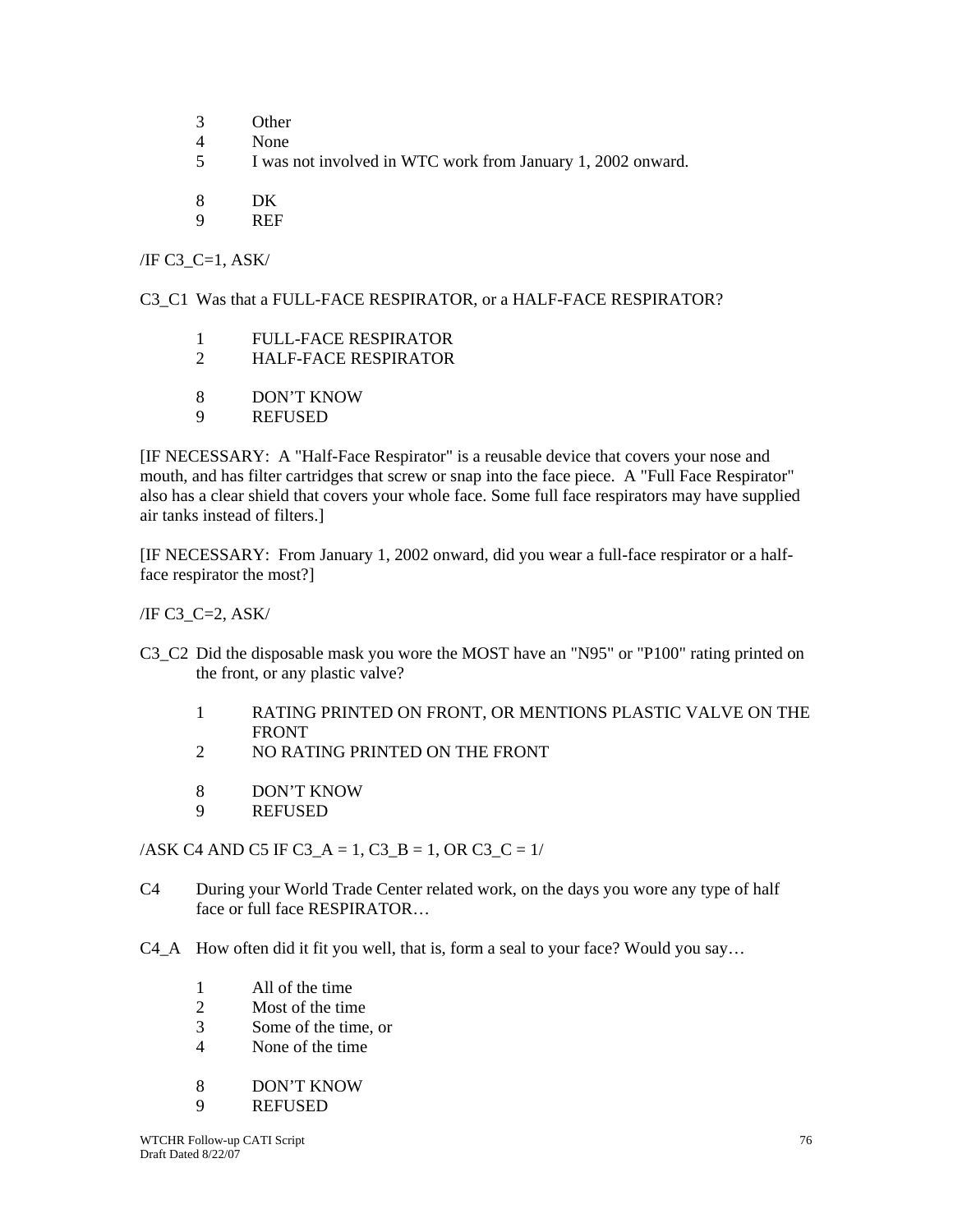C4\_B How often was it cleaned before you wore it? Would you say ...

- 1 All of the time
- 2 Most of the time
- 3 Some of the time, or
- 4 None of the time
- 8 DON'T KNOW
- 9 REFUSED

C4 C How often were the cartridges, or filters, replaced before you wore it? Would you say...

- 1 All of the time
- 2 Most of the time
- 3 Some of the time, or
- 4 None of the time
- 8 DON'T KNOW
- 9 REFUSED

C5 I'd like to know whether you had a "Fit Test" for a respirator. There are several types of fit tests which require you to do short exercises such as talking and moving your head side-to-side while wearing the respirator. One type involves comparing dust levels inside and outside the respirator after the exercises. Another type involves spraying a test solution, such as banana oil or saccharine (SACK-er-in), under a hood while you wear the respirator to see if you can smell or taste the test solution.

During your World Trade Center related work, did you have a FIT TEST for at least one of the half face or full face respirators you used on or after September 11, 2001?

 1 YES 2 NO 8 DON'T KNOW 9 REFUSED

Update Contact Information

I'd like to confirm your current contact information with you now so we can stay in touch with you in the future.

[IF NECESSARY: The World Trade Center Health Registry will be conducting follow-up surveys like this one every 2 to 3 years, and periodically we will also be sending information about the Registry's health findings, and 9/11-related services and resources to enrollees.]

- 1 Continue
- 9 End survey (GO TO D3)

/AT EACH QUESTION FROM THIS POINT FORWARD, ALLOW INTERVIEWER TO SKIP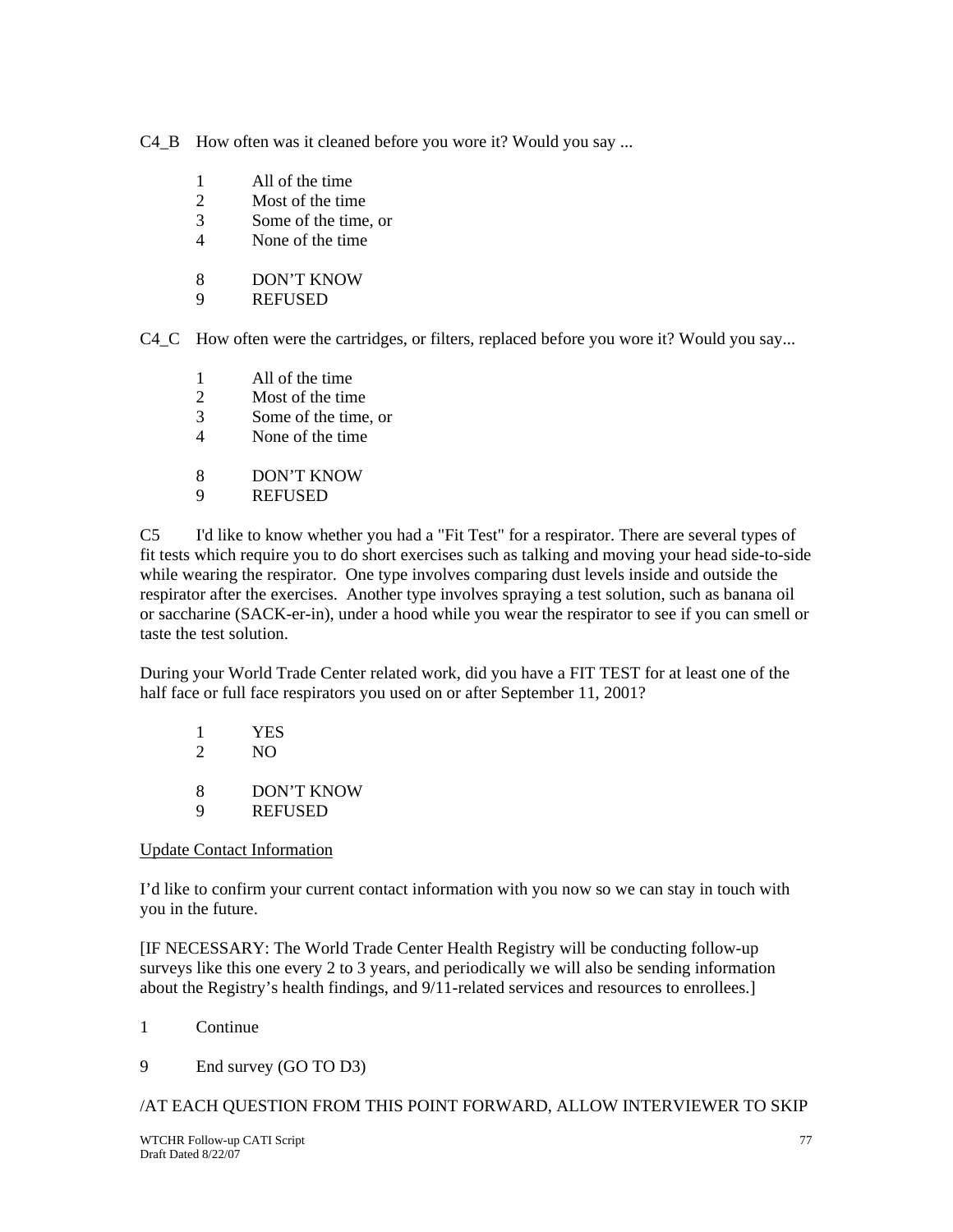## DIRECTLY TO THANK YOU/

## [FOR EACH QUESTION, IF FIELDS ARE MISSING SKIP THE CONFIRMATION QUESTION AND GO TO THE FOLLOW UP QUESTIONS TO OBTAIN MISSING INFORMATION.]

CON1. First, I have your name recorded as:

|          | [SPELL OUT FULL NAME]               |                   |                                              |                                                                    |
|----------|-------------------------------------|-------------------|----------------------------------------------|--------------------------------------------------------------------|
|          | Is this correct?                    |                   |                                              |                                                                    |
| 01<br>02 | <b>YES</b><br>N <sub>O</sub>        |                   |                                              |                                                                    |
| 98<br>99 | <b>DON'T KNOW</b><br><b>REFUSED</b> |                   |                                              |                                                                    |
|          |                                     |                   | [IF CON1=01, GO TO CON 2, ELSE ASK:]         |                                                                    |
| CON1A.   |                                     |                   | What is your first name?                     |                                                                    |
|          |                                     |                   |                                              | <b>ENTER FIRST NAME</b>                                            |
| CON1B.   |                                     |                   | What is your last name?                      |                                                                    |
|          |                                     |                   |                                              | <b>ENTER LAST NAME</b>                                             |
| CON1C.   |                                     |                   | Is there a suffix, like Jr. or Sr.?          |                                                                    |
|          |                                     |                   |                                              | <b>ENTER SUFFIX</b>                                                |
|          |                                     | 96                | <b>NO SUFFIX</b>                             |                                                                    |
|          |                                     |                   | CON2. I have your mailing address listed as: | /SKIP TO CON2A IF ANY OF RADD1, RCITY, RSTATE, OR RZIP IS MISSING/ |
|          |                                     |                   | [RECALL MAILING ADDRESS]                     |                                                                    |
|          | Is this correct?                    |                   |                                              |                                                                    |
| 01<br>02 | <b>YES</b><br>N <sub>O</sub>        |                   |                                              |                                                                    |
| 98<br>99 | <b>REFUSED</b>                      | <b>DON'T KNOW</b> |                                              |                                                                    |

[IF CON2=01, GO TO CON 3, ELSE ASK:]

CON2A. May I please have your street address?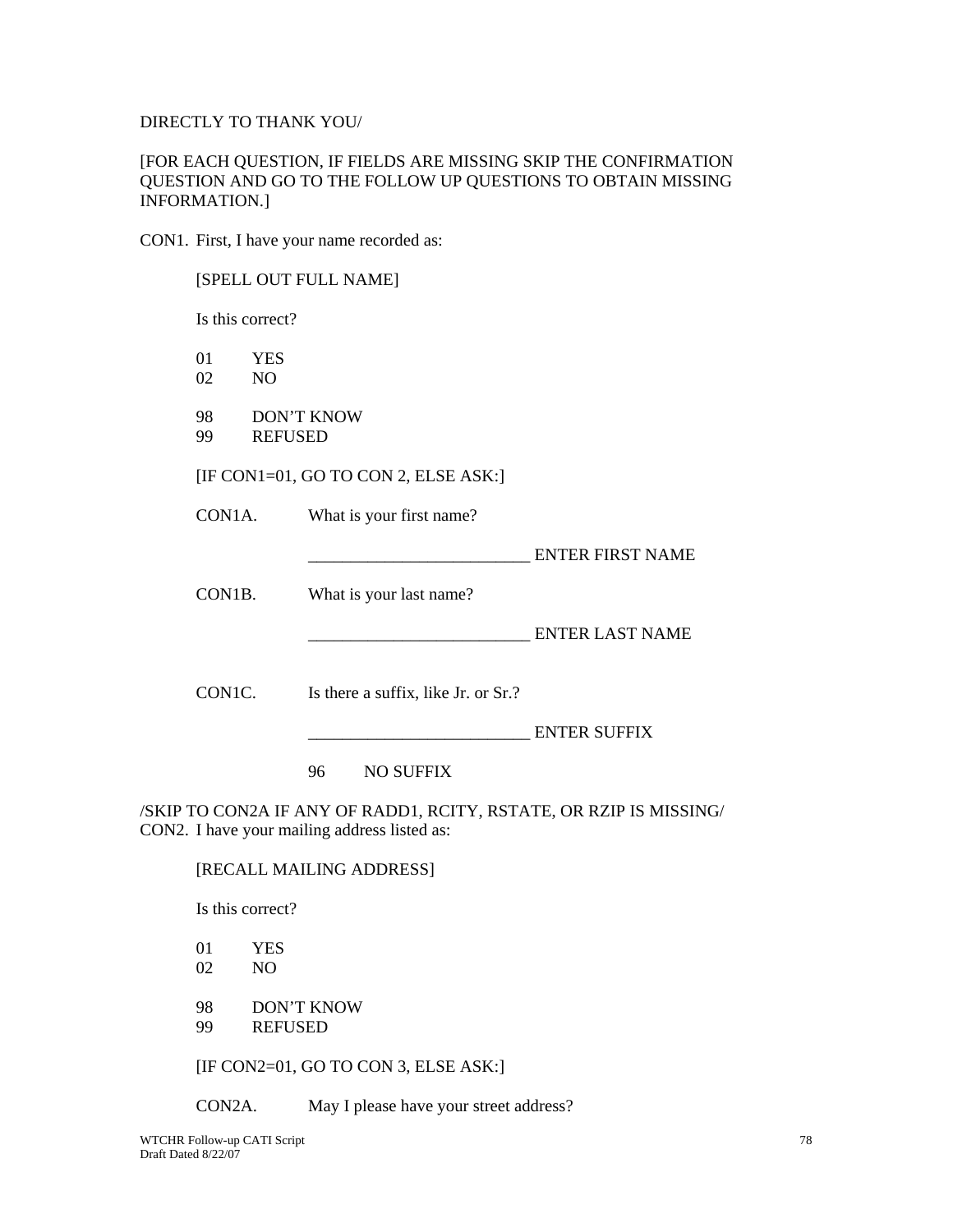| CON2B. | Is there an Apartment Number:                          |
|--------|--------------------------------------------------------|
|        | 01 YES - ENTER APARTMENT NUMBER                        |
|        | $02\text{ NO}$                                         |
| CON2C. | In what City do you live?                              |
| CON2D. | In what State do you live? [IF NECESSARY: Or province] |
| CON2E. | What is the Zipcode? [IF NECESSARY: Or postal code]    |
| CON2F. | Do you know the ZIP-plus-4 four-digit extension?       |
|        |                                                        |

CON3. Now I'd like to confirm your telephone numbers. I have your **home** telephone number listed as:

[RECALL HOME PHONE]

Is this correct?

01 YES

- 02 NO
- 98 DON'T KNOW
- 99 REFUSED

## [IF CON3=01, GO TO CON 4, ELSE ASK:]

CON3A. What is your home telephone number?

\_\_\_\_\_\_\_\_\_\_\_\_\_\_\_\_\_\_\_\_\_\_ ENTER HOME PHONE

96 DO NOT HAVE HOME PHONE

98 DON'T KNOW 99 REFUSED

CON4. I have your cell phone listed as:

[RECALL CELL PHONE]

Is this correct?

| 01 | YES |
|----|-----|
| 02 | NO  |

- 
- 98 DON'T KNOW
- 99 REFUSED

[IF CON4=01, GO TO CON 5, ELSE ASK:]

CON4A. What is your cell or wireless phone number?

\_\_\_\_\_\_\_\_\_\_\_\_\_\_\_\_\_\_\_\_\_\_ ENTER CELL PHONE

96 DO NOT HAVE CELL PHONE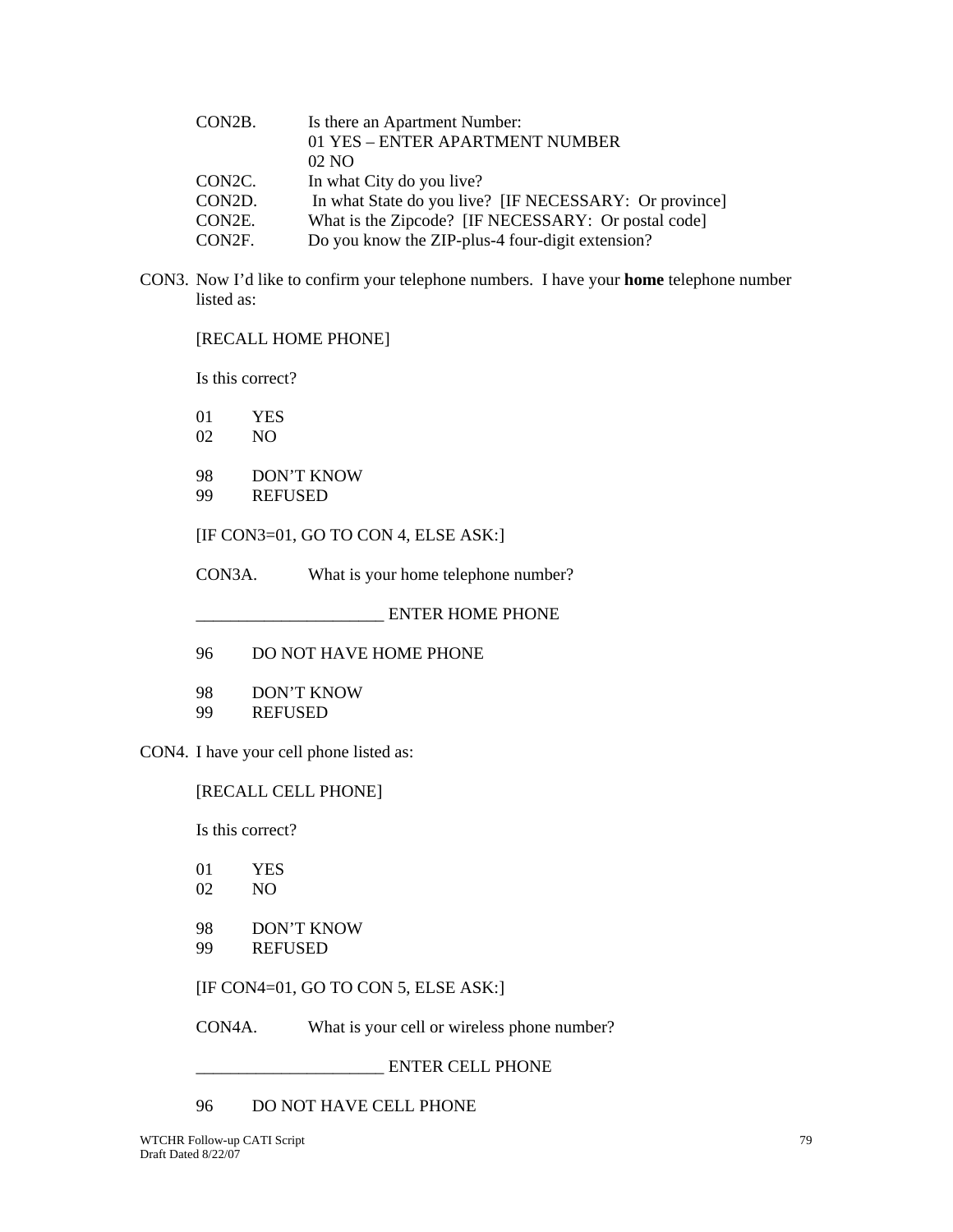## 97 CELL PHONE SAME AS HOME PHONE

- 98 DON'T KNOW<br>99 REFUSED
- **REFUSED**

CON5. I have your work phone listed as:

## [RECALL WORK PHONE]

Is this correct?

- 01 YES
- 02 NO
- 98 DON'T KNOW
- 99 REFUSED

[IF CON5=01, GO TO CON 6, ELSE ASK:]

CON5A. What is your work phone number?

\_\_\_\_\_\_\_\_\_\_\_\_\_\_\_\_\_\_\_\_\_\_ ENTER WORK PHONE

96 DO NOT HAVE WORK PHONE

98 DON'T KNOW

99 REFUSED

CON6. I have your primary e-mail address listed as:

## [RECALL HOME EMAIL]

Is this correct?

| $\Omega$<br>02 | <b>YES</b><br>NO.            |                                           |
|----------------|------------------------------|-------------------------------------------|
| 98<br>99       | DON'T KNOW<br><b>REFUSED</b> |                                           |
|                |                              | $[IF CON6=01, GO TO CON 7, ELSE ASK.]$    |
| CON6A.         |                              | What email address do you use most often? |

 $\_$  ENTER HOME EMAIL

- 96 DO NOT HAVE EMAIL
- 98 DON'T KNOW
- 99 REFUSED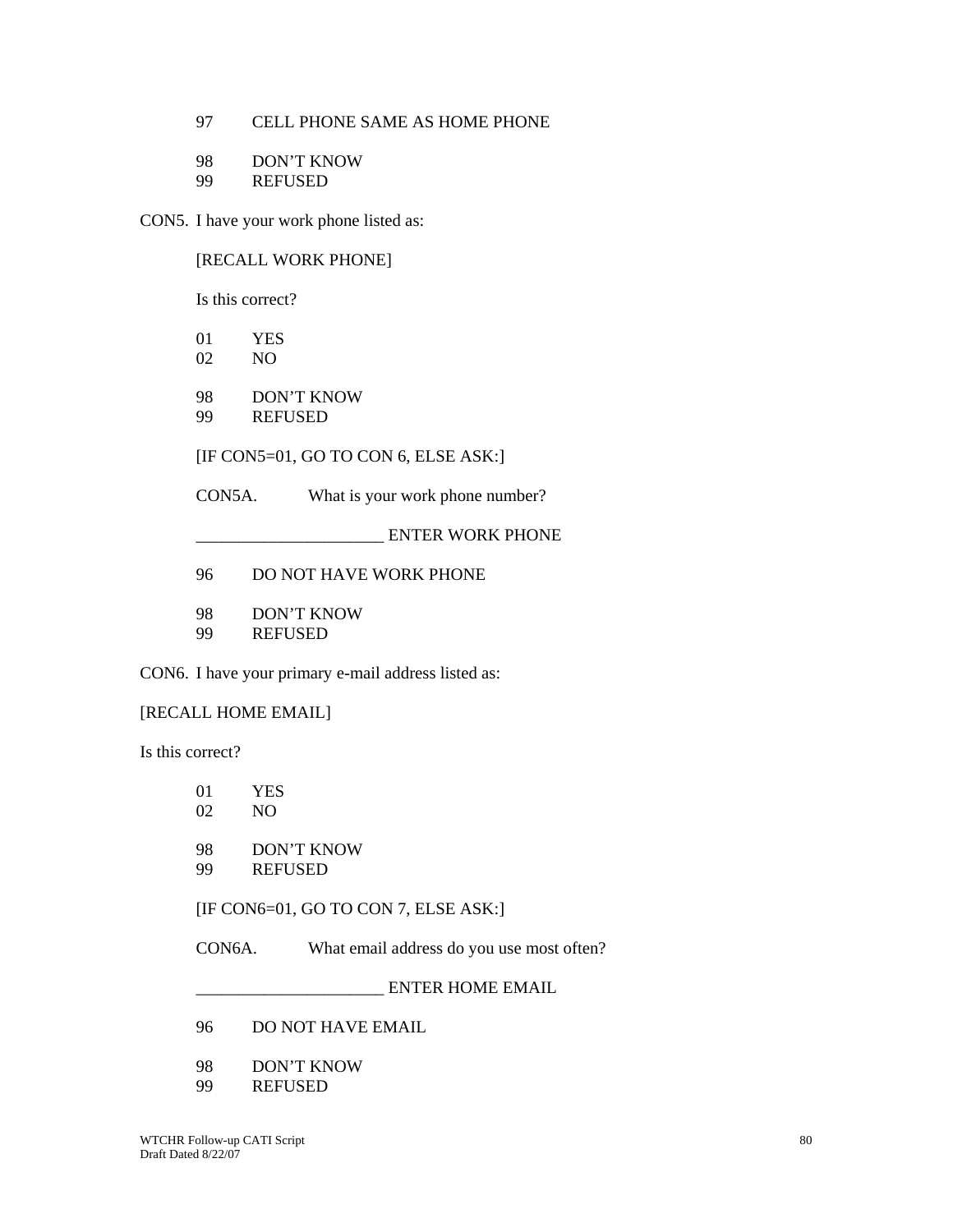[IF CON6A = 96, 98 OR 99 SKIP TO CON8]

CON7. I have another e-mail address for you, listed as:

### [RECALL WORK EMAIL]

Is this correct?

| 01<br>02            | <b>YES</b><br>N <sub>O</sub>                    |
|---------------------|-------------------------------------------------|
| 98<br>99            | DON'T KNOW<br><b>REFUSED</b>                    |
|                     | [IF CON7=01, GO TO CON 8, ELSE ASK:]            |
| CON <sub>7</sub> A. | Do you have another email address that you use? |
|                     | <b>ENTER WORK EMAIL</b>                         |
| 96                  | DO NOT HAVE ANOTHER EMAIL                       |

98 DON'T KNOW

99 REFUSED

## [IF SECONDARY CONTACT 1 IS MISSING, SKIP TO CON11]

CON8. At the time of your initial interview, we asked you to provide us with the name, phone number, and address of people who know how to reach you. May we take a moment to update this information as well?

1 Continue

9 End survey (GO TO D3)

## CON8A.

According to our records, you have identified {SECONDARY CONTACT 1}. Has their contact information changed? I have {RECALL SECONDARY CONTACT1 NAME, HOME PHONE, CELL PHONE, WORK PHONE, EMAIL, CITY, STATE, AND COUNTRY}

- 01 NO, INFORMATION HAS NOT CHANGED
- 02 CHANGE NAME
- 03 CHANGE CITY
- 04 CHANGE STATE
- 05 CHANGE COUNTRY
- 06 CHANGE HOME PHONE
- 07 CHANGE CELL PHONE
- 08 CHANGE WORK PHONE
- 09 CHANGE E-MAIL
- 96 DO NOT USE CONTACT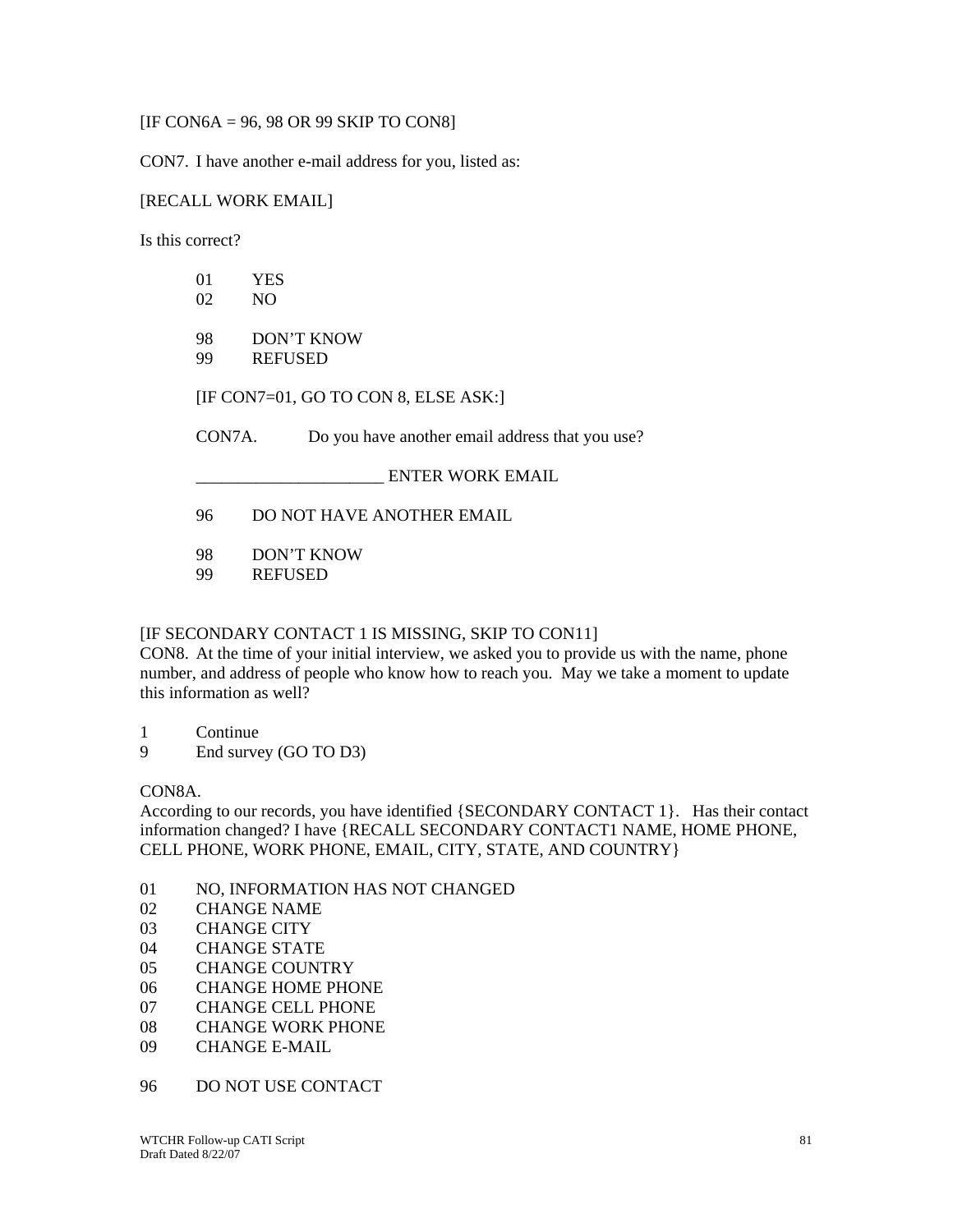#### 99 REFUSED

[IF SECONDARY CONTACT 2 IS MISSING, SKIP TO CON12] CON9. You also identified {SECONDARY CONTACT 2}.

Has their contact information changed? I have {RECALL SECONDARY CONTACT2 NAME, HOME PHONE, CELL PHONE, WORK PHONE, EMAIL, CITY, STATE, AND COUNTRY}

- 01 NO, INFORMATION HAS NOT CHANGED
- 02 CHANGE NAME
- 03 CHANGE CITY
- 04 CHANGE STATE
- 05 CHANGE COUNTRY
- 06 CHANGE HOME PHONE
- 07 CHANGE CELL PHONE
- 08 CHANGE WORK PHONE
- 09 CHANGE E-MAIL
- 96 DO NOT USE CONTACT
- 99 REFUSED

[IF SECONDARY CONTACT 3 IS MISSING, SKIP TO CON13] CON10. You also identified {SECONDARY CONTACT 3}.

Has their contact information changed? I have {RECALL SECONDARY CONTACT3 NAME, HOME PHONE, CELL PHONE, WORK PHONE, EMAIL, CITY, STATE, AND COUNTRY}

- 01 NO, INFORMATION HAS NOT CHANGED
- 02 CHANGE NAME
- 03 CHANGE CITY
- 04 CHANGE STATE
- 05 CHANGE COUNTRY
- 06 CHANGE HOME PHONE
- 07 CHANGE CELL PHONE
- 08 CHANGE WORK PHONE
- 09 CHANGE E-MAIL
- 96 DO NOT USE CONTACT
- 99 REFUSED

#### [ASK CON11 IF SECONDARY CONTACT 1 IS MISSING OR CON8=96]

CON11. We would like to be able to contact you periodically over the coming years. However, as people often move or change their contact information, so we would like to get the name and contact information for one or two other people who would know where we could reach you. Many people give a friend's or relative's name. May we take a moment to ask you who would be a good person for us to contact?

1 Continue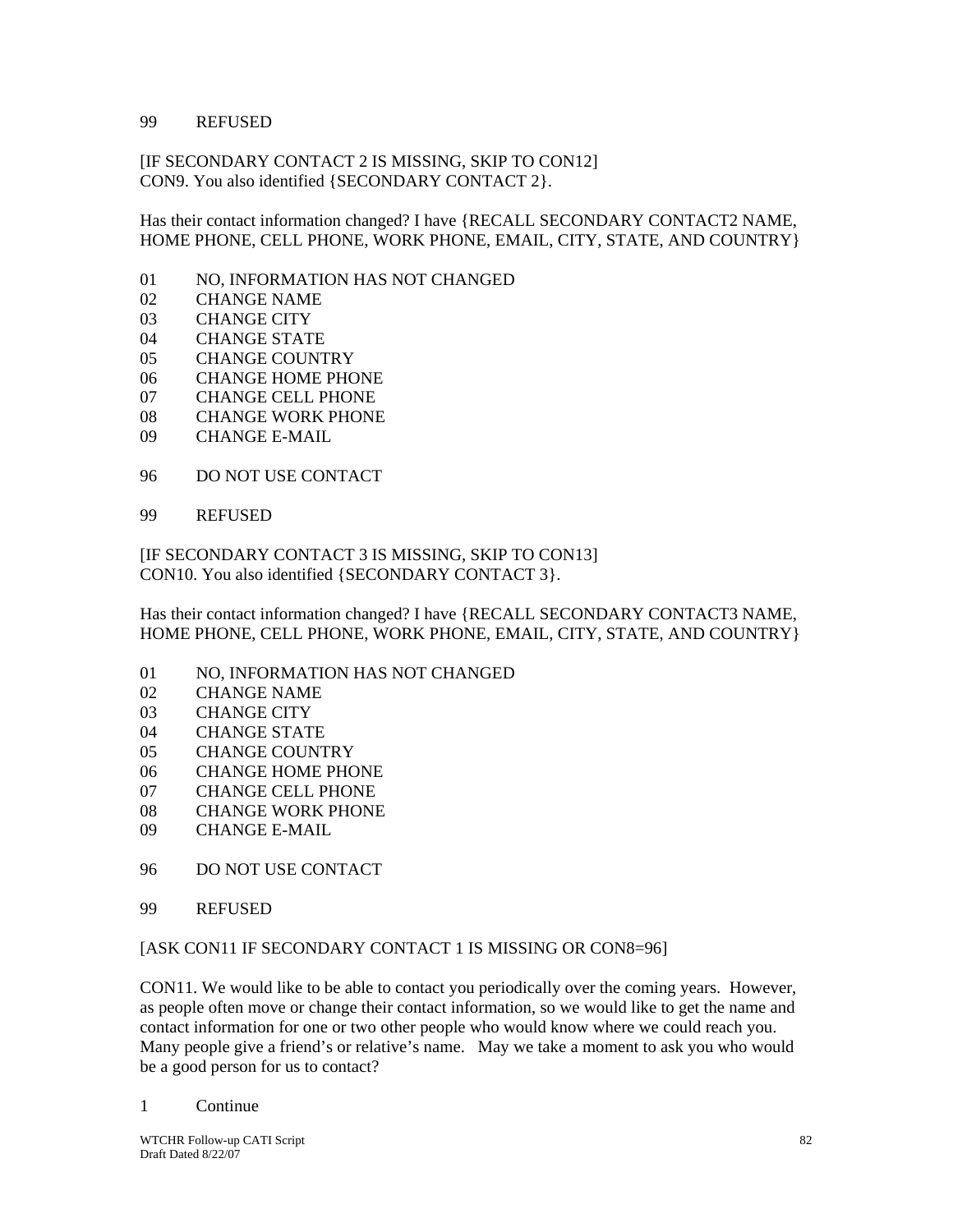9 End survey (GO TO D3)

CON11A: What is their name? Would you spell that for me? ENTER NAME

CON11B: And what is their relationship to you? \_\_\_\_\_\_\_\_\_\_\_\_\_\_\_\_\_\_\_ ENTER RELATIONSHIP

{INTERVIEWER NOTE FOR CON11C: IF RESPONDENT PROVIDES AN ALTERNATE NUMBER SUCH AS A CELL NUMBER OR WORK NUMBER IN PLACE OF A HOME PHONE NUMBER, ENTER THAT NUMBER HERE}

CON11C: May I have a home phone number? \_\_\_\_\_\_\_\_\_\_\_\_\_\_\_\_\_\_\_ ENTER PHONE NUMBER

{ADD LOGIC HERE TO HIDE CON11D, CON11E, CON11F, CON11G AND CON11G1. THE LOGIC WOULD SPECIFY THAT THESE QUESTIONS WILL BE DISPLAYED ONLY UNDER AN IMPOSSIBLE CONDITION.}

CON11D: Is there a cell phone number? \_\_\_\_\_\_\_\_\_\_\_\_\_\_\_\_\_\_\_ ENTER PHONE NUMBER

CON11E: And is there a work phone number? \_\_\_\_\_\_\_\_\_\_\_\_\_\_\_\_\_\_\_ ENTER PHONE NUMBER

CON11F: Do you have an email address for them? \_\_\_\_\_\_\_\_\_\_\_\_\_\_\_\_\_\_\_ ENTER E-MAIL ADDRESS

CON11G In what city and state do they live? \_\_\_\_\_\_\_\_\_\_\_\_\_\_\_\_\_\_\_ ENTER CITY ENTER STATE

OR

**ENTER INTERNATIONAL CITY,** STATE/PROVINCE

[IF INTERNATIONAL CITY, ASK:]

CON11G1 What country is that in?

\_\_\_\_\_\_\_\_\_\_\_\_\_\_\_\_\_\_\_\_ ENTER COUNTRY

[ASK CON12 IF SECONDARY CONTACT 2 IS MISSING OR CON9=96]

CON12. Is there anyone else you would like to add as a contact?

| 01 | YES |
|----|-----|
| 02 | NO. |

WTCHR Follow-up CATI Script Draft Dated 8/22/07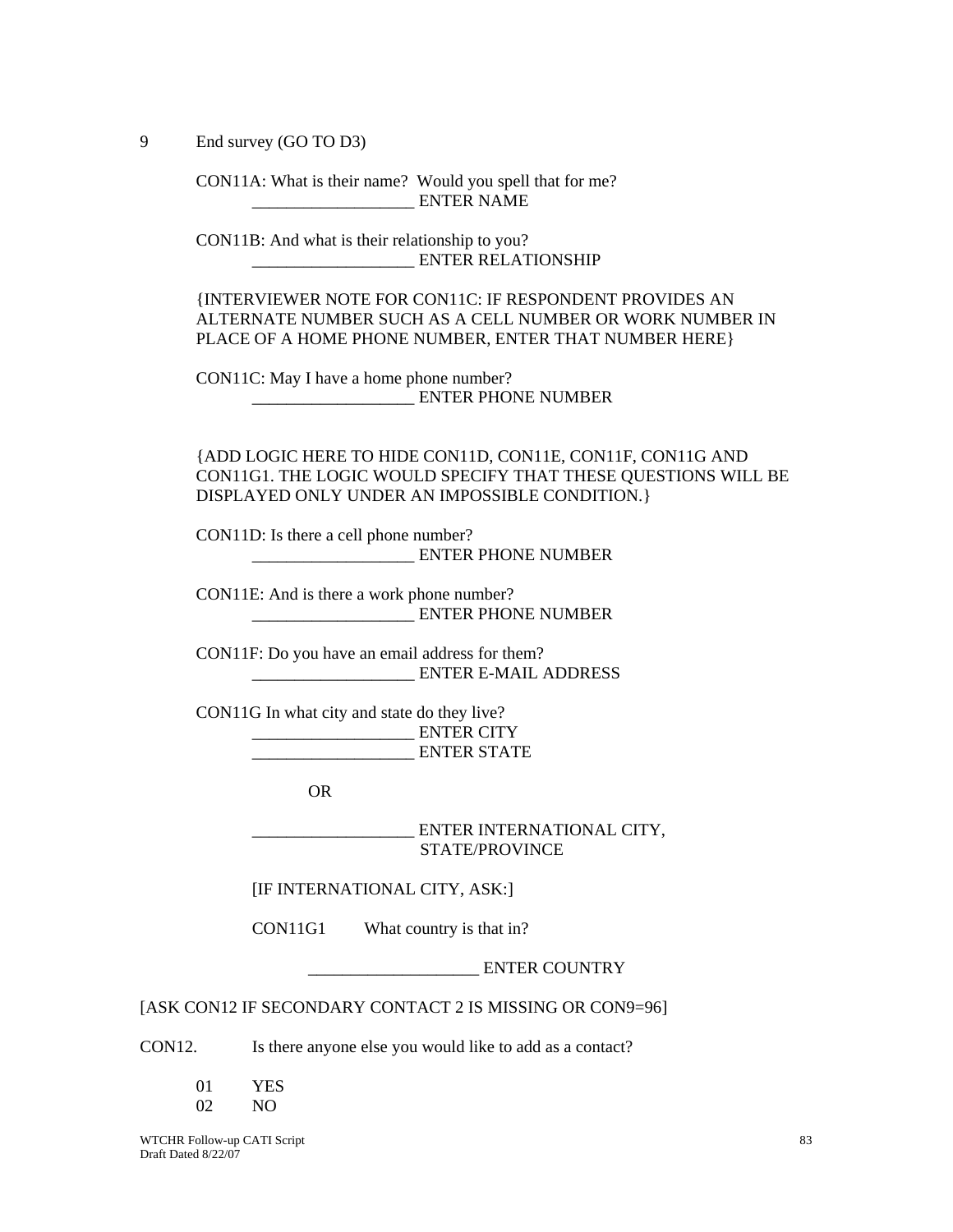#### 98 DON'T KNOW 99 REFUSED

CON12A: What is their name? Would you spell that for me? \_\_\_\_\_\_\_\_\_\_\_\_\_\_\_\_\_\_\_ ENTER NAME

CON12B: And what is their relationship to you? \_\_\_\_\_\_\_\_\_\_\_\_\_\_\_\_\_\_\_ ENTER RELATIONSHIP

CON12C: May I have a home phone number? \_\_\_\_\_\_\_\_\_\_\_\_\_\_\_\_\_\_\_ ENTER PHONE NUMBER

{ADD LOGIC HERE TO HIDE CON12D, CON12E, CON12F, CON12G AND CON12G1. THE LOGIC WOULD SPECIFY THAT THESE QUESTIONS WILL BE DISPLAYED ONLY UNDER AN IMPOSSIBLE CONDITION.}

CON12D: Is there a cell phone number? \_\_\_\_\_\_\_\_\_\_\_\_\_\_\_\_\_\_\_ ENTER PHONE NUMBER

CON12E: And is there a work phone number? \_\_\_\_\_\_\_\_\_\_\_\_\_\_\_\_\_\_\_ ENTER PHONE NUMBER

CON12F: Do you have an email address for them? \_\_\_\_\_\_\_\_\_\_\_\_\_\_\_\_\_\_\_ ENTER E-MAIL ADDRESS

CON12G In what city and state do they live? \_\_\_\_\_\_\_\_\_\_\_\_\_\_\_\_\_\_\_ ENTER CITY \_\_\_\_\_\_\_\_\_\_\_\_\_\_\_\_\_\_\_ ENTER STATE

OR

\_\_\_\_\_\_\_\_\_\_\_\_\_\_\_\_\_\_\_ ENTER INTERNATIONAL CITY, STATE/PROVINCE

[IF INTERNATIONAL CITY, ASK:]

CON12G1 What country is that in?

ENTER COUNTRY

CON13. Is there anyone else you would like to add as a contact?

- 01 YES
- 02 NO
- 98 DON'T KNOW
- 99 REFUSED

CON13A: What is their name? Would you spell that for me?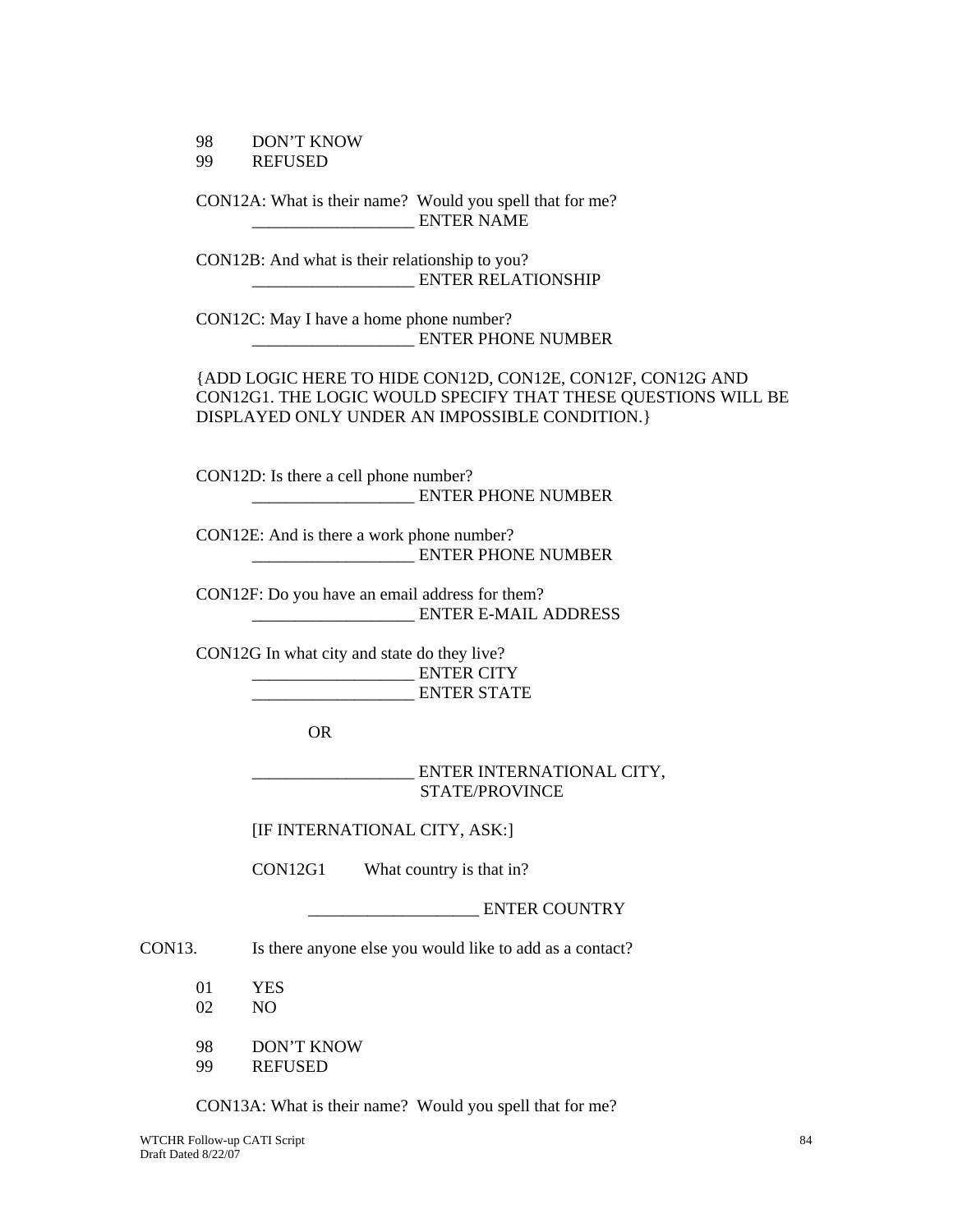\_\_\_\_\_\_\_\_\_\_\_\_\_\_\_\_\_\_\_ ENTER NAME

CON13B: And what is their relationship to you? \_\_\_\_\_\_\_\_\_\_\_\_\_\_\_\_\_\_\_ ENTER RELATIONSHIP

CON13C: May I have a home phone number? \_\_\_\_\_\_\_\_\_\_\_\_\_\_\_\_\_\_\_ ENTER PHONE NUMBER

{ADD LOGIC HERE TO HIDE CON13D, CON13E, CON13F, CON13G AND CON13. THE LOGIC WOULD SPECIFY THAT THESE QUESTIONS WILL BE DISPLAYED ONLY UNDER AN IMPOSSIBLE CONDITION.}

CON13D: Is there a cell phone number? \_\_\_\_\_\_\_\_\_\_\_\_\_\_\_\_\_\_\_ ENTER PHONE NUMBER

CON13E: And is there a work phone number? \_\_\_\_\_\_\_\_\_\_\_\_\_\_\_\_\_\_\_ ENTER PHONE NUMBER

CON13F: Do you have an email address for them? \_\_\_\_\_\_\_\_\_\_\_\_\_\_\_\_\_\_\_ ENTER E-MAIL ADDRESS

CON13G In what city and state do they live? \_\_\_\_\_\_\_\_\_\_\_\_\_\_\_\_\_\_\_ ENTER CITY ENTER STATE

OR

\_\_\_\_\_\_\_\_\_\_\_\_\_\_\_\_\_\_\_ ENTER INTERNATIONAL CITY, STATE/PROVINCE

[IF INTERNATIONAL CITY, ASK:]

CON13G1 What country is that in?

ENTER COUNTRY

[ASK CON14 ONLY IF SSN IS MISSING]

CON14 What are the last four digits of your social security number?

[IF NECESSARY: This information helps us keep track of who is enrolled in the Registry. The information will remain strictly confidential and will only be used to match your responses to those in the baseline interview and to other health registries.]

\_\_\_\_\_\_\_\_\_ ENTER LAST-4 SSN

98 DON'T KNOW 99 REFUSED

Survey Response Questions

WTCHR Follow-up CATI Script Draft Dated 8/22/07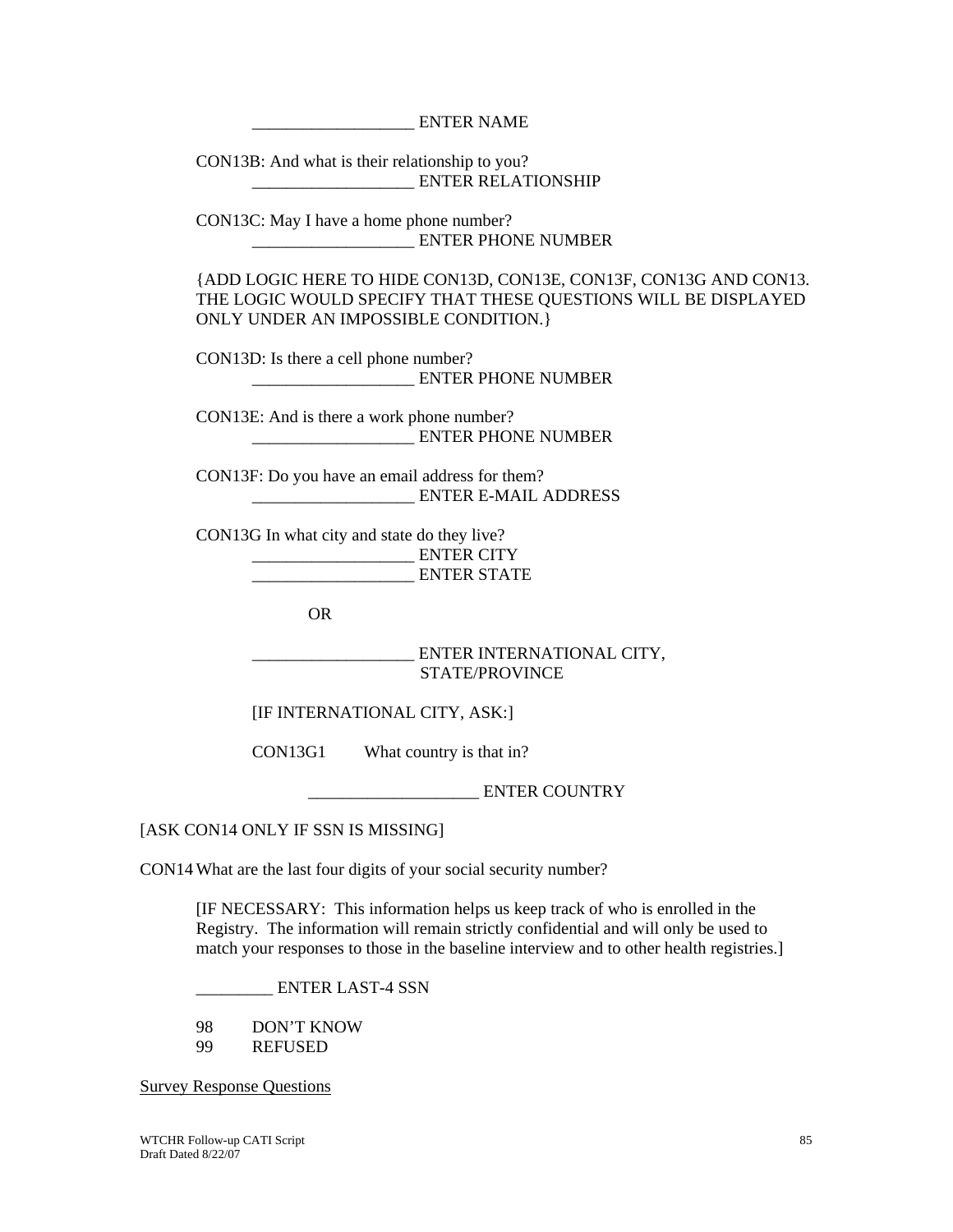We would like to know more about how to best reach registrants for future follow-up surveys or distributing information from the WTCHR.

SR1. First, did you receive an e-mail with a link to the online follow-up survey or a paper copy of the survey through the mail?

[IF NECESSARY: THE EMAILS AND PAPER SURVEYS WERE SENT OUT BETWEEN NOVEMBER 2006 AND JULY 2007]

- 01 YES, RECEIVED EMAIL
- 02 YES, RECEIVED MAIL
- 03 YES, RECEIVED BOTH EMAIL AND MAIL
- 04 NO, DID NOT RECEIVE EITHER EMAIL OR MAIL
- 98 DON'T KNOW
- 99 REFUSED

[ASK IF PREVIOUS QUESTION  $= 01, 02, 03$ ]

SR1A. Please tell me the reasons why you did not complete the paper or online followup survey?

(DO NOT READ RESPONSES. SELECT ALL THAT APPLY)

- 01 SURVEY TOO LONG
- 02 TOO BUSY TO RESPOND TO SURVEY
- 03 DO NOT WANT TO TALK ABOUT 9/11; UPSET BY TOPIC; WISH TO MOVE ON OR HAVE MOVED ON
- 04 NO HEALTH PROBLEMS TO REPORT (FEEL SURVEY IS ONLY FOR THOSE WITH CURRENT HEALTH PROBLEMS OR CHANGE IN HEALTH TO REPORT).
- 05 DO NOT LIKE FILLING OUT SURVEYS
- 06 NOT COMFORTABLE WITH WEB/ONLINE SURVEY ISSUES AROUND TECHNOLOGY, SECURITY
- 07 COMPREHENSION ISSUES LANGUAGE, READING LEVEL, FEAR OF ANSWERING QUESTIONS INCORRECTLY
- 08 CONFUSION ABOUT SURVEY: DO NOT RECALL BEING A WORLD TRADE CENTER HEALTH REGISTRY ENROLLEE AND WONDER WHY THEY ARE RECEIVING SURVEY; THINK THAT SURVEY IS FOR ANOTHER WTC RELATED STUDY AND DO NOT ASSOCIATE WITH WORLD TRADE CENTER HEALTH **REGISTRY**
- 09 NEGATIVE FEELINGS ABOUT WTC HEALTH REGISTRY; HAVE HEARD BAD THINGS ABOUT REGISTRY, OR HAVE NEGATIVE OPINION OR BELIEFS
- 10 OTHER: (SPECIFY)
- 98 DON'T KNOW
- 99 REFUSED
- SR2. For future follow-up surveys, would you prefer a paper survey, an online survey, or a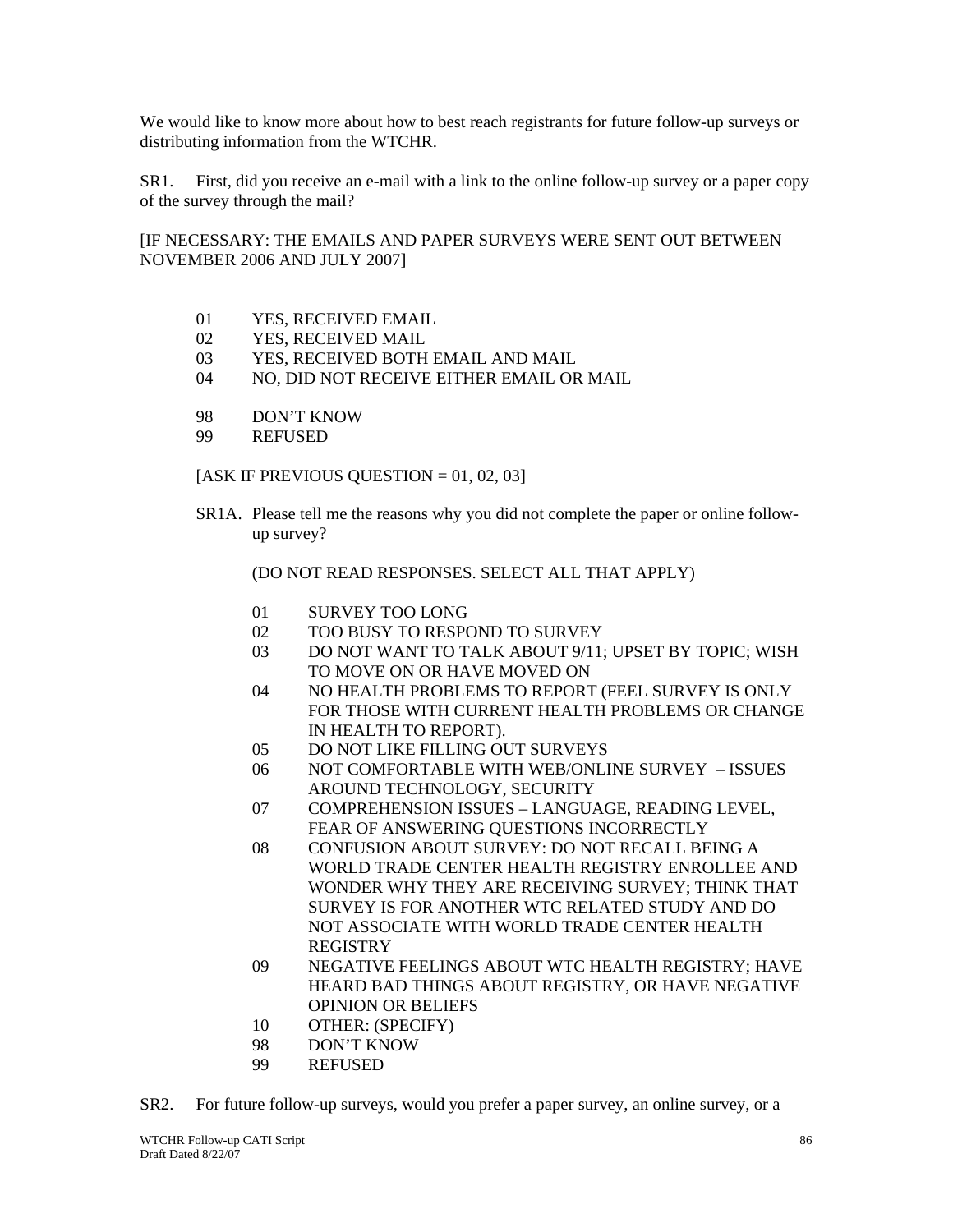survey over the phone?

| 01 | <b>TELEPHONE</b>       |
|----|------------------------|
| 02 | <b>ONLINE/EMAIL</b>    |
| 03 | <b>MAIL/PAPER</b>      |
| 04 | <b>NO PREFERENCE</b>   |
| 05 | <b>OTHER (SPECIFY)</b> |
|    |                        |
| 98 | DON'T KNOW             |
| 99 | <b>REFUSED</b>         |
|    |                        |

## Open Ends

D3 Do you have any additional health concerns since September 11, 2001?

[IF NECESSARY: Any additional health concerns that were not covered by this survey.]

## ENTER VERBATIM RESPONSE

- 98 DON' T KNOW
- 99 REFUSED
- D4 We would also like to hear about your experiences as an enrollee in the World Trade Center Health Registry. Do you have any comments or suggestions about the Registry, or are there any important questions you felt the survey did not cover?

## ENTER VERBATIM RESPONSE

- 98 DON' T KNOW
- 99 REFUSED

# **THANK YOU**

Thank you for participating in the first World Trade Center Health Registry follow-up survey. The World Trade Center Health Registry is an important public health endeavor for the New York City metropolitan area and the nation. Your contribution will help researchers understand the scope of health effects related to this tragedy. We greatly appreciate your cooperation, the time you took to complete the survey, and the information you provided.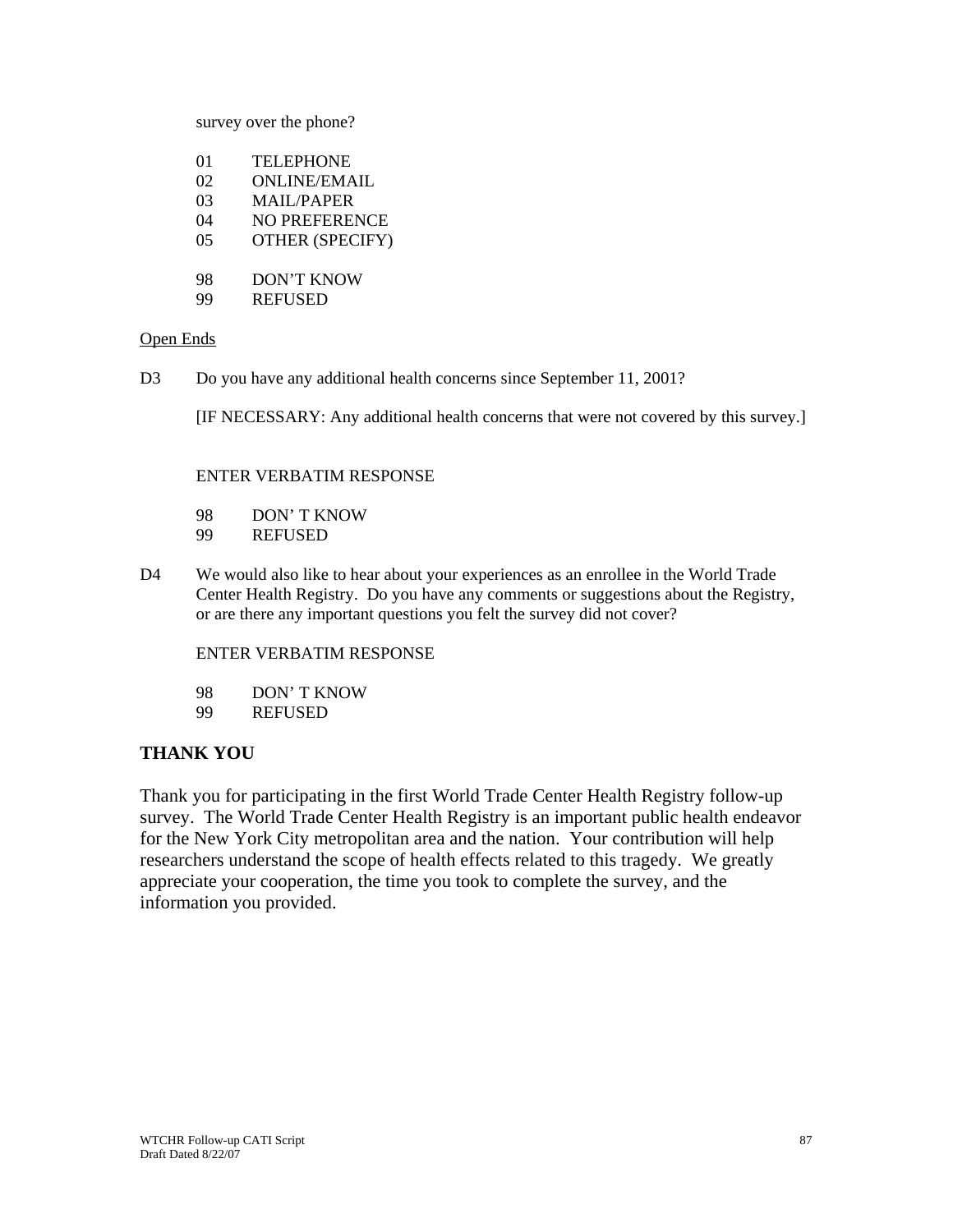**Appendix 3 – Wave 2 Adult Survey Codebook**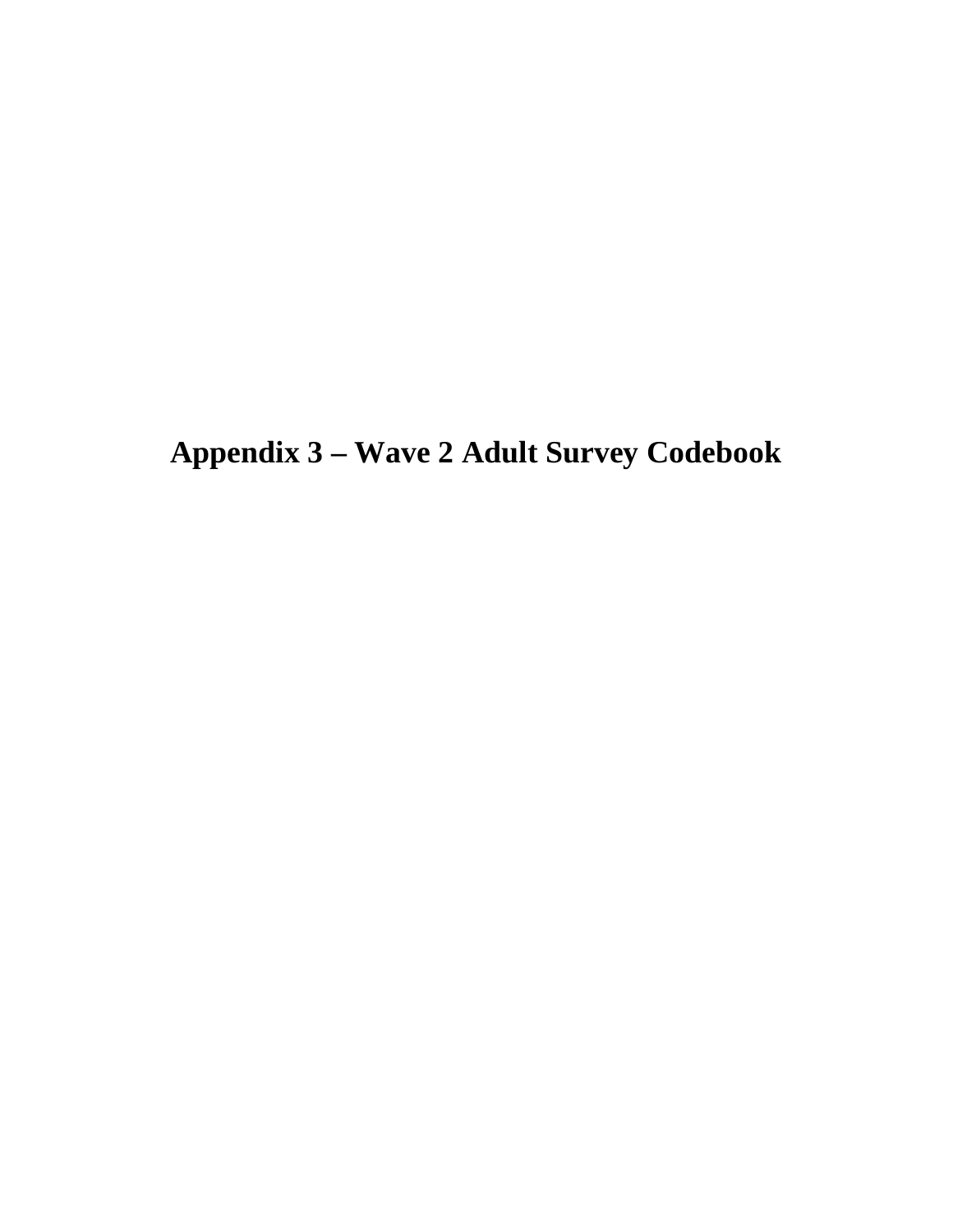| <b>Applies to: All registrants</b>                                                |                |                                                                                                                               |         | Cumulative        | <b>Cumulative</b>          |
|-----------------------------------------------------------------------------------|----------------|-------------------------------------------------------------------------------------------------------------------------------|---------|-------------------|----------------------------|
| Label                                                                             | Value          | <b>Frequency</b>                                                                                                              | Percent | <b>Frequency</b>  | Percent                    |
| Mail                                                                              | М              | 21545                                                                                                                         | 46.23   | 21545             | 46.23                      |
| Phone                                                                             | P              | 5645                                                                                                                          | 12.11   | 27190             | 58.35                      |
| Web                                                                               | W              | 19412                                                                                                                         | 41.65   | 46602             | 100.00                     |
| <b>Total</b>                                                                      |                |                                                                                                                               |         | 46602             | 100.00%                    |
| Variable: int_year_f1                                                             |                | Question: Survey completion date-Year<br><b>Description:</b> Survey completion date—Year<br>Stem: Survey completion date—Year |         |                   |                            |
| <b>Applies to: All registrants</b>                                                |                |                                                                                                                               |         | <b>Cumulative</b> | <b>Cumulative</b>          |
| Label                                                                             | <b>Value</b>   | <b>Frequency</b>                                                                                                              | Percent | Frequency         | Percent                    |
| 2006                                                                              |                | 16402                                                                                                                         | 35.20   | 16402             | 35.20                      |
| 2007                                                                              |                | 30145                                                                                                                         | 64.69   | 46547             | 99.88                      |
| 2008                                                                              |                |                                                                                                                               |         |                   |                            |
|                                                                                   |                | 55                                                                                                                            | 0.12    | 46602             | 100.00                     |
| <b>Total</b>                                                                      |                |                                                                                                                               |         | 46602             | 100.00%                    |
|                                                                                   |                | <b>Description:</b> Complete survey for whom?<br><b>Stem:</b> For whom are you completing this survey?                        |         |                   |                            |
| Variable: register_f1<br><b>Ouestion:</b> 1<br><b>Applies to: All registrants</b> |                |                                                                                                                               |         | <b>Cumulative</b> |                            |
| Label                                                                             | <b>Value</b>   | <b>Frequency</b>                                                                                                              | Percent | Frequency         | Percent                    |
| Myself                                                                            | 1              | 45749                                                                                                                         | 99.08   | 45749             | <b>Cumulative</b><br>99.08 |
| Spouse/Partner                                                                    | $\overline{c}$ | 216                                                                                                                           | 0.47    | 45965             | 99.55                      |
|                                                                                   | 3              | 97                                                                                                                            | 0.21    | 46062             | 99.76                      |
|                                                                                   | $\overline{4}$ | 56                                                                                                                            | 0.12    | 46188             | 99.88                      |
| Mother or Father<br><b>Adult Child</b><br>Sibling                                 | 5              | 12                                                                                                                            | 0.03    | 46130             | 99.91                      |
| Other                                                                             | 6              | 42                                                                                                                            | 0.09    | 46172             | 100.00                     |

|                   |              |                  |         | <b>Cumulative</b> | <b>Cumulative</b> |
|-------------------|--------------|------------------|---------|-------------------|-------------------|
| Label             | <b>Value</b> | <b>Frequency</b> | Percent | Frequency         | Percent           |
| 0                 |              | 18149            | 39.48   | 18149             | 39.48             |
| 1                 |              | 2081             | 4.53    | 20230             | 44.01             |
| $\overline{c}$    |              | 3707             | 8.06    | 23937             | 52.07             |
| 3                 |              | 2730             | 5.94    | 26667             | 58.01             |
| $\overline{4}$    |              | 1743             | 3.79    | 28410             | 61.81             |
| 5                 |              | 3318             | 7.22    | 31728             | 69.02             |
| 6                 |              | 679              | 1.48    | 32407             | 70.50             |
| 7                 |              | 1547             | 3.37    | 33954             | 73.87             |
| 8                 |              | 526              | 1.14    | 34480             | 75.01             |
| 9                 |              | 245              | 0.53    | 34725             | 75.54             |
| 10                |              | 3009             | 6.55    | 37734             | 82.09             |
| 11                |              | 87               | 0.19    | 37821             | 82.28             |
| 12                |              | 362              | 0.79    | 38183             | 83.07             |
| 13                |              | 72               | 0.16    | 38255             | 83.22             |
| 14                |              | 657              | 1.43    | 38912             | 84.65             |
| 15                |              | 1639             | 3.57    | 40551             | 88.22             |
| 16                |              | 89               | 0.19    | 40640             | 88.41             |
| 17                |              | 52               | 0.11    | 40692             | 88.52             |
| 18                |              | 105              | 0.23    | 40797             | 88.75             |
| 19                |              | 43               | 0.09    | 40840             | 88.85             |
| 20                |              | 1137             | 2.47    | 41977             | 91.32             |
| 21                |              | 177              | 0.39    | 42154             | 91.70             |
| 22                |              | 51               | 0.11    | 42205             | 91.82             |
| 23                |              | 43               | 0.09    | 42248             | 91.91             |
| 24                |              | 33               | 0.07    | 42281             | 91.98             |
| 25                |              | 387              | 0.84    | 42668             | 92.82             |
| 26                |              | 38               | 0.08    | 42706             | 92.91             |
| 27                |              | 40               | 0.09    | 42746             | 92.99             |
| 28                |              | 121              | 0.26    | 42867             | 93.26             |
| 29                |              | 16               | 0.03    | 42883             | 93.29             |
| 30                |              | 2972             | 6.47    | 45855             | 99.76             |
| Don't know        | 98           | 99               | 0.22    | 45954             | 99.97             |
| Refused to answer | 99           | 13               | 0.03    | 45967             | 100.00            |
| Total             |              |                  |         | 45967             | 100.00%           |
| $Missing = 635$   |              |                  |         |                   |                   |

**Variable:** menthlth\_f1

**Question:** 7b

**Description:** Days of mental health not good in the last 30 days Stem: Thinking about your mental health, which includes stress, depression, and problems with emotions, for how many days during the last 30 days was your mental health not good?

**Applies to:** All registrants

|                |              |                  |         | <b>Cumulative</b> | <b>Cumulative</b> |
|----------------|--------------|------------------|---------|-------------------|-------------------|
| Label          | <b>Value</b> | <b>Frequency</b> | Percent | <b>Frequency</b>  | Percent           |
| 0              |              | 18923            | 41.19   | 18923             | 41.19             |
| 1              |              | 1739             | 3.79    | 20662             | 44.98             |
| $\overline{c}$ |              | 3074             | 6.69    | 23736             | 51.67             |
| 3              |              | 2185             | 4.76    | 25921             | 56.43             |
| 4              |              | 1325             | 2.88    | 27246             | 59.31             |
| 5              |              | 3571             | 7.77    | 30817             | 67.08             |
| 6              |              | 538              | 1.17    | 31355             | 68.26             |
| 7              |              | 1096             | 2.39    | 32451             | 70.64             |
| 8              |              | 461              | 1.00    | 32912             | 71.64             |
| 9              |              | 166              | 0.36    | 33078             | 72.01             |
| 10             |              | 3496             | 7.61    | 36574             | 79.62             |
| 11             |              | 75               | 0.16    | 36649             | 79.78             |
| 12             |              | 299              | 0.65    | 36948             | 80.43             |
| 13             |              | 58               | 0.13    | 37006             | 80.56             |
| 14             |              | 315              | 0.69    | 37321             | 81.24             |
| 15             |              | 2328             | 5.07    | 39649             | 86.31             |
| 16             |              | 68               | 0.15    | 39717             | 86.46             |
| 17             |              | 55               | 0.12    | 39772             | 86.58             |
| 18             |              | 96               | 0.21    | 39868             | 86.79             |
| 19             |              | 44               | 0.10    | 39912             | 86.88             |
| 20             |              | 1641             | 3.57    | 41553             | 90.45             |
| 21             |              | 112              | 0.24    | 41665             | 90.70             |
| 22             |              | 64               | 0.14    | 41729             | 90.84             |
| 23             |              | 39               | 0.08    | 41768             | 90.92             |
| 24             |              | 68               | 0.15    | 41836             | 91.07             |

**Variable:** genhlth\_f1 **Question:** 6 **Description:** Self-assessed health **Stem:** Would you say that in general your health is ... **Applies to:** All registrants

|                   |       |                  |         | <b>Cumulative Cumulative</b> |         |
|-------------------|-------|------------------|---------|------------------------------|---------|
| Label             | Value | <b>Frequency</b> | Percent | <b>Frequency</b>             | Percent |
| Excellent         |       | 5352             | 11.58   | 5352                         | 11.58   |
| Very Good         | 2     | 14331            | 31.00   | 19683                        | 42.57   |
| Good              | 3     | 16938            | 36.64   | 36621                        | 79.21   |
| Fair              | 4     | 7786             | 16.84   | 44407                        | 96.05   |
| Poor              | 5     | 1811             | 3.92    | 46218                        | 99.97   |
| Don't know        | 8     | 14               | 0.03    | 46232                        | 100.00  |
| Refused to answer | 9     | 2                | 0.00    | 46234                        | 100.00  |
| <b>Total</b>      |       |                  |         | 46234                        | 100.00% |
| $Missing = 368$   |       |                  |         |                              |         |

**Variable:** physhlth\_f1

**Question:** 7a

**Description:** Days of physical health not good in the last 30 days

**Stem:** Thinking about your physical health, which includes physical illness and injury, for how many days during the last 30 days was your physical health not good?

**Applies to:** All registrants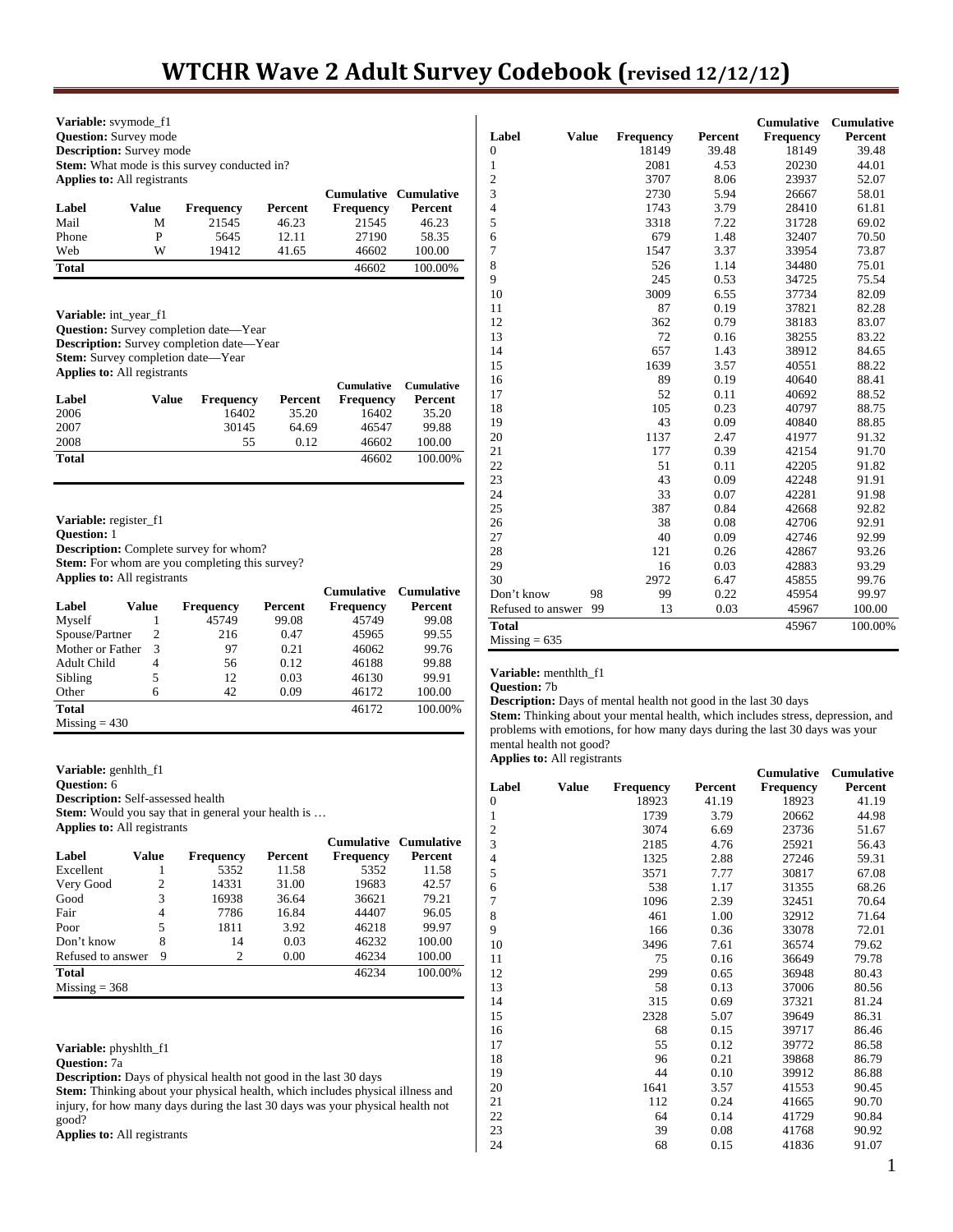# **WTCHR Wave 2 Adult Survey Codebook (revised 12/12/12)**

|                   |    |                  |         | <b>Cumulative</b> | <b>Cumulative</b> |
|-------------------|----|------------------|---------|-------------------|-------------------|
| Label<br>Value    |    | <b>Frequency</b> | Percent | Frequency         | Percent           |
| 25                |    | 595              | 1.30    | 42431             | 92.37             |
| 26                |    | 49               | 0.11    | 42480             | 92.47             |
| 27                |    | 51               | 0.11    | 42531             | 92.58             |
| 28                |    | 160              | 0.35    | 42691             | 92.93             |
| 29                |    | 53               | 0.12    | 42744             | 93.05             |
| 30                |    | 3070             | 6.68    | 45814             | 99.73             |
| Don't know        | 98 | 93               | 0.20    | 45907             | 99.93             |
| Refused to answer | 99 | 31               | 0.07    | 45938             | 100.00            |
| <b>Total</b>      |    |                  |         | 45938             | 100.00%           |
| $Missing = 664$   |    |                  |         |                   |                   |

**Variable:** poorhlth\_f1

#### **Question:** 7c

**Description:** Days of poor health keep you from doing usual activities in the last 30 days

**Stem:** For how many days did poor physical or mental health keep you from doing your usual activities during the last 30 days? **Applies to:** All registrants

|                         |              |                  |         | Cumulative       | Cumulative |
|-------------------------|--------------|------------------|---------|------------------|------------|
| Label                   | <b>Value</b> | <b>Frequency</b> | Percent | <b>Frequency</b> | Percent    |
| $\boldsymbol{0}$        |              | 22975            | 52.07   | 22975            | 52.07      |
| $\mathbf{1}$            |              | 2346             | 5.32    | 25321            | 57.39      |
| $\overline{\mathbf{c}}$ |              | 3272             | 7.42    | 28593            | 64.80      |
| 3                       |              | 1974             | 4.47    | 30567            | 69.28      |
| $\overline{4}$          |              | 1300             | 2.95    | 31867            | 72.22      |
| 5                       |              | 2615             | 5.93    | 34482            | 78.15      |
| 6                       |              | 484              | 1.10    | 34996            | 79.24      |
| 7                       |              | 921              | 2.09    | 35887            | 81.33      |
| 8                       |              | 400              | 0.91    | 36287            | 82.24      |
| 9                       |              | 134              | 0.30    | 36421            | 82.54      |
| 10                      |              | 2173             | 4.92    | 38594            | 87.47      |
| 11                      |              | 52               | 0.12    | 38646            | 87.58      |
| 12                      |              | 231              | 0.52    | 38877            | 88.11      |
| 13                      |              | 54               | 0.12    | 38931            | 88.23      |
| 14                      |              | 320              | 0.73    | 39251            | 88.96      |
| 15                      |              | 1272             | 2.88    | 40523            | 91.84      |
| 16                      |              | 52               | 0.12    | 40575            | 91.96      |
| 17                      |              | 35               | 0.08    | 40610            | 92.04      |
| 18                      |              | 62               | 0.14    | 40672            | 92.18      |
| 19                      |              | 20               | 0.05    | 40692            | 92.22      |
| 20                      |              | 897              | 2.03    | 41589            | 94.25      |
| 21                      |              | 84               | 0.19    | 41673            | 94.45      |
| 22                      |              | 44               | 0.10    | 41717            | 94.54      |
| 23                      |              | 33               | 0.07    | 41750            | 94.62      |
| 24                      |              | 38               | 0.09    | 41788            | 94.71      |
| 25                      |              | 307              | 0.70    | 42095            | 95.40      |
| 26                      |              | 25               | 0.06    | 42120            | 95.46      |
| 27                      |              | 29               | 0.07    | 42149            | 95.52      |
| 28                      |              | 74               | 0.17    | 42223            | 95.69      |
| 29                      |              | 17               | 0.04    | 42240            | 95.73      |
| 30                      |              | 1825             | 4.14    | 44065            | 99.87      |
| Don't know              | 98           | 50               | 0.11    | 44115            | 99.98      |
| Refused to answer       | 99           | 9                | 0.02    | 44124            | 100.00     |
| <b>Total</b>            |              |                  |         | 44124            | 100.00%    |
| $Missing = 2478$        |              |                  |         |                  |            |

**Variable:** dis\_bef\_f1

#### **Question:** 8

**Description:** Any disabilities or medical conditions diagnosed by a physician on 9/11, before the attack?

**Stem:** On September 11, 2001, before the attack, did you have any disabilities or medical conditions that were diagnosed by a physician? **Applies to:** All registrants

|                |       |                  |         | Cumulative Cumulative |         |
|----------------|-------|------------------|---------|-----------------------|---------|
| Label          | Value | <b>Frequency</b> | Percent | Frequency             | Percent |
| Yes            |       | 11508            | 24.85   | 11508                 | 24.85   |
| N <sub>0</sub> | 2     | 34750            | 75.05   | 46258                 | 99.90   |
| Don't know     | 8     | 43               | 0.09    | 46301                 | 99.99   |

|                     |       |                  |         | Cumulative Cumulative |         |
|---------------------|-------|------------------|---------|-----------------------|---------|
| Label               | Value | <b>Frequency</b> | Percent | <b>Frequency</b>      | Percent |
| Refused to answer 9 |       |                  | 0.01    | 46305                 | 100.00  |
| <b>Total</b>        |       |                  |         | 46305                 | 100.00% |
| $Missing = 297$     |       |                  |         |                       |         |

**Variable:** dis\_bef\_mob\_f1

**Question:** 8a\_1

**Description:** Did prior conditions affect your mobility (e.g. walking)? **Stem:** On September 11, 2001, before the attack, did any disabilities or medical conditions affect your mobility (e.g. walking)?

**Applies to:** Registrants who had any disabilities or medical conditions on

|                   |       |                  |         | <b>Cumulative</b> | Cumulative |
|-------------------|-------|------------------|---------|-------------------|------------|
| Label             | Value | <b>Frequency</b> | Percent | <b>Frequency</b>  | Percent    |
| Yes               |       | 1972             | 13.60   | 1972              | 13.60      |
| No                | 2     | 12528            | 86.39   | 14500             | 99.99      |
| Don't know        | 8     |                  | 0.01    | 14501             | 100.00     |
| Total             |       |                  |         | 14501             | 100.00%    |
| $Missing = 32101$ |       |                  |         |                   |            |

**Variable:** dis\_bef\_hear\_f1

**Question:** 8a\_2 **Description:** Did prior conditions affect your hearing?

**Stem:** On September 11, 2001, before the attack, did any disabilities or medical conditions affect your hearing?

**Applies to:** Registrants who had any disabilities or medical conditions on 9/11/01 before the attack

|              |       |           |         | <b>Cumulative</b> | Cumulative |
|--------------|-------|-----------|---------|-------------------|------------|
| Label        | Value | Frequency | Percent | <b>Frequency</b>  | Percent    |
| Yes          |       | 725       | 5.00    | 725               | 5.00       |
| No           |       | 13769     | 94.95   | 14494             | 99.95      |
| Don't know   |       |           | 0.05    | 14501             | 100.00     |
| <b>Total</b> |       |           |         | 14501             | 100.00%    |
|              |       |           |         |                   |            |

 $Missing = 32101$ 

**Variable:** dis\_bef\_vision\_f1

**Question:** 8a\_3

**Description:** Did prior conditions affect your vision?

Stem: On September 11, 2001, before the attack, did any disabilities or medical conditions affect your vision?

**Applies to:** Registrants who had any disabilities or medical conditions on 9/11/01 before the attack

| Label             | Value | <b>Frequency</b> | Percent | <b>Cumulative Cumulative</b><br><b>Frequency</b> | Percent |
|-------------------|-------|------------------|---------|--------------------------------------------------|---------|
| Yes               |       | 1123             | 7.74    | 1123                                             | 7.74    |
| N <sub>0</sub>    | 2     | 13375            | 92.24   | 14498                                            | 99.98   |
| Don't know        | 8     |                  | 0.02    | 14501                                            | 100.00  |
| <b>Total</b>      |       |                  |         | 14501                                            | 100.00% |
| $Missing = 32101$ |       |                  |         |                                                  |         |

**Variable:** dis\_bef\_heart\_f1

**Question:** 8a\_4

**Description:** Did prior conditions affect your heart?

**Stem:** On September 11, 2001, before the attack, did any disabilities or medical conditions affect your heart?

**Applies to:** Registrants who had any disabilities or medical conditions on 9/11/01 before the attack

|                   |       |                  |         | <b>Cumulative Cumulative</b> |         |
|-------------------|-------|------------------|---------|------------------------------|---------|
| Label             | Value | <b>Frequency</b> | Percent | <b>Frequency</b>             | Percent |
| Yes               |       | 2106             | 14.52   | 2106                         | 14.52   |
| No                |       | 12378            | 85.36   | 14484                        | 99.88   |
| Don't know        |       | 17               | 0.12    | 14501                        | 100.00  |
| Total             |       |                  |         | 14501                        | 100.00% |
| $Missing = 32101$ |       |                  |         |                              |         |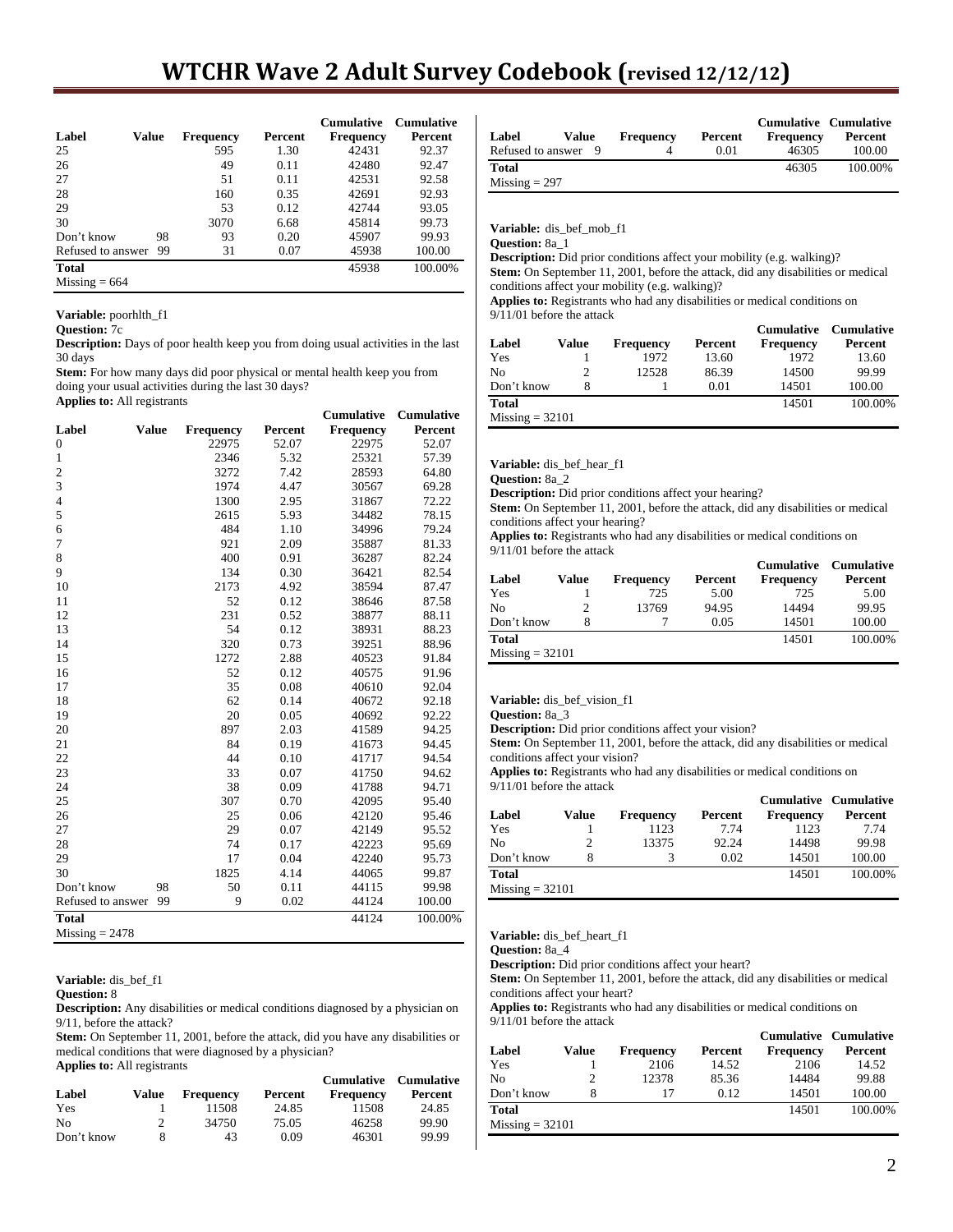#### **Variable:** dis\_bef\_brth\_f1

**Question:** 8a\_5

**Description:** Did prior conditions affect your breathing?

**Stem:** On September 11, 2001, before the attack, did any disabilities or medical conditions affect your breathing?

**Applies to:** Registrants who had any disabilities or medical conditions on 9/11/01 before the attack

| $2.1$ 1.0 1.0 0.0 1.0 1.0 0.000 0.000 0.000 0.000 0.000 0.000 0.000 0.000 0.000 0.000 0.000 0.000 0.000 0.000 0.000 0.000 0.000 0.000 0.000 0.000 0.000 0.000 0.000 0.000 0.000 0.000 0.000 0.000 0.000 0.000 0.000 0.000 0.0 |       |                  |         |                              |         |  |  |  |
|-------------------------------------------------------------------------------------------------------------------------------------------------------------------------------------------------------------------------------|-------|------------------|---------|------------------------------|---------|--|--|--|
|                                                                                                                                                                                                                               |       |                  |         | <b>Cumulative Cumulative</b> |         |  |  |  |
| Label                                                                                                                                                                                                                         | Value | <b>Frequency</b> | Percent | <b>Frequency</b>             | Percent |  |  |  |
| Yes                                                                                                                                                                                                                           |       | 2769             | 19.10   | 2769                         | 19.10   |  |  |  |
| N <sub>0</sub>                                                                                                                                                                                                                |       | 11726            | 80.86   | 14495                        | 99.96   |  |  |  |
| Don't know                                                                                                                                                                                                                    | 8     | 6                | 0.04    | 14501                        | 100.00  |  |  |  |
| <b>Total</b>                                                                                                                                                                                                                  |       |                  |         | 14501                        | 100.00% |  |  |  |
| $Missing = 32101$                                                                                                                                                                                                             |       |                  |         |                              |         |  |  |  |

Variable: dis bef mh f1

**Question:** 8a\_6

**Description:** Did prior conditions affect your mental health?

Stem: On September 11, 2001, before the attack, did any disabilities or medical conditions affect your mental health?

**Applies to:** Registrants who had any disabilities or medical conditions on 9/11/01 before the attack

| Label               | Value | <b>Frequency</b> | Percent | <b>Cumulative Cumulative</b><br><b>Frequency</b> | Percent |
|---------------------|-------|------------------|---------|--------------------------------------------------|---------|
| Yes                 |       | 1644             | 11.34   | 1644                                             | 11.34   |
| N <sub>0</sub>      |       | 12845            | 88.57   | 14489                                            | 99.91   |
| Don't know          | 8     | 12               | 0.08    | 14501                                            | 99.99   |
| Refused to answer 9 |       |                  | 0.01    | 14502                                            | 100.00  |
| <b>Total</b>        |       |                  |         | 14502                                            | 100.00% |
| $Missing = 32100$   |       |                  |         |                                                  |         |

**Variable:** dis\_bef\_oth\_f1

**Question:** 8a\_7

**Description:** Did prior conditions affect other?

**Stem:** On September 11, 2001, before the attack, did any disabilities or medical conditions affect your other?

**Applies to:** Registrants who had any disabilities or medical conditions on 9/11/01 before the attack

|                   |       |                  |         | <b>Cumulative Cumulative</b> |         |
|-------------------|-------|------------------|---------|------------------------------|---------|
| Label             | Value | <b>Frequency</b> | Percent | <b>Frequency</b>             | Percent |
| Yes               |       | 3088             | 21.30   | 3088                         | 21.30   |
| N <sub>0</sub>    |       | 11398            | 78.60   | 14486                        | 99.90   |
| Don't know        | 8     | 15               | 0.10    | 14501                        | 100.00  |
| <b>Total</b>      |       |                  |         | 14501                        | 100.00% |
| $Missing = 32101$ |       |                  |         |                              |         |

**Variable:** dis\_bef\_none\_f1

**Question:** 8a\_8

**Description:** Did prior conditions affect none of the above?

**Stem:** On September 11, 2001, before the attack, did any disabilities or medical conditions affect none of the above?

**Applies to:** Registrants who had any disabilities or medical conditions on 9/11/01 before the attack

| Label             | Value | <b>Frequency</b> | Percent | Frequency | <b>Cumulative Cumulative</b><br>Percent |
|-------------------|-------|------------------|---------|-----------|-----------------------------------------|
| Yes               |       | 5506             | 41.51   | 5506      | 41.51                                   |
| N <sub>0</sub>    |       | 7759             | 58.49   | 13265     | 100.00                                  |
| <b>Total</b>      |       |                  |         | 13265     | 100.00%                                 |
| $Missing = 33337$ |       |                  |         |           |                                         |

# **Variable:** dis\_curr\_f1

#### **Question:** 9

**Description:** Do you currently have a disability or medical condition diagnosed by a physician?

Stem: Do you currently have a disability or a medical condition that was diagnosed by a physician?

#### **Applies to:** All registrants

|                     |       |                  |         | <b>Cumulative Cumulative</b> |         |
|---------------------|-------|------------------|---------|------------------------------|---------|
| Label               | Value | <b>Frequency</b> | Percent | <b>Frequency</b>             | Percent |
| Yes                 |       | 24653            | 53.56   | 24653                        | 53.56   |
| No                  | っ     | 21336            | 46.35   | 45989                        | 99.91   |
| Don't know          | 8     | 38               | 0.08    | 46027                        | 99.99   |
| Refused to answer 9 |       | 5                | 0.01    | 46032                        | 100.00  |
| <b>Total</b>        |       |                  |         | 46032                        | 100.00% |
| $Missing = 570$     |       |                  |         |                              |         |

**Variable:** dis\_cur\_mob\_f1

**Question:** 9a\_1

**Description:** Do current conditions affect your mobility (e.g. walking)? **Stem:** Do you think any of your current disabilities or medical conditions affect your mobility (e.g. walking)?

**Applies to:** Registrants who currently have a disability or medical condition **Cumulative Cumulative**

| Label             | Value | Frequency | Percent | Сишинануе<br>Frequency | Сишинануе<br>Percent |
|-------------------|-------|-----------|---------|------------------------|----------------------|
| Yes               |       | 7102      | 28.02   | 7102                   | 28.02                |
| No                |       | 18221     | 71.88   | 25323                  | 99.90                |
| Don't know        | 8     | 25        | 0.10    | 25348                  | 100.00               |
| <b>Total</b>      |       |           |         | 25348                  | 100.00%              |
| $Missing = 21254$ |       |           |         |                        |                      |

#### **Variable:** dis\_cur\_hear\_f1

**Question:** 9a\_2

**Description:** Do current conditions affect your hearing?

**Stem:** Do you think any of your current disabilities or medical conditions affect your hearing?

**Applies to:** Registrants who currently have a disability or medical condition

|                     |       |                  |         | <b>Cumulative Cumulative</b> |         |
|---------------------|-------|------------------|---------|------------------------------|---------|
| Label               | Value | <b>Frequency</b> | Percent | <b>Frequency</b>             | Percent |
| Yes                 |       | 2754             | 10.86   | 2754                         | 10.86   |
| No                  |       | 22546            | 88.95   | 25300                        | 99.81   |
| Don't know          |       | 47               | 0.19    | 25347                        | 100.00  |
| Refused to answer 9 |       |                  | 0.00    | 25348                        | 100.00  |
| <b>Total</b>        |       |                  |         | 25348                        | 100.00% |
| $Missing = 21254$   |       |                  |         |                              |         |

#### **Variable:** dis\_cur\_vision\_f1

**Question:** 9a\_3

**Description:** Do current conditions affect your vision?

**Stem:** Do you think any of your current disabilities or medical conditions affect your vision?

**Applies to:** Registrants who currently have a disability or medical condition

|                   |       |                  |         | <b>Cumulative Cumulative</b> |         |
|-------------------|-------|------------------|---------|------------------------------|---------|
| Label             | Value | <b>Frequency</b> | Percent | <b>Frequency</b>             | Percent |
| Yes               |       | 3534             | 13.94   | 3534                         | 13.94   |
| No                |       | 21748            | 85.80   | 25282                        | 99.74   |
| Don't know        | 8     | 66               | 0.26    | 25348                        | 100.00  |
| <b>Total</b>      |       |                  |         | 25348                        | 100.00% |
| $Missing = 21254$ |       |                  |         |                              |         |

**Variable:** dis\_cur\_heart\_f1

**Question:** 9a\_4

**Description:** Do current conditions affect your heart?

**Stem:** Do you think any of your current disabilities or medical conditions affect your heart?

**Applies to:** Registrants who currently have a disability or medical condition

|                   |       |                  |         |                  | <b>Cumulative Cumulative</b> |
|-------------------|-------|------------------|---------|------------------|------------------------------|
| Label             | Value | <b>Frequency</b> | Percent | <b>Frequency</b> | Percent                      |
| Yes               |       | 5650             | 22.29   | 5650             | 22.29                        |
| No                |       | 19539            | 77.08   | 25189            | 99.37                        |
| Don't know        | 8     | 160              | 0.63    | 25349            | 100.00                       |
| <b>Total</b>      |       |                  |         | 25349            | 100.00%                      |
| $Missing = 21253$ |       |                  |         |                  |                              |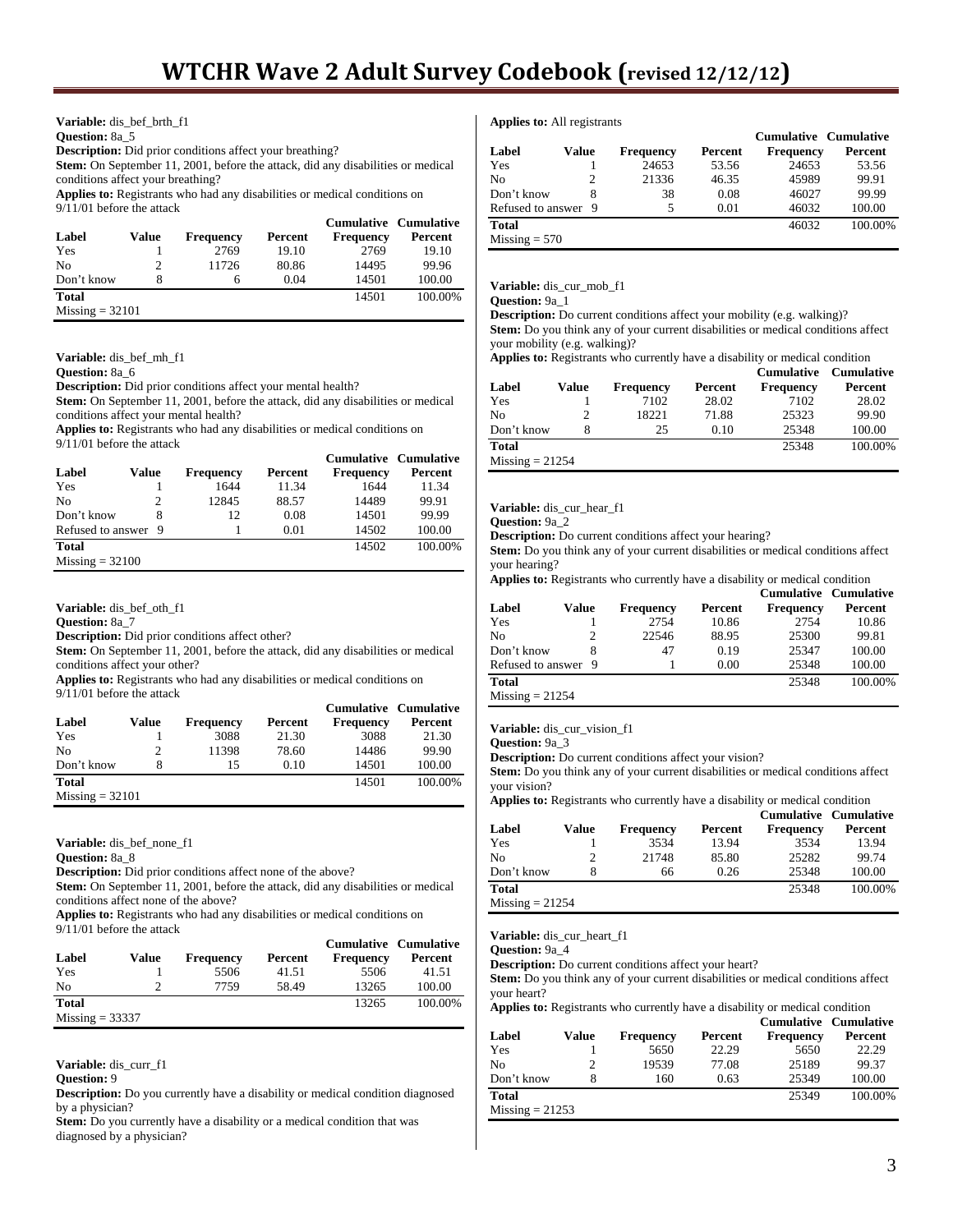**Variable:** dis\_cur\_brth\_f1

**Question: 9a\_5** 

**Description:** Do current conditions affect your breathing?

**Stem:** Do you think any of your current disabilities or medical conditions affect your breathing?

**Applies to:** Registrants who currently have a disability or medical condition

|                   |       |                  |         | Cumulative Cumulative |         |
|-------------------|-------|------------------|---------|-----------------------|---------|
| Label             | Value | <b>Frequency</b> | Percent | <b>Frequency</b>      | Percent |
| Yes               |       | 12535            | 49.45   | 12535                 | 49.45   |
| N <sub>0</sub>    |       | 12771            | 50.38   | 25306                 | 99.83   |
| Don't know        | 8     | 42               | 0.17    | 25348                 | 100.00  |
| <b>Total</b>      |       |                  |         | 25348                 | 100.00% |
| $Missing = 21254$ |       |                  |         |                       |         |

**Variable:** dis\_cur\_mh\_f1

**Question:** 9a\_6

**Description:** Do current conditions affect your mental health?

**Stem:** Do you think any of your current disabilities or medical conditions affect your mental health?

**Applies to:** Registrants who currently have a disability or medical condition

| Label               | Value | <b>Frequency</b> | Percent | <b>Cumulative Cumulative</b><br><b>Frequency</b> | Percent |
|---------------------|-------|------------------|---------|--------------------------------------------------|---------|
| Yes                 |       | 8135             | 32.09   | 8135                                             | 32.09   |
| No                  |       | 17147            | 67.65   | 25282                                            | 99.74   |
| Don't know          |       | 58               | 0.23    | 25340                                            | 99.97   |
| Refused to answer 9 |       | 8                | 0.03    | 25348                                            | 100.00  |
| <b>Total</b>        |       |                  |         | 25348                                            | 100.00% |
| $Missing = 21254$   |       |                  |         |                                                  |         |

**Variable:** dis\_cur\_oth\_f1

**Question:** 9a\_7

**Description:** Do current conditions affect your other?

**Stem:** Do you think any of your current disabilities or medical conditions affect other?

**Applies to:** Registrants who currently have a disability or medical condition

|                     |       |                  |         | <b>Cumulative Cumulative</b> |         |
|---------------------|-------|------------------|---------|------------------------------|---------|
| Label               | Value | <b>Frequency</b> | Percent | <b>Frequency</b>             | Percent |
| Yes                 |       | 6455             | 25.47   | 6455                         | 25.47   |
| N <sub>0</sub>      |       | 18787            | 74.12   | 25242                        | 99.58   |
| Don't know          | 8     | 97               | 0.38    | 25339                        | 99.96   |
| Refused to answer 9 |       | 9                | 0.04    | 25348                        | 100.00  |
| <b>Total</b>        |       |                  |         | 25348                        | 100.00% |
| $Missing = 21254$   |       |                  |         |                              |         |

**Variable:** dis\_cur\_none\_f1

**Question:** 9a\_8

**Description:** Do current conditions affect none of the above?

**Stem:** Do you think any of your current disabilities or medical conditions affect none of the above?

**Applies to:** Registrants who currently have a disability or medical condition

|                   |       |                  |         | <b>Cumulative Cumulative</b> |         |
|-------------------|-------|------------------|---------|------------------------------|---------|
| Label             | Value | <b>Frequency</b> | Percent | <b>Frequency</b>             | Percent |
| Yes               |       | 3373             | 14.79   | 3373                         | 14.79   |
| No                |       | 19436            | 85.21   | 22809                        | 100.00  |
| <b>Total</b>      |       |                  |         | 22809                        | 100.00% |
| $Missing = 23793$ |       |                  |         |                              |         |

**Variable:** dis\_cur\_911\_f1

**Question:** 9b

**Description:** Do you think any of these current disabilities or medical conditions are a direct result of the events of 9/11?

**Stem:** Do you think any of these current disabilities or medical conditions are a direct result of the events of 9/11?

**Applies to:** Registrants who currently have a disability or medical condition

|                     |       |           |         | Cumulative Cumulative |         |
|---------------------|-------|-----------|---------|-----------------------|---------|
| Label               | Value | Frequency | Percent | <b>Frequency</b>      | Percent |
| Yes                 |       | 14472     | 58.62   | 14472                 | 58.62   |
| No                  |       | 9808      | 39.73   | 24280                 | 98.35   |
| Don't know          | 8     | 403       | 1.63    | 24683                 | 99.98   |
| Refused to answer 9 |       | 5         | 0.02    | 24688                 | 100.00  |
| <b>Total</b>        |       |           |         | 24688                 | 100.00% |
| $Missing = 21914$   |       |           |         |                       |         |

**Variable:** inhaler\_f1

**Question:** 10

**Description:** Have you used an inhaler for a breathing problem in the last 30 days?

**Stem:** In the last 30 days, have you used an inhaler prescribed by a doctor for any breathing problem?

**Applies to:** All registrants

|                 |       |                  |         | <b>Cumulative Cumulative</b> |         |
|-----------------|-------|------------------|---------|------------------------------|---------|
| Label           | Value | <b>Frequency</b> | Percent | <b>Frequency</b>             | Percent |
| Yes             |       | 7227             | 15.69   | 7227                         | 15.69   |
| No              |       | 38838            | 84.30   | 46065                        | 99.98   |
| Don't know      | 8     |                  | 0.02    | 46072                        | 100.00  |
| <b>Total</b>    |       |                  |         | 46072                        | 100.00% |
| $Missing = 530$ |       |                  |         |                              |         |

#### **Variable:** headache\_ever\_f1

**Question:** 11a

**Description:** Have you ever sought care for frequent severe headaches? **Stem:** Have you ever sought care of a doctor or other health professional for frequent severe headaches? **Applies to:** All registrants

| --                  |       |                  |         | Cumulative Cumulative |         |
|---------------------|-------|------------------|---------|-----------------------|---------|
| Label               | Value | <b>Frequency</b> | Percent | <b>Frequency</b>      | Percent |
| Yes                 |       | 10051            | 22.19   | 10051                 | 22.19   |
| No                  |       | 35233            | 77.78   | 45284                 | 99.97   |
| Don't know          |       | 11               | 0.02    | 45295                 | 100.00  |
| Refused to answer 9 |       |                  | 0.00    | 45296                 | 100.00  |
| Total               |       |                  |         | 45296                 | 100.00% |
|                     |       |                  |         |                       |         |

 $Missing = 1306$ 

**Variable:** hear\_ever\_f1

**Question:** 11b

**Description:** Have you ever sought care for hearing problem or loss? **Stem:** Have you ever sought care of a doctor or other health professional for hearing problem or loss?

**Applies to:** All registrants

|                     |       |                  |         | <b>Cumulative Cumulative</b> |         |
|---------------------|-------|------------------|---------|------------------------------|---------|
| Label               | Value | <b>Frequency</b> | Percent | <b>Frequency</b>             | Percent |
| Yes                 |       | 6839             | 15.20   | 6839                         | 15.22   |
| N <sub>0</sub>      |       | 38075            | 84.76   | 44914                        | 99.99   |
| Don't know          |       |                  | 0.01    | 44919                        | 100.00  |
| Refused to answer 9 |       |                  | 0.00    | 44920                        | 100.00  |
| <b>Total</b>        |       |                  |         | 44920                        | 100.00% |
| $Missing = 1682$    |       |                  |         |                              |         |

**Variable:** htburn\_ever\_f1

**Question:** 11c

**Description:** Have you ever sought care for heartburn, indigestion or reflux? **Stem:** Have you ever sought care of a doctor or other health professional for Heartburn, indigestion or reflux? **Applies to:** All registrants

|                     |       |           |         | <b>Cumulative Cumulative</b> |         |
|---------------------|-------|-----------|---------|------------------------------|---------|
| Label               | Value | Frequency | Percent | <b>Frequency</b>             | Percent |
| Yes                 |       | 16767     | 36.86   | 16767                        | 36.86   |
| N <sub>0</sub>      | 2     | 28711     | 63.11   | 45478                        | 99.96   |
| Don't know          |       | 15        | 0.03    | 45493                        | 100.00  |
| Refused to answer 9 |       |           | 0.00    | 45494                        | 100.00  |
| <b>Total</b>        |       |           |         | 45494                        | 100.00% |
| $Missing = 1108$    |       |           |         |                              |         |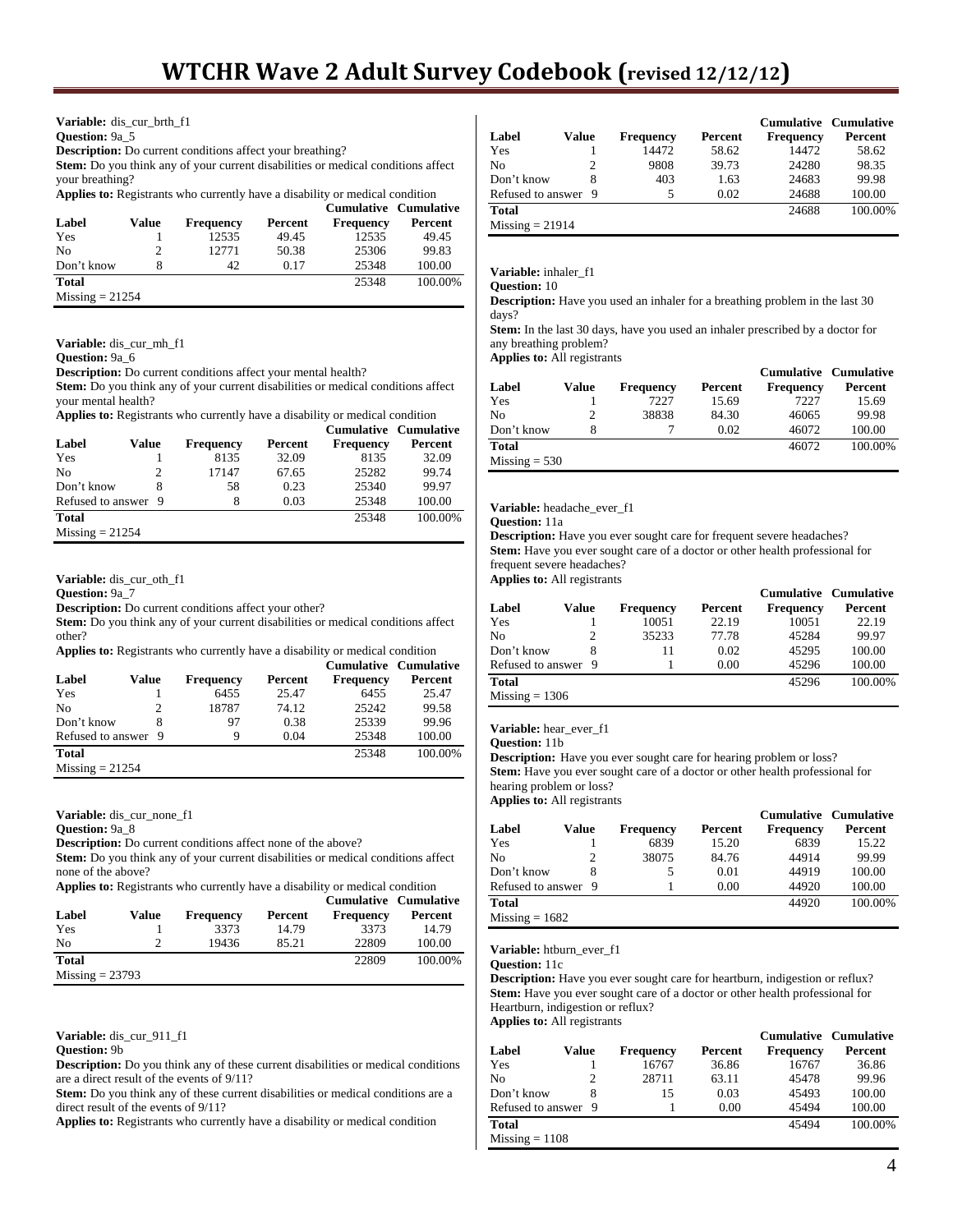# **Variable:** sinus\_ever\_f1

**Question:** 11d

**Description:** Have you ever sought care for sinus problems, nose irritation, or postnasal irritation?

**Stem:** Have you ever sought care of a doctor or other health professional for sinus problems, nose irritation, or postnasal irritation (which occurred when you did not have a cold or the flu)?

**Applies to:** All registrants

|                     |       |                  |         | <b>Cumulative Cumulative</b> |         |
|---------------------|-------|------------------|---------|------------------------------|---------|
| Label               | Value | <b>Frequency</b> | Percent | <b>Frequency</b>             | Percent |
| Yes                 |       | 22489            | 49.12   | 22489                        | 49.12   |
| N <sub>0</sub>      |       | 23272            | 50.83   | 45761                        | 99.94   |
| Don't know          |       | 25               | 0.05    | 45786                        | 100.00  |
| Refused to answer 9 |       | $\mathcal{P}$    | 0.00    | 45788                        | 100.00  |
| <b>Total</b>        |       |                  |         | 45788                        | 100.00% |
| $Missing = 814$     |       |                  |         |                              |         |

**Variable:** skinrash\_ever\_f1

#### **Question:** 11e

**Description:** Have you ever sought care for skin rash or irritation?

**Stem:** Have you ever sought care of a doctor or other health professional for skin rash or irritation?

**Applies to:** All registrants

|                     |       |           |         | <b>Cumulative Cumulative</b> |         |
|---------------------|-------|-----------|---------|------------------------------|---------|
| Label               | Value | Frequency | Percent | <b>Frequency</b>             | Percent |
| Yes                 |       | 14257     | 31.53   | 14257                        | 31.53   |
| N <sub>0</sub>      | 2     | 30946     | 68.43   | 45203                        | 99.95   |
| Don't know          |       | 19        | 0.04    | 45222                        | 100.00  |
| Refused to answer 9 |       | 2         | 0.00    | 45224                        | 100.00  |
| <b>Total</b>        |       |           |         | 45224                        | 100.00% |
| $Missing = 1378$    |       |           |         |                              |         |

**Variable:** brthless\_ever\_f1

**Question:** 11f

**Description:** Have you ever sought care for shortness of breath?

**Stem:** Have you ever sought care of a doctor or other health professional for shortness of breath?

**Applies to:** All registrants

|                     |       |                  |         |           | <b>Cumulative Cumulative</b> |
|---------------------|-------|------------------|---------|-----------|------------------------------|
| Label               | Value | <b>Frequency</b> | Percent | Frequency | Percent                      |
| Yes                 |       | 15905            | 34.93   | 15905     | 34.93                        |
| N <sub>0</sub>      |       | 29614            | 65.03   | 45519     | 99.96                        |
| Don't know          | 8     | 16               | 0.04    | 45535     | 100.00                       |
| Refused to answer 9 |       |                  | 0.00    | 45536     | 100.00                       |
| <b>Total</b>        |       |                  |         | 45536     | 100.00%                      |
| $Missing = 1066$    |       |                  |         |           |                              |

**Variable:** throat\_ever\_f1

**Question:** 11g

**Description:** Have you ever sought care for throat irritation?

**Stem:** Have you ever sought care of a doctor or other health professional for throat irritation?

**Applies to:** All registrants

| . .<br>Label        | Value | <b>Frequency</b> | Percent | Frequency | <b>Cumulative Cumulative</b><br>Percent |
|---------------------|-------|------------------|---------|-----------|-----------------------------------------|
| Yes                 |       | 16503            | 36.34   | 16503     | 36.34                                   |
| N <sub>0</sub>      | 2     | 28885            | 63.61   | 45388     | 99.95                                   |
| Don't know          | 8     | 20               | 0.04    | 45408     | 99.99                                   |
| Refused to answer 9 |       |                  | 0.01    | 45411     | 100.00                                  |
| <b>Total</b>        |       |                  |         | 45411     | 100.00%                                 |
| $Missing = 1191$    |       |                  |         |           |                                         |

**Variable:** hoarse\_ever\_f1

**Question:** 11h

**Description:** Have you ever sought care for hoarseness or loss of voice? **Stem:** Have you ever sought care of a doctor or other health professional for hoarseness or loss of voice? **Applies to:** All registrants

|                     |       |                  |         | <b>Cumulative Cumulative</b> |         |
|---------------------|-------|------------------|---------|------------------------------|---------|
| Label               | Value | <b>Frequency</b> | Percent | <b>Frequency</b>             | Percent |
| Yes                 |       | 9604             | 21.30   | 9604                         | 21.30   |
| No                  |       | 35467            | 78.67   | 45071                        | 99.97   |
| Don't know          |       | 13               | 0.03    | 45084                        | 100.00  |
| Refused to answer 9 |       |                  | 0.00    | 45085                        | 100.00  |
| <b>Total</b>        |       |                  |         | 45085                        | 100.00% |
| $Missing = 1517$    |       |                  |         |                              |         |

### **Variable:** wheeze\_ever\_f1

**Question:** 11i

**Description:** Have you ever sought care for wheezing?

**Stem:** Have you ever sought care of a doctor or other health professional for wheezing?

**Applies to:** All registrants

|                     |                |                  |         | <b>Cumulative Cumulative</b> |         |
|---------------------|----------------|------------------|---------|------------------------------|---------|
| Label               | Value          | <b>Frequency</b> | Percent | <b>Frequency</b>             | Percent |
| Yes                 |                | 12742            | 28.17   | 12742                        | 28.17   |
| N <sub>0</sub>      | $\mathfrak{D}$ | 32475            | 71.79   | 45217                        | 99.95   |
| Don't know          |                | 21               | 0.05    | 45238                        | 100.00  |
| Refused to answer 9 |                |                  | 0.00    | 45239                        | 100.00  |
| <b>Total</b>        |                |                  |         | 45239                        | 100.00% |
| $Missing = 1363$    |                |                  |         |                              |         |
|                     |                |                  |         |                              |         |

# **Variable:** othprob\_ever\_f1

**Question:** 11j

**Description:** Have you ever sought care for other symptoms?

Stem: Have you ever sought care of a doctor or other health professional for other symptoms?

**Applies to:** All registrants

|                     |       |                  |         | Cumulative Cumulative |         |
|---------------------|-------|------------------|---------|-----------------------|---------|
| Label               | Value | <b>Frequency</b> | Percent | <b>Frequency</b>      | Percent |
| Yes                 |       | 10032            | 36.32   | 10032                 | 36.32   |
| No                  | 2     | 17513            | 63.41   | 27545                 | 99.74   |
| Don't know          | 8     | 63               | 0.23    | 27608                 | 99.96   |
| Refused to answer 9 |       | 10               | 0.04    | 27618                 | 100.00  |
| Total               |       |                  |         | 27618                 | 100.00% |
| $Missing = 18984$   |       |                  |         |                       |         |

**Variable:** headache\_30d\_f1

**Question:** 12a

**Description:** Experienced frequent severe headaches in the last 30 days? Stem: In the last 30 days, have you experienced frequent severe headaches? **Applies to:** All registrants

|                 |       |                  |         | <b>Cumulative Cumulative</b> |         |
|-----------------|-------|------------------|---------|------------------------------|---------|
| Label           | Value | <b>Frequency</b> | Percent | <b>Frequency</b>             | Percent |
| Yes             |       | 11614            | 25.37   | 11614                        | 25.37   |
| No              | 2     | 34151            | 74.61   | 45765                        | 99.99   |
| Don't know      | 8     |                  | 0.01    | 45770                        | 100.00  |
| <b>Total</b>    |       |                  |         | 45770                        | 100.00% |
| $Missing = 832$ |       |                  |         |                              |         |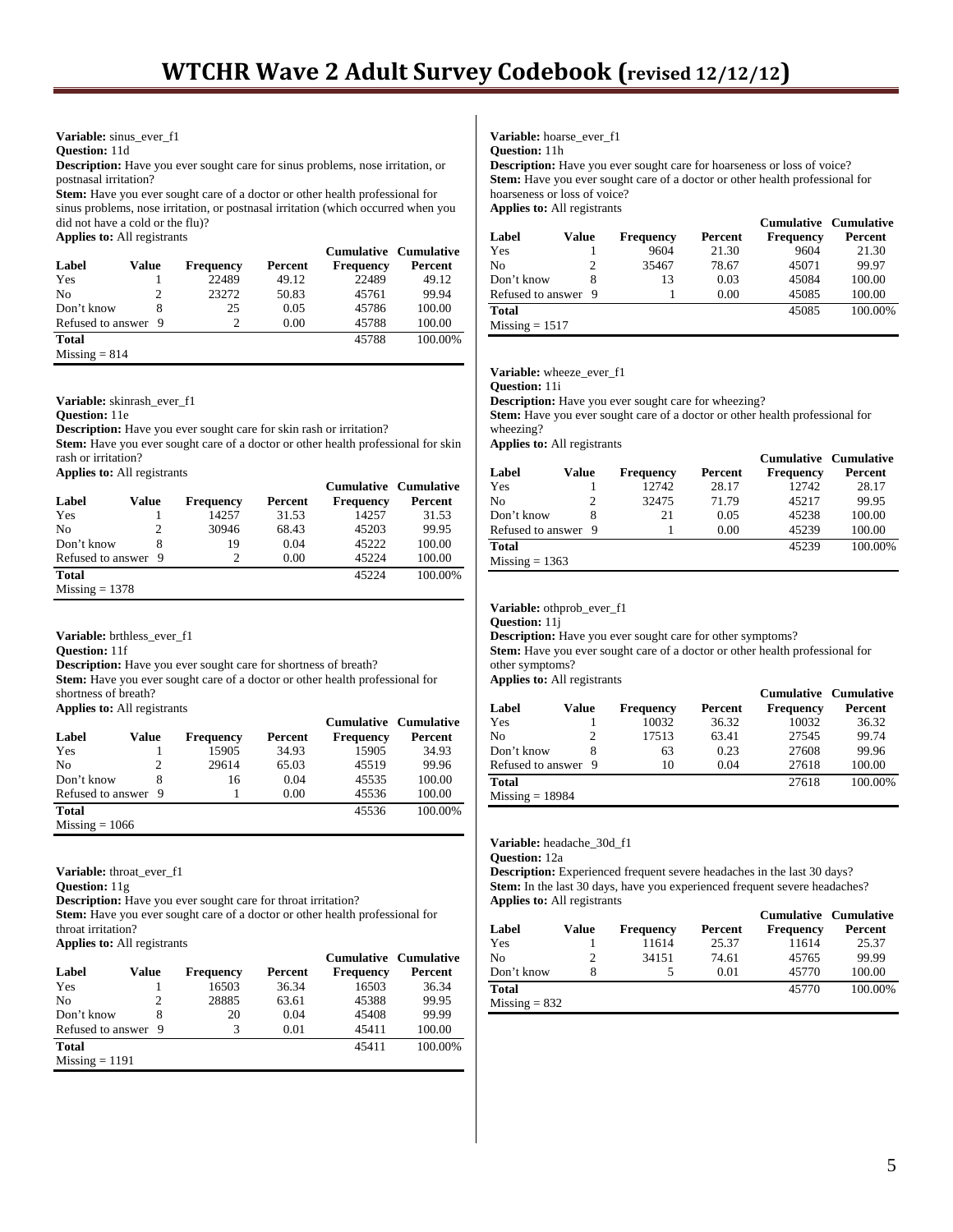# **WTCHR Wave 2 Adult Survey Codebook (revised 12/12/12)**

| <b>Variable:</b> headache_days_f1                                                                                        |              |                  |         |                        |         |  |  |  |  |  |
|--------------------------------------------------------------------------------------------------------------------------|--------------|------------------|---------|------------------------|---------|--|--|--|--|--|
| Question: 12a_1                                                                                                          |              |                  |         |                        |         |  |  |  |  |  |
| <b>Description:</b> Estimate number of days/frequent headaches                                                           |              |                  |         |                        |         |  |  |  |  |  |
| Stem: Estimate number of days/frequent headaches                                                                         |              |                  |         |                        |         |  |  |  |  |  |
| Applies to: Registrants who experienced frequent headaches in the last 30 days<br><b>Cumulative</b><br><b>Cumulative</b> |              |                  |         |                        |         |  |  |  |  |  |
| Label                                                                                                                    | <b>Value</b> | <b>Frequency</b> | Percent |                        | Percent |  |  |  |  |  |
| $\boldsymbol{0}$                                                                                                         |              | 22               | 0.19    | <b>Frequency</b><br>22 | 0.19    |  |  |  |  |  |
| $\mathbf{1}$                                                                                                             |              | 414              | 3.65    | 436                    | 3.85    |  |  |  |  |  |
| $\mathbf{2}$                                                                                                             |              | 1479             | 13.05   | 1915                   | 16.90   |  |  |  |  |  |
| 3                                                                                                                        |              | 1502             | 13.25   | 3417                   | 30.15   |  |  |  |  |  |
| $\overline{4}$                                                                                                           |              | 1030             | 9.09    | 4447                   | 39.24   |  |  |  |  |  |
| 5                                                                                                                        |              | 1674             | 14.77   | 6121                   | 54.01   |  |  |  |  |  |
| 6                                                                                                                        |              | 484              | 4.27    | 6605                   | 58.28   |  |  |  |  |  |
| 7                                                                                                                        |              | 573              | 5.06    | 7178                   | 63.33   |  |  |  |  |  |
| 8                                                                                                                        |              | 328              | 2.89    | 7506                   | 66.23   |  |  |  |  |  |
| 9                                                                                                                        |              | 137              | 1.21    | 7643                   | 67.43   |  |  |  |  |  |
| 10                                                                                                                       |              | 1398             | 12.33   | 9041                   | 79.77   |  |  |  |  |  |
| 11                                                                                                                       |              | 57               | 0.50    | 9098                   | 80.27   |  |  |  |  |  |
| 12                                                                                                                       |              | 220              | 1.94    | 9318                   | 82.21   |  |  |  |  |  |
| 13                                                                                                                       |              | 37               | 0.33    | 9355                   | 82.54   |  |  |  |  |  |
| 14                                                                                                                       |              | 99               | 0.87    | 9454                   | 83.41   |  |  |  |  |  |
| 15                                                                                                                       |              | 622              | 5.49    | 10076                  | 88.90   |  |  |  |  |  |
| 16                                                                                                                       |              | 39               | 0.34    | 10115                  | 89.24   |  |  |  |  |  |
| 17                                                                                                                       |              | 23               | 0.20    | 10138                  | 89.45   |  |  |  |  |  |
| 18                                                                                                                       |              | 51               | 0.45    | 10189                  | 89.90   |  |  |  |  |  |
| 19                                                                                                                       |              | 15               | 0.13    | 10204                  | 90.03   |  |  |  |  |  |
| 20                                                                                                                       |              | 493              | 4.35    | 10697                  | 94.38   |  |  |  |  |  |
| 21                                                                                                                       |              | 30               | 0.26    | 10727                  | 94.64   |  |  |  |  |  |
| 22                                                                                                                       |              | 18               | 0.16    | 10745                  | 94.80   |  |  |  |  |  |
| 23                                                                                                                       |              | 13               | 0.11    | 10758                  | 94.92   |  |  |  |  |  |
| 24                                                                                                                       |              | 13               | 0.11    | 10771                  | 95.03   |  |  |  |  |  |
| 25                                                                                                                       |              | 120              | 1.06    | 10891                  | 96.09   |  |  |  |  |  |
| 26                                                                                                                       |              | 7                | 0.06    | 10898                  | 96.15   |  |  |  |  |  |
| 27                                                                                                                       |              | 14               | 0.12    | 10912                  | 96.28   |  |  |  |  |  |
| 28                                                                                                                       |              | 28               | 0.25    | 10940                  | 96.52   |  |  |  |  |  |
| 29                                                                                                                       |              | 5                | 0.04    | 10945                  | 96.57   |  |  |  |  |  |
| 30                                                                                                                       |              | 380              | 3.35    | 11325                  | 99.92   |  |  |  |  |  |
| Don't know                                                                                                               | 98           | 7                | 0.06    | 11332                  | 99.98   |  |  |  |  |  |
| Refused to answer                                                                                                        | 99           | $\overline{2}$   | 0.02    | 11334                  | 100.00  |  |  |  |  |  |
| <b>Total</b>                                                                                                             |              |                  |         | 11334                  | 100.00% |  |  |  |  |  |
| $Missing = 35268$                                                                                                        |              |                  |         |                        |         |  |  |  |  |  |

**Variable:** hear\_30d\_f1

**Variable:** headache\_days\_f1

**Question:** 12b

**Description:** Experienced hearing problem or loss in the last 30 days? Stem: In the last 30 days, have you experienced hearing problem or loss? **Applies to:** All registrants

|                     |       |                  |         | <b>Cumulative Cumulative</b> |         |
|---------------------|-------|------------------|---------|------------------------------|---------|
| Label               | Value | <b>Frequency</b> | Percent | <b>Frequency</b>             | Percent |
| Yes                 |       | 6504             | 14.30   | 6504                         | 14.30   |
| No                  | 2     | 38962            | 85.65   | 45466                        | 99.95   |
| Don't know          |       | 21               | 0.05    | 45487                        | 100.00  |
| Refused to answer 9 |       |                  | 0.00    | 45488                        | 100.00  |
| Total               |       |                  |         | 45488                        | 100.00% |
| $Missing = 1114$    |       |                  |         |                              |         |

**Variable:** hear\_days\_f1

**Question:** 12b\_1

**Description:** Estimate number of days/hearing problem or loss

Stem: Estimate number of days/hearing problem or loss

Applies to: Registrants who experienced hearing problem or loss in the last 30 days

|               |       |                  |         | Cumulative Cumulative |         |
|---------------|-------|------------------|---------|-----------------------|---------|
| Label         | Value | <b>Frequency</b> | Percent | Frequency             | Percent |
| $\theta$      |       | 60               | 0.98    | 60                    | 0.98    |
|               |       | 133              | 2.17    | 193                   | 3.15    |
| $\mathcal{D}$ |       | 317              | 5.18    | 510                   | 8.33    |
| $\mathbf{c}$  |       | 266              | 4.34    | 776                   | 12.68   |

| Label             | <b>Value</b> | <b>Frequency</b> | Percent | Cumulative<br><b>Frequency</b> | Cumulative<br>Percent |
|-------------------|--------------|------------------|---------|--------------------------------|-----------------------|
|                   |              |                  |         |                                |                       |
| 4                 |              | 162              | 2.65    | 938                            | 15.32                 |
| 5                 |              | 393              | 6.42    | 1331                           | 21.74                 |
| 6                 |              | 63               | 1.03    | 1394                           | 22.77                 |
| 7                 |              | 144              | 2.35    | 1538                           | 25.12                 |
| 8                 |              | 54               | 0.88    | 1592                           | 26.00                 |
| 9                 |              | 24               | 0.39    | 1616                           | 26.40                 |
| 10                |              | 394              | 6.44    | 2010                           | 32.83                 |
| 11                |              | 12               | 0.20    | 2022                           | 33.03                 |
| 12                |              | 47               | 0.77    | 2069                           | 33.80                 |
| 13                |              | 10               | 0.16    | 2079                           | 33.96                 |
| 14                |              | 51               | 0.83    | 2130                           | 34.79                 |
| 15                |              | 228              | 3.72    | 2358                           | 38.52                 |
| 16                |              | 17               | 0.28    | 2375                           | 38.79                 |
| 17                |              | 7                | 0.11    | 2382                           | 38.91                 |
| 18                |              | 19               | 0.31    | 2401                           | 39.22                 |
| 19                |              | 8                | 0.13    | 2409                           | 39.35                 |
| 20                |              | 191              | 3.12    | 2600                           | 42.47                 |
| 21                |              | 11               | 0.18    | 2611                           | 42.65                 |
| 22                |              | 6                | 0.10    | 2617                           | 42.75                 |
| 23                |              | 8                | 0.13    | 2625                           | 42.88                 |
| 24                |              | 6                | 0.10    | 2631                           | 42.98                 |
| 25                |              | 56               | 0.91    | 2687                           | 43.89                 |
| 26                |              | 9                | 0.15    | 2696                           | 44.04                 |
| 27                |              | 5                | 0.08    | 2701                           | 44.12                 |
| 28                |              | 49               | 0.80    | 2750                           | 44.92                 |
| 29                |              | 7                | 0.11    | 2757                           | 45.03                 |
| 30                |              | 3331             | 54.41   | 6088                           | 99.44                 |
| Don't know        | 98           | 29               | 0.47    | 6117                           | 99.92                 |
| Refused to answer | 99           | 5                | 0.08    | 6122                           | 100.00                |
| <b>Total</b>      |              |                  |         | 6122                           | 100.00%               |
| $Missing = 40480$ |              |                  |         |                                |                       |

**Variable:** htburn\_30d\_f1

**Question:** 12c

**Description:** Experienced heartburn, indigestion or reflux in the last 30 days? **Stem:** In the last 30 days, have you experienced heartburn, indigestion or reflux? **Applies to:** All registrants

|                     |       |                  |         | <b>Cumulative Cumulative</b> |         |
|---------------------|-------|------------------|---------|------------------------------|---------|
| Label               | Value | <b>Frequency</b> | Percent | <b>Frequency</b>             | Percent |
| Yes                 |       | 17920            | 39.13   | 17920                        | 39.13   |
| No                  |       | 27860            | 60.83   | 45780                        | 99.96   |
| Don't know          |       | 17               | 0.04    | 45797                        | 100.00  |
| Refused to answer 9 |       |                  | 0.00    | 45799                        | 100.00  |
| Total               |       |                  |         | 45799                        | 100.00% |
| $Missing = 803$     |       |                  |         |                              |         |

**Variable:** htburn\_days\_f1

**Question:** 12c\_1

**Description:** Estimate number of days/heartburn, indigestion, or reflux Stem: Estimate number of days/heartburn, indigestion, or reflux **Applies to:** Registrants who experienced heartburn, indigestion, or reflux in the last 30 days

|                |       |                  |         | <b>Cumulative</b> | <b>Cumulative</b> |
|----------------|-------|------------------|---------|-------------------|-------------------|
| Label          | Value | <b>Frequency</b> | Percent | <b>Frequency</b>  | Percent           |
| $\Omega$       |       | 54               | 0.31    | 54                | 0.31              |
|                |       | 598              | 3.44    | 652               | 3.75              |
| $\overline{c}$ |       | 1649             | 9.49    | 2301              | 13.24             |
| 3              |       | 1619             | 9.32    | 3920              | 22.56             |
| $\overline{4}$ |       | 1143             | 6.58    | 5063              | 29.14             |
| 5              |       | 2141             | 12.32   | 7204              | 41.46             |
| 6              |       | 566              | 3.26    | 7770              | 44.72             |
|                |       | 716              | 4.12    | 8486              | 48.84             |
| 8              |       | 400              | 2.30    | 8886              | 51.14             |
| 9              |       | 142              | 0.82    | 9028              | 51.96             |
| 10             |       | 2253             | 12.97   | 11281             | 64.92             |
| 11             |       | 55               | 0.32    | 11336             | 65.24             |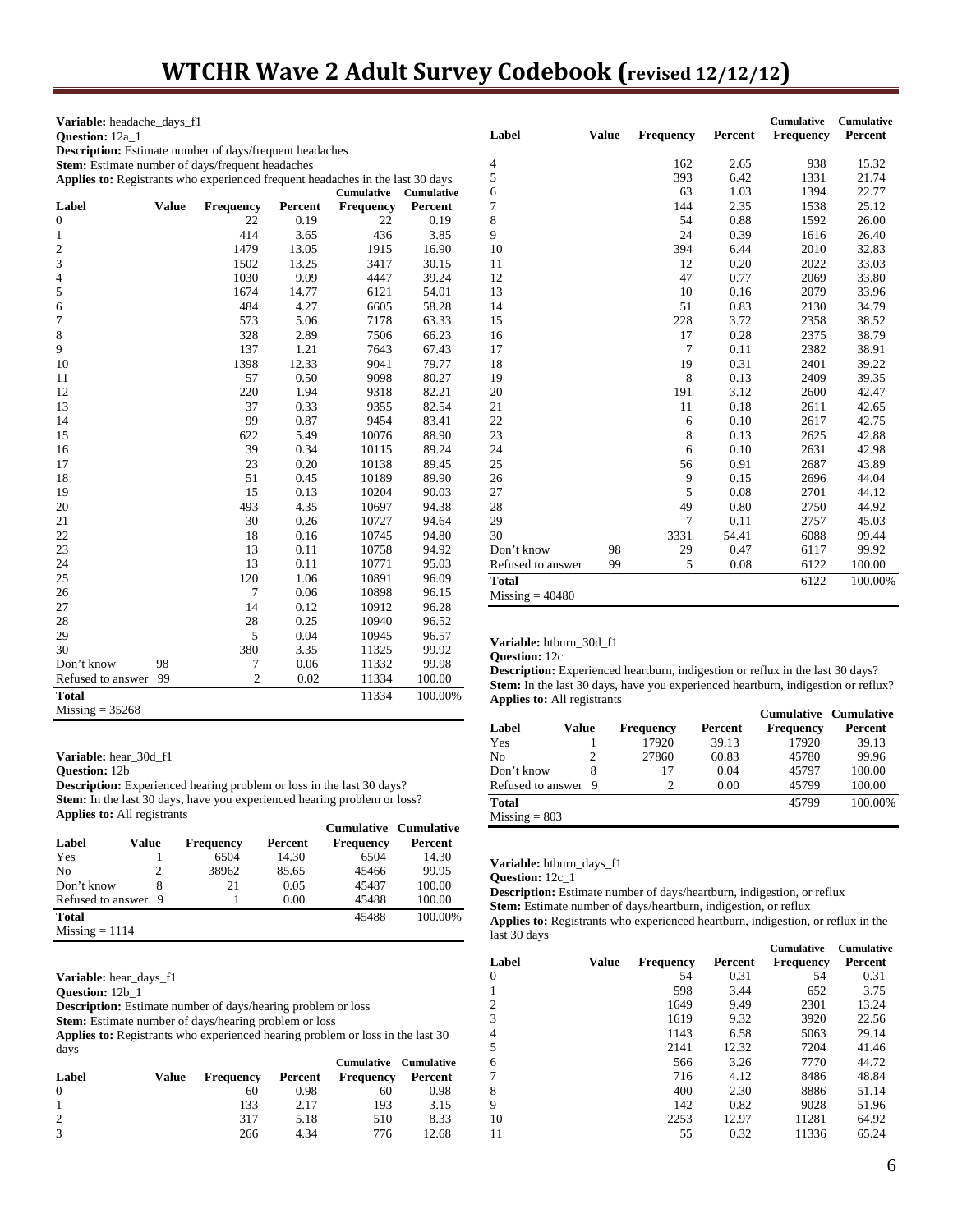# **WTCHR Wave 2 Adult Survey Codebook (revised 12/12/12)**

|                   |       |                  |         | <b>Cumulative</b> | <b>Cumulative</b> |
|-------------------|-------|------------------|---------|-------------------|-------------------|
| Label             | Value | <b>Frequency</b> | Percent | <b>Frequency</b>  | Percent           |
| 12                |       | 255              | 1.47    | 11591             | 66.71             |
| 13                |       | 43               | 0.25    | 11634             | 66.95             |
| 14                |       | 162              | 0.93    | 11796             | 67.89             |
| 15                |       | 1340             | 7.71    | 13136             | 75.60             |
| 16                |       | 65               | 0.37    | 13201             | 75.97             |
| 17                |       | 43               | 0.25    | 13244             | 76.22             |
| 18                |       | 77               | 0.44    | 13321             | 76.66             |
| 19                |       | 28               | 0.16    | 13349             | 76.82             |
| 20                |       | 1161             | 6.68    | 14510             | 83.51             |
| 21                |       | 59               | 0.34    | 14569             | 83.85             |
| 22                |       | 48               | 0.28    | 14617             | 84.12             |
| 23                |       | 29               | 0.17    | 14646             | 84.29             |
| 24                |       | 42               | 0.24    | 14688             | 84.53             |
| 25                |       | 341              | 1.96    | 15029             | 86.49             |
| 26                |       | 26               | 0.15    | 15055             | 86.64             |
| 27                |       | 29               | 0.17    | 15084             | 86.81             |
| 28                |       | 89               | 0.51    | 15173             | 87.32             |
| 29                |       | 22               | 0.13    | 15195             | 87.45             |
| 30                |       | 2147             | 12.36   | 17342             | 99.80             |
| Don't know        | 98    | 28               | 0.16    | 17370             | 99.97             |
| Refused to answer | 99    | 6                | 0.03    | 17376             | 100.00            |
| <b>Total</b>      |       |                  |         | 17376             | 100.00%           |
| $Missing = 29226$ |       |                  |         |                   |                   |

**Variable:** sinus\_30d\_f1

**Question:** 12d

**Description:** Experienced sinus problems, nose irritation, or postnasal irritation in the last 30 days?

**Stem:** In the last 30 days, have you experienced sinus problems, nose irritation, or postnasal irritation (which occurred when you did not have a cold or the flu)? **Applies to:** All registrants

|                     |       |                  |         | <b>Cumulative Cumulative</b> |         |
|---------------------|-------|------------------|---------|------------------------------|---------|
| Label               | Value | <b>Frequency</b> | Percent | <b>Frequency</b>             | Percent |
| Yes                 |       | 22009            | 47.97   | 22009                        | 47.97   |
| N <sub>0</sub>      |       | 23862            | 52.00   | 45871                        | 99.97   |
| Don't know          |       | 12               | 0.03    | 45883                        | 100.00  |
| Refused to answer 9 |       |                  | 0.00    | 45885                        | 100.00  |
| Total               |       |                  |         | 45885                        | 100.00% |
| $Missing = 717$     |       |                  |         |                              |         |

**Variable:** sinus\_days\_f1

**Question:** 12d\_1

**Description:** Estimate number of days/sinus problems

**Stem:** Estimate number of days/sinus problems

**Applies to:** Registrants who experienced sinus problems in the last 30 days

| . .                     |              |                  |         | <b>Cumulative</b> | <b>Cumulative</b> |  |
|-------------------------|--------------|------------------|---------|-------------------|-------------------|--|
| Label                   | <b>Value</b> | <b>Frequency</b> | Percent | <b>Frequency</b>  | Percent           |  |
| $\mathbf{0}$            |              | 84               | 0.39    | 84                | 0.39              |  |
| 1                       |              | 315              | 1.48    | 399               | 1.87              |  |
| $\overline{\mathbf{c}}$ |              | 1037             | 4.87    | 1436              | 6.74              |  |
| 3                       |              | 1290             | 6.06    | 2726              | 12.80             |  |
| 4                       |              | 934              | 4.39    | 3660              | 17.19             |  |
| 5                       |              | 2084             | 9.79    | 5744              | 26.98             |  |
| 6                       |              | 503              | 2.36    | 6247              | 29.34             |  |
| 7                       |              | 994              | 4.67    | 7241              | 34.01             |  |
| 8                       |              | 365              | 1.71    | 7606              | 35.72             |  |
| 9                       |              | 177              | 0.83    | 7783              | 36.55             |  |
| 10                      |              | 2686             | 12.61   | 10469             | 49.17             |  |
| 11                      |              | 85               | 0.40    | 10554             | 49.57             |  |
| 12                      |              | 335              | 1.57    | 10889             | 51.14             |  |
| 13                      |              | 50               | 0.23    | 10939             | 51.37             |  |
| 14                      |              | 417              | 1.96    | 11356             | 53.33             |  |
| 15                      |              | 1802             | 8.46    | 13158             | 61.79             |  |
| 16                      |              | 75               | 0.35    | 13233             | 62.15             |  |
| 17                      |              | 54               | 0.25    | 13287             | 62.40             |  |
| 18                      |              | 104              | 0.49    | 13391             | 62.89             |  |

|                   |              |                  |         | <b>Cumulative</b> | <b>Cumulative</b> |
|-------------------|--------------|------------------|---------|-------------------|-------------------|
| Label             | <b>Value</b> | <b>Frequency</b> | Percent | <b>Frequency</b>  | Percent           |
| 19                |              | 41               | 0.19    | 13432             | 63.08             |
| 20                |              | 1795             | 8.43    | 15227             | 71.51             |
| 21                |              | 133              | 0.62    | 15360             | 72.14             |
| 22                |              | 43               | 0.20    | 15403             | 72.34             |
| 23                |              | 42               | 0.20    | 15445             | 72.54             |
| 24                |              | 53               | 0.25    | 15498             | 72.78             |
| 25                |              | 583              | 2.74    | 16081             | 75.52             |
| 26                |              | 53               | 0.25    | 16134             | 75.77             |
| 27                |              | 52               | 0.24    | 16186             | 76.02             |
| 28                |              | 151              | 0.71    | 16337             | 76.72             |
| 29                |              | 37               | 0.17    | 16374             | 76.90             |
| 30                |              | 4892             | 22.97   | 21266             | 99.87             |
| Don't know        | 98           | 21               | 0.10    | 21287             | 99.97             |
| Refused to answer | 99           | 6                | 0.03    | 21293             | 100.00            |
| <b>Total</b>      |              |                  |         | 21293             | 100.00            |
| $Missing = 25309$ |              |                  |         |                   |                   |
|                   |              |                  |         |                   |                   |

**Variable:** skinrash\_30d\_f1

**Question:** 12e

**Description:** Experienced skin rash or irritation in the last 30 days? Stem: In the last 30 days, have you experienced skin rash or irritation? **Applies to:** All registrants

|                     |       |                  |         | <b>Cumulative Cumulative</b> |         |
|---------------------|-------|------------------|---------|------------------------------|---------|
| Label               | Value | <b>Frequency</b> | Percent | <b>Frequency</b>             | Percent |
| Yes                 |       | 10891            | 23.88   | 10891                        | 23.88   |
| N <sub>0</sub>      |       | 34699            | 76.09   | 45590                        | 99.98   |
| Don't know          |       | 8                | 0.02    | 45598                        | 100.00  |
| Refused to answer 9 |       |                  | 0.00    | 45600                        | 100.00  |
| <b>Total</b>        |       |                  |         | 45600                        | 100.00% |
| $Missing = 1002$    |       |                  |         |                              |         |

**Variable:** skinrash\_days\_f1

**Question:** 12e\_1

**Description:** Estimate number of days/skin rash or irritation

**Stem:** Estimate number of days/skin rash or irritation

**Applies to:** Registrants who experienced skin rash or irritation in the last 30 days

|       |           |         | Cumulative       | Cumulative |
|-------|-----------|---------|------------------|------------|
| Value | Frequency | Percent | <b>Frequency</b> | Percent    |
|       | 97        | 0.92    | 97               | 0.92       |
|       | 289       | 2.74    | 385              | 3.67       |
|       | 626       | 5.97    | 1011             | 9.64       |
|       | 561       | 5.35    | 1572             | 14.98      |
|       | 403       | 3.84    | 1975             | 18.82      |
|       | 1030      | 9.82    | 3005             | 28.64      |
|       | 203       | 1.93    | 3208             | 30.58      |
|       | 449       | 4.28    | 3657             | 34.86      |
|       | 166       | 1.58    | 3823             | 36.44      |
|       | 70        | 0.67    | 3893             | 37.10      |
|       | 1147      | 10.93   | 5040             | 48.04      |
|       | 41        | 0.39    | 5081             | 48.43      |
|       | 121       | 1.15    | 5202             | 49.58      |
|       | 25        | 0.24    | 5227             | 49.82      |
|       | 203       | 1.93    | 5430             | 51.75      |
|       | 636       | 6.06    | 6066             | 57.82      |
|       | 30        | 0.29    | 6096             | 58.10      |
|       | 11        | 0.10    | 6107             | 58.21      |
|       | 34        | 0.32    | 6141             | 58.53      |
|       | 21        | 0.20    | 6162             | 58.73      |
|       | 589       | 5.61    | 6751             | 64.34      |
|       | 72        | 0.69    | 6823             | 65.03      |
|       | 15        | 0.14    | 6838             | 65.17      |
|       | 10        | 0.10    | 6848             | 65.27      |
|       |           | 0.19    | 6868             | 65.46      |
|       | 179       | 1.71    | 7047             | 67.17      |
|       | 18        | 0.17    | 7065             | 67.34      |
|       | 20        | 0.19    | 7085             | 67.53      |
|       | 58        | 0.55    | 7143             | 68.08      |
|       |           | 20      |                  |            |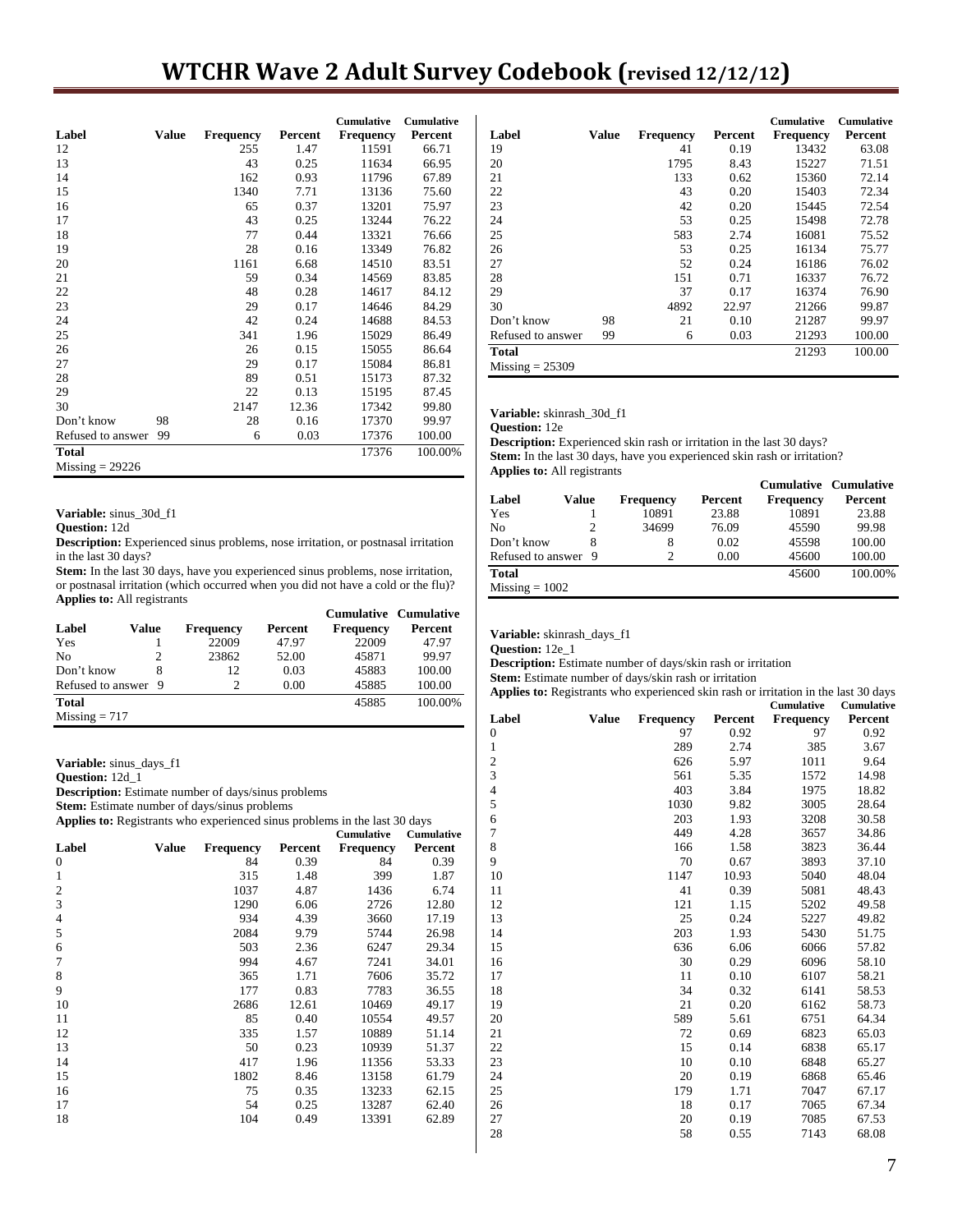| Label                | Value | <b>Frequency</b> | Percent | <b>Cumulative</b><br><b>Frequency</b> | <b>Cumulative</b><br>Percent |
|----------------------|-------|------------------|---------|---------------------------------------|------------------------------|
| 29                   |       | 20               | 0.19    | 7163                                  | 68.27                        |
| 30                   |       | 3309             | 31.54   | 10472                                 | 99.81                        |
| Don't know           | 98    | 11               | 0.10    | 10483                                 | 99.91                        |
| Refused to answer 99 |       | 9                | 0.09    | 10492                                 | 100.00                       |
| <b>Total</b>         |       |                  |         | 10492                                 | 100.00%                      |
| $Missing = 36110$    |       |                  |         |                                       |                              |

**Variable:** brthless\_30d\_f1

**Question:** 12f

**Description:** Experienced shortness of breath in the last 30 days? **Stem:** In the last 30 days, have you experienced shortness of breath? **Applies to:** All registrants

|                |       |                  |         | Cumulative Cumulative |         |
|----------------|-------|------------------|---------|-----------------------|---------|
| Label          | Value | <b>Frequency</b> | Percent | <b>Frequency</b>      | Percent |
| Yes            |       | 14840            | 32.39   | 14840                 | 32.39   |
| No             |       | 30965            | 67.58   | 45805                 | 99.97   |
| Don't know     |       | 14               | 0.03    | 45819                 | 100.00  |
| <b>Total</b>   |       |                  |         | 45819                 | 100.00% |
| Missing $=783$ |       |                  |         |                       |         |

**Variable:** brthless\_days\_f1

**Question:** 12f\_1

**Description:** Estimate number of days/shortness of breath **Stem:** Estimate number of days/shortness of breath

**Applies to:** Registrants who experienced shortness of breath in the last 30 days<br>Cumulative Cumulative **Cumulative Cumulative**

| Label               | <b>Value</b> |                        |                 | сишшануе               | сишшануе<br>Percent |
|---------------------|--------------|------------------------|-----------------|------------------------|---------------------|
| $\overline{0}$      |              | <b>Frequency</b><br>57 | Percent<br>0.40 | <b>Frequency</b><br>57 | 0.40                |
|                     |              | 463                    | 3.27            | 520                    | 3.68                |
| 1                   |              |                        |                 |                        |                     |
| $\overline{c}$<br>3 |              | 1184                   | 8.37            | 1704                   | 12.05               |
|                     |              | 967                    | 6.84            | 2671                   | 18.89               |
| $\overline{4}$      |              | 688                    | 4.87            | 3359                   | 23.76               |
| 5                   |              | 1520                   | 10.75           | 4879                   | 34.50               |
| 6                   |              | 333                    | 2.36            | 5212                   | 36.86               |
| 7                   |              | 496                    | 3.51            | 5708                   | 40.37               |
| 8                   |              | 251                    | 1.78            | 5959                   | 42.14               |
| 9                   |              | 109                    | 0.77            | 6068                   | 42.91               |
| 10                  |              | 1756                   | 12.42           | 7824                   | 55.33               |
| 11                  |              | 48                     | 0.34            | 7872                   | 55.67               |
| 12                  |              | 167                    | 1.18            | 8039                   | 56.85               |
| 13                  |              | 37                     | 0.26            | 8076                   | 57.11               |
| 14                  |              | 155                    | 1.10            | 8231                   | 58.21               |
| 15                  |              | 1062                   | 7.51            | 9293                   | 65.72               |
| 16                  |              | 53                     | 0.37            | 9346                   | 66.10               |
| 17                  |              | 37                     | 0.26            | 9383                   | 66.36               |
| 18                  |              | 62                     | 0.44            | 9445                   | 66.80               |
| 19                  |              | 29                     | 0.21            | 9474                   | 67.00               |
| 20                  |              | 947                    | 6.70            | 10421                  | 73.70               |
| 21                  |              | 57                     | 0.40            | 10478                  | 74.10               |
| 22                  |              | 39                     | 0.28            | 10517                  | 74.38               |
| 23                  |              | 23                     | 0.16            | 10540                  | 74.54               |
| 24                  |              | 36                     | 0.25            | 10576                  | 74.79               |
| 25                  |              | 297                    | 2.10            | 10873                  | 76.90               |
| 26                  |              | 35                     | 0.25            | 10908                  | 77.14               |
| 27                  |              | 29                     | 0.21            | 10937                  | 77.35               |
| 28                  |              | 86                     | 0.61            | 11023                  | 77.96               |
| 29                  |              | 13                     | 0.09            | 11036                  | 78.05               |
| 30                  |              | 3064                   | 21.67           | 14100                  | 99.72               |
| Don't know          | 98           | 37                     | 0.26            | 14137                  | 99.98               |
| Refused to answer   | 99           | 3                      | 0.02            | 14140                  | 100.00              |
| <b>Total</b>        |              |                        |                 | 14140                  | 100.00%             |
| $Missing = 32462$   |              |                        |                 |                        |                     |

**Variable:** throat\_30d\_f1

**Question:** 12g **Description:** Experienced throat irritation in the last 30 days? Stem: In the last 30 days, have you experienced throat irritation?

| <b>Applies to:</b> All registrants |       |                  |         |                  |                                  |  |  |
|------------------------------------|-------|------------------|---------|------------------|----------------------------------|--|--|
| Label                              | Value | <b>Frequency</b> | Percent | <b>Frequency</b> | Cumulative Cumulative<br>Percent |  |  |
| Yes                                |       | 14569            | 31.85   | 14569            | 31.85                            |  |  |
| N <sub>0</sub>                     |       | 31159            | 68.13   | 45728            | 99.98                            |  |  |
| Don't know                         | 8     | 7                | 0.02    | 45735            | 100.00                           |  |  |
| Refused to answer                  | 9     | 2                | 0.00    | 45737            | 100.00                           |  |  |
| Total                              |       |                  |         | 45737            | 100.00%                          |  |  |
| $Missing = 865$                    |       |                  |         |                  |                                  |  |  |

**Variable:** throat\_days\_f1

**Question:** 12g\_1

**Description:** Estimate number of days/throat irritation

**Stem:** Estimate number of days/throat irritation

**Applies to:** Registrants who experienced throat irritation in the last 30 days

|                          |              |                  |         | Cumulative | Cumulative |
|--------------------------|--------------|------------------|---------|------------|------------|
| Label                    | <b>Value</b> | <b>Frequency</b> | Percent | Frequency  | Percent    |
| 0                        |              | 73               | 0.52    | 73         | 0.52       |
| $\mathbf{1}$             |              | 445              | 3.17    | 518        | 3.69       |
| $\overline{c}$           |              | 1283             | 9.15    | 1801       | 12.84      |
| 3                        |              | 1269             | 9.05    | 3070       | 21.88      |
| $\overline{\mathcal{L}}$ |              | 812              | 5.79    | 3882       | 27.67      |
| 5                        |              | 1951             | 13.91   | 5833       | 41.58      |
| 6                        |              | 369              | 2.63    | 6202       | 44.21      |
| 7                        |              | 783              | 5.58    | 6985       | 49.79      |
| 8                        |              | 287              | 2.05    | 7272       | 51.84      |
| 9                        |              | 111              | 0.79    | 7383       | 52.63      |
| 10                       |              | 1882             | 13.42   | 9265       | 66.05      |
| 11                       |              | 44               | 0.31    | 9309       | 66.36      |
| 12                       |              | 164              | 1.17    | 9473       | 67.53      |
| 13                       |              | 32               | 0.23    | 9505       | 67.76      |
| 14                       |              | 258              | 1.84    | 9763       | 69.60      |
| 15                       |              | 992              | 7.07    | 10755      | 76.67      |
| 16                       |              | 48               | 0.34    | 10803      | 77.01      |
| 17                       |              | 26               | 0.19    | 10829      | 77.20      |
| 18                       |              | 51               | 0.36    | 10880      | 77.56      |
| 19                       |              | 21               | 0.15    | 10901      | 77.71      |
| 20                       |              | 795              | 5.67    | 11696      | 83.38      |
| 21                       |              | 74               | 0.53    | 11770      | 83.90      |
| 22                       |              | 27               | 0.19    | 11797      | 84.10      |
| 23                       |              | 22               | 0.16    | 11819      | 84.25      |
| 24                       |              | 18               | 0.13    | 11837      | 84.38      |
| 25                       |              | 190              | 1.35    | 12027      | 85.74      |
| 26                       |              | 16               | 0.11    | 12043      | 85.85      |
| 27                       |              | 16               | 0.11    | 12059      | 85.96      |
| 28                       |              | 57               | 0.41    | 12116      | 86.37      |
| 29                       |              | 3                | 0.02    | 12119      | 86.39      |
| 30                       |              | 1895             | 13.51   | 14014      | 99.90      |
| Don't know               | 98           | 11               | 0.08    | 14025      | 99.98      |
| Refused to answer        | 99           | 3                | 0.02    | 14028      | 100.00     |
| <b>Total</b>             |              |                  |         | 14028      | 100.00%    |
| $Missing = 32574$        |              |                  |         |            |            |

**Variable:** hoarse\_30d\_f1

**Question:** 12h

**Description:** Experienced hoarseness or loss of voice in the last 30 days? Stem: In the last 30 days, have you experienced hoarseness or loss of voice? **Applies to:** All registrants

|                  |       |                  |         | <b>Cumulative Cumulative</b> |         |
|------------------|-------|------------------|---------|------------------------------|---------|
| Label            | Value | <b>Frequency</b> | Percent | <b>Frequency</b>             | Percent |
| Yes              |       | 8579             | 18.83   | 8579                         | 18.83   |
| No               |       | 36976            | 81.15   | 45555                        | 99.98   |
| Don't know       | 8     | 11               | 0.02    | 45566                        | 100.00  |
| <b>Total</b>     |       |                  |         | 45566                        | 100.00% |
| $Missing = 1036$ |       |                  |         |                              |         |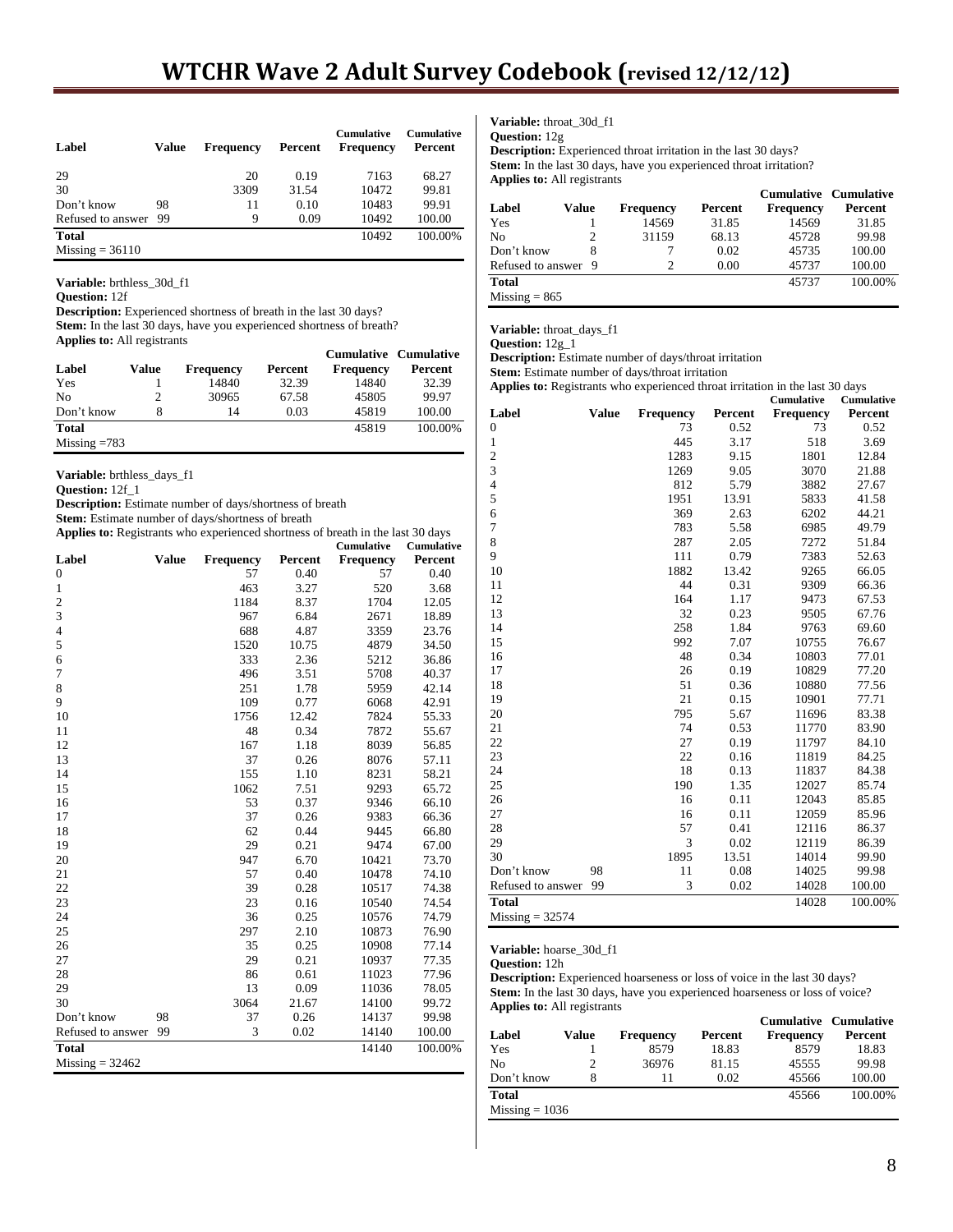**Variable:** hoarse\_days\_f1 **Question:** 12h\_1 **Description:** Estimate number of days/hoarseness or loss of voice Stem: Estimate number of days/hoarseness or loss of voice **Applies to:** Registrants who experienced hoarseness or loss of voice in the last 30 days **Cumulative Cumulative Label Value Frequency Percent Frequency Percent**  0 81 0.98 81 0.98 1 474 5.71 555 6.69 2 998 12.02 1553 18.71 3 810 9.76 2363 28.47 4 514 6.19 2877 34.66 5 1225 14.76 4102 49.42 6 199 2.40 4301 51.81 7 379 4.57 4680 56.38 8 146 1.76 4826 58.14 9 61 0.73 4887 58.87 10 1005 12.11 5892 70.98 11 22 0.27 5914 71.24 12 90 1.08 6004 72.33 13 15 0.18 6019 72.51 14 131 1.58 6150 74.09 15 482 5.81 6632 79.89 16 22 0.27 6654 80.16 17 11 0.13 6665 80.29 18 23 0.28 6688 80.57 19 10 0.12 6698 80.69 20 405 4.88 7103 85.57 21 35 0.42 7138 85.99 22 17 0.20 7155 86.19 23 13 0.16 7168 86.35 24 17 0.20 7185 86.56

| Total             |    |                |             | 8301 | 100.00% |  |
|-------------------|----|----------------|-------------|------|---------|--|
| Refused to answer | 99 | $\overline{2}$ | 0.02        | 8301 | 100.00  |  |
| Don't know        | 98 | 7              | 0.08        | 8299 | 99.98   |  |
| 30                |    | 977            | 11.77       | 8292 | 99.89   |  |
| 29                |    | 3              | 0.04        | 7315 | 88.12   |  |
| 28                |    | 21             | 0.25        | 7312 | 88.09   |  |
| 27                |    | $\overline{4}$ | 0.05        | 7291 | 87.83   |  |
| 26                |    | 8              | 0.10        | 7287 | 87.78   |  |
| 25                |    | 94             | 1.13        | 7279 | 87.69   |  |
| 24                |    | 17             | 0.20        | 7185 | 86.56   |  |
| 23                |    | 13             | 0.16        | 7168 | 86.35   |  |
| 22                |    | 17             | 0.20        | 7155 | 86.19   |  |
| 21                |    | 35             | 0.42        | 7138 | 85.99   |  |
| 20                |    | 405            | 4.88        | 7103 | 85.57   |  |
| 19                |    | 10             | 0.12        | 6698 | 80.69   |  |
| 18                |    | 23             | 0.28        | 6688 | 80.57   |  |
| $\mathbf{1}$      |    | $\overline{1}$ | <u>v.ij</u> | uuu  | 00.47   |  |

Missing = 38301

**Variable:** wheeze\_30d\_f1 **Question:** 12i **Description:** Experienced wheezing in the last 30 days? **Stem:** In the last 30 days, have you experienced wheezing? **Applies to:** All registrants

|                     |       |           |         | <b>Cumulative Cumulative</b> |         |
|---------------------|-------|-----------|---------|------------------------------|---------|
| Label               | Value | Frequency | Percent | Frequency                    | Percent |
| Yes                 |       | 10382     | 22.81   | 10382                        | 22.81   |
| No                  |       | 35120     | 77.15   | 45502                        | 99.96   |
| Don't know          |       | 17        | 0.04    | 45519                        | 100.00  |
| Refused to answer 9 |       |           | 0.00    | 45520                        | 100.00  |
| <b>Total</b>        |       |           |         | 45520                        | 100.00% |
| $Missing = 1082$    |       |           |         |                              |         |

**Question:** 12i\_1

**Description:** Estimate number of days/wheezing

**Stem:** Estimate number of days/wheezing

**Applies to:** Registrants who experienced wheezing in the last 30 days

|                |       |                  |         | <b>Cumulative</b> | <b>Cumulative</b> |
|----------------|-------|------------------|---------|-------------------|-------------------|
| Label          | Value | <b>Frequency</b> | Percent | <b>Frequency</b>  | Percent           |
| $\theta$       |       | 69               | 0.70    | 69                | 0.70              |
| -1             |       | 375              | 3.80    | 444               | 4.49              |
| 2              |       | 836              | 8.46    | 1280              | 12.96             |
| 3              |       | 638              | 6.46    | 1918              | 19.41             |
| $\overline{4}$ |       | 471              | 4.77    | 2389              | 24.18             |
| 5              |       | 1170             | 11.84   | 3559              | 36.02             |

|                       |    |           |         | <b>Cumulative Cumulative</b> |         |
|-----------------------|----|-----------|---------|------------------------------|---------|
| Label<br><b>Value</b> |    | Frequency | Percent | Frequency                    | Percent |
| 6                     |    | 250       | 2.53    | 3809                         | 38.55   |
| 7                     |    | 356       | 3.60    | 4165                         | 42.16   |
| 8                     |    | 181       | 1.83    | 4346                         | 43.99   |
| 9                     |    | 85        | 0.86    | 4431                         | 44.85   |
| 10                    |    | 1346      | 13.62   | 5777                         | 58.47   |
| 11                    |    | 33        | 0.33    | 5810                         | 58.81   |
| 12                    |    | 121       | 1.22    | 5931                         | 60.03   |
| 13                    |    | 15        | 0.15    | 5946                         | 60.18   |
| 14                    |    | 139       | 1.41    | 6085                         | 61.59   |
| 15                    |    | 682       | 6.90    | 6767                         | 68.49   |
| 16                    |    | 37        | 0.37    | 6804                         | 68.87   |
| 17                    |    | 31        | 0.31    | 6835                         | 69.18   |
| 18                    |    | 57        | 0.58    | 6892                         | 69.76   |
| 19                    |    | 14        | 0.14    | 6906                         | 69.90   |
| 20                    |    | 611       | 6.18    | 7517                         | 76.08   |
| 21                    |    | 61        | 0.62    | 7578                         | 76.70   |
| 22                    |    | 20        | 0.20    | 7598                         | 76.90   |
| 23                    |    | 17        | 0.17    | 7615                         | 77.07   |
| 24                    |    | 33        | 0.33    | 7648                         | 77.41   |
| 25                    |    | 167       | 1.69    | 7815                         | 79.10   |
| 26                    |    | 18        | 0.18    | 7833                         | 79.28   |
| 27                    |    | 20        | 0.20    | 7853                         | 79.48   |
| 28                    |    | 61        | 0.62    | 7914                         | 80.10   |
| 29                    |    | 12        | 0.12    | 7926                         | 80.22   |
| 30                    |    | 1929      | 19.52   | 9855                         | 99.75   |
| Don't know            | 98 | 24        | 0.24    | 9879                         | 99.99   |
| Refused to answer     | 99 | 1         | 0.01    | 9880                         | 100.00  |
| <b>Total</b>          |    |           |         | 9880                         | 100.00% |
| $Missing = 36722$     |    |           |         |                              |         |

**Variable:** othprob\_30d\_f1

**Question:** 12j

**Description:** Experienced other symptoms in the last 30 days? Stem: In the last 30 days, have you experienced other symptoms? **Applies to:** All registrants

|                     |       |           |         | <b>Cumulative Cumulative</b> |         |
|---------------------|-------|-----------|---------|------------------------------|---------|
| Label               | Value | Frequency | Percent | <b>Frequency</b>             | Percent |
| Yes                 |       | 6514      | 17.98   | 6514                         | 17.98   |
| N <sub>0</sub>      |       | 29662     | 81.88   | 36176                        | 99.86   |
| Don't know          |       | 41        | 0.11    | 36217                        | 99.98   |
| Refused to answer 9 |       | 8         | 0.02    | 36225                        | 100.00  |
| <b>Total</b>        |       |           |         | 36225                        | 100.00% |
| $Missing = 10377$   |       |           |         |                              |         |

**Variable:** othprob\_days\_f1

**Question:** 12j\_1

**Description:** Estimate number of days/other symptoms

**Stem:** Estimate number of days/other symptoms

**Applies to:** Registrants who experienced other symptoms in the last 30 days **Cumulative Cumulative**

|                |              |                  |         | <b>Նաուսուս</b> , ա | <b>Cumunan</b> |
|----------------|--------------|------------------|---------|---------------------|----------------|
| Label          | <b>Value</b> | <b>Frequency</b> | Percent | <b>Frequency</b>    | Percent        |
| 0              |              | 25               | 0.41    | 25                  | 0.41           |
| 1              |              | 140              | 2.32    | 165                 | 2.73           |
| $\overline{c}$ |              | 206              | 3.41    | 371                 | 6.15           |
| 3              |              | 231              | 3.83    | 602                 | 9.97           |
| 4              |              | 189              | 3.13    | 791                 | 13.10          |
| 5              |              | 315              | 5.22    | 1106                | 18.32          |
| 6              |              | 94               | 1.56    | 1200                | 19.88          |
| 7              |              | 224              | 3.71    | 1424                | 23.59          |
| 8              |              | 77               | 1.28    | 1501                | 24.86          |
| 9              |              | 28               | 0.46    | 1529                | 25.33          |
| 10             |              | 518              | 8.58    | 2047                | 33.91          |
| 11             |              | 19               | 0.31    | 2066                | 34.22          |
| 12             |              | 69               | 1.14    | 2135                | 35.37          |
| 13             |              | 10               | 0.17    | 2145                | 35.53          |
| 14             |              | 109              | 1.81    | 2254                | 37.34          |
| 15             |              | 413              | 6.84    | 2667                | 44.18          |
| 16             |              | 30               | 0.50    | 2697                | 44.67          |
| 17             |              | 14               | 0.23    | 2711                | 44.91          |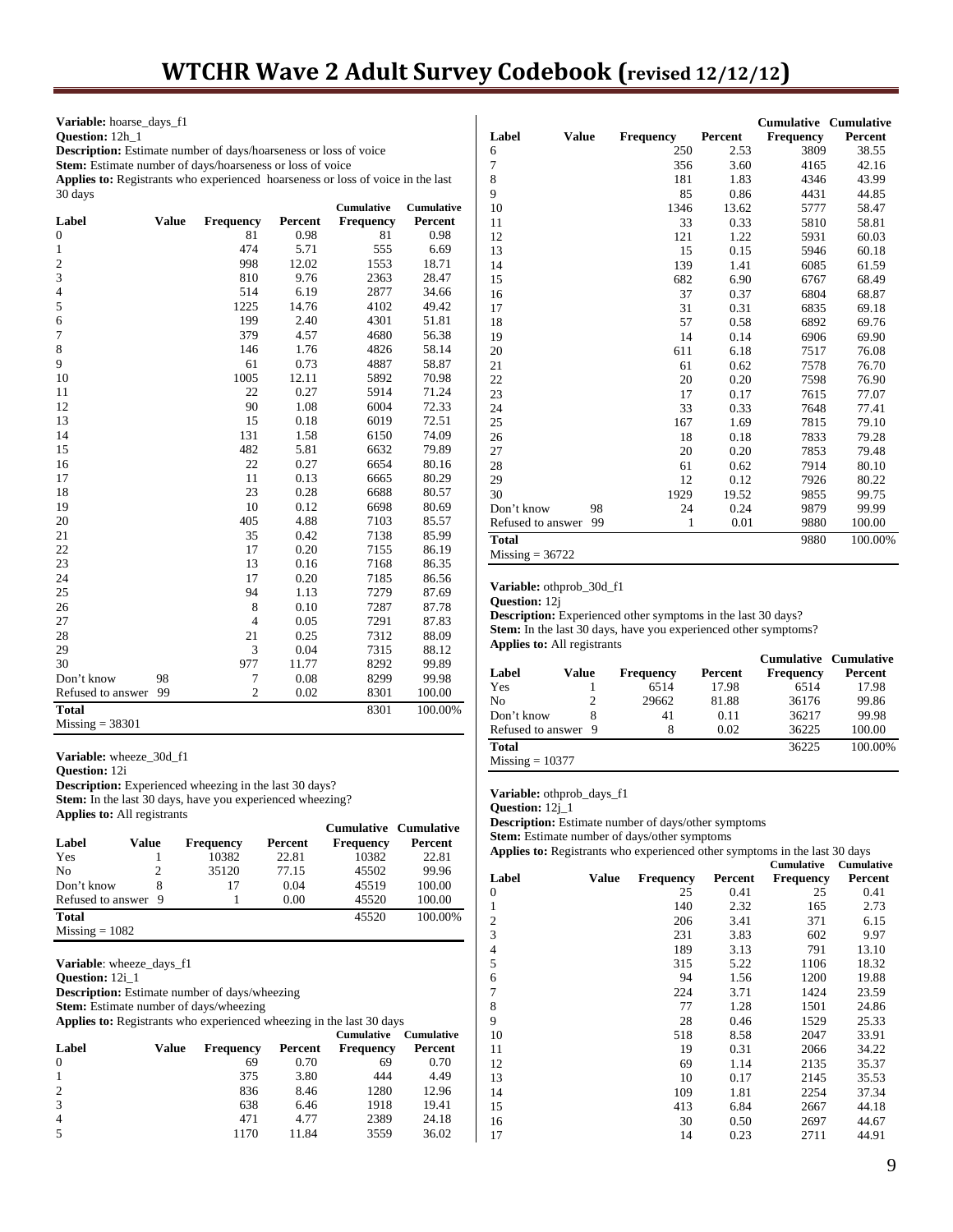# **WTCHR Wave 2 Adult Survey Codebook (revised 12/12/12)**

|                   |              |           |         | <b>Cumulative Cumulative</b> |         |
|-------------------|--------------|-----------|---------|------------------------------|---------|
| Label             | <b>Value</b> | Frequency | Percent | <b>Frequency</b>             | Percent |
| 18                |              | 35        | 0.58    | 2746                         | 45.49   |
| 19                |              | 13        | 0.22    | 2759                         | 45.70   |
| 20                |              | 479       | 7.93    | 3238                         | 53.64   |
| 21                |              | 57        | 0.94    | 3295                         | 54.58   |
| 22                |              | 23        | 0.38    | 3318                         | 54.96   |
| 23                |              | 17        | 0.28    | 3335                         | 55.24   |
| 24                |              | 19        | 0.31    | 3354                         | 55.56   |
| 25                |              | 217       | 3.59    | 3571                         | 59.15   |
| 26                |              | 14        | 0.23    | 3585                         | 59.38   |
| 27                |              | 26        | 0.43    | 3611                         | 59.81   |
| 28                |              | 54        | 0.89    | 3665                         | 60.71   |
| 29                |              | 17        | 0.28    | 3682                         | 60.99   |
| 30                |              | 2326      | 38.53   | 6008                         | 99.52   |
| Don't know        | 98           | 20        | 0.33    | 6028                         | 99.85   |
| Refused to answer | 99           | 9         | 0.15    | 6037                         | 100.00  |
| <b>Total</b>      |              |           |         | 6037                         | 100.00% |
| $Missing = 40565$ |              |           |         |                              |         |

**Variable:** cough\_ever\_f1

**Question:** 13a

**Description:** Have you ever sought care for a persistent cough?

**Stem:** Have you ever sought the care of a doctor or other health professional for a persistent cough?

**Applies to:** All registrants

|                     |                             |                  |         | <b>Cumulative Cumulative</b> |         |
|---------------------|-----------------------------|------------------|---------|------------------------------|---------|
| Label               | Value                       | <b>Frequency</b> | Percent | <b>Frequency</b>             | Percent |
| Yes                 |                             | 14058            | 30.43   | 14058                        | 30.43   |
| N <sub>0</sub>      | $\mathcal{D}_{\mathcal{L}}$ | 32124            | 69.53   | 46182                        | 99.96   |
| Don't know          |                             | 16               | 0.03    | 46198                        | 100.00  |
| Refused to answer 9 |                             |                  | 0.00    | 46200                        | 100.00  |
| <b>Total</b>        |                             |                  |         | 46200                        | 100.00% |
| $Missing = 402$     |                             |                  |         |                              |         |
|                     |                             |                  |         |                              |         |

**Variable:** cough\_12m\_f1

**Question:** 13b

**Description:** Experienced a persistent cough in the last 12 months? **Stem:** Have you experienced a persistent cough in the last 12 months?

|  |  |  | <b>Applies to:</b> All registrants |
|--|--|--|------------------------------------|
|--|--|--|------------------------------------|

|                     |       |                  |         | <b>Cumulative Cumulative</b> |         |
|---------------------|-------|------------------|---------|------------------------------|---------|
| Label               | Value | <b>Frequency</b> | Percent | Frequency                    | Percent |
| Yes                 |       | 17010            | 36.82   | 17010                        | 36.82   |
| N <sub>0</sub>      |       | 29150            | 63.10   | 46160                        | 99.93   |
| Don't know          |       | 32               | 0.07    | 46192                        | 100.00  |
| Refused to answer 9 |       |                  | 0.00    | 46194                        | 100.00  |
| <b>Total</b>        |       |                  |         | 46194                        | 100.00% |
| $Missing = 408$     |       |                  |         |                              |         |

**Variable:** cough\_30d\_f1

**Question:** 13c

**Description:** Experienced a persistent cough in the last 30 days? Stem: Have you experienced a persistent cough in the last 30 days? **Applies to:** All registrants

|                  |       |                  |         | <b>Cumulative</b> | <b>Cumulative</b> |
|------------------|-------|------------------|---------|-------------------|-------------------|
| Label            | Value | <b>Frequency</b> | Percent | <b>Frequency</b>  | Percent           |
| Yes              |       | 11788            | 27.82   | 11788             | 27.82             |
| N <sub>0</sub>   | 2     | 30575            | 72.16   | 42363             | 99.99             |
| Don't know       | 8     | 6                | 0.01    | 42369             | 100.00            |
| <b>Total</b>     |       |                  |         | 42369             | 100.00%           |
| $Missing = 4233$ |       |                  |         |                   |                   |

**Variable:** cough\_days\_f1

**Question:** 13d

**Description:** Estimate number of days that you had a persistent cough in the last 30 days

**Stem:** How often have you had a persistent cough in the last 30 days? **Applies to:** Registrants who experienced a persistent cough in the last 30 days

|                         |              |                  |         | <b>Cumulative Cumulative</b> |         |
|-------------------------|--------------|------------------|---------|------------------------------|---------|
| Label                   | <b>Value</b> | <b>Frequency</b> | Percent | Frequency                    | Percent |
| $\boldsymbol{0}$        |              | 1970             | 14.16   | 1970                         | 14.16   |
| 1                       |              | 109              | 0.78    | 2079                         | 14.95   |
| $\overline{\mathbf{c}}$ |              | 380              | 2.73    | 2459                         | 17.68   |
| 3                       |              | 485              | 3.49    | 2944                         | 21.16   |
| $\overline{4}$          |              | 420              | 3.02    | 3364                         | 24.18   |
| 5                       |              | 1041             | 7.48    | 4405                         | 31.67   |
| 6                       |              | 256              | 1.84    | 4661                         | 33.51   |
| 7                       |              | 592              | 4.26    | 5253                         | 37.76   |
| 8                       |              | 256              | 1.84    | 5509                         | 39.60   |
| 9                       |              | 103              | 0.74    | 5612                         | 40.35   |
| 10                      |              | 1616             | 11.62   | 7228                         | 51.96   |
| 11                      |              | 53               | 0.38    | 7281                         | 52.34   |
| 12                      |              | 212              | 1.52    | 7493                         | 53.87   |
| 13                      |              | 33               | 0.24    | 7526                         | 54.10   |
| 14                      |              | 390              | 2.80    | 7916                         | 56.91   |
| 15                      |              | 1238             | 8.90    | 9154                         | 65.81   |
| 16                      |              | 59               | 0.42    | 9213                         | 66.23   |
| 17                      |              | 50               | 0.36    | 9263                         | 66.59   |
| 18                      |              | 70               | 0.50    | 9333                         | 67.10   |
| 19                      |              | 30               | 0.22    | 9363                         | 67.31   |
| 20                      |              | 1011             | 7.27    | 10374                        | 74.58   |
| 21                      |              | 115              | 0.83    | 10489                        | 75.41   |
| 22                      |              | 34               | 0.24    | 10523                        | 75.65   |
| 23                      |              | 26               | 0.19    | 10549                        | 75.84   |
| 24                      |              | 39               | 0.28    | 10588                        | 76.12   |
| 25                      |              | 343              | 2.47    | 10931                        | 78.58   |
| 26                      |              | 18               | 0.13    | 10949                        | 78.71   |
| 27                      |              | 29               | 0.21    | 10978                        | 78.92   |
| 28                      |              | 82               | 0.59    | 11060                        | 79.51   |
| 29                      |              | 21               | 0.15    | 11081                        | 79.66   |
| 30                      |              | 2819             | 20.27   | 13900                        | 99.93   |
| Don't know              | 98           | 6                | 0.04    | 13906                        | 99.97   |
| Refused to answer       | 99           | $\overline{4}$   | 0.03    | 13910                        | 100.00  |
| <b>Total</b>            |              |                  |         | 13910                        | 100.00% |
| $Missing = 32692$       |              |                  |         |                              |         |

**Variable:** cough\_clear\_f1

**Question:** 13e

**Description:** Does your persistent cough occur only when clearing your throat? Stem: Does your persistent cough occur only when clearing your throat? **Applies to:** Registrants who experienced a persistent cough in the last 30 days

|                   | <b>Tribition</b> to regionante who experienced a persistent cough in the rase 50 days |                  |         |                              |         |  |  |
|-------------------|---------------------------------------------------------------------------------------|------------------|---------|------------------------------|---------|--|--|
|                   |                                                                                       |                  |         | <b>Cumulative Cumulative</b> |         |  |  |
| Label             | Value                                                                                 | <b>Frequency</b> | Percent | <b>Frequency</b>             | Percent |  |  |
| Yes               |                                                                                       | 2678             | 16.39   | 2678                         | 16.39   |  |  |
| No                |                                                                                       | 13643            | 83.50   | 16321                        | 99.89   |  |  |
| Don't know        | 8                                                                                     | 18               | 0.11    | 16339                        | 100.00  |  |  |
| <b>Total</b>      |                                                                                       |                  |         | 16339                        | 100.00% |  |  |
| $Missing = 30263$ |                                                                                       |                  |         |                              |         |  |  |

**Variable:** cough\_freq\_f1

**Question:** 13f

**Description:** Do you usually cough as much as 4 to 6 times a day, 4 or more days out of the week?

**Stem:** Do you usually cough as much as 4 to 6 times a day, 4 or more days out of the week?

**Applies to:** Registrants who experienced a persistent cough in the last 30 days

|                   |       |                  |         | Cumulative Cumulative |         |
|-------------------|-------|------------------|---------|-----------------------|---------|
| Label             | Value | <b>Frequency</b> | Percent | <b>Frequency</b>      | Percent |
| Yes               |       | 9697             | 58.40   | 9697                  | 58.40   |
| No                |       | 6886             | 41.47   | 16583                 | 99.87   |
| Don't know        | 8     | 21               | 0.13    | 16604                 | 100.00  |
| <b>Total</b>      |       |                  |         | 16604                 | 100.00% |
| $Missing = 29998$ |       |                  |         |                       |         |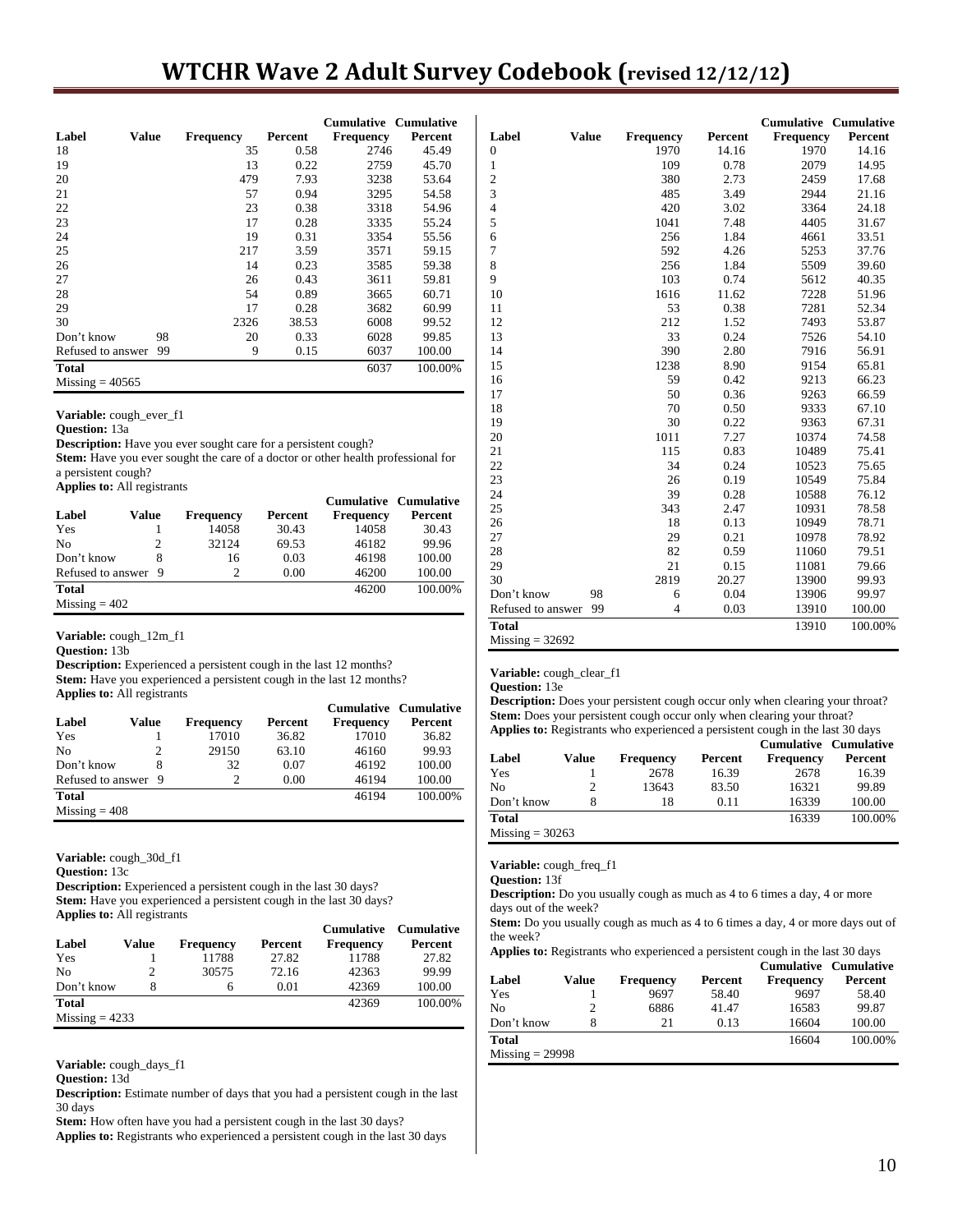| Variable: cough_morn_f1 |  |  |  |
|-------------------------|--|--|--|
|-------------------------|--|--|--|

# **Question:** 13g

**Description:** Do you usually cough at all when getting up or first thing in the morning?

**Stem:** Do you usually cough at all when getting up or first thing in the morning? **Applies to:** Registrants who experienced a persistent cough in the last 30 days

|                   |       |                  |         | Cumulative Cumulative |         |
|-------------------|-------|------------------|---------|-----------------------|---------|
| Label             | Value | <b>Frequency</b> | Percent | <b>Frequency</b>      | Percent |
| Yes               |       | 8771             | 53.01   | 8771                  | 53.01   |
| N <sub>0</sub>    |       | 7739             | 46.77   | 16510                 | 99.78   |
| Don't know        |       | 36               | 0.22    | 16546                 | 100.00  |
| <b>Total</b>      |       |                  |         | 16546                 | 100.00% |
| $Missing = 30056$ |       |                  |         |                       |         |

**Variable:** cough\_rest\_day\_f1

#### **Question:** 13h

**Description:** Usually cough at all during the rest of the day or at night? **Stem:** Do you usually cough at all during the rest of the day or at night? **Applies to:** Registrants who experienced a persistent cough in the last 30 days

|                     |       |           |         |                  | Cumulative Cumulative |
|---------------------|-------|-----------|---------|------------------|-----------------------|
| Label               | Value | Frequency | Percent | <b>Frequency</b> | Percent               |
| Yes                 |       | 10945     | 65.98   | 10945            | 65.98                 |
| No                  |       | 5629      | 33.93   | 16574            | 99.92                 |
| Don't know          |       | 13        | 0.08    | 16587            | 99.99                 |
| Refused to answer 9 |       |           | 0.01    | 16588            | 100.00                |
| <b>Total</b>        |       |           |         | 16588            | 100.00%               |
| $Missing = 30014$   |       |           |         |                  |                       |

# **Variable:** cough\_cons\_f1

**Question:** 13i

**Description:** Do you usually cough like this on most days for 3 consecutive months or more during the year?

**Stem:** Do you usually cough like this on most days for 3 consecutive months or more during the year?

**Applies to:** Registrants who experienced a persistent cough in the last 30 days

|                   |       |                  |         | Cumulative Cumulative |         |
|-------------------|-------|------------------|---------|-----------------------|---------|
| Label             | Value | <b>Frequency</b> | Percent | <b>Frequency</b>      | Percent |
| Yes               |       | 7778             | 47.16   | 7778                  | 47.16   |
| N <sub>0</sub>    |       | 8678             | 52.61   | 16456                 | 99.77   |
| Don't know        |       | 38               | 0.23    | 16494                 | 100.00  |
| <b>Total</b>      |       |                  |         | 16494                 | 100.00% |
| $Missing = 30108$ |       |                  |         |                       |         |

**Variable:** cough\_yrs\_f1

**Question:** 13j

**Description:** Estimate the number of years you have had this cough

Stem: For how many years have you had this cough?

**Applies to:** Registrants who experienced a persistent cough in the last 30 days

|                |       |                  |         | Cumulative       | <b>Cumulative</b> |
|----------------|-------|------------------|---------|------------------|-------------------|
| Label          | Value | <b>Frequency</b> | Percent | <b>Frequency</b> | Percent           |
| 0              |       | 1948             | 14.54   | 1948             | 14.54             |
| 1              |       | 1469             | 10.97   | 3417             | 25.51             |
| $\mathfrak{2}$ |       | 1483             | 11.07   | 4900             | 36.58             |
| 3              |       | 1620             | 12.09   | 6520             | 48.68             |
| 4              |       | 1461             | 10.91   | 7981             | 59.59             |
| 5              |       | 3389             | 25.30   | 11370            | 84.89             |
| 6              |       | 1264             | 9.44    | 12634            | 94.33             |
| 7              |       | 129              | 0.96    | 12763            | 95.29             |
| 8              |       | 44               | 0.33    | 12807            | 95.62             |
| 9              |       | 13               | 0.10    | 12820            | 95.71             |
| 10             |       | 157              | 1.17    | 12977            | 96.89             |
| 11             |       | 8                | 0.06    | 12985            | 96.95             |
| 12             |       | 23               | 0.17    | 13008            | 97.12             |
| 13             |       | 7                | 0.05    | 13015            | 97.17             |
| 14             |       | 5                | 0.04    | 13020            | 97.21             |
| 15             |       | 54               | 0.40    | 13074            | 97.61             |
| 16             |       | 6                | 0.04    | 13080            | 97.66             |
| 17             |       | 5                | 0.04    | 13085            | 97.69             |
| 18             |       | 3                | 0.02    | 13088            | 97.72             |

|                   |              |                |         | Cumulative       | <b>Cumulative</b> |
|-------------------|--------------|----------------|---------|------------------|-------------------|
| Label             | <b>Value</b> | Frequency      | Percent | <b>Frequency</b> | Percent           |
| 19                |              | 2              | 0.01    | 13090            | 97.73             |
| 20                |              | 59             | 0.44    | 13149            | 98.17             |
| 21                |              | 5              | 0.04    | 13154            | 98.21             |
| 22                |              | $\mathbf{1}$   | 0.01    | 13155            | 98.22             |
| 23                |              | 4              | 0.03    | 13159            | 98.25             |
| 24                |              | $\overline{c}$ | 0.01    | 13161            | 98.26             |
| 25                |              | 37             | 0.28    | 13198            | 98.54             |
| 26                |              | $\mathbf{2}$   | 0.01    | 13200            | 98.55             |
| 28                |              | $\mathbf{1}$   | 0.01    | 13201            | 98.56             |
| 30                |              | 26             | 0.19    | 13227            | 98.75             |
| 34                |              | 1              | 0.01    | 13228            | 98.76             |
| 35                |              | 3              | 0.02    | 13231            | 98.78             |
| 38                |              | $\mathbf{1}$   | 0.01    | 13232            | 98.79             |
| 40                |              | 10             | 0.07    | 13242            | 98.87             |
| 42                |              | $\mathbf{1}$   | 0.01    | 13243            | 98.87             |
| 45                |              | 4              | 0.03    | 13247            | 98.90             |
| 46                |              | $\mathbf{1}$   | 0.01    | 13248            | 98.91             |
| 50                |              | $\mathbf{1}$   | 0.01    | 13249            | 98.92             |
| 52                |              | $\mathbf{1}$   | 0.01    | 13250            | 98.92             |
| 55                |              | $\mathbf{1}$   | 0.01    | 13251            | 98.93             |
| 60                |              | $\overline{c}$ | 0.01    | 13253            | 98.95             |
| 61                |              | $\mathbf{1}$   | 0.01    | 13254            | 98.95             |
| 64                |              | $\mathbf{1}$   | 0.01    | 13255            | 98.96             |
| 71                |              | $\mathbf{1}$   | 0.01    | 13256            | 98.97             |
| 90                |              | 1              | 0.01    | 13257            | 98.98             |
| Don't know        | 98           | 123            | 0.92    | 13380            | 99.90             |
| Refused to answer | 99           | 14             | 0.10    | 13394            | 100.00            |
| <b>Total</b>      |              |                |         | 13394            | 100.00%           |
| $Missing = 33208$ |              |                |         |                  |                   |

**Variable:** hypertension\_f1

**Question:** 14a

**Description:** Have you ever been told that you had hypertension or high blood pressure?

Stem: Have you ever been told that you had hypertension or high blood pressure?

**Applies to:** All registrants

|                     |       |                  |         | <b>Cumulative Cumulative</b> |         |
|---------------------|-------|------------------|---------|------------------------------|---------|
| Label               | Value | <b>Frequency</b> | Percent | <b>Frequency</b>             | Percent |
| Yes                 |       | 14288            | 31.24   | 14288                        | 31.24   |
| No                  |       | 31434            | 68.72   | 45722                        | 99.96   |
| Don't know          |       | 16               | 0.03    | 45738                        | 100.00  |
| Refused to answer 9 |       |                  | 0.00    | 45740                        | 100.00  |
| <b>Total</b>        |       |                  |         | 45740                        | 100.00% |
| $Missing = 862$     |       |                  |         |                              |         |

**Variable:** hypertension\_pre911\_f1

**Question:** 14a\_pre

Description: Told before 9/11/01/hypertension or high blood pressure **Stem:** Were you told you had hypertension or high blood pressure before 09/11/01?

**Applies to:** Registrants who had hypertension or high blood pressure

|                   |       |                  |         | Cumulative Cumulative |         |
|-------------------|-------|------------------|---------|-----------------------|---------|
| Label             | Value | <b>Frequency</b> | Percent | <b>Frequency</b>      | Percent |
| Yes               |       | 4783             | 38.29   | 4783                  | 38.29   |
| No                |       | 7661             | 61.34   | 12444                 | 99.63   |
| Don't know        | 8     | 46               | 0.37    | 12490                 | 100.00  |
| <b>Total</b>      |       |                  |         | 12490                 | 100.00% |
| $Missing = 34112$ |       |                  |         |                       |         |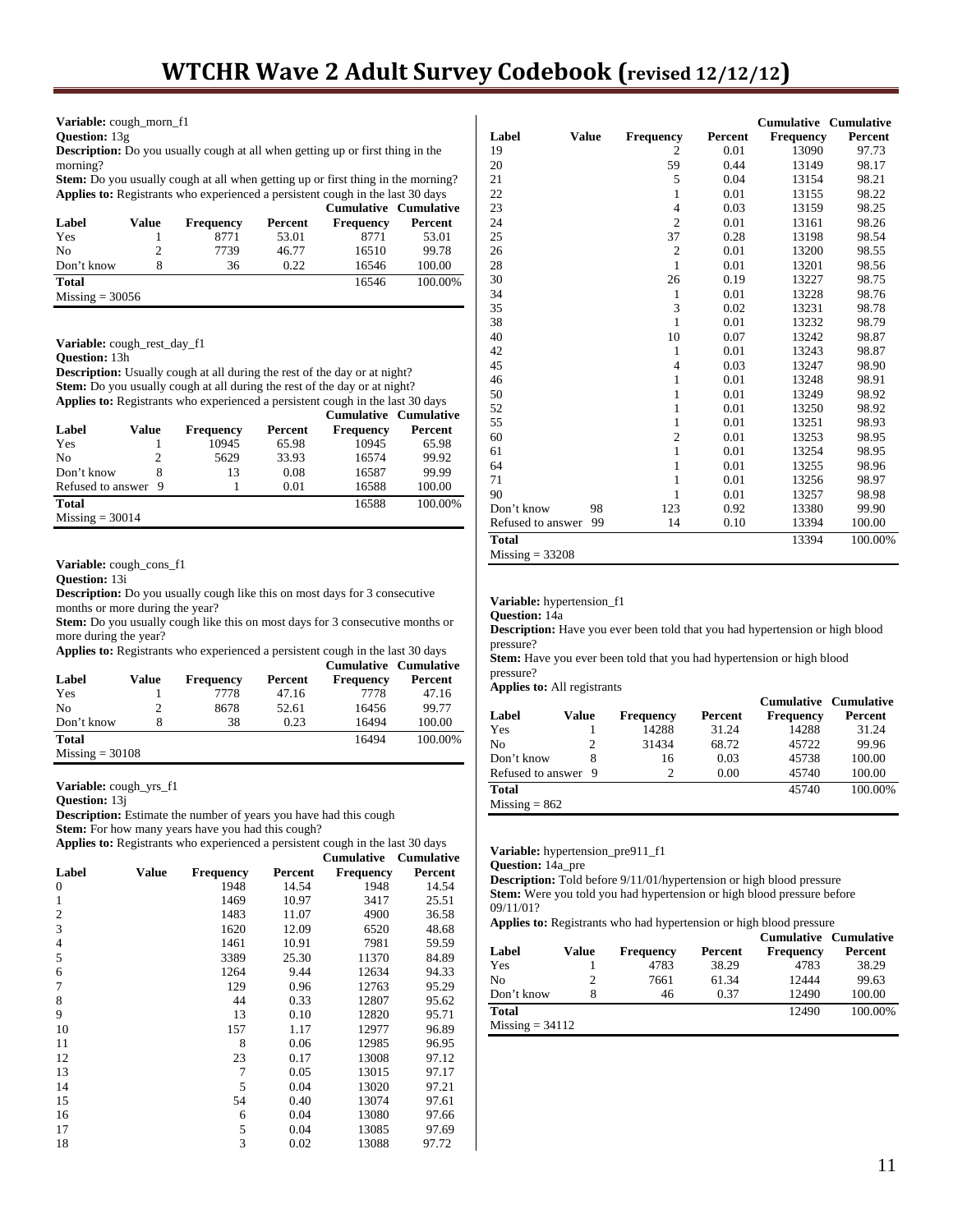# **Variable:** angina\_f1

**Question:** 14b

**Description:** Have you ever been told that you had angina?

**Stem:** Have you ever been told that you had angina, also called angina pectoris? **Applies to:** All registrants

|                     |       |           |         | <b>Cumulative Cumulative</b> |         |
|---------------------|-------|-----------|---------|------------------------------|---------|
| Label               | Value | Frequency | Percent | <b>Frequency</b>             | Percent |
| Yes                 |       | 1307      | 2.90    | 1307                         | 2.90    |
| No                  | 2     | 43718     | 96.93   | 45025                        | 99.83   |
| Don't know          |       | 76        | 0.17    | 45101                        | 100.00  |
| Refused to answer 9 |       |           | 0.00    | 45102                        | 100.00  |
| <b>Total</b>        |       |           |         | 45102                        | 100.00% |
| $Missing = 1500$    |       |           |         |                              |         |

**Variable:** angina\_pre911\_f1

**Question:** 14b\_pre

**Description:** Told before 9/11/01/angina **Stem:** Were you told you had Angina, also called angina pectoris, before 09/11/01?

**Applies to:** Registrants who had angina

|                   |       |                  |         | <b>Cumulative Cumulative</b> |         |
|-------------------|-------|------------------|---------|------------------------------|---------|
| Label             | Value | <b>Frequency</b> | Percent | Frequency                    | Percent |
| Yes               |       | 439              | 18.28   | 439                          | 18.28   |
| No                |       | 1956             | 81.47   | 2395                         | 99.75   |
| Don't know        |       | 6                | 0.25    | 2401                         | 100.00  |
| <b>Total</b>      |       |                  |         | 2401                         | 100.00% |
| $Missing = 44201$ |       |                  |         |                              |         |

#### **Variable:** heart\_attack\_f1

**Question:** 14c

**Description:** Have you ever been told that you had a heart attack or myocardial infarction?

**Stem:** Have you ever been told that you had a heart attack or myocardial infarction?

**Applies to:** All registrants

|                  |       |                  |         | <b>Cumulative Cumulative</b> |         |
|------------------|-------|------------------|---------|------------------------------|---------|
| Label            | Value | <b>Frequency</b> | Percent | Frequency                    | Percent |
| Yes              |       | 1159             | 2.57    | 1159                         | 2.57    |
| N <sub>0</sub>   |       | 43947            | 97.39   | 45106                        | 99.96   |
| Don't know       |       | 18               | 0.04    | 45124                        | 100.00  |
| <b>Total</b>     |       |                  |         | 45124                        | 100.00% |
| $Missing = 1478$ |       |                  |         |                              |         |

**Variable:** heart\_attack\_pre911\_f1

**Question:** 14c\_pre

**Description:** You were told before 9/11/01/heart attack or myocardial infarction **Stem:** Were you told you had a heart attack or myocardial infarction before 09/11/01?

**Applies to:** Registrants who had a heart attack or myocardial infarction

|                   |       |                  |         | <b>Cumulative Cumulative</b> |         |
|-------------------|-------|------------------|---------|------------------------------|---------|
| Label             | Value | <b>Frequency</b> | Percent | Frequency                    | Percent |
| Yes               |       | 413              | 18.05   | 413                          | 18.05   |
| N <sub>0</sub>    |       | 1874             | 81.91   | 2287                         | 99.96   |
| Don't know        |       |                  | 0.04    | 2288                         | 100.00  |
| <b>Total</b>      |       |                  |         | 2288                         | 100.00% |
| $Missing = 44314$ |       |                  |         |                              |         |

**Variable:** other\_heart\_f1

**Question:** 14d

**Description:** Have you ever been told that you had other heart disease? Stem: Have you ever been told that you had other heart disease? **Applies to:** All registrants

|                     |       |                  |         | <b>Cumulative Cumulative</b> |         |
|---------------------|-------|------------------|---------|------------------------------|---------|
| Label               | Value | <b>Frequency</b> | Percent | <b>Frequency</b>             | Percent |
| Yes                 |       | 4431             | 9.81    | 4431                         | 9.81    |
| N <sub>0</sub>      | 2     | 40710            | 90.14   | 45141                        | 99.95   |
| Don't know          |       | 22               | 0.05    | 45163                        | 100.00  |
| Refused to answer 9 |       |                  | 0.00    | 45164                        | 100.00  |
| <b>Total</b>        |       |                  |         | 45164                        | 100.00% |
| $Missing = 1438$    |       |                  |         |                              |         |

**Variable:** other\_heart\_pre911\_f1 **Question:** 14d\_pre

**Description:** Told before 9/11/01/other heart disease

**Stem:** Were you told you had other heart disease before 09/11/01? **Applies to:** Registrants who had other heart disease

|              |       |                  |         | <b>Cumulative Cumulative</b> |         |
|--------------|-------|------------------|---------|------------------------------|---------|
| Label        | Value | <b>Frequency</b> | Percent | <b>Frequency</b>             | Percent |
| Yes          |       | 1112             | 28.08   | 1112                         | 28.08   |
| No           |       | 2839             | 71.69   | 3951                         | 99.77   |
| Don't know   |       | Q                | 0.23    | 3960                         | 100.00  |
| <b>Total</b> |       |                  |         | 3960                         | 100.00% |

 $Missing = 42642$ 

**Variable:** stroke\_f1

**Question:** 14e

**Description:** Have you ever been told that you had a stroke? Stem: Have you ever been told that you had a stroke?

**Applies to:** All registrants

|                  |       |           |         | Cumulative Cumulative |         |
|------------------|-------|-----------|---------|-----------------------|---------|
| Label            | Value | Frequency | Percent | Frequency             | Percent |
| Yes              |       | 573       | 1.27    | 573                   | 1.22    |
| No               |       | 44587     | 98.71   | 45160                 | 99.98   |
| Don't know       |       | 10        | 0.02    | 45170                 | 100.00  |
| <b>Total</b>     |       |           |         | 45170                 | 100.00% |
| $Missing = 1432$ |       |           |         |                       |         |

**Variable:** stroke\_pre911\_f1

**Question:** 14e\_pre

**Description:** Told before 9/11/01/stroke **Stem:** Were you told you had a stroke before 09/11/01?

**Applies to:** Registrants who had a stroke

|                   |       |                  |         |                  | <b>Cumulative Cumulative</b> |
|-------------------|-------|------------------|---------|------------------|------------------------------|
| Label             | Value | <b>Frequency</b> | Percent | <b>Frequency</b> | Percent                      |
| Yes               |       | 158              | 8.60    | 158              | 8.60                         |
| No                |       | 1678             | 91.34   | 1836             | 99.95                        |
| Don't know        |       |                  | 0.05    | 1837             | 100.00                       |
| <b>Total</b>      |       |                  |         | 1837             | 100.00%                      |
| Missing $= 44765$ |       |                  |         |                  |                              |

#### **Variable:** diabetes\_f1

**Question:** 14f

**Description:** Have you ever been told that you had diabetes or sugar diabetes? Stem: Have you ever been told that you had diabetes or sugar diabetes? **Applies to:** All registrants

|                     |       |                  |         | <b>Cumulative Cumulative</b> |         |
|---------------------|-------|------------------|---------|------------------------------|---------|
| Label               | Value | <b>Frequency</b> | Percent | Frequency                    | Percent |
| Yes                 |       | 3393             | 7.48    | 3393                         | 7.48    |
| No                  |       | 41926            | 92.48   | 45319                        | 99.97   |
| Don't know          |       | 14               | 0.03    | 45333                        | 100.00  |
| Refused to answer 9 |       |                  | 0.00    | 45334                        | 100.00  |
| <b>Total</b>        |       |                  |         | 45334                        | 100.00% |
| $Missing = 1268$    |       |                  |         |                              |         |

**Variable:** diabetes\_pre911\_f1

**Question:** 14f\_pre

**Description:** Told before 9/11/01/diabetes or sugar diabetes **Stem:** Were you told you had diabetes or sugar diabetes before 09/11/01? **Applies to:** Registrants who had diabetes or sugar diabetes

|                   |       |                  |         | <b>Cumulative Cumulative</b> |         |
|-------------------|-------|------------------|---------|------------------------------|---------|
| Label             | Value | <b>Frequency</b> | Percent | <b>Frequency</b>             | Percent |
| Yes               |       | 1169             | 29.98   | 1169                         | 29.98   |
| N <sub>0</sub>    |       | 2721             | 69.79   | 3890                         | 99.77   |
| Don't know        | 8     | Q                | 0.23    | 3899                         | 100.00  |
| <b>Total</b>      |       |                  |         | 3899                         | 100.00% |
| $Missing = 42703$ |       |                  |         |                              |         |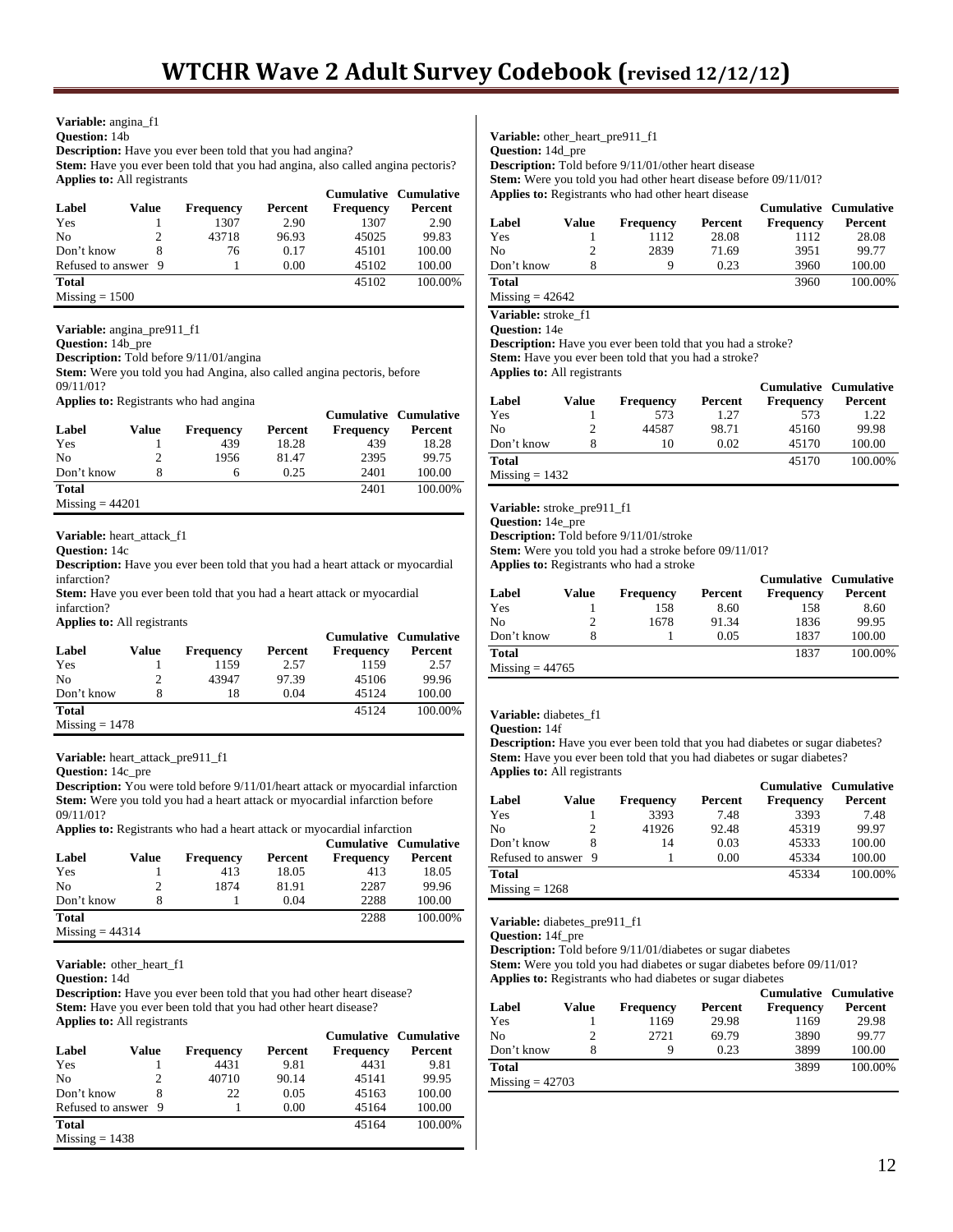# **Variable:** cancer\_f1

**Question:** 14g

**Description:** Have you ever been told that you had cancer or malignancy? **Stem:** Have you ever been told that you had cancer or malignancy? **Applies to:** All registrants

|                     |       |           |         | <b>Cumulative Cumulative</b> |         |
|---------------------|-------|-----------|---------|------------------------------|---------|
| Label               | Value | Frequency | Percent | <b>Frequency</b>             | Percent |
| Yes                 |       | 3462      | 7.65    | 3462                         | 7.65    |
| No                  | 2     | 41749     | 92.30   | 45211                        | 99.96   |
| Don't know          |       | 19        | 0.04    | 45230                        | 100.00  |
| Refused to answer 9 |       |           | 0.00    | 45231                        | 100.00  |
| Total               |       |           |         | 45231                        | 100.00% |
| $Missing = 1371$    |       |           |         |                              |         |

**Variable:** cancer\_pre911\_f1

**Question:** 14g\_pre

**Description:** Told before 9/11/01/cancer or malignancy **Stem:** Were you told you had cancer or malignancy before 09/11/01?

**Applies to:** Registrants who had cancer or malignancy

|                   |       |                  |         |                  | <b>Cumulative Cumulative</b> |
|-------------------|-------|------------------|---------|------------------|------------------------------|
| Label             | Value | <b>Frequency</b> | Percent | <b>Frequency</b> | Percent                      |
| Yes               |       | 1122             | 28.44   | 1122             | 28.44                        |
| No                |       | 2818             | 71.43   | 3940             | 99.87                        |
| Don't know        |       |                  | 0.13    | 3945             | 100.00                       |
| <b>Total</b>      |       |                  |         | 3945             | 100.00%                      |
| $Missing = 42657$ |       |                  |         |                  |                              |

**Variable:** cancer\_sp\_f1

**Question:** 14g\_o

**Description:** Type of cancer or malignancy – specify

**Stem:** Registrants who had cancer or malignancy

**Applies to:** Registrants who had cancer or malignancy

| Label            | Value | <b>Frequency</b> | Percent | Frequency | Cumulative Cumulative<br>Percent |
|------------------|-------|------------------|---------|-----------|----------------------------------|
| Data Not Present |       | 44323            | 95.11   | 44323     | 95.11                            |
| Data Present     |       | 2279             | 4.89    | 46602     | 100.00                           |
| Total            |       |                  |         | 46602     | 100.00%                          |

**Variable:** depression\_f1

**Question:** 14h

**Description:** Have you ever been told that you had depression? **Stem:** Have you ever been told that you had depression? **Applies to:** All registrants

|                     |       |                  |         |                  | <b>Cumulative Cumulative</b> |
|---------------------|-------|------------------|---------|------------------|------------------------------|
| Label               | Value | <b>Frequency</b> | Percent | <b>Frequency</b> | Percent                      |
| Yes                 |       | 10805            | 23.83   | 10805            | 23.83                        |
| No                  |       | 34500            | 76.10   | 45305            | 99.94                        |
| Don't know          |       | 21               | 0.05    | 45326            | 99.98                        |
| Refused to answer 9 |       |                  | 0.02    | 45333            | 100.00                       |
| Total               |       |                  |         | 45333            | 100.00%                      |
| $Missing = 1269$    |       |                  |         |                  |                              |

**Variable:** depression\_pre911\_f1

**Question:** 14h\_pre

**Description:** Told before 9/11/01/depression

**Stem:** Were you told you had depression before 09/11/01?

**Applies to:** Registrants who had depression

|                     |       |                  |         | <b>Cumulative Cumulative</b> |         |
|---------------------|-------|------------------|---------|------------------------------|---------|
| Label               | Value | <b>Frequency</b> | Percent | <b>Frequency</b>             | Percent |
| Yes                 |       | 3037             | 33.58   | 3037                         | 33.58   |
| No                  |       | 5993             | 66.27   | 9030                         | 99.86   |
| Don't know          |       | 12               | 0.13    | 9042                         | 99.99   |
| Refused to answer 9 |       |                  | 0.01    | 9043                         | 100.00  |
| <b>Total</b>        |       |                  |         | 9043                         | 100.00% |
| $Missing = 37559$   |       |                  |         |                              |         |

**Variable:** PTSD\_f1 **Question:** 14i

**Description:** Have you ever been told that you had post-traumatic stress disorder or PTSD?

**Stem:** Have you ever been told that you had post-traumatic stress disorder or PTSD?

**Applies to:** All registrants

|                     |       |                  |         | <b>Cumulative Cumulative</b> |         |
|---------------------|-------|------------------|---------|------------------------------|---------|
| Label               | Value | <b>Frequency</b> | Percent | <b>Frequency</b>             | Percent |
| Yes                 |       | 7381             | 16.33   | 7381                         | 16.33   |
| No                  |       | 37722            | 83.48   | 45103                        | 99.81   |
| Don't know          | 8     | 80               | 0.18    | 45183                        | 99.99   |
| Refused to answer 9 |       | 4                | 0.01    | 45187                        | 100.00  |
| Total               |       |                  |         | 45187                        | 100.00% |
| $Missing = 1415$    |       |                  |         |                              |         |

# **Variable:** PTSD\_pre911\_f1

**Question:** 14i\_pre

**Description:** Told before 9/11/01/post-traumatic stress disorder or PTSD **Stem:** Were you told you had post-traumatic stress disorder or PTSD before 09/11/01?

**Applies to**: Registrants who had post-traumatic stress disorder or PTSD

|                   |       |                  |         |                  | Cumulative Cumulative |
|-------------------|-------|------------------|---------|------------------|-----------------------|
| Label             | Value | <b>Frequency</b> | Percent | <b>Frequency</b> | Percent               |
| Yes               |       | 569              | 8.83    | 569              | 8.83                  |
| N <sub>0</sub>    |       | 5874             | 91.14   | 6443             | 99.97                 |
| Don't know        |       |                  | 0.03    | 6445             | 100.00                |
| <b>Total</b>      |       |                  |         | 6445             | 100.00%               |
| $Missing = 40157$ |       |                  |         |                  |                       |

#### **Variable:** anxiety\_f1

**Question:** 14j

**Description:** Have you ever been told that you had anxiety disorder, other than PTSD?

**Stem:** Have you ever been told that you had anxiety disorder, other than PTSD? **Applies to:** All registrants

|                     |       |                  |         | <b>Cumulative Cumulative</b> |         |
|---------------------|-------|------------------|---------|------------------------------|---------|
| Label               | Value | <b>Frequency</b> | Percent | Frequency                    | Percent |
| Yes                 |       | 6929             | 15.35   | 6929                         | 15.35   |
| N <sub>0</sub>      |       | 38136            | 84.46   | 45065                        | 99.81   |
| Don't know          |       | 82               | 0.18    | 45147                        | 99.99   |
| Refused to answer 9 |       | 5                | 0.01    | 45152                        | 100.00  |
| <b>Total</b>        |       |                  |         | 45152                        | 100.00% |
| $Missing = 1450$    |       |                  |         |                              |         |

### **Variable:** anxiety\_pre911\_f1

**Question:** 14j\_pre

**Description:** Told before 9/11/01/anxiety disorder, other than PTSD **Stem:** Were you told you had anxiety disorder, other than PTSD before 09/11/01?

**Applies:** Registrants who had anxiety disorder, other than PTSD

|                     |       |                  |         | <b>Cumulative Cumulative</b> |         |
|---------------------|-------|------------------|---------|------------------------------|---------|
| Label               | Value | <b>Frequency</b> | Percent | <b>Frequency</b>             | Percent |
| Yes                 |       | 1551             | 26.82   | 1551                         | 26.82   |
| No                  | 2     | 4223             | 73.02   | 5774                         | 99.84   |
| Don't know          |       | 8                | 0.14    | 5782                         | 99.98   |
| Refused to answer 9 |       |                  | 0.01    | 5783                         | 100.00  |
| <b>Total</b>        |       |                  |         | 5783                         | 100.00% |
| $Missing = 40819$   |       |                  |         |                              |         |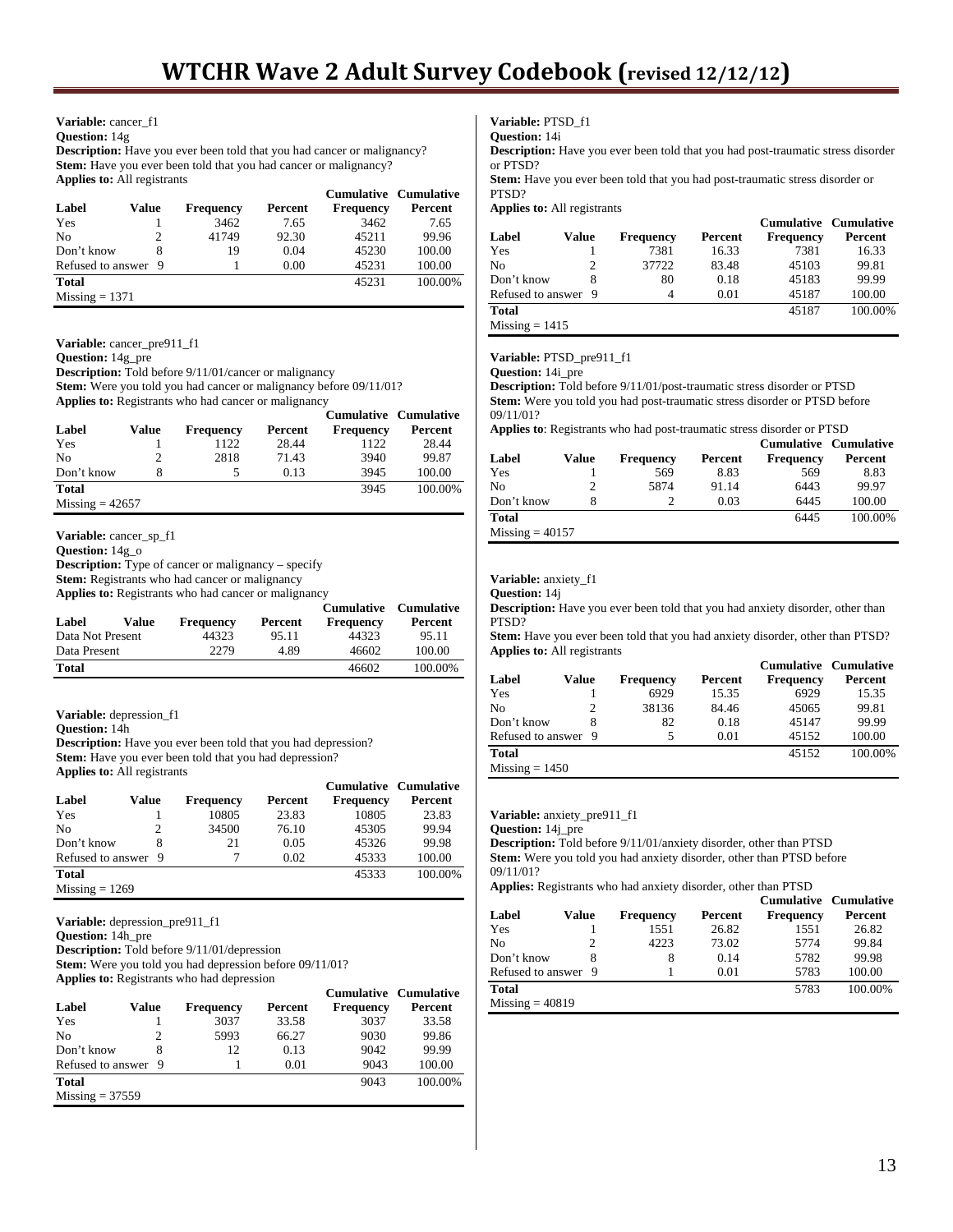# **Variable:** hayfever\_f1

# **Question:** 14k

**Description:** Have you ever been told that you had hay fever or allergic rhinitis? **Stem:** Have you ever been told that you had hay fever or allergic rhinitis? **Applies:** All registrants

|                     |       |                  |         | <b>Cumulative Cumulative</b> |         |
|---------------------|-------|------------------|---------|------------------------------|---------|
| Label               | Value | <b>Frequency</b> | Percent | <b>Frequency</b>             | Percent |
| Yes                 |       | 12145            | 26.83   | 12145                        | 26.83   |
| No.                 | 2     | 33056            | 73.03   | 45201                        | 99.86   |
| Don't know          | 8     | 61               | 0.13    | 45262                        | 100.00  |
| Refused to answer 9 |       |                  | 0.00    | 45263                        | 100.00  |
| <b>Total</b>        |       |                  |         | 45263                        | 100.00% |
| $Missing = 1339$    |       |                  |         |                              |         |

**Variable:** hayfever\_pre911\_f1

**Question:** 14k\_pre

**Description:** Told before 9/11/01/hay fever or allergic rhinitis

**Stem:** Were you told you had hay fever or allergic rhinitis before 09/11/01? **Applies to:** Registrants who had hay fever or allergic rhinitis

| Label             | Value | <b>Frequency</b> | Percent | <b>Cumulative Cumulative</b><br><b>Frequency</b> | Percent |
|-------------------|-------|------------------|---------|--------------------------------------------------|---------|
| Yes               |       | 7066             | 69.57   | 7066                                             | 69.57   |
| No                |       | 3063             | 30.16   | 10129                                            | 99.72   |
|                   |       |                  |         | Cumulative Cumulative                            |         |
|                   |       |                  |         |                                                  |         |
| Label             | Value | <b>Frequency</b> | Percent | <b>Frequency</b>                                 | Percent |
| Don't know        | 8     | 27               | 0.27    | 10156                                            | 99.99   |
| Refused to answer | 9     |                  | 0.01    | 10157                                            | 100.00  |
| <b>Total</b>      |       |                  |         | 10157                                            | 100.00% |

# **Variable:** chbronch\_f1

**Question:** 14l

**Description:** Have you ever been told that you had chronic bronchitis? Stem: Have you ever been told that you had chronic bronchitis? **Applies to:** All registrants

|                     |       |                  |         | <b>Cumulative Cumulative</b> |         |
|---------------------|-------|------------------|---------|------------------------------|---------|
| Label               | Value | <b>Frequency</b> | Percent | Frequency                    | Percent |
| Yes                 |       | 5402             | 11.93   | 5402                         | 11.93   |
| No                  |       | 39824            | 87.97   | 45226                        | 99.90   |
| Don't know          |       | 44               | 0.10    | 45270                        | 100.00  |
| Refused to answer 9 |       |                  | 0.00    | 45272                        | 100.00  |
| <b>Total</b>        |       |                  |         | 45272                        | 100.00% |
| $Missing = 1330$    |       |                  |         |                              |         |

**Variable:** chbronch\_pre911\_f1

**Question:** 14l\_pre

**Description:** Told before 9/11/01/chronic bronchitis

**Stem:** Were you told you had chronic bronchitis before 09/11/01?

**Applies to:** Registrants who had chronic bronchitis

|                   |       |                  |         | <b>Cumulative Cumulative</b> |         |
|-------------------|-------|------------------|---------|------------------------------|---------|
| Label             | Value | <b>Frequency</b> | Percent | <b>Frequency</b>             | Percent |
| Yes               |       | 1631             | 37.41   | 1631                         | 37.41   |
| No                |       | 2719             | 62.36   | 4350                         | 99.77   |
| Don't know        |       | 10               | 0.23    | 4360                         | 100.00  |
| <b>Total</b>      |       |                  |         | 4360                         | 100.00% |
| $Missing = 42242$ |       |                  |         |                              |         |

**Variable:** emphysema\_f1

**Question:** 14m

**Description:** Have you ever been told that you had emphysema? Stem: Have you ever been told that you had emphysema? **Applies to:** All registrants

|                  |       |                  |         | <b>Cumulative Cumulative</b> |         |
|------------------|-------|------------------|---------|------------------------------|---------|
| Label            | Value | <b>Frequency</b> | Percent | <b>Frequency</b>             | Percent |
| Yes              |       | 818              | 1.82    | 818                          | 1.82    |
| No               |       | 44193            | 98.14   | 45011                        | 99.96   |
| Don't know       | 8     | 18               | 0.04    | 45029                        | 100.00  |
| <b>Total</b>     |       |                  |         | 45029                        | 100.00% |
| $Missing = 1573$ |       |                  |         |                              |         |

**Variable:** emphysema\_pre911\_f1 **Question:** 14m\_pre **Description:** Told before 9/11/01/emphysema **Stem:** Were you told you had emphysema before 09/11/01? **Applies to:** Registrants who had emphysema

|                   |       |                  |         |                  | <b>Cumulative Cumulative</b> |
|-------------------|-------|------------------|---------|------------------|------------------------------|
| Label             | Value | <b>Frequency</b> | Percent | <b>Frequency</b> | Percent                      |
| Yes               |       | 145              | 23.05   | 145              | 23.05                        |
| No                |       | 483              | 76.79   | 628              | 99.84                        |
| Don't know        |       |                  | 0.16    | 629              | 100.00                       |
| <b>Total</b>      |       |                  |         | 629              | 100.00%                      |
| $Missing = 45973$ |       |                  |         |                  |                              |

#### **Variable:** rads\_f1

**Question:** 14n

**Description:** Have you ever been told that you had reactive airway disease, also called RADS?

Stem: Have you ever been told that you had reactive airway disease, also called RADS?

**Applies:** All registrants

|                     |       |                  |         | <b>Cumulative Cumulative</b> |         |
|---------------------|-------|------------------|---------|------------------------------|---------|
| Label               | Value | <b>Frequency</b> | Percent | <b>Frequency</b>             | Percent |
| Yes                 |       | 1293             | 2.87    | 1293                         | 2.87    |
| N <sub>0</sub>      |       | 43682            | 96.98   | 44975                        | 99.86   |
| Don't know          |       | 62               | 0.14    | 45037                        | 99.99   |
| Refused to answer 9 |       |                  | 0.01    | 45040                        | 100.00  |
| <b>Total</b>        |       |                  |         | 45040                        | 100.00% |
| $Missing = 1562$    |       |                  |         |                              |         |

# **Variable:** rads\_pre911\_f1

**Question:** 14n\_pre

**Description:** Told before 9/11/01/reactive airway disease, also called RADS **Stem:** Were you told you had reactive airway disease, also called RADS before 09/11/01?

**Applies to:** Registrants who had reactive airway disease, also called RADS

| Label             | Value | <b>Frequency</b> | Percent | <b>Cumulative Cumulative</b><br><b>Frequency</b> | Percent |
|-------------------|-------|------------------|---------|--------------------------------------------------|---------|
| Yes               |       | 151              | 14.06   | 151                                              | 14.06   |
| No                |       | 923              | 85.94   | 1074                                             | 100.00  |
| <b>Total</b>      |       |                  |         | 1074                                             | 100.00% |
| $Missing = 45528$ |       |                  |         |                                                  |         |

**Variable:** sarcoidosis\_f1

**Question:** 14o

**Description:** Have you ever been told that you had sarcoidosis? **Stem:** Have you ever been told that you had sarcoidosis? **Applies to:** All registrants

|                     |       |                  |         |                  | <b>Cumulative Cumulative</b> |
|---------------------|-------|------------------|---------|------------------|------------------------------|
| Label               | Value | <b>Frequency</b> | Percent | <b>Frequency</b> | Percent                      |
| Yes                 |       | 406              | 0.91    | 406              | 0.91                         |
| No                  |       | 44255            | 98.90   | 44661            | 99.80                        |
| Don't know          |       | 86               | 0.19    | 44747            | 100.00                       |
| Refused to answer 9 |       |                  | 0.00    | 44749            | 100.00                       |
| <b>Total</b>        |       |                  |         | 44749            | 100.00%                      |
| $Missing = 1853$    |       |                  |         |                  |                              |

**Variable:** sarcoidosis\_pre911\_f1

**Question:** 14o\_pre

**Description:** Told before 9/11/01/sarcoidosis

**Stem:** Were you told you had sarcoidosis before 09/11/01?

**Applies to:** Registrants who had sarcoidosis

| Label             | Value | <b>Frequency</b> | Percent | Cumulative Cumulative<br><b>Frequency</b> | Percent |
|-------------------|-------|------------------|---------|-------------------------------------------|---------|
| Yes               |       | 148              | 44.71   | 148                                       | 44.71   |
| No                |       | 181              | 54.68   | 329                                       | 99.40   |
| Don't know        |       |                  | 0.60    | 331                                       | 100.00  |
| Total             |       |                  |         | 331                                       | 100.00% |
| $Missing = 46271$ |       |                  |         |                                           |         |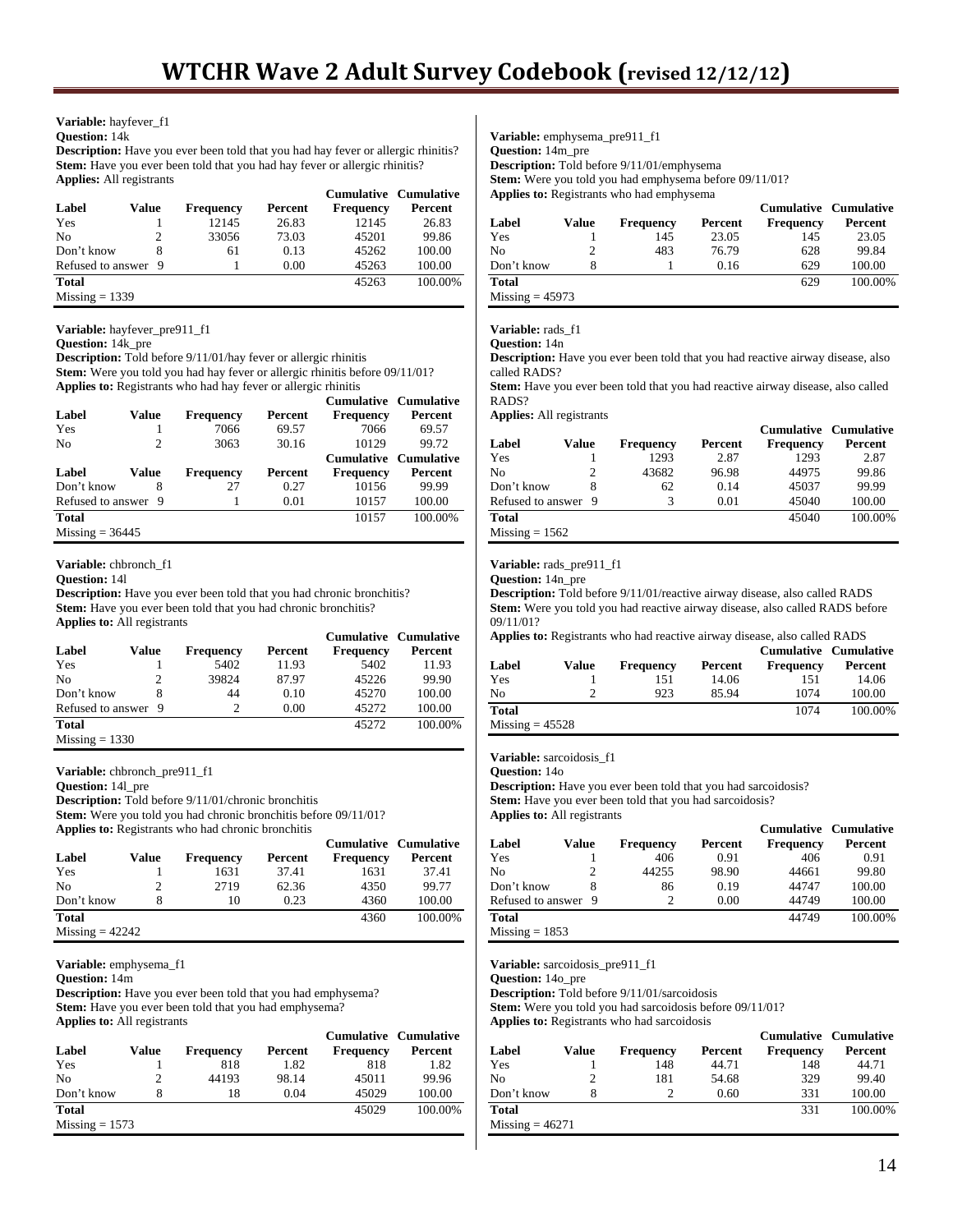**Variable:** othlung\_f1

**Question:** 14p

**Description:** Have you ever been told that you had other lung disease? **Description:** Have you ever been told that you had other lung disease (e.g. pulmonary fibrosis, granulomatous lung disease)? **Applies to:** All registrants

|                  |       |                  |         |                  | Cumulative Cumulative |
|------------------|-------|------------------|---------|------------------|-----------------------|
| Label            | Value | <b>Frequency</b> | Percent | <b>Frequency</b> | Percent               |
| Yes              |       | 2146             | 4.77    | 2146             | 4.77                  |
| N <sub>0</sub>   |       | 42791            | 95.14   | 44937            | 99.91                 |
| Don't know       | 8     | 42               | 0.09    | 44979            | 100.00                |
| <b>Total</b>     |       |                  |         | 44979            | 100.00%               |
| $Missine = 1623$ |       |                  |         |                  |                       |

**Variable:** othlung\_pre911\_f1

**Question:** 14p\_pre

**Description:** Told before 9/11/01/Other lung disease

**Stem:** Were you told you had other lung disease (e.g. pulmonary fibrosis,

granulomatous lung disease) before 09/11/01? **Applies to:** Registrants who had other lung disease

| Label             | Value | <b>Frequency</b> | Percent | <b>Cumulative Cumulative</b><br><b>Frequency</b> | Percent |
|-------------------|-------|------------------|---------|--------------------------------------------------|---------|
| Yes               |       | 517              | 28.75   | 517                                              | 28.75   |
| No                |       | 1281             | 71.25   | 1798                                             | 100.00  |
| <b>Total</b>      |       |                  |         | 1798                                             | 100.00% |
| $Missing = 44804$ |       |                  |         |                                                  |         |

| <b>Variable:</b> othlung sp f1                            |           |
|-----------------------------------------------------------|-----------|
| <b>Question:</b> $14p$ o                                  |           |
| <b>Description:</b> Other lung disease - specify          |           |
| <b>Stem:</b> Other lung disease – specify                 |           |
| <b>Applies to:</b> Registrants who had other lung disease |           |
|                                                           | Cumulativ |

| Label            | Value | <b>Frequency</b> | Percent | Cumulative<br><b>Frequency</b> | <b>Cumulative</b><br>Percent |
|------------------|-------|------------------|---------|--------------------------------|------------------------------|
| Data Not Present |       | 44866            | 96.27   | 44866                          | 96.27                        |
| Data Present     |       | 1736             | 3.73    | 46602                          | 100.00                       |
| <b>Total</b>     |       |                  |         | 46602                          | 100.00%                      |

**Variable:** othprob\_f1

**Question:** 14q

**Description:** Have you ever been told that you had other disease (not lung related)?

Stem: Have you ever been told that you had other disease (not lung related)? **Applies to:** All registrants

|                     |       |                  |         | <b>Cumulative Cumulative</b> |         |
|---------------------|-------|------------------|---------|------------------------------|---------|
| Label               | Value | <b>Frequency</b> | Percent | <b>Frequency</b>             | Percent |
| Yes                 |       | 4615             | 10.85   | 4615                         | 10.85   |
| N <sub>0</sub>      |       | 37865            | 89.03   | 42480                        | 99.88   |
| Don't know          |       | 48               | 0.11    | 42528                        | 99.99   |
| Refused to answer 9 |       | 4                | 0.01    | 42532                        | 100.00  |
| <b>Total</b>        |       |                  |         | 42532                        | 100.00% |
| $Missing = 4070$    |       |                  |         |                              |         |

**Variable:** othprob\_pre911\_f1

**Question:** 14q\_pre

**Description:** Told before 9/11/01/other disease (not lung related)

**Stem:** Were you told you had other disease (not lung related) before 09/11/01? **Applies to:** Registrants who had other disease (not lung related)

|                     |       |                  |         | <b>Cumulative Cumulative</b> |         |
|---------------------|-------|------------------|---------|------------------------------|---------|
| Label               | Value | <b>Frequency</b> | Percent | <b>Frequency</b>             | Percent |
| Yes                 |       | 1342             | 35.15   | 1342                         | 35.15   |
| N <sub>0</sub>      | 2     | 2470             | 64.69   | 3812                         | 99.84   |
| Don't know          |       | 5                | 0.13    | 3817                         | 99.97   |
| Refused to answer 9 |       |                  | 0.03    | 3818                         | 100.00  |
| <b>Total</b>        |       |                  |         | 3818                         | 100.00% |
| $Missing = 42784$   |       |                  |         |                              |         |

**Variable:** asthma\_f1

**Question:** 15

**Description:** Have you ever been told that you had asthma? **Stem:** Have you ever been told by a doctor or other health professional that you had asthma?

**Applies to:** All registrants

|                     |       |                  |         | <b>Cumulative Cumulative</b> |         |
|---------------------|-------|------------------|---------|------------------------------|---------|
| Label               | Value | <b>Frequency</b> | Percent | <b>Frequency</b>             | Percent |
| Yes                 |       | 8714             | 18.88   | 8714                         | 18.88   |
| No                  |       | 37418            | 81.06   | 46132                        | 99.94   |
| Don't know          | 8     | 27               | 0.06    | 46159                        | 100.00  |
| Refused to answer 9 |       |                  | 0.00    | 46160                        | 100.00  |
| <b>Total</b>        |       |                  |         | 46160                        | 100.00% |
| $Missing = 442$     |       |                  |         |                              |         |

**Variable:** asthma\_pre911\_f1

**Question:** 15b

**Description:** Told before 9/11/01/Asthma

**Stem:** Were you told you had asthma before September 11, 2001? **Applies to:** Registrants who had asthma

|                   |       |                  |         | Cumulative Cumulative |         |
|-------------------|-------|------------------|---------|-----------------------|---------|
| Label             | Value | <b>Frequency</b> | Percent | <b>Frequency</b>      | Percent |
| Yes               |       | 3986             | 45.65   | 3986                  | 45.65   |
| No                |       | 4734             | 54.21   | 8720                  | 99.86   |
| Don't know        | 8     | 12               | 0.14    | 8732                  | 100.00  |
| <b>Total</b>      |       |                  |         | 8732                  | 100.00% |
| $Missing = 37870$ |       |                  |         |                       |         |

**Variable:** asthma\_12m\_f1

**Question:** 15c

**Description:** Had an episode of asthma or an asthma attack during the last 12 months

Stem: During the last 12 months, have you had an episode of asthma or an asthma attack?

**Applies to:** Registrants who had asthma

|                     |       |                  |         | <b>Cumulative Cumulative</b> |         |
|---------------------|-------|------------------|---------|------------------------------|---------|
| Label               | Value | <b>Frequency</b> | Percent | <b>Frequency</b>             | Percent |
| Yes                 |       | 4982             | 47.77   | 4982                         | 47.77   |
| No                  |       | 5436             | 52.12   | 10418                        | 99.89   |
| Don't know          |       | 10               | 0.10    | 10428                        | 99.99   |
| Refused to answer 9 |       |                  | 0.01    | 10429                        | 100.00  |
| <b>Total</b>        |       |                  |         | 10429                        | 100.00% |
| $Missing = 36173$   |       |                  |         |                              |         |

**Variable:** asthma\_visit\_f1

**Question:** 15d

**Description:** How many times did you visit an ER due to asthma during the last 12 months?

Stem: How many times did you visit an emergency room or urgent care center due to asthma during the last 12 months?

**Applies to:** Registrants who had asthma

| Label        | Value | <b>Frequency</b> | Percent | <b>Frequency</b> | Percent |
|--------------|-------|------------------|---------|------------------|---------|
| $\mathbf{0}$ |       | 8687             | 85.37   | 8687             | 85.37   |
| 1            |       | 498              | 4.89    | 9185             | 90.26   |
| 2            |       | 399              | 3.92    | 9584             | 94.18   |
| 3            |       | 199              | 1.96    | 9783             | 96.14   |
| 4            |       | 118              | 1.16    | 9901             | 97.30   |
| 5            |       | 81               | 0.80    | 9982             | 98.09   |
| 6            |       | 49               | 0.48    | 10031            | 98.58   |
| 7            |       | 16               | 0.16    | 10047            | 98.73   |
| 8            |       | 17               | 0.17    | 10064            | 98.90   |
| 9            |       | 8                | 0.08    | 10072            | 98.98   |
| 10           |       | 41               | 0.40    | 10113            | 99.38   |
| 12           |       | 14               | 0.14    | 10127            | 99.52   |
| 13           |       | 3                | 0.03    | 10130            | 99.55   |
| 14           |       | 5                | 0.05    | 10135            | 99.60   |
| 15           |       | 5                | 0.05    | 10140            | 99.65   |
| 17           |       | 1                | 0.01    | 10141            | 99.66   |
| 18           |       | $\overline{2}$   | 0.02    | 10143            | 99.68   |
| 19           |       |                  | 0.01    | 10144            | 99.69   |
|              |       |                  |         |                  |         |

**Cumulative Cumulative**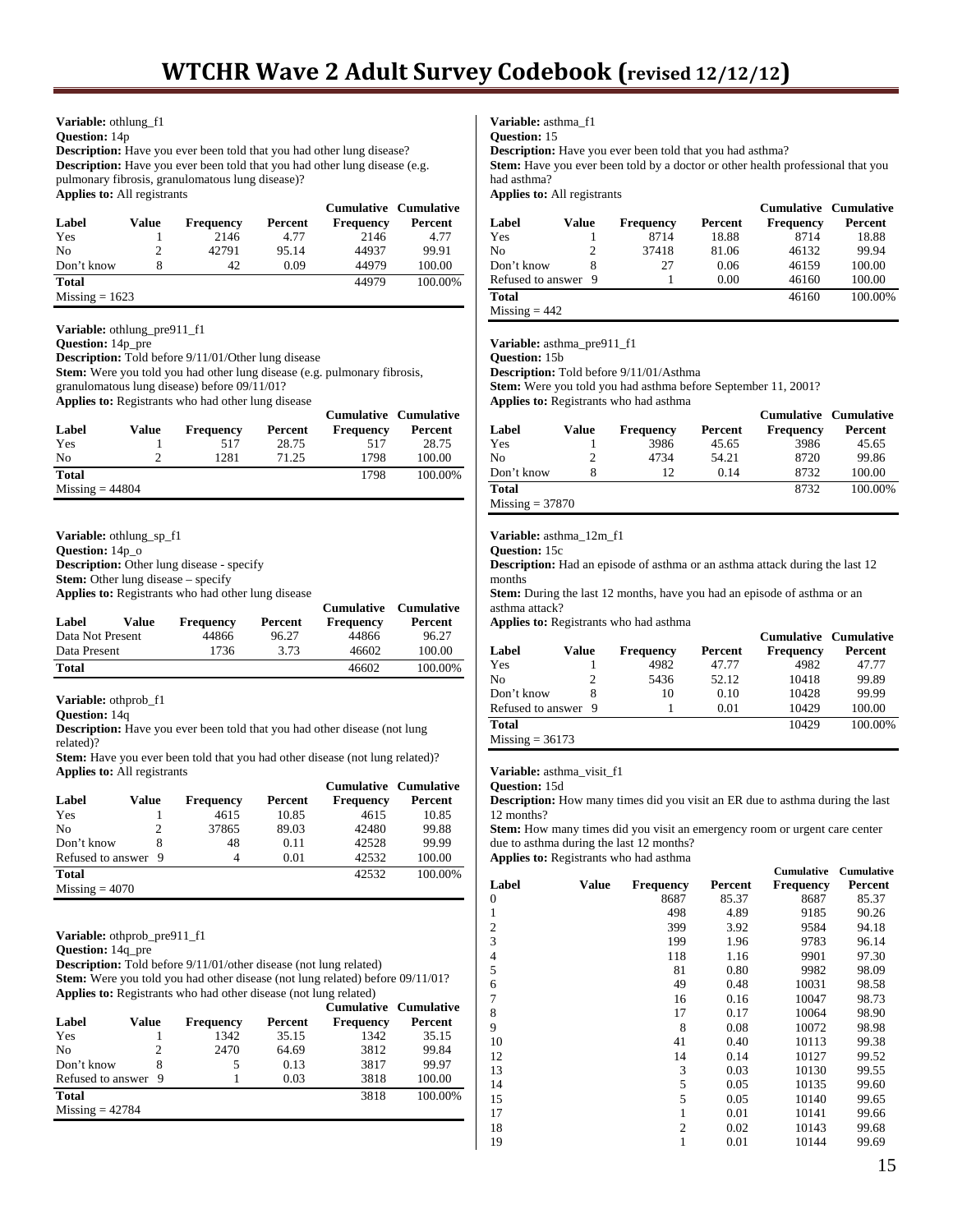# **WTCHR Wave 2 Adult Survey Codebook (revised 12/12/12)**

|                   |              |                      |         | <b>Cumulative Cumulative</b> |         |
|-------------------|--------------|----------------------|---------|------------------------------|---------|
| Label             | <b>Value</b> | <b>Frequency</b>     | Percent | <b>Frequency</b>             | Percent |
| 20                |              | 10                   | 0.10    | 10154                        | 99.78   |
| 21                |              | 1                    | 0.01    | 10155                        | 99.79   |
| 24                |              | 1                    | 0.01    | 10156                        | 99.80   |
| 25                |              | 3                    | 0.03    | 10159                        | 99.83   |
| 30                |              | 3                    | 0.03    | 10162                        | 99.86   |
| 33                |              | 1                    | 0.01    | 10163                        | 99.87   |
| 40                |              | 2                    | 0.02    | 10165                        | 99.89   |
| 50                |              | 1                    | 0.01    | 10166                        | 99.90   |
| 56                |              | 1                    | 0.01    | 10167                        | 99.91   |
| 60                |              | 1                    | 0.01    | 10168                        | 99.92   |
| 97                |              |                      | 0.01    | 10169                        | 99.93   |
| Don't know        |              | 5<br>98              | 0.05    | 10174                        | 99.98   |
| Refused to answer |              | $\overline{c}$<br>99 | 0.02    | 10176                        | 100.00  |
| <b>Total</b>      |              |                      |         | 10176                        | 100.00% |
| $Missing = 36426$ |              |                      |         |                              |         |

**Variable:** inhaler\_asth\_f1

#### **Question:** 15e

**Description:** Used an inhaler in the last 12 months

**Stem:** In the last 12 months, have you used an inhaler prescribed by a doctor for asthma?

**Applies to:** Registrants who had asthma

|                     |       |                  |         |                  | <b>Cumulative Cumulative</b> |
|---------------------|-------|------------------|---------|------------------|------------------------------|
| Label               | Value | <b>Frequency</b> | Percent | <b>Frequency</b> | Percent                      |
| Yes                 |       | 5688             | 54.31   | 5688             | 54.31                        |
| No                  |       | 4782             | 45.66   | 10470            | 99.96                        |
| Don't know          |       | 3                | 0.03    | 10473            | 99.99                        |
| Refused to answer 9 |       |                  | 0.01    | 10474            | 100.00                       |
| <b>Total</b>        |       |                  |         | 10474            | 100.00%                      |
| $Missing = 36128$   |       |                  |         |                  |                              |

#### **Variable:** checkup\_f1

**Question:** 16

**Description:** About how long has it been since you last visited a doctor for a routine check-up?

**Stem:** About how long has it been since you last visited a doctor for a routine check-up? A routine check-up is a general physical exam, not an exam for a specific injury, illness, or condition.

**Applies to:** All registrants

|                   |       |           |         |           | <b>Cumulative Cumulative</b> |
|-------------------|-------|-----------|---------|-----------|------------------------------|
| Label             | Value | Frequency | Percent | Frequency | Percent                      |
| Within past year  |       | 32047     | 69.56   | 32047     | 69.56                        |
| 1-2 years ago     | 2     | 7277      | 15.80   | 39324     | 85.36                        |
| 2-5 years ago     | 3     | 4525      | 9.82    | 43849     | 95.18                        |
| 5+ years ago      | 4     | 1941      | 4.21    | 45790     | 99.39                        |
| Never             | 5     | 244       | 0.53    | 46034     | 99.92                        |
| Don't know        | 8     | 30        | 0.07    | 46064     | 99.99                        |
| Refused to answer | 9     | 5         | 0.01    | 46069     | 100.00                       |
| Total             |       |           |         | 46069     | 100.00%                      |
| $Missing = 533$   |       |           |         |           |                              |

**Variable:** nocare\_f1

**Question:** 17

**Description:** Did you not get the health care you needed during the last 12 months?

**Stem:** Was there a time when you needed health care, but did not get it during the last 12 months? **Applies to:** All registrants

| Label               | Value | <b>Frequency</b> | Percent | <b>Frequency</b> | Cumulative Cumulative<br>Percent |
|---------------------|-------|------------------|---------|------------------|----------------------------------|
| Yes                 |       | 8597             | 18.61   | 8597             | 18.61                            |
| No                  |       | 37589            | 81.38   | 46186            | 99.99                            |
| Refused to answer 9 |       |                  | 0.01    | 46189            | 100.00                           |
| <b>Total</b>        |       |                  |         | 46189            | 100.00%                          |
| $Missing = 413$     |       |                  |         |                  |                                  |

**Variable:** routine\_f1 **Question:** 17a\_1

**Description:** Did you need but not get a routine check-up?

Stem: Did you need but not get a routine check-up during the last 12 months? **Applies to:** Registrants who needed health care but did not get it during the last 12 months

|                   |       |                  |         | <b>Cumulative Cumulative</b> |         |
|-------------------|-------|------------------|---------|------------------------------|---------|
| Label             | Value | <b>Frequency</b> | Percent | <b>Frequency</b>             | Percent |
| Yes               |       | 3682             | 46.08   | 3682                         | 46.08   |
| N <sub>0</sub>    |       | 4309             | 53.92   | 7991                         | 100.00  |
| <b>Total</b>      |       |                  |         | 7991                         | 100.00% |
| $Missing = 38611$ |       |                  |         |                              |         |

**Variable:** specialist\_f1

#### **Question:** 17a\_2

**Description:** Did you need but not get care from a specialist?

**Stem:** Did you need but not get care from a specialist (e.g. dermatologist or surgeon) during the last 12 months?

**Applies to:** Registrants who needed health care but did not get it during the last 12 months

|                   |       |                  |         | <b>Cumulative Cumulative</b> |         |
|-------------------|-------|------------------|---------|------------------------------|---------|
| Label             | Value | <b>Frequency</b> | Percent | <b>Frequency</b>             | Percent |
| Yes               |       | 2867             | 35.88   | 2867                         | 35.88   |
| No                | 2     | 5122             | 64.10   | 7989                         | 99.97   |
| Don't know        | 8     |                  | 0.03    | 7991                         | 100.00  |
| Total             |       |                  |         | 7991                         | 100.00% |
| $Missing = 38611$ |       |                  |         |                              |         |

# **Variable:** inpatient\_f1

**Question:** 17a\_3

**Description:** Did you need but not get inpatient care?

**Stem:** Did you need but not get inpatient care (e.g. hospitalization) during the last 12 months?

**Applies to:** Registrants who needed health care but did not get it during the last 12 months

|                   |       |           |         | <b>Cumulative Cumulative</b> |         |
|-------------------|-------|-----------|---------|------------------------------|---------|
| Label             | Value | Frequency | Percent | <b>Frequency</b>             | Percent |
| Yes               |       | 329       | 4.12    | 329                          | 4.12    |
| N <sub>0</sub>    |       | 7658      | 95.83   | 7987                         | 99.95   |
| Don't know        |       | Δ         | 0.05    | 7991                         | 100.00  |
| <b>Total</b>      |       |           |         | 7991                         | 100.00% |
| $Missing = 38611$ |       |           |         |                              |         |

**Variable:** diagnostic\_f1

**Question:** 17a\_4

**Description:** Did you need but not get diagnostic services?

**Stem:** Did you need but not get diagnostic services (e.g. radiology) during the last 12 months?

**Applies to:** Registrants who needed health care but did not get it during the last 12 months

| Label             | Value | <b>Frequency</b> | Percent | <b>Frequency</b> | <b>Cumulative Cumulative</b><br>Percent |
|-------------------|-------|------------------|---------|------------------|-----------------------------------------|
| Yes               |       | 1196             | 14.97   | 1196             | 14.97                                   |
| No                |       | 6790             | 84.97   | 7986             | 99.94                                   |
| Don't know        | 8     |                  | 0.06    | 7991             | 100.00                                  |
| <b>Total</b>      |       |                  |         | 7991             | 100.00%                                 |
| $Missing = 38611$ |       |                  |         |                  |                                         |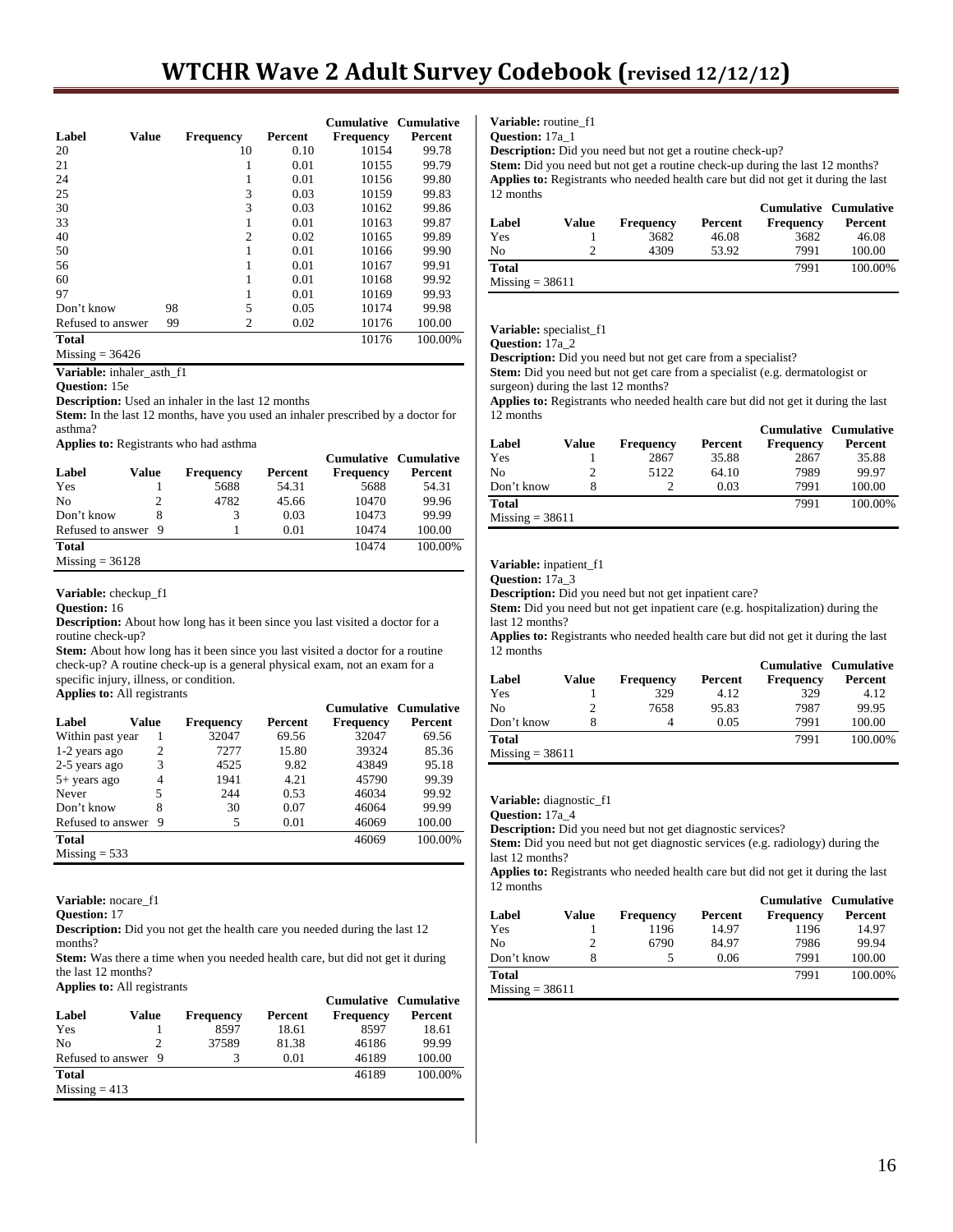### **Variable:** outpatient\_f1

**Question:** 17a<sup>5</sup>

**Description:** Did you need but not get outpatient care?

**Stem:** Did you need but not get outpatient care (e.g. seeing a doctor for the flu) during the last 12 months?

**Applies to:** Registrants who needed health care but did not get it during the last 12 months

|                   |       |           |         | <b>Cumulative</b> | Cumulative |
|-------------------|-------|-----------|---------|-------------------|------------|
| Label             | Value | Frequency | Percent | Frequency         | Percent    |
| Yes               |       | 2825      | 35.35   | 2825              | 35.35      |
| N <sub>0</sub>    |       | 5163      | 64.60   | 7988              | 99.95      |
| Don't know        | 8     | 4         | 0.05    | 7992              | 100.00     |
| <b>Total</b>      |       |           |         | 7992              | 100.00%    |
| $Missing = 38610$ |       |           |         |                   |            |

**Variable:** prescription\_f1

**Question:** 17a\_6

**Description:** Did you need but not get prescription medicines?

Stem: Did you need but not get prescription medicines during the last 12 months?

**Applies to:** Registrants who needed health care but did not get it during the last 12 months

|                   |       |                  |         | <b>Cumulative Cumulative</b> |         |
|-------------------|-------|------------------|---------|------------------------------|---------|
| Label             | Value | <b>Frequency</b> | Percent | Frequency                    | Percent |
| Yes               |       | 2269             | 28.39   | 2269                         | 28.39   |
| No                |       | 5719             | 71.57   | 7988                         | 99.96   |
| Don't know        |       |                  | 0.04    | 7991                         | 100.00  |
| <b>Total</b>      |       |                  |         | 7991                         | 100.00% |
| $Missing = 38611$ |       |                  |         |                              |         |

**Variable:** counseling\_f1

**Question:** 17a\_7

**Description:** Did you need but not get mental health care or counseling? **Stem:** Did you need but not get mental health care or counseling during the last

12 months?

**Applies to:** Registrants who needed health care but did not get it during the last 12 months

|                     |       |                  |         |                  | <b>Cumulative Cumulative</b> |
|---------------------|-------|------------------|---------|------------------|------------------------------|
| Label               | Value | <b>Frequency</b> | Percent | <b>Frequency</b> | Percent                      |
| Yes                 |       | 2432             | 30.43   | 2432             | 30.43                        |
| N <sub>0</sub>      |       | 5554             | 69.50   | 7986             | 99.94                        |
| Don't know          | 8     | 3                | 0.04    | 7989             | 99.97                        |
| Refused to answer 9 |       | $\mathfrak{D}$   | 0.02    | 7991             | 100.00                       |
| <b>Total</b>        |       |                  |         | 7991             | 100.00%                      |
| $Missing = 38611$   |       |                  |         |                  |                              |

**Variable:** dental\_f1

**Question:** 17a\_8

**Description:** Did you need but not get dental care?

**Stem:** Did you need but not get dental care during the last 12 months?

**Applies to:** Registrants who needed health care but did not get it during the last 12 months

|                   |       |                  |         | <b>Cumulative Cumulative</b> |         |
|-------------------|-------|------------------|---------|------------------------------|---------|
| Label             | Value | <b>Frequency</b> | Percent | <b>Frequency</b>             | Percent |
| Yes               |       | 3270             | 40.92   | 3270                         | 40.92   |
| N <sub>0</sub>    | ∍     | 4721             | 59.08   | 7991                         | 100.00  |
| <b>Total</b>      |       |                  |         | 7991                         | 100.00% |
| $Missing = 38611$ |       |                  |         |                              |         |

**Variable:** eyeexam\_f1

**Question:** 17a\_9

**Description:** Did you need but not get an eye exam or glasses?

**Stem:** Did you need but not get an eye exam or glasses during the last 12 months?

**Applies to:** Registrants who needed health care but did not get it during the last 12 months

|       |       |           |         | <b>Cumulative Cumulative</b> |         |
|-------|-------|-----------|---------|------------------------------|---------|
| Label | Value | Frequency | Percent | Frequency                    | Percent |
| Yes   |       | 2671      | 33.43   | 2671                         | 33.43   |
| No    |       | 5319      | 66.56   | 7990                         | 99.99   |

|                   |       |                  |         |                  | <b>Cumulative Cumulative</b> |
|-------------------|-------|------------------|---------|------------------|------------------------------|
| Label             | Value | <b>Frequency</b> | Percent | <b>Frequency</b> | Percent                      |
| Don't know        |       |                  | 0.01    | 7991             | 100.00                       |
| <b>Total</b>      |       |                  |         | 7991             | 100.00%                      |
| $Missing = 38611$ |       |                  |         |                  |                              |

**Variable:** othercare\_f1

**Question:** 17a\_10

**Description:** Did you need but not get care for other?

Stem: Did you need but not get care for other during the last 12 months? **Applies to:** Registrants who needed health care but did not get it during the last

| 12 months           |       |                  |         |                  |                              |
|---------------------|-------|------------------|---------|------------------|------------------------------|
|                     |       |                  |         |                  | <b>Cumulative Cumulative</b> |
| Label               | Value | <b>Frequency</b> | Percent | <b>Frequency</b> | Percent                      |
| Yes                 |       | 1097             | 13.73   | 1097             | 13.73                        |
| No                  |       | 6888             | 86.20   | 7985             | 99.92                        |
| Don't know          |       | $\mathcal{L}$    | 0.06    | 7990             | 99.99                        |
| Refused to answer 9 |       |                  | 0.01    | 7991             | 100.00                       |

**Total** 7991 100.00%  $Missing = 38611$ 

**Variable:** othercare\_sp\_f1

**Question:** 17a\_o

**Description:** Did you need but not get care for other - specify **Stem:** Did you need but not get care for other – specify

**Applies to:** Registrants who needed health care for other but did not get it during the last 12 months

| Label            | Value | <b>Frequency</b> | Percent | Cumulative Cumulative<br><b>Frequency</b> | Percent |
|------------------|-------|------------------|---------|-------------------------------------------|---------|
| Data Not Present |       | 45519            | 97.68   | 45519                                     | 97.68   |
| Data Present     |       | 1083             | 2.32    | 46602                                     | 100.00  |
| <b>Total</b>     |       |                  |         | 46602                                     | 100.00% |

**Variable:** nomoney\_f1

**Question:** 17b\_1

**Description:** What prevented you from getting health care: Lacked money **Stem:** What prevented you from getting the health care you needed in the last 12 months: Lacked money

**Applies to:** Registrants who needed health care but did not get it during the last 12 months

|                     |       |           |         | <b>Cumulative Cumulative</b> |         |
|---------------------|-------|-----------|---------|------------------------------|---------|
| Label               | Value | Frequency | Percent | <b>Frequency</b>             | Percent |
| Yes                 |       | 2827      | 37.90   | 2827                         | 37.90   |
| No                  |       | 4630      | 62.07   | 7457                         | 99.97   |
| Don't know          |       |           | 0.01    | 7458                         | 99.99   |
| Refused to answer 9 |       |           | 0.01    | 7459                         | 100.00  |
| <b>Total</b>        |       |           |         | 7459                         | 100.00% |
| $Missing = 39143$   |       |           |         |                              |         |

**Variable:** noinsurance\_f1

**Question:** 17b\_2

**Description:** What prevented you from getting health care: Lacked insurance **Stem:** What prevented you from getting the health care you needed in the last 12 months: Lacked insurance

**Applies to:** Registrants who needed health care but did not get it during the last 12 months

|                     |       |                             |         | <b>Cumulative Cumulative</b> |         |
|---------------------|-------|-----------------------------|---------|------------------------------|---------|
| Label               | Value | <b>Frequency</b>            | Percent | Frequency                    | Percent |
| Yes                 |       | 2431                        | 32.59   | 2431                         | 32.59   |
| No                  |       | 5024                        | 67.35   | 7455                         | 99.95   |
| Don't know          |       | $\mathcal{D}_{\mathcal{L}}$ | 0.03    | 7457                         | 99.97   |
| Refused to answer 9 |       |                             | 0.03    | 7459                         | 100.00  |
| <b>Total</b>        |       |                             |         | 7459                         | 100.00% |
| $Missing = 39143$   |       |                             |         |                              |         |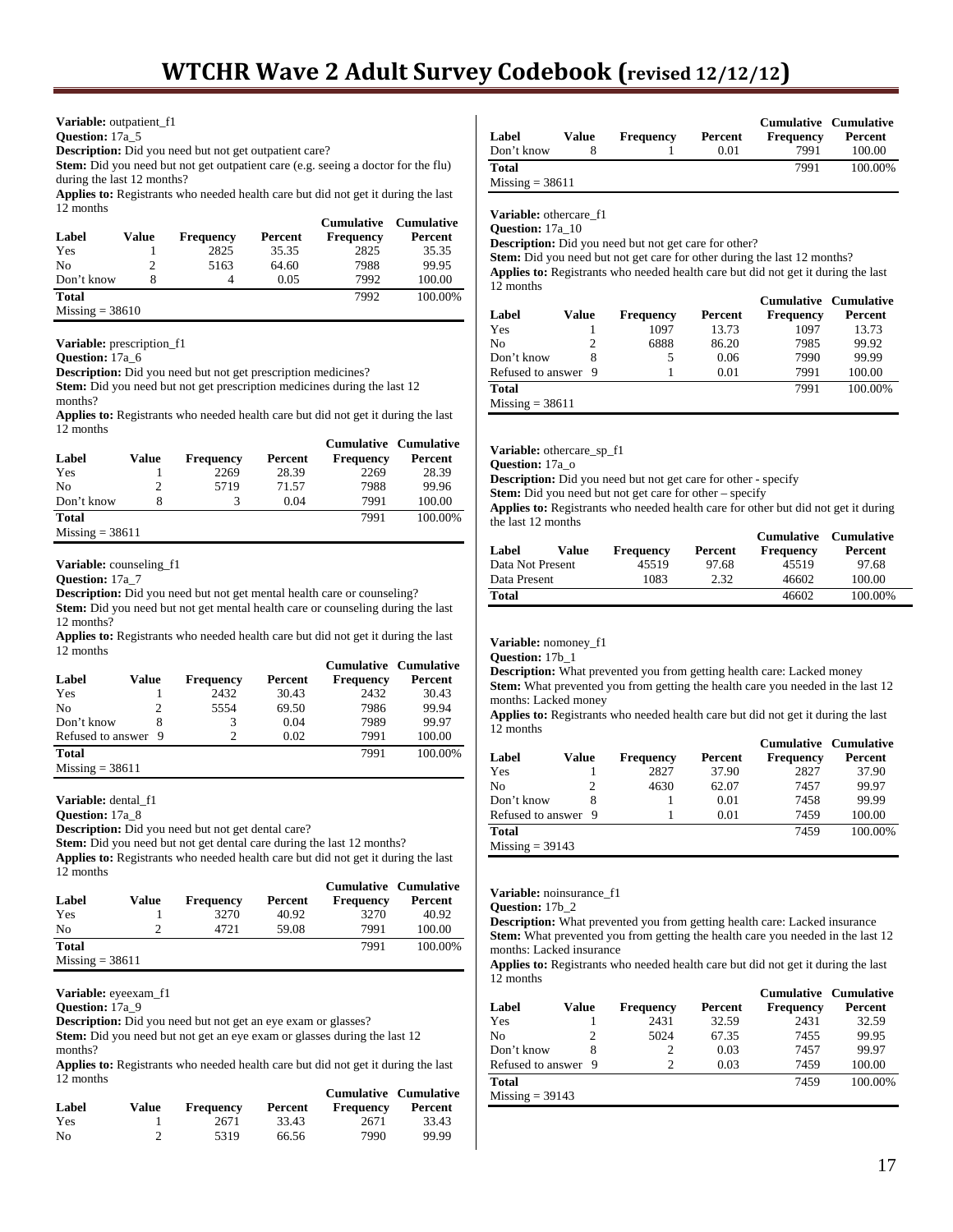**Variable:** notransportation\_f1

# **Question:** 17b\_3

**Description:** What prevented you from getting health care: Lacked

transportation

**Stem:** What prevented you from getting the health care you needed in the last 12 months: Lacked transportation

**Applies to:** Registrants who needed health care but did not get it during the last 12 months

|                     |       |                  |         | <b>Cumulative Cumulative</b> |         |
|---------------------|-------|------------------|---------|------------------------------|---------|
| Label               | Value | <b>Frequency</b> | Percent | <b>Frequency</b>             | Percent |
| Yes                 |       | 330              | 4.42    | 330                          | 4.42    |
| N <sub>0</sub>      |       | 7127             | 95.55   | 7457                         | 99.97   |
| Refused to answer 9 |       |                  | 0.03    | 7459                         | 100.00  |
| <b>Total</b>        |       |                  |         | 7459                         | 100.00% |
| $Missine = 39143$   |       |                  |         |                              |         |

**Variable:** nochildcare\_f1

**Question:** 17b\_4

**Description:** What prevented you from getting health care: Lacked childcare **Stem:** What prevented you from getting the health care you needed in the last 12 months: Lacked childcare

**Applies to:** Registrants who needed health care but did not get it during the last 12 months

|                     |       |                  |         | <b>Cumulative Cumulative</b> |         |
|---------------------|-------|------------------|---------|------------------------------|---------|
| Label               | Value | <b>Frequency</b> | Percent | <b>Frequency</b>             | Percent |
| Yes                 |       | 333              | 4.46    | 333                          | 4.46    |
| No                  |       | 7125             | 95.52   | 7458                         | 99.99   |
| Refused to answer 9 |       |                  | 0.01    | 7459                         | 100.00  |
| <b>Total</b>        |       |                  |         | 7459                         | 100.00% |
| Missing $=$ 39143   |       |                  |         |                              |         |

**Variable:** nogo\_f1

#### **Question:** 17b\_5

**Description:** What prevented you from getting health care: Did not know where to go for care

**Stem:** What prevented you from getting the health care you needed in the last 12 months: Did not know where to go for care

**Applies to:** Registrants who needed health care but did not get it during the last 12 months

|                     |       |           |         | <b>Cumulative Cumulative</b> |         |
|---------------------|-------|-----------|---------|------------------------------|---------|
| Label               | Value | Frequency | Percent | <b>Frequency</b>             | Percent |
| Yes                 |       | 1115      | 14.95   | 1115                         | 14.95   |
| N <sub>0</sub>      |       | 6342      | 85.02   | 7457                         | 99.97   |
| Don't know          |       |           | 0.01    | 7458                         | 99.99   |
| Refused to answer 9 |       |           | 0.01    | 7459                         | 100.00  |
| <b>Total</b>        |       |           |         | 7459                         | 100.00% |
| $Missing = 39143$   |       |           |         |                              |         |

**Variable:** noprovider\_f1

**Question:** 17b\_6

**Description:** What prevented you from getting health care: Unable to find a provider

**Stem:** What prevented you from getting the health care you needed in the last 12 months: Was unable to find a provider who could diagnose or treat my condition **Applies to:** Registrants who needed health care but did not get it during the last 12 months

|                     |               |                  |         | <b>Cumulative Cumulative</b> |         |
|---------------------|---------------|------------------|---------|------------------------------|---------|
| Label               | Value         | <b>Frequency</b> | Percent | <b>Frequency</b>             | Percent |
| Yes                 |               | 1015             | 13.61   | 1015                         | 13.61   |
| N <sub>0</sub>      | $\mathcal{D}$ | 6444             | 86.38   | 7459                         | 99.99   |
| Refused to answer 9 |               |                  | 0.01    | 7460                         | 100.00  |
| <b>Total</b>        |               |                  |         | 7460                         | 100.00% |
| $Missing = 39142$   |               |                  |         |                              |         |

**Variable:** noother\_f1

**Question:** 17b\_7

**Description:** What prevented you from getting health care: Other

**Stem:** What prevented you from getting the health care you needed in the last 12 months: Other

**Applies to:** Registrants who needed health care but did not get it during the last 12 months

|                     |       |                  |         | <b>Cumulative Cumulative</b> |         |
|---------------------|-------|------------------|---------|------------------------------|---------|
| Label               | Value | <b>Frequency</b> | Percent | Frequency                    | Percent |
| Yes                 |       | 3570             | 47.86   | 3570                         | 47.86   |
| No                  |       | 3885             | 52.08   | 7455                         | 99.95   |
| Don't know          |       | 2                | 0.03    | 7457                         | 99.97   |
| Refused to answer 9 |       |                  | 0.03    | 7459                         | 100.00  |
| <b>Total</b>        |       |                  |         | 7459                         | 100.00% |
| $Missing = 39143$   |       |                  |         |                              |         |

Variable: care911\_f1

**Question:** 17c

**Description:** Was the health care you were seeking but did not receive for a problem related to 9/11?

**Stem:** Regarding health care that you did not receive in the last 12 months, were you seeking health care for a problem that may be related to September 11, 2001?

**Applies to:** Registrants who needed health care but did not get it during the last 12 months

|                   |        |                  |         | <b>Cumulative</b> | Cumulative |
|-------------------|--------|------------------|---------|-------------------|------------|
| Label             | Value  | <b>Frequency</b> | Percent | <b>Frequency</b>  | Percent    |
| Yes               |        | 2887             | 34.14   | 2887              | 34.14      |
| No                | 2.     | 2287             | 27.05   | 5174              | 61.19      |
| Don't know        | 3 or 8 | 3282             | 38.81   | 8456              | 100.00     |
| Total             |        |                  |         | 8456              | 100.00%    |
| $Missing = 38146$ |        |                  |         |                   |            |

# **Variable:** sad\_f1

**Question:** 18a

**Description:** In the last 30 days, how often did you feel so sad that nothing could cheer you up?

**Stem:** In the last 30 days, how often did you feel so sad that nothing could cheer you up?

**Applies to:** All registrants

|                      |       |           |         | <b>Cumulative</b> | <b>Cumulative</b> |
|----------------------|-------|-----------|---------|-------------------|-------------------|
| Label                | Value | Frequency | Percent | Frequency         | Percent           |
| All of the time      |       | 588       | 1.27    | 588               | 1.27              |
| Most of the time.    | 2     | 2558      | 5.53    | 3146              | 6.80              |
| Some of the time     | 3     | 8539      | 18.46   | 11685             | 25.26             |
| A little of the time | 4     | 12046     | 26.04   | 23731             | 51.30             |
| None of the time     | 5     | 22506     | 48.6    | 46237             | 99.94             |
| Don't know           | 8     | 15        | 0.03    | 46252             | 99.98             |
| Refused to answer    | 9     | 11        | 0.02    | 46263             | 100.00            |
| Total                |       |           |         | 46263             | 100.00%           |
| $Missing = 339$      |       |           |         |                   |                   |

**Variable:** nervous\_f1

**Question:** 18b

**Description:** In the last 30 days, how often did you feel nervous? Stem: In the last 30 days, how often did you feel nervous? **Applies to:** All registrants

|                      |       |                  |         | <b>Cumulative</b> | <b>Cumulative</b> |
|----------------------|-------|------------------|---------|-------------------|-------------------|
| Label                | Value | <b>Frequency</b> | Percent | Frequency         | Percent           |
| All of the time      |       | 1222             | 2.64    | 1222              | 2.64              |
| Most of the time     | 2     | 3576             | 7.73    | 4798              | 10.38             |
| Some of time         | 3     | 11682            | 25.26   | 16480             | 35.64             |
| A little of the time | 4     | 14514            | 31.39   | 30994             | 67.03             |
| None of the time     | 5     | 15222            | 32.92   | 46216             | 99.95             |
| Don't know           | 8     | 9                | 0.02    | 46225             | 99.97             |
| Refused to answer    | 9     | 14               | 0.03    | 46239             | 100.00            |
| Total                |       |                  |         | 46239             | 100.00%           |
| $Missing = 363$      |       |                  |         |                   |                   |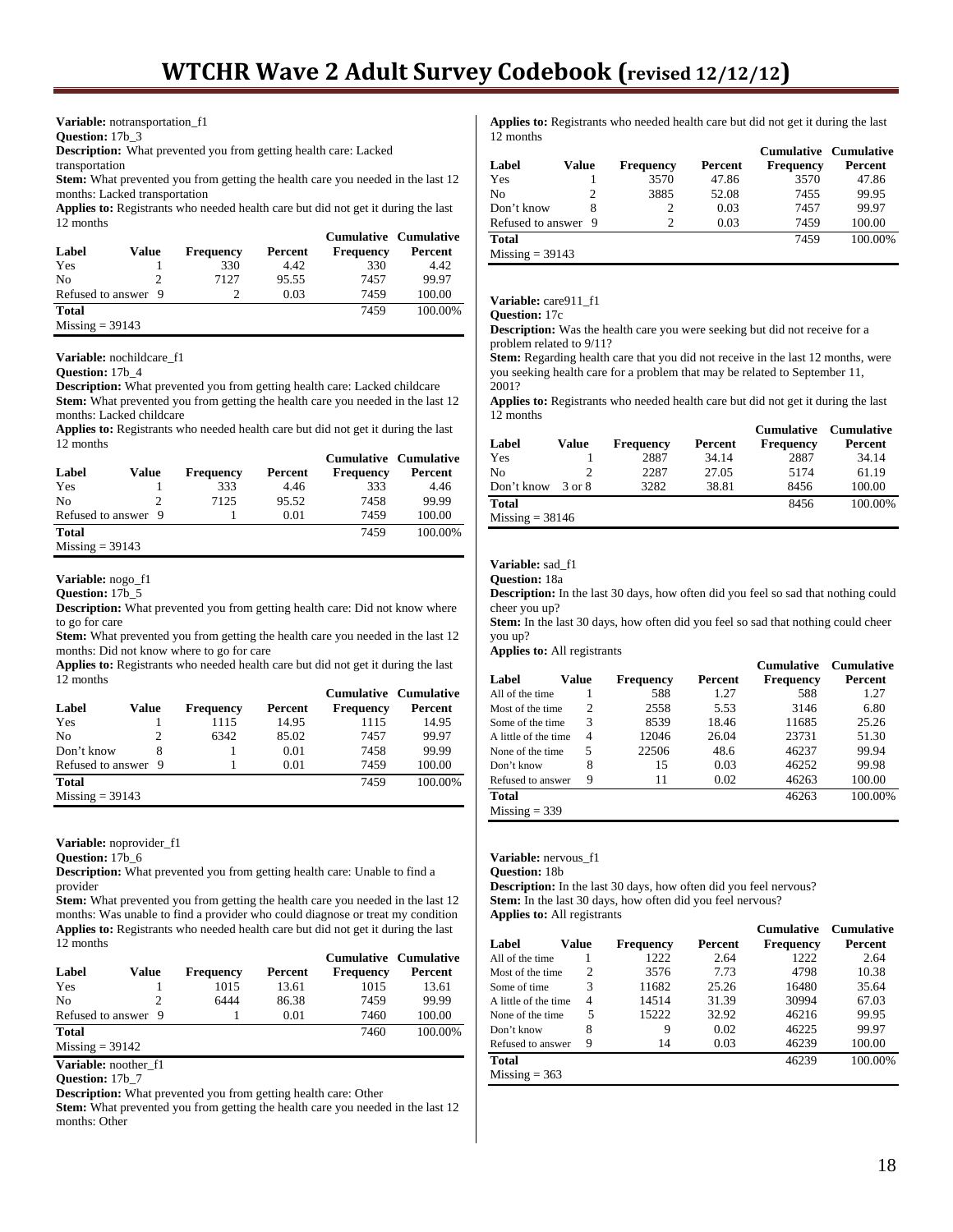# **Variable:** restless\_f1

# **Question:** 18c

**Description:** In the last 30 days, how often did you feel restless or fidgety? **Stem:** In the last 30 days, how often did you feel restless or fidgety? **Applies to:** All registrants

|                      |       |           |         | <b>Cumulative</b> | <b>Cumulative</b> |
|----------------------|-------|-----------|---------|-------------------|-------------------|
| Label                | Value | Frequency | Percent | Frequency         | Percent           |
| All of the time      |       | 1533      | 3.32    | 1533              | 3.32              |
| Most of the time.    | 2     | 4353      | 9.43    | 5886              | 12.75             |
| Some of the time     | 3     | 11977     | 25.95   | 17863             | 38.70             |
| A little of the time | 4     | 12807     | 27.74   | 30670             | 66.44             |
| None of the time     | 5     | 15462     | 33.50   | 46132             | 99.94             |
| Don't know           | 8     | 21        | 0.05    | 46153             | 99.98             |
| Refused to answer    | 9     | 9         | 0.02    | 46162             | 100.00            |
| Total                |       |           |         | 46162             | 100.00%           |
| $Missing = 440$      |       |           |         |                   |                   |

**Variable:** hopeless\_f1

**Question:** 18d

**Description:** In the last 30 days, how often did you feel hopeless? Stem: In the last 30 days, how often did you feel hopeless? **Applies to:** All registrants

|                      |       |           |         | <b>Cumulative</b> | <b>Cumulative</b> |
|----------------------|-------|-----------|---------|-------------------|-------------------|
| Label                | Value | Frequency | Percent | Frequency         | Percent           |
| All of the time      |       | 707       | 1.53    | 707               | 1.53              |
| Most of the time.    | 2     | 1980      | 4.29    | 2687              | 5.82              |
| Some of the time     | 3     | 5998      | 12.99   | 8685              | 18.81             |
| A little of the time | 4     | 8342      | 18.07   | 17027             | 36.88             |
| None of the time     | 5     | 29121     | 63.07   | 46148             | 99.95             |
| Don't know           | 8     | 14        | 0.03    | 46162             | 99.98             |
| Refused to answer    | 9     | 11        | 0.02    | 46173             | 100.00            |
| Total                |       |           |         | 46173             | 100.00%           |
| $Missing = 429$      |       |           |         |                   |                   |

# Variable: lethargic\_f1

**Question:** 18e

**Description:** In the last 30 days, how often did you feel that everything was an effort? **Stem:** In the last 30 days, how often did you feel that everything was an effort?

| <b>Applies to:</b> All registrants |       |                  |         |                   |                   |  |  |  |
|------------------------------------|-------|------------------|---------|-------------------|-------------------|--|--|--|
|                                    |       |                  |         | <b>Cumulative</b> | <b>Cumulative</b> |  |  |  |
| Label                              | Value | <b>Frequency</b> | Percent | Frequency         | Percent           |  |  |  |
| All of the time                    |       | 1652             | 3.58    | 1652              | 3.58              |  |  |  |
| Most of the time                   | 2     | 3986             | 8.63    | 5638              | 12.21             |  |  |  |
| Some of the time                   | 3     | 9096             | 19.70   | 14734             | 31.91             |  |  |  |
| A little of the time               | 4     | 11971            | 25.92   | 26705             | 57.83             |  |  |  |
| None of the time                   | 5     | 19424            | 42.06   | 46129             | 99.89             |  |  |  |
| Don't know                         | 8     | 38               | 0.08    | 46167             | 99.98             |  |  |  |
| Refused to answer                  | 9     | 11               | 0.02    | 46178             | 100.00            |  |  |  |
| <b>Total</b>                       |       |                  |         | 46178             | 100.00%           |  |  |  |
| $Missing = 424$                    |       |                  |         |                   |                   |  |  |  |

**Variable:** worthless\_f1

**Description:** In the last 30 days, how often did you feel worthless? Stem: In the last 30 days, how often did you feel worthless? **Applies to:** All registrants

|                      |       |           |         | Cumulative       | <b>Cumulative</b> |
|----------------------|-------|-----------|---------|------------------|-------------------|
| Label                | Value | Frequency | Percent | <b>Frequency</b> | Percent           |
| All of the time      |       | 716       | 1.55    | 716              | 1.55              |
| Most of the time     | 2     | 1739      | 3.77    | 2455             | 5.32              |
| Some of the time     | 3     | 4978      | 10.78   | 7433             | 16.10             |
| A little of the time | 4     | 7039      | 15.25   | 14472            | 31.35             |
| None of the time.    | 5     | 31667     | 68.60   | 46139            | 99.95             |
| Don't know           | 8     | 12        | 0.03    | 46151            | 99.98             |
| Refused to answer    | 9     | 10        | 0.02    | 46161            | 100.00            |
| Total                |       |           |         | 46161            | 100.00%           |
| $Missing = 441$      |       |           |         |                  |                   |

**Variable:** talk\_f1

**Question:** 19

**Description:** Seen or talked to a professional for a mental or emotional problem during the last 12 months?

**Stem:** During the last 12 months, have you seen or talked to a professional for a mental or emotional problem? **Applies:** All registrants

| дррцез. ди гедманиз |       |                  |         |                  |                                         |  |  |  |
|---------------------|-------|------------------|---------|------------------|-----------------------------------------|--|--|--|
| Label               | Value | <b>Frequency</b> | Percent | <b>Frequency</b> | <b>Cumulative Cumulative</b><br>Percent |  |  |  |
| Yes                 |       | 9948             | 21.48   | 9948             | 21.48                                   |  |  |  |
| No                  |       | 36344            | 78.48   | 46292            | 99.96                                   |  |  |  |
| Don't know          | 8     | 9                | 0.02    | 46301            | 99.98                                   |  |  |  |
| Refused to answer 9 |       | Q                | 0.02    | 46310            | 100.00                                  |  |  |  |
| <b>Total</b>        |       |                  |         | 46310            | 100.00%                                 |  |  |  |

 $Missing = 292$ 

**Variable:** medication\_f1

**Question:** 20 **Description:** Took prescribed medication for a mental or emotional condition

during the last 12 months? **Stem:** During the last 12 months, have you taken any medication that was prescribed to you to treat a mental or emotional condition? **Applies to:** All registrants

|                     |       |           |         | Cumulative Cumulative |         |
|---------------------|-------|-----------|---------|-----------------------|---------|
| Label               | Value | Frequency | Percent | Frequency             | Percent |
| Yes                 |       | 6798      | 14.69   | 6798                  | 14.69   |
| No                  |       | 39447     | 85.26   | 46245                 | 99.95   |
| Don't know          | 8     | 12        | 0.03    | 46257                 | 99.98   |
| Refused to answer 9 |       | 9         | 0.02    | 46266                 | 100.00  |
| <b>Total</b>        |       |           |         | 46266                 | 100.00% |
| $Missing = 336$     |       |           |         |                       |         |

**Variable:** smoke\_now\_f1

**Question:** 21

**Description:** Do you now smoke cigarettes Every day, some days, or Not at all? Stem: Do you now smoke cigarettes Every day, some days, or Not at all? **Applies to:** All registrants

|                     |       |                  |                | <b>Cumulative Cumulative</b> |         |
|---------------------|-------|------------------|----------------|------------------------------|---------|
| Label               | Value | <b>Frequency</b> | <b>Percent</b> | <b>Frequency</b>             | Percent |
| Every day           |       | 3591             | 7.74           | 3591                         | 7.74    |
| Some Days           | 2     | 2709             | 5.84           | 6300                         | 13.58   |
| Not at all          | 3     | 40069            | 86.38          | 46369                        | 99.97   |
| Don't know          | 8     | 6                | 0.01           | 46375                        | 99.98   |
| Refused to answer 9 |       | 10               | 0.02           | 46385                        | 100.00  |
| <b>Total</b>        |       |                  |                | 46385                        | 100.00% |
| $Missing = 217$     |       |                  |                |                              |         |

**Variable:** smoke\_perday\_f1

**Question:** 21a

**Description:** Number of cigarettes you smoke per day? Stem: About how many cigarettes on average do you smoke per day? **Applies to:** All registrants

|       |       |                  |         | <b>Cumulative</b> | <b>Cumulative</b> |
|-------|-------|------------------|---------|-------------------|-------------------|
| Label | Value | <b>Frequency</b> | Percent | <b>Frequency</b>  | Percent           |
| 0     |       | 28605            | 82.97   | 28605             | 82.97             |
| 1     |       | 459              | 1.33    | 29064             | 84.30             |
| 2     |       | 434              | 1.26    | 29498             | 85.56             |
| 3     |       | 385              | 1.12    | 29883             | 86.68             |
| 4     |       | 251              | 0.73    | 30134             | 87.40             |
| 5     |       | 535              | 1.55    | 30669             | 88.95             |
| 6     |       | 193              | 0.56    | 30862             | 89.51             |
| 7     |       | 136              | 0.39    | 30998             | 89.91             |
| 8     |       | 170              | 0.49    | 31168             | 90.40             |
| 9     |       | 38               | 0.11    | 31206             | 90.51             |
| 10    |       | 1050             | 3.05    | 32256             | 93.56             |
| 11    |       | 20               | 0.06    | 32276             | 93.62             |
| 12    |       | 116              | 0.34    | 32392             | 93.95             |
|       |       |                  |         |                   |                   |

**Question:** 18f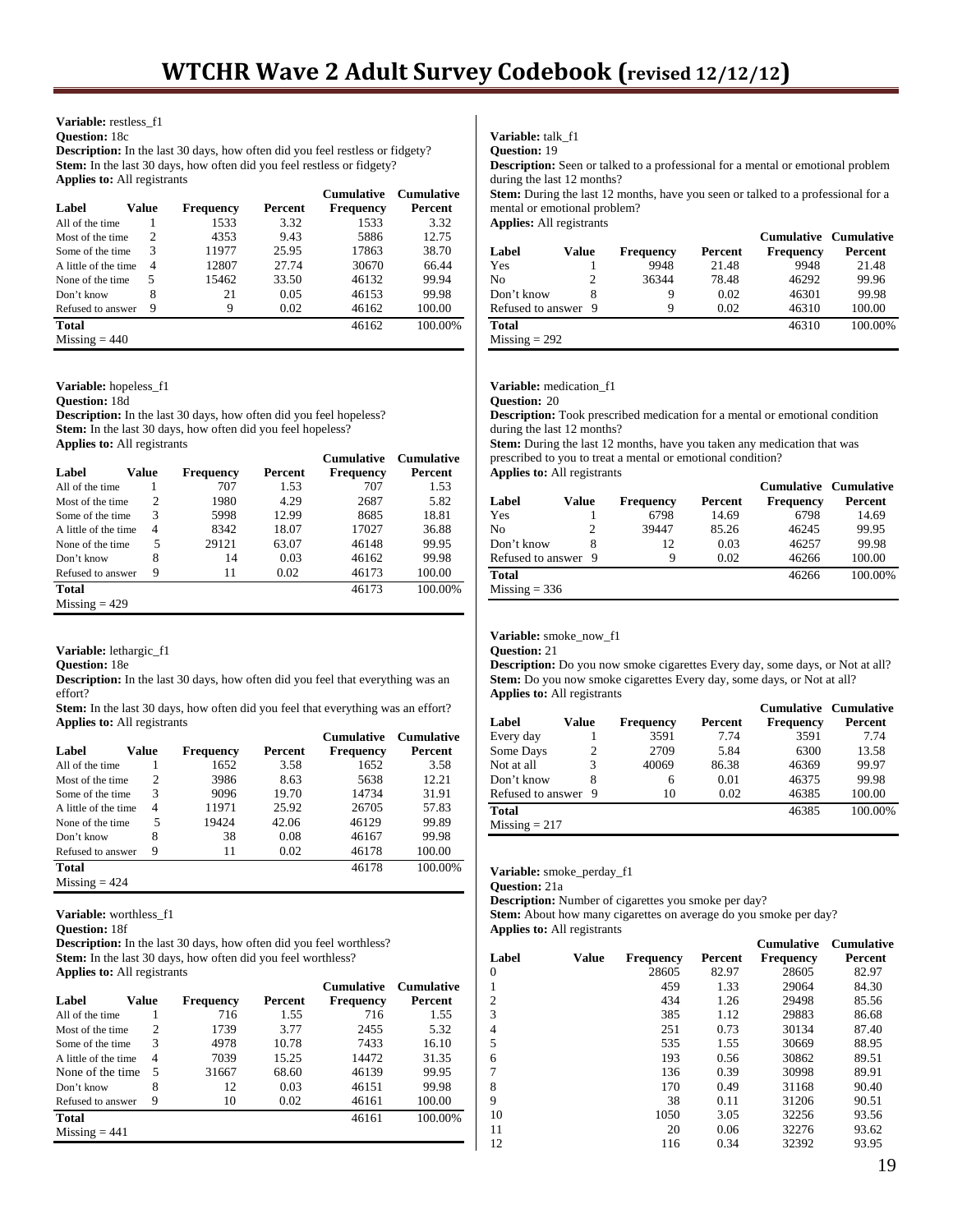# **WTCHR Wave 2 Adult Survey Codebook (revised 12/12/12)**

|                       |    |                  |         | <b>Cumulative</b> | Cumulative |
|-----------------------|----|------------------|---------|-------------------|------------|
| Label<br><b>Value</b> |    | <b>Frequency</b> | Percent | Frequency         | Percent    |
| 13                    |    | 25               | 0.07    | 32417             | 94.03      |
| 14                    |    | 29               | 0.08    | 32446             | 94.11      |
| 15                    |    | 468              | 1.36    | 32914             | 95.47      |
| 16                    |    | 27               | 0.08    | 32941             | 95.54      |
| 17                    |    | 20               | 0.06    | 32961             | 95.60      |
| 18                    |    | 45               | 0.13    | 33006             | 95.73      |
| 19                    |    | 5                | 0.01    | 33011             | 95.75      |
| 20                    |    | 1033             | 3.00    | 34044             | 98.74      |
| 21                    |    | 5                | 0.01    | 34049             | 98.76      |
| 22                    |    | 5                | 0.01    | 34054             | 98.77      |
| 23                    |    | $\overline{4}$   | 0.01    | 34058             | 98.78      |
| 24                    |    | 11               | 0.03    | 34069             | 98.82      |
| 25                    |    | 91               | 0.26    | 34160             | 99.08      |
| 26                    |    | $\overline{c}$   | 0.01    | 34162             | 99.09      |
| 27                    |    | $\overline{c}$   | 0.01    | 34164             | 99.09      |
| $28\,$                |    | 5                | 0.01    | 34169             | 99.11      |
| 30                    |    | 159              | 0.46    | 34328             | 99.57      |
| 34                    |    | $\overline{2}$   | 0.01    | 34330             | 99.57      |
| 35                    |    | 18               | 0.05    | 34348             | 99.63      |
| 40                    |    | 89               | 0.26    | 34437             | 99.88      |
| 45                    |    | $\overline{4}$   | 0.01    | 34441             | 99.90      |
| 50                    |    | $\overline{7}$   | 0.02    | 34448             | 99.92      |
| 53                    |    | $\mathbf{1}$     | 0.00    | 34449             | 99.92      |
| 55                    |    | $\mathbf{1}$     | 0.00    | 34450             | 99.92      |
| 60                    |    | 3                | 0.01    | 34453             | 99.93      |
| 70                    |    | $\mathbf{1}$     | 0.00    | 34454             | 99.93      |
| 97                    |    | $\overline{c}$   | 0.01    | 34456             | 99.94      |
| Don't know            | 98 | 20               | 0.06    | 34476             | 100.00     |
| Refused to answer     | 99 | $\mathbf{1}$     | 0.00    | 34477             | 100.00     |
| <b>Total</b>          |    |                  |         | 34477             | 100.00%    |
| $Missing = 12125$     |    |                  |         |                   |            |

**Variable:** drinkany\_wk\_f1

**Question:** 22\_wk

**Description:** Days per week drank alcohol in the last 30 days

Stem: During the last 30 days, how many days per week did you have at least one drink of any alcoholic beverage?

**Applies to:** Registrants who drank at least one drink of alcohol per week OR none and did not fill-in days in last 30 days

|                   |       |                  |                | <b>Cumulative</b> | <b>Cumulative</b> |
|-------------------|-------|------------------|----------------|-------------------|-------------------|
| Label             | Value | <b>Frequency</b> | <b>Percent</b> | <b>Frequency</b>  | Percent           |
| $\theta$          |       | 5197             | 23.66          | 5197              | 23.66             |
| 1                 |       | 3997             | 18.20          | 9194              | 41.86             |
| 2                 |       | 3867             | 17.60          | 13061             | 59.46             |
| 3                 |       | 2835             | 12.91          | 15896             | 72.37             |
| $\overline{4}$    |       | 1759             | 8.01           | 17655             | 80.37             |
| 5                 |       | 1728             | 7.87           | 19383             | 88.24             |
| 6                 |       | 868              | 3.95           | 20251             | 92.19             |
| 7                 |       | 1712             | 7.79           | 21963             | 99.99             |
| Don't know        | 8     | 3                | 0.01           | 21966             | 100.00            |
| <b>Total</b>      |       |                  |                | 21966             | 100.00%           |
| $Missing = 24636$ |       |                  |                |                   |                   |

**Variable:** drinkany\_mo\_f1

**Question:** 22\_mo

**Description:** Days in the last 30 days drank alcohol

**Stem:** During the last 30 days, how many days did you have at least one drink of any alcoholic beverage?

**Applies to:** Registrants who drank at least one drink of alcohol per month OR none and did not fill-in days per week

|                |       |                  |         | <b>Cumulative</b> | Cumulative |
|----------------|-------|------------------|---------|-------------------|------------|
| Label          | Value | <b>Frequency</b> | Percent | <b>Frequency</b>  | Percent    |
| $\Omega$       |       | 11616            | 38.24   | 11616             | 38.24      |
| 1              |       | 2509             | 8.26    | 14125             | 46.50      |
| 2              |       | 3274             | 10.78   | 17399             | 57.28      |
| 3              |       | 2406             | 7.92    | 19805             | 65.20      |
| $\overline{4}$ |       | 2045             | 6.73    | 21850             | 71.94      |

| Label             | <b>Value</b> | <b>Frequency</b> | Percent | <b>Cumulative</b><br><b>Frequency</b> | <b>Cumulative</b><br>Percent |
|-------------------|--------------|------------------|---------|---------------------------------------|------------------------------|
| 5                 |              | 1795             | 5.91    | 23645                                 | 77.85                        |
| 6                 |              | 758              | 2.50    | 24403                                 | 80.34                        |
| 7                 |              | 464              | 1.53    | 24867                                 | 81.87                        |
| 8                 |              | 666              | 2.19    | 25533                                 | 84.06                        |
| 9                 |              | 117              | 0.39    | 25650                                 | 84.45                        |
| 10                |              | 1140             | 3.75    | 26790                                 | 88.20                        |
| 11                |              | 35               | 0.12    | 26825                                 | 88.32                        |
| 12                |              | 383              | 1.26    | 27208                                 | 89.58                        |
| 13                |              | 44               | 0.14    | 27252                                 | 89.72                        |
| 14                |              | 82               | 0.27    | 27334                                 | 89.99                        |
| 15                |              | 552              | 1.82    | 27886                                 | 91.81                        |
| 16                |              | 98               | 0.32    | 27984                                 | 92.13                        |
| 17                |              | 19               | 0.06    | 28003                                 | 92.19                        |
| 18                |              | 48               | 0.16    | 28051                                 | 92.35                        |
| 19                |              | 8                | 0.03    | 28059                                 | 92.38                        |
| 20                |              | 651              | 2.14    | 28710                                 | 94.52                        |
| 21                |              | 35               | 0.12    | 28745                                 | 94.64                        |
| 22                |              | 37               | 0.12    | 28782                                 | 94.76                        |
| 23                |              | 29               | 0.10    | 28811                                 | 94.85                        |
| 24                |              | 67               | 0.22    | 28878                                 | 95.07                        |
| 25                |              | 327              | 1.08    | 29205                                 | 96.15                        |
| 26                |              | 49               | 0.16    | 29254                                 | 96.31                        |
| 27                |              | 71               | 0.23    | 29325                                 | 96.55                        |
| 28                |              | 138              | 0.45    | 29463                                 | 97.00                        |
| 29                |              | 39               | 0.13    | 29502                                 | 97.13                        |
| 30                |              | 872              | 2.87    | 30374                                 | 100.00                       |
| <b>Total</b>      |              |                  |         | 30374                                 | 100.00%                      |
| $Missing = 16228$ |              |                  |         |                                       |                              |

**Variable:** alcohol\_f1

**Question:** 22b

**Description:** On the days when you drank, about how many drinks did you drink on average?

Stem: On the days when you drank, about how many drinks did you drink on average?

| Label                            | <b>Value</b> |                  |         |           |         |
|----------------------------------|--------------|------------------|---------|-----------|---------|
|                                  |              | <b>Frequency</b> | Percent | Frequency | Percent |
| $\boldsymbol{0}$                 |              | 10811            | 24.91   | 10811     | 24.91   |
| $\mathbf{1}$                     |              | 10494            | 24.18   | 21305     | 49.10   |
| $\overline{\mathbf{c}}$          |              | 11409            | 26.29   | 32714     | 75.39   |
| 3                                |              | 4883             | 11.25   | 37597     | 86.64   |
| $\overline{4}$                   |              | 2426             | 5.59    | 40023     | 92.23   |
| 5                                |              | 1204             | 2.77    | 41227     | 95.01   |
| 6                                |              | 974              | 2.24    | 42201     | 97.25   |
| 7                                |              | 231              | 0.53    | 42432     | 97.79   |
| 8                                |              | 278              | 0.64    | 42710     | 98.43   |
| 9                                |              | 42               | 0.10    | 42752     | 98.52   |
| 10                               |              | 345              | 0.80    | 43097     | 99.32   |
| 11                               |              | $\overline{4}$   | 0.01    | 43101     | 99.33   |
| 12                               |              | 118              | 0.27    | 43219     | 99.60   |
| 13                               |              | 7                | 0.02    | 43226     | 99.62   |
| 14                               |              | 10               | 0.02    | 43236     | 99.64   |
| 15                               |              | 42               | 0.10    | 43278     | 99.73   |
| 16                               |              | 9                | 0.02    | 43287     | 99.76   |
| 18                               |              | 10               | 0.02    | 43297     | 99.78   |
| 20                               |              | 37               | 0.09    | 43334     | 99.86   |
| 23                               |              | $\mathbf{1}$     | 0.00    | 43335     | 99.87   |
| 24                               |              | $\overline{7}$   | 0.02    | 43342     | 99.88   |
| 25                               |              | $\overline{c}$   | 0.00    | 43344     | 99.89   |
| 27                               |              | $\mathbf{1}$     | 0.00    | 43345     | 99.89   |
| 28                               |              | $\overline{c}$   | 0.00    | 43347     | 99.89   |
| 29                               |              | $\mathbf{1}$     | 0.00    | 43348     | 99.90   |
| 30                               |              | 30               | 0.07    | 43378     | 99.97   |
| Don't know                       | 98           | 14               | 0.03    | 43392     | 100.00  |
| Refused to answer                | 99           | $\mathbf{1}$     | 0.00    | 43393     | 100.00  |
| <b>Total</b><br>$Missing = 3209$ |              |                  |         | 43393     | 100.00% |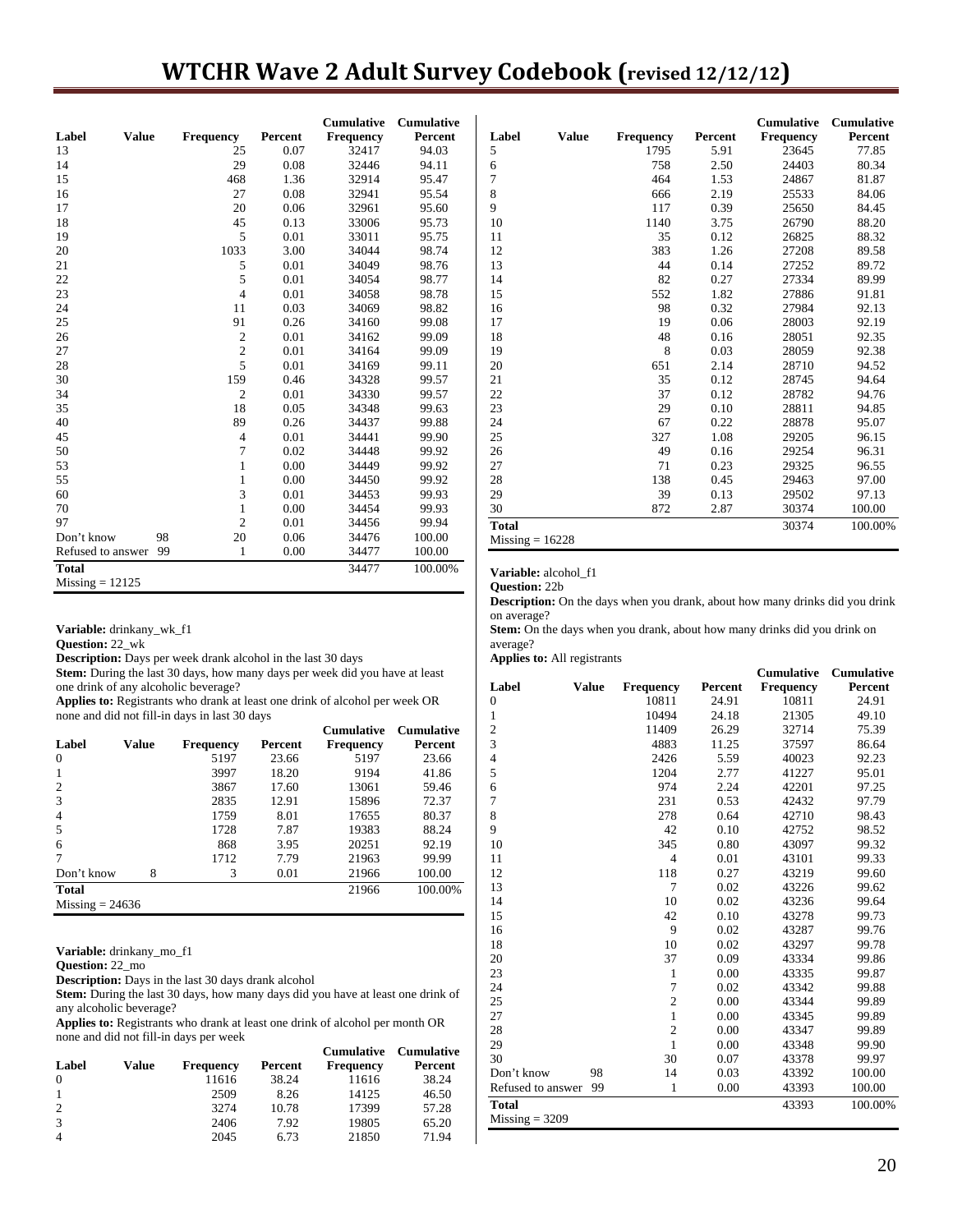**Variable:** nalcocc\_f1

# **Question:** 22c

**Description:** How many times during the last 30 days did you have 5 or more drinks on one occasion?

**Stem:** Considering all types of alcoholic beverages, how many times during the last 30 days did you have 5 or more drinks on one occasion? **Applies to:** All registrants

|                   |              |           |         | Cumulative       | <b>Cumulative</b> |
|-------------------|--------------|-----------|---------|------------------|-------------------|
| Label             | <b>Value</b> | Frequency | Percent | <b>Frequency</b> | Percent           |
| $\boldsymbol{0}$  |              | 32199     | 73.71   | 32199            | 73.71             |
| $\,1$             |              | 3451      | 7.90    | 35650            | 81.61             |
| $\overline{c}$    |              | 2293      | 5.25    | 37943            | 86.86             |
| 3                 |              | 1209      | 2.77    | 39152            | 89.63             |
| $\overline{4}$    |              | 1088      | 2.49    | 40240            | 92.12             |
| 5                 |              | 875       | 2.00    | 41115            | 94.13             |
| 6                 |              | 348       | 0.80    | 41463            | 94.92             |
| 7                 |              | 192       | 0.44    | 41655            | 95.36             |
| 8                 |              | 357       | 0.82    | 42012            | 96.18             |
| 9                 |              | 56        | 0.13    | 42068            | 96.31             |
| 10                |              | 556       | 1.27    | 42624            | 97.58             |
| 11                |              | 12        | 0.03    | 42636            | 97.61             |
| 12                |              | 132       | 0.30    | 42768            | 97.91             |
| 13                |              | 15        | 0.03    | 42783            | 97.94             |
| 14                |              | 21        | 0.05    | 42804            | 97.99             |
| 15                |              | 216       | 0.49    | 43020            | 98.49             |
| 16                |              | 26        | 0.06    | 43046            | 98.55             |
| 17                |              | 9         | 0.02    | 43055            | 98.57             |
| 18                |              | 20        | 0.05    | 43075            | 98.61             |
| 19                |              | 5         | 0.01    | 43080            | 98.62             |
| 20                |              | 243       | 0.56    | 43323            | 99.18             |
| 21                |              | 5         | 0.01    | 43328            | 99.19             |
| 22                |              | 9         | 0.02    | 43337            | 99.21             |
| 23                |              | 7         | 0.02    | 43344            | 99.23             |
| 24                |              | 14        | 0.03    | 43358            | 99.26             |
| 25                |              | 74        | 0.17    | 43432            | 99.43             |
| 26                |              | 12        | 0.03    | 43444            | 99.46             |
| 27                |              | 7         | 0.02    | 43451            | 99.47             |
| 28                |              | 15        | 0.03    | 43466            | 99.51             |
| 29                |              | 8         | 0.02    | 43474            | 99.53             |
| 30                |              | 188       | 0.43    | 43662            | 99.96             |
| Don't know        | 98           | 16        | 0.04    | 43678            | 99.99             |
| Refused to answer | 99           | 3         | 0.01    | 43681            | 100.00            |
| <b>Total</b>      |              |           |         | 43681            | 100.00%           |
| $Missing = 2921$  |              |           |         |                  |                   |

**Variable:** memories\_f1

**Question:** 23a

**Description:** Bothered by repeated, disturbing memories, thoughts, or images of the events of 9/11 in the past 30 days

Stem: In the past 30 days, how much have you been bothered by repeated, disturbing memories, thoughts, or images of the events of 9/11?

**Applies to:** All registrants

|                   |       |           |         | <b>Cumulative Cumulative</b> |         |
|-------------------|-------|-----------|---------|------------------------------|---------|
| Label             | Value | Frequency | Percent | <b>Frequency</b>             | Percent |
| Extremely         |       | 1269      | 2.74    | 1269                         | 2.74    |
| Ouite a bit       | 2     | 3752      | 8.09    | 5021                         | 10.83   |
| Moderately        | 3     | 7460      | 16.09   | 12481                        | 26.92   |
| A little bit      | 4     | 16605     | 35.81   | 29086                        | 62.73   |
| Not at all        | 5     | 17272     | 37.25   | 46358                        | 99.97   |
| Don't know        | 8     | 8         | 0.02    | 46366                        | 99.99   |
| Refused to answer | 9     | 4         | 0.01    | 46370                        | 100.00  |
| <b>Total</b>      |       |           |         | 46370                        | 100.00% |
| $Missing = 232$   |       |           |         |                              |         |

**Variable:** dreams\_f1

**Question:** 23b

**Description:** Bothered by repeated, disturbing dreams of the events of  $9/11$  in the past 30 days

Stem: In the past 30 days, how much have you been bothered by repeated, disturbing dreams of the events of 9/11?

**Applies to:** All registrants

| Label             | Value | <b>Frequency</b> | <b>Percent</b> |           | <b>Cumulative Cumulative</b><br>Percent |
|-------------------|-------|------------------|----------------|-----------|-----------------------------------------|
|                   |       |                  |                | Frequency |                                         |
| Extremely         |       | 708              | 1.53           | 708       | 1.53                                    |
| Quite a bit       | 2     | 1750             | 3.78           | 2458      | 5.31                                    |
| Moderately        | 3     | 3660             | 7.90           | 6118      | 13.21                                   |
| A little bit      | 4     | 8382             | 18.10          | 14500     | 31.31                                   |
| Not at all        | 5     | 31789            | 68.65          | 46289     | 99.96                                   |
| Don't know        | 8     | 16               | 0.03           | 46305     | 99.99                                   |
| Refused to answer | 9     | 4                | 0.01           | 46309     | 100.00                                  |
| <b>Total</b>      |       |                  |                | 46309     | 100.00%                                 |
| $Missing = 293$   |       |                  |                |           |                                         |

#### **Variable:** relive\_f1

**Question:** 23c

**Description:** Bothered by suddenly acting or feeling as if the events of  $9/11$ were happening again in the past 30 days

**Stem:** In the past 30 days, how much have you been bothered by suddenly acting or feeling as if the events of 9/11 were happening again (as if you were reliving it)?

**Applies to:** All registrants

|                     |       |                  |         | <b>Cumulative Cumulative</b> |         |
|---------------------|-------|------------------|---------|------------------------------|---------|
| Label               | Value | <b>Frequency</b> | Percent | <b>Frequency</b>             | Percent |
| Extremely           |       | 730              | 1.58    | 730                          | 1.58    |
| Ouite a bit         | 2     | 1729             | 3.74    | 2459                         | 5.31    |
| Moderately          | 3     | 3311             | 7.15    | 5770                         | 12.47   |
| A little bit        | 4     | 7816             | 16.89   | 13586                        | 29.35   |
| Not at all          | 5     | 32670            | 70.59   | 46256                        | 99.94   |
| Don't know          | 8     | 18               | 0.04    | 46274                        | 99.98   |
| Refused to answer 9 |       | 8                | 0.02    | 46282                        | 100.00  |
| <b>Total</b>        |       |                  |         | 46282                        | 100.00% |
| $Missing = 320$     |       |                  |         |                              |         |

**Variable:** upset\_remind\_f1

**Description:** Bothered by feeling very upset when something reminded you of the events of 9/11 in the past 30 days

Stem: In the past 30 days, how much have you been bothered by feeling very upset when something reminded you of the events of 9/11? **Applies to:** All registrants

|                   |       |           |                | <b>Cumulative Cumulative</b> |         |
|-------------------|-------|-----------|----------------|------------------------------|---------|
| Label             | Value | Frequency | <b>Percent</b> | Frequency                    | Percent |
| Extremely         |       | 3420      | 7.38           | 3420                         | 7.38    |
| Quite a bit       | 2     | 5484      | 11.83          | 8904                         | 19.21   |
| Moderately        | 3     | 8268      | 17.84          | 17172                        | 37.04   |
| A little bit      | 4     | 15072     | 32.51          | 32244                        | 69.55   |
| Not at all        | 5     | 14094     | 30.40          | 46338                        | 99.96   |
| Don't know        | 8     | 15        | 0.03           | 46353                        | 99.99   |
| Refused to answer | 9     | 5         | 0.01           | 46358                        | 100.00  |
| <b>Total</b>      |       |           |                | 46358                        | 100.00% |
| $Missing = 244$   |       |           |                |                              |         |

**Variable:** physical\_remind\_f1

**Question:** 23e

**Description:** Bothered by having physical reactions when something reminded you of the events of 9/11 in the past 30 days

**Stem:** In the past 30 days, how much have you been bothered by having physical reactions (e.g. heart pounding, trouble breathing, sweating) when something reminded you of the events of 9/11?

|                   |       |           |                |           | <b>Cumulative Cumulative</b> |
|-------------------|-------|-----------|----------------|-----------|------------------------------|
| Label             | Value | Frequency | <b>Percent</b> | Frequency | Percent                      |
| Extremely         |       | 1399      | 3.02           | 1399      | 3.02                         |
| Quite a bit       | 2     | 2663      | 5.75           | 4062      | 8.77                         |
| Moderately        | 3     | 4581      | 9.89           | 8643      | 18.66                        |
| A little bit      | 4     | 8534      | 18.43          | 17177     | 37.09                        |
| Not at all        | 5     | 29104     | 62.84          | 46281     | 99.93                        |
| Don't know        | 8     | 24        | 0.05           | 46305     | 99.98                        |
| Refused to answer | 9     |           | 0.02           | 46312     | 100.00                       |
| Total             |       |           |                | 46312     | 100.00%                      |
| $Missing = 290$   |       |           |                |           |                              |

**Question:** 23d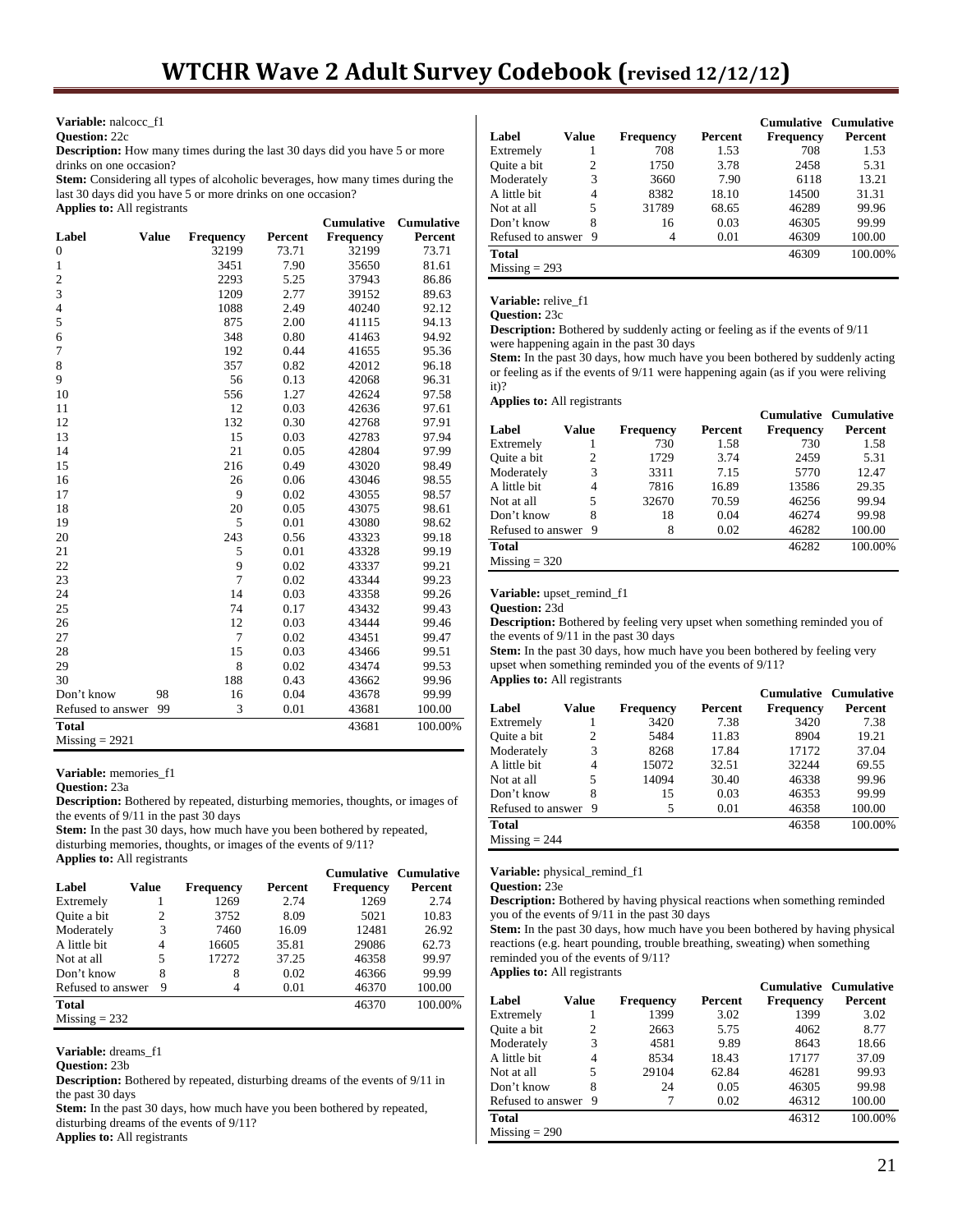# **Variable:** avoid\_think\_f1

**Question:** 23f

**Description:** Bothered by avoiding thinking about or talking about the events of 9/11 or avoiding having feelings related to it

**Stem:** In the past 30 days, how much have you been bothered by avoiding

thinking about or talking about the events of 9/11 or avoiding having feelings related to it?

**Applies to:** All registrants

|                   |       |           |         |                  | <b>Cumulative Cumulative</b> |
|-------------------|-------|-----------|---------|------------------|------------------------------|
| Label             | Value | Frequency | Percent | <b>Frequency</b> | Percent                      |
| Extremely         |       | 2679      | 5.78    | 2679             | 5.78                         |
| Quite a bit       | 2     | 4723      | 10.20   | 7402             | 15.98                        |
| Moderately        | 3     | 6009      | 12.97   | 13411            | 28.95                        |
| A little bit      | 4     | 10362     | 22.37   | 23773            | 51.32                        |
| Not at all        | 5     | 22492     | 48.56   | 46265            | 99.88                        |
| Don't know        | 8     | 45        | 0.10    | 46310            | 99.98                        |
| Refused to answer | 9     | 9         | 0.02    | 46319            | 100.00                       |
| Total             |       |           |         | 46319            | 100.00%                      |
| $Missing = 283$   |       |           |         |                  |                              |

**Variable:** avoid\_activities\_f1

**Question:** 23g

**Description:** Bothered by avoiding activities or situations because they remind you of the events of 9/11 in the past 30 days

**Stem:** In the past 30 days, how much have you been bothered by avoiding activities or situations because they remind you of the events of 9/11? **Applies to:** All registrants

|                   |       |           |         |                  | <b>Cumulative Cumulative</b> |
|-------------------|-------|-----------|---------|------------------|------------------------------|
| Label             | Value | Frequency | Percent | <b>Frequency</b> | Percent                      |
| Extremely         |       | 2087      | 4.51    | 2087             | 4.51                         |
| Ouite a bit       | 2     | 3277      | 7.08    | 5364             | 11.58                        |
| Moderately        | 3     | 4394      | 9.49    | 9758             | 21.07                        |
| A little bit      | 4     | 7785      | 16.81   | 17543            | 37.88                        |
| Not at all        | 5     | 28736     | 62.05   | 46279            | 99.94                        |
| Don't know        | 8     | 23        | 0.05    | 46302            | 99.98                        |
| Refused to answer | 9     |           | 0.02    | 46309            | 100.00                       |
| <b>Total</b>      |       |           |         | 46309            | 100.00%                      |
| $M: -1 - 202$     |       |           |         |                  |                              |

 $Missing = 293$ 

### **Variable:** trouble\_remember\_f1

#### **Question:** 23h

**Description:** Bothered by trouble remembering important parts of the events of 9/11 in the past 30 days

Stem: In the past 30 days, how much have you been bothered by trouble remembering important parts of the events of 9/11?

**Applies to:** All registrants

|                   |       |           |         |                  | <b>Cumulative Cumulative</b> |
|-------------------|-------|-----------|---------|------------------|------------------------------|
| Label             | Value | Frequency | Percent | <b>Frequency</b> | Percent                      |
| Extremely         |       | 895       | 1.94    | 895              | 1.94                         |
| Quite a bit       | 2     | 1803      | 3.90    | 2698             | 5.84                         |
| Moderately        | 3     | 3030      | 6.55    | 5728             | 12.39                        |
| A little bit      | 4     | 5568      | 12.04   | 11296            | 24.43                        |
| Not at all        | 5     | 34891     | 75.47   | 46187            | 99.90                        |
| Don't know        | 8     | 35        | 0.08    | 46222            | 99.98                        |
| Refused to answer | 9     | 10        | 0.02    | 46232            | 100.00                       |
| <b>Total</b>      |       |           |         | 46232            | 100.00%                      |
| $Missing = 370$   |       |           |         |                  |                              |

**Variable:** loss\_interest\_f1

**Question:** 23i

**Description:** Bothered by loss of interest in activities that you used to enjoy in the past 30 days

**Stem:** In the past 30 days, how much have you been bothered by loss of interest in activities that you used to enjoy? **Applies to:** All registrants

|                   |       |           |         | <b>Cumulative Cumulative</b> |         |
|-------------------|-------|-----------|---------|------------------------------|---------|
| Label             | Value | Frequency | Percent | <b>Frequency</b>             | Percent |
| Extremely         |       | 1677      | 3.62    | 1677                         | 3.62    |
| Quite a bit       | 2     | 3427      | 7.40    | 5104                         | 11.02   |
| Moderately        | 3     | 4840      | 10.45   | 9944                         | 21.47   |
| A little bit      | 4     | 9505      | 20.52   | 19449                        | 41.99   |
| Not at all        | 5     | 26840     | 57.95   | 46289                        | 99.94   |
| Don't know        | 8     | 22        | 0.05    | 46311                        | 99.98   |
| Refused to answer | 9     | 8         | 0.02    | 46319                        | 100.00  |
| <b>Total</b>      |       |           |         | 46319                        | 100.00% |
| $Missing = 283$   |       |           |         |                              |         |

**Variable:** feel\_distant\_f1

**Question:** 23j

**Description:** Bothered by feeling distant or cut off from other people in the past 30 days

**Stem:** In the past 30 days, how much have you been bothered by feeling distant or cut off from other people?

**Applies to:** All registrants

|                   |       |           |         | <b>Cumulative Cumulative</b> |         |
|-------------------|-------|-----------|---------|------------------------------|---------|
| Label             | Value | Frequency | Percent | Frequency                    | Percent |
| Extremely         |       | 1815      | 3.92    | 1815                         | 3.92    |
| Quite a bit       | 2     | 3809      | 8.23    | 5624                         | 12.15   |
| Moderately        | 3     | 5119      | 11.06   | 10743                        | 23.20   |
| A little bit      | 4     | 10303     | 22.25   | 21046                        | 45.45   |
| Not at all        | 5     | 25234     | 54.50   | 46280                        | 99.95   |
| Don't know        | 8     | 8         | 0.02    | 46288                        | 99.97   |
| Refused to answer | 9     | 13        | 0.03    | 46301                        | 100.00  |
| <b>Total</b>      |       |           |         | 46301                        | 100.00% |
| $Missing = 301$   |       |           |         |                              |         |

**Variable:** feel\_numb\_f1

**Question:** 23k **Description:** Bothered by feeling emotionally numb or being unable to have

loving feelings for those close to you in the past 30 days

**Stem:** In the past 30 days, how much have you been bothered by feeling emotionally numb or being unable to have loving feelings for those close to you? **Applies to:** All registrants

|                   |       |                  |                |           | Cumulative Cumulative |
|-------------------|-------|------------------|----------------|-----------|-----------------------|
| Label             | Value | <b>Frequency</b> | <b>Percent</b> | Frequency | Percent               |
| Extremely         |       | 1335             | 2.89           | 1335      | 2.89                  |
| Quite a bit       | 2     | 2832             | 6.13           | 4167      | 9.02                  |
| Moderately        | 3     | 4092             | 8.86           | 8259      | 17.87                 |
| A little bit      | 4     | 7815             | 16.91          | 16074     | 34.79                 |
| Not at all        | 5     | 30100            | 65.14          | 46174     | 99.93                 |
| Don't know        | 8     | 20               | 0.04           | 46194     | 99.97                 |
| Refused to answer | - 9   | 13               | 0.03           | 46207     | 100.00                |
| Total             |       |                  |                | 46207     | 100.00%               |
| $Missing = 395$   |       |                  |                |           |                       |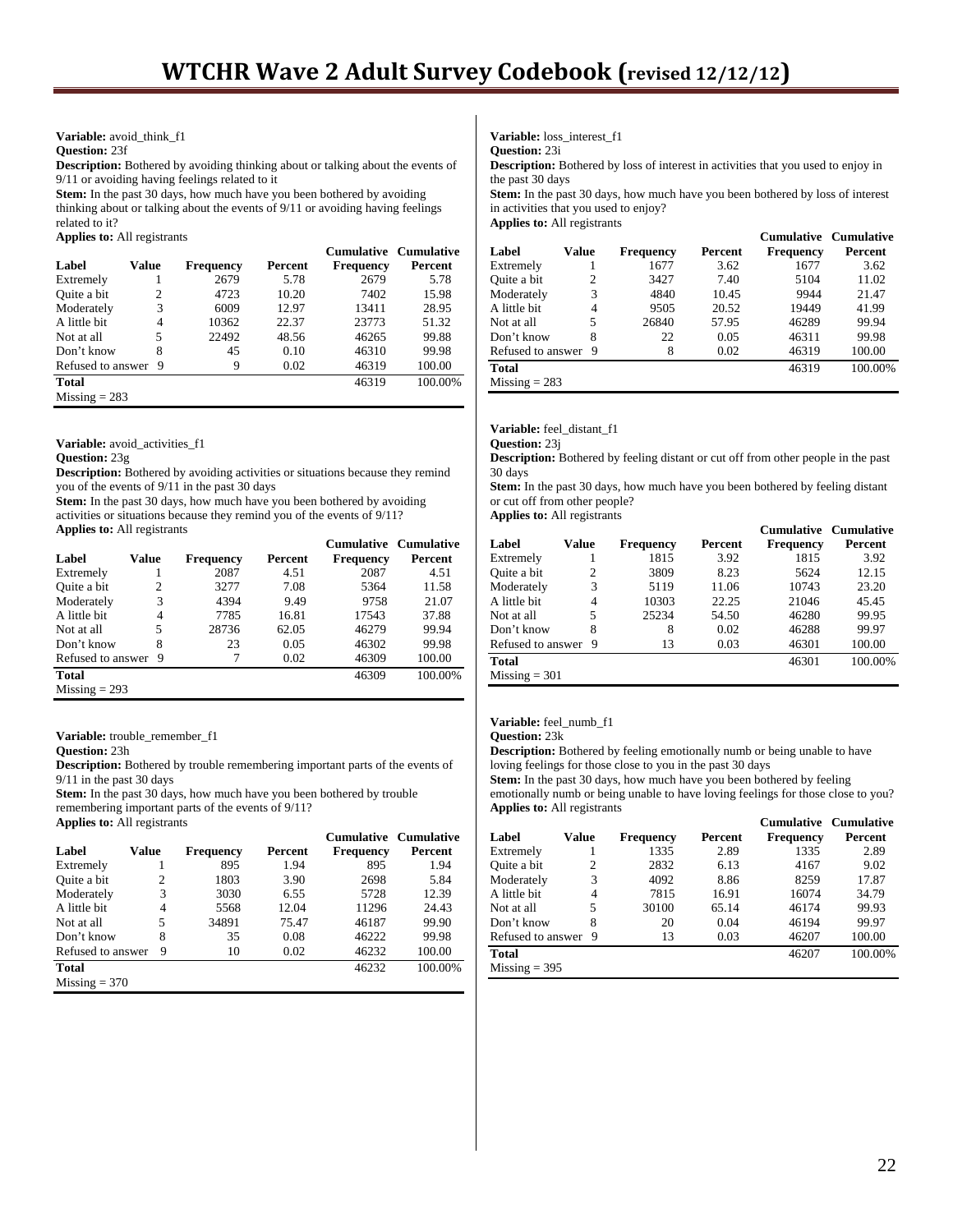**Variable:** cut\_short\_f1

**Question:** 23l

**Description:** Bothered by feeling as if your future will somehow be cut short in the past 30 days

Stem: In the past 30 days, how much have you been bothered by feeling as if your future will somehow be cut short?

**Applies to:** All registrants

|                     |       |                  |                | <b>Cumulative Cumulative</b> |         |
|---------------------|-------|------------------|----------------|------------------------------|---------|
| Label               | Value | <b>Frequency</b> | <b>Percent</b> | Frequency                    | Percent |
| Extremely           |       | 2863             | 6.19           | 2863                         | 6.19    |
| Quite a bit         | 2     | 4487             | 9.70           | 7350                         | 15.89   |
| Moderately          | 3     | 5440             | 11.76          | 12790                        | 27.65   |
| A little bit        | 4     | 9460             | 20.45          | 22250                        | 48.10   |
| Not at all          | 5     | 23968            | 51.81          | 46218                        | 99.91   |
| Don't know          | 8     | 30               | 0.06           | 46248                        | 99.97   |
| Refused to answer 9 |       | 12               | 0.03           | 46260                        | 100.00  |
| <b>Total</b>        |       |                  |                | 46260                        | 100.00% |
| $Missing = 342$     |       |                  |                |                              |         |

**Variable:** trouble\_sleep\_f1

**Question:** 23m

**Description:** Bothered by trouble falling or staying asleep in the past 30 days **Stem:** In the past 30 days, how much have you been bothered by trouble falling or staying asleep?

**Applies to:** All registrants

|                   |       |                  |                | <b>Cumulative Cumulative</b> |         |
|-------------------|-------|------------------|----------------|------------------------------|---------|
| Label             | Value | <b>Frequency</b> | <b>Percent</b> | Frequency                    | Percent |
| Extremely         |       | 4404             | 9.50           | 4404                         | 9.50    |
| Quite a bit       | 2     | 6390             | 13.79          | 10794                        | 23.29   |
| Moderately        | 3     | 7084             | 15.29          | 17878                        | 38.58   |
| A little bit      | 4     | 10472            | 22.60          | 28350                        | 61.17   |
| Not at all        | 5     | 17979            | 38.79          | 46329                        | 99.96   |
| Don't know        | 8     | 8                | 0.02           | 46337                        | 99.98   |
| Refused to answer | 9     | 9                | 0.02           | 46346                        | 100.00  |
| Total             |       |                  |                | 46346                        | 100.00% |
| $Missing = 256$   |       |                  |                |                              |         |

**Variable:** feel\_angry\_f1

**Question:** 23n

**Description:** Bothered by feeling irritable or having angry outbursts in the past 30 days

**Stem:** In the past 30 days, how much have you been bothered by feeling irritable or having angry outbursts? **Applies to:** All registrants

|                   |       |                  |         | <b>Cumulative Cumulative</b> |         |
|-------------------|-------|------------------|---------|------------------------------|---------|
| Label             | Value | <b>Frequency</b> | Percent | Frequency                    | Percent |
| Extremely         |       | 2170             | 4.69    | 2170                         | 4.69    |
| Quite a bit       | 2     | 4438             | 9.59    | 6608                         | 14.28   |
| Moderately        | 3     | 6870             | 14.85   | 13478                        | 29.14   |
| A little bit      | 4     | 12680            | 27.41   | 26158                        | 56.55   |
| Not at all        | 5     | 20082            | 43.41   | 46240                        | 99.96   |
| Don't know        | 8     | 10               | 0.02    | 46250                        | 99.98   |
| Refused to answer | 9     | 9                | 0.02    | 46259                        | 100.00  |
| <b>Total</b>      |       |                  |         | 46259                        | 100.00% |
| $Missing = 343$   |       |                  |         |                              |         |

**Variable:** concentrating\_f1

**Question:** 23o

**Description:** Bothered by having difficulty concentrating in the past 30 days **Stem:** In the past 30 days, how much have you been bothered by having difficulty concentrating? **Applies to:** All registrants

|                   |       |           |         | <b>Cumulative Cumulative</b> |         |
|-------------------|-------|-----------|---------|------------------------------|---------|
| Label             | Value | Frequency | Percent | <b>Frequency</b>             | Percent |
| Extremely         |       | 2321      | 5.01    | 2321                         | 5.01    |
| Quite a bit       | 2     | 4558      | 9.85    | 6879                         | 14.86   |
| Moderately        | 3     | 6753      | 14.59   | 13632                        | 29.45   |
| A little bit      | 4     | 12908     | 27.89   | 26540                        | 57.34   |
| Not at all        | 5     | 19727     | 42.62   | 46267                        | 99.96   |
| Don't know        | 8     | 11        | 0.02    | 46278                        | 99.98   |
| Refused to answer | 9     | 9         | 0.02    | 46287                        | 100.00  |
| Total             |       |           |         | 46287                        | 100.00% |
| $Missing = 315$   |       |           |         |                              |         |

**Variable:** superalert\_f1

**Question:** 23p

**Description:** Bothered by being "superalert" or watchful or on guard in the past 30 days

**Stem:** In the past 30 days, how much have you been bothered by being "superalert" or watchful or on guard?

**Applies to:** All registrants

|                   |       |           |         | <b>Cumulative Cumulative</b> |         |
|-------------------|-------|-----------|---------|------------------------------|---------|
| Label             | Value | Frequency | Percent | Frequency                    | Percent |
| Extremely         |       | 3785      | 8.18    | 3785                         | 8.18    |
| Quite a bit       | 2     | 5200      | 11.23   | 8985                         | 19.41   |
| Moderately        | 3     | 6610      | 14.28   | 15595                        | 33.69   |
| A little bit      | 4     | 9886      | 21.36   | 25481                        | 55.05   |
| Not at all        | 5     | 20766     | 44.87   | 46247                        | 99.92   |
| Don't know        | 8     | 25        | 0.05    | 46272                        | 99.97   |
| Refused to answer | 9     | 13        | 0.03    | 46285                        | 100.00  |
| <b>Total</b>      |       |           |         | 46285                        | 100.00% |
| $Missing = 317$   |       |           |         |                              |         |

**Variable:** jumpy\_f1

**Question:** 23q

**Description:** Bothered by feeling jumpy or easily startled in the past 30 days **Stem:** In the past 30 days, how much have you been bothered by feeling jumpy or easily startled? **Applies to:** All registrants

**Cumulative Cumulative<br>Percent Frequency Percent Label Value Frequency Percent Frequency Percent** Extremely 1 2465 5.32 2465 5.32<br>
Ouite a bit 2 4059 8.76 6524 14.08 Quite a bit Moderately 3 5363 11.57 11887 25.65 A little bit  $\begin{array}{cccc} 4 & 10414 & 22.47 & 22301 & 48.12 \\ \text{Not at all} & 5 & 24024 & 51.84 & 46325 & 99.96 \end{array}$ Not at all  $\begin{array}{cccc} 5 & 24024 & 51.84 & 46325 & 99.96 \\ 24024 & 10 & 0.02 & 46335 & 99.98 \end{array}$ Don't know  $8 \t 10$ Refused to answer 9 8 0.02 46343 100.00 **Total** 46343 100.00%

 $Missing = 259$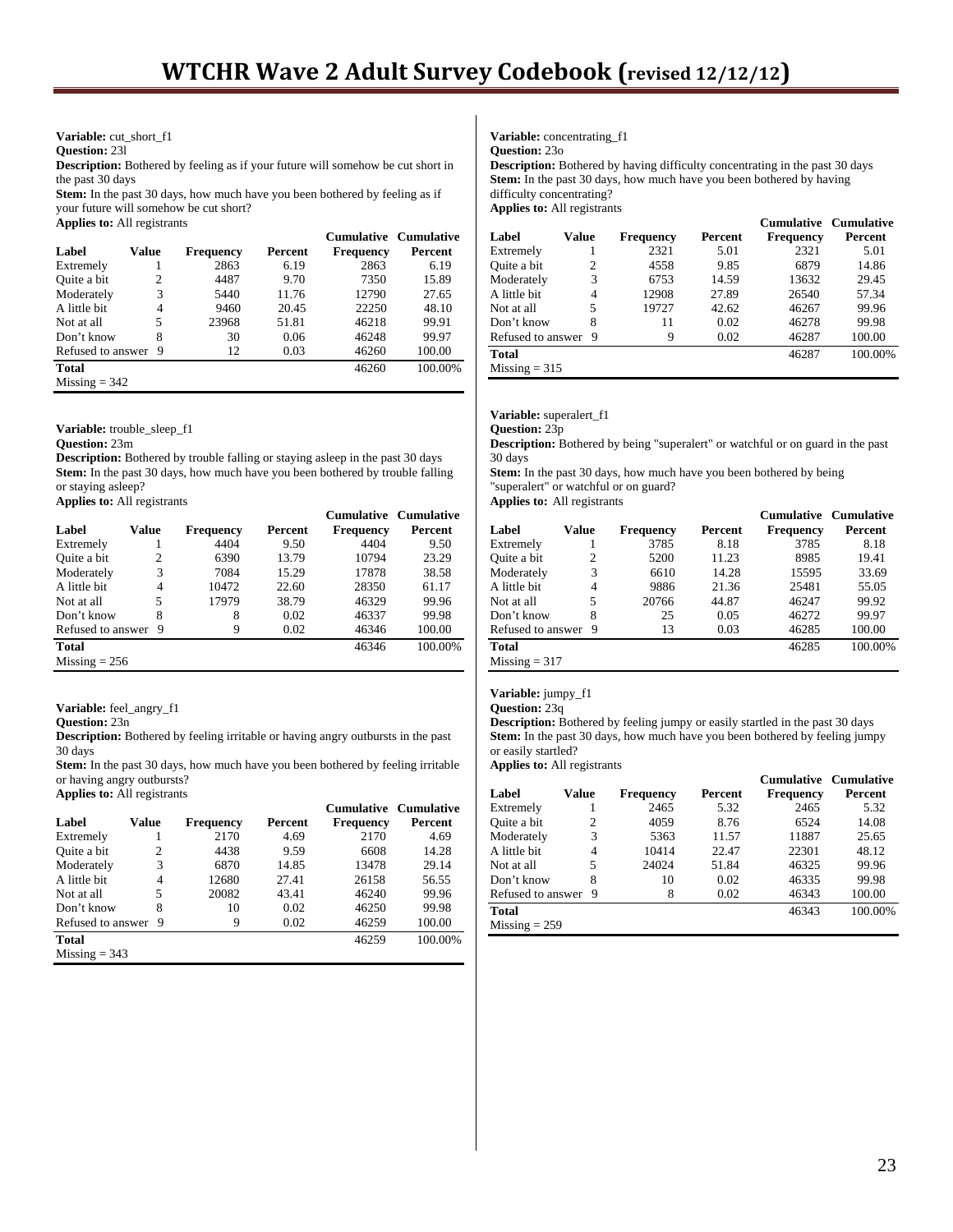**Variable:** dust\_f1

**Question:** 24

**Description:** Were you in the dust and debris cloud on  $9/11/01$ ? Stem: On September 11, 2001, were you in the dust and debris cloud that resulted from the collapse of the WTC Towers?

**Applies to:** On September 11, 2001, were you in the dust and debris cloud that resulted from the collapse of the WTC Towers?

|                     |       |                  |         |                  | <b>Cumulative Cumulative</b> |
|---------------------|-------|------------------|---------|------------------|------------------------------|
| Label               | Value | <b>Frequency</b> | Percent | <b>Frequency</b> | Percent                      |
| Yes                 |       | 22995            | 49.90   | 22995            | 49.90                        |
| No                  |       | 23020            | 49.95   | 46015            | 99.85                        |
| Don't know          |       | 62               | 0.13    | 46077            | 99.98                        |
| Refused to answer 9 |       | 9                | 0.02    | 46086            | 100.00                       |
| <b>Total</b>        |       |                  |         | 46086            | 100.00%                      |
| $Missing = 516$     |       |                  |         |                  |                              |

**Variable:** dust\_first\_f1

**Question:** 24a

**Description:** When were you first caught in the dust and debris cloud on 9/11/01?

**Stem:** On September 11, 2001, when were you first caught in the dust and debris cloud?

**Applies to:** Registrants who were in the dust and debris cloud on 9/11/01

| Label                                  | Value          | Frequency | Percent | <b>Cumulative</b><br><b>Frequency</b> | <b>Cumulative</b><br>Percent |
|----------------------------------------|----------------|-----------|---------|---------------------------------------|------------------------------|
| After 1st, Before                      |                |           |         |                                       |                              |
| 2nd Tower Collapse<br>$<$ 1 Hour After | 1              | 11596     | 50.21   | 11596                                 | 50.21                        |
| 2nd Tower Collapse<br>$>1$ Hour After  | $\mathfrak{D}$ | 4948      | 21.42   | 16544                                 | 71.63                        |
| 2nd Tower Collapse                     | 3              | 6471      | 28.02   | 23015                                 | 99.64                        |
| Don't know                             | 8              | 77        | 0.33    | 23092                                 | 99.98                        |
| Refused to answer                      | 9              | 5         | 0.02    | 23097                                 | 100.00                       |
| <b>Total</b>                           |                |           |         | 23097                                 | 100.00%                      |
| $Missing = 23505$                      |                |           |         |                                       |                              |

**Variable:** dust\_see\_f1

**Question:** 25a

**Description:** You could not see more than a couple of feet ahead when first caught in the dust and debris cloud on 9/11/01

**Stem:** On September 11, 2001, when you were first caught in the dust and debris cloud, you could not see more than a couple of feet in front of you?

**Applies to:** Registrants who were in the dust and debris cloud on 9/11/01

|                     |       |                  |         | <b>Cumulative Cumulative</b> |         |
|---------------------|-------|------------------|---------|------------------------------|---------|
| Label               | Value | <b>Frequency</b> | Percent | <b>Frequency</b>             | Percent |
| Yes                 |       | 11522            | 50.18   | 11522                        | 50.18   |
| No                  |       | 11408            | 49.69   | 22930                        | 99.87   |
| Don't know          |       | 21               | 0.09    | 22951                        | 99.96   |
| Refused to answer 9 |       | 9                | 0.04    | 22960                        | 100.00  |
| <b>Total</b>        |       |                  |         | 22960                        | 100.00% |
| $Missing = 23642$   |       |                  |         |                              |         |

**Variable:** dust\_walk\_f1

**Question:** 25b

**Description:** You had trouble walking or finding your way when first caught in the dust and debris cloud on 9/11/01

**Stem:** On September 11, 2001, when you were first caught in the dust and debris cloud, you had trouble walking or finding your way because the dust was so thick?

**Applies to:** Registrants who were in the dust and debris cloud on 9/11/01

|                     |       |           |         | <b>Cumulative Cumulative</b> |         |
|---------------------|-------|-----------|---------|------------------------------|---------|
| Label               | Value | Frequency | Percent | <b>Frequency</b>             | Percent |
| Yes                 |       | 9149      | 40.04   | 9149                         | 40.04   |
| N <sub>0</sub>      |       | 13673     | 59.84   | 22822                        | 99.88   |
| Don't know          |       | 20        | 0.09    | 22842                        | 99.97   |
| Refused to answer 9 |       |           | 0.03    | 22849                        | 100.00  |
| <b>Total</b>        |       |           |         | 22849                        | 100.00% |
| $Missing = 23753$   |       |           |         |                              |         |

**Variable:** dust\_shelter\_f1

**Question:** 25c

**Description:** You had to find shelter when first caught in the dust and debris cloud on 9/11/01

**Stem:** On September 11, 2001, when you were first caught in the dust and debris cloud, you had to find shelter like under a car or in a doorway?

**Applies to:** Registrants who were in the dust and debris cloud on 9/11/01

|                     |       |                  |         | <b>Cumulative Cumulative</b> |         |
|---------------------|-------|------------------|---------|------------------------------|---------|
| Label               | Value | <b>Frequency</b> | Percent | <b>Frequency</b>             | Percent |
| Yes                 |       | 6978             | 30.66   | 6978                         | 30.66   |
| No                  |       | 15766            | 69.26   | 22744                        | 99.92   |
| Don't know          | 8     | 10               | 0.04    | 22754                        | 99.96   |
| Refused to answer 9 |       | 9                | 0.04    | 22763                        | 100.00  |
| <b>Total</b>        |       |                  |         | 22763                        | 100.00% |
| $Missing = 23839$   |       |                  |         |                              |         |

Variable: dust\_covered\_f1

**Question:** 25d

**Description:** You were covered with dust and debris when first caught in the dust and debris cloud on 9/11/01

**Stem:** On September 11, 2001, when you were first caught in the dust and debris cloud, you were covered from head to toe with dust and debris?

**Applies to:** Registrants who were in the dust and debris cloud on 9/11/01

|                     |       |                  |         | <b>Cumulative Cumulative</b> |         |
|---------------------|-------|------------------|---------|------------------------------|---------|
| Label               | Value | <b>Frequency</b> | Percent | <b>Frequency</b>             | Percent |
| Yes                 |       | 10301            | 45.06   | 10301                        | 45.06   |
| N <sub>0</sub>      | 2     | 12539            | 54.85   | 22840                        | 99.91   |
| Don't know          | 8     | 13               | 0.06    | 22853                        | 99.97   |
| Refused to answer 9 |       |                  | 0.03    | 22860                        | 100.00  |
| Total               |       |                  |         | 22860                        | 100.00% |
| $Missing = 23742$   |       |                  |         |                              |         |

Variable: dust\_hear\_f1

**Question:** 25e

**Description:** You could not hear anything when first caught in the dust and debris cloud on 9/11/01

Stem: On September 11, 2001, when you were first caught in the dust and debris cloud, you could not hear anything?

**Applies to:** Registrants who were in the dust and debris cloud on 9/11/01

|                     |       |                  |         | <b>Cumulative Cumulative</b> |         |
|---------------------|-------|------------------|---------|------------------------------|---------|
| Label               | Value | <b>Frequency</b> | Percent | <b>Frequency</b>             | Percent |
| Yes                 |       | 3460             | 15.25   | 3460                         | 15.25   |
| No                  |       | 19154            | 84.42   | 22614                        | 99.67   |
| Don't know          | 8     | 66               | 0.29    | 22680                        | 99.96   |
| Refused to answer 9 |       | 8                | 0.04    | 22688                        | 100.00  |
| <b>Total</b>        |       |                  |         | 22688                        | 100.00% |
| $Missing = 23914$   |       |                  |         |                              |         |

**Variable:** smell\_residence\_f1

**Question:** 26a\_1

**Description:** Between 9/11/01 and 12/31/01, you smelled smoke or odors from the fires on most days at your residence

**Stem:** Between 9/11/01 and 12/31/01, you smelled smoke or odors from the fires on most days at your residence?

| Label           | Value | <b>Frequency</b> | Percent | <b>Frequency</b> | <b>Cumulative Cumulative</b><br>Percent |
|-----------------|-------|------------------|---------|------------------|-----------------------------------------|
| Yes             |       | 13134            | 28.58   | 13134            | 28.58                                   |
| No              | 2     | 32823            | 71.42   | 45957            | 100.00                                  |
| <b>Total</b>    |       |                  |         | 45957            | 100.00%                                 |
| $Missing = 645$ |       |                  |         |                  |                                         |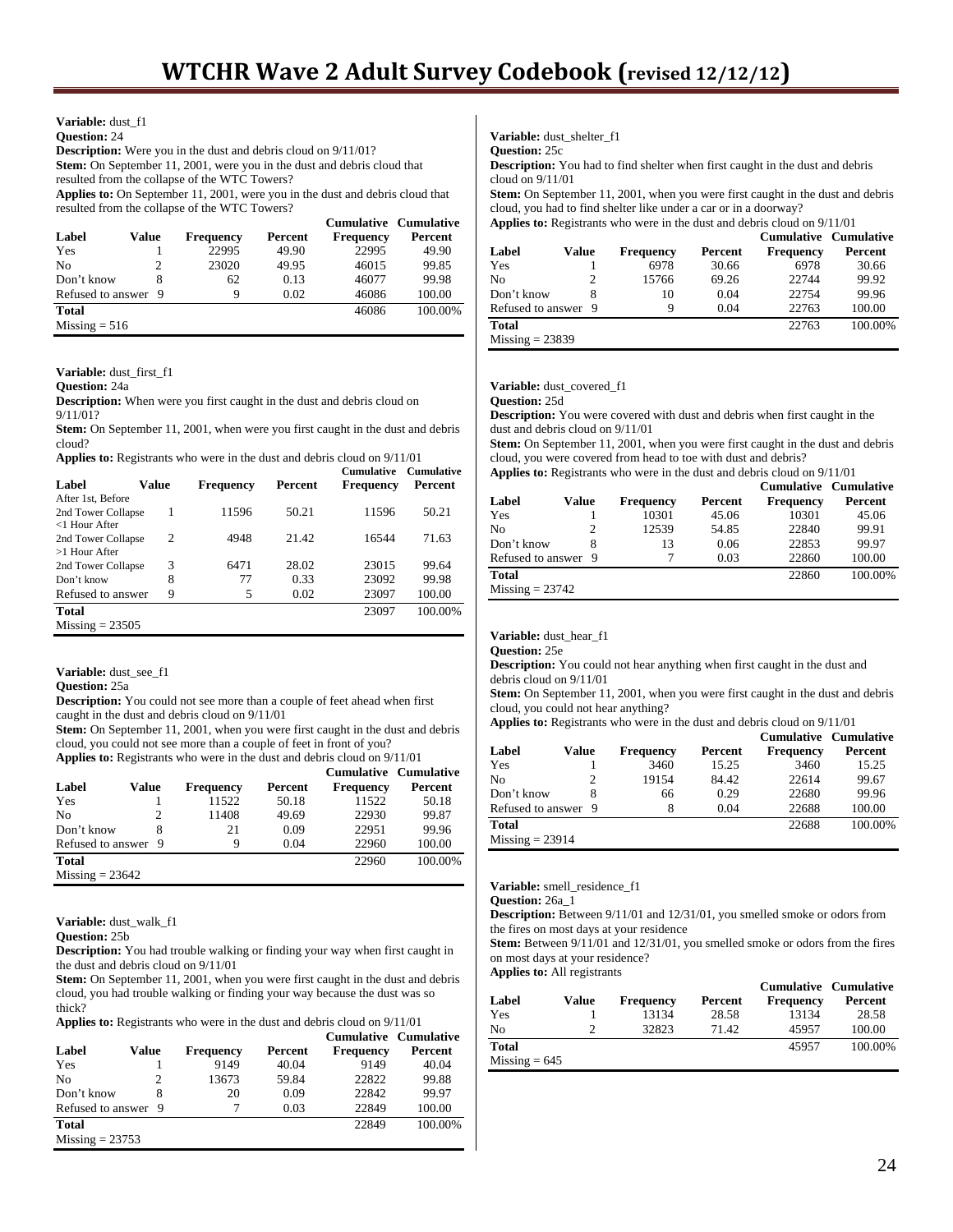**Variable:** smell\_work\_f1 **Question:** 26a\_2 **Description:** Between 9/11/01 and 12/31/01, you smelled smoke or odors from the fires on most days at your work **Stem:** Between 9/11/01 and 12/31/01, you smelled smoke or odors from the fires on most days at your work? **Applies to:** All registrants

|                 |       |                  |         | <b>Cumulative Cumulative</b> |         |
|-----------------|-------|------------------|---------|------------------------------|---------|
| Label           | Value | <b>Frequency</b> | Percent | <b>Frequency</b>             | Percent |
| Yes             |       | 27447            | 59.72   | 27447                        | 59.72   |
| N <sub>0</sub>  | ာ     | 18510            | 40.28   | 45957                        | 100.00  |
| <b>Total</b>    |       |                  |         | 45957                        | 100.00% |
| $Missing = 645$ |       |                  |         |                              |         |

**Variable:** smell\_school\_f1

#### **Question:** 26a\_3

**Description:** Between 9/11/01 and 12/31/01, you smelled smoke or odors from the fires on most days at your school

**Stem:** Between 9/11/01 and 12/31/01, you smelled smoke or odors from the fires on most days at your school?

**Applies to:** All registrants

|                 |       |                  |         | <b>Cumulative Cumulative</b> |         |
|-----------------|-------|------------------|---------|------------------------------|---------|
| Label           | Value | <b>Frequency</b> | Percent | <b>Frequency</b>             | Percent |
| Yes             |       | 1389             | 3.02    | 1389                         | 3.02    |
| No.             |       | 44568            | 96.98   | 45957                        | 100.00  |
| <b>Total</b>    |       |                  |         | 45957                        | 100.00% |
| $Missing = 645$ |       |                  |         |                              |         |

#### **Variable:** smell\_street\_f1

**Question:** 26a\_4

**Description:** Between 9/11/01 and 12/31/01, you smelled smoke or odors from the fires on most days on the street

**Stem:** Between 9/11/01 and 12/31/01, you smelled smoke or odors from the fires on most days on the street?

**Applies to:** All registrants

|                 |       |                  |         | Cumulative Cumulative |         |
|-----------------|-------|------------------|---------|-----------------------|---------|
| Label           | Value | <b>Frequency</b> | Percent | <b>Frequency</b>      | Percent |
| Yes             |       | 21015            | 45.73   | 21015                 | 45.73   |
| No              |       | 24942            | 54.27   | 45957                 | 100.00  |
| <b>Total</b>    |       |                  |         | 45957                 | 100.00% |
| $Missing = 645$ |       |                  |         |                       |         |

**Variable:** smell\_na\_f1

**Question:** 26a\_5

**Description:** Not applicable - you did not smell smoke or odors between 9/11/01 and 12/31/01

**Stem:** Not applicable - you did not smell smoke or odors between 9/11/01 and 12/31/01?

**Applies to:** All registrants

| Label           | Value | <b>Frequency</b> | Percent | <b>Cumulative Cumulative</b><br><b>Frequency</b> | Percent |
|-----------------|-------|------------------|---------|--------------------------------------------------|---------|
| Yes             |       | 7453             | 16.22   | 7453                                             | 16.22   |
| No              |       | 38504            | 83.78   | 45957                                            | 100.00  |
| <b>Total</b>    |       |                  |         | 45957                                            | 100.00% |
| $Missing = 645$ |       |                  |         |                                                  |         |

**Variable:** trans\_residence\_f1

**Question:** 26b\_1

**Description:** Debris or waste from 9/11 was transported nearby my residence between 9/11/01 and 12/31/01

**Stem:** Debris or waste from 9/11 was transported nearby my residence between 9/11/01 and 12/31/01

**Applies to:** All registrants

| Label            | Value | <b>Frequency</b> | Percent | <b>Cumulative Cumulative</b><br><b>Frequency</b> | Percent |
|------------------|-------|------------------|---------|--------------------------------------------------|---------|
| Yes              |       | 8778             | 19.45   | 8778                                             | 19.45   |
| No               |       | 36347            | 80.55   | 45125                                            | 100.00  |
| <b>Total</b>     |       |                  |         | 45125                                            | 100.00% |
| $Missing = 1477$ |       |                  |         |                                                  |         |

**Variable:** trans\_work\_f1

**Question:** 26b\_2

**Description:** Debris or waste from 9/11 was transported nearby my work between 9/11/01 and 12/31/01

**Stem:** Debris or waste from 9/11 was transported nearby my work between 9/11/01 and 12/31/01

**Applies to:** All registrants

| Label            | Value         | <b>Frequency</b> | Percent | <b>Cumulative Cumulative</b><br><b>Frequency</b> | Percent |
|------------------|---------------|------------------|---------|--------------------------------------------------|---------|
| Yes              |               | 22811            | 50.55   | 22811                                            | 50.55   |
| No               | $\mathcal{D}$ | 22314            | 49.45   | 45125                                            | 100.00  |
| Total            |               |                  |         | 45125                                            | 100.00% |
| $Missing = 1477$ |               |                  |         |                                                  |         |

**Variable:** trans\_school\_f1

**Question:** 26b\_3

**Description:** Debris or waste from 9/11 was transported nearby my school between 9/11/01 and 12/31/01

**Stem:** Debris or waste from 9/11 was transported nearby my school between 9/11/01 and 12/31/01

**Applies to:** All registrants

|                  |       |                  |         | <b>Cumulative Cumulative</b> |         |
|------------------|-------|------------------|---------|------------------------------|---------|
| Label            | Value | <b>Frequency</b> | Percent | <b>Frequency</b>             | Percent |
| Yes              |       | 993              | 2.20    | 993                          | 2.20    |
| No               |       | 44132            | 97.80   | 45125                        | 100.00  |
| Total            |       |                  |         | 45125                        | 100.00% |
| $Missing = 1477$ |       |                  |         |                              |         |

**Variable:** trans\_street\_f1

**Question:** 26b\_4

**Description:** Debris or waste from 9/11 was transported nearby on the street between 9/11/01 and 12/31/01

Stem: Debris or waste from 9/11 was transported nearby on the street between 9/11/01 and 12/31/01

| Label            | Value | <b>Frequency</b> | Percent | <b>Frequency</b> | <b>Cumulative Cumulative</b><br>Percent |
|------------------|-------|------------------|---------|------------------|-----------------------------------------|
|                  |       |                  |         |                  |                                         |
| Yes              |       | 14235            | 31.55   | 14235            | 31.55                                   |
| No               |       | 30890            | 68.45   | 45125            | 100.00                                  |
| Total            |       |                  |         | 45125            | 100.00%                                 |
| $Missing = 1477$ |       |                  |         |                  |                                         |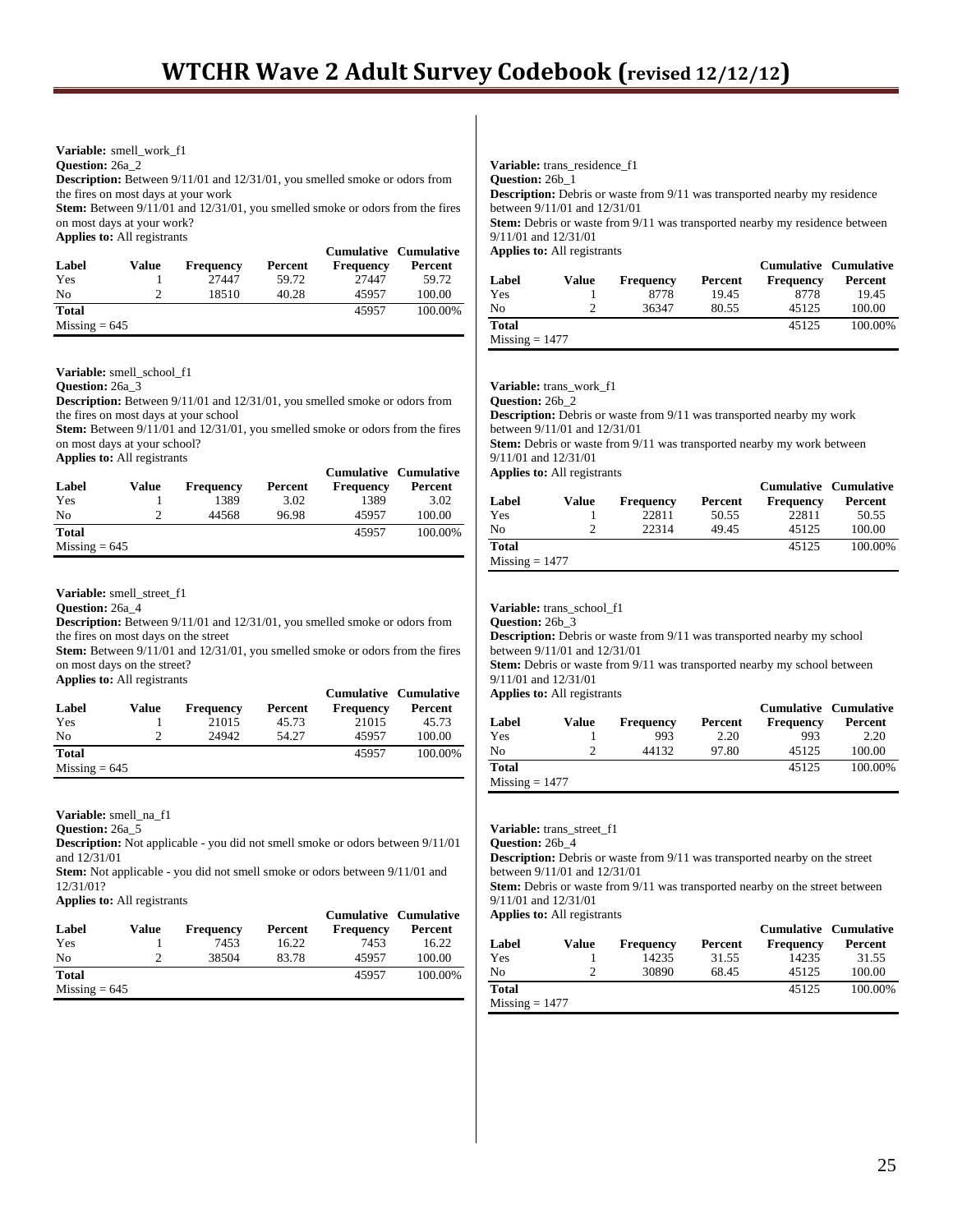**Variable:** trans\_na\_f1

**Question:** 26b\_5

**Description:** Not applicable - Debris or waste from 9/11 was not transported nearby

**Stem:** Not applicable - Debris or waste from 9/11 was not transported nearby **Applies to:** All registrants

|                  |       |                  |         | <b>Cumulative Cumulative</b> |         |
|------------------|-------|------------------|---------|------------------------------|---------|
| Label            | Value | <b>Frequency</b> | Percent | Frequency                    | Percent |
| Yes              |       | 12830            | 28.43   | 12830                        | 28.43   |
| N <sub>0</sub>   |       | 32295            | 71.57   | 45125                        | 100.00  |
| <b>Total</b>     |       |                  |         | 45125                        | 100.00% |
| $Missing = 1477$ |       |                  |         |                              |         |

#### **Variable:** work\_nodamage\_f1

**Question:** 27\_1

**Description:** Condition of workplace: No damage to my workplace **Stem:** Condition inside your primary workplace upon your return after the WTC disaster: No damage to my workplace **Applies to:** All registrants

 **Cumulative Cumulative Label Value Frequency Percent Frequency Percent**<br>
Yes 1 10543 25.25 10543 25.25 Yes 1 10543 25.25 10543 25.25 No 2 31217 74.75 41760 100.00 **Total** 41760 100.00%  $Missing = 4842$ 

**Variable:** work\_fine\_f1

**Question:** 27\_2

**Description:** Condition of workplace: Fine coating of dust on surfaces **Stem:** Condition inside your primary workplace upon your return after the WTC disaster: Fine coating of dust on surfaces **Applies to:** All registrants

|                     |       |                  |         |                  | <b>Cumulative Cumulative</b> |
|---------------------|-------|------------------|---------|------------------|------------------------------|
| Label               | Value | <b>Frequency</b> | Percent | <b>Frequency</b> | Percent                      |
| Yes                 |       | 12076            | 27.93   | 12076            | 27.93                        |
| N <sub>0</sub>      |       | 31079            | 71.87   | 43155            | 99.79                        |
| Don't know          |       | 81               | 0.19    | 43236            | 99.98                        |
| Refused to answer 9 |       |                  | 0.02    | 43244            | 100.00                       |
| <b>Total</b>        |       |                  |         | 43244            | 100.00%                      |
| $Missing = 3358$    |       |                  |         |                  |                              |

**Variable:** work\_heavy\_f1

**Question:** 27\_3

**Description:** Condition of workplace: Heavy coating of dust on surfaces **Stem:** Condition inside your primary workplace upon your return after the WTC disaster: Heavy coating of dust on surfaces (so thick you couldn't see what was underneath)

**Applies to:** All registrants

|                     |       |                  |         | <b>Cumulative Cumulative</b> |         |
|---------------------|-------|------------------|---------|------------------------------|---------|
| Label               | Value | <b>Frequency</b> | Percent | <b>Frequency</b>             | Percent |
| Yes                 |       | 5002             | 11.57   | 5002                         | 11.57   |
| No                  | 2     | 38184            | 88.30   | 43186                        | 99.87   |
| Don't know          |       | 48               | 0.11    | 43234                        | 99.98   |
| Refused to answer 9 |       | 10               | 0.02    | 43244                        | 100.00  |
| <b>Total</b>        |       |                  |         | 43244                        | 100.00% |
| $Missing = 3358$    |       |                  |         |                              |         |

**Variable:** work\_broken\_f1

**Question:** 27\_4

**Description:** Condition of workplace: Broken window(s)

**Stem:** Condition inside your primary workplace upon your return after the WTC disaster: Broken window(s)

**Applies to:** All registrants

|                     |       |                  |         |                  | Cumulative Cumulative |
|---------------------|-------|------------------|---------|------------------|-----------------------|
| Label               | Value | <b>Frequency</b> | Percent | <b>Frequency</b> | Percent               |
| Yes                 |       | 4014             | 9.28    | 4014             | 9.28                  |
| No                  |       | 39175            | 90.59   | 43189            | 99.87                 |
| Don't know          | 8     | 44               | 0.10    | 43233            | 99.97                 |
| Refused to answer 9 |       | 11               | 0.03    | 43244            | 100.00                |
| Total               |       |                  |         | 43244            | 100.00%               |
| $Missing = 3358$    |       |                  |         |                  |                       |

# **Variable:** work\_furn\_f1

**Question:** 27\_5

**Description:** Condition of workplace: Damage to workplace or furnishings **Stem:** Condition inside your primary workplace upon your return after the WTC disaster: Damage to workplace or furnishings **Applies to:** All registrants

|                     |       |                  |         | Cumulative Cumulative |         |
|---------------------|-------|------------------|---------|-----------------------|---------|
| Label               | Value | <b>Frequency</b> | Percent | Frequency             | Percent |
| Yes                 |       | 3770             | 8.72    | 3770                  | 8.72    |
| No                  |       | 39417            | 91.15   | 43187                 | 99.87   |
| Don't know          |       | 46               | 0.11    | 43233                 | 99.97   |
| Refused to answer 9 |       | 11               | 0.03    | 43244                 | 100.00  |
| <b>Total</b>        |       |                  |         | 43244                 | 100.00% |
| $Missing = 3358$    |       |                  |         |                       |         |

**Variable:** work\_debris\_f1

```
Question: 27_6
```
**Description:** Condition of workplace: Debris from the disaster was present **Stem:** Condition inside your primary workplace upon your return after the WTC disaster: Debris from the disaster was present **Applies to:** All registrants

|                     |       |                  |         | <b>Cumulative Cumulative</b> |         |
|---------------------|-------|------------------|---------|------------------------------|---------|
| Label               | Value | <b>Frequency</b> | Percent | <b>Frequency</b>             | Percent |
| Yes                 |       | 7312             | 16.91   | 7312                         | 16.91   |
| N <sub>0</sub>      |       | 35876            | 82.96   | 43188                        | 99.87   |
| Don't know          |       | 46               | 0.11    | 43234                        | 99.98   |
| Refused to answer 9 |       | 10               | 0.02    | 43244                        | 100.00  |
| <b>Total</b>        |       |                  |         | 43244                        | 100.00% |
| $Missing = 3358$    |       |                  |         |                              |         |

**Variable:** work\_noplace\_f1

**Question:** 27\_7

**Description:** Condition of workplace: Not applicable, I did not have a primary workplace

Stem: Condition of workplace: Not applicable, I did not have a primary workplace

|                  |       |                  |         | <b>Cumulative Cumulative</b> |         |
|------------------|-------|------------------|---------|------------------------------|---------|
| Label            | Value | <b>Frequency</b> | Percent | Frequency                    | Percent |
| Yes              |       | 5341             | 13.22   | 5341                         | 13.22   |
| No               |       | 35060            | 86.78   | 40401                        | 100.00  |
| <b>Total</b>     |       |                  |         | 40401                        | 100.00% |
| $Missing = 6201$ |       |                  |         |                              |         |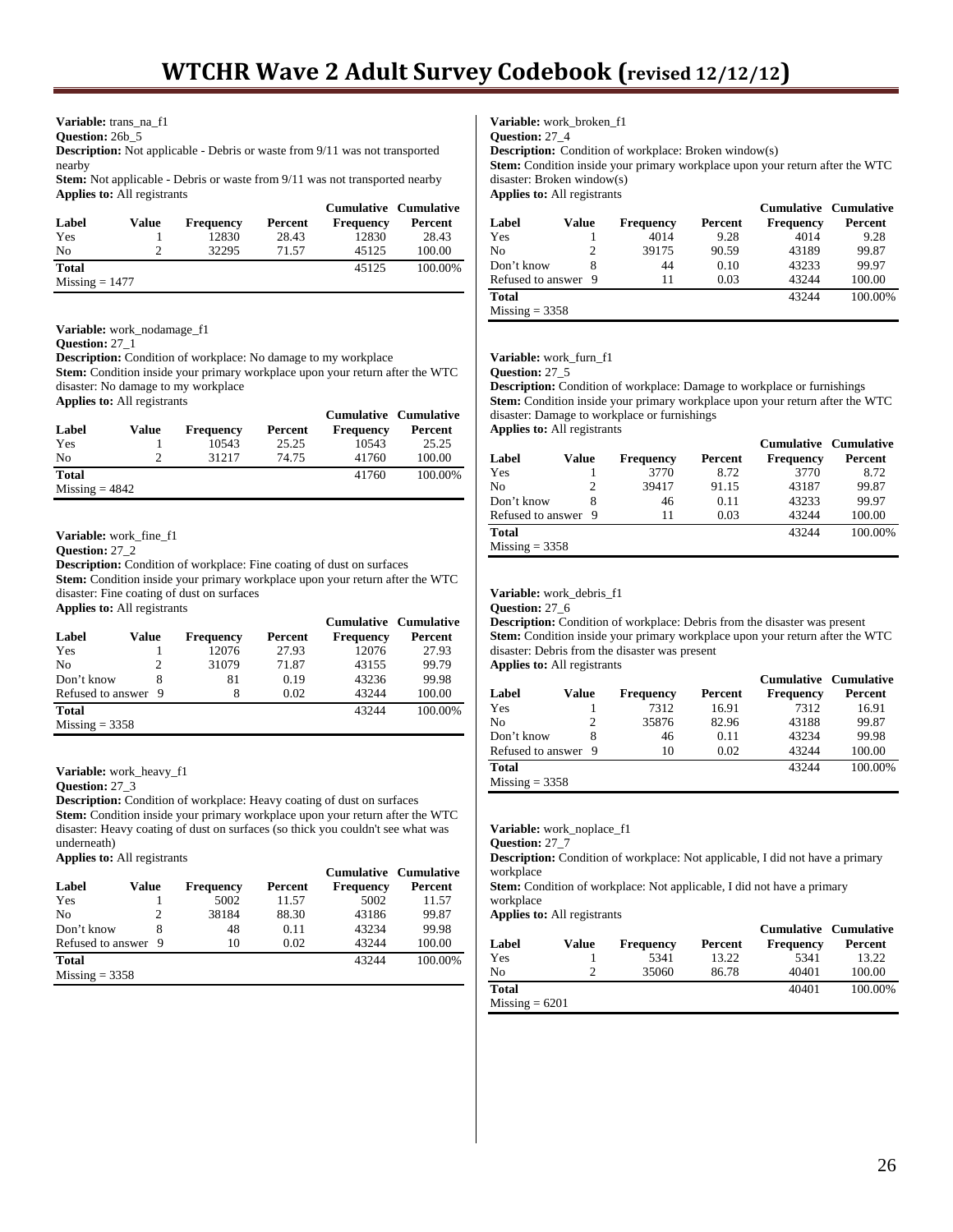**Variable:** work\_noreturn\_f1

**Question:** 27\_8

**Description:** Condition of workplace: Not applicable, I did not return to my primary workplace

**Stem:** Condition of workplace: Not applicable, I did not return to my primary workplace

**Applies to:** All registrants

| Label            | Value | <b>Frequency</b> | Percent | <b>Cumulative Cumulative</b><br>Frequency | Percent |
|------------------|-------|------------------|---------|-------------------------------------------|---------|
| Yes              |       | 6338             | 15.54   | 6338                                      | 15.54   |
| No               |       | 34436            | 84.46   | 40774                                     | 100.00  |
| <b>Total</b>     |       |                  |         | 40774                                     | 100.00% |
| $Missing = 5828$ |       |                  |         |                                           |         |

**Variable:** work\_other\_f1 **Question:** 27\_9

**Description:** Condition of workplace: Other Stem: Condition of workplace: Other **Applies to:** All registrants

|                     |       |           |         | <b>Cumulative Cumulative</b> |         |
|---------------------|-------|-----------|---------|------------------------------|---------|
| Label               | Value | Frequency | Percent | Frequency                    | Percent |
| Yes                 |       | 8689      | 20.09   | 8689                         | 20.09   |
| No                  |       | 34490     | 79.76   | 43179                        | 99.85   |
| Don't know          |       | 55        | 0.13    | 43234                        | 99.98   |
| Refused to answer 9 |       | 10        | 0.02    | 43244                        | 100.00  |
| <b>Total</b>        |       |           |         | 43244                        | 100.00% |
| $Missing = 3358$    |       |           |         |                              |         |

**Variable:** work\_dk\_f1

**Question:** 27\_10 **Description:** Condition of workplace: I Don't know **Stem:** Condition of workplace: I Don't know

**Applies to:** All registrants

|                  |       |                  |         | <b>Cumulative Cumulative</b> |         |
|------------------|-------|------------------|---------|------------------------------|---------|
| Label            | Value | <b>Frequency</b> | Percent | <b>Frequency</b>             | Percent |
| Yes              |       | 1923             | 4.86    | 1923                         | 4.86    |
| N <sub>0</sub>   |       | 37684            | 95.14   | 39607                        | 100.00  |
| <b>Total</b>     |       |                  |         | 39607                        | 100.00% |
| $Missing = 6995$ |       |                  |         |                              |         |

**Variable:** inj\_killed\_f1

#### **Question:** 28

**Description:** Did you think you might be injured or killed during the WTC disaster on 9/11?

**Stem:** Did you think that you might be injured or killed during the WTC disaster on 9/11/01?

**Applies to:** All registrants

|                     |       |                  |         |                  | <b>Cumulative Cumulative</b> |
|---------------------|-------|------------------|---------|------------------|------------------------------|
| Label               | Value | <b>Frequency</b> | Percent | <b>Frequency</b> | Percent                      |
| Yes                 |       | 24964            | 54.43   | 24964            | 54.43                        |
| N <sub>0</sub>      | 2     | 20786            | 45.32   | 45750            | 99.76                        |
| Don't know          |       | 102              | 0.22    | 45852            | 99.98                        |
| Refused to answer 9 |       | 9                | 0.02    | 45861            | 100.00                       |
| <b>Total</b>        |       |                  |         | 45861            | 100.00%                      |
| $Missing = 741$     |       |                  |         |                  |                              |

**Variable:** lost\_job\_f1

**Question:** 29

**Description:** Since 9/11/01, have you lost your job? **Stem:** Since September 11, 2001, have you lost your job? **Applies to:** All registrants

|                     |       |                  |         | <b>Cumulative Cumulative</b> |         |
|---------------------|-------|------------------|---------|------------------------------|---------|
| Label               | Value | <b>Frequency</b> | Percent | <b>Frequency</b>             | Percent |
| Yes                 |       | 8409             | 18.31   | 8409                         | 18.31   |
| N <sub>0</sub>      |       | 37503            | 81.65   | 45912                        | 99.95   |
| Don't know          |       | 12               | 0.03    | 45924                        | 99.98   |
| Refused to answer 9 |       | 9                | 0.02    | 45933                        | 100.00  |
| <b>Total</b>        |       |                  |         | 45933                        | 100.00% |
| $Missing = 669$     |       |                  |         |                              |         |

**Variable:** result\_event\_f1

**Question:** 29a

**Description:** Was this a result of the events of 9/11/01? **Stem:** Was this a result of the events of September 11, 2001? **Applies to:** Registrants who have lost their jobs since 9/11/01

|                     |        |                  |         | <b>Cumulative Cumulative</b> |         |
|---------------------|--------|------------------|---------|------------------------------|---------|
| Label               | Value  | <b>Frequency</b> | Percent | <b>Frequency</b>             | Percent |
| Yes                 |        | 3748             | 38.28   | 3748                         | 38.28   |
| N <sub>0</sub>      |        | 3789             | 38.69   | 7537                         | 76.97   |
| Don't know          | 3 or 8 | 2252             | 23.00   | 9789                         | 99.97   |
| Refused to answer 9 |        | 3                | 0.03    | 9792                         | 100.00  |
| <b>Total</b>        |        |                  |         | 9792                         | 100.00% |
| $Missing = 36810$   |        |                  |         |                              |         |

**Variable:** anyone\_die\_f1

**Question:** 30

**Description:** Did anyone you know die on 9/11/01 as a result of the WTC disaster?

**Stem:** Did anyone you know die on  $9/11/01$  as a result of the WTC disaster? **Applies to:** All registrants

|                     |       |                  |         | <b>Cumulative Cumulative</b> |         |
|---------------------|-------|------------------|---------|------------------------------|---------|
| Label               | Value | <b>Frequency</b> | Percent | <b>Frequency</b>             | Percent |
| Yes                 |       | 26422            | 57.50   | 26422                        | 57.50   |
| No                  | 2     | 19493            | 42.42   | 45915                        | 99.93   |
| Don't know          | 8     | 25               | 0.05    | 45940                        | 99.98   |
| Refused to answer 9 |       | 8                | 0.02    | 45948                        | 100.00  |
| <b>Total</b>        |       |                  |         | 45948                        | 100.00% |
| $Missing = 654$     |       |                  |         |                              |         |

**Variable:** spouse\_f1

**Question:** 30a\_1

**Description:** Lost their life: Your spouse **Stem:** Lost their life: Your spouse

**Applies to:** Registrants who knew someone who died on 9/11/01 as a result of the WTC disaster

|              |       |                  |         | <b>Cumulative Cumulative</b> |         |
|--------------|-------|------------------|---------|------------------------------|---------|
| Label        | Value | <b>Frequency</b> | Percent | <b>Frequency</b>             | Percent |
| Yes          |       | 43               | 0.09    | 43                           | 0.09    |
| No           |       | 46559            | 99.91   | 46602                        | 100.00  |
| <b>Total</b> |       |                  |         | 46602                        | 100.00% |

Variable: partner\_f1

**Question:** 30a\_2

**Description:** Lost their life: Your partner

**Stem:** Lost their life: Your partner

**Applies to:** Registrants who knew someone who died on 9/11/01 as a result of the WTC disaster

|              |       |                  |         | <b>Cumulative Cumulative</b> |         |
|--------------|-------|------------------|---------|------------------------------|---------|
| Label        | Value | <b>Frequency</b> | Percent | Frequency                    | Percent |
| Yes          |       | 160              | 0.34    | 160                          | 0.34    |
| No           |       | 46442            | 99.66   | 46602                        | 100.00  |
| <b>Total</b> |       |                  |         | 46602                        | 100.00% |

**Variable:** child\_f1

**Question:** 30a\_3

**Description:** Lost their life: Your child(ren)

**Stem:** Lost their life: Your child(ren)

**Applies to:** Registrants who knew someone who died on 9/11/01 as a result of the WTC disaster

|              |       |                  |         | <b>Cumulative Cumulative</b> |         |
|--------------|-------|------------------|---------|------------------------------|---------|
| Label        | Value | <b>Frequency</b> | Percent | Frequency                    | Percent |
| Yes          |       | 37               | 0.08    | 37                           | 0.08    |
| No           |       | 46565            | 99.92   | 46602                        | 100.00  |
| <b>Total</b> |       |                  |         | 46602                        | 100.00% |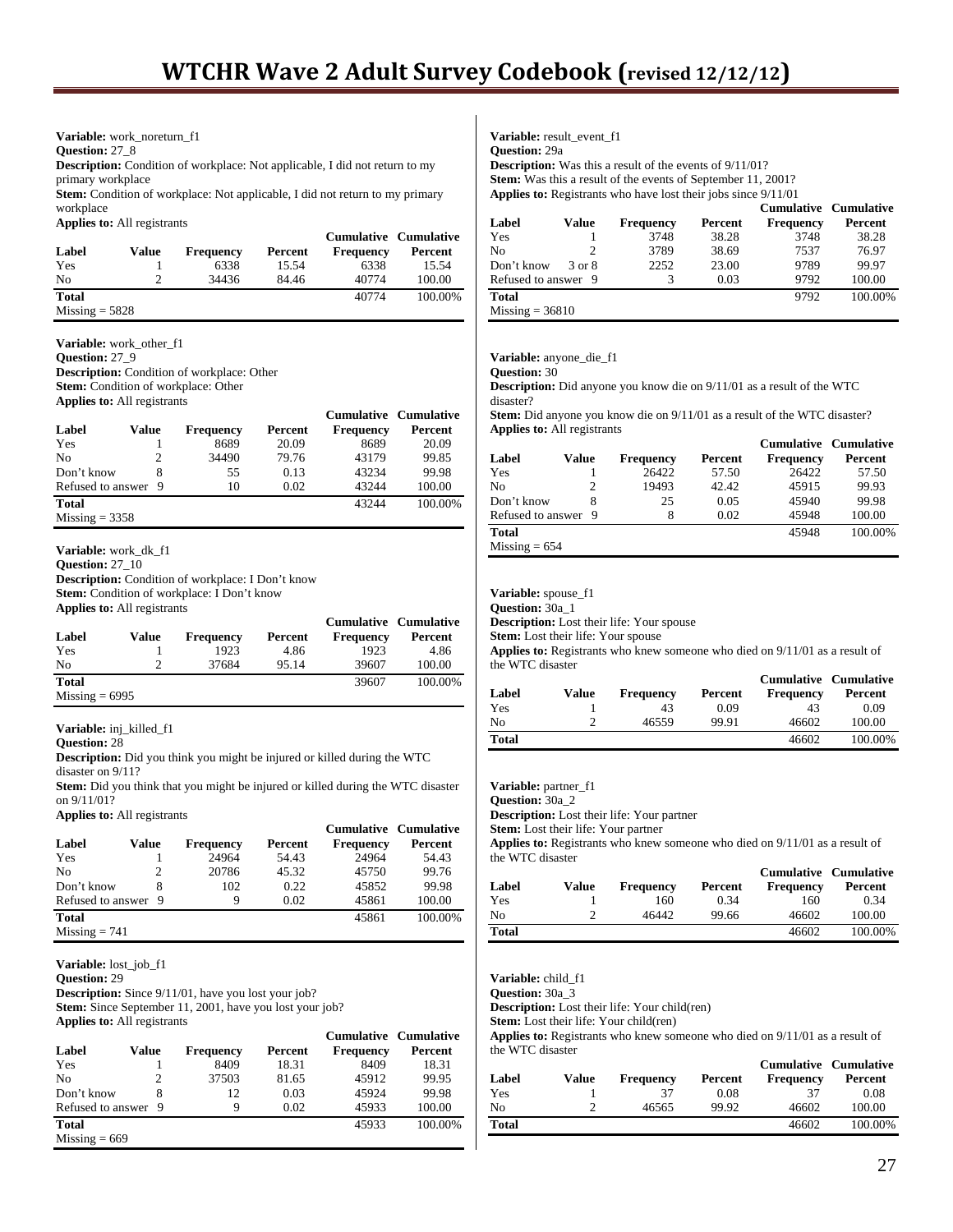|                                                | <b>Variable:</b> parent f1                   |                                                                                      |                              |                                                                                  |
|------------------------------------------------|----------------------------------------------|--------------------------------------------------------------------------------------|------------------------------|----------------------------------------------------------------------------------|
| <b>Ouestion: 30a 4</b>                         |                                              |                                                                                      |                              |                                                                                  |
|                                                |                                              | <b>Description:</b> Lost their life: Your parent(s)                                  |                              |                                                                                  |
|                                                | <b>Stem:</b> Lost their life: Your parent(s) |                                                                                      |                              |                                                                                  |
|                                                |                                              | <b>Applies to:</b> Registrants who knew someone who died on $9/11/01$ as a result of |                              |                                                                                  |
| the WTC disaster                               |                                              |                                                                                      |                              |                                                                                  |
|                                                |                                              |                                                                                      | <b>Cumulative Cumulative</b> |                                                                                  |
| $\mathbf{L}$ and $\mathbf{L}$ and $\mathbf{L}$ |                                              | $\mathbf{V}$ and $\mathbf{V}$ are the set of $\mathbf{V}$                            |                              | $\Gamma_{\text{max}}$ = $\Gamma_{\text{max}}$ = $\Gamma_{\text{max}}$ = $\Gamma$ |

| Label | Value | <b>Frequency</b> | Percent | Frequency | Percent |
|-------|-------|------------------|---------|-----------|---------|
| Yes   |       | 26               | 0.06    | 26        | 0.06    |
| No    |       | 46576            | 99.94   | 46602     | 100.00  |
| Total |       |                  |         | 46602     | 100.00% |

# **Variable:** sib\_f1

**Question:** 30a 5

**Description:** Lost their life: Your brother(s) or sister(s)

**Stem:** Lost their life: Your brother(s) or sister(s)

**Applies to:** Registrants who knew someone who died on 9/11/01 as a result of the WTC disaster

|              |       |                  |         |                  | <b>Cumulative Cumulative</b> |
|--------------|-------|------------------|---------|------------------|------------------------------|
| Label        | Value | <b>Frequency</b> | Percent | <b>Frequency</b> | Percent                      |
| Yes          |       | 124              | 0.27    | 124              | 0.27                         |
| No           |       | 46478            | 99.73   | 46602            | 100.00                       |
| <b>Total</b> |       |                  |         | 46602            | 100.00%                      |

**Variable:** friend\_f1

**Question:** 30a\_6

**Description:** Lost their life: One of your best friends

Stem: Lost their life: One of your best friends

**Applies to:** Registrants who knew someone who died on 9/11/01 as a result of the WTC disaster

|              |       |           |         |           | <b>Cumulative Cumulative</b> |
|--------------|-------|-----------|---------|-----------|------------------------------|
| Label        | Value | Frequency | Percent | Frequency | Percent                      |
| Yes          |       | 3026      | 6.49    | 3026      | 6.49                         |
| No           |       | 43576     | 93.51   | 46602     | 100.00                       |
| <b>Total</b> |       |           |         | 46602     | 100.00%                      |

**Variable:** co\_worker\_f1

**Question:** 30a\_7

**Description:** Lost their life: Your co-worker

**Stem:** Lost their life: Your co-worker

**Applies to:** Registrants who knew someone who died on 9/11/01 as a result of the WTC disaster

|       |       |                  |         |                  | <b>Cumulative Cumulative</b> |
|-------|-------|------------------|---------|------------------|------------------------------|
| Label | Value | <b>Frequency</b> | Percent | <b>Frequency</b> | Percent                      |
| Yes   |       | 10196            | 21.88   | 10196            | 21.88                        |
| No    |       | 36406            | 78.12   | 46602            | 100.00                       |
| Total |       |                  |         | 46602            | 100.00%                      |

**Variable:** fam\_mem\_f1

**Question:** 30a\_8

**Description:** Lost their life: Another family member

**Stem:** Lost their life: Another family member

**Applies to:** Registrants who knew someone who died on 9/11/01 as a result of the WTC disaster

| Label        | Value |                   | Percent | <b>Cumulative Cumulative</b> | Percent |
|--------------|-------|-------------------|---------|------------------------------|---------|
| Yes          |       | Frequency<br>1335 | 2.86    | Frequency<br>1335            | 2.86    |
| No           |       | 45267             | 97.14   | 46602                        | 100.00  |
| <b>Total</b> |       |                   |         | 46602                        | 100.00% |

**Variable:** acquaint\_f1

**Question:** 30a\_9

**Description:** Lost their life: A friend or acquaintance

Stem: Lost their life: A friend or acquaintance

**Applies to:** Registrants who knew someone who died on 9/11/01 as a result of the WTC disaster

| Label        | Value | Frequency | Percent | <b>Cumulative Cumulative</b><br><b>Frequency</b> | Percent |
|--------------|-------|-----------|---------|--------------------------------------------------|---------|
| Yes          |       | 20101     | 43.13   | 20101                                            | 43.13   |
| No           |       | 26501     | 56.87   | 46602                                            | 100.00  |
| <b>Total</b> |       |           |         | 46602                                            | 100.00% |

**Variable:** other\_lost\_f1

**Question:** 30a\_10 **Description:** Lost their life: Other

**Stem:** Lost their life: Other

**Applies to:** Registrants who knew someone who died on 9/11/01 as a result of the WTC disaster

|              |       |                  |         |           | <b>Cumulative Cumulative</b> |
|--------------|-------|------------------|---------|-----------|------------------------------|
| Label        | Value | <b>Frequency</b> | Percent | Frequency | Percent                      |
| Yes          |       | 5003             | 10.74   | 5003      | 10.74                        |
| Nο           |       | 41599            | 89.26   | 46602     | 100.00                       |
| <b>Total</b> |       |                  |         | 46602     | 100.00%                      |

**Variable:** close\_num\_f1

**Question:** 31

**Description:** About how many close friends do you have now?

**Stem:** About how many close friends do you have now? Close friends are people you feel at ease with and can talk with about what is on your mind (you may include relatives)

|                |              |                |         | Cumulative | Cumulative |
|----------------|--------------|----------------|---------|------------|------------|
| Label          | <b>Value</b> | Frequency      | Percent | Frequency  | Percent    |
| 0              |              | 2792           | 6.13    | 2792       | 6.13       |
| 1              |              | 2435           | 5.35    | 5227       | 11.48      |
| $\overline{c}$ |              | 4685           | 10.29   | 9912       | 21.77      |
| 3              |              | 4908           | 10.78   | 14820      | 32.55      |
| 4              |              | 4268           | 9.38    | 19088      | 41.93      |
| 5              |              | 6826           | 14.99   | 25914      | 56.92      |
| 6              |              | 3113           | 6.84    | 29027      | 63.76      |
| 7              |              | 1245           | 2.73    | 30272      | 66.50      |
| 8              |              | 1486           | 3.26    | 31758      | 69.76      |
| 9              |              | 310            | 0.68    | 32068      | 70.44      |
| 10             |              | 6533           | 14.35   | 38601      | 84.79      |
| 11             |              | 114            | 0.25    | 38715      | 85.04      |
| 12             |              | 1343           | 2.95    | 40058      | 87.99      |
| 13             |              | 47             | 0.10    | 40105      | 88.10      |
| 14             |              | 99             | 0.22    | 40204      | 88.31      |
| 15             |              | 1435           | 3.15    | 41639      | 91.47      |
| 16             |              | 57             | 0.13    | 41696      | 91.59      |
| 17             |              | 28             | 0.06    | 41724      | 91.65      |
| 18             |              | 46             | 0.10    | 41770      | 91.75      |
| 19             |              | 10             | 0.02    | 41780      | 91.78      |
| 20             |              | 1921           | 4.22    | 43701      | 96.00      |
| 21             |              | 19             | 0.04    | 43720      | 96.04      |
| 22             |              | 8              | 0.02    | 43728      | 96.05      |
| 23             |              | 18             | 0.04    | 43746      | 96.09      |
| 24             |              | 49             | 0.11    | 43795      | 96.20      |
| 25             |              | 457            | 1.00    | 44252      | 97.21      |
| 26             |              | 10             | 0.02    | 44262      | 97.23      |
| 27             |              | 3              | 0.01    | 44265      | 97.23      |
| 28             |              | 16             | 0.04    | 44281      | 97.27      |
| 29             |              | $\overline{4}$ | 0.01    | 44285      | 97.28      |
| 30             |              | 997            | 2.19    | 45282      | 99.47      |
| 32             |              | 3              | 0.01    | 45285      | 99.48      |
| 33             |              | $\overline{2}$ | 0.00    | 45287      | 99.48      |
| 35             |              | 13             | 0.03    | 45300      | 99.51      |
| 39             |              | $\mathbf{1}$   | 0.00    | 45301      | 99.51      |
| 40             |              | 49             | 0.11    | 45350      | 99.62      |
| 42             |              | $\mathbf{1}$   | 0.00    | 45351      | 99.62      |
| 45             |              | 5              | 0.01    | 45356      | 99.63      |
| 46             |              | $\mathbf{1}$   | 0.00    | 45357      | 99.63      |
| 50             |              | 111            | 0.24    | 45468      | 99.88      |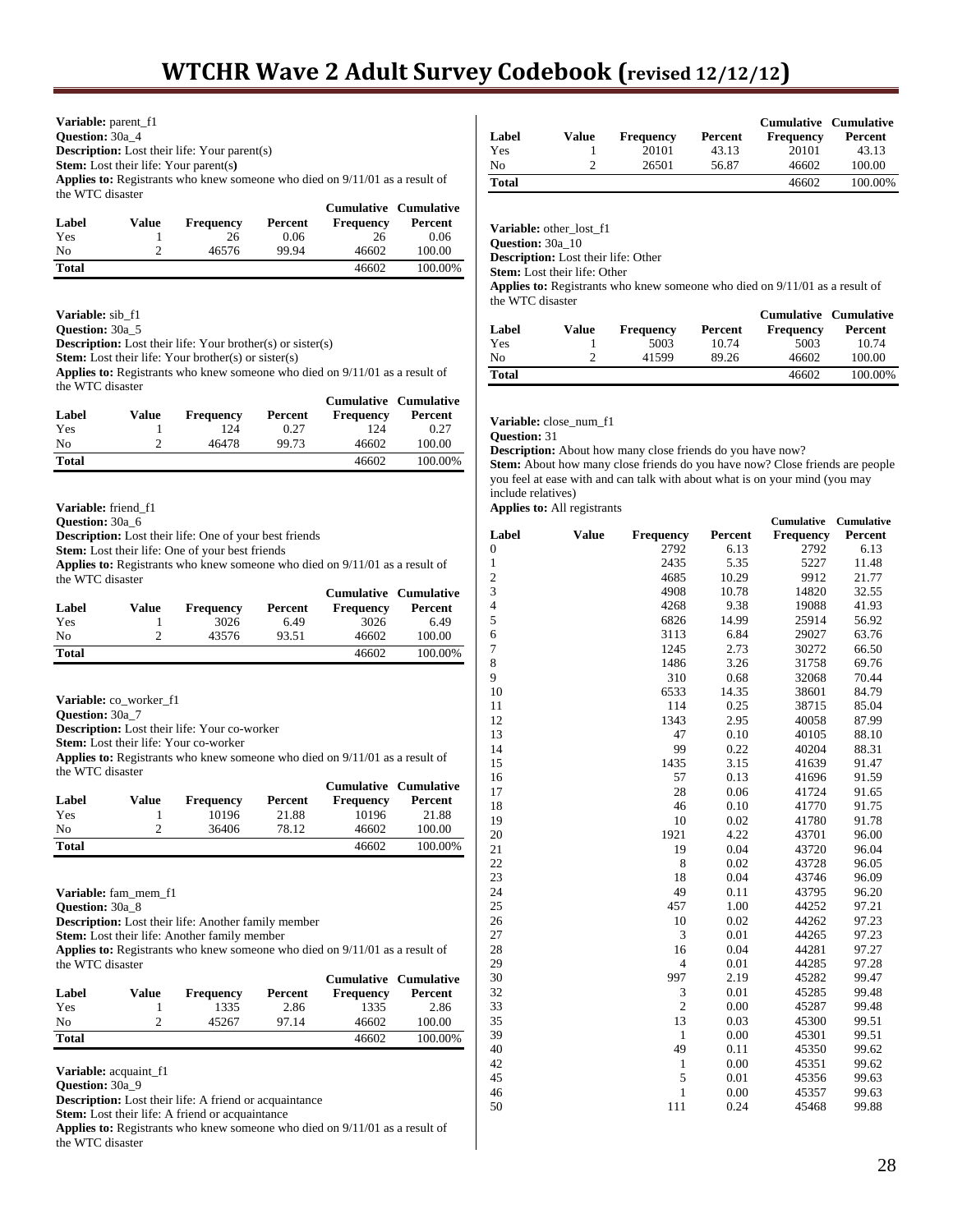# **WTCHR Wave 2 Adult Survey Codebook (revised 12/12/12)**

|                   |              |                  |         | <b>Cumulative</b> | <b>Cumulative</b> |
|-------------------|--------------|------------------|---------|-------------------|-------------------|
| Label             | <b>Value</b> | <b>Frequency</b> | Percent | <b>Frequency</b>  | Percent           |
| 51                |              |                  | 0.00    | 45469             | 99.88             |
| 52                |              | 1                | 0.00    | 45470             | 99.88             |
| 55                |              | $\overline{c}$   | 0.00    | 45472             | 99.89             |
| 60                |              | 11               | 0.02    | 45483             | 99.91             |
| 62                |              | 1                | 0.00    | 45484             | 99.91             |
| 68                |              |                  | 0.00    | 45485             | 99.91             |
| 70                |              | 1                | 0.00    | 45486             | 99.92             |
| 75                |              | 5                | 0.01    | 45491             | 99.93             |
| 78                |              | 1                | 0.00    | 45492             | 99.93             |
| 80                |              | $\overline{c}$   | 0.00    | 45494             | 99.93             |
| 90                |              | 4                | 0.01    | 45498             | 99.94             |
| 92                |              |                  | 0.00    | 45499             | 99.95             |
| Refused to answer | 99           | 25               | 0.05    | 45524             | 100.00            |
| <b>Total</b>      |              |                  |         | 45524             | 100.00%           |
| $Missing = 1078$  |              |                  |         |                   |                   |

**Variable:** close\_howoften\_f1

**Question:** 32

**Description:** Over the last 12 months, about how often did you get together with friends or relatives?

**Stem:** Over the last 12 months, about how often did you get together with friends or relatives, like going out together or visiting each other's homes? **Applies to:** All registrants

|                   |       |                  |         |           | <b>Cumulative Cumulative</b> |
|-------------------|-------|------------------|---------|-----------|------------------------------|
| Label             | Value | <b>Frequency</b> | Percent | Frequency | Percent                      |
| Every day         |       | 925              | 2.01    | 925       | 2.01                         |
| Several days/week | 2     | 5831             | 12.69   | 6756      | 14.70                        |
| $\sim$ Once/week  | 3     | 10206            | 22.20   | 16962     | 36.90                        |
| 2-3 Times/month   | 4     | 10367            | 22.56   | 27329     | 59.46                        |
| $\sim$ Once/Month | 5     | 6723             | 14.63   | 34052     | 74.09                        |
| 5-10 Times/Year   | 6     | 5163             | 11.23   | 39215     | 85.32                        |
| $<$ 5 Times/Year  | 7     | 6702             | 14.58   | 45917     | 99.90                        |
| Don't know        | 8     | 23               | 0.05    | 45940     | 99.95                        |
| Refused to answer | 9     | 23               | 0.05    | 45963     | 100.00                       |
| <b>Total</b>      |       |                  |         | 45963     | 100.00%                      |
| $Missing = 639$   |       |                  |         |           |                              |

#### Variable: over f1

**Question:** 33a

**Description:** During the last 30 days, about how often have you had friends over to your home?

**Stem:** During the last 30 days, about how often have you had friends over to your home?

#### **Applies to:** All registrants

|                          |       |                  |         | <b>Cumulative</b> | <b>Cumulative</b> |
|--------------------------|-------|------------------|---------|-------------------|-------------------|
| Label                    | Value | <b>Frequency</b> | Percent | Frequency         | Percent           |
| Every day                |       | 218              | 0.47    | 218               | 0.47              |
| Several days/week        | 2     | 1700             | 3.68    | 1918              | 4.16              |
| $\sim$ Once/week         | 3     | 5219             | 11.31   | 7137              | 15.47             |
| 2-3 Times/month          | 4     | 10136            | 21.97   | 17273             | 37.44             |
| Once in past month       | 5     | 11886            | 25.76   | 29159             | 63.20             |
| Not at all in past month | 6     | 16938            | 36.71   | 46097             | 99.92             |
| Don't know               | 8     | 17               | 0.04    | 46114             | 99.95             |
| Refused to answer        | 9     | 21               | 0.05    | 46135             | 100.00            |
| <b>Total</b>             |       |                  |         | 46135             | 100.00%           |
| $Missing = 467$          |       |                  |         |                   |                   |

**Variable:** visit\_f1

**Question:** 33b

**Description:** During the last 30 days, about how often have you visited with friends at their homes?

**Stem:** During the last 30 days, about how often have you visited with friends at their homes?

|  |  |  | <b>Applies to:</b> All registrants |
|--|--|--|------------------------------------|
|--|--|--|------------------------------------|

|                   |       |           |      | <b>Cumulative Cumulative</b> |      |
|-------------------|-------|-----------|------|------------------------------|------|
| Label             | Value | Frequency |      | Percent Frequency Percent    |      |
| Every day         |       | 139       | 0.30 | 139.                         | 0.30 |
| Several days/week |       | 1798      | 3.90 | 1937                         | 4.20 |

|                          |       |                  |         | <b>Cumulative</b> | Cumulative |
|--------------------------|-------|------------------|---------|-------------------|------------|
| Label                    | Value | <b>Frequency</b> | Percent | <b>Frequency</b>  | Percent    |
| $\sim$ Once/week         | 3     | 5531             | 12.00   | 7468              | 16.20      |
| 2-3 Times/month          | 4     | 11887            | 25.78   | 19355             | 41.98      |
| Once in past month       | 5     | 12906            | 27.99   | 32261             | 69.97      |
| Not at all in past month | 6     | 13810            | 29.95   | 46071             | 99.92      |
| Don't know               | 8     | 17               | 0.04    | 46088             | 99.96      |
| Refused to answer        | 9     | 19               | 0.04    | 46107             | 100.00     |
| <b>Total</b>             |       |                  |         | 46107             | 100.00%    |
| $Missing = 495$          |       |                  |         |                   |            |

**Variable:** phone\_f1

**Question:** 33c

**Description:** During the last 30 days, about how often have you been on the telephone with close friends or relatives?

**Stem:** During the last 30 days, about how often have you been on the telephone with close friends or relatives?

**Applies to:** All registrants

|                          |       |                  |         | <b>Cumulative</b> | <b>Cumulative</b> |
|--------------------------|-------|------------------|---------|-------------------|-------------------|
| Label                    | Value | <b>Frequency</b> | Percent | Frequency         | Percent           |
| Every day                |       | 9932             | 21.51   | 9932              | 21.51             |
| Several days/week        | 2     | 13662            | 29.59   | 23594             | 51.10             |
| $\sim$ Once/week         | 3     | 9563             | 20.71   | 33157             | 71.81             |
| 2-3 Times/month          | 4     | 8145             | 17.64   | 41302             | 89.45             |
| Once in past month       | 5     | 3275             | 7.09    | 44577             | 96.54             |
| Not at all in past month | 6     | 1565             | 3.39    | 46142             | 99.93             |
| Don't know               | 8     | 16               | 0.03    | 46158             | 99.97             |
| Refused to answer        | 9     | 16               | 0.03    | 46174             | 100.00            |
| Total                    |       |                  |         | 46174             | 100.00%           |
| $Missing = 428$          |       |                  |         |                   |                   |

**Variable:** letter\_f1

**Question:** 33d

**Description:** During the last 30 days, about how often have you written a letter to a friend or relative?

**Stem:** During the last 30 days, about how often have you written a letter to a friend or relative (sent by mail or email)?

**Applies to:** All registrants

|                          |              |           |         | <b>Cumulative</b> | <b>Cumulative</b> |
|--------------------------|--------------|-----------|---------|-------------------|-------------------|
| Label                    | <b>Value</b> | Frequency | Percent | Frequency         | Percent           |
| Every day                |              | 4171      | 9.05    | 4171              | 9.05              |
| Several days/week        | 2            | 7314      | 15.88   | 11485             | 24.93             |
| $\sim$ Once/week         | 3            | 5739      | 12.46   | 17224             | 37.39             |
| 2-3 Times/month          | 4            | 6269      | 13.61   | 23493             | 51.00             |
| Once in past month       | 5            | 5167      | 11.22   | 28660             | 62.22             |
| Not at all in past month | 6            | 17361     | 37.69   | 46021             | 99.91             |
| Don't know               | 8            | 24        | 0.05    | 46045             | 99.96             |
| Refused to answer        | 9            | 18        | 0.04    | 46063             | 100.00            |
| Total                    |              |           |         | 46063             | 100.00%           |
| $Missing = 539$          |              |           |         |                   |                   |

**Variable:** service\_f1

**Question:** 33e

**Description:** During the last 30 days, about how often have you attended a religious service?

**Stem:** During the last 30 days, about how often have you attended a religious service?

|                          |       |                  |         | <b>Cumulative</b> | <b>Cumulative</b> |
|--------------------------|-------|------------------|---------|-------------------|-------------------|
| Label                    | Value | <b>Frequency</b> | Percent | <b>Frequency</b>  | Percent           |
| Every day                |       | 391              | 0.85    | 391               | 0.85              |
| Several days/week        | 2     | 2024             | 4.39    | 2415              | 5.24              |
| $\sim$ Once/week         | 3     | 8850             | 19.20   | 11265             | 24.44             |
| 2-3 Times/month          | 4     | 3909             | 8.48    | 15174             | 32.92             |
| Once in past month       | 5     | 6128             | 13.30   | 21302             | 46.22             |
| Not at all in past month | 6     | 24753            | 53.70   | 46055             | 99.92             |
| Don't know               | 8     | 20               | 0.04    | 46075             | 99.96             |
| Refused to answer        | 9     | 17               | 0.04    | 46092             | 100.00            |
| Total                    |       |                  |         | 46092             | 100.00%           |
| $Missing = 510$          |       |                  |         |                   |                   |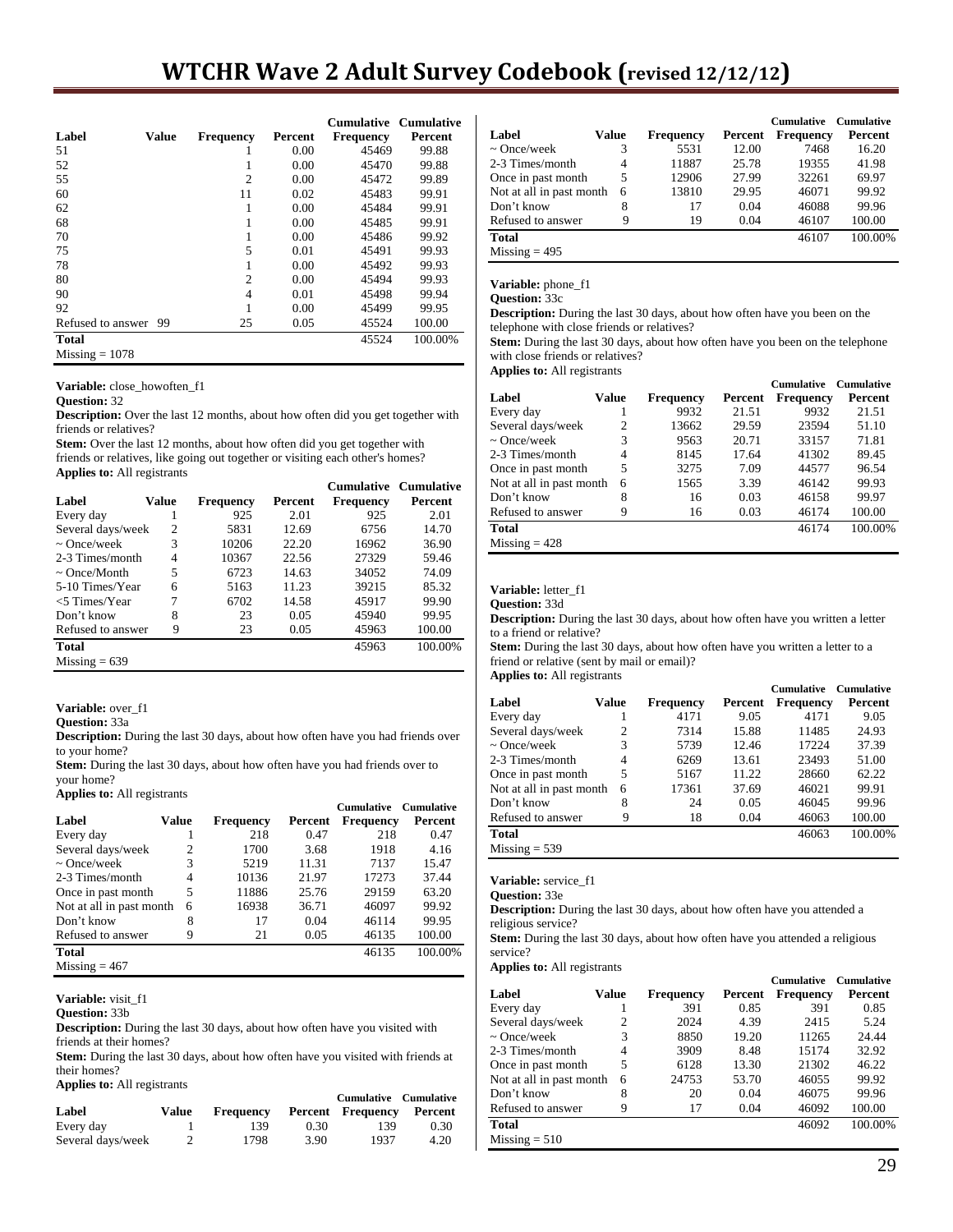**Variable:** groups\_f1

**Question:** 34

**Description:** About how many volunteer groups or organizations do you belong to?

Stem: About how many volunteer groups or organizations do you belong to? (e.g. church groups, clubs, parent groups that you belong to because you want to) **Applies to:** All registrants

|                   |              |                  |         | <b>Cumulative</b> | <b>Cumulative</b> |
|-------------------|--------------|------------------|---------|-------------------|-------------------|
| Label             | <b>Value</b> | <b>Frequency</b> | Percent | <b>Frequency</b>  | Percent           |
| $\boldsymbol{0}$  |              | 24244            | 52.89   | 24244             | 52.89             |
| 1                 |              | 9323             | 20.34   | 33567             | 73.22             |
| $\overline{c}$    |              | 6684             | 14.58   | 40251             | 87.81             |
| 3                 |              | 3107             | 6.78    | 43358             | 94.58             |
| $\overline{4}$    |              | 1190             | 2.60    | 44548             | 97.18             |
| 5                 |              | 745              | 1.63    | 45293             | 98.80             |
| 6                 |              | 240              | 0.52    | 45533             | 99.33             |
| 7                 |              | 75               | 0.16    | 45608             | 99.49             |
| $\,$ 8 $\,$       |              | 57               | 0.12    | 45665             | 99.62             |
| 9                 |              | 14               | 0.03    | 45679             | 99.65             |
| 10                |              | 99               | 0.22    | 45778             | 99.86             |
| 11                |              | 7                | 0.02    | 45785             | 99.88             |
| 12                |              | 13               | 0.03    | 45798             | 99.91             |
| 13                |              | $\mathbf{1}$     | 0.00    | 45799             | 99.91             |
| 14                |              | 7                | 0.02    | 45806             | 99.92             |
| 15                |              | 9                | 0.02    | 45815             | 99.94             |
| 20                |              | 8                | 0.02    | 45823             | 99.96             |
| 22                |              | $\mathbf{1}$     | 0.00    | 45824             | 99.96             |
| 25                |              | $\mathbf{1}$     | 0.00    | 45825             | 99.97             |
| 26                |              | $\mathbf{1}$     | 0.00    | 45826             | 99.97             |
| 30                |              | $\mathbf{1}$     | 0.00    | 45827             | 99.97             |
| 31                |              | $\mathbf{1}$     | 0.00    | 45828             | 99.97             |
| 40                |              | $\mathbf{1}$     | 0.00    | 45829             | 99.97             |
| 60                |              | 5                | 0.01    | 45834             | 99.98             |
| 65                |              | $\mathbf{1}$     | 0.00    | 45835             | 99.99             |
| 88                |              | $\mathbf{1}$     | 0.00    | 45836             | 99.99             |
| 90                |              | $\mathbf{1}$     | 0.00    | 45837             | 99.99             |
| 97                |              | 3                | 0.01    | 45840             | 100.00            |
| Refused to answer | 99           | $\mathbf{1}$     | 0.00    | 45841             | 100.00            |
| <b>Total</b>      |              |                  |         | 45841             | 100.00%           |
| $Missing = 761$   |              |                  |         |                   |                   |

**Variable:** groups\_active\_f1

**Question:** 35

**Description:** How active are you in the affairs of these groups or clubs?

**Stem:** How active are you in the affairs of these groups or clubs that you belong to? **Applies to:** All registrants

|                            |       |           |         | <b>Cumulative Cumulative</b> |         |
|----------------------------|-------|-----------|---------|------------------------------|---------|
| Label                      | Value | Frequency | Percent | <b>Frequency</b>             | Percent |
| Very-Attend Most Mtgs      |       | 7197      | 17.21   | 7197                         | 17.21   |
| Fairly-Attend Fairly Often | 2     | 9303      | 22.24   | 16500                        | 39.45   |
| Belong But Hardly Go       | 3     | 5865      | 14.02   | 22365                        | 53.47   |
| Do Not Belong              | 4     | 19441     | 46.48   | 41806                        | 99.95   |
| Don't know                 | 8     | 14        | 0.03    | 41820                        | 99.99   |
| Refused to answer          | 9     | 5         | 0.01    | 41825                        | 100.00  |
| Total                      |       |           |         | 41825                        | 100.00% |
| $Missing = 4777$           |       |           |         |                              |         |

**Variable**: Children\_f1

**Question:** 36

**Description:** How many children <18 years of age currently live in your household?

Stem: How many children less than 18 years of age currently live in your household?

**Applies to:** All registrants

|                 |              |                  |         | <b>Cumulative</b> | Cumulative |
|-----------------|--------------|------------------|---------|-------------------|------------|
| Label           | <b>Value</b> | <b>Frequency</b> | Percent | Frequency         | Percent    |
| $\overline{0}$  |              | 27626            | 60.23   | 27626             | 60.23      |
| 1               |              | 7677             | 16.74   | 35303             | 76.97      |
| $\mathbf{2}$    |              | 7340             | 16.00   | 42643             | 92.98      |
| 3               |              | 2468             | 5.38    | 45111             | 98.36      |
| $\overline{4}$  |              | 559              | 1.22    | 45670             | 99.58      |
| 5               |              | 95               | 0.21    | 45765             | 99.78      |
| 6               |              | 46               | 0.10    | 45811             | 99.88      |
| 7               |              | 17               | 0.04    | 45828             | 99.92      |
| 8               |              | 5                | 0.01    | 45833             | 99.93      |
| 9               |              | 4                | 0.01    | 45837             | 99.94      |
| 10              |              | $\overline{4}$   | 0.01    | 45841             | 99.95      |
| 11              |              | $\mathbf{1}$     | 0.00    | 45842             | 99.95      |
| 12              |              | $\mathbf{1}$     | 0.00    | 45843             | 99.95      |
| 14              |              | $\mathbf{1}$     | 0.00    | 45844             | 99.96      |
| 16              |              | 1                | 0.00    | 45845             | 99.96      |
| 20              |              | 5                | 0.01    | 45850             | 99.97      |
| 21              |              | $\mathbf{1}$     | 0.00    | 45851             | 99.97      |
| 30              |              | $\mathbf{1}$     | 0.00    | 45852             | 99.97      |
| 31              |              | $\mathbf{1}$     | 0.00    | 45853             | 99.98      |
| 32              |              | $\mathbf{1}$     | 0.00    | 45854             | 99.98      |
| 40              |              | $\overline{c}$   | 0.00    | 45856             | 99.98      |
| 50              |              | $\mathbf{1}$     | 0.00    | 45857             | 99.98      |
| 88              |              | 6                | 0.01    | 45863             | 100.00     |
| Don't know      | 98           | 1                | 0.00    | 45864             | 100.00     |
| <b>Total</b>    |              |                  |         | 45864             | 100.00%    |
| $Missing = 738$ |              |                  |         |                   |            |

**Variable:** mar\_status\_f1 **Question:** 37 **Description:** Your current marital status Stem: What is your current marital status? **Applies to:** All registrants

|                   |       |                  |         | <b>Cumulative</b> | <b>Cumulative</b> |
|-------------------|-------|------------------|---------|-------------------|-------------------|
| Label             | Value | <b>Frequency</b> | Percent | Frequency         | Percent           |
| Married           | 1     | 28545            | 61.87   | 28545             | 61.87             |
| Not married.      |       |                  |         |                   |                   |
| living w/ partner | 2     | 2917             | 6.32    | 31462             | 68.20             |
| Widowed           | 3     | 1120             | 2.43    | 32582             | 70.62             |
| Divorced          | 4     | 4248             | 9.21    | 36830             | 79.83             |
| Separated (not    |       |                  |         |                   |                   |
| living together)  | 5     | 1365             | 2.96    | 38195             | 82.79             |
| Never married     | 6     | 7918             | 17.16   | 46113             | 99.95             |
| Don't know        | 8     | 5                | 0.01    | 46118             | 99.96             |
| Refused to answer | 9     | 17               | 0.04    | 46135             | 100.00            |
| Total             |       |                  |         | 46135             | 100.00%           |
| $Missing = 467$   |       |                  |         |                   |                   |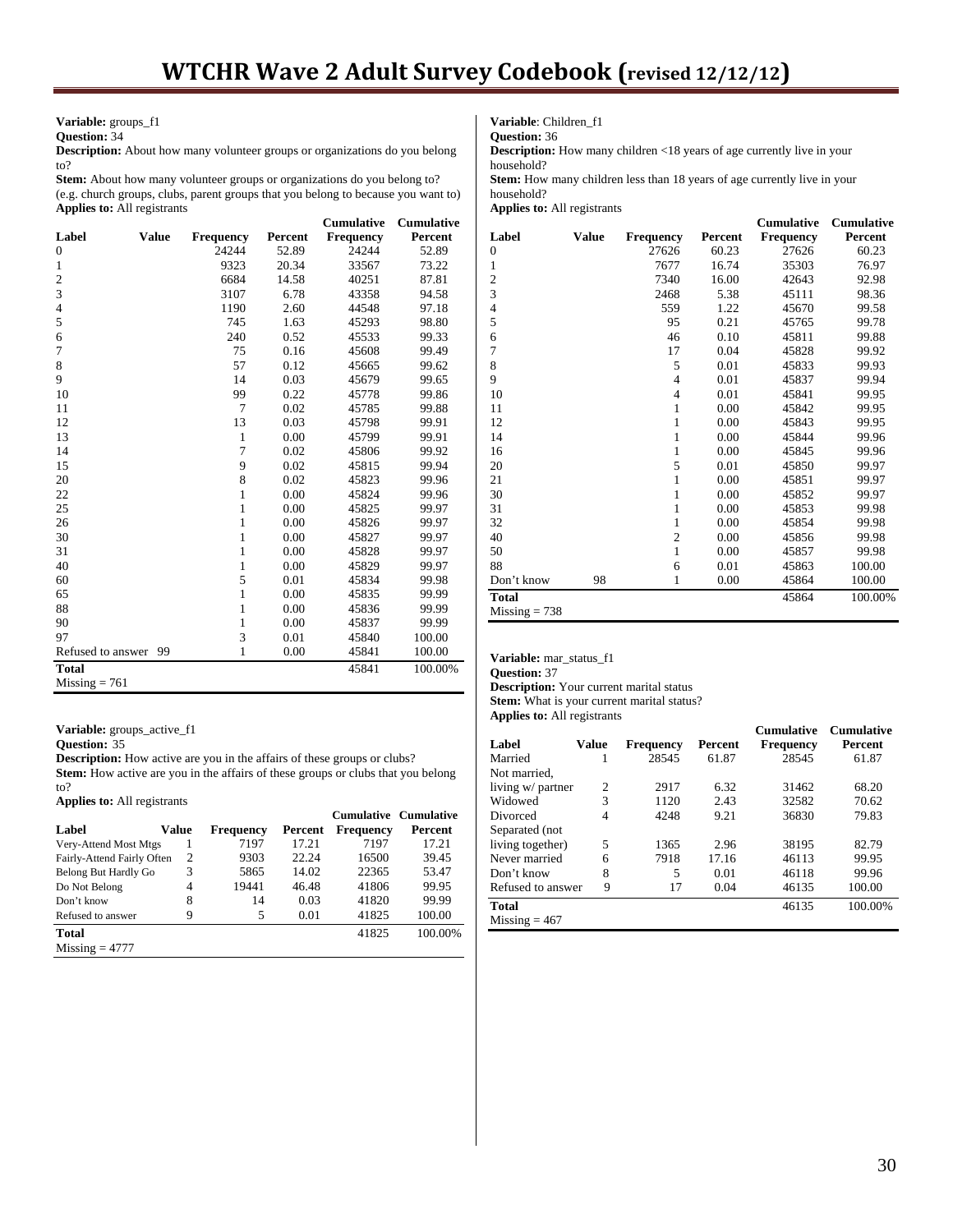**Variable:** Mar\_status\_911\_f1 **Question:** 38 **Description:** Your marital status on September 11, 2001 **Stem:** What was your marital status on September 11, 2001? **Applies to:** All registrants

|                   |                |                  |         | <b>Cumulative</b> | <b>Cumulative</b> |
|-------------------|----------------|------------------|---------|-------------------|-------------------|
| Label             | Value          | <b>Frequency</b> | Percent | Frequency         | Percent           |
| Married           |                | 25906            | 57.43   | 25906             | 57.43             |
| Not married.      |                |                  |         |                   |                   |
| living w/partner  | $\overline{c}$ | 3625             | 8.04    | 29531             | 65.46             |
| Widowed           | 3              | 790              | 1.75    | 30321             | 67.21             |
| Divorced          | 4              | 3592             | 7.96    | 33913             | 75.18             |
| Separated (not    |                |                  |         |                   |                   |
| living together)  | 5              | 1146             | 2.54    | 35059             | 77.72             |
| Never married     | 6              | 10038            | 22.25   | 45097             | 99.97             |
| Don't know        | 8              | 3                | 0.01    | 45100             | 99.97             |
| Refused to answer | 9              | 12               | 0.03    | 45112             | 100.00            |
| <b>Total</b>      |                |                  |         | 45112             | 100.00%           |
| $Missing = 1490$  |                |                  |         |                   |                   |

**Variable**: employ\_full\_f1

**Question:** 39\_1

**Description:** Currently employed for full-time wages

Stem: Are you currently employed for full-time wages?

**Applies to:** All registrants

|                 |       |                  |         | <b>Cumulative Cumulative</b> |         |
|-----------------|-------|------------------|---------|------------------------------|---------|
| Label           | Value | <b>Frequency</b> | Percent | <b>Frequency</b>             | Percent |
| Yes             |       | 31705            | 68.50   | 31705                        | 68.50   |
| No              |       | 14581            | 31.50   | 46286                        | 100.00  |
| <b>Total</b>    |       |                  |         | 46286                        | 100.00% |
| $Missing = 316$ |       |                  |         |                              |         |

**Variable:** employ\_part\_f1

**Question:** 39\_2

**Description:** Currently employed for part-time wages

Stem: Are you currently employed for part-time wages?

**Applies to:** All registrants

|                 |       |                  |         | <b>Cumulative Cumulative</b> |         |
|-----------------|-------|------------------|---------|------------------------------|---------|
| Label           | Value | <b>Frequency</b> | Percent | <b>Frequency</b>             | Percent |
| Yes             |       | 2793             | 6.03    | 2793                         | 6.03    |
| N <sub>0</sub>  |       | 43493            | 93.97   | 46286                        | 100.00  |
| <b>Total</b>    |       |                  |         | 46286                        | 100.00% |
| $Missing = 316$ |       |                  |         |                              |         |

**Variable:** not\_employ\_dis\_f1

**Question:** 39\_3

**Description:** Currently unable to work because of disability

**Stem:** Are you currently unable to work because of disability?

| <b>Applies to:</b> All registrants |       |                  |         |                  |                              |  |  |  |  |
|------------------------------------|-------|------------------|---------|------------------|------------------------------|--|--|--|--|
|                                    |       |                  |         |                  | <b>Cumulative Cumulative</b> |  |  |  |  |
| Label                              | Value | <b>Frequency</b> | Percent | <b>Frequency</b> | Percent                      |  |  |  |  |
| Yes                                |       | 2042             | 4.41    | 2042             | 4.41                         |  |  |  |  |
| N <sub>0</sub>                     |       | 44244            | 95.59   | 46286            | 100.00                       |  |  |  |  |
| <b>Total</b>                       |       |                  |         | 46286            | 100.00%                      |  |  |  |  |
| $Missing = 316$                    |       |                  |         |                  |                              |  |  |  |  |

**Variable:** selfemployed\_f1 **Question:** 39\_4 **Description:** Currently self-employed **Stem:** Are you currently self-employed? **Applies to:** All registrants

| Label           | Value | <b>Frequency</b> | Percent | <b>Cumulative Cumulative</b><br><b>Frequency</b> | Percent |
|-----------------|-------|------------------|---------|--------------------------------------------------|---------|
| Yes             |       | 3841             | 8.30    | 3841                                             | 8.30    |
| N <sub>0</sub>  |       | 42445            | 91.70   | 46286                                            | 100.00  |
| <b>Total</b>    |       |                  |         | 46286                                            | 100.00% |
| $Missing = 316$ |       |                  |         |                                                  |         |

**Variable:** not\_employ\_1yr\_f1

**Question:** 39\_5

**Description:** Currently out of work for more than 1 year **Stem:** Are you currently out of work for more than 1 year? **Applies to:** All registrants

| Label           | Value | <b>Frequency</b> | Percent | <b>Frequency</b> | <b>Cumulative Cumulative</b><br>Percent |
|-----------------|-------|------------------|---------|------------------|-----------------------------------------|
| Yes             |       | 1326             | 2.86    | 1326             | 2.86                                    |
| No              |       | 44960            | 97.14   | 46286            | 100.00                                  |
| <b>Total</b>    |       |                  |         | 46286            | 100.00%                                 |
| $Missing = 316$ |       |                  |         |                  |                                         |

**Variable:** not\_employ\_lt1\_f1

**Question:** 39\_6 **Description:** Currently out of work for less than 1 year

Stem: Are you currently out of work for less than 1 year? **Applies to:** All registrants

| Label           | Value | <b>Frequency</b> | Percent | <b>Cumulative Cumulative</b><br><b>Frequency</b> | Percent |
|-----------------|-------|------------------|---------|--------------------------------------------------|---------|
| Yes             |       | 1157             | 2.50    | 1157                                             | 2.50    |
| No              |       | 45129            | 97.50   | 46286                                            | 100.00  |
| <b>Total</b>    |       |                  |         | 46286                                            | 100.00% |
| $Missing = 316$ |       |                  |         |                                                  |         |

**Variable:** homemaker\_f1 **Question:** 39\_7 **Description:** Currently a homemaker

Stem: Are you currently a homemaker? **Applies to:** All registrants

|                 |       |                  |         | <b>Cumulative Cumulative</b> |         |
|-----------------|-------|------------------|---------|------------------------------|---------|
| Label           | Value | <b>Frequency</b> | Percent | <b>Frequency</b>             | Percent |
| Yes             |       | 1339             | 2.89    | 1339                         | 2.89    |
| N <sub>0</sub>  | ∍     | 44947            | 97.11   | 46286                        | 100.00  |
| <b>Total</b>    |       |                  |         | 46286                        | 100.00% |
| $Missing = 316$ |       |                  |         |                              |         |

**Variable:** student\_f1 **Question:** 39\_8 **Description:** Currently a student **Stem:** Are you currently a student? **Applies to:** All registrants

|                 |       |                  |         | <b>Cumulative Cumulative</b> |         |
|-----------------|-------|------------------|---------|------------------------------|---------|
| Label           | Value | <b>Frequency</b> | Percent | <b>Frequency</b>             | Percent |
| Yes             |       | 1588             | 3.43    | 1588                         | 3.43    |
| No              |       | 44698            | 96.57   | 46286                        | 100.00  |
| Total           |       |                  |         | 46286                        | 100.00% |
| $Missing = 316$ |       |                  |         |                              |         |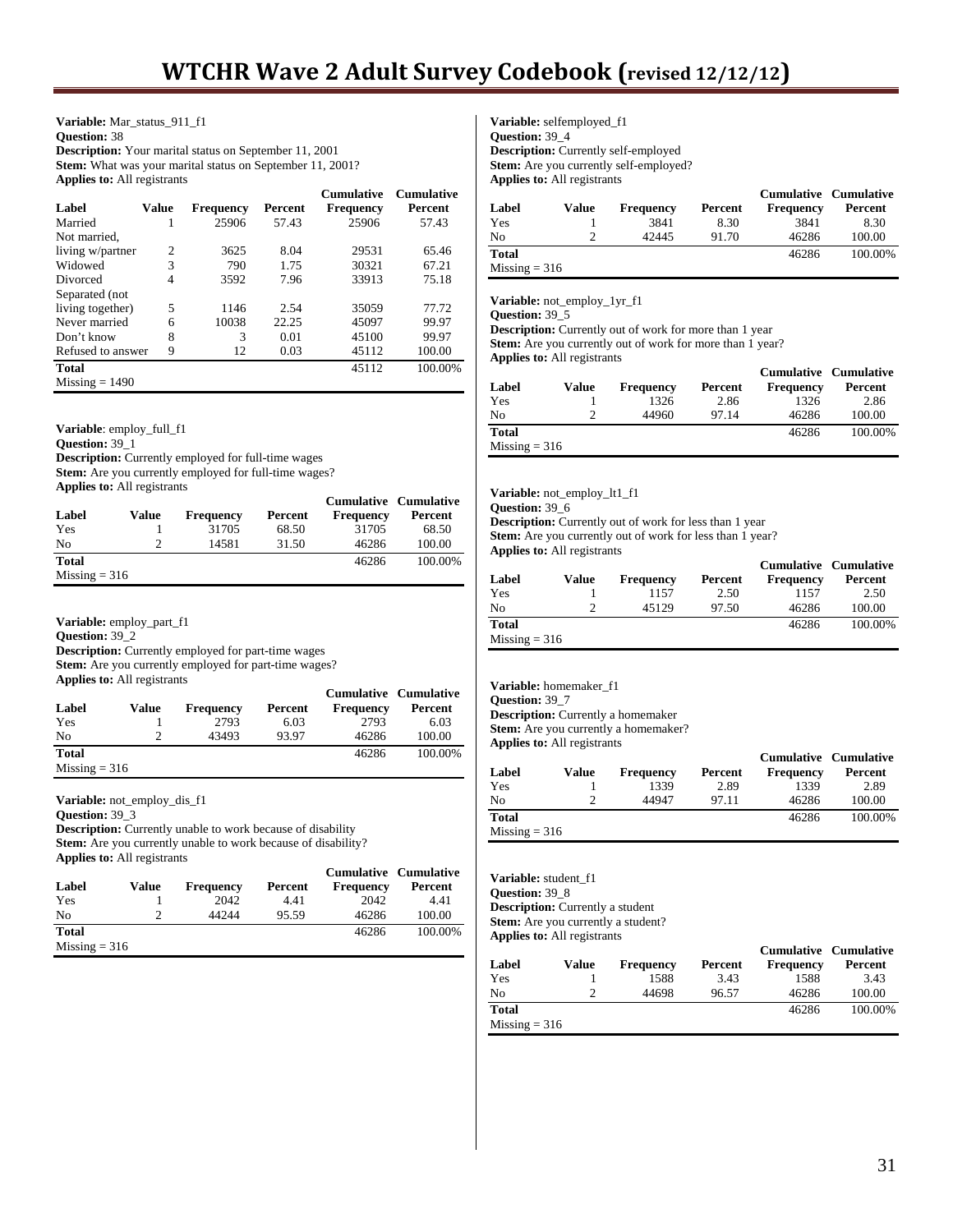| Variable: retired f1                    |                |                  |                |           |                       |  |  |  |  |  |
|-----------------------------------------|----------------|------------------|----------------|-----------|-----------------------|--|--|--|--|--|
| <b>Question: 39 9</b>                   |                |                  |                |           |                       |  |  |  |  |  |
| <b>Description:</b> Currently retired   |                |                  |                |           |                       |  |  |  |  |  |
| <b>Stem:</b> Are you currently retired? |                |                  |                |           |                       |  |  |  |  |  |
| <b>Applies to:</b> All registrants      |                |                  |                |           |                       |  |  |  |  |  |
|                                         |                |                  |                |           | Cumulative Cumulative |  |  |  |  |  |
| Label                                   | Value          | <b>Frequency</b> | <b>Percent</b> | Frequency | Percent               |  |  |  |  |  |
| Yes                                     |                | 5378             | 11.62          | 5378      | 11.62                 |  |  |  |  |  |
| No                                      | $\overline{c}$ | 40908            | 88.38          | 46286     | 100.00                |  |  |  |  |  |
| <b>Total</b>                            |                |                  |                | 46286     | 100.00%               |  |  |  |  |  |
|                                         |                |                  |                |           |                       |  |  |  |  |  |

Variable: leave f1

**Question:** 39\_10

**Description:** Currently on maternity or parental leave Stem: Are you currently on maternity or parental leave?

**Applies to:** All registrants

| Label           | Value | <b>Frequency</b> | Percent | <b>Cumulative Cumulative</b><br><b>Frequency</b> | Percent |
|-----------------|-------|------------------|---------|--------------------------------------------------|---------|
| Yes             |       | 148              | 0.32    | 148                                              | 0.32    |
| No              |       | 46138            | 99.68   | 46286                                            | 100.00  |
| Total           |       |                  |         | 46286                                            | 100.00% |
| $Missing = 316$ |       |                  |         |                                                  |         |

**Variable:** work\_yr\_f1

**Question:** 42\_a

**Description:** Number of years you've done this kind of work?

Stem: For how many years have you done this kind of work?

**Applies to:** Registrants who have done this kind of work for more than 1 year

|                |              |                  |         | <b>Cumulative</b> | Cumulative |
|----------------|--------------|------------------|---------|-------------------|------------|
| Label          | <b>Value</b> | <b>Frequency</b> | Percent | <b>Frequency</b>  | Percent    |
| 0              |              | 10               | 0.03    | 10                | 0.03       |
| $\mathbf{1}$   |              | 986              | 2.60    | 996               | 2.63       |
| $\overline{c}$ |              | 1629             | 4.30    | 2625              | 6.93       |
| 3              |              | 1609             | 4.25    | 4234              | 11.18      |
| $\overline{4}$ |              | 1196             | 3.16    | 5430              | 14.34      |
| 5              |              | 1480             | 3.91    | 6910              | 18.25      |
| 6              |              | 1488             | 3.93    | 8398              | 22.18      |
| 7              |              | 1741             | 4.60    | 10139             | 26.78      |
| 8              |              | 1425             | 3.76    | 11564             | 30.54      |
| 9              |              | 1009             | 2.66    | 12573             | 33.20      |
| 10             |              | 2602             | 6.87    | 15175             | 40.08      |
| 11             |              | 809              | 2.14    | 15984             | 42.21      |
| 12             |              | 1245             | 3.29    | 17229             | 45.50      |
| 13             |              | 918              | 2.42    | 18147             | 47.92      |
| 14             |              | 840              | 2.22    | 18987             | 50.14      |
| 15             |              | 1832             | 4.84    | 20819             | 54.98      |
| 16             |              | 910              | 2.40    | 21729             | 57.38      |
| 17             |              | 1047             | 2.77    | 22776             | 60.15      |
| 18             |              | 1100             | 2.90    | 23876             | 63.05      |
| 19             |              | 729              | 1.93    | 24605             | 64.98      |
| 20             |              | 2792             | 7.37    | 27397             | 72.35      |
| 21             |              | 705              | 1.86    | 28102             | 74.21      |
| 22             |              | 880              | 2.32    | 28982             | 76.54      |
| 23             |              | 717              | 1.89    | 29699             | 78.43      |
| 24             |              | 534              | 1.41    | 30233             | 79.84      |
| 25             |              | 1596             | 4.21    | 31829             | 84.06      |
| 26             |              | 579              | 1.53    | 32408             | 85.59      |
| 27             |              | 562              | 1.48    | 32970             | 87.07      |
| 28             |              | 506              | 1.34    | 33476             | 88.41      |
| 29             |              | 301              | 0.79    | 33777             | 89.20      |
| 30             |              | 1339             | 3.54    | 35116             | 92.74      |
| 31             |              | 147              | 0.39    | 35263             | 93.13      |
| 32             |              | 271              | 0.72    | 35534             | 93.84      |
| 33             |              | 229              | 0.60    | 35763             | 94.45      |
| 34             |              | 210              | 0.55    | 35973             | 95.00      |
| 35             |              | 520              | 1.37    | 36493             | 96.37      |
| 36             |              | 178              | 0.47    | 36671             | 96.84      |
| 37             |              | 177              | 0.47    | 36848             | 97.31      |
| 38             |              | 141              | 0.37    | 36989             | 97.68      |
| 39             |              | 86               | 0.23    | 37075             | 97.91      |

|                  |              |                  |         | <b>Cumulative</b> | <b>Cumulative</b> |
|------------------|--------------|------------------|---------|-------------------|-------------------|
| Label            | <b>Value</b> | <b>Frequency</b> | Percent | <b>Frequency</b>  | Percent           |
| 40               |              | 347              | 0.92    | 37422             | 98.83             |
| 41               |              | 46               | 0.12    | 37468             | 98.95             |
| 42               |              | 69               | 0.18    | 37537             | 99.13             |
| 43               |              | 41               | 0.11    | 37578             | 99.24             |
| 44               |              | 24               | 0.06    | 37602             | 99.30             |
| 45               |              | 84               | 0.22    | 37686             | 99.52             |
| 46               |              | 26               | 0.07    | 37712             | 99.59             |
| 47               |              | 18               | 0.05    | 37730             | 99.64             |
| 48               |              | 16               | 0.04    | 37746             | 99.68             |
| 49               |              | 9                | 0.02    | 37755             | 99.71             |
| 50               |              | 55               | 0.15    | 37810             | 99.85             |
| 51               |              | 7                | 0.02    | 37817             | 99.87             |
| 52               |              | 6                | 0.02    | 37823             | 99.89             |
| 53               |              | $\overline{4}$   | 0.01    | 37827             | 99.90             |
| 54               |              | $\overline{7}$   | 0.02    | 37834             | 99.92             |
| 55               |              | 11               | 0.03    | 37845             | 99.94             |
| 56               |              | $\overline{4}$   | 0.01    | 37849             | 99.96             |
| 58               |              | $\mathbf{1}$     | 0.00    | 37850             | 99.96             |
| 60               |              | 9                | 0.02    | 37859             | 99.98             |
| 61               |              | $\mathbf{1}$     | 0.00    | 37860             | 99.98             |
| 62               |              | $\mathbf{1}$     | 0.00    | 37861             | 99.99             |
| 65               |              | $\overline{c}$   | 0.01    | 37863             | 99.99             |
| 66               |              | $\mathbf{1}$     | 0.00    | 37864             | 99.99             |
| 72               |              | $\mathbf{1}$     | 0.00    | 37865             | 100.00            |
| 88               |              | 1                | 0.00    | 37866             | 100.00            |
| <b>Total</b>     |              |                  |         | 37866             | 100.00%           |
| $Missing = 8736$ |              |                  |         |                   |                   |

#### **Variable:** work\_lt1yr\_f1

**Question:** 42\_b

**Description:** Number of years you've done this kind of work - Less than 1 year? **Stem:** For how many years have you done this kind of work - Less than 1 year? **Applies to:** Registrants who have done this kind of work for less than 1 year or those not applicable

| Label             | Value | <b>Frequency</b> | Percent | <b>Cumulative Cumulative</b><br><b>Frequency</b> | Percent |
|-------------------|-------|------------------|---------|--------------------------------------------------|---------|
| <1 Year           |       | 1744             | 27.00   | 1744                                             | 27.00   |
| N/A               |       | 4715             | 73.00   | 6459                                             | 100.00  |
| Total             |       |                  |         | 6459                                             | 100.00% |
| $Missing = 40143$ |       |                  |         |                                                  |         |

**Variable:** multiple\_f1

**Question:** 43

**Description:** Does your current position require you to work at multiple locations?

Stem: Does your current position require you to work at multiple locations? **Applies to:** All registrants

|                   |       |                  |         | Cumulative Cumulative |         |
|-------------------|-------|------------------|---------|-----------------------|---------|
| Label             | Value | <b>Frequency</b> | Percent | <b>Frequency</b>      | Percent |
| Yes               |       | 18087            | 40.60   | 18087                 | 40.60   |
| No.               |       | 19906            | 44.68   | 37993                 | 85.28   |
| N/A               | 3     | 6546             | 14.69   | 44539                 | 99.98   |
| Don't know        | 8     | 8                | 0.02    | 44547                 | 99.99   |
| Refused to answer | -9    |                  | 0.01    | 44550                 | 100.00  |
| Total             |       |                  |         | 44550                 | 100.00% |

 $Missing = 2052$ 

**Variable:** union\_911\_f1

**Question:** 44

**Description:** On September 11, 2001, were you a member of a union? Stem: On September 11, 2001, were you a member of a union? **Applies to:** All registrants

|                     |       |           |         | <b>Cumulative Cumulative</b> |         |
|---------------------|-------|-----------|---------|------------------------------|---------|
| Label               | Value | Frequency | Percent | <b>Frequency</b>             | Percent |
| Yes                 |       | 18109     | 39.37   | 18109                        | 39.37   |
| No                  |       | 27871     | 60.60   | 45980                        | 99.97   |
| Don't know          |       | 8         | 0.02    | 45988                        | 99.98   |
| Refused to answer 9 |       |           | 0.02    | 45995                        | 100.00  |
| <b>Total</b>        |       |           |         | 45995                        | 100.00% |
| $Missing = 607$     |       |           |         |                              |         |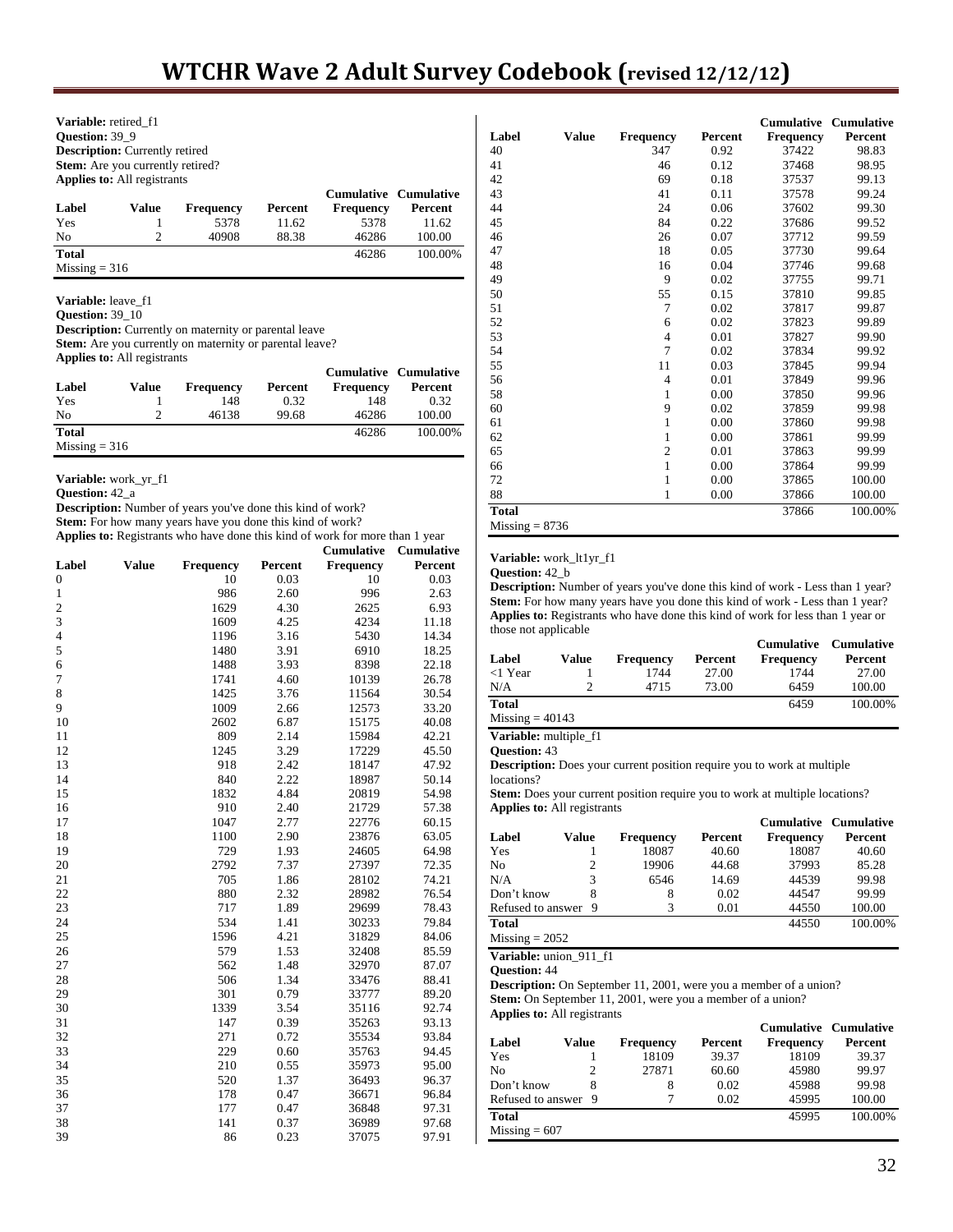# **Module 1**

**Variable:** m1\_leave\_f1

**Question:** a1

**Description:** Left your home for at least 24 hours because of the WTC attack during 09/11 and 09/18/01?

**Stem:** During the period of September 11 to September 18, 2001, did you leave your home for at least 24 hours because of the WTC attack? **Applies to:** Residents

|                   |       |                  |         | <b>Cumulative Cumulative</b> |         |
|-------------------|-------|------------------|---------|------------------------------|---------|
| Label             | Value | <b>Frequency</b> | Percent | <b>Frequency</b>             | Percent |
| Yes               |       | 5037             | 69.62   | 5037                         | 69.62   |
| No                |       | 2191             | 30.28   | 7228                         | 99.90   |
| Don't know        | 8     |                  | 0.10    | 7235                         | 100.00  |
| <b>Total</b>      |       |                  |         | 7235                         | 100.00% |
| $Missing = 39367$ |       |                  |         |                              |         |

**Variable:** m1\_notnec\_f1

**Question:** a1a\_1

**Description:** Reason didn't leave home: It wasn't necessary

Stem: Reason didn't leave home: It wasn't necessary

**Applies to:** Residents who did not leave home for at least 24 hours during the period of September 11 to September 18, 2001

|                   |       |                  |         | <b>Cumulative Cumulative</b> |         |
|-------------------|-------|------------------|---------|------------------------------|---------|
| Label             | Value | <b>Frequency</b> | Percent | <b>Frequency</b>             | Percent |
| Yes               |       | 952              | 46.90   | 952                          | 46.90   |
| No                |       | 1073             | 52.86   | 2025                         | 99.75   |
| Don't know        |       |                  | 0.25    | 2030                         | 100.00  |
| <b>Total</b>      |       |                  |         | 2030                         | 100.00% |
| $Missing = 44572$ |       |                  |         |                              |         |

**Variable:** m1\_stay\_f1

**Question:** a1a\_2

**Description:** Reason didn't leave home: I wanted to stay with my home

Stem: Reason didn't leave home: I wanted to stay with my home

**Applies to:** Residents who did not leave home for at least 24 hours during the period of September 11 to September 18, 2001

|                   |       |                  |         |                  | <b>Cumulative Cumulative</b> |
|-------------------|-------|------------------|---------|------------------|------------------------------|
| Label             | Value | <b>Frequency</b> | Percent | <b>Frequency</b> | Percent                      |
| Yes               |       | 899              | 44.29   | 899              | 44.29                        |
| N <sub>0</sub>    |       | 1130             | 55.67   | 2029             | 99.95                        |
| Don't know        |       |                  | 0.05    | 2030             | 100.00                       |
| <b>Total</b>      |       |                  |         | 2030             | 100.00%                      |
| $Missing = 44572$ |       |                  |         |                  |                              |

**Variable:** m1\_help\_f1

**Question:** a1a\_3

**Description:** Reason didn't leave home: I wanted to stay and help with the recovery

Stem: Reason didn't leave home: I wanted to stay and help with the recovery **Applies to:** Residents who did not leave home for at least 24 hours during the period of September 11 to September 18, 2001

|                     |       |                  |         | <b>Cumulative Cumulative</b> |         |
|---------------------|-------|------------------|---------|------------------------------|---------|
| Label               | Value | <b>Frequency</b> | Percent | <b>Frequency</b>             | Percent |
| Yes                 |       | 285              | 14.03   | 285                          | 14.03   |
| N <sub>0</sub>      |       | 1743             | 85.82   | 2028                         | 99.85   |
| Don't know          |       |                  | 0.10    | 2030                         | 99.95   |
| Refused to answer 9 |       |                  | 0.05    | 2031                         | 100.00  |
| <b>Total</b>        |       |                  |         | 2031                         | 100.00% |
| $Missing = 44571$   |       |                  |         |                              |         |

### **Variable:** m1\_afford\_f1

**Question:** a1a\_4

**Description:** Reason didn't leave home: I couldn't afford to leave

**Stem:** Reason didn't leave home: I couldn't afford to leave

**Applies to:** Residents who did not leave home for at least 24 hours during the period of September 11 to September 18, 2001

| Label | Value | <b>Frequency</b> | Percent | <b>Cumulative Cumulative</b><br>Frequency | Percent |
|-------|-------|------------------|---------|-------------------------------------------|---------|
| Yes   |       | 266              | 13.10   | 266                                       | 13.10   |
| No    |       | 1761             | 86.71   | 2027                                      | 99.80   |

| Don't know          |       |                  | 0.15    | 2030             | 99.95                                   |
|---------------------|-------|------------------|---------|------------------|-----------------------------------------|
| Label               | Value | <b>Frequency</b> | Percent | <b>Frequency</b> | <b>Cumulative Cumulative</b><br>Percent |
| Refused to answer 9 |       |                  | 0.05    | 2031             | 100.00                                  |
| Total               |       |                  |         | 2031             | 100.00%                                 |
| $Missing = 44571$   |       |                  |         |                  |                                         |

**Variable:** m1\_nowhere\_f1

**Question:** a1a 5

**Description:** Reason didn't leave home: I had nowhere else to go

Stem: Reason didn't leave home: I had nowhere else to go **Applies to:** Residents who did not leave home for at least 24 hours during the period of September 11 to September 18, 2001

|                     |       |                  |         | <b>Cumulative Cumulative</b> |         |
|---------------------|-------|------------------|---------|------------------------------|---------|
| Label               | Value | <b>Frequency</b> | Percent | <b>Frequency</b>             | Percent |
| Yes                 |       | 519              | 25.57   | 519                          | 25.57   |
| No                  | 2     | 1509             | 74.33   | 2028                         | 99.90   |
| Don't know          |       |                  | 0.05    | 2029                         | 99.95   |
| Refused to answer 9 |       |                  | 0.05    | 2030                         | 100.00  |
| <b>Total</b>        |       |                  |         | 2030                         | 100.00% |
| $Missing = 44572$   |       |                  |         |                              |         |

**Variable:** m1\_afraid\_f1

**Question:** a1a 6

**Description:** Reason didn't leave home: I was afraid to leave **Stem:** Reason didn't leave home: I was afraid to leave

**Applies to:** Residents who did not leave home for at least 24 hours during the period of September 11 to September 18, 2001

| Label                  | Value | <b>Frequency</b> | Percent | <b>Frequency</b> | <b>Cumulative Cumulative</b><br>Percent |
|------------------------|-------|------------------|---------|------------------|-----------------------------------------|
| Yes                    |       | 265              | 13.05   | 265              | 13.05                                   |
| No                     |       | 1763             | 86.80   | 2028             | 99.85                                   |
| Don't know             |       |                  | 0.10    | 2030             | 99.95                                   |
| Refused to answer 9    |       |                  | 0.05    | 2031             | 100.00                                  |
| <b>Total</b>           |       |                  |         | 2031             | 100.00%                                 |
| $M_{i}$ cing $= 44571$ |       |                  |         |                  |                                         |

viissing =

#### **Variable:** m1\_dis\_f1

**Question:** a1a\_7

**Description:** Reason didn't leave home: I couldn't because of a disability **Stem:** Reason didn't leave home: I couldn't because of a disability **Applies to:** Residents who did not leave home for at least 24 hours during the period of September 11 to September 18, 2001

| Label             | Value | <b>Frequency</b> | Percent | <b>Cumulative Cumulative</b><br><b>Frequency</b> | Percent |
|-------------------|-------|------------------|---------|--------------------------------------------------|---------|
| Yes               |       | 74               | 3.64    | 74                                               | 3.64    |
| No                |       | 1956             | 96.31   | 2030                                             | 99.95   |
| Don't know        | 8     |                  | 0.05    | 2031                                             | 100.00  |
| <b>Total</b>      |       |                  |         | 2031                                             | 100.00% |
| $Missing = 44571$ |       |                  |         |                                                  |         |

# **Variable:** m1\_pet\_f1

**Question:** a1a\_8

**Description:** Reason didn't leave home: I couldn't because of a pet

**Stem:** Reason didn't leave home: I couldn't because of a pet **Applies to:** Residents who did not leave home for at least 24 hours during the period of September 11 to September 18, 2001

|                   |       |                  |         | <b>Cumulative Cumulative</b> |         |
|-------------------|-------|------------------|---------|------------------------------|---------|
| Label             | Value | <b>Frequency</b> | Percent | <b>Frequency</b>             | Percent |
| Yes               |       | 210              | 10.34   | 210                          | 10.34   |
| N <sub>0</sub>    |       | 1821             | 89.66   | 2031                         | 100.00  |
| <b>Total</b>      |       |                  |         | 2031                         | 100.00% |
| $Missing = 44571$ |       |                  |         |                              |         |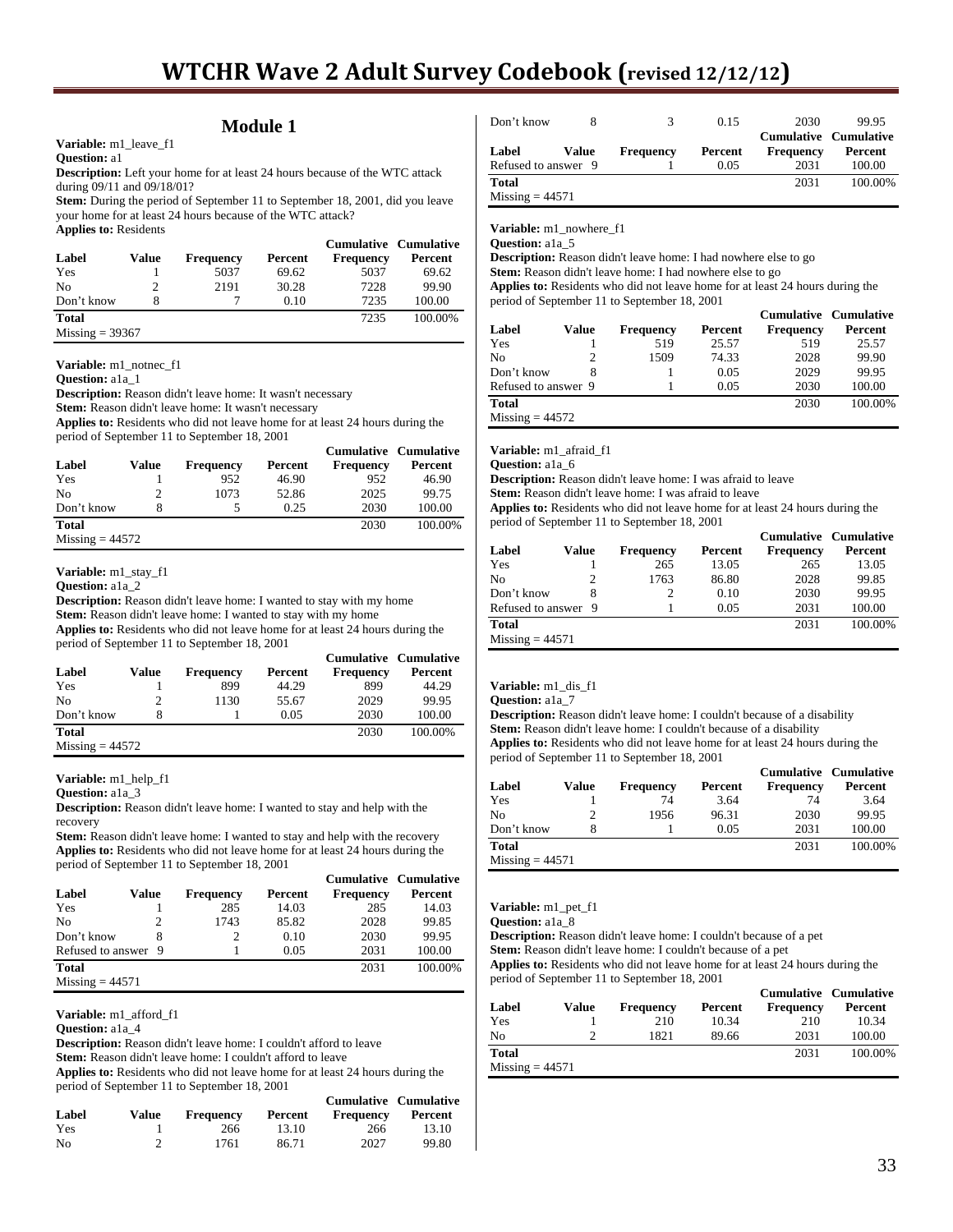| Variable: m1 love f1                                                                 |
|--------------------------------------------------------------------------------------|
| <b>Question:</b> ala 9                                                               |
| <b>Description:</b> Reason didn't leave home: I couldn't leave a loved one           |
| <b>Stem:</b> Reason didn't leave home: I couldn't leave a loved one                  |
| <b>Applies to:</b> Residents who did not leave home for at least 24 hours during the |
| period of September 11 to September 18, 2001                                         |
| Cumulative Cumulati                                                                  |

|                   |       |                  |         | <b>Cumulative Cumulative</b> |         |
|-------------------|-------|------------------|---------|------------------------------|---------|
| Label             | Value | <b>Frequency</b> | Percent | <b>Frequency</b>             | Percent |
| Yes               |       | 184              | 9.06    | 184                          | 9.06    |
| No                |       | 1847             | 90.94   | 2031                         | 100.00  |
| <b>Total</b>      |       |                  |         | 2031                         | 100.00% |
| $Missing = 44571$ |       |                  |         |                              |         |

**Variable:** m1\_other\_f1

**Question:** a1a\_10

**Description:** Reason didn't leave home: Other

**Stem:** Reason didn't leave home: Other

**Applies to:** Residents who did not leave home for at least 24 hours during the period of September 11 to September 18, 2001 **Cumulative Cumulative**

|                     |       |                  |         | Cumulative Cumulative |         |
|---------------------|-------|------------------|---------|-----------------------|---------|
| Label               | Value | <b>Frequency</b> | Percent | <b>Frequency</b>      | Percent |
| Yes                 |       | 314              | 15.46   | 314                   | 15.46   |
| No                  |       | 1715             | 84.44   | 2029                  | 99.90   |
| Don't know          |       |                  | 0.05    | 2030                  | 99.95   |
| Refused to answer 9 |       |                  | 0.05    | 2031                  | 100.00  |
| <b>Total</b>        |       |                  |         | 2031                  | 100.00% |
| $Missing = 44571$   |       |                  |         |                       |         |

#### **Variable:** m1\_nodamage\_f1

**Question:** a2\_1

**Description:** Condition inside home: No damage was done to my home **Stem:** Condition inside home after the WTC disaster (before any clean up): No damage was done to my home **Applies to:** Residents

| Label             | Value | Frequency | Percent | <b>Cumulative Cumulative</b><br><b>Frequency</b> | Percent |
|-------------------|-------|-----------|---------|--------------------------------------------------|---------|
|                   |       |           |         |                                                  |         |
| Yes               |       | 1587      | 25.33   | 1587                                             | 25.23   |
| No                |       | 4703      | 74.77   | 6290                                             | 100.00  |
| <b>Total</b>      |       |           |         | 6290                                             | 100.00% |
| $Missing = 40312$ |       |           |         |                                                  |         |

**Variable:** m1\_fine\_f1

**Question:** a2\_2

**Description:** Condition inside home: Fine coating of dust on surfaces

Stem: Condition inside home after the WTC disaster (before any clean up): Fine coating of dust on surfaces **Applies to:** Residents

|                     |       |                  |         | <b>Cumulative Cumulative</b> |         |
|---------------------|-------|------------------|---------|------------------------------|---------|
| Label               | Value | <b>Frequency</b> | Percent | <b>Frequency</b>             | Percent |
| Yes                 |       | 4543             | 63.05   | 4543                         | 63.05   |
| No                  |       | 2626             | 36.45   | 7169                         | 99.50   |
| Don't know          |       | 35               | 0.49    | 7204                         | 99.99   |
| Refused to answer 9 |       |                  | 0.01    | 7205                         | 100.00  |
| <b>Total</b>        |       |                  |         | 7205                         | 100.00% |
| $Missing = 39397$   |       |                  |         |                              |         |

**Variable:** m1\_heavy\_f1

**Description:** Condition inside home: Heavy coating of dust on surfaces Stem: Condition inside home after the WTC disaster (before any clean up): Heavy coating of dust on surfaces (so thick you couldn't see what was underneath)

# **Applies to:** Residents

|                   |       |                  |         | Cumulative Cumulative |         |
|-------------------|-------|------------------|---------|-----------------------|---------|
| Label             | Value | <b>Frequency</b> | Percent | <b>Frequency</b>      | Percent |
| Yes               |       | 1253             | 17.39   | 1253                  | 17.39   |
| N <sub>0</sub>    |       | 5930             | 82.30   | 7183                  | 99.69   |
| Don't know        |       | 22               | 0.31    | 7205                  | 100.00  |
| <b>Total</b>      |       |                  |         | 7205                  | 100.00% |
| $Missing = 39397$ |       |                  |         |                       |         |

**Variable:** m1\_broken\_f1

**Question:** a2\_4

**Description:** Condition inside home: Broken window(s)

**Stem:** Condition inside home after the WTC disaster (before any clean up): Broken window(s)

**Applies to:** Residents

|                   |       |                  |         |                  | <b>Cumulative Cumulative</b> |
|-------------------|-------|------------------|---------|------------------|------------------------------|
| Label             | Value | <b>Frequency</b> | Percent | <b>Frequency</b> | Percent                      |
| Yes               |       | 458              | 6.36    | 458              | 6.36                         |
| No                |       | 6729             | 93.39   | 7187             | 99.75                        |
| Don't know        | 8     | 18               | 0.25    | 7205             | 100.00                       |
| <b>Total</b>      |       |                  |         | 7205             | 100.00%                      |
| $Missing = 39397$ |       |                  |         |                  |                              |

## **Variable:** m1\_home\_f1

#### **Question:** a2\_5

**Description:** Condition inside home: Damage to home or furnishings **Stem:** Condition inside home after the WTC disaster (before any clean up): Damage to home or furnishings **Applies to:** Residents

|                   |       |           |         | <b>Cumulative Cumulative</b> |         |
|-------------------|-------|-----------|---------|------------------------------|---------|
| Label             | Value | Frequency | Percent | Frequency                    | Percent |
| Yes               |       | 1102      | 15.29   | 1102                         | 15.29   |
| No                |       | 6082      | 84.41   | 7184                         | 99.71   |
| Don't know        |       | 21        | 0.29    | 7205                         | 100.00  |
| <b>Total</b>      |       |           |         | 7205                         | 100.00% |
| $Missing = 39397$ |       |           |         |                              |         |

#### **Variable:** m1\_debris\_f1

#### **Question:** a2 6

**Description:** Condition inside home: Debris from the disaster was present **Stem:** Condition inside home after the WTC disaster (before any clean up): Debris from the disaster was present **Applies to:** Residents

|                   |       |                  |         | Cumulative Cumulative |         |
|-------------------|-------|------------------|---------|-----------------------|---------|
| Label             | Value | <b>Frequency</b> | Percent | <b>Frequency</b>      | Percent |
| Yes               |       | 916              | 12.71   | 916                   | 12.71   |
| No                |       | 6273             | 87.06   | 7189                  | 99.78   |
| Don't know        | 8     | 16               | 0.22    | 7205                  | 100.00  |
| <b>Total</b>      |       |                  |         | 7205                  | 100.00% |
| $Missing = 39397$ |       |                  |         |                       |         |

#### **Variable:** m1\_cond\_other\_f1

**Question:** a2\_7

**Description:** Condition inside home: Other

Stem: Condition inside home after the WTC disaster (before any clean up): **Other** 

**Applies to:** Residents

|                   |       |                  |         | <b>Cumulative Cumulative</b> |         |
|-------------------|-------|------------------|---------|------------------------------|---------|
| Label             | Value | <b>Frequency</b> | Percent | <b>Frequency</b>             | Percent |
| Yes               |       | 769              | 10.67   | 769                          | 10.67   |
| No                |       | 6422             | 89.13   | 7191                         | 99.81   |
| Don't know        |       | 14               | 0.19    | 7205                         | 100.00  |
| <b>Total</b>      |       |                  |         | 7205                         | 100.00% |
| $Missing = 39397$ |       |                  |         |                              |         |

**Variable:** m1\_notclean\_f1

**Question:** a3\_1

**Description:** I did not personally clean my home **Stem:** I did not personally clean my home following 9/11/01

**Applies to:** Residents

|                   |       |                  |         | <b>Cumulative Cumulative</b> |         |
|-------------------|-------|------------------|---------|------------------------------|---------|
| Label             | Value | <b>Frequency</b> | Percent | <b>Frequency</b>             | Percent |
| Yes               |       | 1734             | 25.51   | 1734                         | 25.51   |
| No                |       | 5064             | 74.49   | 6798                         | 100.00  |
| Total             |       |                  |         | 6798                         | 100.00% |
| $Missing = 39804$ |       |                  |         |                              |         |

**Question:** a2\_3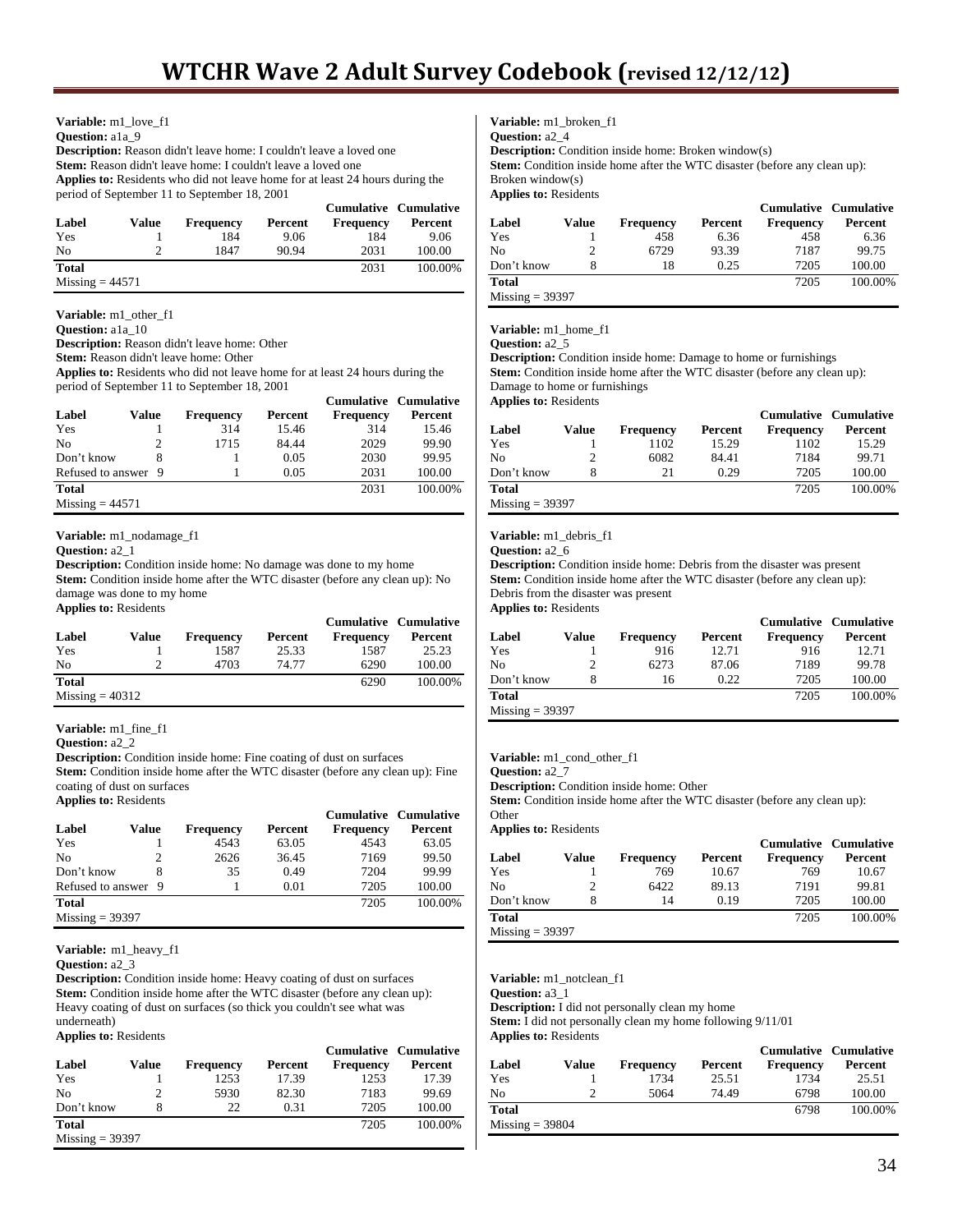**Variable:** m1\_vents\_f1 **Question:** a3\_2 **Description:** I cleaned the ventilation ducts **Stem:** I cleaned the ventilation ducts following 9/11/01 **Applies to:** Residents

|                             |       |                  |         | Cumulative Cumulative |         |
|-----------------------------|-------|------------------|---------|-----------------------|---------|
| Label                       | Value | <b>Frequency</b> | Percent | <b>Frequency</b>      | Percent |
| Yes                         |       | 1250             | 18.35   | 1250                  | 18.35   |
| N <sub>0</sub>              |       | 5556             | 81.57   | 6806                  | 99.93   |
| Don't know                  |       |                  | 0.07    | 6811                  | 100.00  |
| <b>Total</b>                |       |                  |         | 6811                  | 100.00% |
| $M_{\text{resine}} = 20701$ |       |                  |         |                       |         |

# Missing = 39791

# **Variable:** m1\_mop\_f1

**Question:** a3\_3

**Description:** I cleaned with a damp cloth or wet mop or damp sponge **Stem:** I cleaned with a damp cloth or wet mop or damp sponge following 9/11/01

**Applies to:** Residents

|                   |       |                  |         | <b>Cumulative Cumulative</b> |         |
|-------------------|-------|------------------|---------|------------------------------|---------|
| Label             | Value | <b>Frequency</b> | Percent | <b>Frequency</b>             | Percent |
| Yes               |       | 3799             | 55.78   | 3799                         | 55.78   |
| N <sub>0</sub>    |       | 2994             | 43.96   | 6793                         | 99.74   |
| Don't know        | 8     | 18               | 0.26    | 6811                         | 100.00  |
| <b>Total</b>      |       |                  |         | 6811                         | 100.00% |
| $Missing = 39791$ |       |                  |         |                              |         |

### **Variable:** m1\_vac\_hepa\_f1

**Question:** a3\_4

**Description:** I used a vacuum with a High-Efficiency Particulate Air (HEPA) filter

**Stem**: I used a vacuum with a High-Efficiency Particulate Air (HEPA) filter following 9/11/01 **Applies to:** Residents

| Label             | Value | <b>Frequency</b> | Percent | Cumulative Cumulative<br><b>Frequency</b> | Percent |
|-------------------|-------|------------------|---------|-------------------------------------------|---------|
| Yes               |       | 1888             | 27.72   | 1888                                      | 27.72   |
| N <sub>0</sub>    |       | 4904             | 72.00   | 6792                                      | 99.72   |
| Don't know        | 8     | 19               | 0.28    | 6811                                      | 100.00  |
| <b>Total</b>      |       |                  |         | 6811                                      | 100.00% |
| $Missing = 39791$ |       |                  |         |                                           |         |

**Variable:** m1\_vac\_no\_hepa\_f1

**Question:** a3\_5

**Description:** I used a vacuum without a High-Efficiency Particulate Air (HEPA) filter

**Stem:** I used a vacuum without a High-Efficiency Particulate Air (HEPA) filter following 9/11/01

| <b>Applies to: Residents</b> |  |
|------------------------------|--|
|------------------------------|--|

|                     |       |                  |         | <b>Cumulative Cumulative</b> |         |
|---------------------|-------|------------------|---------|------------------------------|---------|
| Label               | Value | <b>Frequency</b> | Percent | Frequency                    | Percent |
| Yes                 |       | 1578             | 23.17   | 1578                         | 23.17   |
| N <sub>0</sub>      |       | 5213             | 76.54   | 6791                         | 99.71   |
| Don't know          |       | 19               | 0.28    | 6810                         | 99.99   |
| Refused to answer 9 |       |                  | 0.01    | 6811                         | 100.00  |
| <b>Total</b>        |       |                  |         | 6811                         | 100.00% |
| $Missing = 39791$   |       |                  |         |                              |         |

**Variable:** m1\_dusted\_f1

**Question:** a3\_6

**Description:** I dusted or swept without water

**Stem:** I dusted or swept without water following 9/11/01

| <b>Applies to: Residents</b> |  |
|------------------------------|--|
|------------------------------|--|

|                   |       |                  |         | <b>Cumulative Cumulative</b> |         |
|-------------------|-------|------------------|---------|------------------------------|---------|
| Label             | Value | <b>Frequency</b> | Percent | <b>Frequency</b>             | Percent |
| Yes               |       | 1482             | 23.88   | 1482                         | 23.88   |
| No                |       | 4725             | 76.12   | 6207                         | 100.00  |
| <b>Total</b>      |       |                  |         | 6207                         | 100.00% |
| $Missing = 40395$ |       |                  |         |                              |         |

**Variable:** m1\_nohelp\_clean\_f1 **Question:** a4\_1 **Description:** Someone helped clean?: No **Stem:** Someone helped clean your home following 9/11/01?: No **Applies to:** Residents

|                     |       |                  |         | <b>Cumulative Cumulative</b> |         |
|---------------------|-------|------------------|---------|------------------------------|---------|
| Label               | Value | <b>Frequency</b> | Percent | <b>Frequency</b>             | Percent |
| Yes                 |       | 2937             | 41.92   | 2937                         | 41.92   |
| No                  |       | 4057             | 57.90   | 6994                         | 99.81   |
| Don't know          |       | 12               | 0.17    | 7006                         | 99.99   |
| Refused to answer 9 |       |                  | 0.01    | 7007                         | 100.00  |
| Total               |       |                  |         | 7007                         | 100.00% |
| $Missing = 39595$   |       |                  |         |                              |         |

# **Variable:** m1\_lic\_con\_f1

**Question:** a4\_2

**Description:** Someone helped clean?: Yes, a licensed asbestos abatement contractor

**Stem:** Someone helped clean your home following 9/11/01?: Yes, a licensed asbestos abatement contractor

**Applies to:** Residents

|                     |       |                  |         | <b>Cumulative Cumulative</b> |         |
|---------------------|-------|------------------|---------|------------------------------|---------|
| Label               | Value | <b>Frequency</b> | Percent | <b>Frequency</b>             | Percent |
| Yes                 |       | 418              | 6.17    | 418                          | 6.17    |
| No                  |       | 6257             | 92.31   | 6675                         | 98.48   |
| Don't know          |       | 102              | 1.50    | 6777                         | 99.99   |
| Refused to answer 9 |       |                  | 0.01    | 6778                         | 100.00  |
| <b>Total</b>        |       |                  |         | 6778                         | 100.00% |
| $Missing = 39824$   |       |                  |         |                              |         |

**Variable:** m1\_janitor\_f1

**Question:** a4\_3

**Description:** Someone helped clean?: Yes, a janitorial or clean service

**Stem:** Someone helped clean your home following 9/11/01?: Yes, a janitorial or clean service

| <b>Applies to: Residents</b> |  |  |  |
|------------------------------|--|--|--|
|------------------------------|--|--|--|

| Label                       | Value | <b>Frequency</b> | Percent | <b>Cumulative Cumulative</b><br><b>Frequency</b> | Percent |  |
|-----------------------------|-------|------------------|---------|--------------------------------------------------|---------|--|
|                             |       |                  |         |                                                  |         |  |
| Yes                         |       | 1310             | 19.33   | 1310                                             | 19.33   |  |
| N <sub>0</sub>              |       | 5409             | 79.80   | 6719                                             | 99.13   |  |
| Don't know                  | 8     | 59               | 0.87    | 6778                                             | 100.00  |  |
| <b>Total</b>                |       |                  |         | 6778                                             | 100.00% |  |
| Frequency Missing $=$ 39824 |       |                  |         |                                                  |         |  |

#### **Variable:** m1\_profess\_f1

**Question:** a4\_4

**Description**: Someone helped clean: Yes, a professional from the EPA clean-up program

**Stem:** Someone helped clean your home following 9/11/01?: Yes, a professional from the EPA clean-up program

**Applies to:** Residents

|                   |       |                  |         |           | <b>Cumulative Cumulative</b> |
|-------------------|-------|------------------|---------|-----------|------------------------------|
| Label             | Value | <b>Frequency</b> | Percent | Frequency | Percent                      |
| Yes               |       | 1062             | 15.67   | 1062      | 15.67                        |
| No                |       | 5628             | 83.03   | 6690      | 98.70                        |
| Don't know        | 8     | 88               | 1.30    | 6778      | 100.00                       |
| Total             |       |                  |         | 6778      | 100.00%                      |
| $Missing = 39824$ |       |                  |         |           |                              |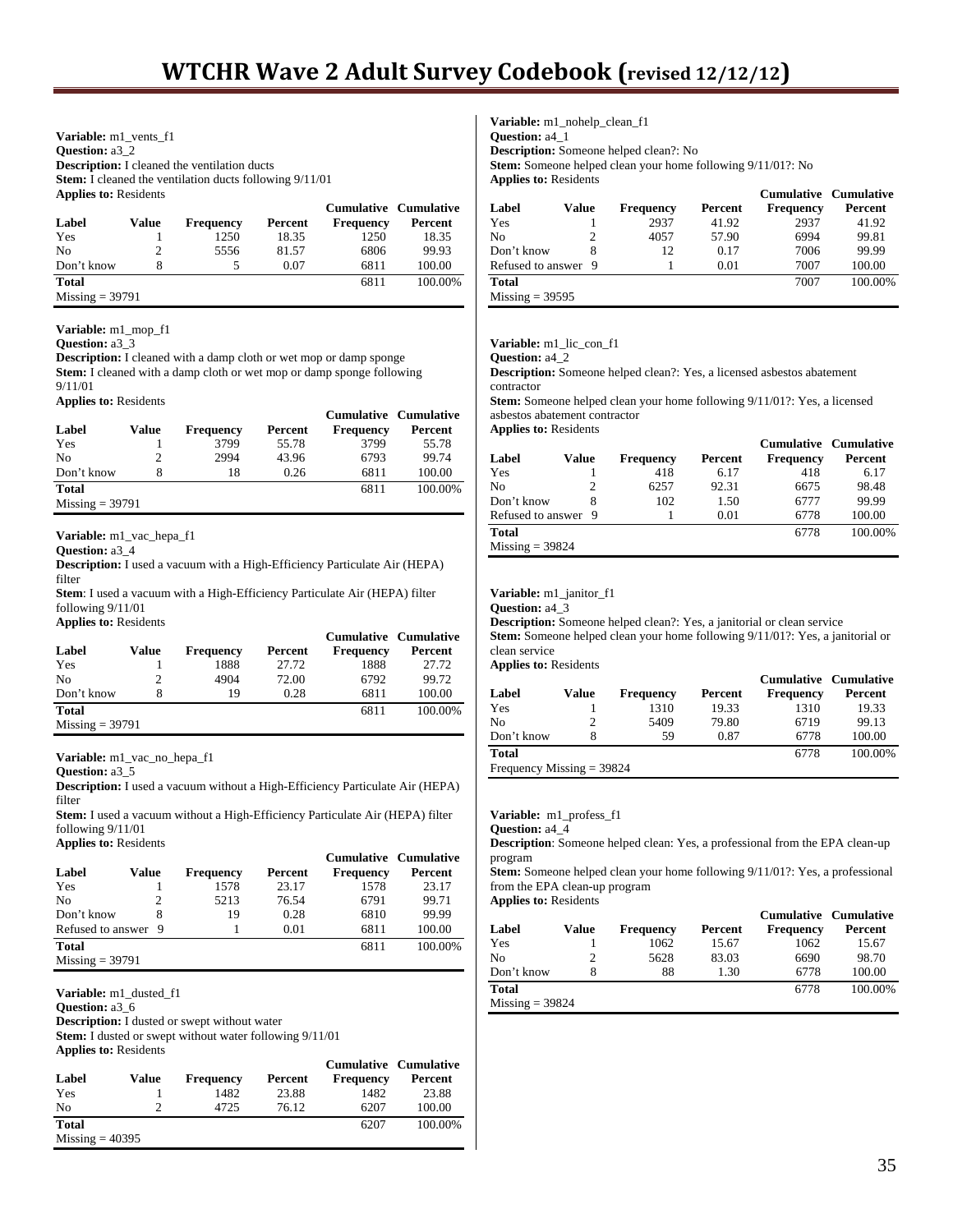**Variable:** m1\_govt\_f1

**Question:** a4\_5

**Description:** Someone helped clean?: Yes, someone else from another

government agency

**Stem:** Someone helped clean your home following 9/11/01?: Yes, someone else from another government agency **Applies to:** Residents

| Label             | Value | <b>Frequency</b> | Percent | Cumulative Cumulative<br><b>Frequency</b> | Percent |
|-------------------|-------|------------------|---------|-------------------------------------------|---------|
| Yes               |       | 197              | 2.91    | 197                                       | 2.91    |
| N <sub>0</sub>    |       | 6499             | 95.88   | 6696                                      | 98.79   |
| Don't know        |       | 82               | 1.21    | 6778                                      | 100.00  |
| <b>Total</b>      |       |                  |         | 6778                                      | 100.00% |
| $Missing = 39824$ |       |                  |         |                                           |         |

**Variable:** m1\_hired\_f1

**Question:** a4\_6

**Description:** Someone helped clean?: Yes, a worker hired off the street

**Stem:** Someone helped clean your home following 9/11/01?: Yes, a worker hired off the street

**Applies to:** Residents

| Label             | Value | <b>Frequency</b> | Percent | <b>Cumulative</b><br><b>Frequency</b> | Cumulative<br>Percent |
|-------------------|-------|------------------|---------|---------------------------------------|-----------------------|
| Yes               |       | 165              | 2.43    | 165                                   | 2.43                  |
| No                |       | 6567             | 96.89   | 6732                                  | 99.32                 |
| Don't know        | 8     | 46               | 0.68    | 6778                                  | 100.00                |
| <b>Total</b>      |       |                  |         | 6778                                  | 100.00%               |
| $Missing = 39824$ |       |                  |         |                                       |                       |

**Variable:** m1\_someelse\_f1

**Question:** a4\_7

**Description:** Someone helped clean?: Yes, someone else, but I do not know their qualifications

**Stem:** Someone helped clean your home following 9/11/01?: Yes, someone else, but I do not know their qualifications

|  | <b>Applies to: Residents</b> |  |
|--|------------------------------|--|
|  |                              |  |

|                   |       |                  |         | Cumulative Cumulative |         |
|-------------------|-------|------------------|---------|-----------------------|---------|
| Label             | Value | <b>Frequency</b> | Percent | <b>Frequency</b>      | Percent |
| Yes               |       | 1474             | 21.75   | 1474                  | 21.75   |
| No                |       | 5263             | 77.65   | 6737                  | 99.40   |
| Don't know        | 8     | 41               | 0.60    | 6778                  | 100.00  |
| <b>Total</b>      |       |                  |         | 6778                  | 100.00% |
| $Missing = 39824$ |       |                  |         |                       |         |

**Variable:** m1\_noone\_f1

**Question:** a5\_1

**Description:** Help given with cleaning: NA - No one else cleaned my home **Stem:** Someone helped clean your home following  $9/11/01$ ?: NA - No one else cleaned my home **Applies to:** Residents

|                   |       |                  |         | <b>Cumulative Cumulative</b> |         |
|-------------------|-------|------------------|---------|------------------------------|---------|
| Label             | Value | <b>Frequency</b> | Percent | <b>Frequency</b>             | Percent |
| Yes               |       | 2425             | 37.15   | 2425                         | 37.15   |
| N <sub>0</sub>    |       | 4102             | 62.85   | 6527                         | 100.00  |
| <b>Total</b>      |       |                  |         | 6527                         | 100.00% |
| $Missing = 40075$ |       |                  |         |                              |         |

**Variable:** m1\_else\_vent\_f1

**Question:** a5 2

**Description:** Help given with cleaning: Someone else cleaned the ventilation ducts

**Stem:** Someone helped clean your home following 9/11/01?: Someone else cleaned the ventilation ducts

**Applies to:** Residents

| Label               | Value | <b>Frequency</b> | Percent | <b>Cumulative Cumulative</b><br><b>Frequency</b> | Percent |
|---------------------|-------|------------------|---------|--------------------------------------------------|---------|
| Yes                 |       | 1673             | 25.09   | 1673                                             | 25.09   |
| N <sub>0</sub>      |       | 4887             | 73.30   | 6560                                             | 98.40   |
| Don't know          |       | 106              | 1.59    | 6666                                             | 99.99   |
| Refused to answer 9 |       |                  | 0.01    | 6667                                             | 100.00  |
| <b>Total</b>        |       |                  |         | 6667                                             | 100.00% |
| $Missing = 39935$   |       |                  |         |                                                  |         |

**Variable:** m1\_else\_mop\_f1

**Question:** a5\_3

**Description:** Help given with cleaning: Someone else cleaned with a damp cloth or wet mop or damp sponge

**Stem:** Someone helped clean your home following 9/11/01?: Someone else cleaned with a damp cloth or wet mop or damp sponge **Applies to:** Residents

|                   |       |                  |         | Cumulative Cumulative |         |
|-------------------|-------|------------------|---------|-----------------------|---------|
| Label             | Value | <b>Frequency</b> | Percent | <b>Frequency</b>      | Percent |
| Yes               |       | 1827             | 27.40   | 1827                  | 27.40   |
| No                |       | 4701             | 70.51   | 6528                  | 97.92   |
| Don't know        | 8     | 139              | 2.08    | 6667                  | 100.00  |
| Total             |       |                  |         | 6667                  | 100.00% |
| $Missing = 39935$ |       |                  |         |                       |         |

**Variable:** m1\_else\_hepa\_f1

**Question:** a5 4

**Description:** Help given with cleaning: Someone else used a vacuum with a High-Efficiency Particulate Air (HEPA) filter

**Stem:** Someone helped clean your home following 9/11/01?: Someone else used a vacuum with a High-Efficiency Particulate Air (HEPA) filter **Applies to:** Residents

| $1.4$ $P2$ $P3$ $P4$ $P5$ $P6$ $P7$ $P8$ $P9$ $P1$ $P1$ $P2$ $P1$ $P2$ $P3$ $P1$ $P2$ $P3$ $P4$ $P5$ $P6$ |       |                  |         |                  | <b>Cumulative Cumulative</b> |
|-----------------------------------------------------------------------------------------------------------|-------|------------------|---------|------------------|------------------------------|
| Label                                                                                                     | Value | <b>Frequency</b> | Percent | <b>Frequency</b> | Percent                      |
| Yes                                                                                                       |       | 1576             | 23.64   | 1576             | 23.64                        |
| No                                                                                                        |       | 4918             | 73.77   | 6494             | 97.41                        |
| Don't know                                                                                                | 8     | 173              | 2.59    | 6667             | 100.00                       |
| <b>Total</b>                                                                                              |       |                  |         | 6667             | 100.00%                      |
| Missing $=$ 39935                                                                                         |       |                  |         |                  |                              |

**Variable:** m1\_else\_nohepa\_f1

**Question:** a5\_5

**Description:** Help given with cleaning: Someone else used a vacuum without a High-Efficiency Particulate Air (HEPA) filter

**Stem:** Someone helped clean your home following 9/11/01?: Someone else used a vacuum without a High-Efficiency Particulate Air (HEPA) filter

**Applies to:** Residents

|                   |       |                  |         |                  | <b>Cumulative Cumulative</b> |
|-------------------|-------|------------------|---------|------------------|------------------------------|
| Label             | Value | <b>Frequency</b> | Percent | <b>Frequency</b> | Percent                      |
| Yes               |       | 593              | 8.89    | 593              | 8.89                         |
| No                |       | 5910             | 88.65   | 6503             | 97.54                        |
| Don't know        |       | 164              | 2.46    | 6667             | 100.00                       |
| <b>Total</b>      |       |                  |         | 6667             | 100.00%                      |
| $Missing = 39935$ |       |                  |         |                  |                              |

**Variable:** m1\_else\_dusted\_f1

**Question:** a5\_6

**Description:** Help given with cleaning: Someone dusted or swept without water **Stem:** Someone helped clean your home following 9/11/01?: Someone dusted or swept without water

**Applies to:** Residents

|                   |       |                  |         | Cumulative Cumulative |         |
|-------------------|-------|------------------|---------|-----------------------|---------|
| Label             | Value | <b>Frequency</b> | Percent | <b>Frequency</b>      | Percent |
| Yes               |       | 549              | 8.96    | 549                   | 8.96    |
| N <sub>0</sub>    |       | 5576             | 91.04   | 6125                  | 100.00  |
| <b>Total</b>      |       |                  |         | 6125                  | 100.00% |
| $Missing = 40477$ |       |                  |         |                       |         |

**Variable:** m1\_helpdk\_f1

**Question:** a5\_7

**Description:** Help given with cleaning: I Don't know

**Stem:** Someone helped clean your home following 9/11/01?: I Don't know **Applies to:** Residents

| Label             | Value | <b>Frequency</b> | Percent | <b>Cumulative Cumulative</b><br><b>Frequency</b> | Percent |
|-------------------|-------|------------------|---------|--------------------------------------------------|---------|
| Yes               |       | 1264             | 20.64   | 1264                                             | 20.64   |
| No                | ∍     | 4861             | 79.36   | 6125                                             | 100.00  |
| Total             |       |                  |         | 6125                                             | 100.00% |
| $Missing = 40477$ |       |                  |         |                                                  |         |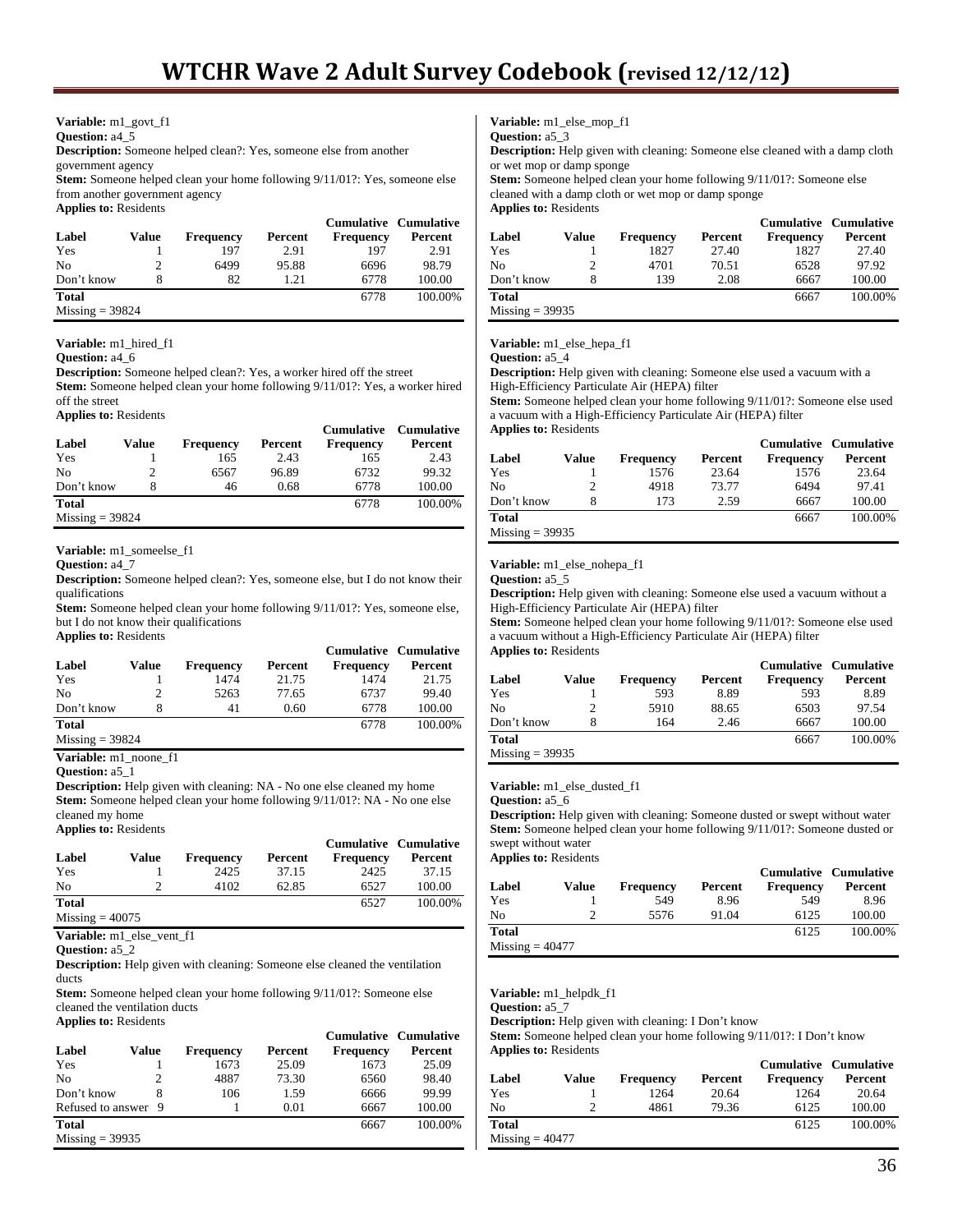**Variable:** m1\_noreplace\_f1

**Question:** a6\_1

**Description:** Replacement in home: I did not have anything replaced **Stem:** Replacement in home because of  $9/11/01$ : I did not have anything replaced

**Applies to:** Residents

|                   |       |                  |         | <b>Cumulative Cumulative</b> |         |
|-------------------|-------|------------------|---------|------------------------------|---------|
| Label             | Value | <b>Frequency</b> | Percent | <b>Frequency</b>             | Percent |
| Yes               |       | 3621             | 51.72   | 3621                         | 51.72   |
| No                |       | 3380             | 48.28   | 7001                         | 100.00  |
| <b>Total</b>      |       |                  |         | 7001                         | 100.00% |
| $Missing = 39601$ |       |                  |         |                              |         |

**Question:** a6\_2

**Description:** Replacement in home: Carpet or rugs

**Stem:** Replacement in home because of 9/11/01: Carpet or rugs **Applies to:** Residents

|                   |       |                  |         | <b>Cumulative Cumulative</b> |         |
|-------------------|-------|------------------|---------|------------------------------|---------|
| Label             | Value | <b>Frequency</b> | Percent | <b>Frequency</b>             | Percent |
| Yes               |       | 1441             | 20.58   | 1441                         | 20.58   |
| No                |       | 5560             | 79.42   | 7001                         | 100.00  |
| <b>Total</b>      |       |                  |         | 7001                         | 100.00% |
| $Missing = 39601$ |       |                  |         |                              |         |

**Variable:** m1\_furniture\_f1

**Question:** a6\_3

**Description:** Replacement in home: Furniture

**Stem:** Replacement in home because of  $9/11/01$ : Furniture (replaced or reupholstered)

**Applies to:** Residents

|                   |       |                  |         | Cumulative Cumulative |         |
|-------------------|-------|------------------|---------|-----------------------|---------|
| Label             | Value | <b>Frequency</b> | Percent | <b>Frequency</b>      | Percent |
| Yes               |       | 1554             | 22.20   | 1554                  | 22.20   |
| No                |       | 5447             | 77.80   | 7001                  | 100.00  |
| <b>Total</b>      |       |                  |         | 7001                  | 100.00% |
| $Missing = 39601$ |       |                  |         |                       |         |

**Variable:** m1\_drapes\_f1

**Question:** a6\_4

**Description:** Replacement in home: Drapes, blinds or curtains

Stem: Replacement in home because of  $9/11/01$ : Drapes, blinds or curtains **Applies to:** Residents

|                   |       |                  |         | <b>Cumulative Cumulative</b> |         |
|-------------------|-------|------------------|---------|------------------------------|---------|
| Label             | Value | <b>Frequency</b> | Percent | <b>Frequency</b>             | Percent |
| Yes               |       | 1457             | 20.81   | 1457                         | 20.81   |
| N <sub>0</sub>    |       | 5544             | 79.19   | 7001                         | 100.00  |
| <b>Total</b>      |       |                  |         | 7001                         | 100.00% |
| $Missing = 39601$ |       |                  |         |                              |         |

**Variable:** m1\_aircond\_f1

**Question:** a6\_5

**Description:** Replacement in home: Air conditioners

**Stem:** Replacement in home because of 9/11/01: Air conditioners **Applies to:** Residents

|                   |       |                  |         | <b>Cumulative Cumulative</b> |         |
|-------------------|-------|------------------|---------|------------------------------|---------|
| Label             | Value | <b>Frequency</b> | Percent | <b>Frequency</b>             | Percent |
| Yes               |       | 2222             | 31.74   | 2222                         | 31.74   |
| No                |       | 4779             | 68.26   | 7001                         | 100.00  |
| <b>Total</b>      |       |                  |         | 7001                         | 100.00% |
| $Missing = 39601$ |       |                  |         |                              |         |

**Variable:** m1\_epa\_f1 **Question:** a7

**Description:** Was your home part of the EPA's clean-up program? **Stem:** Was your home part of the EPA's clean-up program? **Applies to:** Residents

|                     |       |                  |         | <b>Cumulative Cumulative</b> |         |
|---------------------|-------|------------------|---------|------------------------------|---------|
| Label               | Value | <b>Frequency</b> | Percent | Frequency                    | Percent |
| Yes                 |       | 2160             | 30.00   | 2160                         | 30.00   |
| N <sub>0</sub>      |       | 3100             | 43.06   | 5260                         | 73.06   |
| Don't know          | 3     | 1938             | 26.92   | 7198                         | 99.97   |
| Refused to answer 9 |       |                  | 0.03    | 7200                         | 100.00  |
| <b>Total</b>        |       |                  |         | 7200                         | 100.00% |
| $Missing = 39402$   |       |                  |         |                              |         |

**Variable:** m1\_epa\_do\_f1

**Question:** a7a

**Description:** What did the EPA do to your home in 2002-2003? **Stem:** What did the EPA do to your home in 2002-2003?

**Applies to:** Residents

|                    |       |                  |         | <b>Cumulative Cumulative</b> |         |
|--------------------|-------|------------------|---------|------------------------------|---------|
| Label              | Value | <b>Frequency</b> | Percent | <b>Frequency</b>             | Percent |
| Cleaned and tested |       | 1067             | 51.87   | 1067                         | 51.87   |
| Tested only        |       | 966              | 46.96   | 2033                         | 98.83   |
| Don't know         | 8     | 23               | 1.12    | 2056                         | 99.95   |
| Refused to answer  | 9     |                  | 0.05    | 2057                         | 100.00  |
| Total              |       |                  |         | 2057                         | 100.00% |
| $Missing = 44545$  |       |                  |         |                              |         |

# **Module 2**

**Variable:** m2\_elevator\_f1

**Question:** b1\_1

**Description:** How did you evacuate the building? Elevator

**Stem:** How did you evacuate the building? Elevator

**Applies to:** Building occupants who evacuated from a destroyed/damaged building

|                   |       |                  |         | <b>Cumulative Cumulative</b> |         |
|-------------------|-------|------------------|---------|------------------------------|---------|
| Label             | Value | <b>Frequency</b> | Percent | <b>Frequency</b>             | Percent |
| Yes               |       | 901              | 15.23   | 901                          | 15.23   |
| N <sub>0</sub>    |       | 5014             | 84.77   | 5915                         | 100.00  |
| <b>Total</b>      |       |                  |         | 5915                         | 100.00% |
| $Missing = 40687$ |       |                  |         |                              |         |

**Variable:** m2\_stairs\_f1

**Question:** b1\_2

**Description:** How did you evacuate the building? Stairs

**Stem:** How did you evacuate the building? Stairs

**Applies to:** Building occupants who evacuated from a destroyed/damaged building

| Label             | Value | <b>Frequency</b> | Percent | <b>Cumulative Cumulative</b><br><b>Frequency</b> | Percent |
|-------------------|-------|------------------|---------|--------------------------------------------------|---------|
| Yes               |       | 4361             | 73.73   | 4361                                             | 73.73   |
| No                | ∍     | 1554             | 26.27   | 5915                                             | 100.00  |
| Total             |       |                  |         | 5915                                             | 100.00% |
| $Missing = 40687$ |       |                  |         |                                                  |         |

**Variable:** m2\_escalator\_f1

**Question:** b1\_3

**Description:** How did you evacuate the building? Escalator

**Stem:** How did you evacuate the building? Escalator

**Applies to:** Building occupants who evacuated from a destroyed/damaged building

| Label             | Value | <b>Frequency</b> | Percent | <b>Frequency</b> | <b>Cumulative Cumulative</b><br>Percent |
|-------------------|-------|------------------|---------|------------------|-----------------------------------------|
| Yes               |       | 357              | 6.04    | 357              | 6.04                                    |
| No                |       | 5558             | 93.96   | 5915             | 100.00                                  |
| <b>Total</b>      |       |                  |         | 5915             | 100.00%                                 |
| $Missing = 40687$ |       |                  |         |                  |                                         |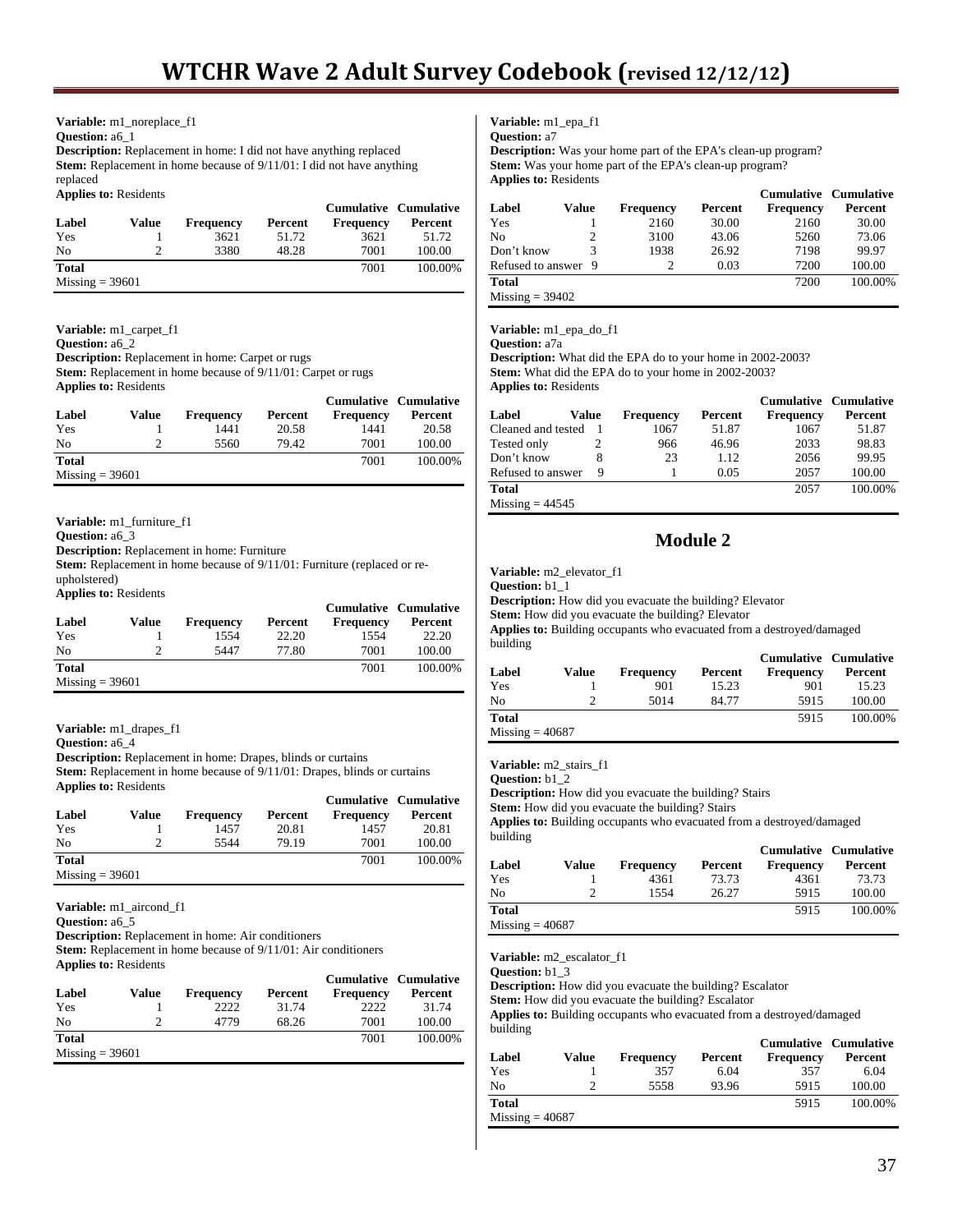| Variable: m2 other f1                                                                 |       |                  |         |                              |         |  |  |
|---------------------------------------------------------------------------------------|-------|------------------|---------|------------------------------|---------|--|--|
| <b>Question:</b> b1 4<br><b>Description:</b> How did you evacuate the building? Other |       |                  |         |                              |         |  |  |
|                                                                                       |       |                  |         |                              |         |  |  |
| building                                                                              |       |                  |         |                              |         |  |  |
|                                                                                       |       |                  |         | <b>Cumulative Cumulative</b> |         |  |  |
| Label                                                                                 | Value | <b>Frequency</b> | Percent | Frequency                    | Percent |  |  |
| Yes                                                                                   |       | 803              | 13.58   | 803                          | 13.58   |  |  |
| No                                                                                    | 2     | 5112             | 86.42   | 5915                         | 100.00  |  |  |
| <b>Total</b>                                                                          |       |                  |         | 5915                         | 100.00% |  |  |
| $Missing = 40687$                                                                     |       |                  |         |                              |         |  |  |

**Variable:** m2\_evac\_hrs\_f1

**Question:** b2\_hrs

**Description:** Time to evacuate: Hours

**Stem:** Time taken to evacuate between when you decided to evacuate and when you got out of the building: Hours

**Applies to:** Building occupants who evacuated from a destroyed/damaged building

|                         |       |                  |         | <b>Cumulative</b> | <b>Cumulative</b> |
|-------------------------|-------|------------------|---------|-------------------|-------------------|
| Label                   | Value | <b>Frequency</b> | Percent | Frequency         | Percent           |
| $\boldsymbol{0}$        |       | 1709             | 58.53   | 1709              | 58.53             |
| 1                       |       | 911              | 31.20   | 2620              | 89.73             |
| $\overline{\mathbf{c}}$ |       | 154              | 5.27    | 2774              | 95.00             |
| 3                       |       | 51               | 1.75    | 2825              | 96.75             |
| $\overline{4}$          |       | 26               | 0.89    | 2851              | 97.64             |
| 5                       |       | 14               | 0.48    | 2865              | 98.12             |
| 6                       |       | 10               | 0.34    | 2875              | 98.46             |
| 7                       |       | $\overline{4}$   | 0.14    | 2879              | 98.60             |
| 8                       |       | 6                | 0.21    | 2885              | 98.80             |
| 9                       |       | $\mathbf{1}$     | 0.03    | 2886              | 98.84             |
| 10                      |       | 10               | 0.34    | 2896              | 99.18             |
| 12                      |       | $\mathbf{1}$     | 0.03    | 2897              | 99.21             |
| 15                      |       | $\overline{c}$   | 0.07    | 2899              | 99.28             |
| 18                      |       | $\mathbf{1}$     | 0.03    | 2900              | 99.32             |
| 20                      |       | 6                | 0.21    | 2906              | 99.52             |
| 24                      |       | $\overline{c}$   | 0.07    | 2908              | 99.59             |
| 30                      |       | $\overline{4}$   | 0.14    | 2912              | 99.73             |
| 35                      |       | $\mathbf{1}$     | 0.03    | 2913              | 99.76             |
| 36                      |       | $\mathbf{1}$     | 0.03    | 2914              | 99.79             |
| 40                      |       | $\overline{c}$   | 0.07    | 2916              | 99.86             |
| 45                      |       | $\overline{2}$   | 0.07    | 2918              | 99.93             |
| 48                      |       | $\mathbf{1}$     | 0.03    | 2919              | 99.97             |
| 60                      |       | $\mathbf{1}$     | 0.03    | 2920              | 100.00            |
| <b>Total</b>            |       |                  |         | 2920              | 100.00%           |
| $Missing = 43682$       |       |                  |         |                   |                   |

**Variable:** m2\_evac\_mn\_f1

**Question:** b2\_min

**Description:** Time to evacuate: Minutes

Stem: Time taken to evacuate between when you decided to evacuate and when you got out of the building: Minutes

**Applies to:** Building occupants who evacuated from a destroyed/damaged building

|                |       |                  |         | <b>Cumulative</b> | <b>Cumulative</b> |
|----------------|-------|------------------|---------|-------------------|-------------------|
| Label          | Value | <b>Frequency</b> | Percent | <b>Frequency</b>  | Percent           |
| $\mathbf{0}$   |       | 261              | 4.55    | 261               | 4.55              |
| 1              |       | 141              | 2.46    | 402               | 7.01              |
| $\overline{2}$ |       | 191              | 3.33    | 593               | 10.34             |
| 3              |       | 146              | 2.55    | 739               | 12.89             |
| 4              |       | 69               | 1.20    | 808               | 14.09             |
| 5              |       | 710              | 12.38   | 1518              | 26.48             |
| 6              |       | 38               | 0.66    | 1556              | 27.14             |
| 7              |       | 37               | 0.65    | 1593              | 27.79             |
| 8              |       | 49               | 0.85    | 1642              | 28.64             |
| 9              |       | 9                | 0.16    | 1651              | 28.80             |
| 10             |       | 909              | 15.86   | 2560              | 44.65             |
| 11             |       | 3                | 0.05    | 2563              | 44.71             |
| 12             |       | 41               | 0.72    | 2604              | 45.42             |
| 13             |       | 10               | 0.17    | 2614              | 45.60             |

|                   |              |                |         | <b>Cumulative</b> | <b>Cumulative</b> |
|-------------------|--------------|----------------|---------|-------------------|-------------------|
| Label             | <b>Value</b> | Frequency      | Percent | Frequency         | Percent           |
| 14                |              | 9              | 0.16    | 2623              | 45.75             |
| 15                |              | 798            | 13.92   | 3421              | 59.67             |
| 16                |              | 4              | 0.07    | 3425              | 59.74             |
| 17                |              | 17             | 0.30    | 3442              | 60.04             |
| 18                |              | 17             | 0.30    | 3459              | 60.33             |
| 19                |              | 3              | 0.05    | 3462              | 60.39             |
| 20                |              | 575            | 10.03   | 4037              | 70.42             |
| 21                |              | 3              | 0.05    | 4040              | 70.47             |
| 22                |              | 8              | 0.14    | 4048              | 70.61             |
| 23                |              | $\overline{7}$ | 0.12    | 4055              | 70.73             |
| 24                |              | 7              | 0.12    | 4062              | 70.85             |
| 25                |              | 217            | 3.79    | 4279              | 74.64             |
| 26                |              | $\overline{4}$ | 0.07    | 4283              | 74.71             |
| 27                |              | 3              | 0.05    | 4286              | 74.76             |
| 28                |              | 13             | 0.23    | 4299              | 74.99             |
| 29                |              | $\overline{2}$ | 0.03    | 4301              | 75.02             |
| 30                |              | 693            | 12.09   | 4994              | 87.11             |
| 32                |              | 6              | 0.10    | 5000              | 87.21             |
| 33                |              | $\overline{4}$ | 0.07    | 5004              | 87.28             |
| 34                |              | 3              | 0.05    | 5007              | 87.34             |
| 35                |              | 107            | 1.87    | 5114              | 89.20             |
| 36                |              | $\overline{2}$ | 0.03    | 5116              | 89.24             |
| 37                |              | $\mathbf{1}$   | 0.02    | 5117              | 89.26             |
| 38                |              | 3              | 0.05    | 5120              | 89.31             |
| 40                |              | 178            | 3.10    | 5298              | 92.41             |
| 41                |              | 1              | 0.02    | 5299              | 92.43             |
| 42                |              | $\overline{4}$ | 0.07    | 5303              | 92.50             |
| 43                |              | $\mathbf{1}$   | 0.02    | 5304              | 92.52             |
| 45                |              | 325            | 5.67    | 5629              | 98.19             |
| 46                |              | $\mathbf{1}$   | 0.02    | 5630              | 98.20             |
| 47                |              | 3              | 0.05    | 5633              | 98.26             |
| 48                |              | 3              | 0.05    | 5636              | 98.31             |
| 49                |              | 3              | 0.05    | 5639              | 98.36             |
| 50                |              | 66             | 1.15    | 5705              | 99.51             |
| 52                |              | $\overline{c}$ | 0.03    | 5707              | 99.55             |
| 53                |              | $\mathbf{1}$   | 0.02    | 5708              | 99.56             |
| 55                |              | 17             | 0.30    | 5725              | 99.86             |
| 57                |              | $\mathbf{1}$   | 0.02    | 5726              | 99.88             |
| 58                |              | $\overline{c}$ | 0.03    | 5728              | 99.91             |
| 59                |              | 3              | 0.05    | 5731              | 99.97             |
| 60                |              | $\overline{2}$ | 0.03    | 5733              | 100.00            |
| <b>Total</b>      |              |                |         | 5733              | 100.00%           |
| $Missing = 40869$ |              |                |         |                   |                   |

**Variable:** m2\_fire\_f1

**Question:** b3\_1

**Description:** Problem while evacuating: Fire or intense heat

Stem: Problem encountered while evacuating the building: Fire or intense heat **Applies to:** Building occupants who evacuated from a destroyed/damaged building

|                     |       |                  |         | <b>Cumulative Cumulative</b> |         |
|---------------------|-------|------------------|---------|------------------------------|---------|
| Label               | Value | <b>Frequency</b> | Percent | <b>Frequency</b>             | Percent |
| Yes                 |       | 609              | 10.33   | 609                          | 10.33   |
| N <sub>0</sub>      |       | 5286             | 89.64   | 5895                         | 99.97   |
| Don't know          |       |                  | 0.02    | 5896                         | 99.98   |
| Refused to answer 9 |       |                  | 0.02    | 5897                         | 100.00  |
| <b>Total</b>        |       |                  |         | 5897                         | 100.00% |
| $Missing = 40705$   |       |                  |         |                              |         |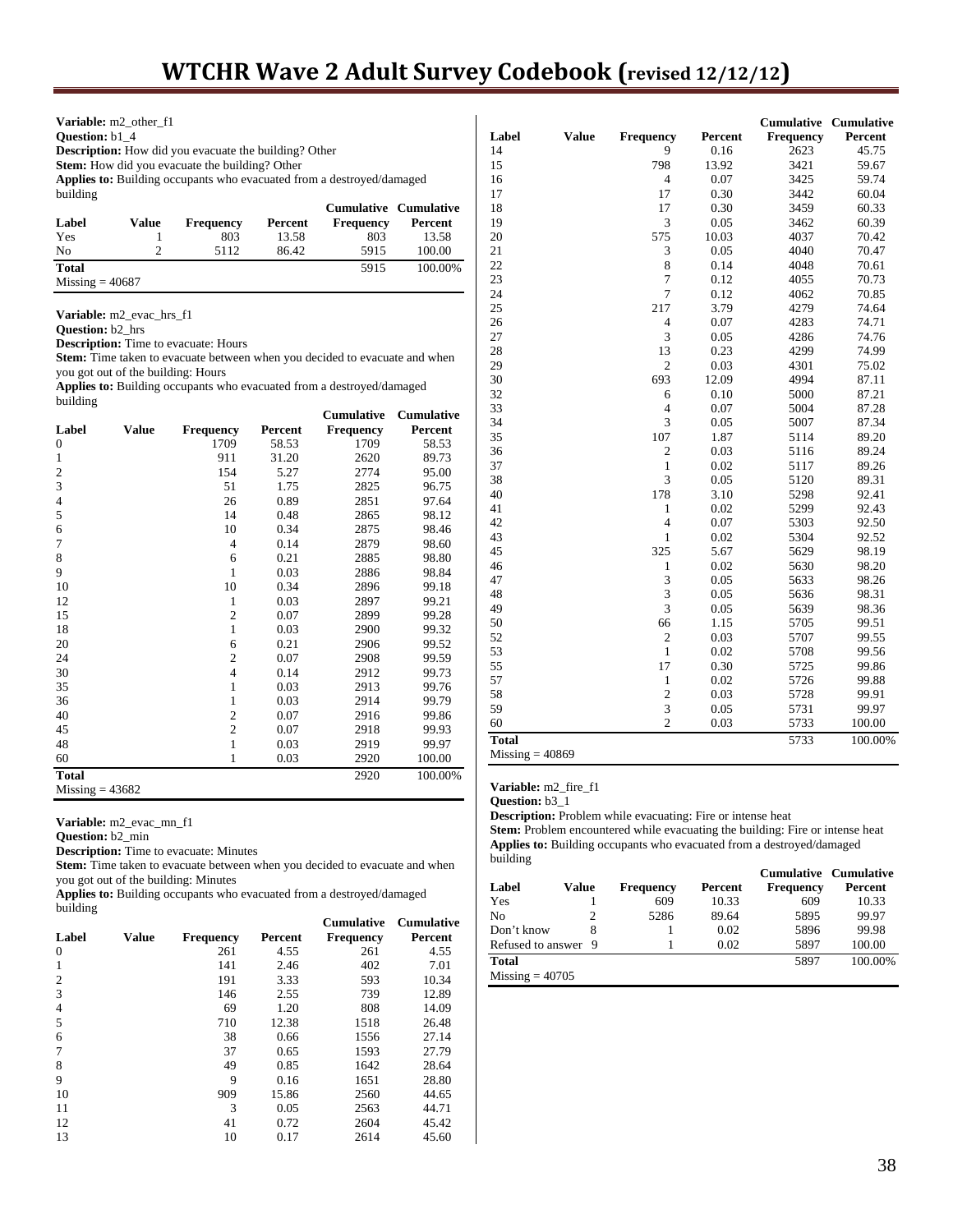**Variable:** m2\_poorlight\_f1

#### **Question:** b3\_2

**Description:** Problem while evacuating: Poor lighting

**Stem:** Problem encountered while evacuating the building: Poor lighting **Applies to:** Building occupants who evacuated from a destroyed/damaged building

|                     |       |                  |         | <b>Cumulative Cumulative</b> |         |
|---------------------|-------|------------------|---------|------------------------------|---------|
| Label               | Value | <b>Frequency</b> | Percent | <b>Frequency</b>             | Percent |
| Yes                 |       | 1495             | 25.35   | 1495                         | 25.35   |
| No                  |       | 4393             | 74.50   | 5888                         | 99.85   |
| Don't know          |       | 8                | 0.14    | 5896                         | 99.98   |
| Refused to answer 9 |       |                  | 0.02    | 5897                         | 100.00  |
| <b>Total</b>        |       |                  |         | 5897                         | 100.00% |
| Missing $=$ 40705   |       |                  |         |                              |         |

**Variable:** m2\_lackcomm\_f1

#### **Question: b3** 3

**Description:** Problem while evacuating: Lack of communication with officials Stem: Problem encountered while evacuating the building: Lack of communication with officials

**Applies to:** Building occupants who evacuated from a destroyed/damaged building

|                     |       |                  |         | <b>Cumulative Cumulative</b> |         |
|---------------------|-------|------------------|---------|------------------------------|---------|
| Label               | Value | <b>Frequency</b> | Percent | <b>Frequency</b>             | Percent |
| Yes                 |       | 3381             | 57.33   | 3381                         | 57.33   |
| No                  |       | 2506             | 42.50   | 5887                         | 99.83   |
| Don't know          |       | 9                | 0.15    | 5896                         | 99.98   |
| Refused to answer 9 |       |                  | 0.02    | 5897                         | 100.00  |
| <b>Total</b>        |       |                  |         | 5897                         | 100.00% |
| $Missing = 40705$   |       |                  |         |                              |         |

**Variable:** m2\_smoke\_f1

**Question:** b3\_4

**Description:** Problem while evacuating: Smoke

**Stem:** Problem encountered while evacuating the building: Smoke

**Applies to:** Building occupants who evacuated from a destroyed/damaged building

|                     |       |           |         | <b>Cumulative Cumulative</b> |         |
|---------------------|-------|-----------|---------|------------------------------|---------|
| Label               | Value | Frequency | Percent | <b>Frequency</b>             | Percent |
| Yes                 |       | 2161      | 36.65   | 2161                         | 36.65   |
| N <sub>0</sub>      |       | 3734      | 63.32   | 5895                         | 99.97   |
| Don't know          | 8     |           | 0.02    | 5896                         | 99.98   |
| Refused to answer 9 |       |           | 0.02    | 5897                         | 100.00  |
| <b>Total</b>        |       |           |         | 5897                         | 100.00% |
| $Missing = 40705$   |       |           |         |                              |         |

**Variable:** m2\_crowding\_f1

**Question:** b3\_5

**Description:** Problem while evacuating: Extreme crowding

**Stem:** Problem encountered while evacuating the building: Extreme crowding **Applies to:** Building occupants who evacuated from a destroyed/damaged building

|                     |       |                  |         | <b>Cumulative Cumulative</b> |         |
|---------------------|-------|------------------|---------|------------------------------|---------|
| Label               | Value | <b>Frequency</b> | Percent | <b>Frequency</b>             | Percent |
| Yes                 |       | 3316             | 56.23   | 3316                         | 56.23   |
| N <sub>0</sub>      |       | 2579             | 43.73   | 5895                         | 99.97   |
| Don't know          |       |                  | 0.02    | 5896                         | 99.98   |
| Refused to answer 9 |       |                  | 0.02    | 5897                         | 100.00  |
| <b>Total</b>        |       |                  |         | 5897                         | 100.00% |
| $Missing = 40705$   |       |                  |         |                              |         |

**Variable:** m2\_panic\_others\_f1

**Question:** b3\_6

**Description:** Problem while evacuating: Panicky crowds or panicky people around me

Stem: Problem encountered while evacuating the building: Panicky crowds or panicky people around me

**Applies to:** Building occupants who evacuated from a destroyed/damaged building

|                     |       |                  |         | <b>Cumulative Cumulative</b> |         |
|---------------------|-------|------------------|---------|------------------------------|---------|
| Label               | Value | <b>Frequency</b> | Percent | <b>Frequency</b>             | Percent |
| Yes                 |       | 3617             | 61.34   | 3617                         | 61.34   |
| N <sub>0</sub>      |       | 2276             | 38.60   | 5893                         | 99.93   |
| Don't know          |       |                  | 0.03    | 5895                         | 99.97   |
| Refused to answer 9 |       | C                | 0.03    | 5897                         | 100.00  |
| <b>Total</b>        |       |                  |         | 5897                         | 100.00% |
| $Missing = 40705$   |       |                  |         |                              |         |

**Variable:** m2\_water\_f1

**Question:** b3\_7

**Description:** Problem while evacuating: Water in the stairwell or lobby **Stem:** Problem encountered while evacuating the building: Water in the stairwell or lobby

**Applies to:** Building occupants who evacuated from a destroyed/damaged building

|                   |       |                  |         | <b>Cumulative Cumulative</b> |         |
|-------------------|-------|------------------|---------|------------------------------|---------|
| Label             | Value | <b>Frequency</b> | Percent | <b>Frequency</b>             | Percent |
| Yes               |       | 1134             | 19.23   | 1134                         | 19.23   |
| No                |       | 4755             | 80.63   | 5889                         | 99.86   |
| Don't know        |       |                  | 0.14    | 5897                         | 100.00  |
| <b>Total</b>      |       |                  |         | 5897                         | 100.00% |
| $Missing = 40705$ |       |                  |         |                              |         |

#### **Variable:** m2\_blocked\_f1

**Question:** b3\_8

**Description:** Problem while evacuating: Locked or blocked doors in exit stairwells

**Stem:** Problem encountered while evacuating the building: Locked or blocked doors in exit stairwells

**Applies to:** Building occupants who evacuated from a destroyed/damaged building

|                   |       |           |         | <b>Cumulative Cumulative</b> |         |
|-------------------|-------|-----------|---------|------------------------------|---------|
| Label             | Value | Frequency | Percent | <b>Frequency</b>             | Percent |
| Yes               |       | 811       | 13.75   | 811                          | 13.75   |
| N <sub>0</sub>    |       | 5079      | 86.13   | 5890                         | 99.88   |
| Don't know        |       |           | 0.12    | 5897                         | 100.00  |
| <b>Total</b>      |       |           |         | 5897                         | 100.00% |
| $Missing = 40705$ |       |           |         |                              |         |

**Variable:** m2\_noelevator\_f1

**Question:** b3\_9

**Description:** Problem while evacuating: Non-functioning elevator Stem: Problem encountered while evacuating the building: Non-functioning elevator

**Applies to:** Building occupants who evacuated from a destroyed/damaged building

|                   |       |           |         | Cumulative Cumulative |         |
|-------------------|-------|-----------|---------|-----------------------|---------|
| Label             | Value | Frequency | Percent | <b>Frequency</b>      | Percent |
| Yes               |       | 815       | 13.82   | 815                   | 13.82   |
| N <sub>0</sub>    |       | 4950      | 83.94   | 5765                  | 97.76   |
| Don't know        |       | 132       | 2.24    | 5897                  | 100.00  |
| <b>Total</b>      |       |           |         | 5897                  | 100.00% |
| $Missing = 40705$ |       |           |         |                       |         |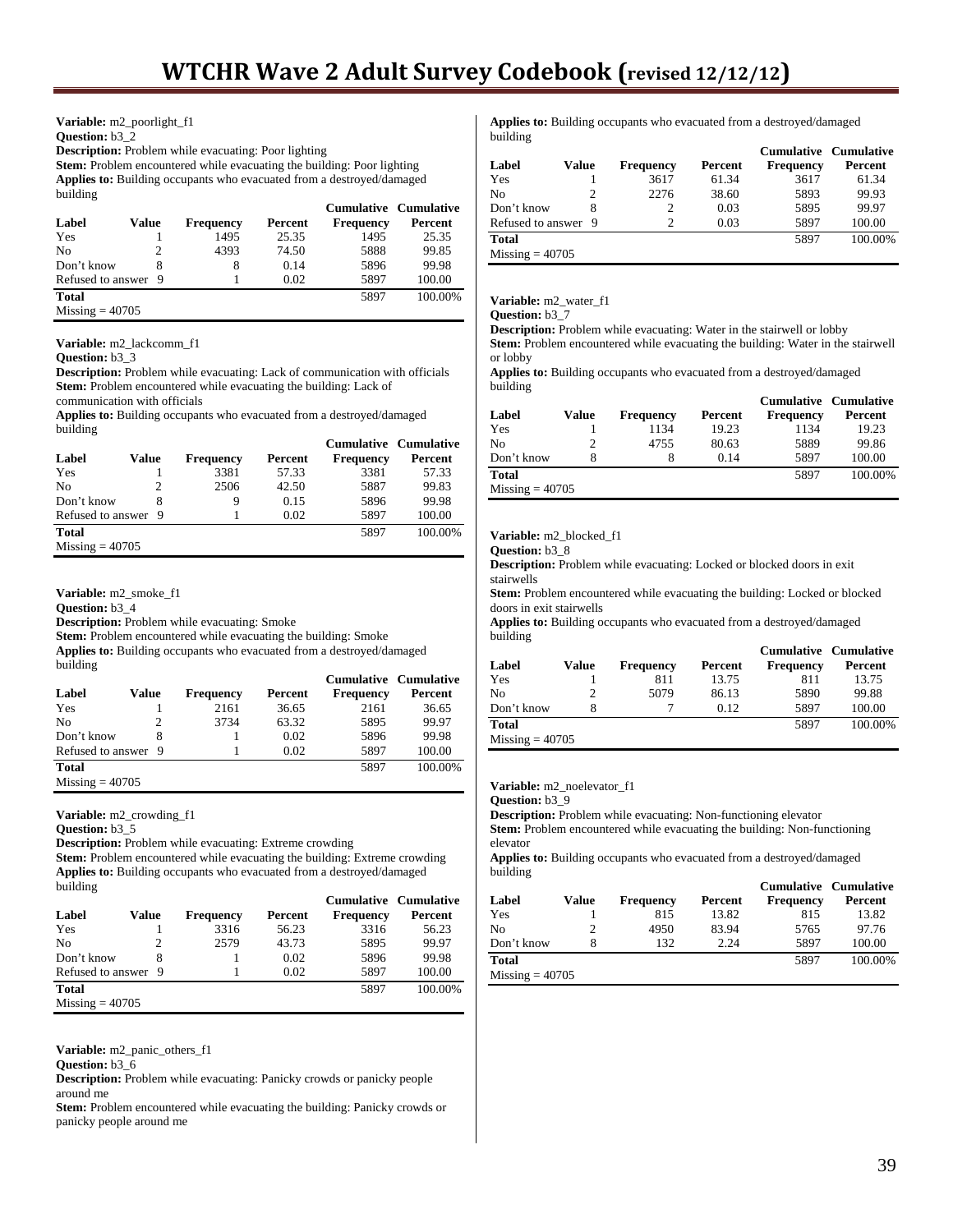**Variable:** m2\_panic\_me\_f1

**Question:** b3  $10$ 

**Description:** Problem while evacuating: I was overwhelmed by feeling of fear or panic

Stem: Problem encountered while evacuating the building: I was overwhelmed by feelings of fear or panic

**Applies to:** Building occupants who evacuated from a destroyed/damaged building

|                     |       |                  |         | <b>Cumulative Cumulative</b> |         |
|---------------------|-------|------------------|---------|------------------------------|---------|
| Label               | Value | <b>Frequency</b> | Percent | <b>Frequency</b>             | Percent |
| Yes                 |       | 2304             | 39.07   | 2304                         | 39.07   |
| No                  |       | 3586             | 60.81   | 5890                         | 99.88   |
| Don't know          |       | 6                | 0.10    | 5896                         | 99.98   |
| Refused to answer 9 |       |                  | 0.02    | 5897                         | 100.00  |
| <b>Total</b>        |       |                  |         | 5897                         | 100.00% |
| Missing $=$ 40705   |       |                  |         |                              |         |

**Variable:** m2\_flights\_f1

**Question:** b3\_11

**Description:** Problem while evacuating: I encountered many flights of stairs **Stem:** Problem encountered while evacuating the building: I encountered many flights of stairs (was exhausted)

**Applies to:** Building occupants who evacuated from a destroyed/damaged building

|                     |       |                  |         | <b>Cumulative Cumulative</b> |         |
|---------------------|-------|------------------|---------|------------------------------|---------|
| Label               | Value | <b>Frequency</b> | Percent | <b>Frequency</b>             | Percent |
| Yes                 |       | 1497             | 25.39   | 1497                         | 25.39   |
| N <sub>0</sub>      |       | 4387             | 74.39   | 5884                         | 99.78   |
| Don't know          |       | 12               | 0.20    | 5896                         | 99.98   |
| Refused to answer 9 |       |                  | 0.02    | 5897                         | 100.00  |
| <b>Total</b>        |       |                  |         | 5897                         | 100.00% |
| $Missing = 40705$   |       |                  |         |                              |         |

**Variable:** m2\_pushed\_f1

**Question:** b3\_12

**Description:** Problem while evacuating: I was pushed or tripped or fell down Stem: Problem encountered while evacuating the building: I was pushed or tripped or fell down

**Applies to**: Building occupants who evacuated from a destroyed/damaged building

|                   |       |           |         | <b>Cumulative Cumulative</b> |         |
|-------------------|-------|-----------|---------|------------------------------|---------|
| Label             | Value | Frequency | Percent | <b>Frequency</b>             | Percent |
| Yes               |       | 704       | 11.94   | 704                          | 11.94   |
| N <sub>0</sub>    |       | 5192      | 88.04   | 5896                         | 99.98   |
| Don't know        |       |           | 0.02    | 5897                         | 100.00  |
| <b>Total</b>      |       |           |         | 5897                         | 100.00% |
| $Missing = 40705$ |       |           |         |                              |         |

**Variable:** m2\_disabil\_f1

**Question:** b4

**Description:** Did you have a disability or a health condition that limited your ability to walk down stairs on 09/11/01?

**Stem:** Did you have a disability or a health condition that limited your ability to walk down a large number of stairs on 09/11/01?

**Applies to:** Building occupants who evacuated from a destroyed/damaged building

|                   |       |           |         | Cumulative Cumulative |         |
|-------------------|-------|-----------|---------|-----------------------|---------|
| Label             | Value | Frequency | Percent | <b>Frequency</b>      | Percent |
| Yes               |       | 363       | 5.40    | 363                   | 5.40    |
| No                |       | 6356      | 94.58   | 6719                  | 99.99   |
| Don't know        |       |           | 0.01    | 6720                  | 100.00  |
| <b>Total</b>      |       |           |         | 6720                  | 100.00% |
| $Missing = 39882$ |       |           |         |                       |         |

#### **Module 3**

**Variable:** m3\_trainresp\_bef\_911\_f1

**Question:** c1\_1

**Description:** Pre-9/11 training received: Yes, respirator (s) such as Types 1 or 2 shown. In the CATI version, the respirators are described in words rather than shown as pictures.

Stem: Did you receive training in the use of respirators or masks before 9/11/01?: Yes, respirator (s) such as Types 1 or 2 shown **Applies to:** Workers

| Label             | Value | <b>Frequency</b> | Percent | Cumulative Cumulative<br><b>Frequency</b> | Percent |
|-------------------|-------|------------------|---------|-------------------------------------------|---------|
| Yes               |       | 3697             | 36.74   | 3697                                      | 36.74   |
| N <sub>0</sub>    |       | 6365             | 63.26   | 10062                                     | 100.00  |
| <b>Total</b>      |       |                  |         | 10062                                     | 100.00% |
| $Missing = 36540$ |       |                  |         |                                           |         |

**Variable:** m3\_trainmask\_bef\_911\_f1

**Question:** c1 2

**Description:** Pre-9/11 training received: Yes, mask(s) such as Types 3 or 4 shown. In the CATI version, the masks are described in words rather than shown as pictures.

**Stem:** Did you receive training in the use of respirators or masks before  $9/11/01$ ? Yes, mask(s) such as Types 3 or 4 shown

**Applies to:** Workers

|                   |       |           |         | <b>Cumulative Cumulative</b> |         |
|-------------------|-------|-----------|---------|------------------------------|---------|
| Label             | Value | Frequency | Percent | <b>Frequency</b>             | Percent |
| Yes               |       | 2845      | 28.52   | 2845                         | 28.52   |
| No                |       | 7132      | 71.48   | 9977                         | 100.00  |
| Total             |       |           |         | 9977                         | 100.00% |
| $Missing = 36625$ |       |           |         |                              |         |

#### **Variable:** m3\_notrain\_bef\_911\_f1

**Question:** c1\_3

**Description:** Pre-9/11 training received?: No

**Stem:** Did you receive training in the use of respirators or masks before  $9/11/01$ ? No

**Applies to:** Workers

|                   |       |                  |         | <b>Cumulative Cumulative</b> |         |
|-------------------|-------|------------------|---------|------------------------------|---------|
| Label             | Value | <b>Frequency</b> | Percent | <b>Frequency</b>             | Percent |
| Yes               |       | 5719             | 56.84   | 5719                         | 56.84   |
| N <sub>0</sub>    | っ     | 4343             | 43.16   | 10062                        | 100.00  |
| <b>Total</b>      |       |                  |         | 10062                        | 100.00% |
| $Missing = 36540$ |       |                  |         |                              |         |

**Variable:** m3\_resp\_911\_f1

**Question:** c2 1

**Description:** 9/11 training: Yes, respirator(s) such as Types 1 or 2 shown. In the CATI version, the respirators are described in words rather than shown as pictures.

Stem: Did you receive training in the use of respirators or masks during your WTC-related work? Yes, respirator(s) such as Types 1 or 2 shown **Applies to:** Workers

|                   |       |                  |         | <b>Cumulative Cumulative</b> |         |
|-------------------|-------|------------------|---------|------------------------------|---------|
| Label             | Value | <b>Frequency</b> | Percent | <b>Frequency</b>             | Percent |
| Yes               |       | 3718             | 37.29   | 3718                         | 37.29   |
| No                |       | 6252             | 62.71   | 9970                         | 100.00  |
| Total             |       |                  |         | 9970                         | 100.00% |
| $Missing = 36632$ |       |                  |         |                              |         |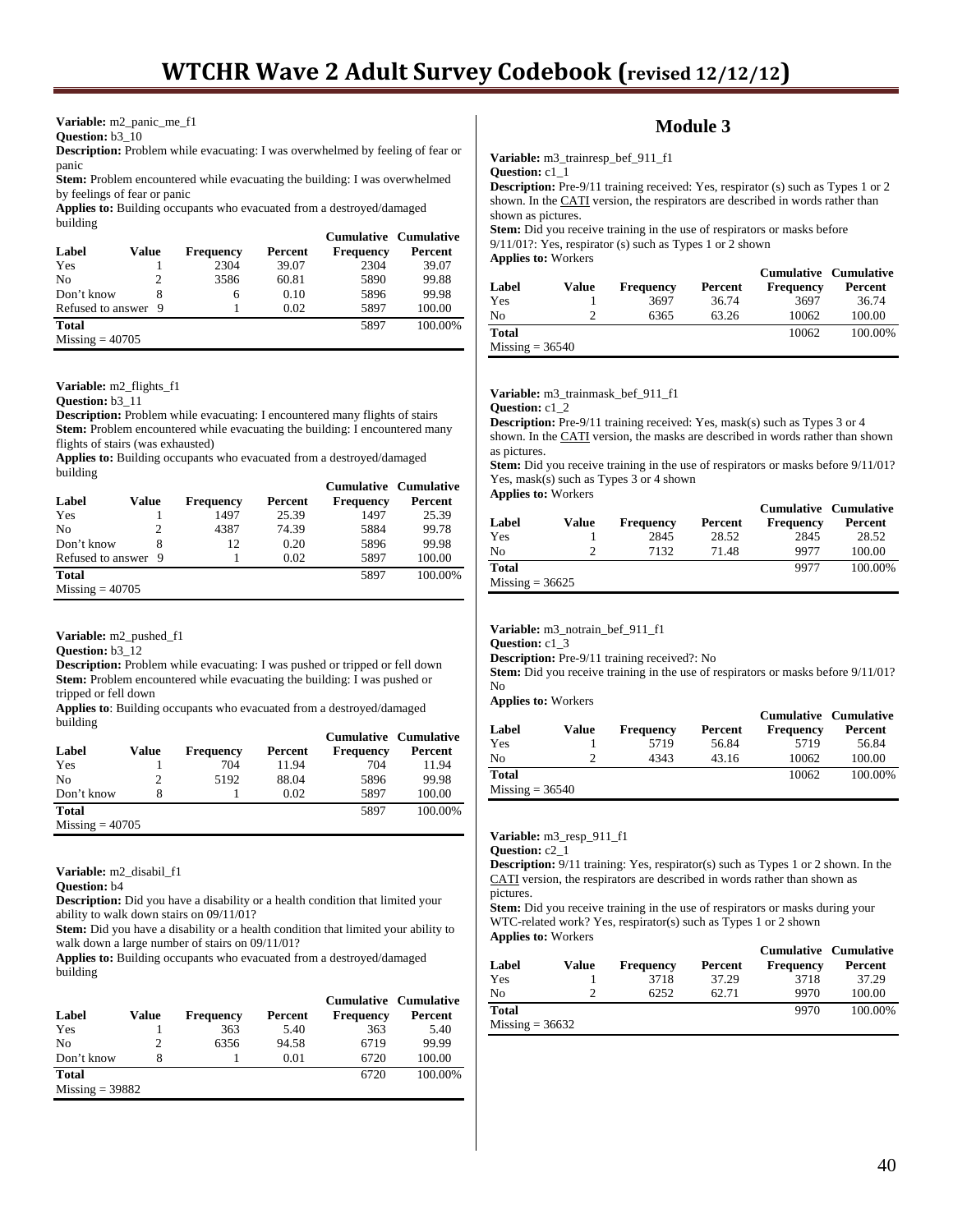#### **Variable:** m3\_mask\_911\_f1

**Question:** c2\_2

**Description:** 9/11 training: Yes, mask (s) such as Types 3 or 4 shown. In the CATI version, the masks are described in words rather than shown as pictures. Stem: Did you receive training in the use of respirators or masks during your WTC-related work? Yes, mask (s) such as Types 3 or 4 shown **Applies to:** Workers

|                   |       |                  |         | <b>Cumulative Cumulative</b> |         |
|-------------------|-------|------------------|---------|------------------------------|---------|
| Label             | Value | <b>Frequency</b> | Percent | <b>Frequency</b>             | Percent |
| Yes               |       | 1631             | 16.64   | 1631                         | 16.64   |
| No                |       | 8168             | 83.36   | 9799                         | 100.00  |
| <b>Total</b>      |       |                  |         | 9799                         | 100.00% |
| $Missing = 36803$ |       |                  |         |                              |         |

**Variable:** m3\_notrain\_911\_f1 **Question:** c2\_3 **Description:** 9/11 training: No **Stem:** Did you receive training in the use of respirators or masks during your WTC-related work? No **Applies to:** Workers **Cumulative Cumulative**

| Label             | Value | <b>Frequency</b> | Percent | Сининануе Сининануе<br><b>Frequency</b> | Percent |
|-------------------|-------|------------------|---------|-----------------------------------------|---------|
| Yes               |       | 6352             | 62.27   | 6352                                    | 62.27   |
| No                |       | 3848             | 37.73   | 10200                                   | 100.00  |
| <b>Total</b>      |       |                  |         | 10200                                   | 100.00% |
| $Missing = 36402$ |       |                  |         |                                         |         |

**Variable:** m3\_type\_911\_f1

**Question:** c3a

**Description:** Type of mask or respirator you wore the most on 9/11/01? Stem: On September 11, 2001, which type of mask or respirator did you wear the most? **Applies to:** Workers

|                   |       |                  |         | <b>Cumulative Cumulative</b> |         |
|-------------------|-------|------------------|---------|------------------------------|---------|
| Label             | Value | <b>Frequency</b> | Percent | <b>Frequency</b>             | Percent |
| Type 1            |       | 159              | 1.52    | 159                          | 1.52    |
| Type 2            | 2     | 819              | 7.83    | 978                          | 9.35    |
| Type 3            | 3     | 468              | 4.47    | 1446                         | 13.82   |
| Type 4            | 4     | 2235             | 21.36   | 3681                         | 35.18   |
| Other             | 5     | 92               | 0.88    | 3773                         | 36.06   |
| None              | 6     | 3741             | 35.76   | 7514                         | 71.82   |
| N/A               |       | 2752             | 26.30   | 10266                        | 98.13   |
| Don't know        | 8     | 196              | 1.87    | 10462                        | 100.00  |
| <b>Total</b>      |       |                  |         | 10462                        | 100.00% |
| $Missing = 36140$ |       |                  |         |                              |         |

**Variable:** m3\_type\_911\_1231\_f1

**Question:** c3b

**Description:** Type of mask or respirator you wore the most during 9/12 and 12/31/01?

**Stem:** From September 12 to December 31, 2001, which type of mask or respirator did you wear the most?

|  |  | <b>Applies to: Workers</b> |
|--|--|----------------------------|
|--|--|----------------------------|

|                   |       |           |         | <b>Cumulative Cumulative</b> |         |
|-------------------|-------|-----------|---------|------------------------------|---------|
| Label             | Value | Frequency | Percent | Frequency                    | Percent |
| Type 1            |       | 301       | 2.82    | 301                          | 2.82    |
| Type 2            | 2     | 3521      | 33.01   | 3822                         | 35.83   |
| Type 3            | 3     | 1290      | 12.09   | 5112                         | 47.92   |
| Type 4            | 4     | 3191      | 29.91   | 8303                         | 77.83   |
| Other             | 5     | 69        | 0.65    | 8372                         | 78.48   |
| None              | 6     | 1559      | 14.61   | 9931                         | 93.09   |
| N/A               | 7     | 512       | 4.80    | 10443                        | 97.89   |
| Don't know        | 8     | 225       | 2.11    | 10668                        | 100.00  |
| <b>Total</b>      |       |           |         | 10668                        | 100.00% |
| $Missing = 35934$ |       |           |         |                              |         |

**Variable:** m3\_type\_jan1\_f1 **Question:** c3c **Description**: Type of mask or respirator you wore the most from 01/01/02

onward?

**Stem:** From January 1, 2002 onward, which type of mask or respirator did you wear the most?

**Applies to:** Workers

|                   |       |           |         |           | <b>Cumulative Cumulative</b> |
|-------------------|-------|-----------|---------|-----------|------------------------------|
| Label             | Value | Frequency | Percent | Frequency | Percent                      |
| Type 1            |       | 383       | 3.76    | 383       | 3.76                         |
| Type 2            | 2     | 3185      | 31.28   | 3568      | 35.05                        |
| Type 3            | 3     | 597       | 5.86    | 4165      | 40.91                        |
| Type 4            | 4     | 784       | 7.70    | 4949      | 48.61                        |
| Other             | 5     | 53        | 0.52    | 5002      | 49.13                        |
| None              | 6     | 1941      | 19.06   | 6943      | 68.20                        |
| N/A               | 7     | 3129      | 30.73   | 10072     | 98.93                        |
| Don't know        | 8     | 109       | 1.07    | 10181     | 100.00                       |
| <b>Total</b>      |       |           |         | 10181     | 100.00%                      |
| $Missing = 36421$ |       |           |         |           |                              |

**Variable:** m3\_oftfit\_f1

**Question:** c4a

**Description:** Respirator: How often did it fit you well?

Stem: During your WTC-related work, on the days you wore a Type 1 or Type 2 respirator: How often did it fit you well?

**Applies to:** Workers

|                   |       |                  |         | <b>Cumulative Cumulative</b> |         |
|-------------------|-------|------------------|---------|------------------------------|---------|
| Label             | Value | <b>Frequency</b> | Percent | <b>Frequency</b>             | Percent |
| All of the time   |       | 1215             | 15.46   | 1215                         | 15.46   |
| Most of the time  | 2     | 2240             | 28.50   | 3455                         | 43.95   |
| Some of the time  | 3     | 1960             | 24.93   | 5415                         | 68.88   |
| None of the time. | 4     | 476              | 6.06    | 5891                         | 74.94   |
| Don't know        | 5     | 454              | 5.78    | 6345                         | 80.71   |
| N/A               | 6     | 1516             | 19.29   | 7861                         | 100.00  |
| <b>Total</b>      |       |                  |         | 7861                         | 100.00% |
| $Missing = 38741$ |       |                  |         |                              |         |

#### **Variable:** m3\_oftclean\_f1

**Question:** c4b

**Description:** Respirator: How often was it cleaned before you wore it? **Stem:** During your WTC-related work, on the days you wore a Type 1 or Type 2 respirator: How often was it cleaned before you wore it? **Applies to:** Workers

|                   |       |                  |         | <b>Cumulative Cumulative</b> |         |
|-------------------|-------|------------------|---------|------------------------------|---------|
| Label             | Value | <b>Frequency</b> | Percent | Frequency                    | Percent |
| All of the time   |       | 1162             | 14.83   | 1162                         | 14.83   |
| Most of the time  | 2     | 1039             | 13.26   | 2201                         | 28.10   |
| Some of the time  | 3     | 1356             | 17.31   | 3557                         | 45.41   |
| None of the time. | 4     | 1541             | 19.67   | 5098                         | 65.08   |
| Don't know        | 5     | 1107             | 14.13   | 6205                         | 79.22   |
| N/A               | 6     | 1627             | 20.77   | 7832                         | 99.99   |
| Refused to answer | 9     |                  | 0.01    | 7833                         | 100.00  |
| <b>Total</b>      |       |                  |         | 7833                         | 100.00% |
| $Missing = 38769$ |       |                  |         |                              |         |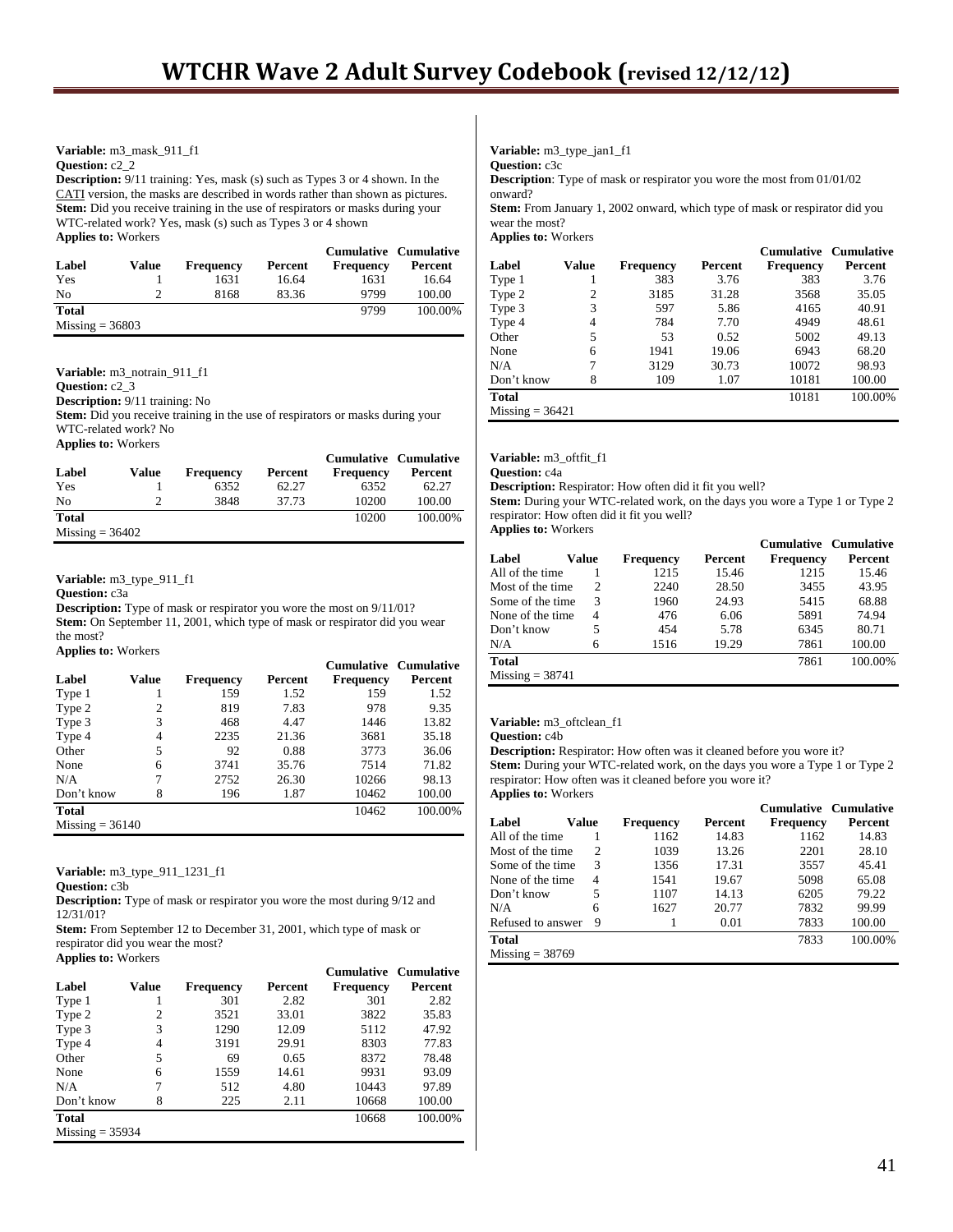#### **Variable:** m3\_replaced\_f1

**Question:** c4c

**Description:** Respirator: How often were the cartridges (filters) replaced before you wore it?

Stem: During your WTC-related work, on the days you wore a Type 1 or Type 2 respirator: How often were the cartridges (filters) replaced before you wore it? **Applies to:** Workers

|                   |       |           |         | Cumulative Cumulative |         |
|-------------------|-------|-----------|---------|-----------------------|---------|
| Label             | Value | Frequency | Percent | <b>Frequency</b>      | Percent |
| All of the Time   |       | 714       | 9.13    | 714                   | 9.13    |
| Most of the Time  | 2     | 740       | 9.46    | 1454                  | 18.58   |
| Some of the Time  | 3     | 1613      | 20.62   | 3067                  | 39.20   |
| None of the Time  | 4     | 1776      | 22.70   | 4843                  | 61.90   |
| Don't know        | 5     | 1253      | 16.01   | 6096                  | 77.91   |
| N/A               | 6     | 1727      | 22.07   | 7823                  | 99.99   |
| Refused to answer | 9     |           | 0.01    | 7824                  | 100.00  |
| <b>Total</b>      |       |           |         | 7824                  | 100.00% |
| $Missing = 38778$ |       |           |         |                       |         |

**Variable:** m3\_fittest\_f1

**Question:** c5

**Description:** Did you have a fit-test for a respirator?

Stem: During your WTC-related work, did you have a fit-test for at least one of the Type 1 or Type 2 respirators(s) you used on or after 9/11/01? **Applies to:** Workers

|                  |       |                  |         |                  | Cumulative Cumulative |
|------------------|-------|------------------|---------|------------------|-----------------------|
| Label            | Value | <b>Frequency</b> | Percent | <b>Frequency</b> | Percent               |
| Yes              |       | 2934             | 37.51   | 2934             | 37.51                 |
| N <sub>0</sub>   |       | 3767             | 48.16   | 6701             | 85.67                 |
| N/A-Did not wear | 3     | 1100             | 14.06   | 7801             | 99.73                 |
| Don't know       |       | 21               | 0.27    | 7822             | 100.00                |
| <b>Total</b>     |       |                  |         | 7822             | 100.00%               |

 $Missing = 38780$ 

#### **End of Module 3**

**Variable:** add\_health\_f1

**Question:** d3

**Description:** Any additional health concerns since 9/11/01?

**Stem:** Please let us know below if you have any additional health concerns since 9/11/01

**Applies to:** All registrants

|                   |       |                  |         |                  | <b>Cumulative Cumulative</b> |
|-------------------|-------|------------------|---------|------------------|------------------------------|
| Label             | Value | <b>Frequency</b> | Percent | <b>Frequency</b> | Percent                      |
| Data Present      |       | 22320            | 100.00  | 22320            | 100.00                       |
| <b>Total</b>      |       |                  |         | 22320            | 100.00%                      |
| $Missing = 24282$ |       |                  |         |                  |                              |

### **Derived Variables**

**Variable:** resident\_e

**Description:** Lived south of Canal Street on 09/11/2001

**Stem:** Resident eligibility group using the first variable in the resident section of the interview for Wave 1 Survey.

| <b>Applies to:</b> All registrants |
|------------------------------------|
|------------------------------------|

| Label         | Value | <b>Frequency</b> | Percent | <b>Cumulative</b><br><b>Frequency</b> | <b>Cumulative</b><br>Percent |
|---------------|-------|------------------|---------|---------------------------------------|------------------------------|
| No            | 0     | 39193            | 84.10   | 39193                                 | 84.10                        |
| Yes           |       | 7409             | 15.90   | 46602                                 | 100.00                       |
| <b>Total</b>  |       |                  |         | 46602                                 | 100.00%                      |
| $Missing = 0$ |       |                  |         |                                       |                              |

#### **Variable:** worker\_e

**Description:** Rescue, recovery, cleanup worker at WTC, SI, and/or barge sites **Stem** Classifies the worker eligibility group by combining affirmative responses for working at least one shift at the WTC rescue and recovery site (WORKER) and affirmative responses for working at the Staten Island recovery site or barge (SI\_WORKER) for Wave 1 Survey. **Applies to:** All registrants

| Label         | Value | <b>Frequency</b> | Percent | <b>Frequency</b> | <b>Cumulative Cumulative</b><br>Percent |
|---------------|-------|------------------|---------|------------------|-----------------------------------------|
| No            |       | 24973            | 53.59   | 24973            | 53.59                                   |
|               |       |                  |         |                  |                                         |
| Yes           |       | 21629            | 46.41   | 46602            | 100.00                                  |
| Total         |       |                  |         | 46602            | 100.00%                                 |
| $Missing = 0$ |       |                  |         |                  |                                         |

#### **Variable:** occ\_trans\_e

**Description:** Individuals south of Chambers Street between the first plane impact and noon on 09/11/2001.

**Stem:** Enumerates individuals in the occupant-transit eligibility group for Wave 1 Survey.

**Applies to:** All registrants

| Label        | Value | Frequency | Percent | <b>Cumulative</b><br><b>Frequency</b> | <b>Cumulative</b><br>Percent |
|--------------|-------|-----------|---------|---------------------------------------|------------------------------|
| No           |       | 18283     | 39.23   | 18283                                 | 39.23                        |
| Yes          |       | 28319     | 60.77   | 46602                                 | 100.00                       |
| <b>Total</b> |       |           |         | 46602                                 | 100.00%                      |
| Missing $=0$ |       |           |         |                                       |                              |

#### **Variable:** student\_e

**Description:** Children who were enrolled in a school south of Canal Street on 09/11/2001.

**Stem:** Enumerates individuals in the student eligibility group for Wave 1 Survey. **Applies to:** All registrants

| Label        | Value  | <b>Frequency</b> | Percent | <b>Cumulative</b><br><b>Frequency</b> | Cumulative<br>Percent |
|--------------|--------|------------------|---------|---------------------------------------|-----------------------|
| No           | $_{0}$ | 46183            | 99.10   | 46183                                 | 99.10                 |
| Yes          |        | 419              | 0.90    | 46602                                 | 100.00                |
| <b>Total</b> |        |                  |         | 46602                                 | 100.00%               |
| Missing $=0$ |        |                  |         |                                       |                       |

#### **Variable:** staff\_e

**Description:** Staff employed in schools south of Canal Street on 09/11/2001. **Stem:** Enumerates individuals in the school staff eligibility group for Wave 1 Survey.

**Applies to:** All registrants

| Label        | Value | <b>Frequency</b> | Percent | <b>Cumulative</b><br><b>Frequency</b> | <b>Cumulative</b><br>Percent |
|--------------|-------|------------------|---------|---------------------------------------|------------------------------|
| No           |       | 46226            | 99.19   | 46226                                 | 99.19                        |
| Yes          |       | 376              | 0.81    | 46602                                 | 100.00                       |
| <b>Total</b> |       |                  |         | 46602                                 | 100.00%                      |
| Missing $=0$ |       |                  |         |                                       |                              |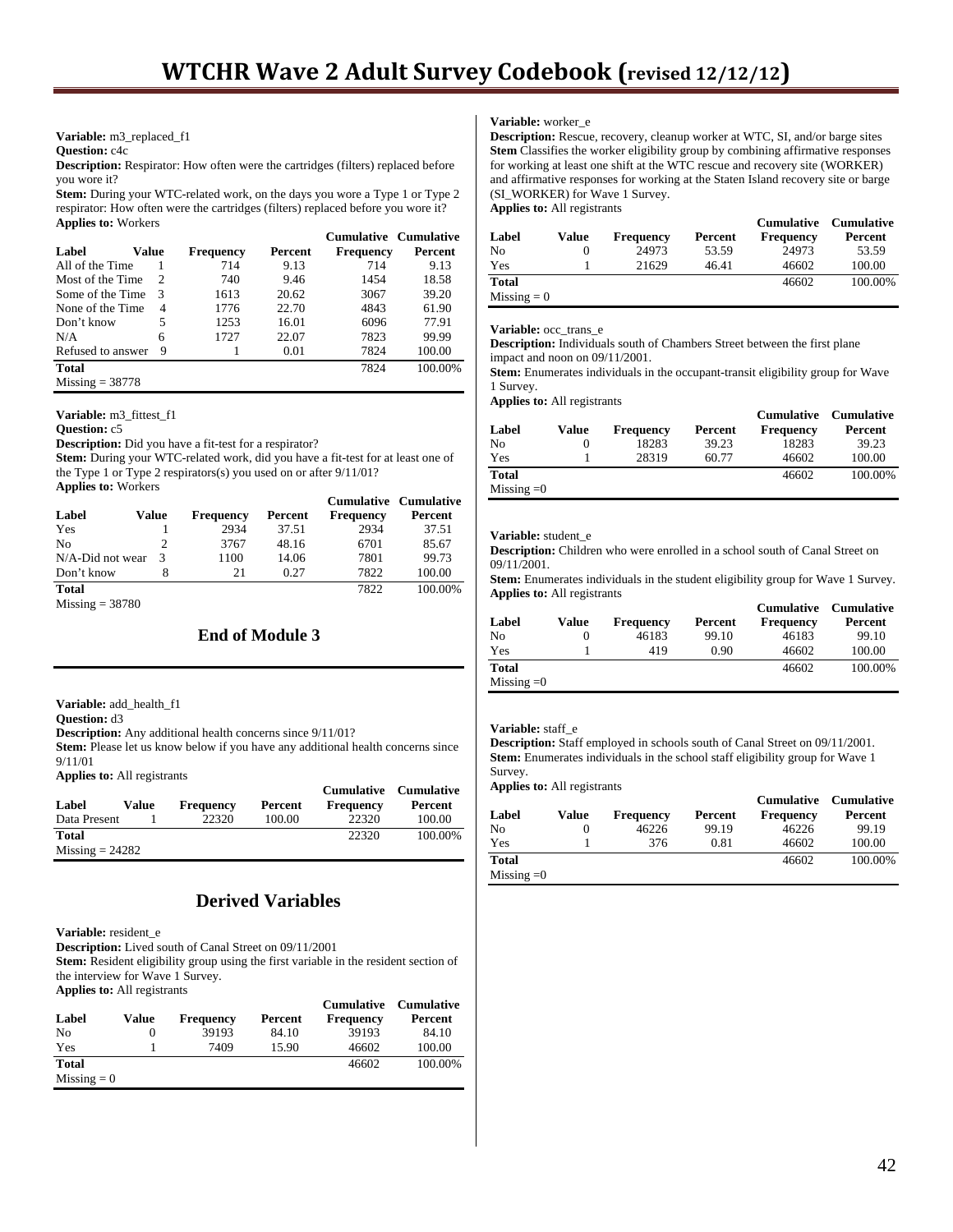#### **Variable:** education

**Description:** Highest year of school completed as of Wave 1 interview Stem: What is the highest grade or year of school (you/SUBJECT) completed? **Applies to:** All registrants

|                                                                        |                |                  |         | Cumulative       | <b>Cumulative</b> |
|------------------------------------------------------------------------|----------------|------------------|---------|------------------|-------------------|
| Label                                                                  | Value          | <b>Frequency</b> | Percent | <b>Frequency</b> | Percent           |
| Never attended<br>school or only<br>attended<br>Kindergarten           | 1              | 30               | 0.06    | 30               | 0.06              |
| Grades 1 through<br>8 (elementary)                                     | $\overline{c}$ | 559              | 1.20    | 589              | 1.27              |
| Grades 9 through<br>11 (some high<br>School)                           | 3              | 1292             | 2.78    | 1881             | 4.05              |
| Grades 12 or<br>GED (High<br>School graduate)                          | 4              | 8546             | 18.40   | 10427            | 22.45             |
| College 1 year<br>to 3 years (Some<br>College or<br>Technical school)  | 5              | 11476            | 24.71   | 21903            | 47.16             |
| College 4 year<br>or more (college<br>graduate)                        | 6              | 14897            | 32.08   | 36800            | 79.24             |
| Postgraduate<br>degree (Master's<br>degree, Ph.D.,<br>M.D., J.D., LLM) | 7              | 9493             | 20.44   | 46293            | 99.68             |
| Don't know                                                             | 8              | 29               | 0.06    | 46322            | 99.75             |
| Refused to answer                                                      | 9              | 118              | 0.25    | 46440            | 100.00            |
| <b>Total</b><br>$Missine = 162$                                        |                |                  |         | 46440            | 100.00%           |

**Variable:** income

**Description** Household income in 2002 before taxes

**Stem:** The next question is about your household income. What was (your/SUBJECT's) total household income in 2002 before taxes for Wave 1 Survey? (As with any question in this survey, you may refuse to answer it if you like. Giving us (your/SUBJECT's) income is completely voluntary. We will keep your answer private. If you chose to not give us your income, you can still participate in the Registry.)

**Applies to:** All registrants

|                     |                |                  |         | Cumulative       | <b>Cumulative</b> |
|---------------------|----------------|------------------|---------|------------------|-------------------|
| Label               | <b>Value</b>   | <b>Frequency</b> | Percent | <b>Frequency</b> | Percent           |
| Less than $$10,000$ | 1              | 1360             | 2.93    | 1360             | 2.93              |
| \$10,000 to less    | $\overline{2}$ | 822              | 1.77    | 2182             | 4.70              |
| than \$15,000       |                |                  |         |                  |                   |
| \$15,000 to less    | 3              | 1611             | 3.47    | 3793             | 8.17              |
| than \$25,000       |                |                  |         |                  |                   |
| \$25,000 to less    | $\overline{4}$ | 2882             | 6.20    | 6675             | 14.37             |
| than \$35,000       |                |                  |         |                  |                   |
| \$35,000 to less    | 5              | 5399             | 11.62   | 12074            | 25.99             |
| than \$50,000       |                |                  |         |                  |                   |
| \$50,000 to less    | 6              | 9131             | 19.66   | 21205            | 45.65             |
| than \$75,000       |                |                  |         |                  |                   |
| \$75,000 to less    | 7              | 8246             | 17.75   | 29451            | 63.40             |
| than \$100,000      |                |                  |         |                  |                   |
| \$100,000 to less   | 8              | 7279             | 15.67   | 36730            | 79.07             |
| than \$150,000      |                |                  |         |                  |                   |
| \$150,000 to less   | 9              | 2334             | 5.02    | 39064            | 84.10             |
| than \$200,000      |                |                  |         |                  |                   |
| \$200,000 or more   | 10             | 2925             | 6.30    | 41989            | 90.39             |
| Don't know          | 88             | 670              | 1.44    | 42659            | 91.84             |
|                     | 99             |                  |         | 46451            |                   |
| Refused to answer   |                | 3792             | 8.16    |                  | 100.00            |
| Total               |                |                  |         | 46451            | 100.00%           |
| $Missing = 151$     |                |                  |         |                  |                   |

**Variable:** census\_race

**Description** Combined race/ethnicity

Stem: Composite of race/ethnicity categorized according to methods used in 2000 Census SF1 documentation appendix of race codes for Wave 1 Survey. (http://www.census.gov/prod/cen2000/doc/sf1.pdf). Registrants who responded "Yes" to HISPAN were classified as Hispanic or Latino regardless of response to RACE or RACE\_SP. Non-Hispanic registrants were coded according to the combination of checklist answers in RACE and free-text responses from RACE\_SP. LANGUAGE was used if data was missing in other variables. **Applies to:** All registrants

| Label<br>White                                                        | Value<br>1                  | <b>Frequency</b><br>32350 | Percent<br>69.42 | Cumulative<br><b>Frequency</b><br>32350 | <b>Cumulative</b><br>Percent<br>69.42 |
|-----------------------------------------------------------------------|-----------------------------|---------------------------|------------------|-----------------------------------------|---------------------------------------|
| Black or<br>African American                                          | $\mathcal{D}_{\mathcal{L}}$ | 4757                      | 10.21            | 37107                                   | 79.63                                 |
| Hispanic or Latino 3                                                  |                             | 5310                      | 11.39            | 42417                                   | 91.02                                 |
| Asian (includes)<br>Native Hawaiian/<br>Pacific Islander              | 4                           | 2621                      | 5.62             | 45038                                   | 96.64                                 |
| Multiracial                                                           | 5                           | 857                       | 1.84             | 45895                                   | 98.48                                 |
| Other (includes<br>American Indian/<br>Alaskan Native<br>and unknown) | 6                           | 707                       | 1.52             | 46602                                   | 100.00                                |
| Total<br>Missing $=0$                                                 |                             |                           |                  | 46602                                   | 100.00%                               |

#### **Variable:** c\_age\_911

**Description** Age on 9/11 **Stem:** Age on 9/11 supplemented with demographic and Wave 1 information **Applies to:** All registrants

|       |              |                  |         | Cumulative       | Cumulative |
|-------|--------------|------------------|---------|------------------|------------|
| Label | <b>Value</b> | <b>Frequency</b> | Percent | <b>Frequency</b> | Percent    |
| 12    |              | 12               | 0.03    | 12               | 0.03       |
| 13    |              | 41               | 0.09    | 53               | 0.11       |
| 14    |              | 130              | 0.28    | 183              | 0.39       |
| 15    |              | 133              | 0.29    | 316              | 0.68       |
| 16    |              | 116              | 0.25    | 432              | 0.93       |
| 17    |              | 144              | 0.31    | 576              | 1.24       |
| 18    |              | 131              | 0.28    | 707              | 1.52       |
| 19    |              | 289              | 0.62    | 996              | 2.14       |
| 20    |              | 243              | 0.52    | 1239             | 2.66       |
| 21    |              | 265              | 0.57    | 1504             | 3.23       |
| 22    |              | 372              | 0.80    | 1876             | 4.03       |
| 23    |              | 529              | 1.14    | 2405             | 5.16       |
| 24    |              | 581              | 1.25    | 2986             | 6.41       |
| 25    |              | 593              | 1.27    | 3579             | 7.68       |
| 26    |              | 716              | 1.54    | 4295             | 9.22       |
| 27    |              | 804              | 1.73    | 5099             | 10.94      |
| 28    |              | 864              | 1.85    | 5963             | 12.80      |
| 29    |              | 937              | 2.01    | 6900             | 14.81      |
| 30    |              | 1062             | 2.28    | 7962             | 17.09      |
| 31    |              | 1188             | 2.55    | 9150             | 19.64      |
| 32    |              | 1126             | 2.42    | 10276            | 22.06      |
| 33    |              | 1155             | 2.48    | 11431            | 24.54      |
| 34    |              | 1319             | 2.83    | 12750            | 27.37      |
| 35    |              | 1365             | 2.93    | 14115            | 30.30      |
| 36    |              | 1377             | 2.96    | 15492            | 33.25      |
| 37    |              | 1474             | 3.16    | 16966            | 36.42      |
| 38    |              | 1578             | 3.39    | 18544            | 39.80      |
| 39    |              | 1519             | 3.26    | 20063            | 43.06      |
| 40    |              | 1532             | 3.29    | 21595            | 46.35      |
| 41    |              | 1416             | 3.04    | 23011            | 49.39      |
| 42    |              | 1524             | 3.27    | 24535            | 52.66      |
| 43    |              | 1492             | 3.20    | 26027            | 55.87      |
| 44    |              | 1528             | 3.28    | 27555            | 59.15      |
| 45    |              | 1468             | 3.15    | 29023            | 62.30      |
| 46    |              | 1469             | 3.15    | 30492            | 65.45      |
| 47    |              | 1298             | 2.79    | 31790            | 68.24      |
|       |              |                  |         |                  |            |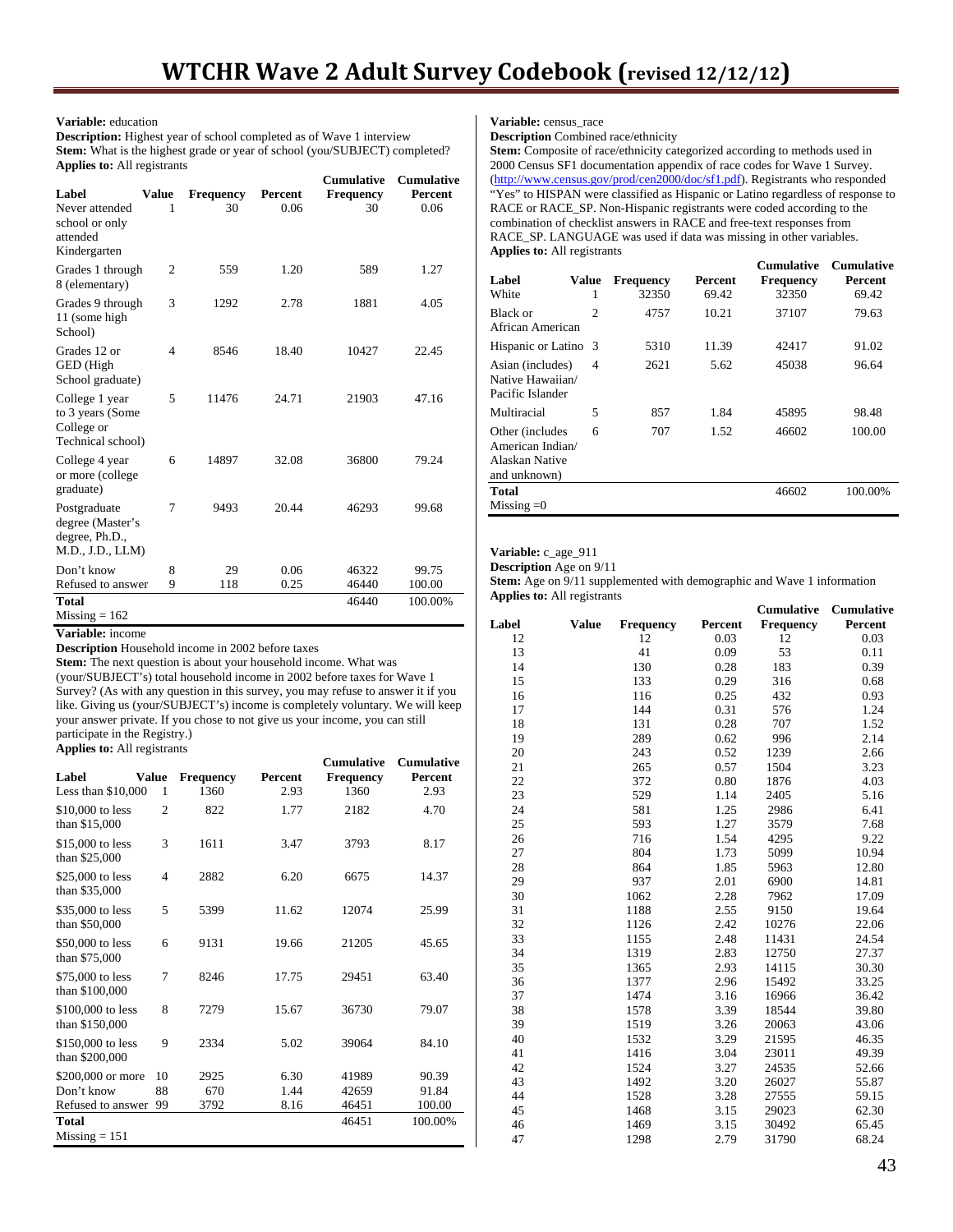# **WTCHR Wave 2 Adult Survey Codebook (revised 12/12/12)**

| Label<br><b>Value</b>     | <b>Frequency</b> | Percent | <b>Cumulative</b><br>Frequency | <b>Cumulative</b><br>Percent | Label | <b>Value</b> | Frequency | Percent | <b>Cumulative</b><br>Frequency | Cumulative<br>Percent |
|---------------------------|------------------|---------|--------------------------------|------------------------------|-------|--------------|-----------|---------|--------------------------------|-----------------------|
| 48                        | 1330             | 2.85    | 33120                          | 71.09                        | 40    |              | 1353      | 2.90    | 13402                          | 28.77                 |
| 49                        | 1310             | 2.81    | 34430                          | 73.90                        | 41    |              | 1371      | 2.94    | 14773                          | 31.71                 |
| 50                        | 1236             | 2.65    | 35666                          | 76.56                        | 42    |              | 1430      | 3.07    | 16203                          | 34.78                 |
| 51                        | 1125             | 2.41    | 36791                          | 78.97                        | 43    |              | 1536      | 3.30    | 17739                          | 38.08                 |
| 52                        | 1122             | 2.41    | 37913                          | 81.38                        | 44    |              | 1567      | 3.36    | 19306                          | 41.44                 |
| 53                        | 1049             | 2.25    | 38962                          | 83.63                        | 45    |              | 1495      | 3.21    | 20801                          | 44.65                 |
| 54                        | 1143             | 2.45    | 40105                          | 86.08                        | 46    |              | 1489      | 3.20    | 22290                          | 47.84                 |
| 55                        | 795              | 1.71    | 40900                          | 87.79                        | 47    |              | 1496      | 3.21    | 23786                          | 51.06                 |
| 56                        | 697              | 1.50    | 41597                          | 89.29                        | 48    |              | 1453      | 3.12    | 25239                          | 54.17                 |
| 57                        | 595              | 1.28    | 42192                          | 90.56                        | 49    |              | 1527      | 3.28    | 26766                          | 57.45                 |
| 58                        | 701              | 1.50    | 42893                          | 92.07                        | 50    |              | 1530      | 3.28    | 28296                          | 60.74                 |
| 59                        | 523              | 1.12    | 43416                          | 93.19                        | 51    |              | 1482      | 3.18    | 29778                          | 63.92                 |
| 60                        | 434              | 0.93    | 43850                          | 94.12                        | 52    |              | 1389      | 2.98    | 31167                          | 66.90                 |
| 61                        | 361              | 0.77    | 44211                          | 94.90                        | 53    |              | 1292      | 2.77    | 32459                          | 69.67                 |
| 62                        | 313              | 0.67    | 44524                          | 95.57                        | 54    |              | 1347      | 2.89    | 33806                          | 72.56                 |
| 63                        | 296              | 0.64    | 44820                          | 96.21                        | 55    |              | 1277      | 2.74    | 35083                          | 75.30                 |
| 64                        | 215              | 0.46    | 45035                          | 96.67                        | 56    |              | 1175      | 2.52    | 36258                          | 77.83                 |
| 65                        | 196              | 0.42    | 45231                          | 97.09                        | 57    |              | 1108      | 2.38    | 37366                          | 80.21                 |
| 66                        | 191              | 0.41    | 45422                          | 97.50                        | 58    |              | 1106      | 2.37    | 38472                          | 82.58                 |
| 67                        | 143              | 0.31    | 45565                          | 97.80                        | 59    |              | 1089      | 2.34    | 39561                          | 84.92                 |
| 68                        | 130              | 0.28    | 45695                          | 98.08                        | 60    |              | 975       | 2.09    | 40536                          | 87.01                 |
| 69                        | 111              | 0.24    | 45806                          | 98.32                        | 61    |              | 741       | 1.59    | 41277                          | 88.60                 |
| 70                        | 121              | 0.26    | 45927                          | 98.58                        | 62    |              | 633       | 1.36    | 41910                          | 89.96                 |
| 71                        | 105              | 0.23    | 46032                          | 98.81                        | 63    |              | 642       | 1.38    | 42552                          | 91.34                 |
| 72                        | 83               | 0.18    | 46115                          | 98.98                        | 64    |              | 631       | 1.35    | 43183                          | 92.69                 |
| 73                        | 80               | 0.17    | 46195                          | 99.16                        | 65    |              | 493       | 1.06    | 43676                          | 93.75                 |
| 74                        | 63               | 0.14    | 46258                          | 99.29                        | 66    |              | 364       | 0.78    | 44040                          | 94.53                 |
| 75                        | 57               | 0.12    | 46315                          | 99.41                        | 67    |              | 345       | 0.74    | 44385                          | 95.27                 |
| 76                        | 48               | 0.10    | 46363                          | 99.52                        | 68    |              | 300       | 0.64    | 44685                          | 95.92                 |
| 77                        | 34               | 0.07    | 46397                          | 99.59                        | 69    |              | 251       | 0.54    | 44936                          | 96.45                 |
| 78                        | 32               | 0.07    | 46429                          | 99.66                        | 70    |              | 212       | 0.46    | 45148                          | 96.91                 |
| 79                        | 32               | 0.07    | 46461                          | 99.73                        | 71    |              | 173       | 0.37    | 45321                          | 97.28                 |
| 80                        | 27               | 0.06    | 46488                          | 99.79                        | 72    |              | 186       | 0.40    | 45507                          | 97.68                 |
| 81                        | 25               | 0.05    | 46513                          | 99.84                        | 73    |              | 127       | 0.27    | 45634                          | 97.95                 |
| 82                        | 16               | 0.03    | 46529                          | 99.87                        | 74    |              | 121       | 0.26    | 45755                          | 98.21                 |
| 83                        | 9                | 0.02    | 46538                          | 99.89                        | 75    |              | 119       | 0.26    | 45874                          | 98.47                 |
| 84                        | 11               | 0.02    | 46549                          | 99.92                        | 76    |              | 99        | 0.21    | 45973                          | 98.68                 |
| 85                        | 39               | 0.08    | 46588                          | 100.00                       | 77    |              | 97        | 0.21    | 46070                          | 98.89                 |
| <b>Total</b>              |                  |         | 46588                          | 100.00%                      | 78    |              | 87        | 0.19    | 46157                          | 99.07                 |
| $Missing = 14$            |                  |         |                                |                              | 79    |              | 67        | 0.14    | 46224                          | 99.22                 |
|                           |                  |         |                                |                              | 80    |              | 55        | 0.12    | 46279                          | 99.34                 |
| $V$ omiobles e ego int fl |                  |         |                                |                              | 81    |              | 58        | 0.12    | 46337                          | 99.46                 |

**Variable:** c\_age\_int\_f1

**Description** Age at Wave 2 interview

**Stem:** Age at Wave 2 interview supplemented with demographic and Wave 1 information **Applies to:** All registrants

 **Cumulative Cumulative Value Frequency Percent Frequency Percent**<br>24 0.05 24 0.05 18 24 0.05 24 0.05 19 97 0.21 121 0.26 20 109 0.23 230 0.49 21 140 0.30 370 0.79 22 135 0.29 505 1.08 23 112 0.24 617 1.32 24 240 0.52 857 1.84 25 237 0.51 1094 2.35 26 241 0.52 1335 2.87 27 334 0.72 1669 3.58 28 444 0.95 2113 4.54 29 566 1.21 2679 5.75 30 605 1.30 3284 7.05 31 619 1.33 3903 8.38 32 778 1.67 4681 10.05 33 826 1.77 5507 11.82 34 885 1.90 6392 13.72 35 1003 2.15 7395 15.87 36 1137 2.44 8532 18.31 37 1179 2.53 9711 20.84 38 1129 2.42 10840 23.27 39 1209 2.60 12049 25.86

**Total** 46588 100.00%  $Missing = 14$ 

**Variable: c\_**gender

**Description:** Gender at Wave 2 interview

**Stem:** Gender at Wave 2 interview supplemented with demographic information **Applies to:** All registrants

 82 40 0.09 46377 99.55 83 35 0.08 46412 99.62 84 34 0.07 46446 99.70 85 142 0.30 46588 100.00

|              |       |           |         | <b>Cumulative</b> | <b>Cumulative</b> |
|--------------|-------|-----------|---------|-------------------|-------------------|
| Label        | Value | Frequency | Percent | <b>Frequency</b>  | Percent           |
| Male         |       | 28457     | 61.06   | 28457             | 61.06             |
| Female       | っ     | 18145     | 38.94   | 46602             | 100.00            |
| <b>Total</b> |       |           |         | 46602             | 100.00%           |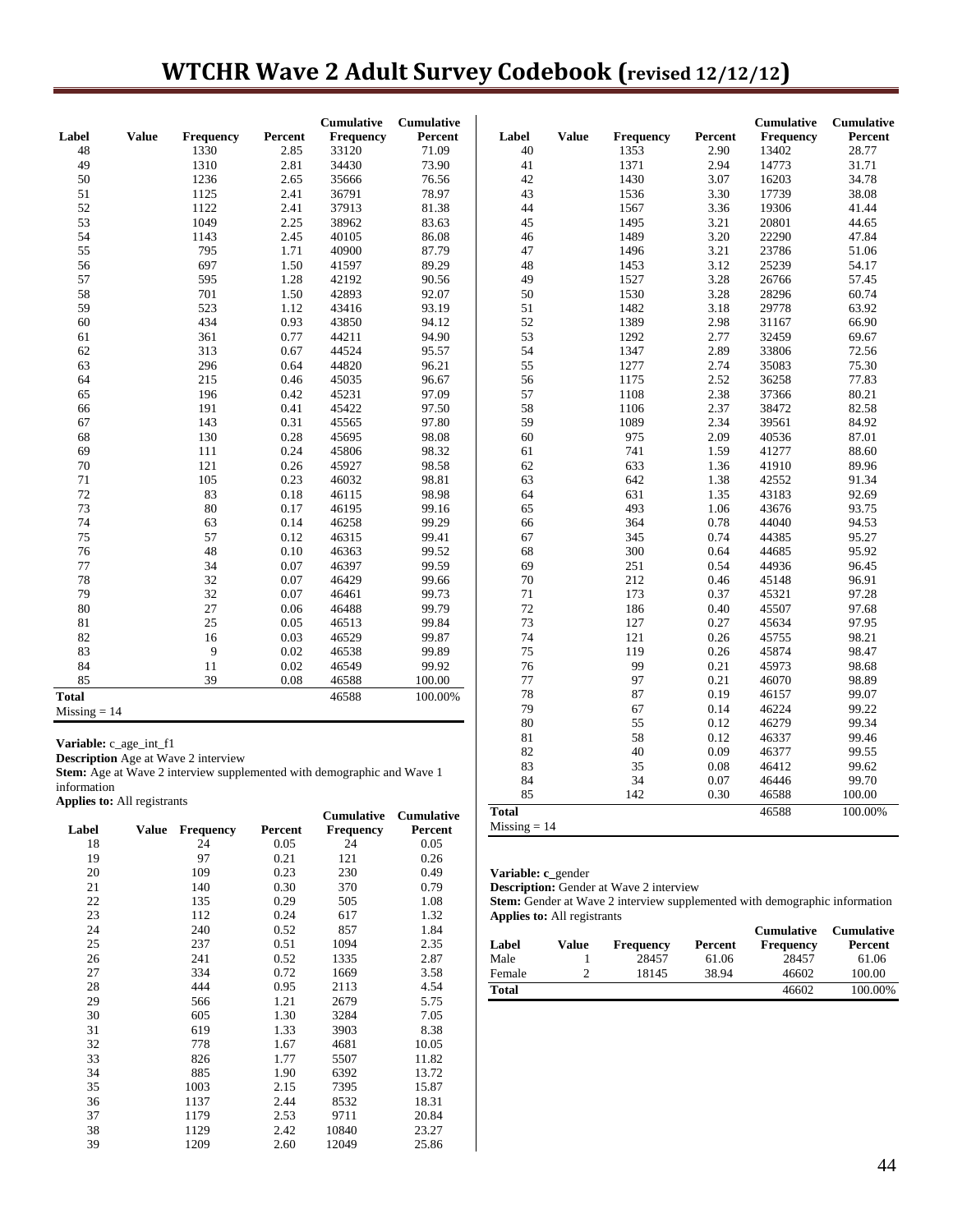**Appendix 4 – Data Cleaning Decisions**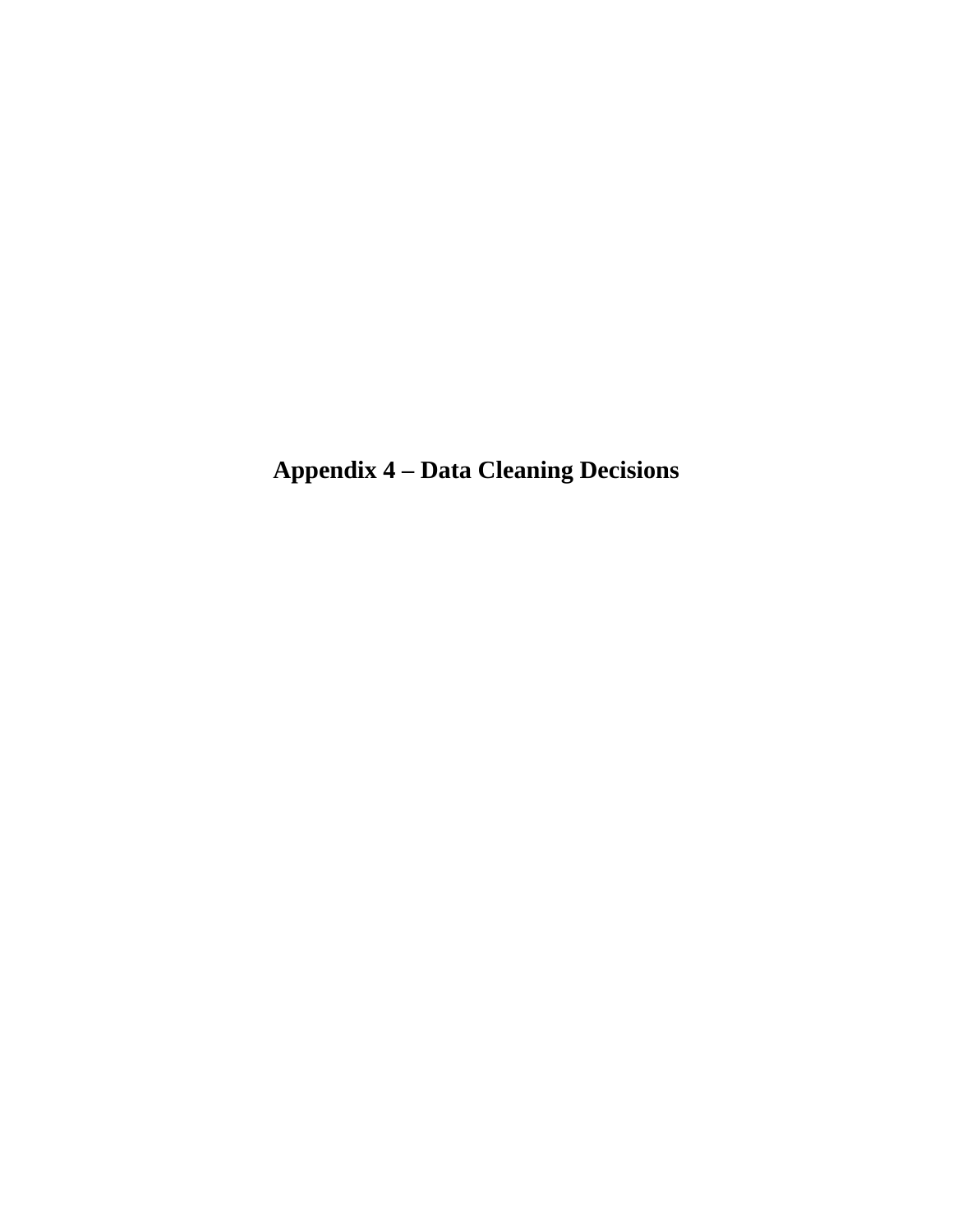### **World Trade Center Health Registry Follow-Up (W2) Data Cleaning**

### **Cleaning of gender and age variables**

- Gender and age variables (at 9/11and interview) have been cleaned using demographic database and Wave 1 dataset.
- Demographic info trumps Wave 1 trumps Wave 2.

This document summarizes the decisions made for questions in the Wave 2 survey that involve skip patterns or discrepant logic provided by enrollees' responses. The Wave 2 dataset contains a population of 46,602 (as of July 29, 2010).

Following the survey questions, logic is provided for which data have been cleaned.

### **1. Decisions for Q8**

İ

- A. "Yes" is now defined as:
	- a. YES, NO, BLANK to gate, but answered "Yes" to any of the subanswers (excluding none of the above)
	- b. YES to gate, YES to none of the above in a
	- c. YES to gate, blank to subanswers
- B. "No" is now defined as:
	- a. NO to gate, and did not respond to any of the subanswers
	- b. NO to gate, but responded to 'None of the above'
	- c. BLANK to gate, but responded to 'None of the above'
- C. "Blank" is now defined as:
	- a. BLANK to gate question and did not respond to any of the subanswers

# **2. Decisions for Q9**

# **Similar logic as question 8**

- A. "Yes" is now defined as:
	- A. YES, NO, BLANK to gate, but answered "Yes" to any of the subanswers (excluding none of the above)
	- B. YES to gate, YES to none of the above in a
	- C. YES to gate, blank to subanswers
- B. "No" is now defined as:
	- A. NO to gate, and did not respond to any of the subanswers
	- B. NO to gate, but responded to 'None of the above'
	- C. BLANK to gate, but responded to 'None of the above'
- C. "Blank" is now defined as:
	- A. BLANK to gate question and did not respond to any of the subanswer

# **3. Decisions for Q12**

- A. "Yes" is now defined as :
	- a. YES to gate and a response equal to one day or more
	- b. YES to gate and a blank response to number of days
	- c. NO or BLANK to gate and a response equal to one day or more
- B. "No" is now defined as:
	- a. NO to gate and blank or 0 response to number of days
- C. "Blank" is now defined as:
	- a. BLANK to gate and blank to number of days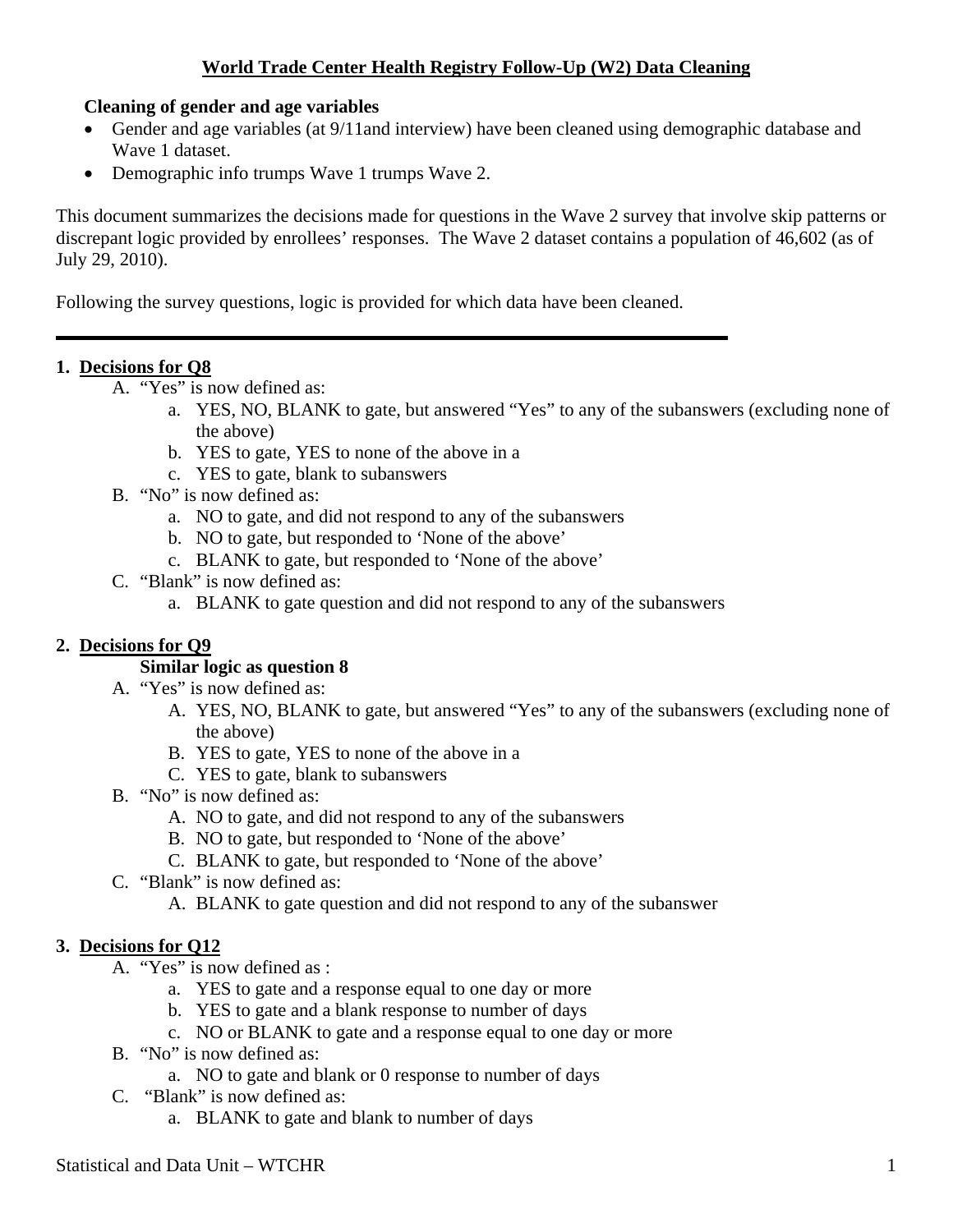### **4. Question 13**

A. There is no recode for Q13A – Q13J. A derived variable for Q13B and Q13C will be included in the DFUM

# **5. Question 14**

A. NOTE: Q14a-g relates to questions asked at baseline survey. Discrepancies between in baseline and follow-up occur if the enrollee says "yes" to having the condition at baseline survey, but "no" to having the condition at follow-up survey.

# **6. Decisions for Q14a-g**

- A. Baseline "Yes" trumps follow-up responses
- B. If baseline response was a "YES" to a specific health condition and the follow-up response was any other, the follow-up response will be a "YES" to be consistent with the baseline.
- C. Year provided in follow-up survey will be left as is and will not be recoded

# **7. Decisions for Q14H-Q14Q**

- A. Since Q14H-Q14Q do not have a direct reference to the baseline, and we do not much depend on subanswers to the 'Year' and the Pre- 9/11 questions, so frequencies produced are just after simple validation:
- B. If Gate question answer is 'No' or 'Missing' then the 'Year' and the Pre- 9/11 subanswer is coded as 'Missing'.

# **8. Question 15**

A. No Data Cleaning

# 9. **Decisions for Q17**

- A. Similar logic to Q8 and Q9
- B. "Yes" is now defined as:
	- a. YES, NO, BLANK to gate, but answered any of the subanswers Q17a-Q17b or Q17c for Yes/No.
	- b. YES to gate, blank to subanswers
- C. "No" is now defined as:
	- a. NO to gate, and did not respond to any of the subanswers
- D. "Blank" is now defined as:
	- a. BLANK to gate question and did not respond to any of the subanswers

# **10. Decisions for Q21**

A. If smoke\_now\_f1 is "MISSING" or "Not at all" and smoke\_perday\_f1 is greater than 0, then smoke now rev f1 is now "Everyday".

**One case with number of cigarettes 1 and four cases with range of 10-40 cigarettes are coded as "Everyday"** 

# **9. Question 22**

No Recoding

# **10. Decisions for Q24 and Q25**

- A. Baseline trumps follow-up
- B. Responses for Q25 will be retained only for those who responded to "YES" being exposed to the dust cloud at baseline.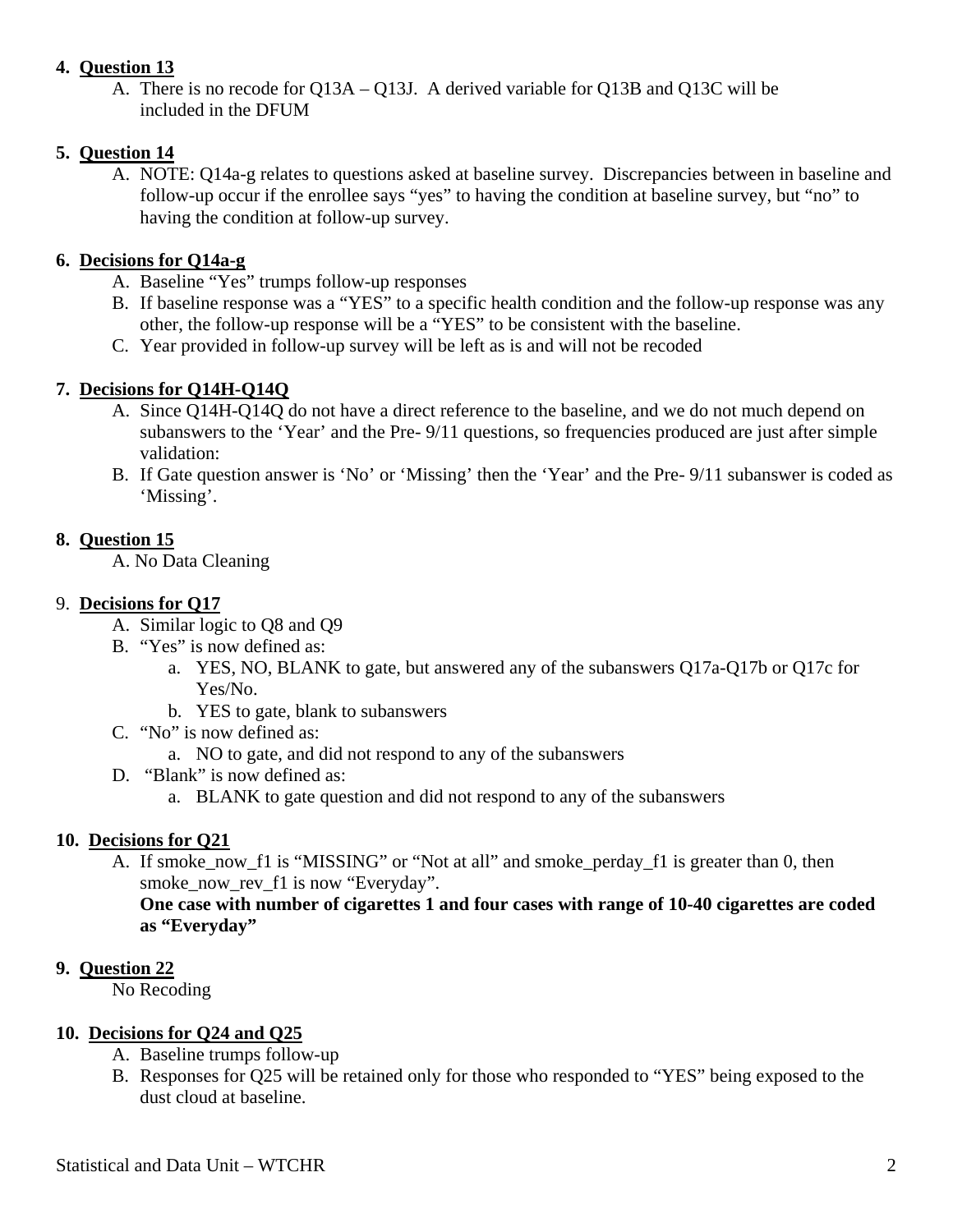### **There are no recoded variables for Q24 and Q25. Derived variables will be included in the DFUM, but the original variables will remain.**

### **11. Decisions for Q27**

**\*NOTE**: Original coding for this question differed among the three modes of surveys. New coding takes into consideration these differences

This question contains 10 subanswers; however, 3 of these subanswers are should control how the other 7 questions are coded.

The 3 subanswers are:

- 1. work\_nodamage\_f1
- 2. work\_noplace\_f1
- 3. work\_noreturn\_f1
- A. The other 7 subquestions are dependent on the response of the above three.
- B. If a respondent answers "YES" to at least one of the other seven subquestions, then Q27 first checkmark variable work\_nodamage\_f1 will be coded as "NO"
- C. If all responses are "MISSING," they will remain "MISSING."

# **12. Decisions for Q29**

A. Lost\_job\_f1 is now a "YES" if result\_event\_f1 is "YES"

# **13. Decisions for Q30**

**\*NOTE –** The phone surveys are coded differently than the paper and web surveys.

- In the phone surveys, if the respondent marked any of the categories provided, the other options would be forced to "MISSING"
- However, in the paper and web surveys, if the respondent marked any of the categories, the other options would be forced to "NONE" (assigned a value of "2")
- There are 10 categories in this question for loss of life
- A. anyone die f1 is coded as "YES" if any of the 10 categories is marked "YES"
- B. To account for the differences in coding based on survey mode, the paper and web survey will be coded to mirror the phone survey:

**For paper and web surveys** – if a respondent marked of any of the 10 categories, the remaining categories were marked as "TWO"

a. These categories will then be forced to "MISSING"

# **14. Decisions for QA1**

- A. "Yes" is now defined as:
	- b. YES to gate, and did not respond to any of the subanswers
- B. "No" is now defined as:
	- c. YES, NO, or BLANK to gate, but answered "Yes" to any of the subanswers to gate, and did not respond to any of the subanswers
- C. "Blank" is now defined as:
	- d. BLANK to gate question and did not respond to any of the subanswers

# **15. Decisions for QA2**

A. If box 1 is checked and any box from 2-7 is checked then box 1 will be unchecked.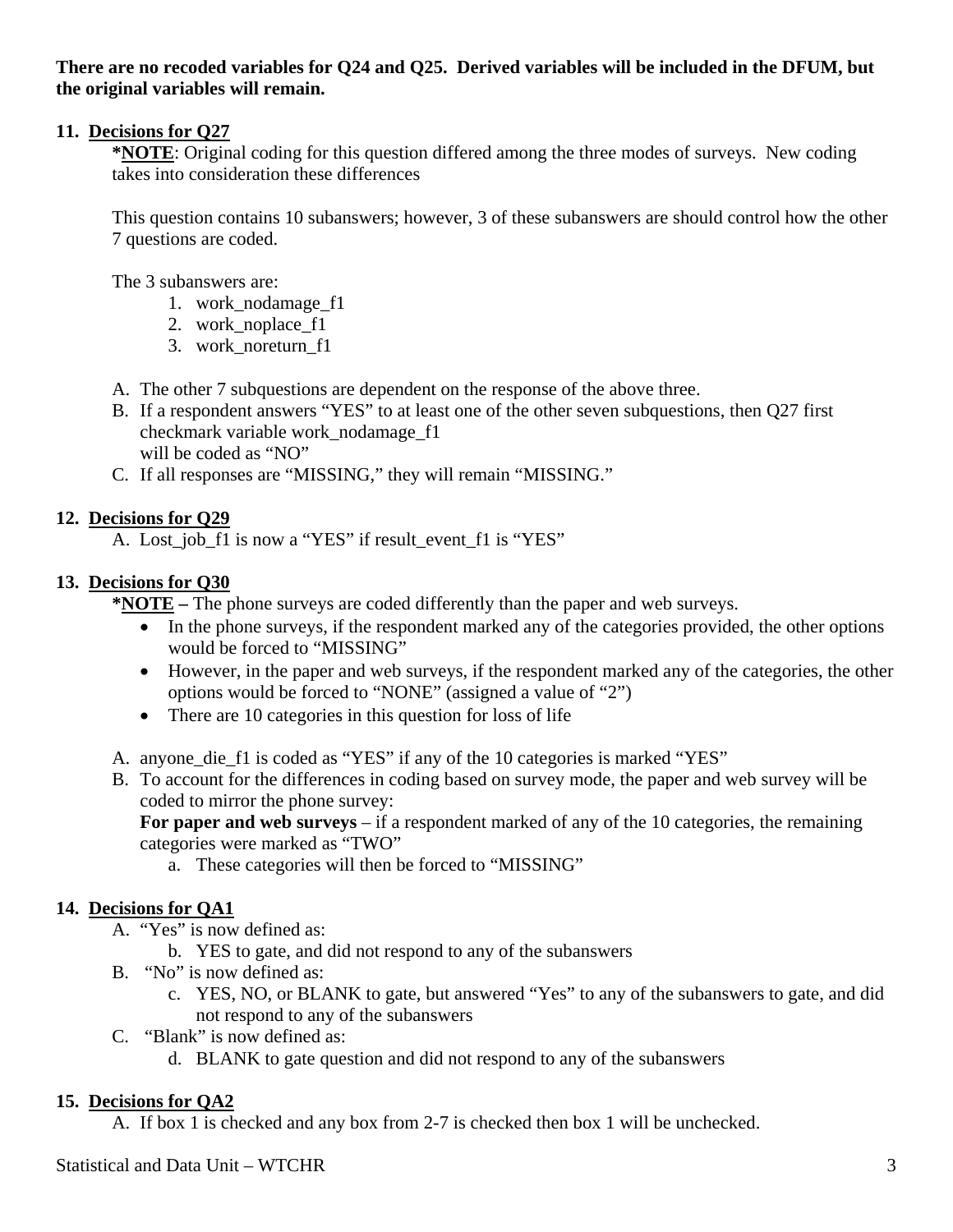#### **16. Decisions for QA3**

A. If box 1 is checked and any box from 2-6 is checked then box 1 will be unchecked.

#### **17. Decisions for QA4**

A. If box 1 is checked and any box from 2-7 is checked then box 1 will be unchecked.

#### **18. Decisions for QA5:**

A. If box 1 is checked and any box from 2-7 is checked then box 1 will be unchecked.

#### **19. Decisions for QA6:**

A. If box 1 is checked and any box from 2-5 is checked then box 1 will be unchecked.

#### **20. Decisions for QA7:**

- A. "Yes" is now defined as:
	- e. YES, NO, or I DON'T KNOW to gate, and any response to subanswers
- B. "No" is now defined as:
	- f. NO to gate and did not respond to any of the subanswers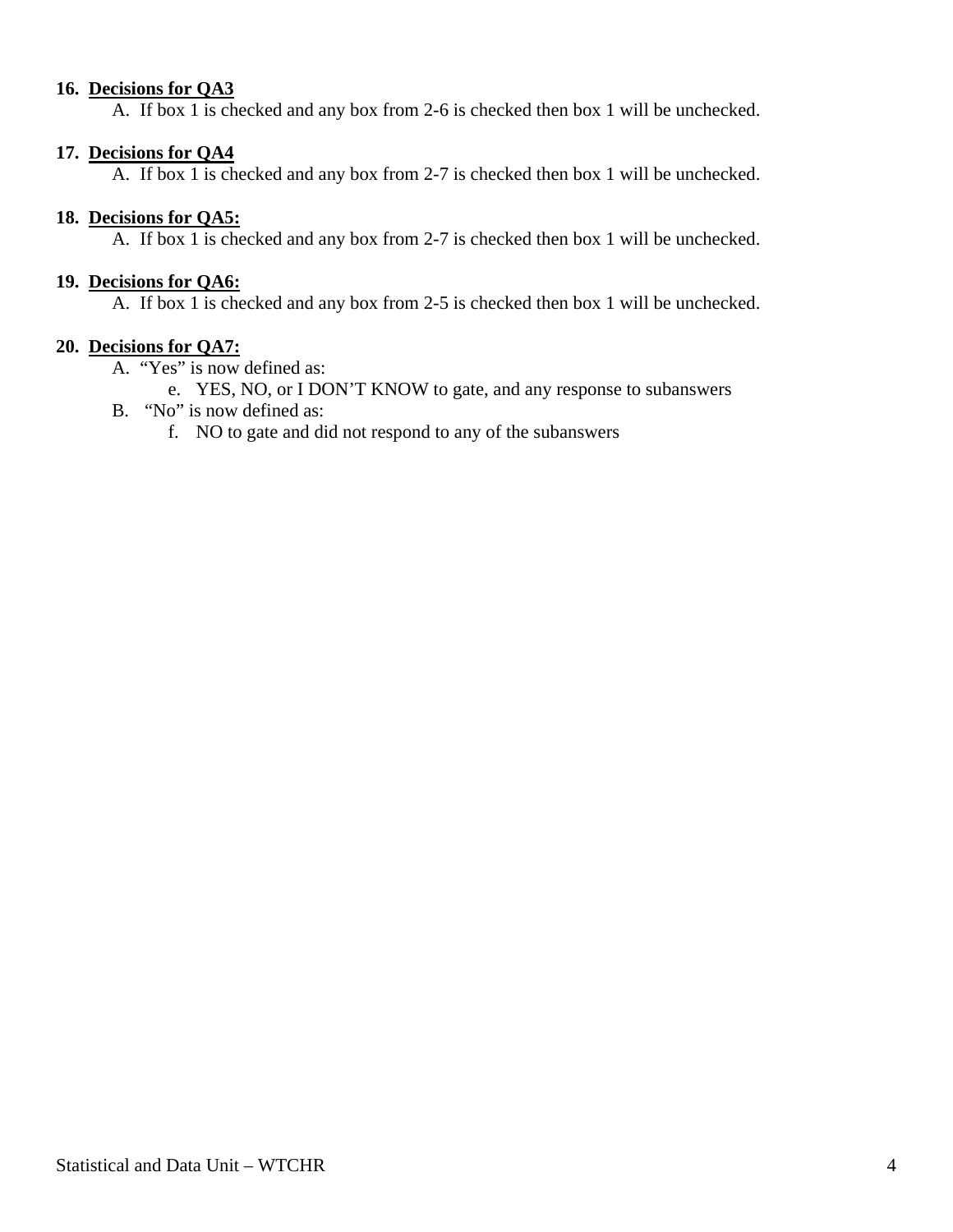## **CONTEXTUAL RECODING OF OPEN-ENDED RESPONSES**

Thirteen questions were structured to provide the respondent with a list of fixed responses plus an open-ended response "Other, please specify." The open-ended responses were reviewed by the data-cleaning team and in those instances where the manually entered response was equivalent to one of the fixed responses, the fixedresponse data item was updated to reflect that.

For example, Question 17a asks "What type of health care did you need, but did not get during the last 12 month?" It offers the respondent a choice of nine types of health care, one of which is "Prescription medicines. There is also a choice "Other, please specify." If the respondent wrote in the Other blank "I needed drugs," the data cleaner changed the "Prescription medicines" item from blank to 1 (item checked). If a respondent did not check any of the fixed responses but wrote "None" in the open field, the "None of the above" response was changed from blank to 1 (item checked).

The questions which may have been edited in this manner are:

| Question        | Question text                                                                                            |
|-----------------|----------------------------------------------------------------------------------------------------------|
| no.             |                                                                                                          |
|                 | For whom are you completing this survey?                                                                 |
| 8               | On September 11, 2001, before the attack, did any disabilities or medical conditions affect your         |
| 9a              | Do you think any of your current disabilities or medical conditions affect your _                        |
| 11              | Have you ever sought care of a doctor or other health professional for any of the following<br>symptoms? |
| 12              | Have you experienced any of the symptoms in the last 30 days?                                            |
| 17a             | What type of health care did you need, but did not get during the last 12 months?                        |
| 17 <sub>b</sub> | What prevented you from getting the health care that you needed in the last 12 months?                   |
| 27              | What was the conditions inside your primary workplace upon your return after the WTC disaster?           |
| 30a             | Would you please tell us who lost their lives?                                                           |
| 44a             | Which union were you a member of?                                                                        |
| 45              | Have you received services from any of the following 9/11-related medical monitoring or                  |
|                 | treatment programs?                                                                                      |
| Ala             | If you did not leave your home for at least 24 hours between September 11 and September 18,              |
|                 | what were some of the reasons?                                                                           |
| A2a             | What was the condition inside your home after the WTC disaster (before any clean up)?                    |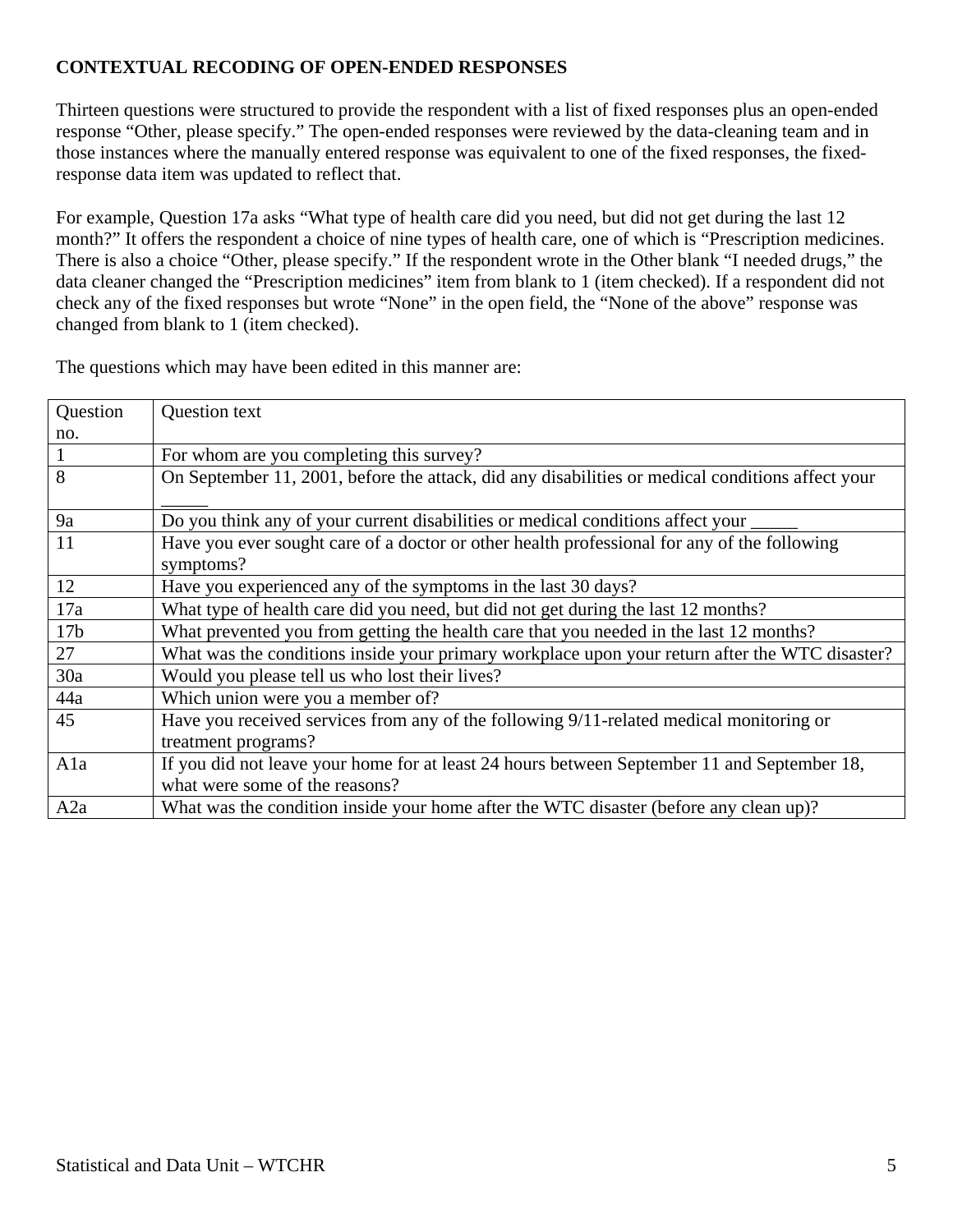**Appendix 5 – Table of final CATI dispositions**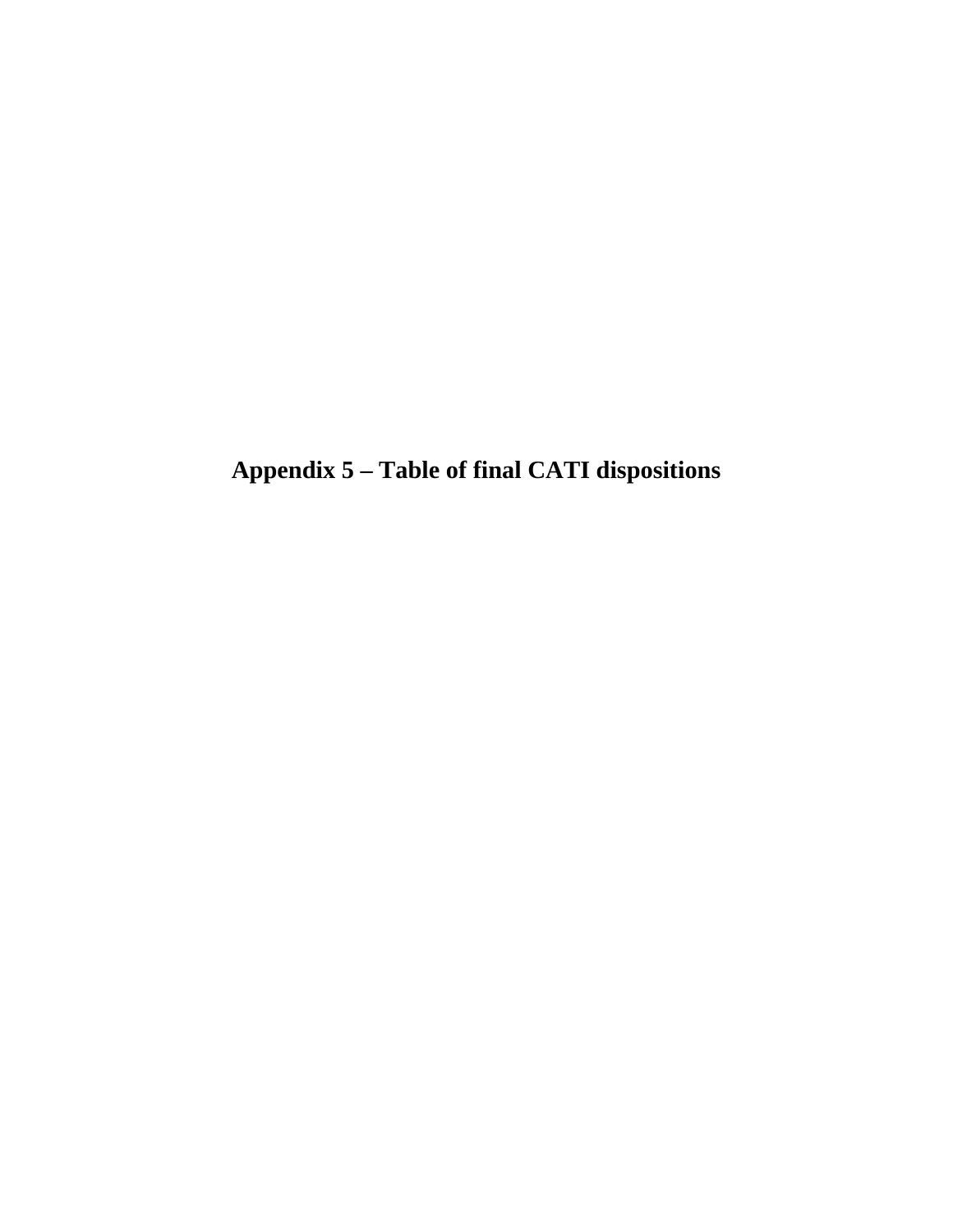# **Table of final CATI dispositions**

The table below presents the classification of the CATI dispositions under final disposition categories.

| <b>Final disposition codes</b>                                                          | <b>Dispositions</b>                                                                                                                                                                                                                                                                                                                                                                                                                            |  |  |  |
|-----------------------------------------------------------------------------------------|------------------------------------------------------------------------------------------------------------------------------------------------------------------------------------------------------------------------------------------------------------------------------------------------------------------------------------------------------------------------------------------------------------------------------------------------|--|--|--|
| 1. Interviews                                                                           |                                                                                                                                                                                                                                                                                                                                                                                                                                                |  |  |  |
| 1.1 Completes<br>1.2 Partials                                                           | Completes are those interviews in which more than 80% of the<br>questionnaire was completed. They include cases in which<br>respondents refused to continue the survey, at any point after starting<br>the survey. However, since the respondent completed at least 80%<br>of the survey, these cases are classified under the Complete category,<br>not the Refusals category.<br>Partials are those interviews in which less than 80% of the |  |  |  |
|                                                                                         | questionnaire was completed. They include cases in which<br>respondents refused to continue the survey, at any point after starting<br>the survey. However, since the respondent completed at least one<br>survey question but less than 80% of the survey, these cases are<br>classified under the Partials category, not the Refusals category.                                                                                              |  |  |  |
| 2. Eligible, Non-Interview                                                              |                                                                                                                                                                                                                                                                                                                                                                                                                                                |  |  |  |
| 2.1 Refusals                                                                            | Hard refusal<br>$\overline{2}$                                                                                                                                                                                                                                                                                                                                                                                                                 |  |  |  |
|                                                                                         | 35<br>Do not call back                                                                                                                                                                                                                                                                                                                                                                                                                         |  |  |  |
|                                                                                         | 36 Do not call cell phone                                                                                                                                                                                                                                                                                                                                                                                                                      |  |  |  |
|                                                                                         | 38 Do not call work phone                                                                                                                                                                                                                                                                                                                                                                                                                      |  |  |  |
|                                                                                         | Available only by mail or email<br>39                                                                                                                                                                                                                                                                                                                                                                                                          |  |  |  |
|                                                                                         | Change Respondent Updated Information - Available by mail<br>66<br>or email                                                                                                                                                                                                                                                                                                                                                                    |  |  |  |
|                                                                                         | 160 Initial Refusal                                                                                                                                                                                                                                                                                                                                                                                                                            |  |  |  |
|                                                                                         | 161 Non - selected respondent refusal                                                                                                                                                                                                                                                                                                                                                                                                          |  |  |  |
| 2.2<br>Physical<br>Mental<br><b>or</b><br>Impairment                                    | Physical or Mental Impairment<br>15                                                                                                                                                                                                                                                                                                                                                                                                            |  |  |  |
| 2.3 Language Barrier                                                                    | 3<br><b>Language Barrier</b>                                                                                                                                                                                                                                                                                                                                                                                                                   |  |  |  |
|                                                                                         | 114 Language Barrier                                                                                                                                                                                                                                                                                                                                                                                                                           |  |  |  |
| Identification verification<br>2.4                                                      | Term ID4_PROX<br>40                                                                                                                                                                                                                                                                                                                                                                                                                            |  |  |  |
| failed                                                                                  | Term DK/REF ID2-ID3<br>41                                                                                                                                                                                                                                                                                                                                                                                                                      |  |  |  |
|                                                                                         | Term ID4 Reg<br>43                                                                                                                                                                                                                                                                                                                                                                                                                             |  |  |  |
| 2.5 Don't know or refused to<br>provide name of person best able<br>to answer questions | DK or Refused Best Able to Answer Known Respondents<br>47                                                                                                                                                                                                                                                                                                                                                                                      |  |  |  |
| 2.6 Callbacks                                                                           | 17 No eligible respondent available during time period                                                                                                                                                                                                                                                                                                                                                                                         |  |  |  |
|                                                                                         | Scheduled call back<br>104                                                                                                                                                                                                                                                                                                                                                                                                                     |  |  |  |
|                                                                                         | Unscheduled call back<br>105                                                                                                                                                                                                                                                                                                                                                                                                                   |  |  |  |
|                                                                                         | 190<br>Saved for system scheduled callback                                                                                                                                                                                                                                                                                                                                                                                                     |  |  |  |
| 2.7 Answering Machine                                                                   | 110 Answering machine NO MESSAGE LEFT                                                                                                                                                                                                                                                                                                                                                                                                          |  |  |  |
|                                                                                         | Answering machine/voice mail/message LEFT<br>111                                                                                                                                                                                                                                                                                                                                                                                               |  |  |  |
|                                                                                         | 112 Answering machine/voice mail/message IDENTIFIED<br><b>RESPONDENT</b><br><b>BY NAME</b>                                                                                                                                                                                                                                                                                                                                                     |  |  |  |
| 2.8 Busy Line                                                                           | 102 Busy Line                                                                                                                                                                                                                                                                                                                                                                                                                                  |  |  |  |
|                                                                                         | 103 Busy Line                                                                                                                                                                                                                                                                                                                                                                                                                                  |  |  |  |
|                                                                                         | 182 Busy Line                                                                                                                                                                                                                                                                                                                                                                                                                                  |  |  |  |
| 2.9 Fax/Modem                                                                           | 78 Dialer - Fax/Modem                                                                                                                                                                                                                                                                                                                                                                                                                          |  |  |  |
| 2.10 Hang Up                                                                            | 118 Fax/Modem<br>106 Dialer - Hang Up                                                                                                                                                                                                                                                                                                                                                                                                          |  |  |  |
|                                                                                         |                                                                                                                                                                                                                                                                                                                                                                                                                                                |  |  |  |